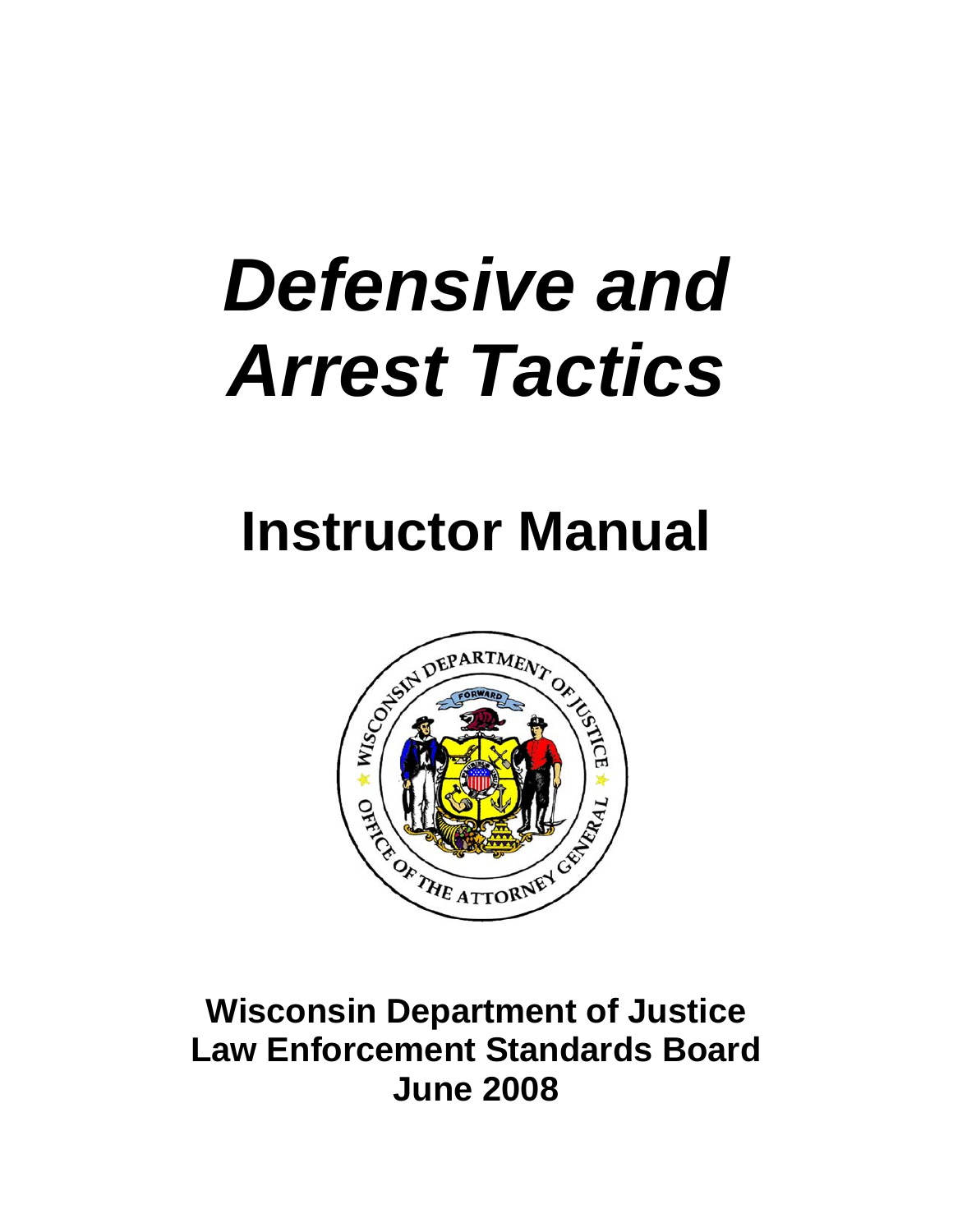### **ACKNOWLEDGEMENTS**

<span id="page-1-0"></span>Many people contributed to the writing of this manual. The Training and Standards Bureau, Wisconsin Department of Justice gratefully acknowledges the hard work and dedication of the DAAT Training Advisory Committee, which has developed the lesson plans, videos, and exercises for use by certified DAAT instructors. The current members (and active emeritus members) of the Committee are

#### **Designated Representatives**

Mike Valencia, Sheriff's Representative Mike Steffes, Chief's Representative Andrew Kleppe, North Central Technical College Robert Defrang, Wisconsin State Patrol Stephen Basting or James MacGillis, Milwaukee Police Department Kimba Tieu, Madison Police Department

#### **Practitioners**

Dennis Angle, Waukesha Police Department Darrel Bauman, Chippewa Valley Technical College Steve Harlow, Glendale Police Department Mike Jaszczak, Superior Police Department Mark Kohl, Fox Valley Technical College Brain Landers, Wisconsin Dells Police Department Raymond Merlin, Kenosha County Sheriff's Office

#### **Emeritus (non-voting) Members**

| Greg Anderson           | <b>Randy Revling</b> |
|-------------------------|----------------------|
| <b>Richard Anderson</b> | Leon Ruder           |
| Donald Johnson          | <b>Jay Smith</b>     |
| <b>Gary Klugiewicz</b>  | John Traynor         |
| Dan Marcou              | Darrel Waldera       |
| Jeff Parker             | <b>Bob Willis</b>    |
|                         |                      |

Special thanks to the following individuals for assisting in the Deadly Force Decision Making Video clips:

Bart Engelking, Brookfied Police Department James "Jamie" Short, Waukesha Police Department Ron Oremus, Waukesha Police Department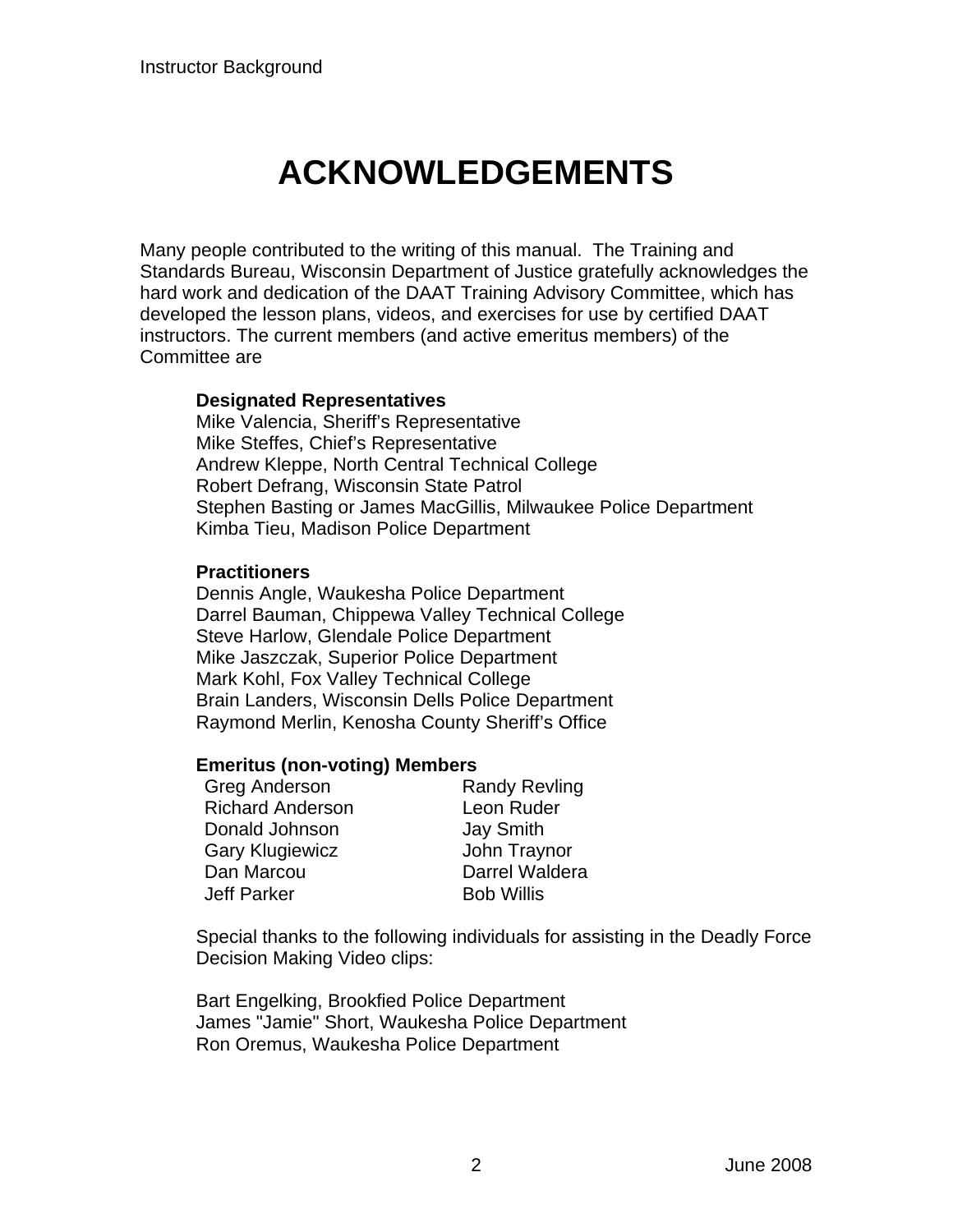| TOPIC 1: FUNDAMENTALS OF MOVEMENT AND CONTROL               |  |
|-------------------------------------------------------------|--|
|                                                             |  |
| LESSON 1-1: DISTANCES, ZONES AND POSITIONING 72             |  |
| LESSON 1-3: BLANKET/ESCORT AND COMPLIANCE 81                |  |
|                                                             |  |
|                                                             |  |
| LESSON 2-1: FALLING, GROUND DEFENSE AND GROUND FIGHTING  87 |  |
| LESSON 2-2: PUSH-PULL DRILL, DECENTRALIZATIONS 98           |  |
|                                                             |  |
|                                                             |  |
|                                                             |  |
| LESSON 3-3: SINGLE-OFFICER OPTIONS FROM COMPLIANCE HOLD121  |  |
|                                                             |  |
|                                                             |  |
|                                                             |  |
| LESSON 4-3: INCAPACITATING TECHNIQUES AND COMBINATIONS 137  |  |
|                                                             |  |
|                                                             |  |
|                                                             |  |
|                                                             |  |
|                                                             |  |
|                                                             |  |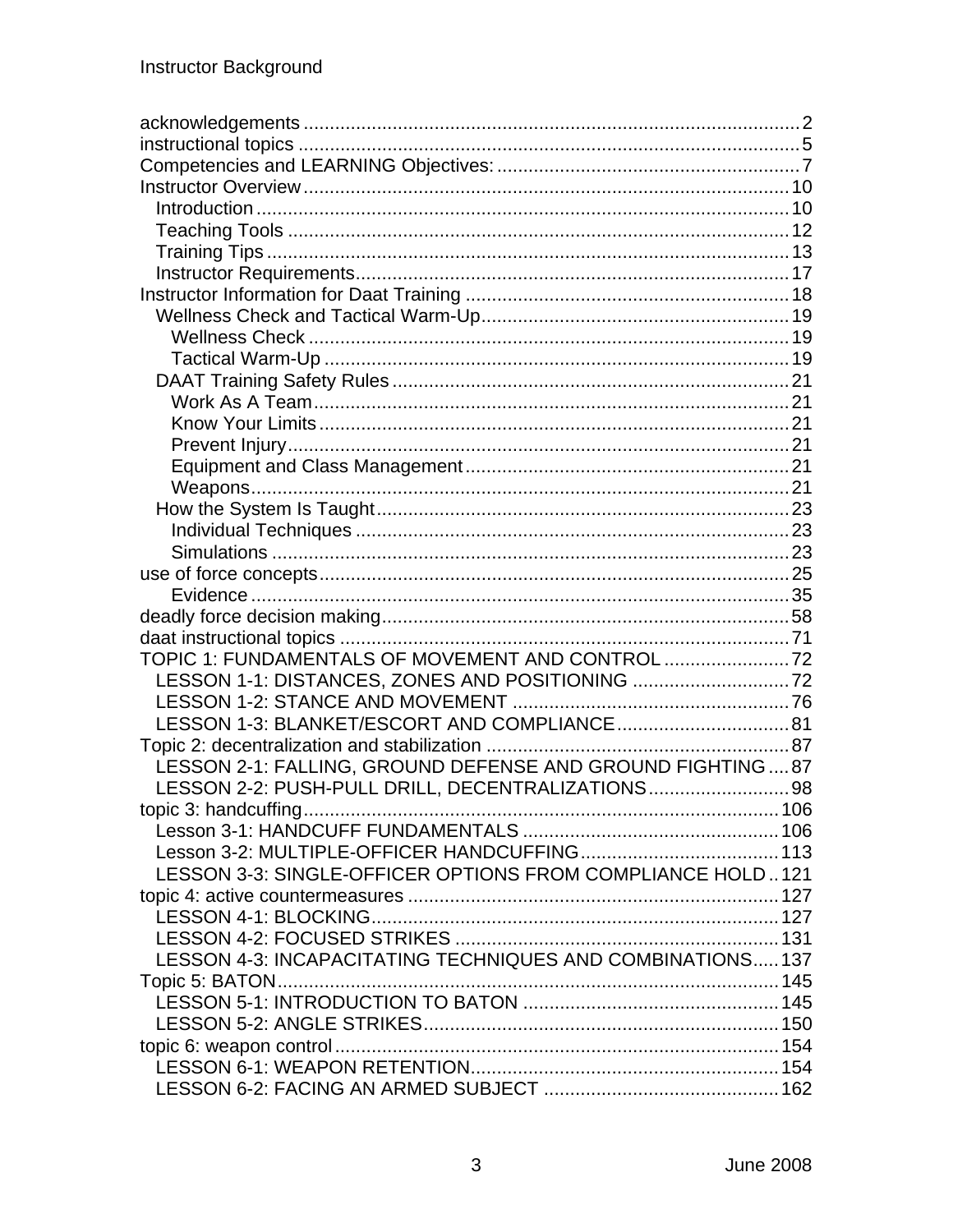| LESSON 8-1: VERTICAL STUNS AND PRESSURE POINTS  179 |  |
|-----------------------------------------------------|--|
|                                                     |  |
|                                                     |  |
| LESSON 9-1: ELECTRONIC CONTROL DEVICES OVERVIEW 188 |  |
| LESSON 9-2: ELECTRONIC CONTROL DEVICES USAGE  192   |  |
|                                                     |  |
|                                                     |  |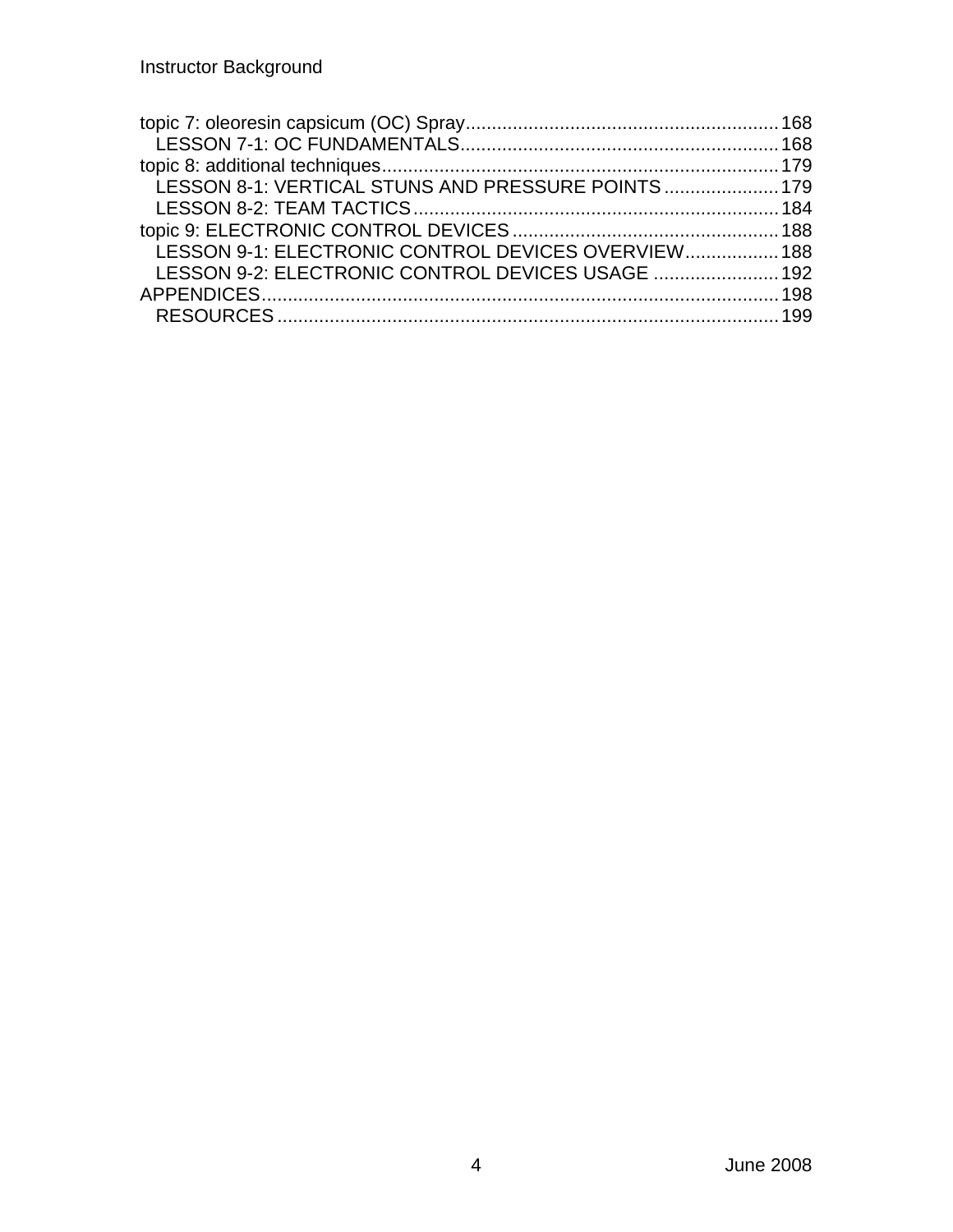### **INSTRUCTIONAL TOPICS**

#### <span id="page-4-0"></span>**USE OF FORCE CONCEPTS AND DECISION MAKING**

**DEADLY FORCE DECISION MAKING** 

#### **PROTOCOLS FOR OFF-DUTY ACTIONS**

#### **DEFENSIVE AND ARREST TACTICS**

#### **TOPIC 1: FUNDAMENTALS OF MOVEMENT AND CONTROL**

Lesson 1-1 Distances, Danger Zones, and Relative Positioning

Lesson 1-2 Stance and Movement

Lesson 1-3 Blanket/Escort and Compliance

#### **TOPIC 2: DECENTRALIZATION AND STABILIZATION**

Lesson 2-1 Falling, Ground Defense and Ground Fighting

Lesson 2-2 Push-Pull Drill, Decentralizations

#### **TOPIC 3: HANDCUFFING**

Lesson 3-1 Handcuff Fundamentals

Lesson 3-2 Multiple-Officer Handcuffing

Lesson 3-3 Single-Officer Options from Compliance Hold

#### **TOPIC 4: ACTIVE COUNTERMEASURES**

Lesson 4-1 Blocking

Lesson 4-2 Focused Strikes

Lesson 4-3 Incapacitating Techniques and Combinations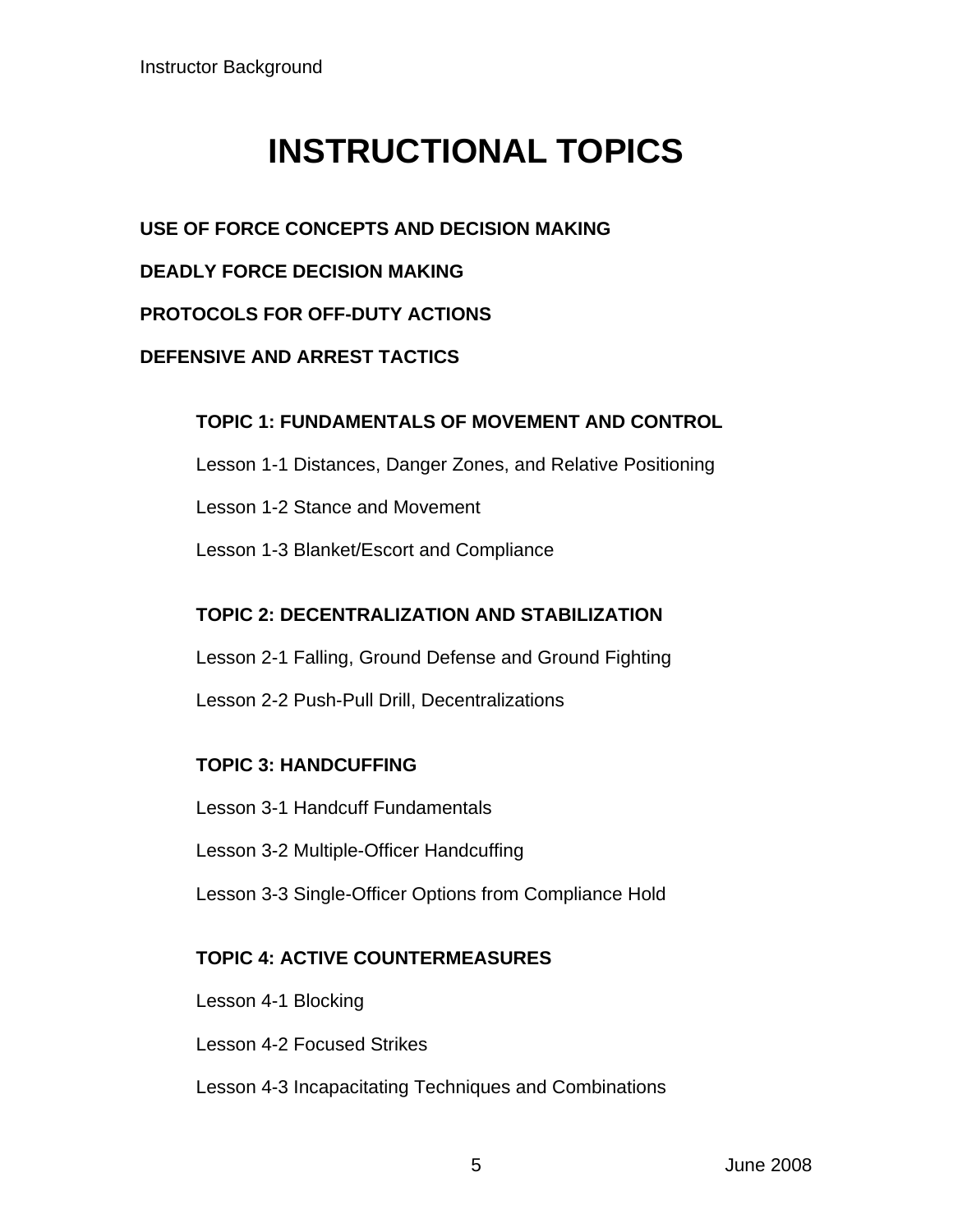#### **TOPIC 5: BATON**

Lesson 5-1 Introduction to Baton

Lesson 5-2 Angle Strikes

#### **TOPIC 6: WEAPON CONTROL**

Lesson 6-1 Weapon Retention

Lesson 6-2 Facing an Armed Subject

#### **TOPIC 7: OLEORESIN CAPSICUM (OC) SPRAY**

Lesson 7-1 OC Fundamentals

#### **TOPIC 8: ADDITIONAL TECHNIQUES**

Lesson 8-1 Vertical Stuns and Pressure Points

Lesson 8-2 Team Tactics

#### **TOPIC 9: ELECTRONIC CONTROL DEVICES (ECD'S)**

Lesson 9-1 Electronic Control Device Overview

Lesson 9-2 Electronic Control Device Usage

#### **APPENDICES**

Appendix A Power Point Presentation

Appendix B Use of Force Document Checklist

Appendix C Handouts/Overheads

Appendix D:

#### **RESOURCES**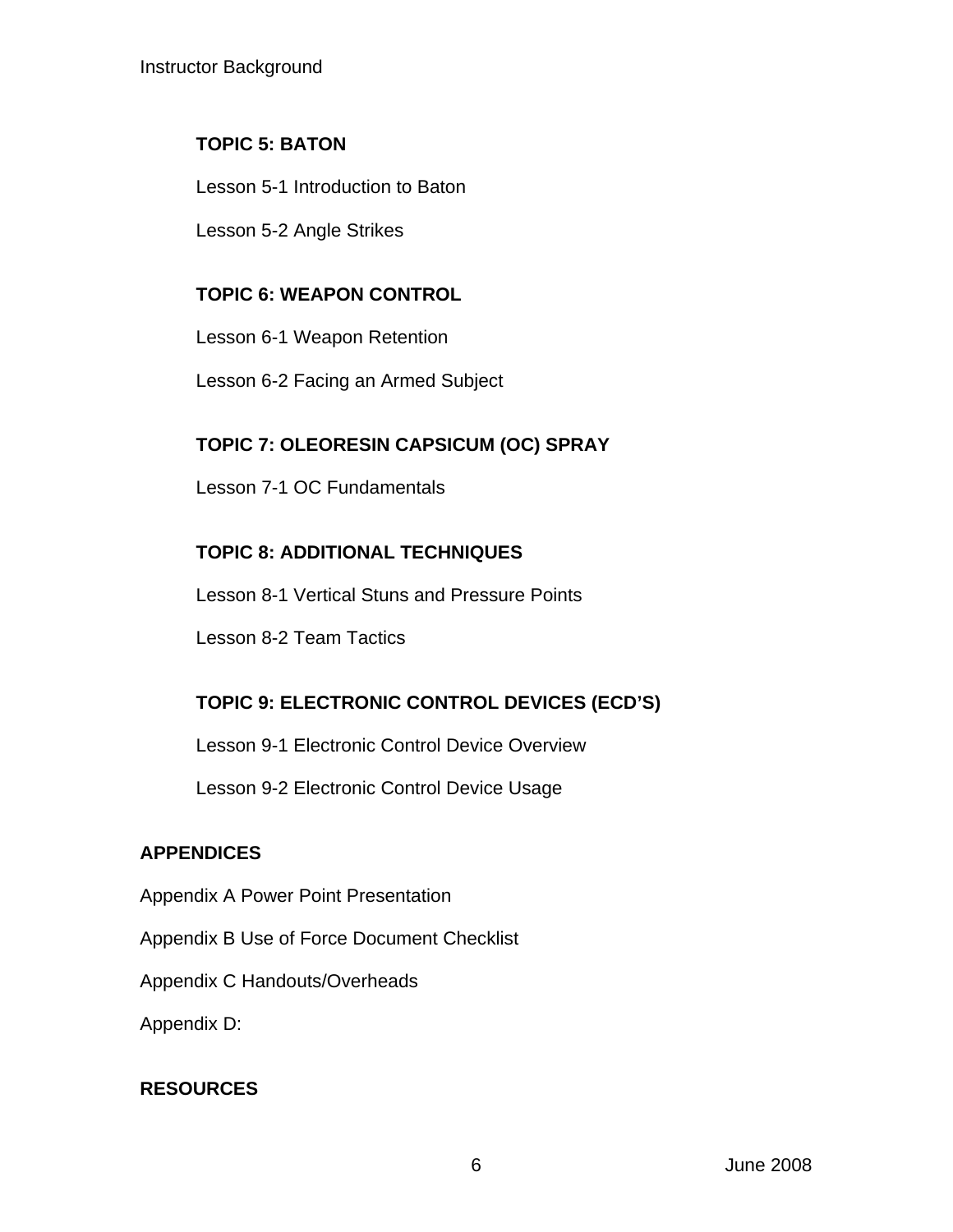### <span id="page-6-0"></span>**COMPETENCIES AND LEARNING OBJECTIVES:**

In this course, students will learn the basis for and limits to use of force by Wisconsin officers. Students will learn specific techniques for intervention included in the Wisconsin system of Defense and Arrest Tactics.

#### **Competencies and Learning Objectives:**

- 1. Understand the basis for use of force by officers and the limits on that use of force, including Constitutional, statutory, administrative rule and policy.
	- 1.1 Identify the situations in which use of force is legitimate.
	- 1.2 Identify the limits that the constitution, Wisconsin law, agency policies and your own training place on the use of force.
- 2. Apply the concepts contained within the Incident Response and Disturbance Resolution models.
	- 2.1 Identify and describe the Incident Response concept and its application to law enforcement.
	- 2.2 Identify and describe the Disturbance Resolution concept and its application to law enforcement.
	- 2.3 Identify the protocols to follow when off-duty and encountering a situation that requires a law enforcement response.
	- 2.4 Describe the issues that an on-duty officer is likely to face when encountering an off-duty, retired, or plainclothes officer who is taking official action.
- 3. Know the five modes within Intervention Options and the circumstances under which each mode is justified and appropriate.
	- 3.1 Identify the concept of "presence" and the circumstances under which it is appropriate.
	- 3.2 Identify the concept of "dialog" and the circumstances under which it is appropriate.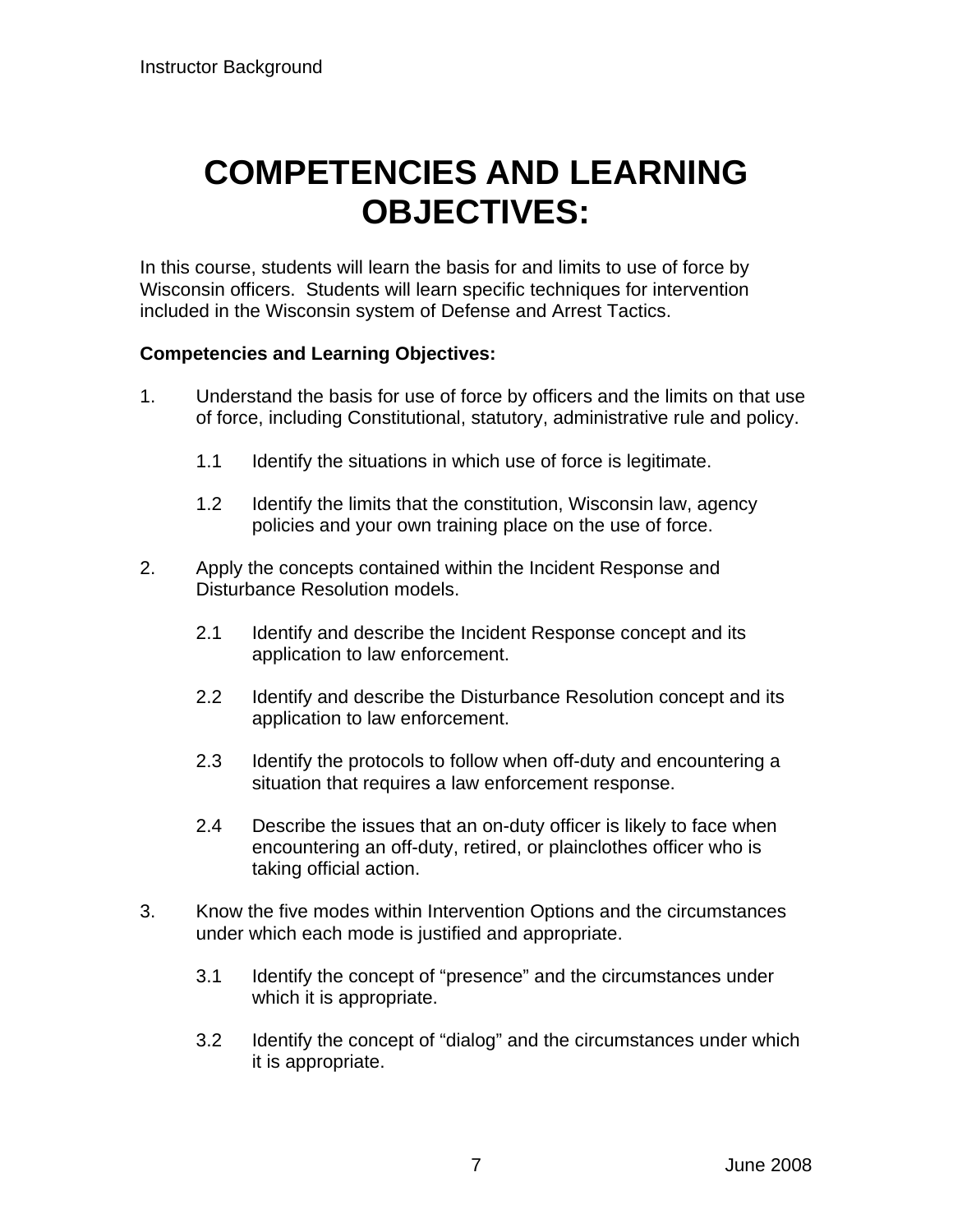- 3.3 Identify the concept of "control alternatives" and the circumstances under which they are appropriate.
- 3.4 Identify the concept of "protective alternatives" and the circumstances under which they are appropriate.
- 3.5 Identify the concept of "deadly force" and the circumstances under which it is appropriate.
- 3.6 Apply the intervention option concepts in a simulated environment.
- 4. Apply the techniques present in the Wisconsin DAAT system, including the tactical use of communication skills as appropriate.
	- 4.1 Demonstrate the use of presence in a simulated environment.
	- 4.2 Demonstrate the ability to use dialog in a simulated environment.
	- 4.3 Demonstrate the ability to use control alternatives techniques/tools in a simulated environment.
	- 4.4 Demonstrate the ability to use protective alternatives techniques/tools (baton) in a simulated environment.
	- 4.5 Demonstrate the ability to use deadly force decision making in a simulated environment.
	- 4.6 Demonstrate weapon control techniques in a simulated environment.
	- 4.7 Describe the follow-through considerations that apply to arresting subjects.
	- 4.8 Apply the follow-through considerations concepts in a simulated environment.
	- 4.9 Handcuff and remove handcuffs from subjects in a simulated environment.
	- 4.10 Frisk and search subjects in a simulated environment.
- 5. Explain the Use of Force Concepts that frame electronic control devices (ECD's) and the circumstances under which they are justified and appropriate.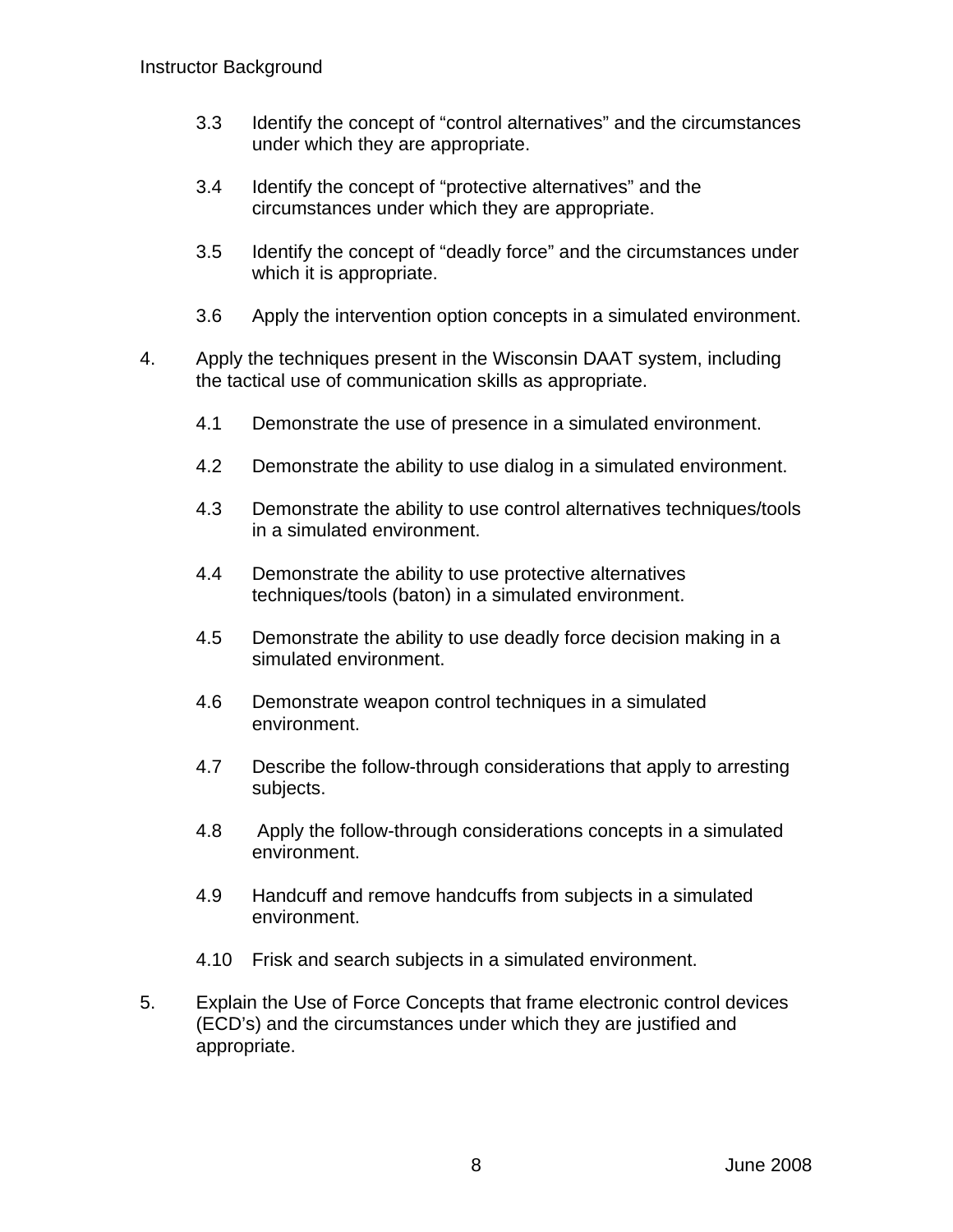- 5.1 Identify the concept of "control alternatives" and the circumstances under which they are appropriate.
- 5.2 Identify the electronic control device tools that fall under "control devices" and the circumstances under which they are appropriate.
- 5.3 Describe symptoms of medically significant behavior.
- 5.4 Describe the opportunities within Disturbance Resolution that medically significant behavior could be observed.
- 5.5 Manage medically significant behavior with options.
- 5.6 Identify the steps to follow for distance deployment of an electronic control device.
- 5.7 Identify the precautions to follow when assisting an officer who is deploying an electronic control device.
- 5.8 Demonstrate the ability to use "cuffing under power" in a simulated environment.
- 5.9 Demonstrate the ability to use multiple officer ground handcuffing or multiple officer ground stabilization to facilitate the application of chemical restraints in a simulated environment.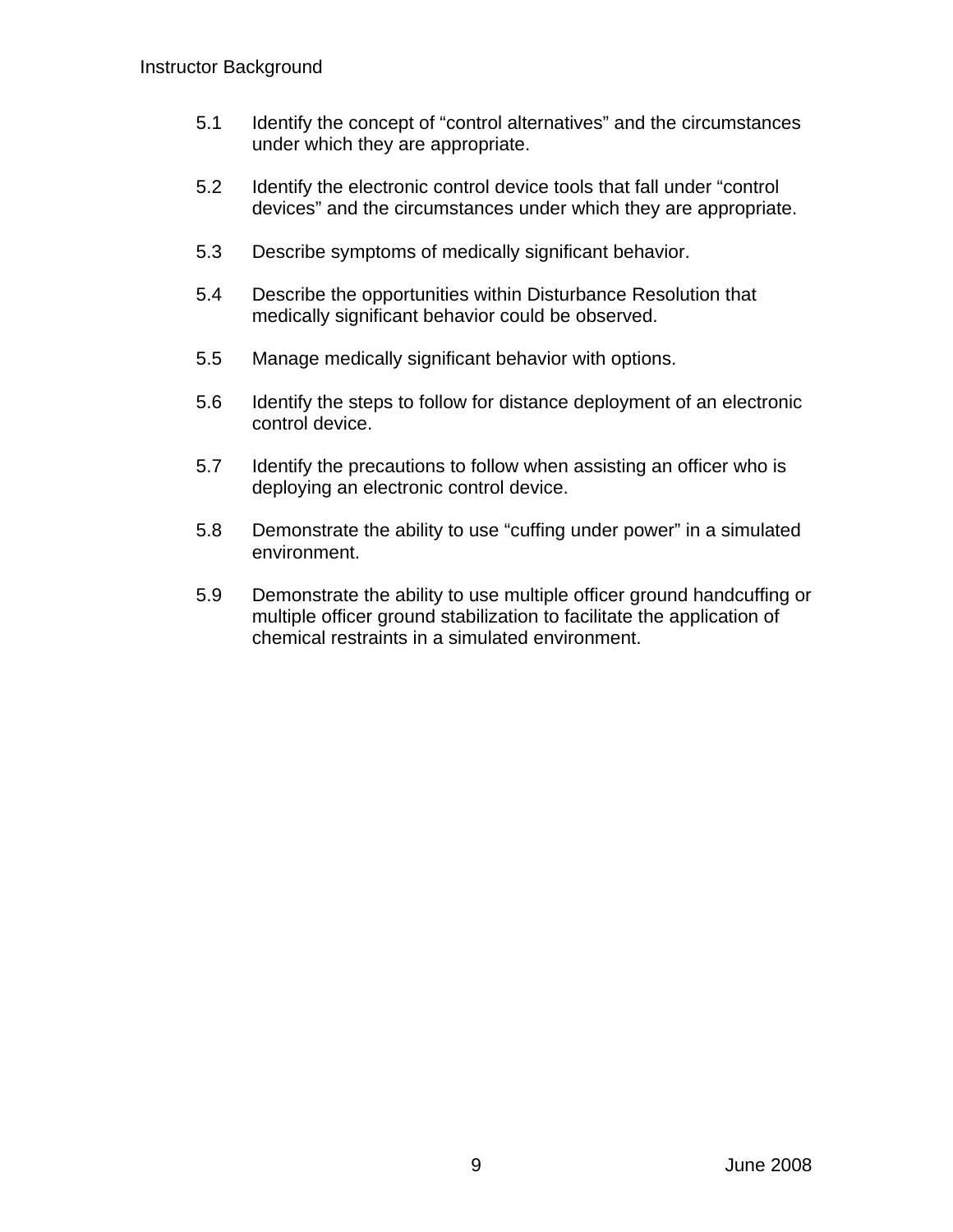### **INSTRUCTOR OVERVIEW**

#### <span id="page-9-0"></span>**INTRODUCTION**

This curriculum is designed for students participating in a basic law enforcement academy in the State of Wisconsin for the purpose of becoming certified law enforcement officers. The Defensive and Arrest Tactics class meets the requirements of the State of Wisconsin Law Enforcement Standards Board's competency-based recruit training requirements.

This does not preclude agencies from utilizing additional training to fulfill individualized agency needs. The design of DAAT's Intervention Options leaves agencies with guidelines for each tactics' purpose. It is the responsibility of each agency that wishes to acquire additional training to research and determine what Mode the selected tactic would fall under. This would be achieved by understanding the tactics purpose and instituting the proper amount of training.

#### **Minimum Instructor Requirements**

The competencies and learning objectives identify the minimum standards that must be met by instructors when presenting this training. Instructors should feel free to present additional information beyond the required minimum competencies and objectives. Learning plan activities that are provided in these documents should be used as a guide for instructors when creating their own learning plans. Instructors should feel free to choose any of the learning activities provided or create their own learning activities.

#### **Instructor-Student Ratio**

The minimum instructor-student ratio for Defensive and Arrest Tactics is 1:6 (one instructor for each six students) during non-classroom portions of the training.

#### **Student Handouts**

It is required that instructors distribute a copy of the competencies and learning objectives that are to be covered during the course to each student. Instructors are encouraged to plan and develop other handout material as well. Such handouts may include a learning plan that identifies the learning activities that will be covered in class and the performance assessment task score-sheets that provide guidance relating to classroom assignments.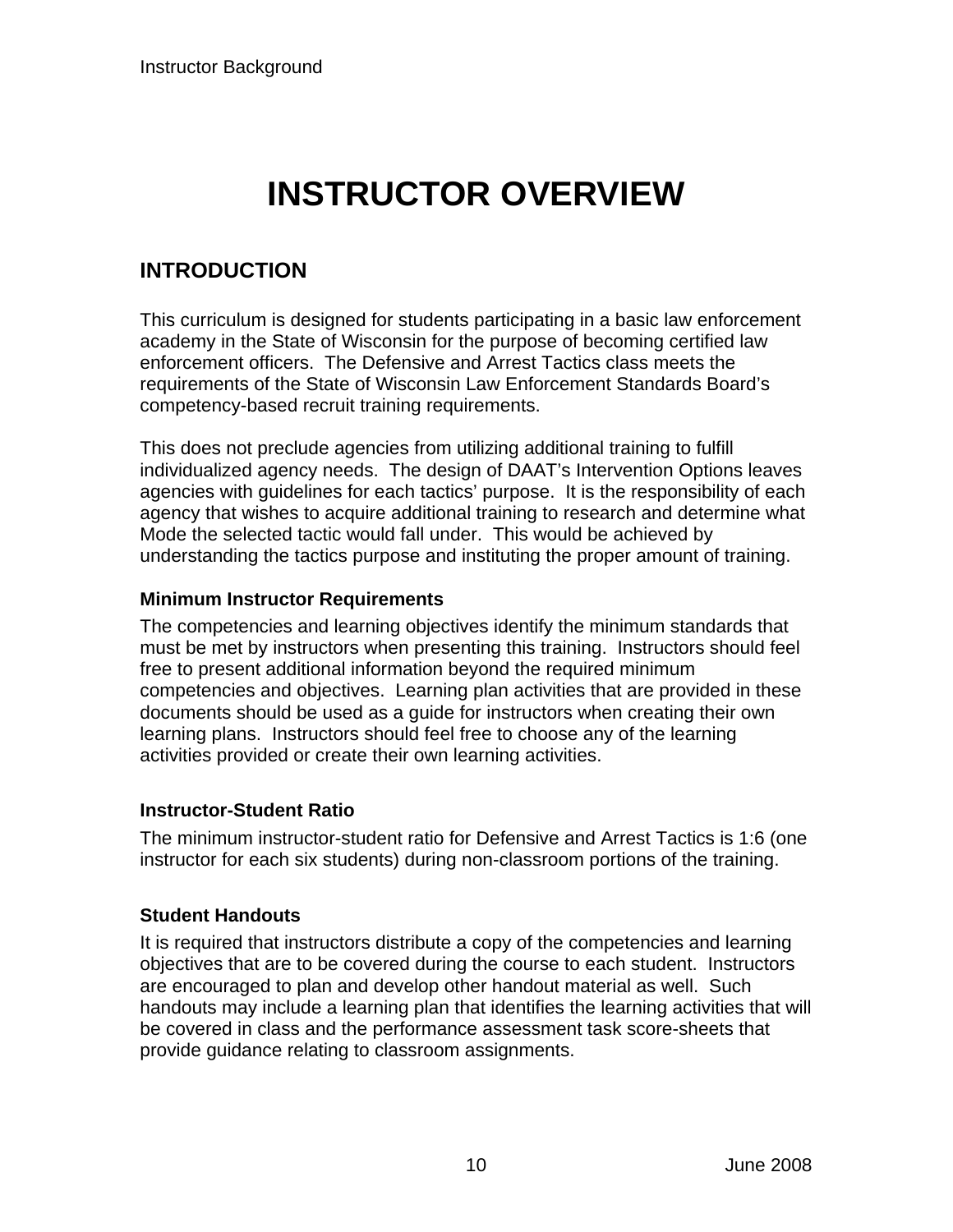#### **Assessment and Evaluation Strategy**

The assessment and evaluation strategy for this portion of the curriculum consists of assessment of competence with the skills competency checklists and evaluation of cognitive knowledge through a written test. The evaluation of students with the written test and the skills competency checklists is required. The minimum requirement for the written evaluation is 70% correct, and each training school has the option of setting a higher standard, if desired.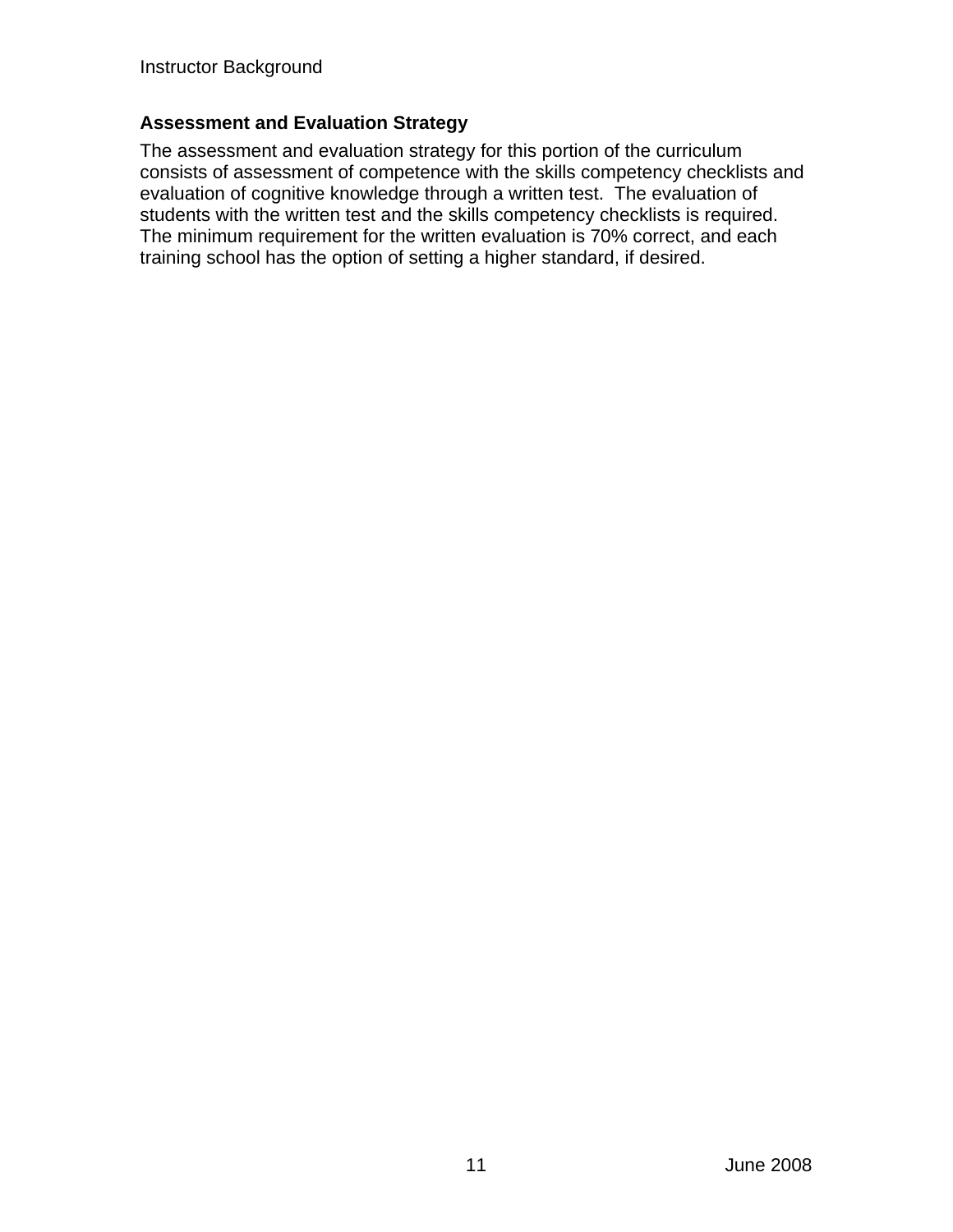#### <span id="page-11-0"></span>**TEACHING TOOLS**

The teaching tools serve a variety of purposes:

Focus attention on what the content is by visual review of the material Increase interest in content by making it visually appealing Improve retention by engaging more than one of the senses during the presentation

Tools that may be included for instructor use:

#### **Videos ()**

Training videos accompany the curriculum to stimulate interest, motivate, illustrate behaviors or attitudes and add professionalism to the training. As part of the preparation for the training, the instructors should view each of them. Once a video is presented in class, the instructor should summarize the learning points to generate discussion.

### **Handouts** ( $\mathbf{E}$ )

The instructor may use the handouts provided or others the instructor prefers. The information must be topical and reduce the need for participants to memorize or take notes during a presentation.

### **Exercises (**h**)**

The instructor may use any of the exercises described in the manual to illustrate a concept and to provide a learning experience with class participation. The manual also includes scenarios for progressive role-play by participants and as opportunity for individual evaluation by the instructor.

### **Power Point Slides ( )/Overheads ( )**

A power point slide presentation or overheads may also be available to the instructor for illustration of the course concepts.

#### **Lesson Plan**

Each lesson plan contains Learning Objectives, specific topical information, material needs and a time estimate. Lesson plans may also include exercises, handouts, videos, overheads or power point slides that the instructor may elect to use when emphasizing the topical information for class.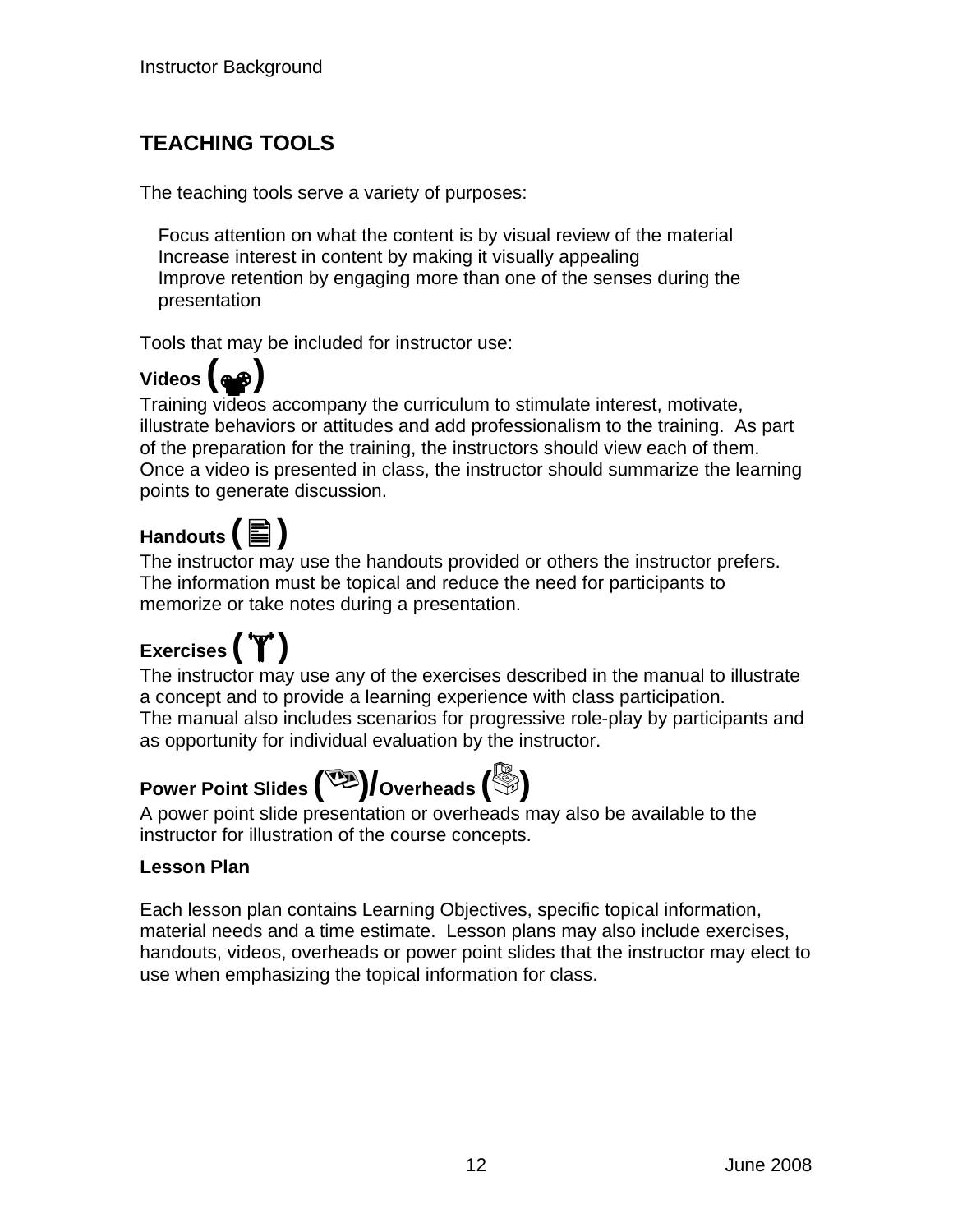#### <span id="page-12-0"></span>**TRAINING TIPS**

#### **1. Prepare For the Training**

Good instruction requires preparation. To prepare to conduct training, do the following:

Review materials. Personalize the content. Practice. Check the equipment. Equipment needed includes a TV, VCR, flipcharts, markers, tape, overhead projector and screen. Stick to the agenda to ensure all information is presented in the classroom. Adhere to regular breaks and opportunities for questions. Address the group, not the screen. Use notes and face the audience. Refer to the text and advise the participants where a topic can be found.

#### **2. Adhere to the Adult Learning Principles**

Law enforcement recruits are adults and benefit from instruction tailored to adult learning needs. Here are some principles of adult learning:

Explain the benefits of subject matter. Relate learning to participants' past experiences. Make use of participants' life experiences to encourage participation. Listen and respect their ideas. Encourage them to be resources to each other and to you, the trainer. Maximize efficiency of learning. Involve them in learning-centered activities.

#### **3. Facilitate Discussion**

Dialog provides a good learning environment where everyone teaches and everyone learns. Make use of participants' life experiences to encourage participation. By interspersing a lecture with questions the instructor will heighten interest, review, encourage class participation and obtain feedback for all.

Participation in the classroom is for the purpose of learning and practicing the specific communication skills and models. Education must be structured so participants can apply what they learn. Demonstration is primarily a passive experience for the adult learner; therefore, effective instructors usually encourage questions and then follow up with hands-on practice. Give participants the opportunity to demonstrate failures and uncertainties, to reflect on and evaluate technique and to rehearse for the real thing. Learning and action go hand in hand.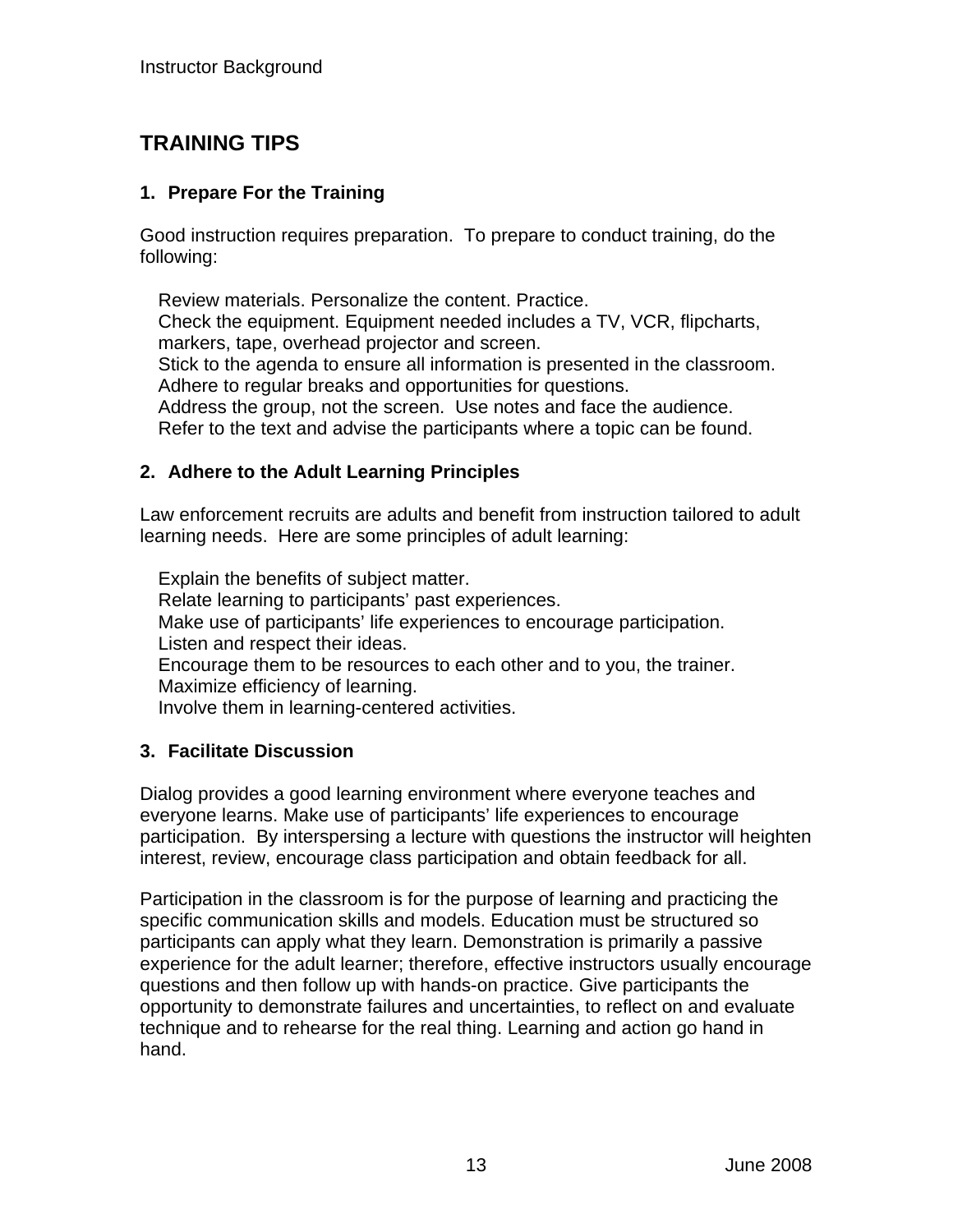#### **4. Use Exercises**

Case studies can be used for teaching and evaluation. A participant is provided with a number of facts relating to a specific situation and must solve one or more problems or perform one or more tasks using the facts. A case study/scenario may be elaborate or quite short depending on the objective of the lesson.

Other practical exercises can also be used. These can be any structured activity or simulation in which the students actually perform in the classroom or on the range what they will be doing when on the job.

Remember: mistakes must be possible**.** Remind the group that the exercises are meant to elicit a variety of responses—not just one "right" response. It is the participant's thought process and articulation of that thought process that is evaluated as well as the performance of the action.

Evaluation will help participants recognize and use what they know and identify and understand what was missing and must be developed.

#### **5. Include Activity-Centered Learning**

Activity-centered learning involves a series of progressive and realistic exercises designed for learner participation. In activity-centered learning, participants are able to practice and test their knowledge and decision-making as well as their communication and tactical skills, in a safe and controlled environment. Participants will also demonstrate their ability to articulate verbally and document in writing what action they took and their reasons for it.

To be safe and effective, activity-centered learning activities must meet these criteria:

Reality- and behavior-based and progressive Scripted and staged Evaluated Debriefed in a safe environment **Documented** 

*Reality- and behavior-based and progressive.* The environment of the activity-centered learning activities must be realistic in the use of props and physical space to provide for tactical concerns and atmosphere. Introduce simplistic scenarios first in the classroom and then make them increasingly more complex with the addition of various characters, props, environmental changes, additional police issues and investigative concerns to provide progressive training for the participant.

**Scripted and staged.** To ensure the safety of participants and to provide an optimal learning environment, draft a script for each activity to include the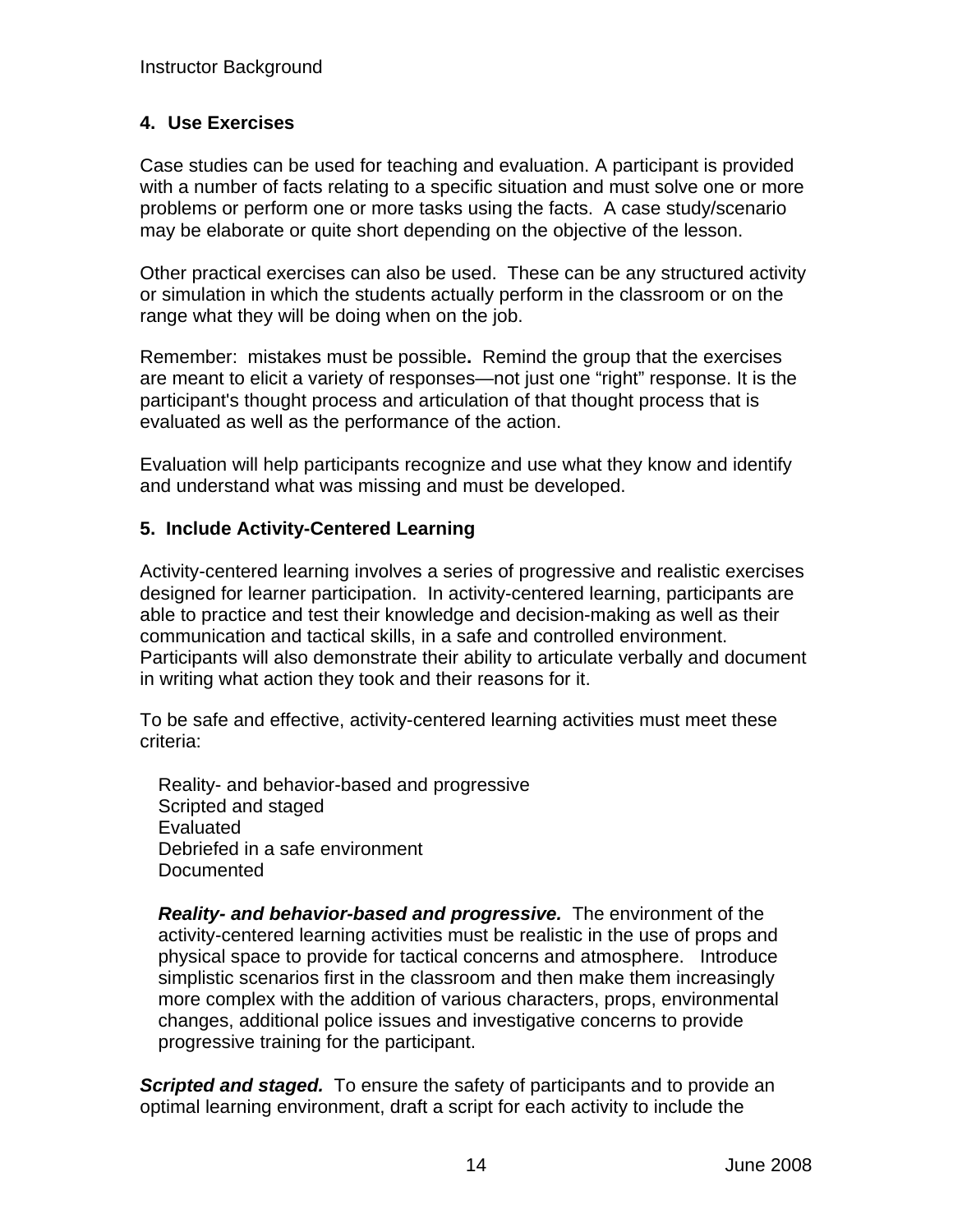objectives of the exercise, the type of situation, the characters and their backgrounds, the details of the action, and the dispatch information.

*Evaluated.* After the activity has been completed, the participants articulate what their plan was and what actions they took. Participants *may* do a written police report of the simulated situation. Instructors can then ask follow-up questions for a full explanation of situation and response. Class peers and evaluation team members complete a written feedback form on the performance. Videotaping of the final scenarios is highly recommended.

*Debriefed in a safe environment.* Instructors and evaluation team members explain the objectives of the activity and evaluate the individual's performance measured against the core abilities. If the simulation was videotaped, the participant should view his or her own performance. Evaluators note areas where the participant performed well and identify areas that need improvement. Peer feedback forms are given to the participant and written reports are reviewed and returned to the participant with feedback.

*Documented.* All videotapes, reports, feedback forms, evaluation forms, and the participant's response to feedback should be considered formal training documentation and should be retained in conformance with academy policies.

#### **6. Problem-Based Learning Philosophy**

Problem-based learning (PBL) offers instructors an entirely different way to help new officers learn the complicated business of police work. It also represents a dramatic shift in how instructors deliver training and education in the profession. The PBL method helps develop critical-thinking and problem-solving skills in new police officers.

Typically, recruits will sit in a class and listen to a lecture and view a power point. Next, they would apply what was taught in the lecture to a problem and be evaluated on their performance. The student's critical-thinking and problemsolving skills are not challenged and the student merely regurgitates the steps that were taught in class. This traditional method works well when teaching psychomotor skills, but perhaps not as well when teaching critical-thinking and decision-making.

Police officers must develop these critical-thinking skills because no call or situation that they respond to is the same. There are always new variables to deal with and the officers cannot always rely on a step-by-step process they learned in the basic academy to get them through every incident. They must be able to think on their feet and work through different situations to come to some resolution. Police PBL provides the means by which we can help new officers learn how to work safely, think critically, and adopt problem-solving as a daily part of their job.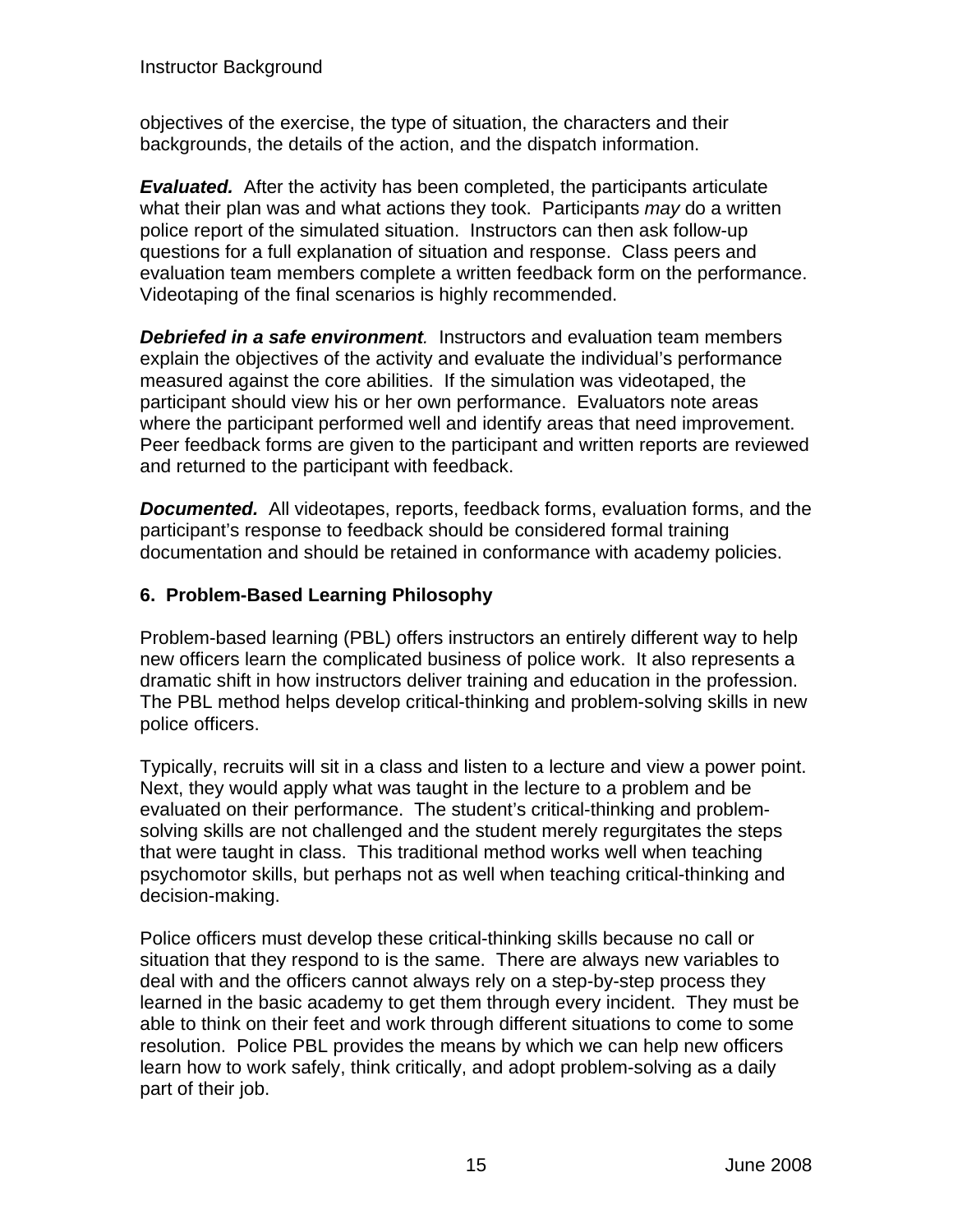There are *four* basic principles that characterize the PBL learning process<sup>[1](#page-15-0)</sup>.

*Principle 1: Relevant and real life, ill-structured problems. PBL incorporates* all of the adult learning techniques instructors learned in the Criminal Justice Instructor Development Course (CJ-IDC). These include individual exercises, lectures, guided discussions, cooperative learning, role plays and other teaching methods. But at the core of PBL, students work in groups to solve *ill-structured problems*. An ill-structured problem is one that mimics real-life situations that are not easily solved and have numerous possible answers. For example, a class of recruits may practice a vehicle contact with uncooperative occupants, the presence of drugs, and an unsafe environment. There is no single correct way to respond to the problem. Instead there are many different possible responses, each of which could solve the problem.

*Principle 2: A variety of responses.* PBL problems require learners to consider a variety of responses to use in solving their group problem. Illstructured problems promote creative thinking and, because learners work in collaborative learning groups and follow a five-step process, they also learn to apply positive communication and organizational skills. Each of these performance skills – teamwork, effective communication, and creative problem solving – are essential in good police work.

*Principle 3: A five-step process.* The five-sequential steps of the police PBL program used by collaborative learning groups are:

- 1. Create collaborative learning groups. Then brainstorm a list of **ideas** of how the group thinks the problem may be solved. In the classroom, the instructor facilitates the groups.
- 2. Discuss and list all the **known facts** about the problem.
- 3. Generate a third list of **learning issues** based on the question: *"What do we still need to know in order to resolve this problem?"* Once the groups generate this list, the students need to find appropriate resources, some of which the instructor provides, then they must learn the new material. Instructors merely act as facilitators at this point providing guidance and support during this phase and suggest areas of learning that the group may have overlooked. As the students learn more about the problem they should revisit their original list of ideas on how to solve the problem to see if any of those ideas look like they will work in this situation.

<span id="page-15-0"></span> 1 Cleveland, G. and Saville, G. (2007) *Police PBL: Blueprint for the 21st Century.*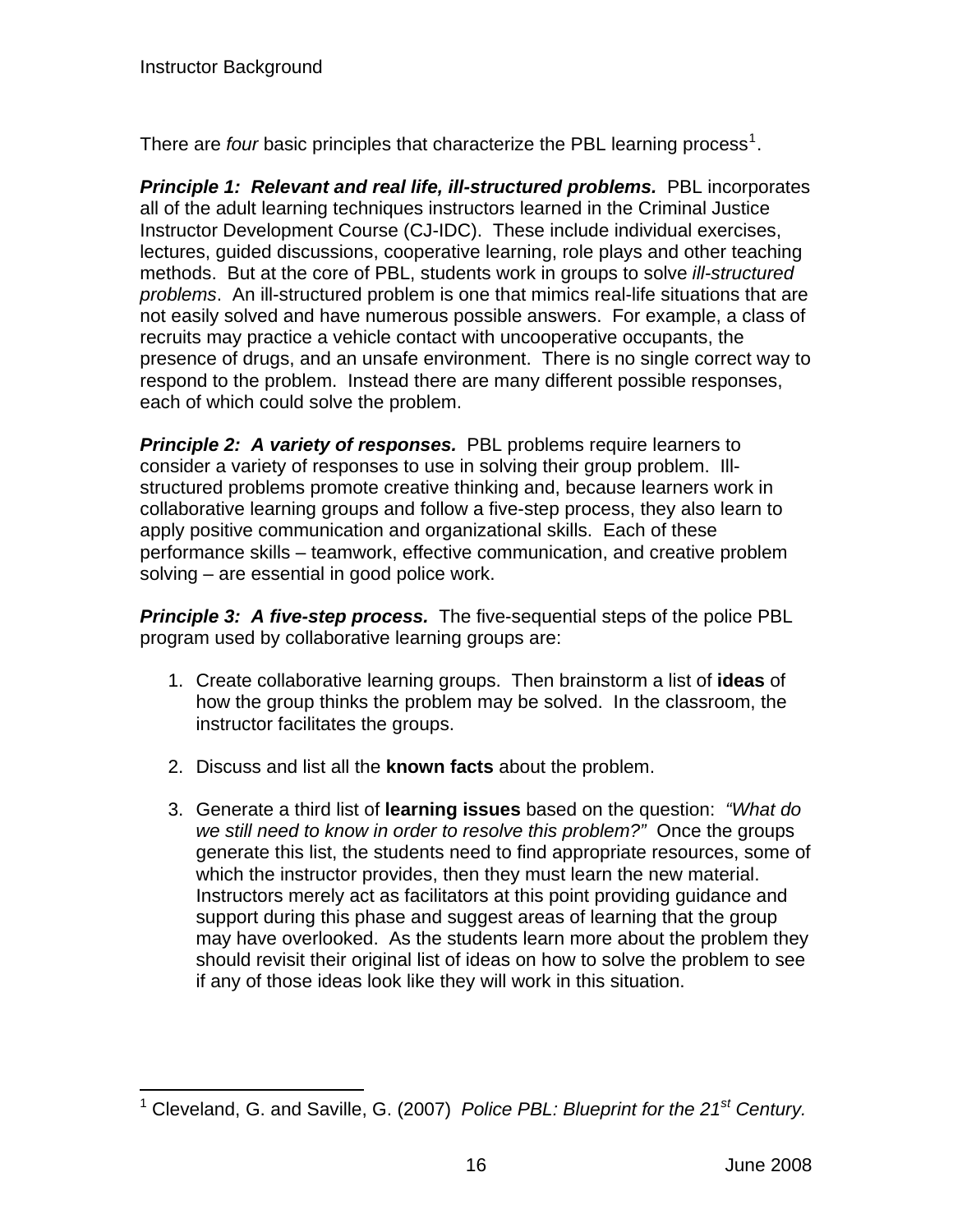- <span id="page-16-0"></span>4. **Action Plan**: The learning group determines a response to the original problem using the information and material they learned in the previous steps.
- 5. **Evaluation**. Students will evaluate their action plan afterwards to determine its effectiveness. Students should complete a learning worksheet to describe what they learned by working through the problem and by listing their strengths and weaknesses throughout the learning process.

**Principle 4: Self-directed learning.** Adult learners construct their own learning in PBL. With support and guidance of the trainers and facilitators, the students discover what it is they need to know to function properly in their job. The selfdiscovery process means that the students become directly responsible for their own learning. Accordingly, instructors must learn the skill of letting go of classroom control, while still maintaining the responsibility for the learning environment and teaching process.

Instructors should try to incorporate the PBL philosophy into their classrooms whenever possible. Do not always rely on the traditional method of lecture, power point, practice. By doing this you will help build the critical-thinking and problem-solving skills these new recruits will need from the first day they set foot on the road as officers.

#### **INSTRUCTOR REQUIREMENTS**

The lead instructor in a DAAT class must have successfully completed either a Criminal Justice Instructor Development Course (CJ-IDC) or the Wisconsin Technical College System Course #52 at a Law Enforcement Standards Board (LESB) approved technical college, completed a DAAT Instructor course sponsored by the Training and Standards Bureau and must be certified as a DAAT Instructor by the LESB. Assistant instructors need not be certified, although that is strongly recommended.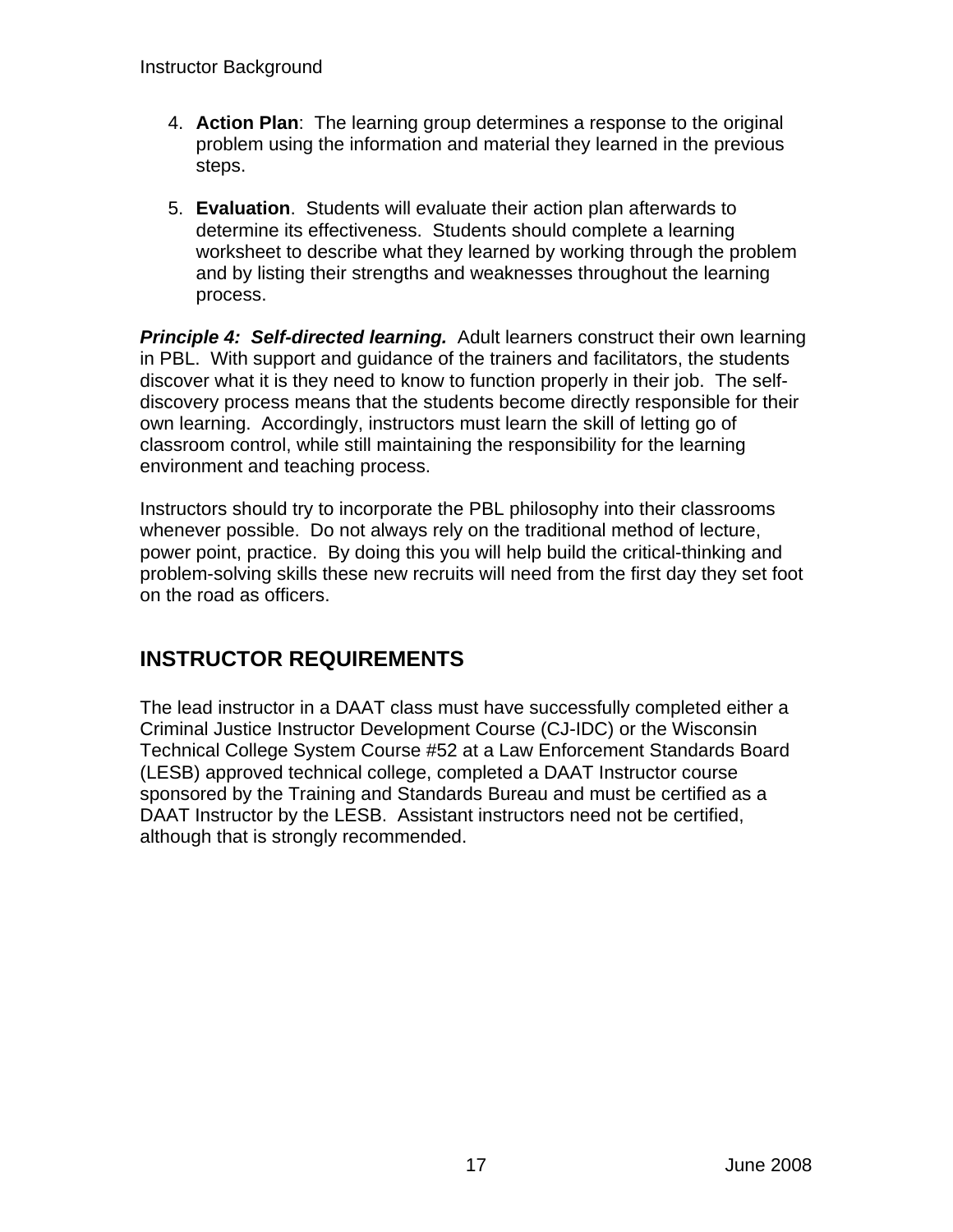#### <span id="page-17-0"></span>Safety Procedures For Practical Exercises

While demonstrations and simulations are excellent training tools, they must be conducted safely. To make these practical exercises as safe as possible, follow these guidelines:

#### **1. Secure the training area and control access.**

Cordon off or otherwise control the perimeter of the training area. Post signs indicating that a police training exercise is being conducted. Assign at least one access-control officer to control entry and to keep track of those entering and leaving the training area.

Do not allow non-participants (except designated training officers) inside the training area.

Manage any environmental hazards.

Assign a safety officer to each scenario.

#### 2. **Use a triple-search procedure to ensure no functional weapons are permitted in training area. Anyone entering or re-entering training area must undergo triple-search. Triple-search procedure:**

- 1. Officer searches him/herself for ammo and weapons.
- 2. Officer submits to search by a partner.
- 3. Officer submits to a search by instructor/safety officer.

#### **4. Brief participants to limit physical intervention tactics to those appropriate for the protective gear (if any) worn by participants.**

If no protective gear is worn, limit force to escort/compliance holds and handcuffing.

If participants would (in a real situation) use more force, instruct them to verbalize what they would do.

#### **5. Establish a procedure to stop a scenario.**

A safety officer can stop a scenario at any time by calling "Stop scenario!" or using another agreed-upon signal (such as a whistle).

Anyone observing a safety violation or unsafe condition can stop a scenario at any time by calling "Stop scenario!"

### **INSTRUCTOR INFORMATION FOR DAAT TRAINING**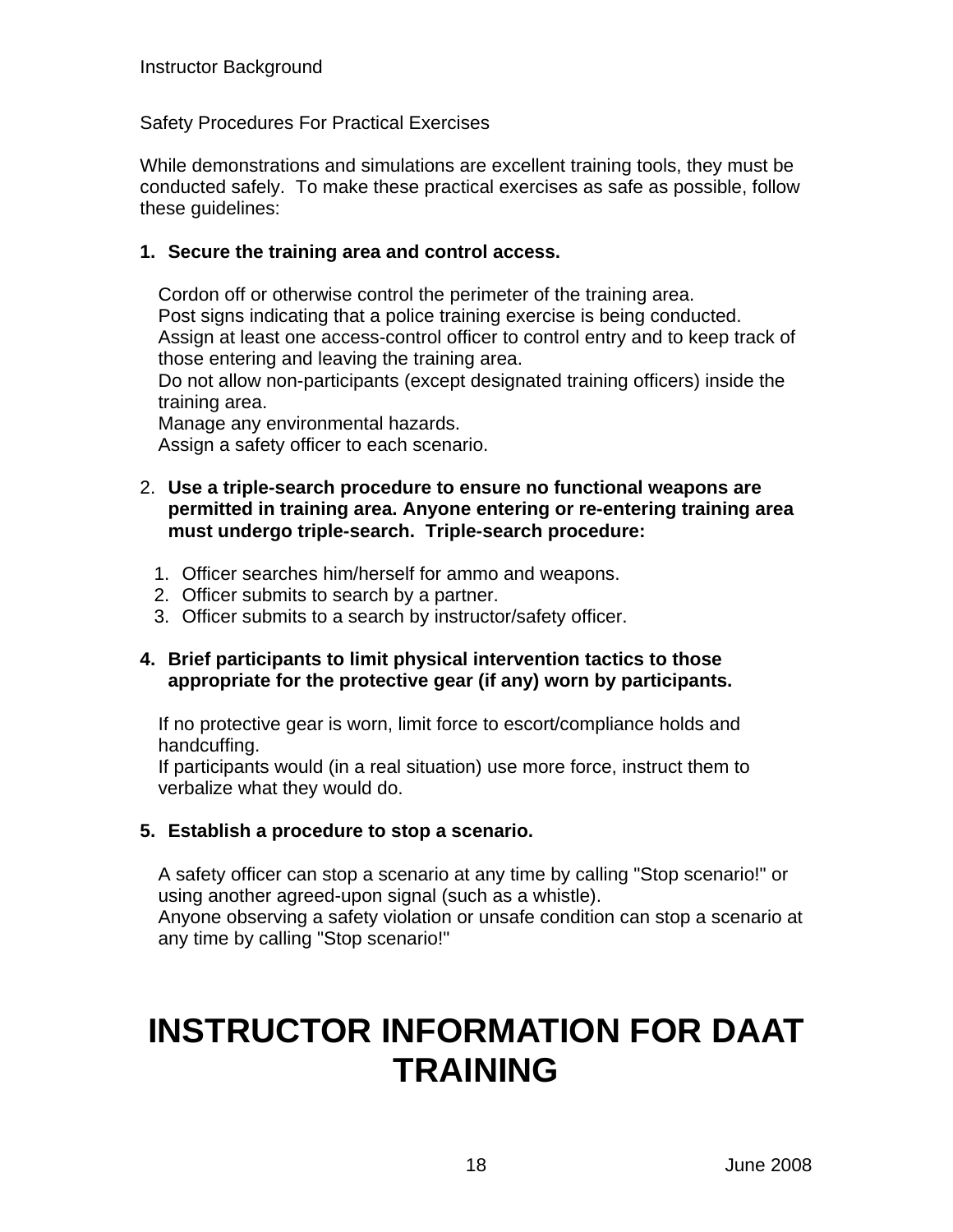#### <span id="page-18-0"></span>**WELLNESS CHECK AND TACTICAL WARM-UP**

#### **Wellness Check**

Because DAAT involves vigorous physical activity, it is important to be sure all participants are ready. Begin and end each class with a general wellness check: ask students if they have any illness or injuries. Be sure to get a response from *each* student. *If any student indicates a problem, document it, even if the student insists that it will not interfere with training.* Remind students frequently to monitor their own condition and adjust their training accordingly.

#### **Tactical Warm-Up**

Proper warm-up and stretching before engaging in vigorous physical activity will help prevent injuries. Begin each class with the following:

1. Preliminary warm-up, using moderate aerobic activities, such as: $<sup>2</sup>$  $<sup>2</sup>$  $<sup>2</sup>$ </sup>

Run in place Shadow training

2. General stretching, following this sequence:  $3$ 

*Overhead stretch* - Place hands together and stretch up over head.

*Neck stretch* –Stretch your neck forward, then to left, then to right, then to left-center, then to right-center.

*Shoulder stretch* -Shrug your shoulders forwards / backwards / up and down and alternate.

*Side stretch* -Place your arms behind your head and then stretch right and repeat to the left side.

**Bent stretch** -Bend over with your hands clasped behind your back and then lift your arms upwards.

*Hip rotation* - In a double forearm position, rotate your hips to the right and then repeat to the left.

<span id="page-18-1"></span>**EXECUTE:**<br><sup>2</sup> Developed by Tim Powers, Stress Management and Conditioning Specialist and Director of the Fitness Institute for Police, Fire, and Rescue.

<span id="page-18-2"></span> $3$  Developed by Cheryl Blohowiak, an

aerobic fitness instructor, for use in

Defensive Tactics training.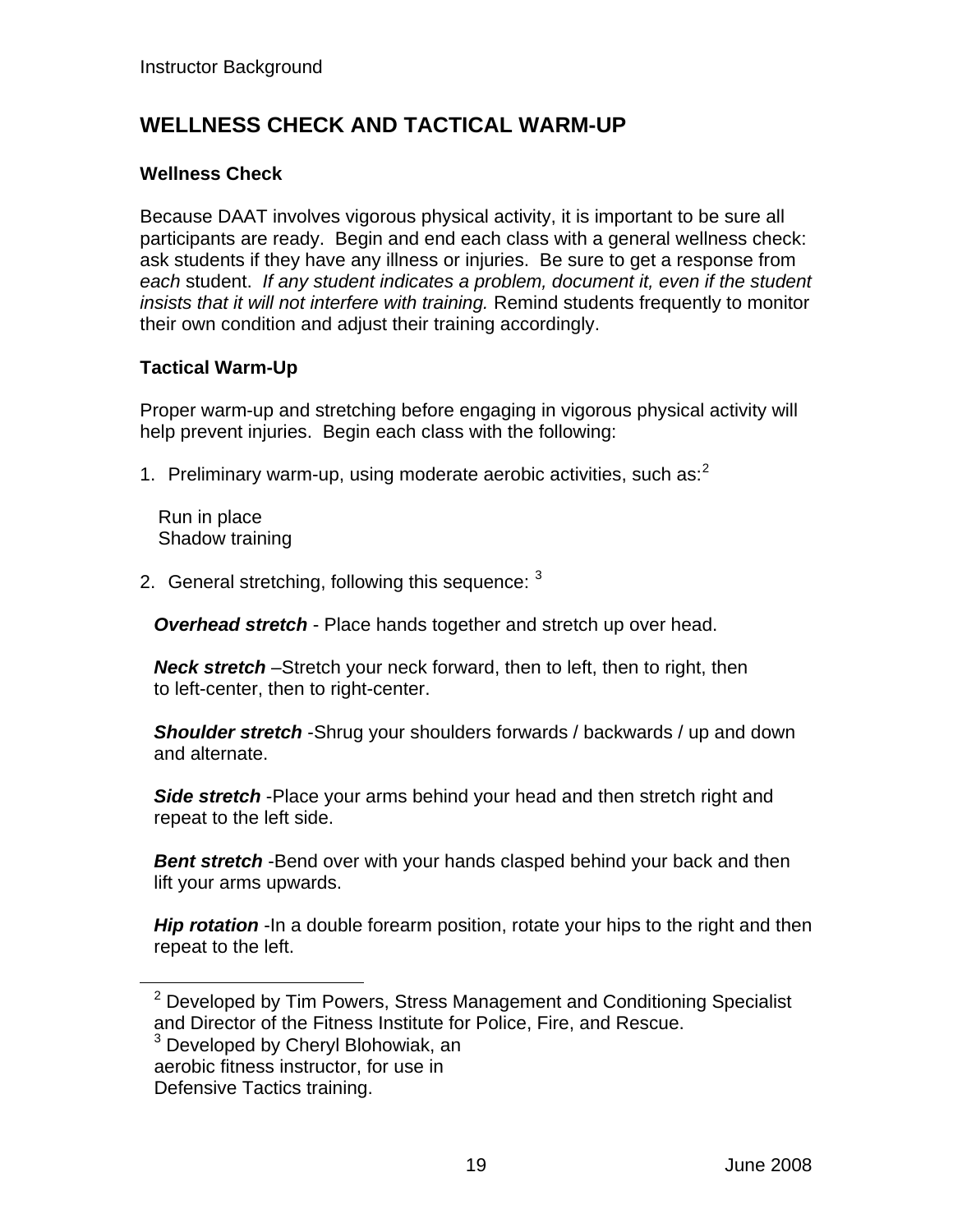**Reaching stretch** -Bend to the right with your left hand reaching straight out towards the right with the right hand on the thigh and then repeat to the left.

**Toe touches** - Touch the left foot with the right hand while the left hand reaches upwards and then repeat to the right side.

*Half squats* - Simulating a "hook up" position, perform a pull in/push down decentralization (repeat 5 times).

*Ankle stretch* -Rotate your right ankle side to side, forward and backwards, clockwise and counter-clockwise.

*Calf stretch* -Point your right toes out while tightening your leg and then lift your right toes up while tightening your leg and then repeat to the left side.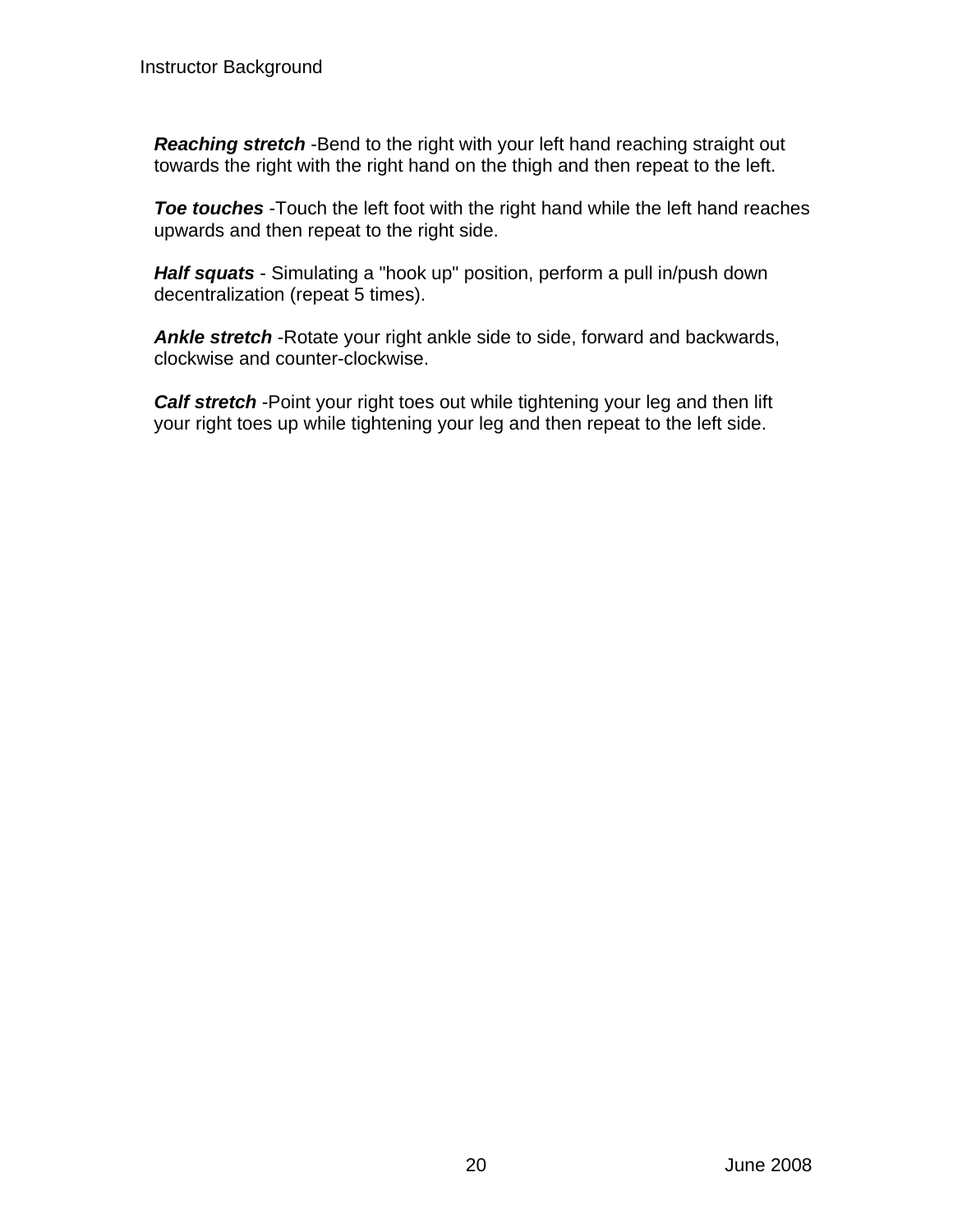#### <span id="page-20-0"></span>**DAAT TRAINING SAFETY RULES**

#### **Work As A Team**

Treat each other as peers—we're on the same team.

Cooperate, don't compete—instructors are here to help you develop job skills. During simulation training at least one student in each group will act as a safety officer/coach.

Watch out for each other—we are responsible for each other's safety.

#### **Know Your Limits**

If you are not sure how to do a technique—ask.

Report injuries immediately—don't suffer in silence. You know your body: if something doesn't feel right, let your instructors know.

Work at your own pace—don't over-exert yourself. Training is most effective at 60%-80% maximum.

#### **Prevent Injury**

Do not engage in horseplay. No horseplay whatsoever will be tolerated. Remove all jewelry before participating in training.

Use mouth guards and other protective gear as needed and directed by your instructors.

Keep the training area clear of all unnecessary equipment or clutter. Obey the whistle: used for cadence and emergency stops.

#### **Equipment and Class Management**

Do not leave the training area without the permission of the primary instructor. Use training equipment (protective equipment, props, weapons, etc.) as directed by your instructors.

Do not handle any training equipment (including your own) without the permission of the primary instructor.

#### **Weapons**

No weapons (firearms, batons, knives, OC spray, etc.) are permitted in the training area without permission of the primary instructor. Unless specifically authorized by the primary instructor, only training weapons (red guns, red knives, etc.) will be used in simulations.

Functional firearms used in training will be checked by at least two instructors to ensure they contain no live ammo, and then marked (with tape, Ammo-Safe™ device, etc.) to indicate they are "safe."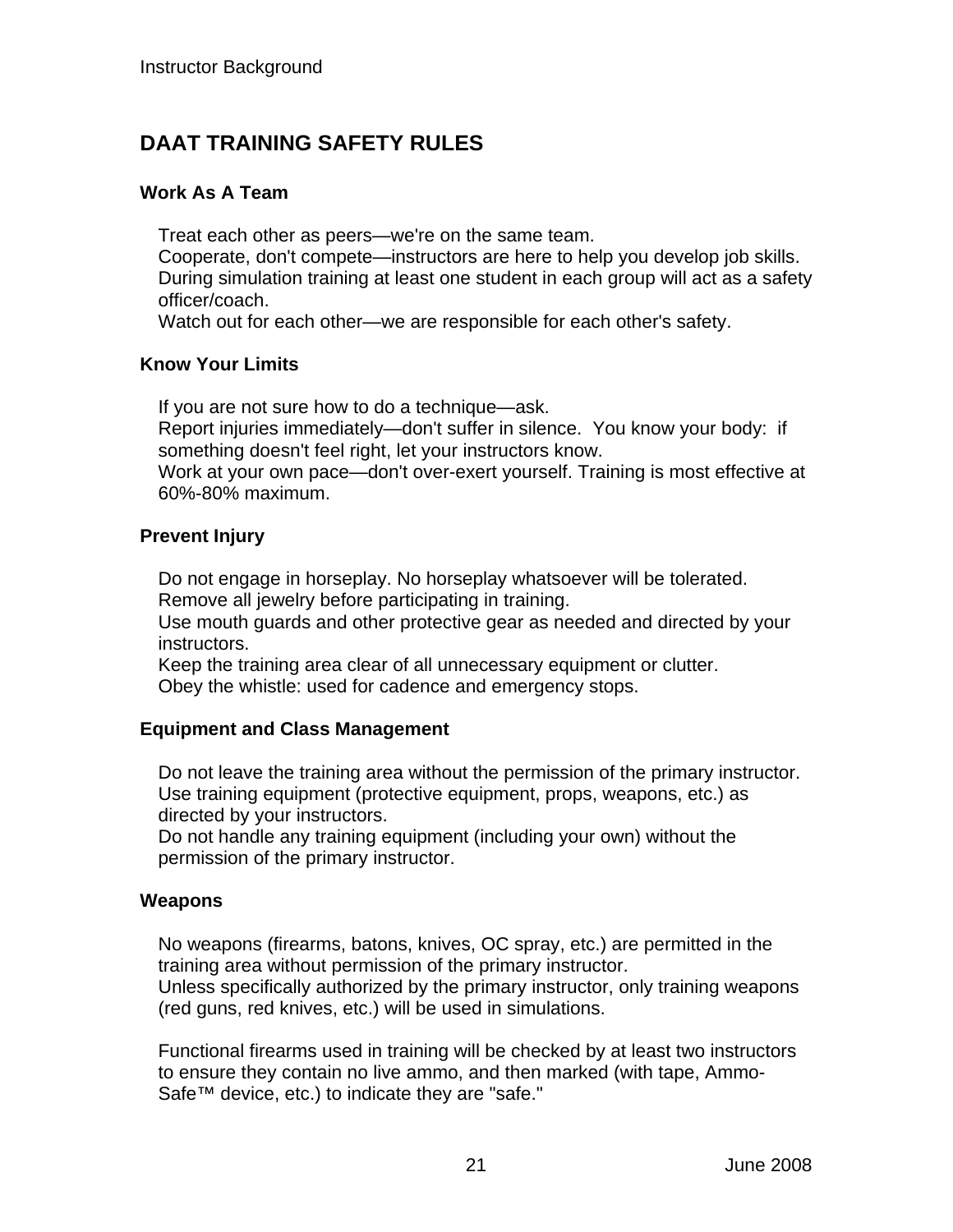If functional firearms (or Simunition firearms) are used in scenarios, all participants, including instructors, must undergo a triple-check procedure to ensure no live ammo is in the training area:

- 1. Search yourself for live ammo.
- 2. Have a partner search you.
- 3. Have an instructor/safety officer search you.

#### **When firearms are present, follow the four fundamental rules of firearms safety:**

- 1. Assume all guns are loaded.
- 2. Never let the muzzle cross anything you are not willing to destroy.\*
- 3. Keep your finger off the trigger and outside the trigger guard until you are firing.
- 4. Know your target and what's beyond it.
- \*Some scenarios may involve deadly-force decisions. In such scenarios, participants may, if appropriate, point a firearm at an actor posing a threat.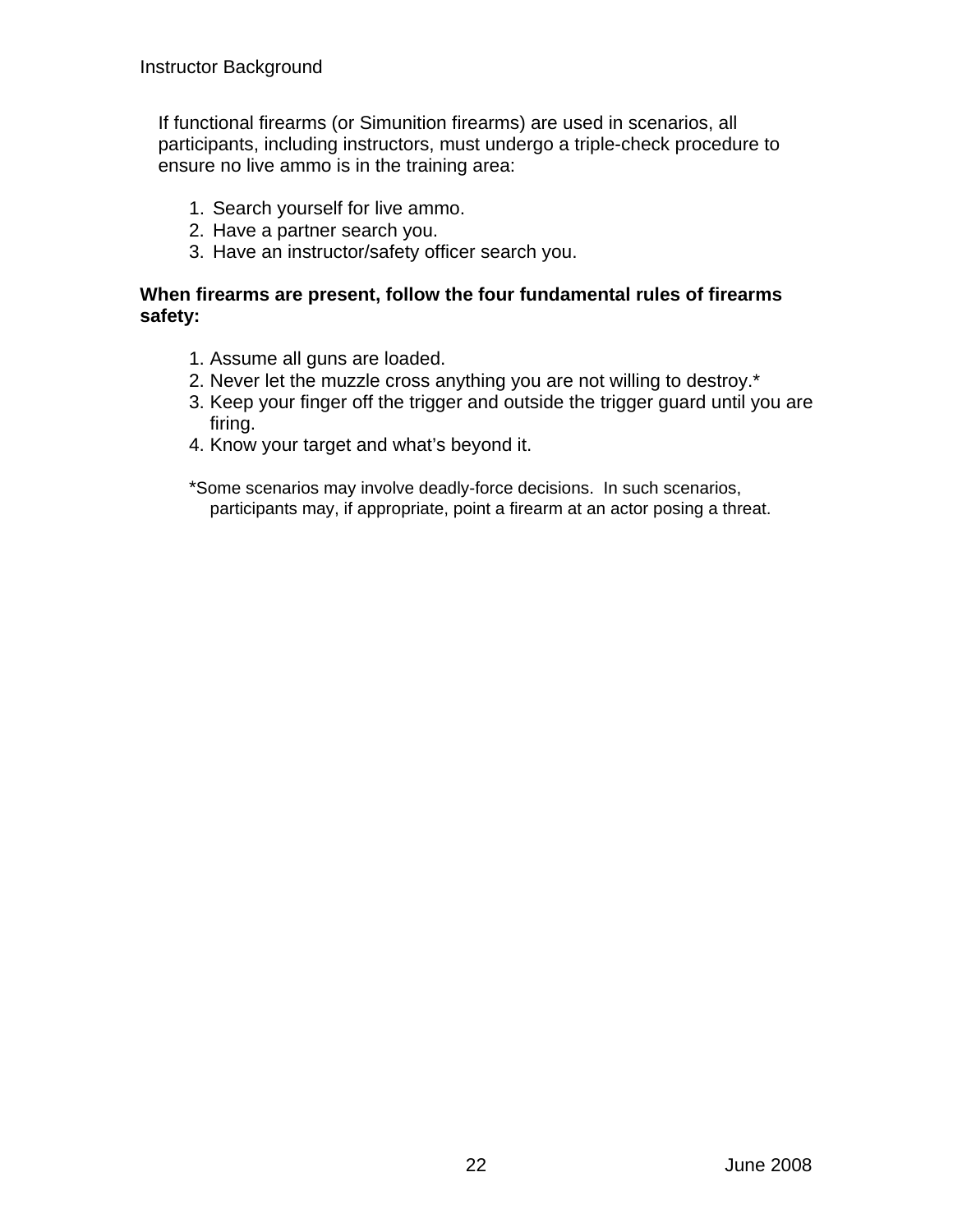#### <span id="page-22-0"></span>**HOW THE SYSTEM IS TAUGHT**

#### **Individual Techniques**

DAAT involves psychomotor skills—in other words, skills that involve the mind and the body. The best training also involves both mind and body. The proper sequence for training DAAT techniques is

- 1. Demonstration—visual, i.e., seeing
- 2. Explanation—audio, i.e., hearing
- 3. Repetition—tactile, i.e., doing

By the numbers Slow for form Full speed and power ("Target Training Rate")

#### **Note:**

*The "Target Training Rate" closely corresponds to the "Target Heart Rate" for aerobic exercise. If an individual exercises too strenuously, then s/he dynamically increases the chance of injury. On the other hand, if the individual doesn't work hard enough, s/he will obtain little benefit from the exercise. The same is true of the intensity of your defensive tactics simulation training. The officer that trains at 60 - 80 % of their maximum intensity level will experience the best results with the least chance of injuring him/herself. A trainer should emphasize this "Target Training Rate" so that his/her students can obtain maximum results with minimum risks.* 

#### **Simulations**

Once students have learned the basic techniques, only then, can the techniques be applied in *simulations:* dynamic, realistic exercises that allow students to practice and be evaluated on their tactics and decision-making abilities. Although these exercises are dynamic and realistic, they are designed to be as safe as possible, and are undertaken under controlled circumstances.

#### *Intensity / Complexity Levels*

Simulations can be designed for various levels of intensity:

- Low level
- Middle level
- High level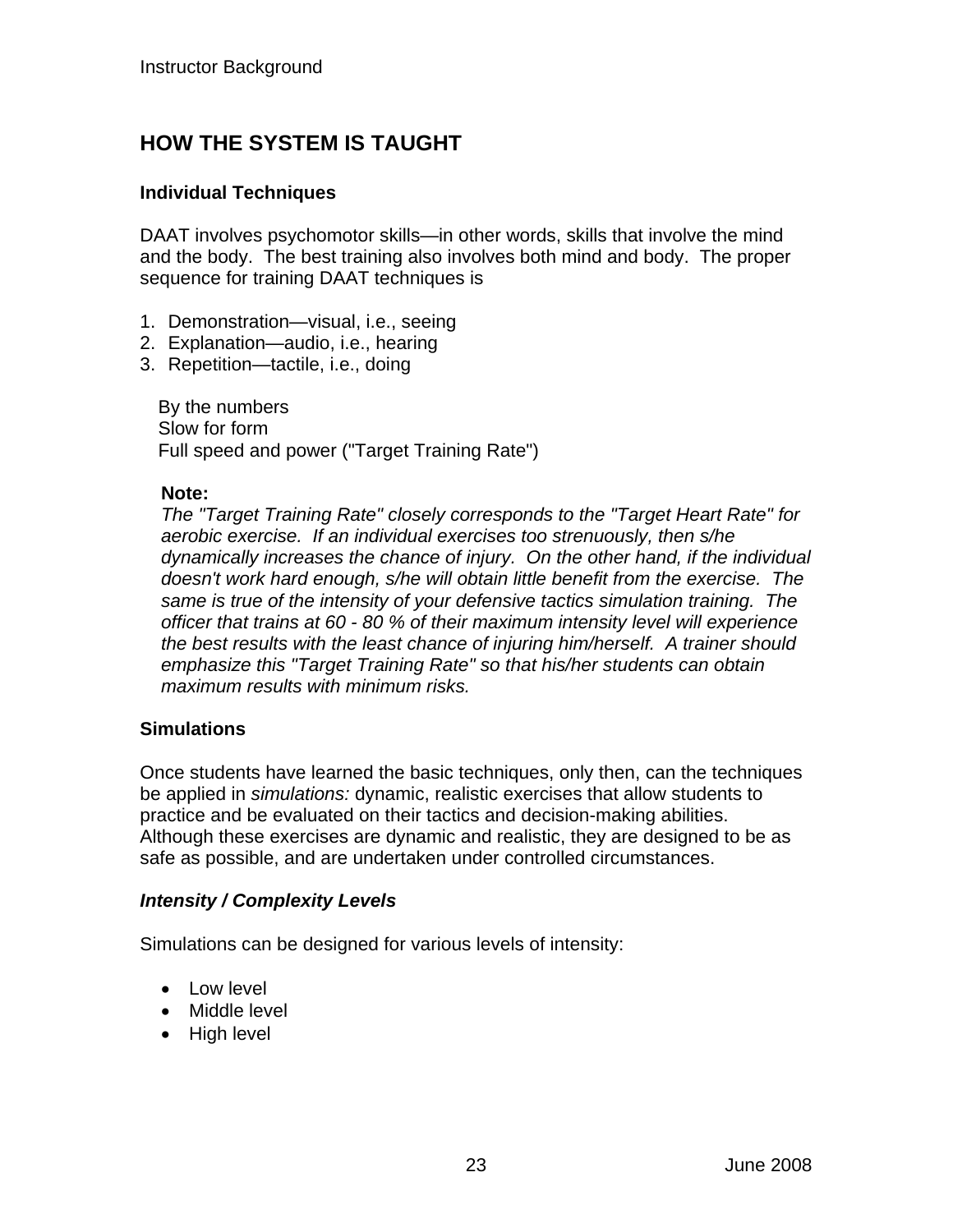#### Different levels should be achieved through a building-block approach, using *Seven Levels of Simulation Training*: [4](#page-23-0)

- 1. Shadow Training—to develop the concept
- 2. Prop Training—to develop the concept
- 3. Partner Training—to develop the concept
- 4. Dynamic Movement Training—to show the variations
- 5. Relative Positioning Training—show the variations
- 6. Environmental Factors Training—show the variations
- 7. High Level Simulations—to test decision making

For training to be effective, participants must contribute as well, by

Understanding **Participating** Evaluating

Training in an adult learning environment means everyone has a role in creating and improving training.

<span id="page-23-0"></span> $\overline{a}$ <sup>4</sup> A concept originally developed by Richard Rosenkranz and Gary T. Klugiewicz with Larry Nadeau providing additional clarification of the purpose of each level of simulation.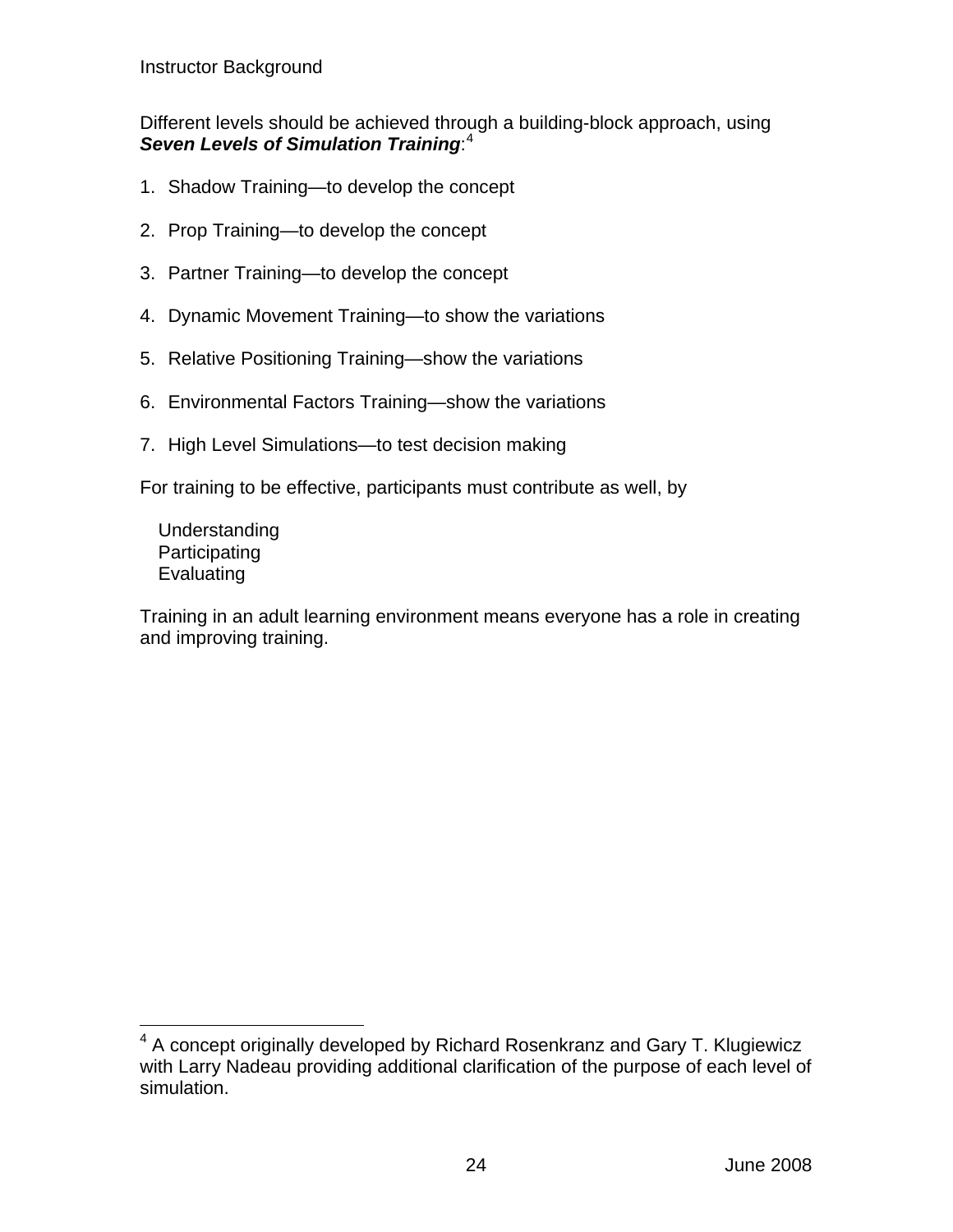### **USE OF FORCE CONCEPTS**

<span id="page-24-0"></span>In the Use of Force Concepts course students will learn the basis for and limits to use of force by Wisconsin officers. This is the foundation for use of force in all of the Unified Tactics courses. Students will also learn the recommendations and protocols for off-duty response. In addition, guidelines for the interaction between on-duty, retired, and plainclothes officers will be discussed.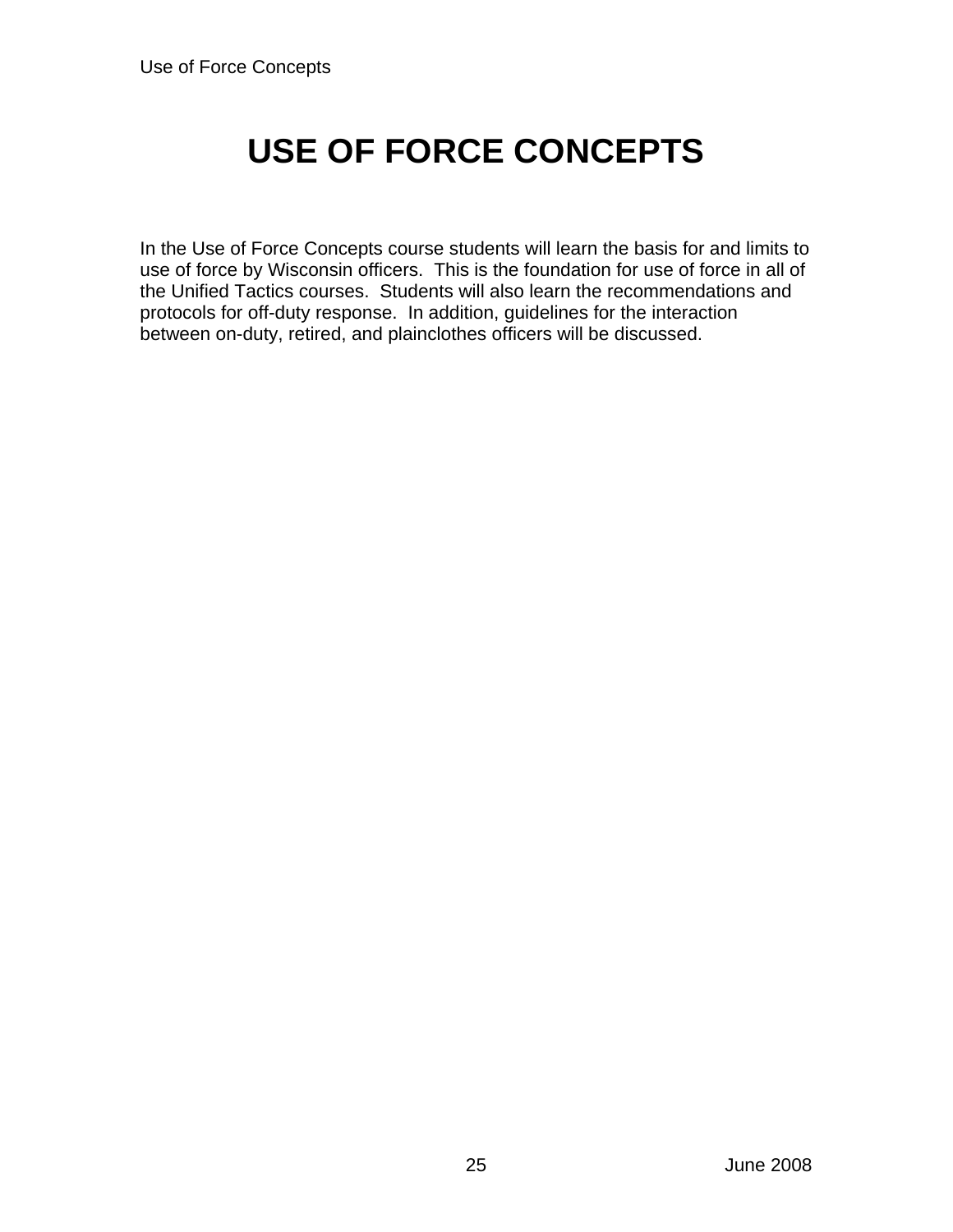#### **Use of Force Concepts**

#### **Learning Objectives** (See DAAT)

- 1.1 Identify the situations in which use of force is legitimate.
- 1.2 Identify the limits that the constitution, Wisconsin law, agency policies and your own training place on the use of force.
- 2.1 Identify and describe the Incident Response concept and its application to law enforcement.
- 2.2 Identify and describe the Disturbance Resolution concept and its application to law enforcement.
- 2.3 Identify the protocols to follow when off-duty and encountering a situation that requires a law enforcement response.
- 2.4 Describe the issues that an on-duty officer is likely to face when encountering an off-duty, retired, or plainclothes officer who is taking official action.
- 3.1 Identify the concept of "presence" and the circumstances under which it is appropriate.
- 3.2 Identify the concept of "dialog" and the circumstances under which it is appropriate.
- 3.3 Identify the concept of "control alternatives" and the circumstances under which they are appropriate.
- 3.4 Identify the concept of "protective alternatives" and the circumstances under which they are appropriate.

#### **Equipment**

Power Point projector, screen Overhead Projector

#### **Materials**

Textbooks:

*Defensive and Arrest Tactics: A Training Guide for Law Enforcement Officers; Protocols for Off-Duty Actions: A Training Guide for Law Enforcement Officers* 

Power Point presentations: *Use of Force and Protocols for Off-Duty Actions* 

#### **Instructional Method**

Lecture & discussion

#### **Estimated Length of Class**

Two Hours and 20 Minutes

#### **Reading Assignment**

DAAT Text, pp. 1-18 Protocols for Off-Duty Actions Text, pp. 1-21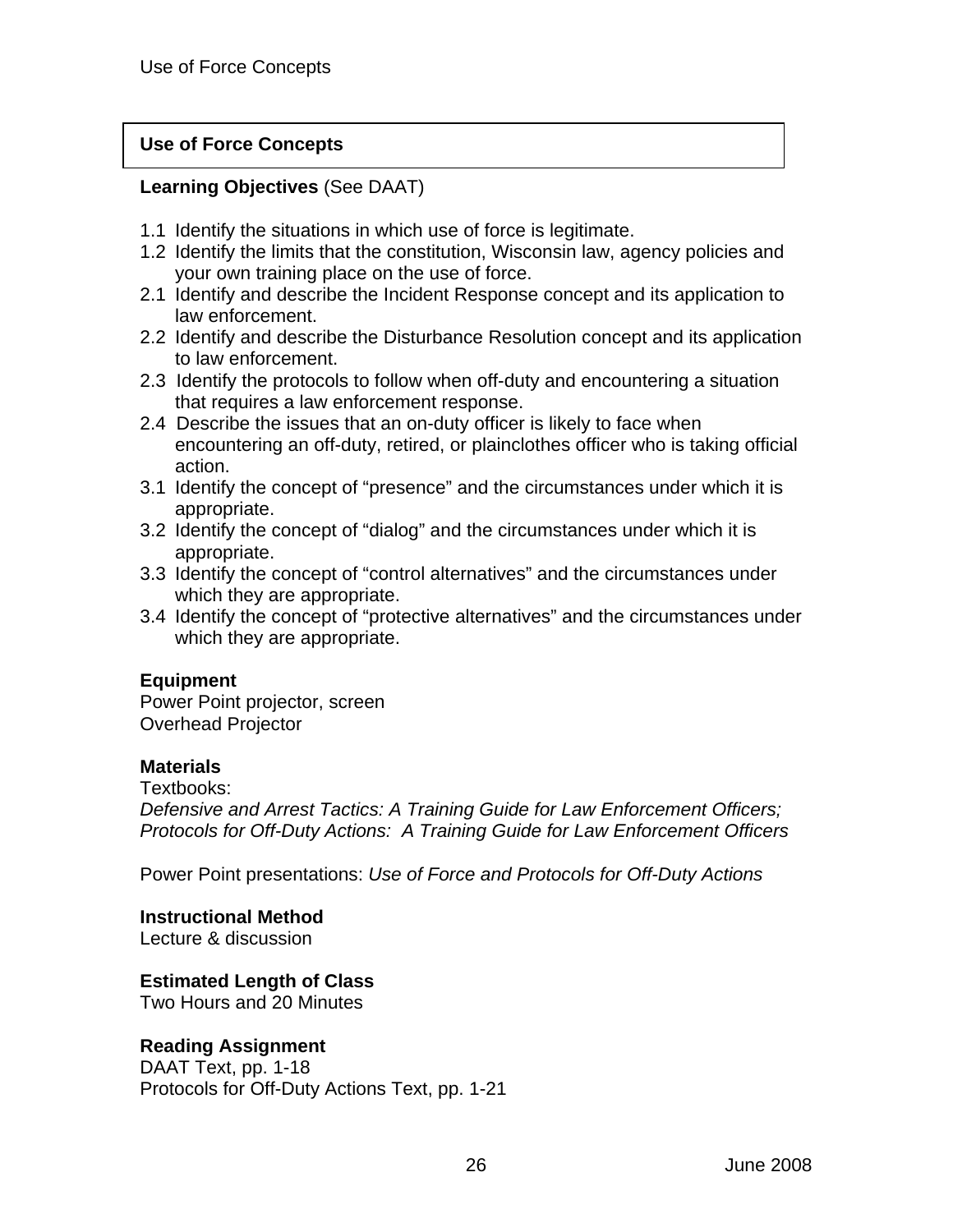$\overline{a}$ 

| <b>Time</b>   | <b>Topic</b>                                                         | <b>Activities</b>              | <b>Resources</b>                                   | <b>Notes</b>                                                                                    |
|---------------|----------------------------------------------------------------------|--------------------------------|----------------------------------------------------|-------------------------------------------------------------------------------------------------|
| Hour<br>#1/#2 | Use of Force<br>Limits:<br>U.S. Constitution<br><b>Wisconsin Law</b> | Lecture &<br><b>Discussion</b> | Use of Force<br><b>Power Point:</b><br>Slides 1-88 | This is an<br>independent 2-<br>hour block of<br>instruction that<br>lays the<br>foundation for |
|               | <b>Incident Response</b>                                             | Lecture &<br><b>Discussion</b> |                                                    | the 2-hour<br>block of Deadly<br>Force                                                          |
|               | <b>Disturbance</b><br>Resolution:                                    | Lecture &<br><b>Discussion</b> |                                                    | instruction and<br>the DAAT<br>instruction.                                                     |
|               | Approach<br>Consideration                                            |                                |                                                    |                                                                                                 |
|               | Intervention<br>Options                                              |                                | Use of Force<br>Documentation<br><b>Checklist</b>  | Appendix B                                                                                      |
|               | <b>Follow Through</b><br>Considerations                              |                                |                                                    |                                                                                                 |
|               | <b>Threat</b><br>Assessment                                          |                                |                                                    |                                                                                                 |
|               | Documentation                                                        | Lecture &                      | Protocols for                                      | This is an                                                                                      |
|               | Off-Duty<br>Protocols:                                               | <b>Discussion</b>              | Off-Duty<br>Actions student<br>text and Power      | independent 20<br>minute block of<br>instruction on                                             |
|               | Policy<br>Considerations                                             |                                | Point:<br><b>Slides 1 - 21</b>                     | Off-Duty<br>Protocols                                                                           |
|               | <b>On-Duty Officer</b><br>Considerations                             |                                |                                                    |                                                                                                 |
|               | Procedural<br>Guidelines for                                         |                                |                                                    |                                                                                                 |
|               | <b>Off-Duty Officers</b>                                             |                                |                                                    |                                                                                                 |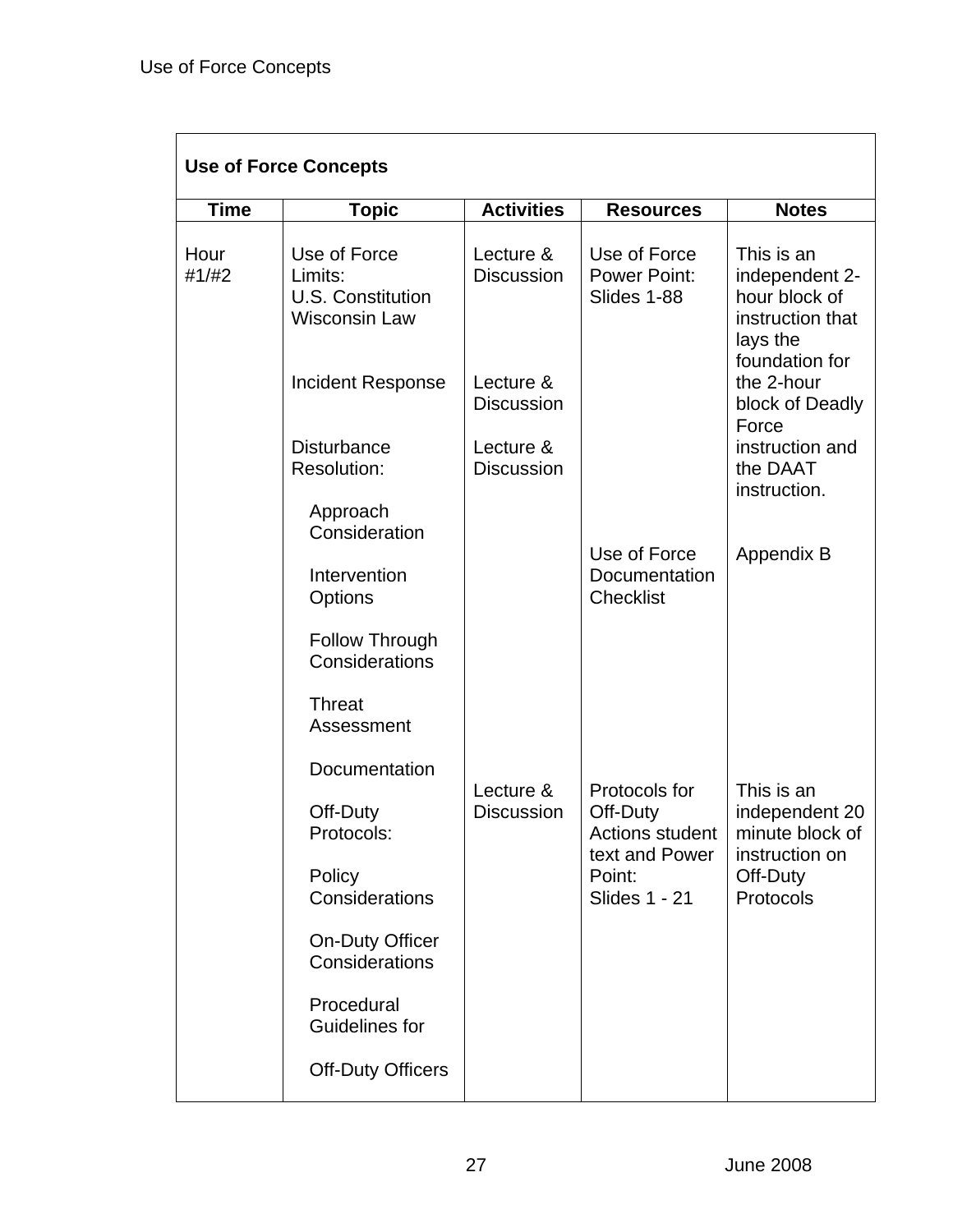Use of Force Concepts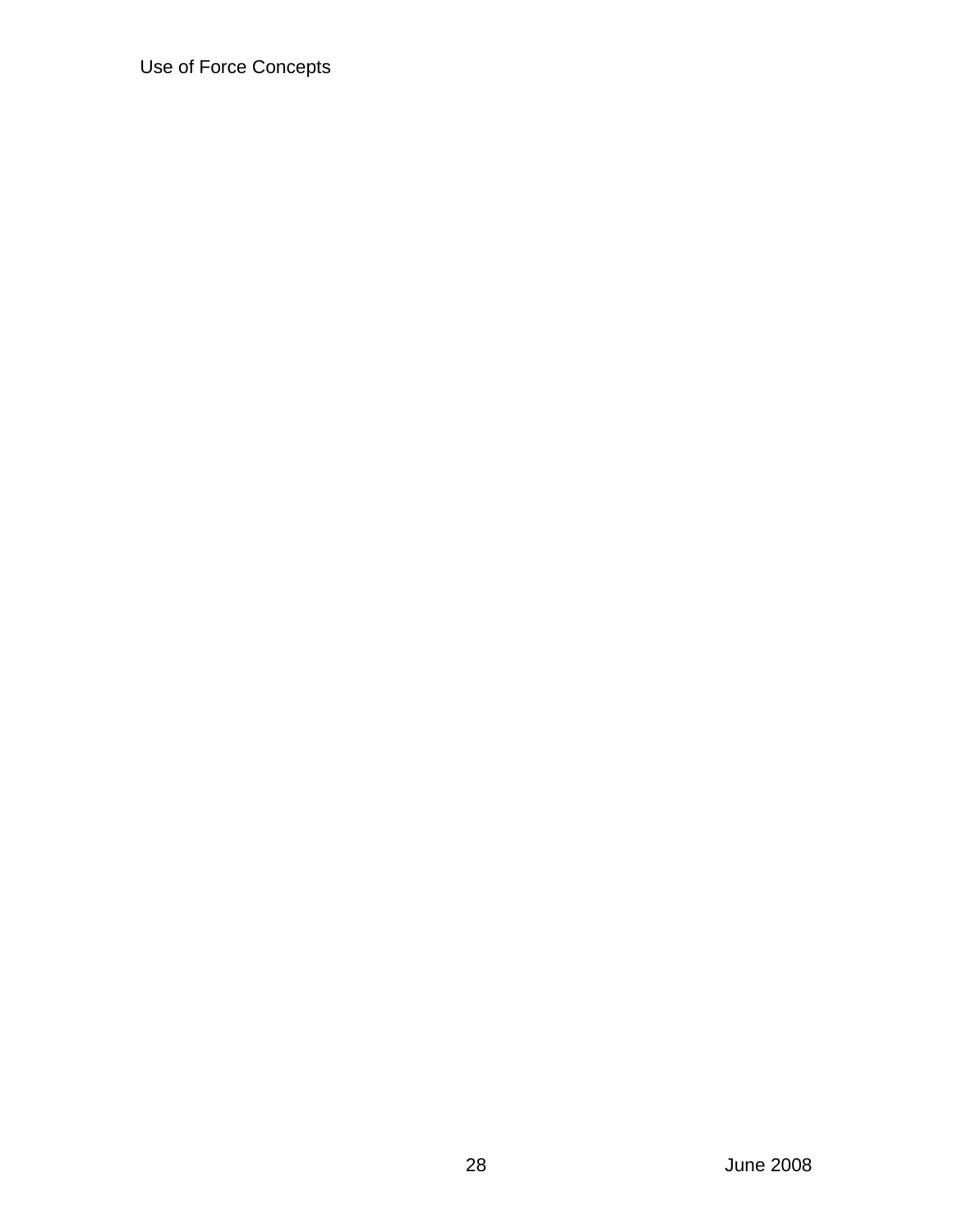|               | <b>LECTURE: Use of Force Concepts</b><br>and Decision Making                                                                                                                                                                               | <b>Hour #1-2</b> |
|---------------|--------------------------------------------------------------------------------------------------------------------------------------------------------------------------------------------------------------------------------------------|------------------|
|               | <b>Purpose:</b> To give officers a general<br>understanding of Use of Force<br>Concepts                                                                                                                                                    |                  |
|               | <b>Points to Cover: General Use of</b><br><b>Force Concepts</b>                                                                                                                                                                            |                  |
| $-2 - 6$      | <b>D.A.A.T.:</b><br><b>Defensive And Arrest Tactics</b>                                                                                                                                                                                    |                  |
| Pg. 1-5       | What is DAAT? DAAT is a system of<br>verbalization skills coupled with<br>physical alternatives.                                                                                                                                           |                  |
|               | When can Officers use force?<br>To achieve and maintain control of<br>resistive subjects<br>To detain persons reasonably<br>suspected of criminal behavior<br>To make lawful arrests<br>In defense of self or others<br>To prevent escapes |                  |
|               | What are the Limits on the use of<br>force?<br>The U.S. Constitution<br>Wisconsin law<br>Your agency's policies<br>Your own training                                                                                                       |                  |
|               | The U.S. Constitution<br>Force used by law enforcement<br>officers must be "objectively<br>reasonable" under the 4th<br>Amendment's prohibition against<br>unreasonable seizures.                                                          |                  |
| $\sum_{7-13}$ | <b>GRAHAM v. CONNOR:</b><br>In 1989, the United States Supreme<br>Court found that law enforcement<br>officers' use of force against subjects                                                                                              |                  |
| <b>Pg. 97</b> | was a type of seizure, and therefore,                                                                                                                                                                                                      |                  |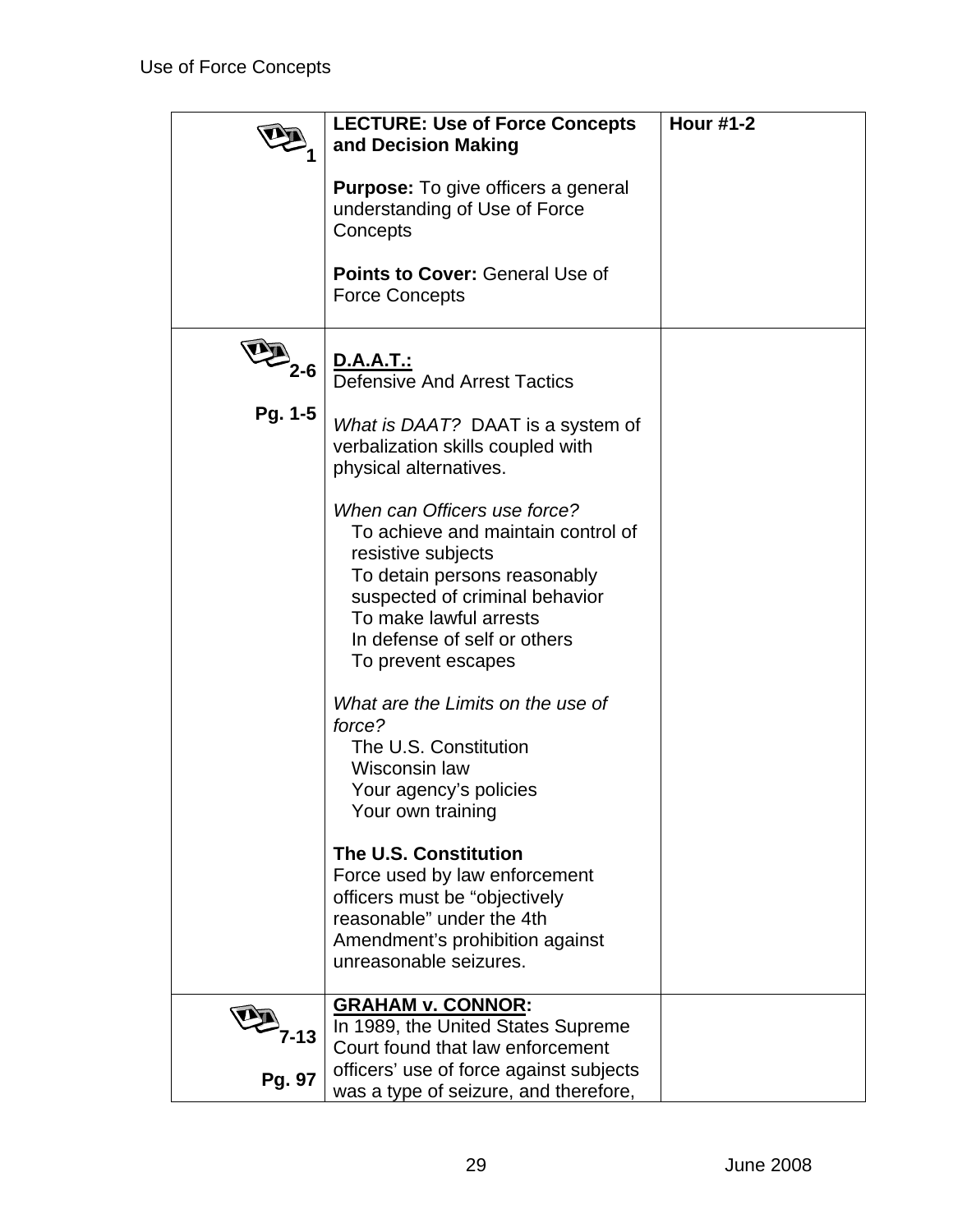| under the Constitution had to be<br>"objectively reasonable." The Court<br>laid out the issues to consider when<br>deciding if a particular use of force is<br>reasonable.                                                                                                                                 |  |
|------------------------------------------------------------------------------------------------------------------------------------------------------------------------------------------------------------------------------------------------------------------------------------------------------------|--|
| <b>FACTORS TO DETERMINE</b><br><b>REASONABLENESS</b><br>1. The severity of the alleged crime at<br>issue.<br>2. Whether the suspect poses an<br>imminent threat to the safety of<br>officers and/or others.<br>3. Whether the suspect is actively<br>resisting or attempting to evade<br>arrest by flight. |  |
| <b>Wisconsin Law</b><br>§939.45 Privilege.<br>"The fact that an actor's conduct is<br>privileged, although otherwise<br>criminal, is a defense to prosecution<br>for any crime based on that conduct. "<br>§939.45 Privilege.                                                                              |  |
| 1. When the actor's conduct occurs<br>under circumstances of coercion or<br>necessity so as to be privileged<br>under s. 939.46 or 939.47; or                                                                                                                                                              |  |
| 2. When the actor's conduct is in<br>defense of persons or property<br>under any of the circumstances<br>described in s. 939.48 or 939.49; or                                                                                                                                                              |  |
| 3. When the actor's conduct is in<br>good faith and is an apparently<br>authorized and reasonable<br>fulfillment of any duties of a public<br>office;                                                                                                                                                      |  |
| 4. When the actor's conduct is a<br>reasonable accomplishment of a<br>lawful arrest.                                                                                                                                                                                                                       |  |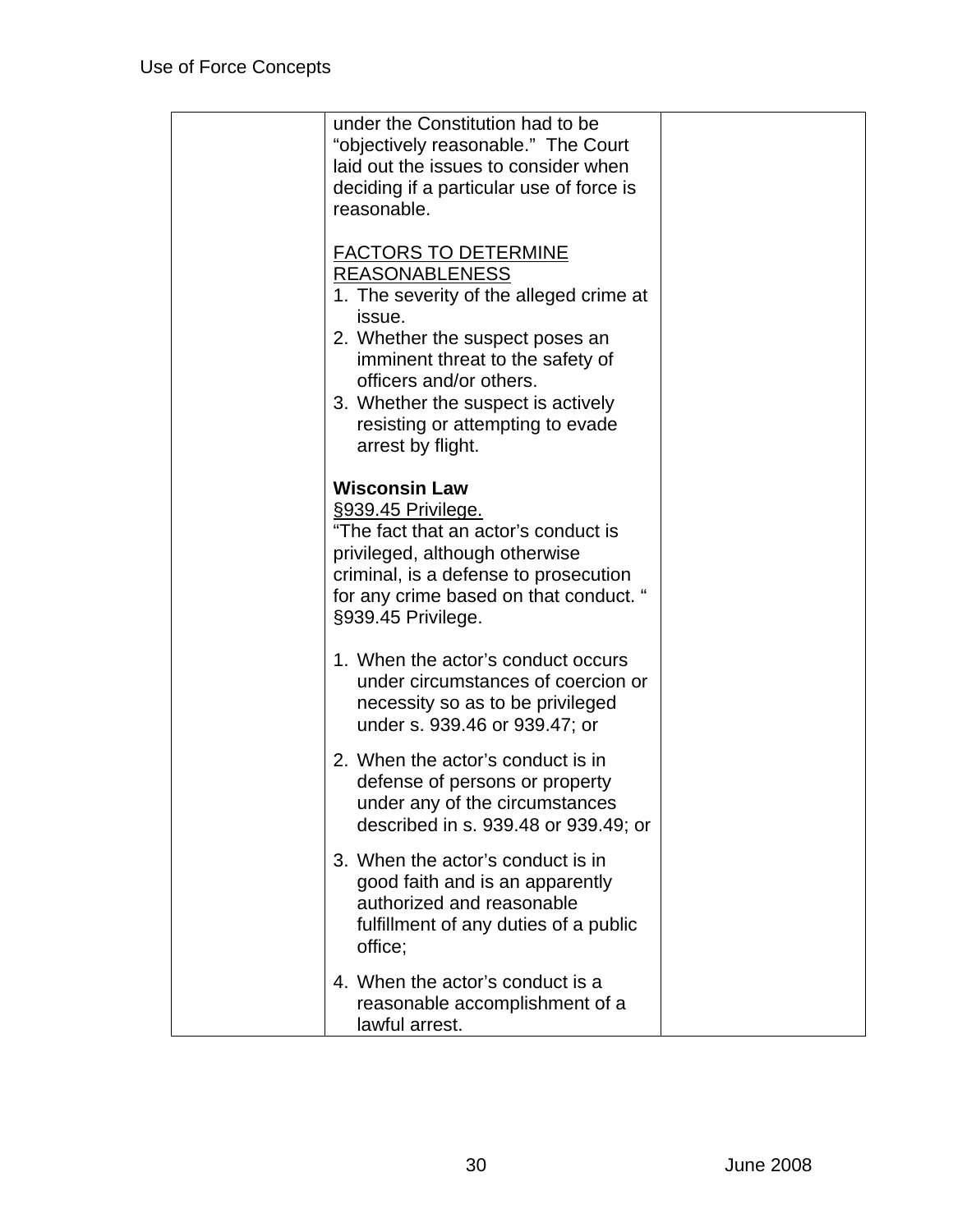| <b>PED</b> 14-17 | <b>Agency Policy</b><br>Under § 66.312 of the Wisconsin<br>Statutes, the agency must have a<br>policy on use of force by law<br>enforcement officers in the<br>performance of their duties. |  |
|------------------|---------------------------------------------------------------------------------------------------------------------------------------------------------------------------------------------|--|
|                  | This policy may be more restrictive<br>than Wisconsin law.                                                                                                                                  |  |
|                  | If you are acting within the scope of<br>your employment, you are indemnified<br>against individual liability in the<br>performance of your duties.                                         |  |
|                  | However If you act outside the<br>scope of your employment--which is,<br>in part, defined by policy, you could<br>face individual civil liability.                                          |  |
|                  | <b>Officer Training</b><br>When you use force as part of your<br>law enforcement duties, your use of<br>force must fit into one of these<br>categories:                                     |  |
|                  | 1. A trained technique;                                                                                                                                                                     |  |
|                  | 2. A dynamic application of a trained<br>technique (i.e. not quite the<br>classroom model, but as close to it<br>as possible under the<br>circumstances);                                   |  |
|                  | A technique not trained, but<br>3.<br>justifiable under the<br>circumstances.                                                                                                               |  |
|                  | <b>5 Key Rules for Use of Force</b>                                                                                                                                                         |  |
| $\sum_{18-22}$   | The purpose for use of force is to<br>1.                                                                                                                                                    |  |
| <b>Pg. 13</b>    | gain control in pursuit of a<br>legitimate law enforcement<br>objective. If verbalization is<br>effective in gaining control, it is<br>always preferable to physical<br>force.              |  |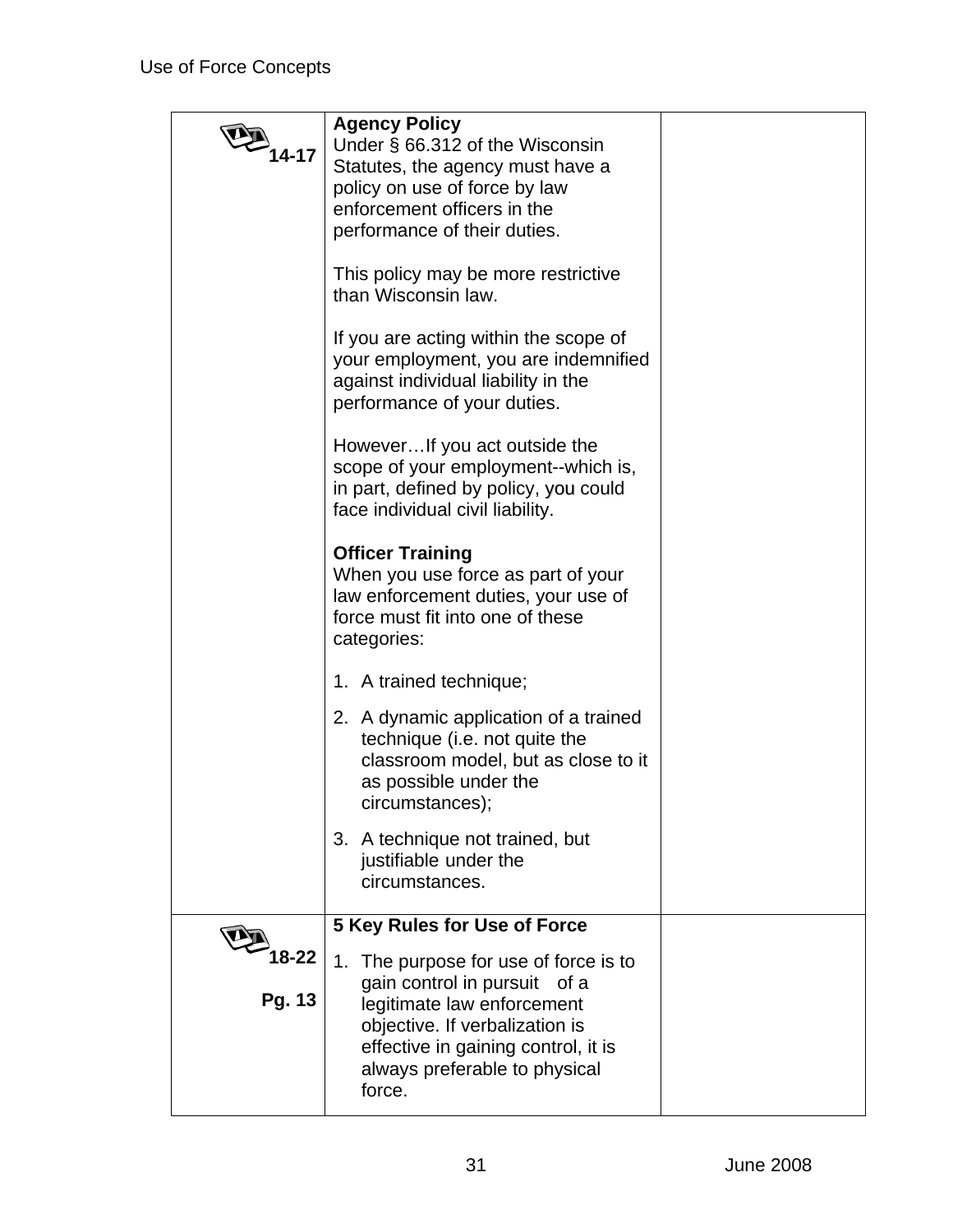|        | 2. At any time, if the level of force you<br>are using is not effective to gain<br>control, you may disengage and/or<br>escalate to a higher level of force.<br>3. You need not escalate step-by-<br>step through the Intervention<br>Options. As the situation dictates,<br>you may move from any mode to<br>any other if you reasonably believe<br>that a lower level of force would be<br>ineffective.<br>4. Once you have gained control of a<br>subject, you must reduce the level<br>of force to that needed to maintain<br>control. |                                    |
|--------|--------------------------------------------------------------------------------------------------------------------------------------------------------------------------------------------------------------------------------------------------------------------------------------------------------------------------------------------------------------------------------------------------------------------------------------------------------------------------------------------------------------------------------------------|------------------------------------|
|        | You must always maintain a<br>5.<br>position of advantage.                                                                                                                                                                                                                                                                                                                                                                                                                                                                                 |                                    |
|        | <b>DAAT Concepts of Control</b>                                                                                                                                                                                                                                                                                                                                                                                                                                                                                                            | <b>Concepts of Control</b>         |
| 23-32  | What is Control??                                                                                                                                                                                                                                                                                                                                                                                                                                                                                                                          | taken from AcMI<br>Systems, Gary T |
| Pg. 17 | What factors influence my<br>perception of control?                                                                                                                                                                                                                                                                                                                                                                                                                                                                                        | Klugewitz, Director                |
|        | The definition of Control<br>-Subject Management                                                                                                                                                                                                                                                                                                                                                                                                                                                                                           |                                    |
|        | <b>Ultimate Justification: Control is</b><br>٠<br>a perception based of an officer's<br>training, experience, and the fact<br>situation.                                                                                                                                                                                                                                                                                                                                                                                                   |                                    |
|        | Control is not a 50/50<br>٠<br>proposition                                                                                                                                                                                                                                                                                                                                                                                                                                                                                                 |                                    |
|        | <b>Defensive Tactics Focus:</b><br>٠<br><b>Subject Control versus Personal</b><br>Safety Issues -- a concept<br>developed by Larry Nadeau                                                                                                                                                                                                                                                                                                                                                                                                  |                                    |
|        | <b>Proper police action</b><br>Balances Safety And Efficiency.<br>How much risk are you willing to<br>take?<br>Before you get in too deep, ask                                                                                                                                                                                                                                                                                                                                                                                             |                                    |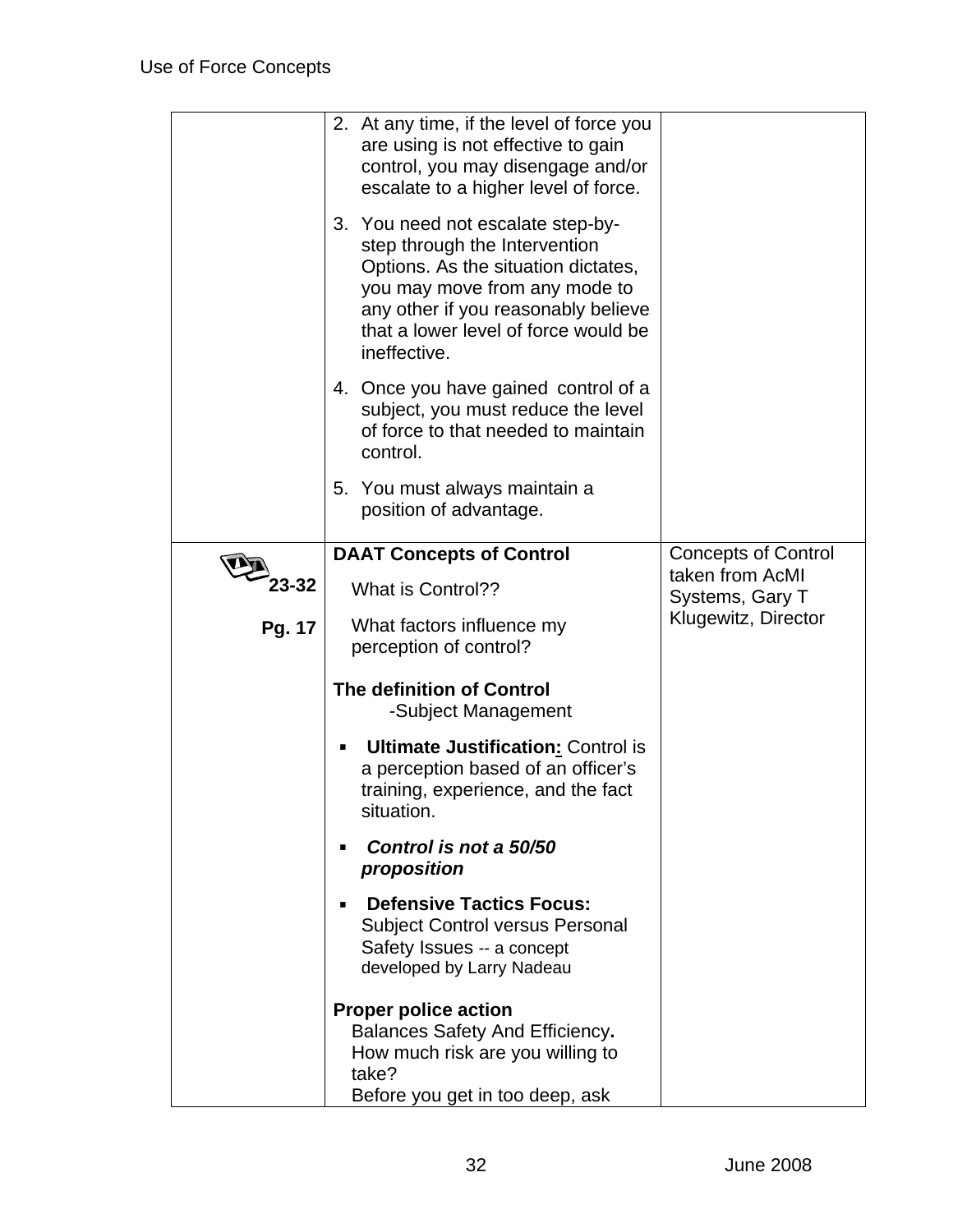|       | yourself "what am I doing here?"                                                                                                                                               |  |
|-------|--------------------------------------------------------------------------------------------------------------------------------------------------------------------------------|--|
|       | Captain Dick Ovens of the New York<br>State Police asks these questions:<br>"Are you winning?"<br>(1).<br>(2).<br>"Is this worth dying for?"                                   |  |
|       | <b>Fighting rules.</b>                                                                                                                                                         |  |
|       | 1. Be effective from the beginning.<br>2. Never spar with anyone.<br>3. Hit as hard as you can.<br>4. Attempt to create dysfunction.<br>5. Get the confrontation over quickly. |  |
|       | <b>Three Rules to remember:</b>                                                                                                                                                |  |
| 33-35 | 1. No Officers are Injured<br>2. No Subjects are injured<br>needlessly.<br>3. No one is accepted /detained or<br>released improperly.                                          |  |
|       | <b>Safety Priorities:</b><br>1. You<br>2. Fellow Officer(s)/Staff Members<br>3. Civilian(s)<br>4. Criminal(s)                                                                  |  |
|       | <b>Levels of Awareness:</b>                                                                                                                                                    |  |
|       | 1. Description: Unaware<br>Color: White<br><b>Officer Response: Total relaxation</b><br>in a safe place                                                                        |  |
|       | 2. Description: Relaxed but alert,<br>Color: Yellow<br>Officer Response: Scanning for<br>possible threats                                                                      |  |
|       | Description: Ready to act<br>3.<br>Color: Orange<br>Officer Response: Focusing on<br>possible threats                                                                          |  |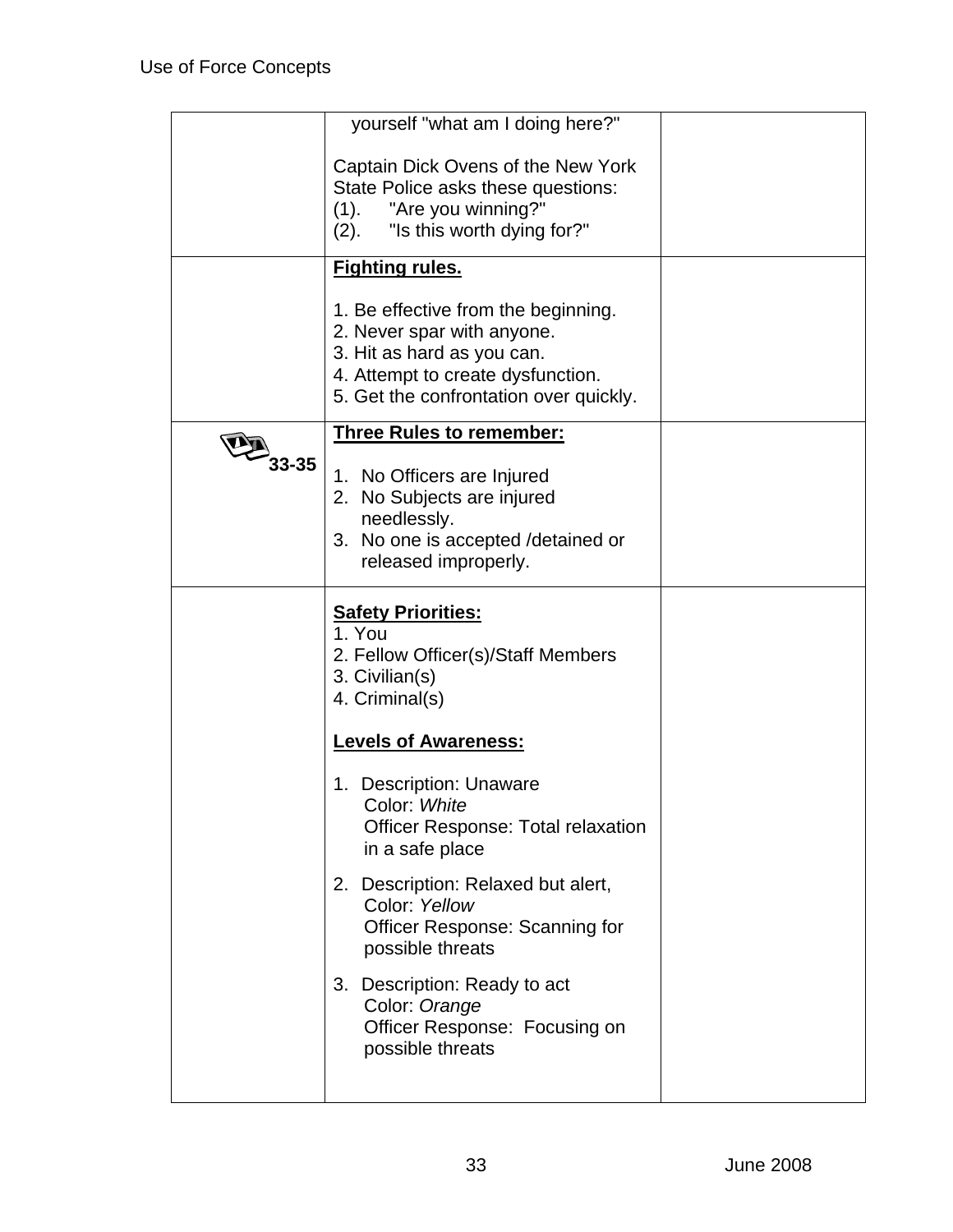|       | 4. Description: Action state<br>Color: Red<br>Officer Response: Re-acting to<br>threats: disengaging and / or<br>escalating<br>5. Description: Blind panic<br>Color: Black<br>Officer Response: Indecisive and /<br>or excessive response to threat |  |
|-------|-----------------------------------------------------------------------------------------------------------------------------------------------------------------------------------------------------------------------------------------------------|--|
| 36-41 | <b>R.E.S.P.O.N.D.</b><br>These concepts and rules are the<br>foundational mindset officers must<br>understand and obtain in order to<br>begin to respond to calls safely.                                                                           |  |
|       | <b>Incident Response</b><br><b>R-Report</b><br>E-Evaluate<br><b>S-Stabilize</b><br><b>P-Preserve</b><br>O-Organize<br>N-Normalize<br><b>D-Document/Debrief</b>                                                                                      |  |
|       | <b>Report</b><br>Become aware<br>Plan response<br>Arrive/Assess<br>Alarm/Inform                                                                                                                                                                     |  |
|       | <b>Evaluate</b><br>Look for Dangers<br>Determine backup needs<br>Enter when appropriate/tactically<br>sound                                                                                                                                         |  |
|       | <b>Stabilize</b><br>Subject<br>Scene                                                                                                                                                                                                                |  |
|       | <b>Preserve</b><br>Life<br><b>Conduct an Initial Medical</b><br>Assessment (as trained)                                                                                                                                                             |  |
|       | Treat to your level of training                                                                                                                                                                                                                     |  |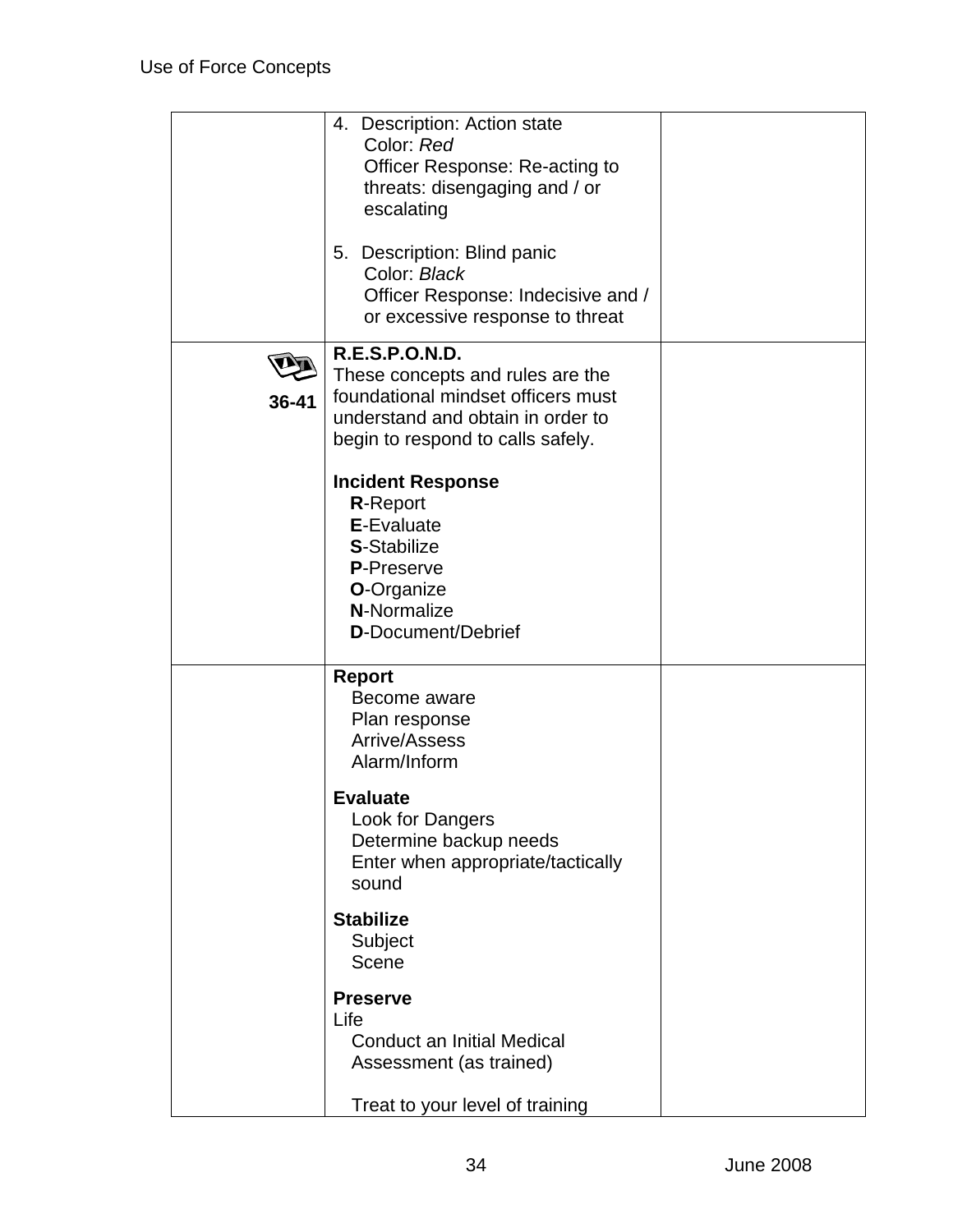<span id="page-34-0"></span>

|         | Continue to monitor the subject(s)                                                                                                                              |  |
|---------|-----------------------------------------------------------------------------------------------------------------------------------------------------------------|--|
|         | Evidence                                                                                                                                                        |  |
|         |                                                                                                                                                                 |  |
| 42-44   | Organize<br>Coordinate responding units (if<br>necessary)<br>Communicate with dispatch and<br>others<br>Organize the collection of evidence<br>(if appropriate) |  |
|         | <b>Normalize</b><br>Provide long-term monitoring (as<br>appropriate)<br>Restore scene to normal<br>Return radio communications to<br>normal                     |  |
|         | <b>Document/Debrief</b><br>Debrief self, other responding<br>personnel, subject(s), other persons<br>Document incident appropriately                            |  |
| 45-47   | <b>Disturbance Resolution</b>                                                                                                                                   |  |
| Pg. 8-9 | 1. Approach Considerations<br>2. Intervention Options<br>3. Follow Through Considerations                                                                       |  |
|         |                                                                                                                                                                 |  |
|         | 1. Approach Considerations                                                                                                                                      |  |
|         | A. Decision-Making<br><b>B. Tactical Deployment</b><br>C. Tactical Evaluation                                                                                   |  |
|         | A. Decision-Making: Justification vs.<br>Desirability<br>Am I legally justified?<br>Can I control the situation?                                                |  |
| 48-49   | <b>B. Tactical Deployment</b><br><b>Control of Distance</b><br>Positioning                                                                                      |  |
| Pg. 8-9 | <b>Team Tactics</b>                                                                                                                                             |  |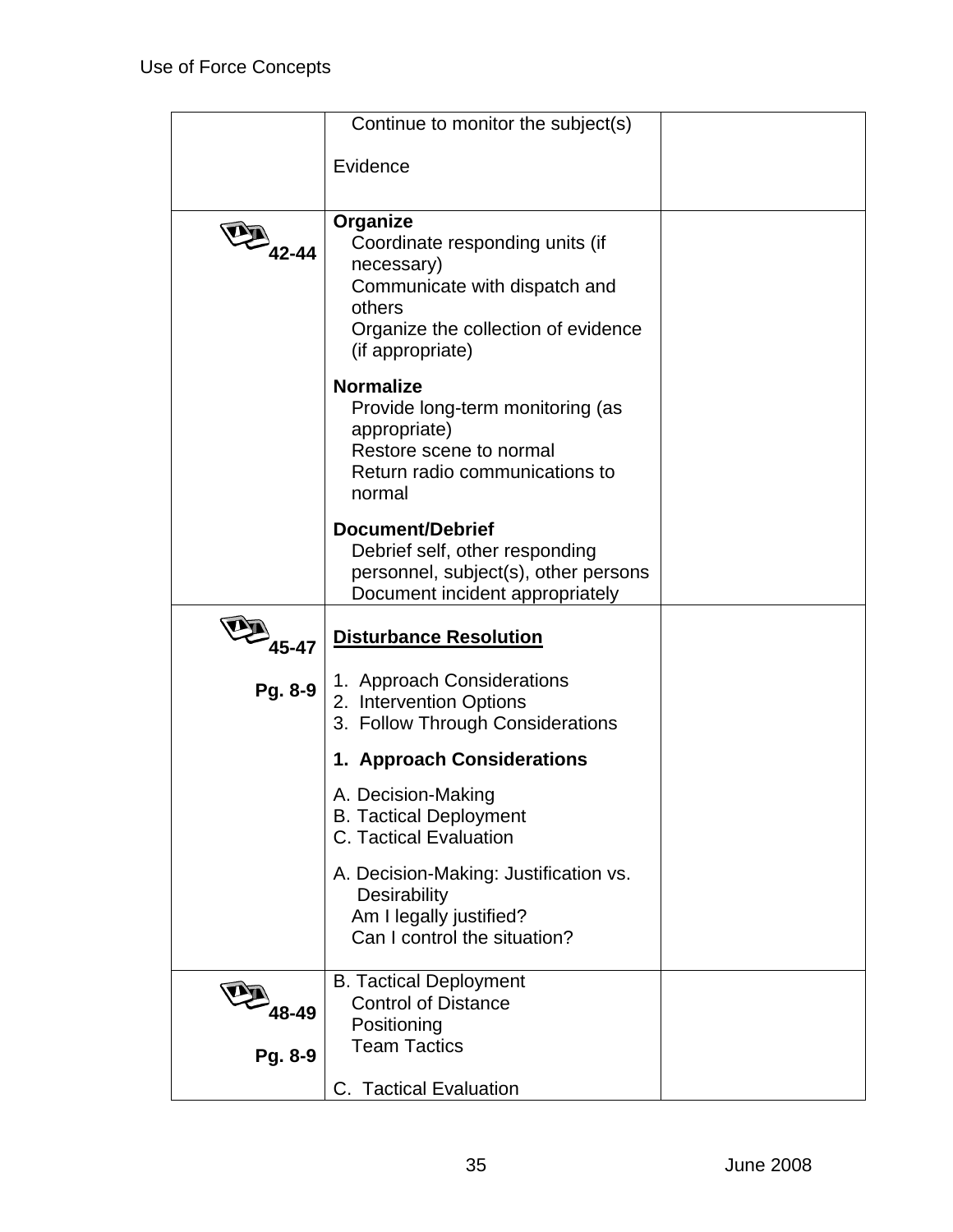|                    | Threat assessment<br>opportunities<br>Officer/Subject factors<br>Special circumstances<br>Level/stage/degree of<br>stabilization                                                                                                                                                                                   |  |
|--------------------|--------------------------------------------------------------------------------------------------------------------------------------------------------------------------------------------------------------------------------------------------------------------------------------------------------------------|--|
| 50-53<br>Pg. 24-28 | <b>Threat Assessment Opportunities</b><br><b>Resistive Tension</b><br><b>Early Warning Signs</b><br><b>Pre-attack Postures</b><br>Indications of mental illness or<br>emotional disturbance<br><b>Weapon Control Factors</b>                                                                                       |  |
|                    | <b>Resistive Tension</b><br>The level of agitation in a subject's<br>body.                                                                                                                                                                                                                                         |  |
|                    | <b>Early Warning Signs</b><br>Conspicuously ignoring<br>Excessive emotional attention<br><b>Exaggerated movement</b><br>Ceases all movement<br>Known violent history.<br><b>Pre-attack Postures</b><br><b>Boxer Stance</b><br><b>Shoulder Shift</b><br><b>Hand Set</b><br><b>Target Glance</b><br>1000 yard Stare. |  |
| $\sum_{54-55}$     | Indications of mental illness,<br>emotional disturbance, and/or<br>medically significant behavior<br>Why can they be so dangerous?                                                                                                                                                                                 |  |
|                    | A. Extremely strong.<br>B. High pain tolerance.<br>C. Fighting for their life                                                                                                                                                                                                                                      |  |
|                    | These indications often times involve<br>two overlapping circles. The point in<br>which they overlap is often difficult for<br>officers to properly assess as the call<br>could be reported as a crime, but the<br>interviews with family members show                                                             |  |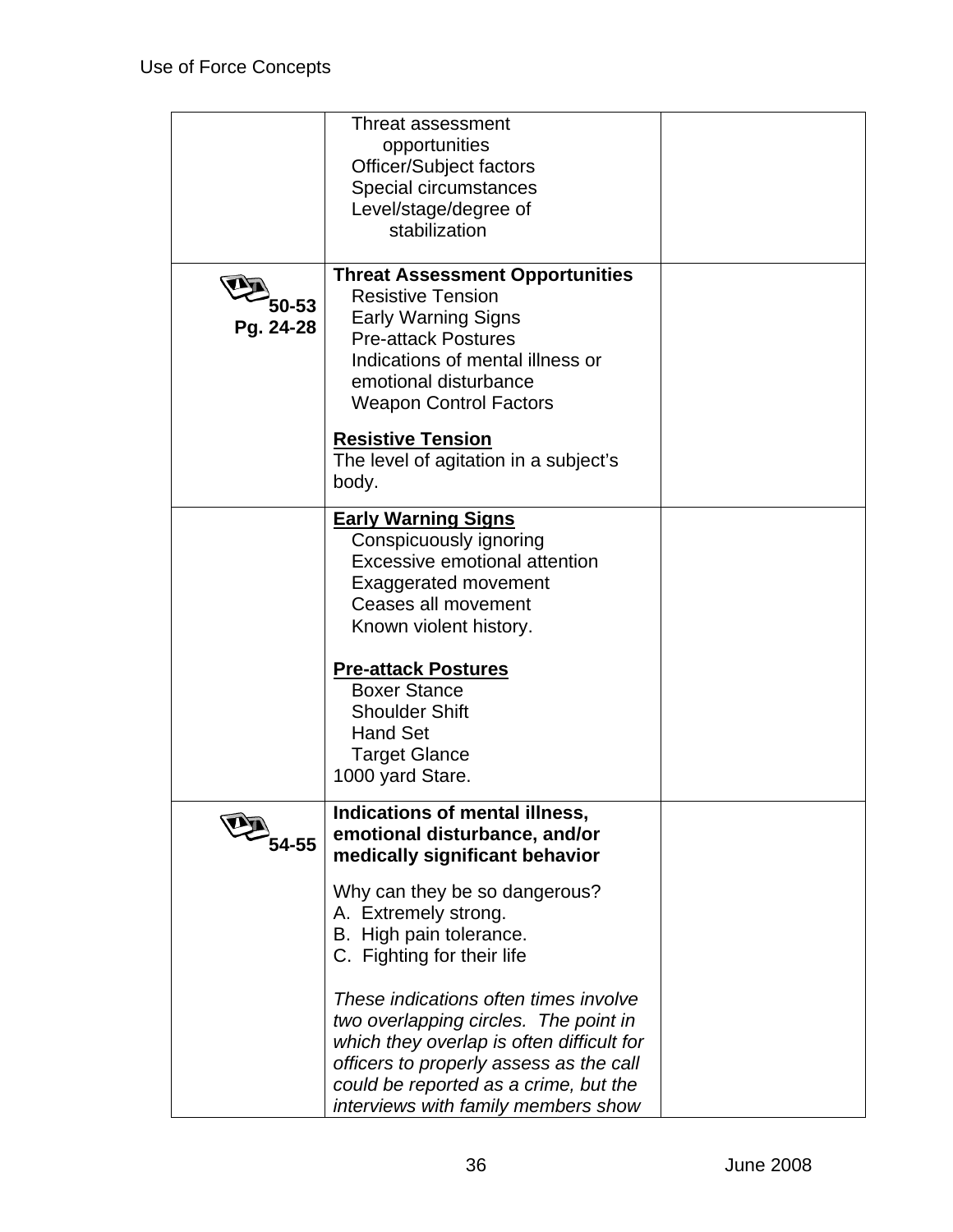|                     | a medical crisis.                                                                                                                                                                                                                                                                                                        |                                                                                                         |
|---------------------|--------------------------------------------------------------------------------------------------------------------------------------------------------------------------------------------------------------------------------------------------------------------------------------------------------------------------|---------------------------------------------------------------------------------------------------------|
| 56-60               | <b>Weapon Control Factors</b><br>The subject's hands (especially the<br>palms) are out of sight;<br>The subject is armed (you can see a<br>weapon or have information to that<br>effect);<br>The subject is in a position to<br>control one of your weapons.                                                             |                                                                                                         |
|                     | <b>Officer/Subject Factors</b><br>Age<br><b>Size</b><br>Strength<br><b>Skill Level</b>                                                                                                                                                                                                                                   |                                                                                                         |
|                     | <b>Special Circumstances</b><br>Reasonable perception of Threat.<br>Special knowledge of the subject.<br><b>Sudden Assault</b><br>Subject's ability to escalate rapidly.<br>Your physical positioning<br>Injury or Exhaustion.<br>Equipment or Training.<br><b>Availability of Backup</b><br>Other special circumstances |                                                                                                         |
|                     | <b>Level/Stage/Degree of Stabilization</b><br>Presence Stabilization<br><b>Verbal Stabilization</b><br><b>Standing Stabilization</b><br><b>Wall Stabilization</b><br><b>Ground Stabilization</b><br><b>Special Restraints</b>                                                                                            |                                                                                                         |
| 62-68<br><b>P30</b> | <b>Disturbance Resolution</b><br>2. Intervention Options                                                                                                                                                                                                                                                                 | *The structure of the<br><b>Intervention Options</b><br>diagram reinforces the<br>State's understanding |
|                     | Mode<br>A. Presence<br>To present a visible<br>Purpose                                                                                                                                                                                                                                                                   | that the classroom<br>model is rarely achieved<br>on the street. The LESB<br>understands that the       |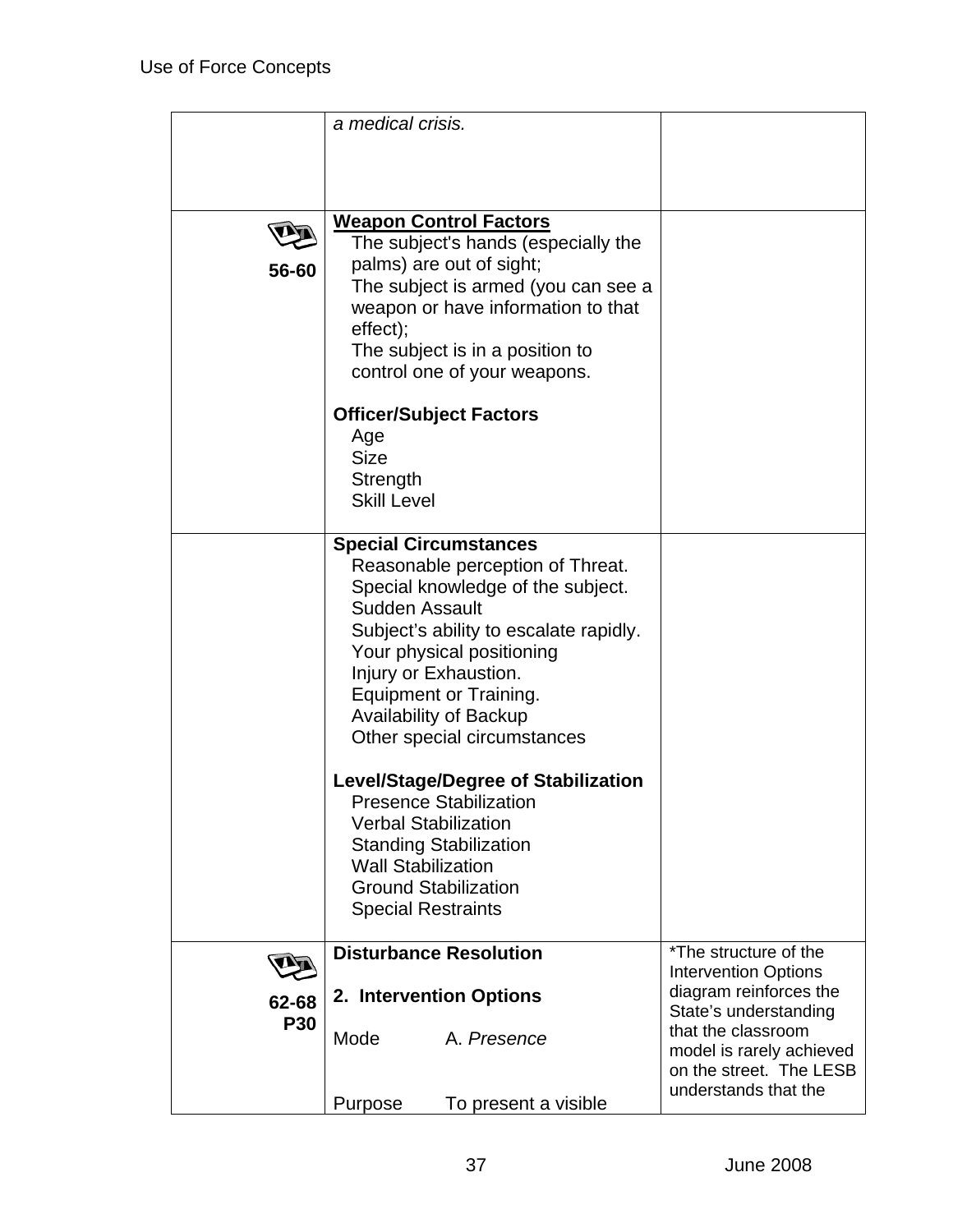|           |                      | display of authority                                                                                                                                | street is both Dynamic<br>and Reactive and that a<br>dynamic application of a<br>trained technique is the<br>norm rather that the<br>exception.<br>*The concept of<br>Intervention Options is<br>easiest to explain by<br>comparing it to a<br>toolbox. Whatever<br>intervention option you<br>need pick it. This<br>selection is based on a<br>myriad of circumstances<br>(Threat Assessment<br>Opportunities etc). |
|-----------|----------------------|-----------------------------------------------------------------------------------------------------------------------------------------------------|----------------------------------------------------------------------------------------------------------------------------------------------------------------------------------------------------------------------------------------------------------------------------------------------------------------------------------------------------------------------------------------------------------------------|
| Pg. 30    | Mode                 | <b>B.</b> Dialog                                                                                                                                    |                                                                                                                                                                                                                                                                                                                                                                                                                      |
|           | Purpose              | To verbally persuade                                                                                                                                |                                                                                                                                                                                                                                                                                                                                                                                                                      |
| Pg. 35    | Mode                 | C. Control Alternatives                                                                                                                             |                                                                                                                                                                                                                                                                                                                                                                                                                      |
|           | Purpose              | To overcome passive<br>resistance, active<br>resistance or their<br>threats                                                                         |                                                                                                                                                                                                                                                                                                                                                                                                                      |
| Pg. 35-53 |                      | C. Control Alternatives Tactics/Tools<br><b>Escort Holds</b><br><b>Compliance Holds</b><br><b>Control Devices</b><br><b>Passive Countermeasures</b> |                                                                                                                                                                                                                                                                                                                                                                                                                      |
| Pg. 53    | Mode                 | D. Protective<br><b>Alternatives</b>                                                                                                                |                                                                                                                                                                                                                                                                                                                                                                                                                      |
|           | Purpose              | To overcome continued<br>resistance, assaultive<br>behavior or their threats                                                                        |                                                                                                                                                                                                                                                                                                                                                                                                                      |
| Pg. 53-67 | <b>Tactics/Tools</b> | D. Protective Alternatives<br><b>Active Countermeasures</b><br><b>Incapacitating Techniques</b><br>Intermediate Weapons                             |                                                                                                                                                                                                                                                                                                                                                                                                                      |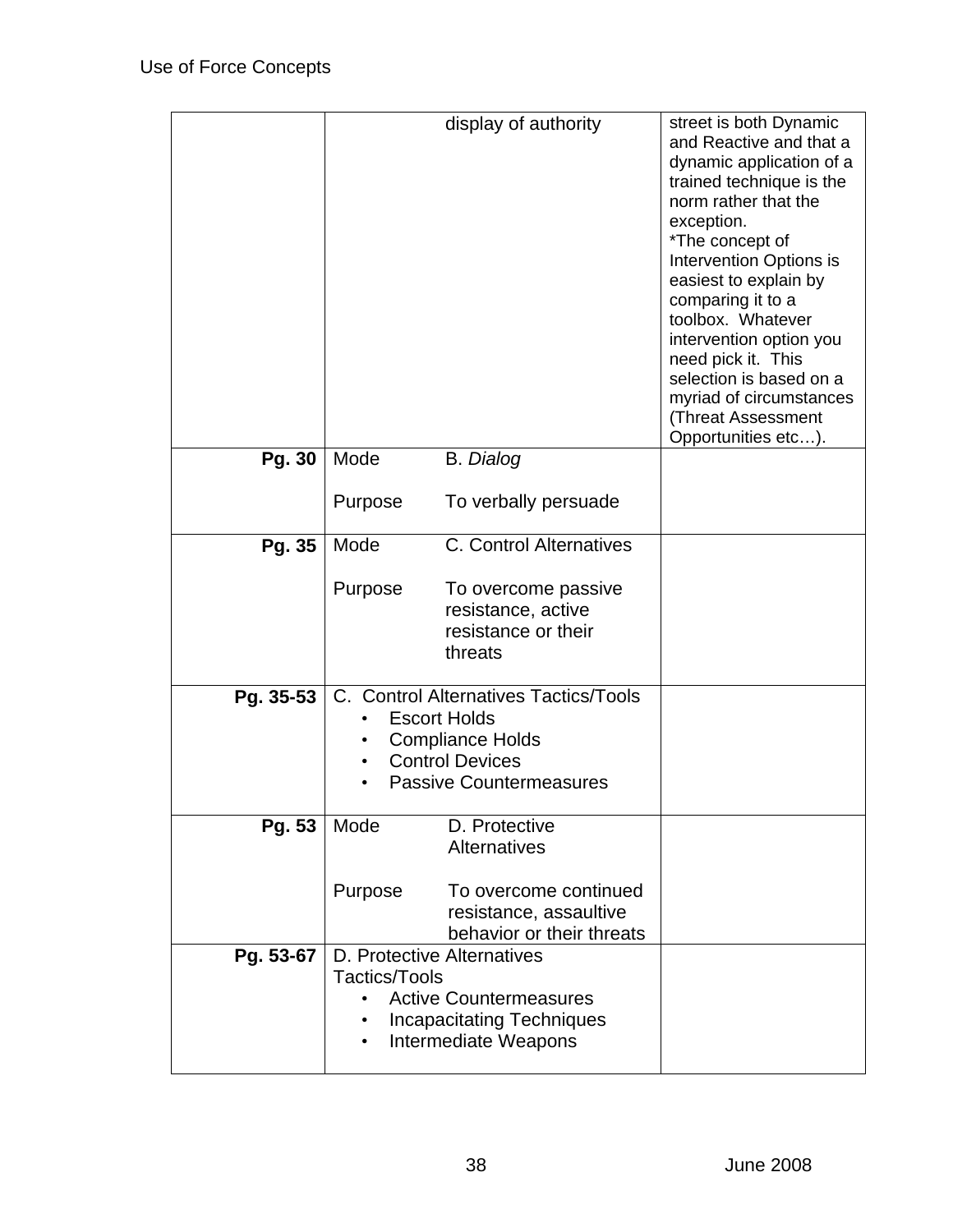|           | The diagram represents the difference   |  |
|-----------|-----------------------------------------|--|
|           | between an officer put in a position to |  |
| 69        | overcome active resistance and          |  |
|           | protecting themselves from assaultive   |  |
|           | behavior. It also shows how             |  |
|           |                                         |  |
|           | continued resistance is best managed    |  |
|           | with protective alternatives.           |  |
|           |                                         |  |
|           | Mode<br>E. Deadly Force                 |  |
|           |                                         |  |
| 70        | Purpose<br>To stop the threat           |  |
|           |                                         |  |
|           | <b>Disturbance Resolution</b>           |  |
|           |                                         |  |
| 71-73     |                                         |  |
| Pg. 75-87 | 3. Follow Through Considerations        |  |
|           | A. Stabilize                            |  |
|           | <b>B.</b> Monitor/Debrief               |  |
|           | C. Search                               |  |
|           | D. Escort                               |  |
|           | E. Transport                            |  |
|           |                                         |  |
|           | F. Turn-over/Release                    |  |
|           |                                         |  |
|           | <b>Stabilize</b>                        |  |
|           | <b>Presence Stabilization</b>           |  |
|           | <b>Verbal Stabilization</b>             |  |
|           | <b>Standing Stabilization</b>           |  |
|           |                                         |  |
|           | <b>Wall Stabilization</b>               |  |
|           | <b>Ground Stabilization</b>             |  |
|           | <b>Special Restraints</b>               |  |
|           |                                         |  |
|           | <b>Monitor/Debrief</b>                  |  |
|           | 1. Calm yourself and your partner.      |  |
|           |                                         |  |
|           | 2. Calm the subject.                    |  |
|           | 3. Provide initial medical assessment.  |  |
|           | 4. Reassure the subject.                |  |
|           | 5. Rebuild the subject's self-esteem.   |  |
|           |                                         |  |
|           | <b>Search</b>                           |  |
|           |                                         |  |
|           | Frisk vs. Search (Level of              |  |
| 74-77     | intrusiveness and justification         |  |
| Pg. 84-87 | differences for each)                   |  |
|           | Can a Male officer search a female      |  |
|           | suspect?                                |  |
|           | Can a Female officer search a male      |  |
|           |                                         |  |
|           | suspect?                                |  |
|           |                                         |  |
|           | <b>Escort</b>                           |  |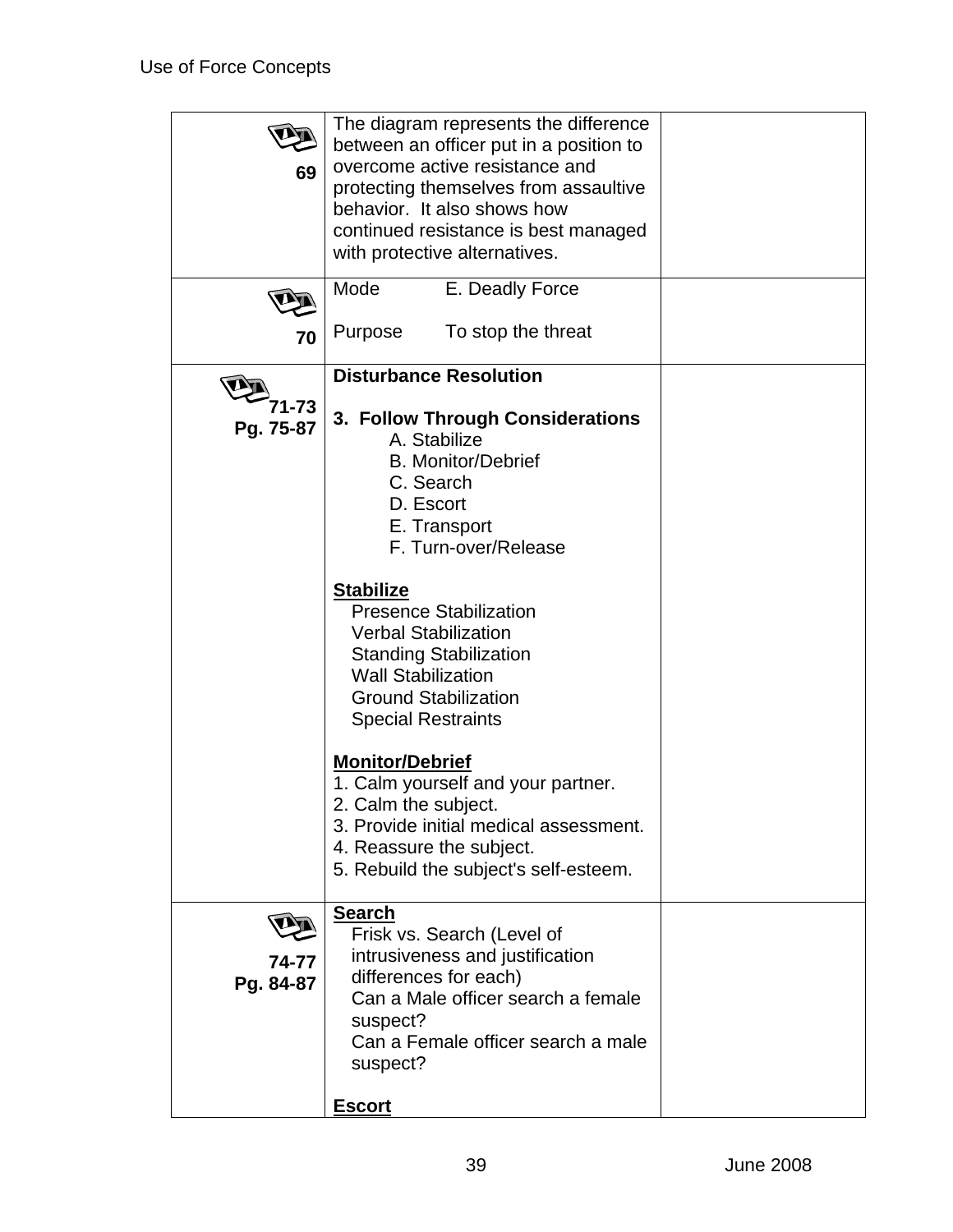|       | Maintain level 2 1/2 position.          |  |
|-------|-----------------------------------------|--|
|       |                                         |  |
|       | After handcuffing, avoid not            |  |
|       | touching: Flight / Falling / Fight.     |  |
|       | Hand on arm / compression hold /        |  |
|       | compliance hold.                        |  |
|       | <b>Multiple Officer Escort Tactics.</b> |  |
|       |                                         |  |
|       | <b>Transport</b>                        |  |
|       | Check on prisoner's background /        |  |
|       | threat level.                           |  |
|       | Safe placement in and out of squad.     |  |
|       | Remain alert.                           |  |
|       | Watch the prisoner.                     |  |
|       | Watch for suspicious actions.           |  |
|       | Remember when most escape               |  |
|       | attempts occur -- near the end of       |  |
|       | the transportation.                     |  |
|       |                                         |  |
|       | <b>Turnover / Release</b>               |  |
|       | Search the prisoner again -- it's       |  |
|       | better to find your own mistakes.       |  |
|       | Don't relax too soon -- many officers   |  |
|       | are assaulted in the presence of        |  |
|       | other officers.                         |  |
|       |                                         |  |
|       | <b>Use of Force Report writing</b>      |  |
|       | <b>Describe</b>                         |  |
|       | <b>Identify</b>                         |  |
| 80-88 | <b>Forced Actions</b>                   |  |
|       |                                         |  |
|       | <b>Describe</b>                         |  |
|       | Describe the physical and               |  |
|       | environmental factors that you          |  |
|       | observe.                                |  |
|       |                                         |  |
|       | "Mr. Smith stepped back with his        |  |
|       | right foot while shifting his right     |  |
|       | shoulder back. As he did this he        |  |
|       | brought both hands up to his face in    |  |
|       | fists. He shouted "Let's go pig"        |  |
|       |                                         |  |
|       | <b>Identify</b>                         |  |
|       | Explain what your trained               |  |
|       | observations tell you.                  |  |
|       |                                         |  |
|       | "I recognized this action as being a    |  |
|       | Pre-attack Posture which made me        |  |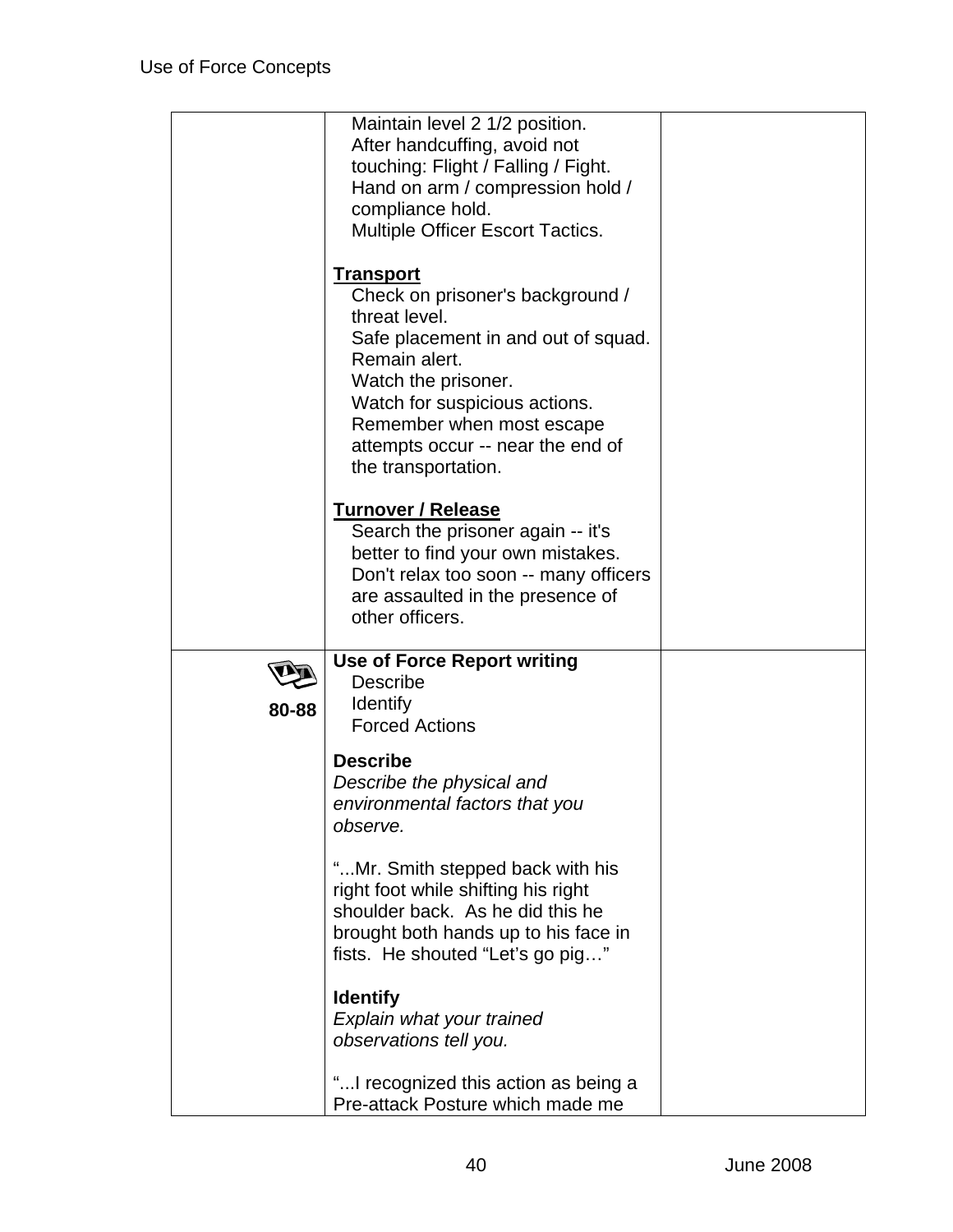|                      | feel as if Smith was going to attack                               |  |
|----------------------|--------------------------------------------------------------------|--|
|                      | $me$ "                                                             |  |
|                      |                                                                    |  |
|                      |                                                                    |  |
|                      | <b>Forced Actions</b>                                              |  |
|                      | Explain what your trained                                          |  |
|                      | observations forced you to do.                                     |  |
|                      |                                                                    |  |
|                      | "Based on his actions Smith forced                                 |  |
|                      | me to create distance and access                                   |  |
|                      | my baton. I expanded it and from a                                 |  |
|                      | loaded position I directed Smith to                                |  |
|                      | "Get Down on the Ground"                                           |  |
|                      |                                                                    |  |
|                      | <b>Use of Force Documentation</b>                                  |  |
| E                    | <b>Checklist located in Appendix B</b>                             |  |
|                      |                                                                    |  |
|                      |                                                                    |  |
|                      |                                                                    |  |
| <b>Protocols for</b> | <b>Protocols for Off-Duty Actions</b>                              |  |
| <b>Off-Duty</b>      |                                                                    |  |
| <b>Actions Power</b> |                                                                    |  |
| <b>Point</b>         | <b>Policy Considerations:</b>                                      |  |
|                      |                                                                    |  |
|                      | 1. In order for a law enforcement                                  |  |
|                      | officer to provide assistance when                                 |  |
| $1 - 21$             |                                                                    |  |
|                      | not on duty, the officer's agency<br>must have established written |  |
| <b>Protocols for</b> |                                                                    |  |
| <b>Off-Duty</b>      | policies identifying the types of                                  |  |
| <b>Actions Text</b>  | conditions that warrant action and                                 |  |
| Pg. 1-11             | the appropriate actions to take.                                   |  |
|                      |                                                                    |  |
|                      | 2. No specific statute addresses off-                              |  |
|                      | duty actions within the officer's                                  |  |
|                      | jurisdiction; however, it appears                                  |  |
|                      | appropriate that these guidelines                                  |  |
|                      | would be followed for those                                        |  |
|                      | situations as well.                                                |  |
|                      |                                                                    |  |
| <b>Protocols for</b> |                                                                    |  |
| <b>Off-Duty</b>      | Off Duty Assistance Outside of an                                  |  |
| <b>Actions Power</b> | <b>Officer's Jurisdiction.</b>                                     |  |
| <b>Point</b>         |                                                                    |  |
|                      | 1. Wisconsin statute 175.40(6m)(a)                                 |  |
|                      | states that an off-duty law                                        |  |
|                      | enforcement officer may arrest a                                   |  |
| 2-5                  | person or provide aid or assistance                                |  |
|                      |                                                                    |  |
|                      | outside of his or her jurisdiction but                             |  |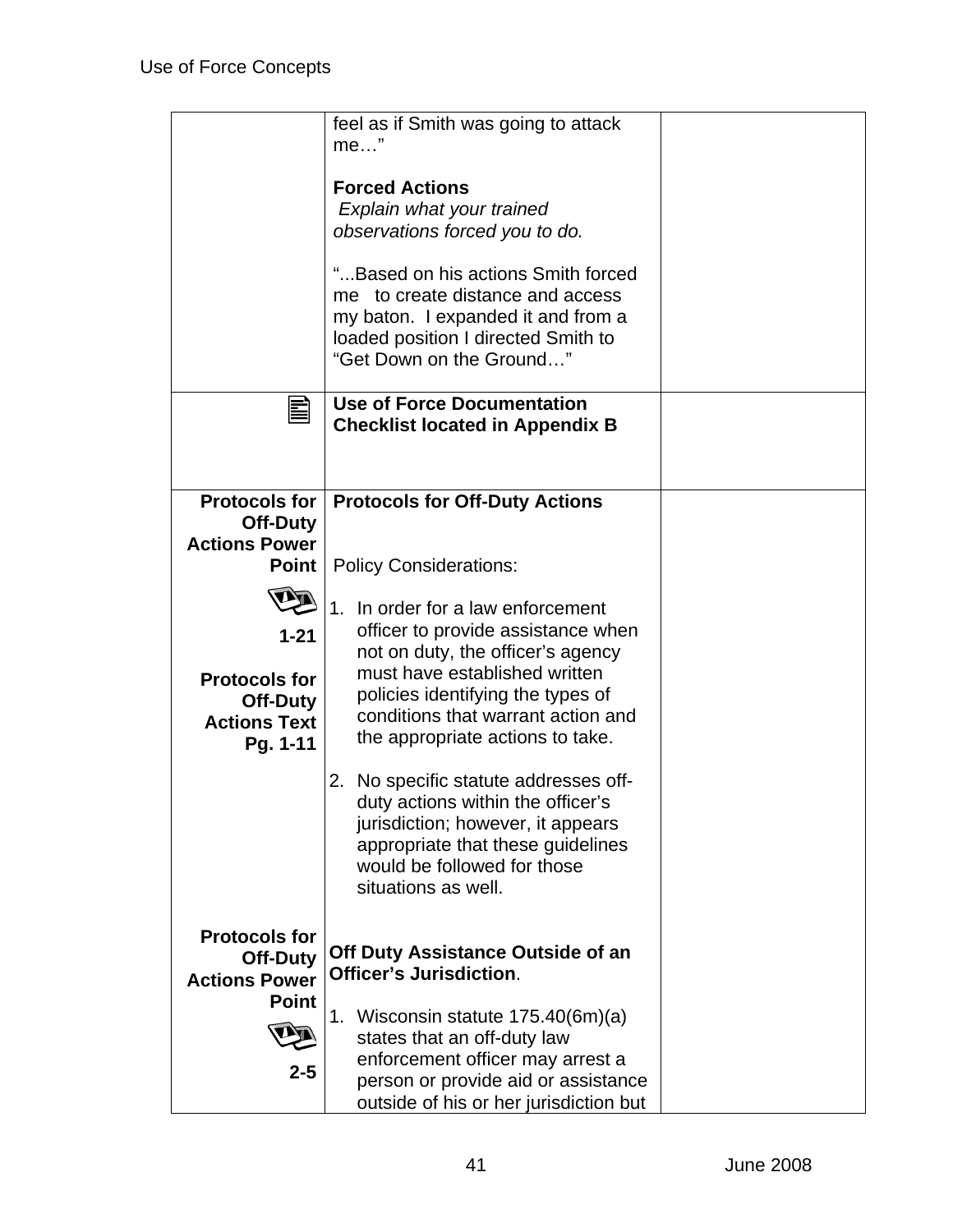|  | in the state if all of the following                                                                                                                                                                                            | <b>Protocols for</b> |
|--|---------------------------------------------------------------------------------------------------------------------------------------------------------------------------------------------------------------------------------|----------------------|
|  | criteria are met:                                                                                                                                                                                                               | <b>Off-Duty</b>      |
|  |                                                                                                                                                                                                                                 | <b>Actions Text</b>  |
|  | The officer is responding to an<br>٠                                                                                                                                                                                            | <b>Pg. 2</b>         |
|  | emergency situation that poses                                                                                                                                                                                                  |                      |
|  | a significant threat to life or                                                                                                                                                                                                 |                      |
|  | bodily harm;                                                                                                                                                                                                                    | 2                    |
|  | The officer is taking action that<br>he or she would be authorized<br>to take under the same<br>circumstances in the officer's<br>territorial jurisdiction;                                                                     |                      |
|  | The officer's supervising agency<br>п<br>has adopted written policies<br>authorizing off-duty officers to<br>make arrests or provide aid or<br>assistance outside the agency's<br>territorial jurisdiction but in the<br>state; |                      |
|  | The supervising agency's<br>policies address reasonable<br>responses to an emergency<br>situation that poses a significant<br>threat to life or bodily harm;                                                                    |                      |
|  | The supervising agency's<br>п<br>policies address arrests made<br>in response to an emergency<br>situation;                                                                                                                     |                      |
|  | The supervising agency's<br>policies address notification of<br>and cooperation with a law<br>enforcement agency of another<br>jurisdiction regarding arrests<br>made and other actions taken in<br>the other jurisdiction; and |                      |
|  | The officer's action is in<br>compliance with policies of the<br>supervising agency.                                                                                                                                            |                      |
|  | The guidance provided by this<br>statute clearly directs an agency to                                                                                                                                                           |                      |
|  | establish polices and procedures                                                                                                                                                                                                | b                    |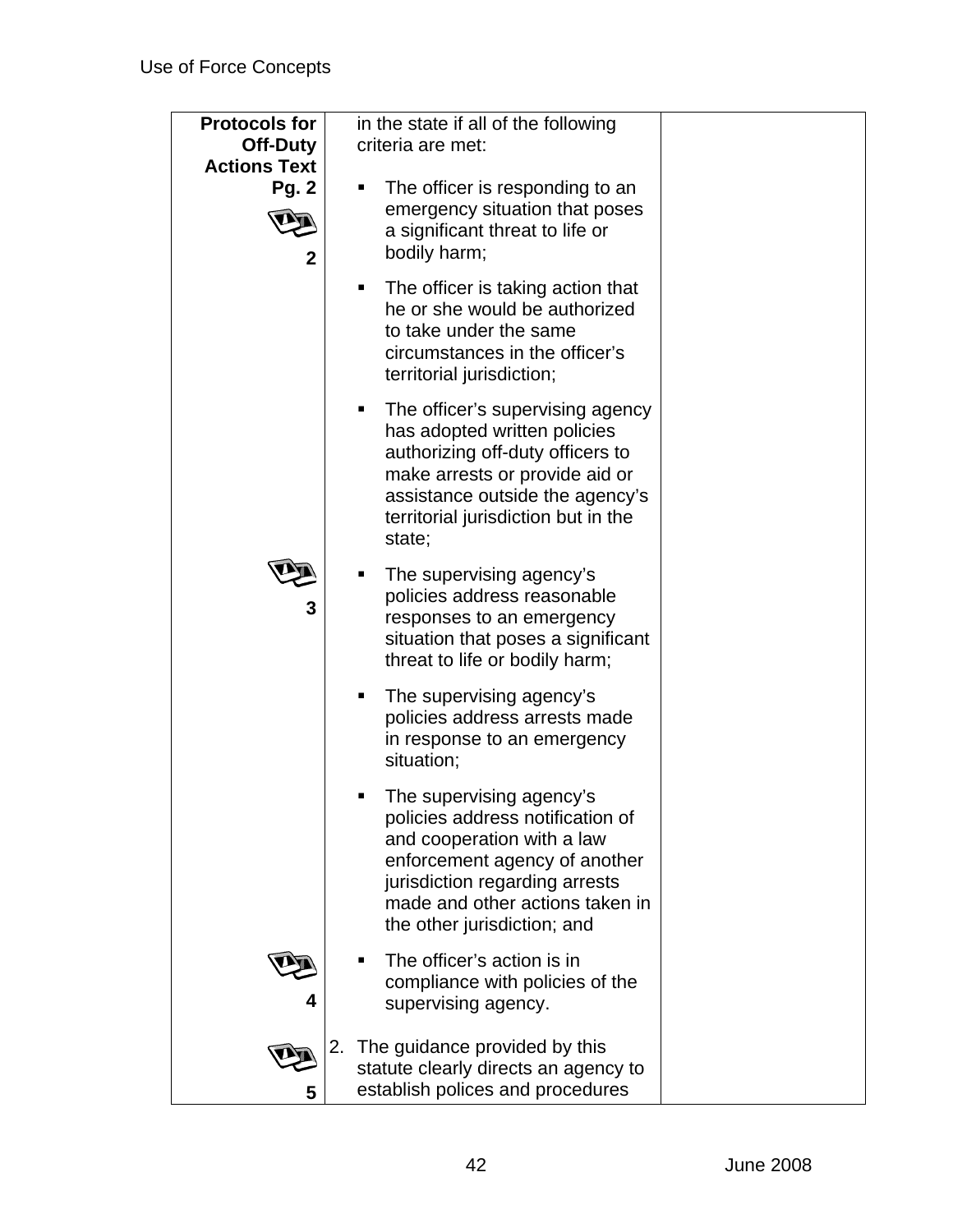| <b>Protocols for</b> | for off-duty actions.<br>3. However, the supervising agency<br>my limit its officers' authority to act<br>under this subsection by including<br>limitations in the written policies of<br>the agency.<br>Liability for off-duty officers outside                                                                                                                                                                                                                                                                                                                                                                                                                                                                                             |  |
|----------------------|----------------------------------------------------------------------------------------------------------------------------------------------------------------------------------------------------------------------------------------------------------------------------------------------------------------------------------------------------------------------------------------------------------------------------------------------------------------------------------------------------------------------------------------------------------------------------------------------------------------------------------------------------------------------------------------------------------------------------------------------|--|
|                      | of the officer's jurisdiction.                                                                                                                                                                                                                                                                                                                                                                                                                                                                                                                                                                                                                                                                                                               |  |
| <b>Off-Duty</b>      |                                                                                                                                                                                                                                                                                                                                                                                                                                                                                                                                                                                                                                                                                                                                              |  |
| <b>Actions Power</b> | Civil liability, criminal liability, and<br>1.                                                                                                                                                                                                                                                                                                                                                                                                                                                                                                                                                                                                                                                                                               |  |
| <b>Point</b>         | worker's compensation issues are                                                                                                                                                                                                                                                                                                                                                                                                                                                                                                                                                                                                                                                                                                             |  |
|                      | serious concerns that may                                                                                                                                                                                                                                                                                                                                                                                                                                                                                                                                                                                                                                                                                                                    |  |
|                      | influence an agency's policy                                                                                                                                                                                                                                                                                                                                                                                                                                                                                                                                                                                                                                                                                                                 |  |
| 6                    | considerations when developing                                                                                                                                                                                                                                                                                                                                                                                                                                                                                                                                                                                                                                                                                                               |  |
| <b>Protocols for</b> | off-duty protocols.                                                                                                                                                                                                                                                                                                                                                                                                                                                                                                                                                                                                                                                                                                                          |  |
| <b>Off-Duty</b>      | Because of this, Wisconsin statute<br>2.                                                                                                                                                                                                                                                                                                                                                                                                                                                                                                                                                                                                                                                                                                     |  |
| <b>Actions Text</b>  | 175.40(6m) was drafted to attempt                                                                                                                                                                                                                                                                                                                                                                                                                                                                                                                                                                                                                                                                                                            |  |
| <b>Pg. 3</b>         | to identify some of the main issues                                                                                                                                                                                                                                                                                                                                                                                                                                                                                                                                                                                                                                                                                                          |  |
|                      | that agencies are likely to                                                                                                                                                                                                                                                                                                                                                                                                                                                                                                                                                                                                                                                                                                                  |  |
|                      | encounter when setting policy for                                                                                                                                                                                                                                                                                                                                                                                                                                                                                                                                                                                                                                                                                                            |  |
|                      | off-duty actions by officers outside                                                                                                                                                                                                                                                                                                                                                                                                                                                                                                                                                                                                                                                                                                         |  |
|                      | of the officer's territorial jurisdiction.                                                                                                                                                                                                                                                                                                                                                                                                                                                                                                                                                                                                                                                                                                   |  |
|                      | 3. Wisconsin Statute 175.40(6m)(c)1.<br>states that for the purposes of civil<br>and criminal liability and for<br>purposes of s. 895.46, an off-duty<br>law enforcement officer acting<br>outside of his/her jurisdiction but in<br>the state is considered to be acting<br>in an official capacity as an officer<br>of the state, state employee, or<br>agent of the state.<br>Wisconsin Statue 175.40(6m)(c)2.<br>4.<br>states that for the purposes of<br>worker's compensation under<br>chapter 102, an off-duty law<br>enforcement officer acting outside<br>of his/her jurisdiction but in the<br>state is considered to be an<br>employee of the state and the<br>officer is eligible for the same<br>benefits as if the officer had |  |
|                      | sustained the injury while                                                                                                                                                                                                                                                                                                                                                                                                                                                                                                                                                                                                                                                                                                                   |  |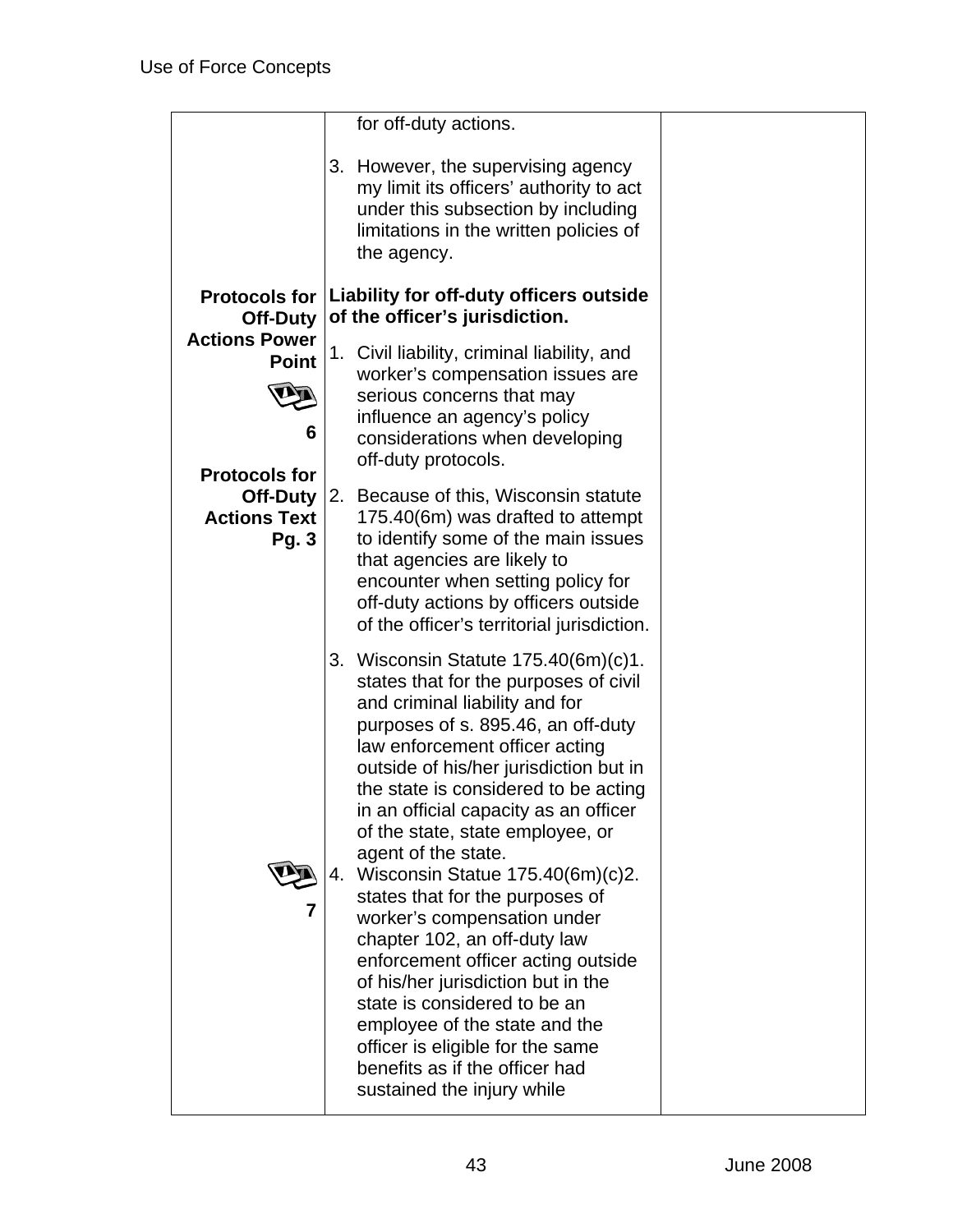|                                         |         | performing services growing out of,<br>and incidental to, the officer's<br>employment with the employing<br>supervisory agency.                                                                                                                             |                                                                                                                                                                                      |
|-----------------------------------------|---------|-------------------------------------------------------------------------------------------------------------------------------------------------------------------------------------------------------------------------------------------------------------|--------------------------------------------------------------------------------------------------------------------------------------------------------------------------------------|
| <b>Protocols for</b>                    |         | 5. Wisconsin Statute 175.40(6m)(c)3.<br>states that an off-duty officer acting<br>outside the officer's territorial<br>jurisdiction as authorized under<br>175.40(6m) is considered to be<br>performing his/her duty and<br>engaging in his/her occupation. |                                                                                                                                                                                      |
| <b>Off-Duty</b><br><b>Actions Power</b> |         | <b>Considerations for Off-Duty Carry</b>                                                                                                                                                                                                                    |                                                                                                                                                                                      |
| <b>Point</b>                            | $1_{-}$ | One of the main issues that                                                                                                                                                                                                                                 |                                                                                                                                                                                      |
|                                         |         | agencies need to consider is                                                                                                                                                                                                                                |                                                                                                                                                                                      |
|                                         |         | whether or not to authorize officers                                                                                                                                                                                                                        |                                                                                                                                                                                      |
| $8 - 9$                                 |         | to carry a weapon or weapons<br>when they are off duty.                                                                                                                                                                                                     |                                                                                                                                                                                      |
| <b>Protocols for</b>                    |         |                                                                                                                                                                                                                                                             |                                                                                                                                                                                      |
| <b>Off-Duty</b>                         | 2.      | If an agency authorizes off-duty                                                                                                                                                                                                                            | Note:                                                                                                                                                                                |
| <b>Actions Text</b><br>Pg. 3-4          |         | officers to carry there are several<br>guidelines that officers who elect to<br>carry should follow. These include:                                                                                                                                         | This identification<br>should not be<br>contained in the<br>officer's main wallet.                                                                                                   |
|                                         |         | Proper law enforcement<br>П<br>identification is necessary if an<br>off-duty officer is carrying a<br>concealed weapon.                                                                                                                                     | A sterile civilian wallet<br>and a separate<br>credentials wallet<br>should be carried so<br>officers do not<br>inadvertently display<br>their credentials when<br>paying for items. |
|                                         |         | Have the gun on your person<br>п<br>where only you can get to it.                                                                                                                                                                                           | Note: It is not<br>appropriate to leave it<br>under the seat of your<br>car or in a place that<br>is not immediately<br>accessible.                                                  |
|                                         |         | An officer's off-duty gun should<br>п<br>be similar to the on-duty gun in<br>style and method of operation.                                                                                                                                                 | If the weapon is<br>different, the officer<br>will likely have more<br>problems with its use<br>in high intensity                                                                    |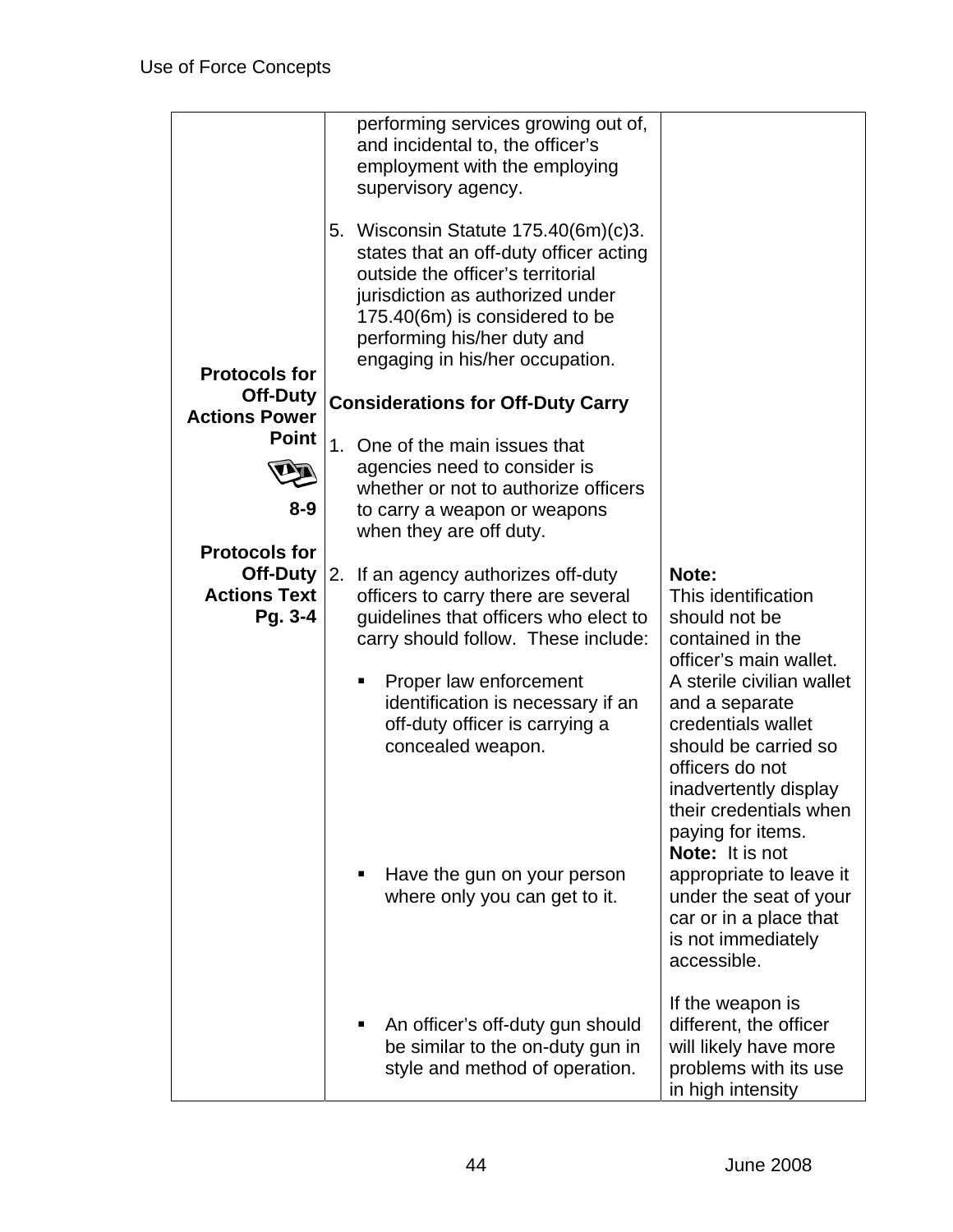|                                                                                                                                                                                                                                                                                                                               | situations.                                                                                                                        |
|-------------------------------------------------------------------------------------------------------------------------------------------------------------------------------------------------------------------------------------------------------------------------------------------------------------------------------|------------------------------------------------------------------------------------------------------------------------------------|
| Carry at least one spare<br>п<br>magazine, a flashlight, and, if<br>possible, an intermediate level<br>of force, i.e. a baton or OC and<br>restraints.                                                                                                                                                                        |                                                                                                                                    |
| Make every attempt at carrying<br>п<br>the gun in the same place as<br>your duty rig. Adjust your style<br>of dress to carry, do not adjust<br>your carry to the style of your<br>dress.                                                                                                                                      | Remember,<br>concealment is<br>inversely proportional<br>to accessibility.                                                         |
| Invest in a quality concealed<br>п<br>carry rig. Your concealed carry<br>rig should be a stable platform,<br>with the holster matching the<br>belt.                                                                                                                                                                           | The higher quality<br>designed CCW rigs<br>are more comfortable,<br>stable, secure, and<br>conceal better and<br>more comfortably. |
| Do not act like you are on duty<br>п<br>in uniform when you are off-<br>duty. You most likely do not<br>have a radio, vest, multiple<br>handcuffs, spray, ECD, baton,<br>cage car, or lots of back up.<br>You might be in an area where<br>you will not immediately be<br>recognized as a police officer by<br>those on duty. |                                                                                                                                    |
| Discuss "what if" scenarios with<br>loved ones, so that they know<br>what to do if you should<br>become involved in an incident<br>requiring the use of your off-<br>duty weapon.                                                                                                                                             |                                                                                                                                    |
| Do not use alcohol or go to bars<br>п<br>if you are carrying and off-duty.                                                                                                                                                                                                                                                    |                                                                                                                                    |
| Be a good witness to criminal                                                                                                                                                                                                                                                                                                 |                                                                                                                                    |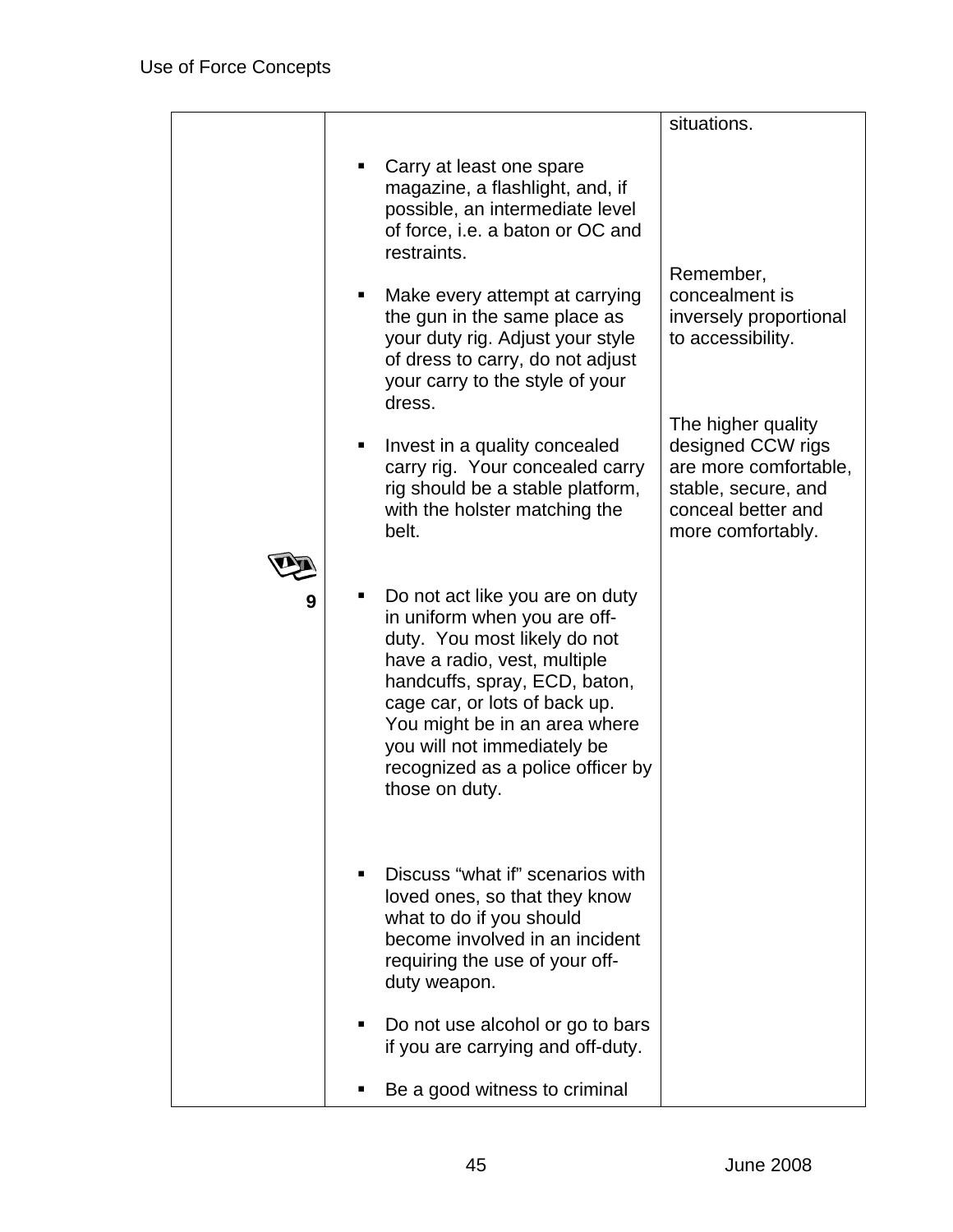|                                                                           | activity off duty. Carry a cell<br>phone and call 911<br>immediately. Let the officers<br>who are on duty handle it.                                                                                                                                                                                                                     |  |
|---------------------------------------------------------------------------|------------------------------------------------------------------------------------------------------------------------------------------------------------------------------------------------------------------------------------------------------------------------------------------------------------------------------------------|--|
|                                                                           | Do not attempt to intervene<br>٠<br>unless it is absolutely necessary<br>to protect the health and safety<br>of innocent people.                                                                                                                                                                                                         |  |
|                                                                           | Identify yourself as an armed,<br>٠<br>off-duty officer to any on-duty<br>officers you have contact with,<br>regardless of circumstances.                                                                                                                                                                                                |  |
|                                                                           | If you choose not to carry a<br>٠<br>weapon when you are off-duty,<br>do not carry credentials or<br>anything that would identify you<br>as an officer in your main wallet.<br>Carry a sterile civilian wallet and<br>a separate credentials wallet so<br>you do not inadvertently display<br>your credentials when paying<br>for items. |  |
| <b>Protocols for</b><br><b>Off-Duty</b>                                   | <b>Considerations for intervention</b>                                                                                                                                                                                                                                                                                                   |  |
| <b>Actions Power</b>                                                      |                                                                                                                                                                                                                                                                                                                                          |  |
| <b>Point</b>                                                              | There are a number of issues<br>1.                                                                                                                                                                                                                                                                                                       |  |
| $10 - 13$                                                                 | which need to be taken into<br>consideration when faced with a<br>situation that warrants off-duty<br>officer intervention. Some of<br>these include:                                                                                                                                                                                    |  |
| <b>Protocols for</b><br><b>Off-Duty</b><br><b>Actions Text</b><br>Pg. 4-5 | A law enforcement officer's off-<br>duty action must be objectively<br>reasonable in any given<br>situation.                                                                                                                                                                                                                             |  |
|                                                                           | All aspects of the situation<br>including the officer's own<br>abilities, training, and<br>experience, availability of<br>equipment and a risk<br>assessment must be taken                                                                                                                                                               |  |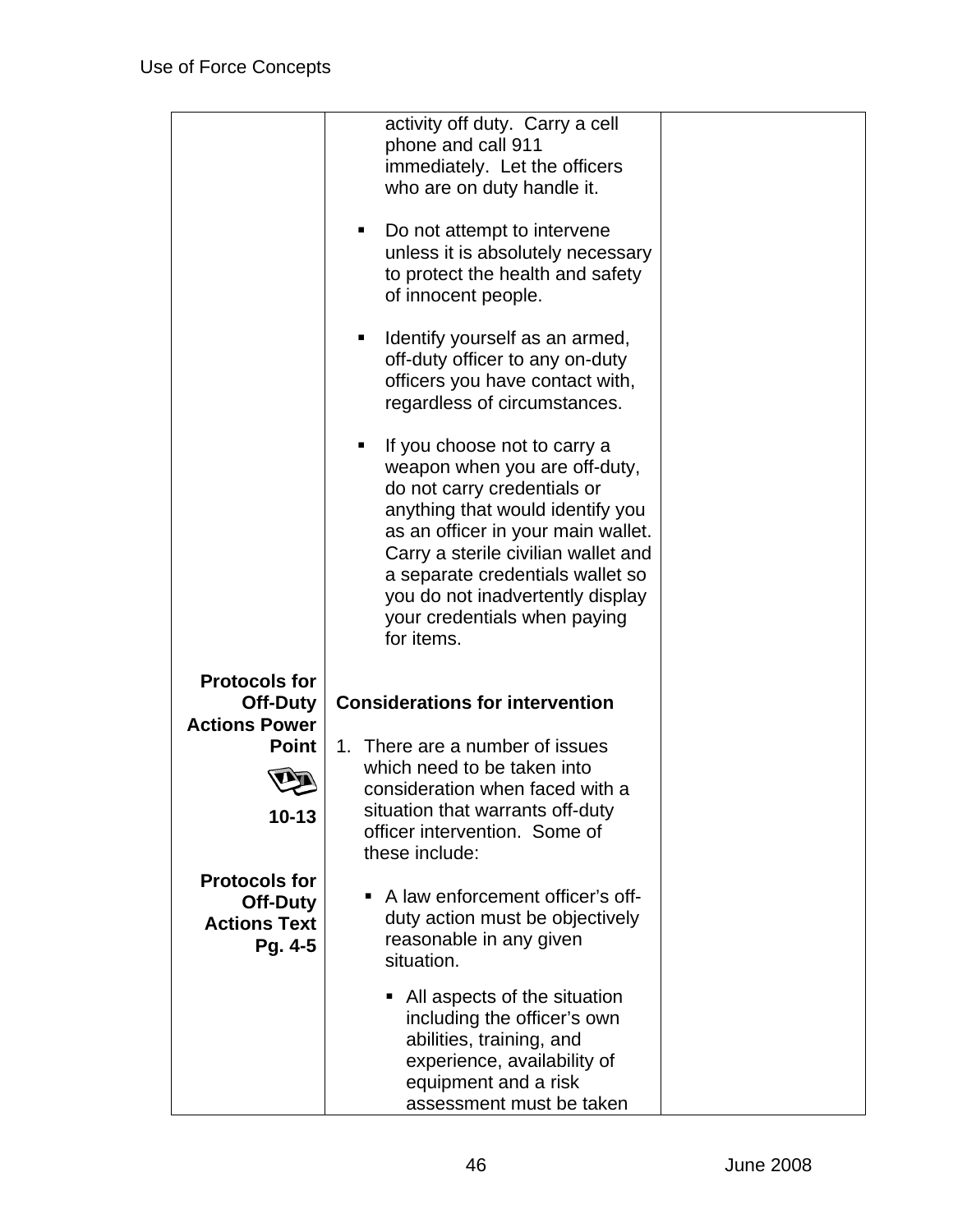|    | into consideration prior to<br>deciding on a course of<br>action.<br>In some instances, it may be                                                                                                                                                                                              |  |
|----|------------------------------------------------------------------------------------------------------------------------------------------------------------------------------------------------------------------------------------------------------------------------------------------------|--|
|    | more beneficial for an off-<br>duty officer to be a good<br>witness, rather than to make<br>an attempt to detain or arrest.                                                                                                                                                                    |  |
|    | No personal involvement.                                                                                                                                                                                                                                                                       |  |
| 11 | An officer shall not make<br>any arrest or take any<br>enforcement action when<br>they are personally involved<br>in the incident leading to<br>the arrest $-$ that is, where it<br>involves a personal matter<br>between the officer, his<br>family members, or friends<br>and other parties. |  |
|    | The personal involvement<br>٠<br>prohibition is geared<br>towards ascertaining<br>whether, for liability<br>purposes, the officer was<br>truly acting within the scope<br>of his employment.                                                                                                   |  |
|    | In addition, such scenarios<br>٠<br>present potential for high-<br>risk situation for the off-duty<br>officer.                                                                                                                                                                                 |  |
|    | This does not apply to<br>п<br>situations where the officer<br>is a crime victim.                                                                                                                                                                                                              |  |
| 12 | Employment of a non-law<br>enforcement nature will<br>fundamentally change the<br>responsibilities of an off-duty<br>officer.                                                                                                                                                                  |  |
|    | If actions to be taken only<br>further the interest of the                                                                                                                                                                                                                                     |  |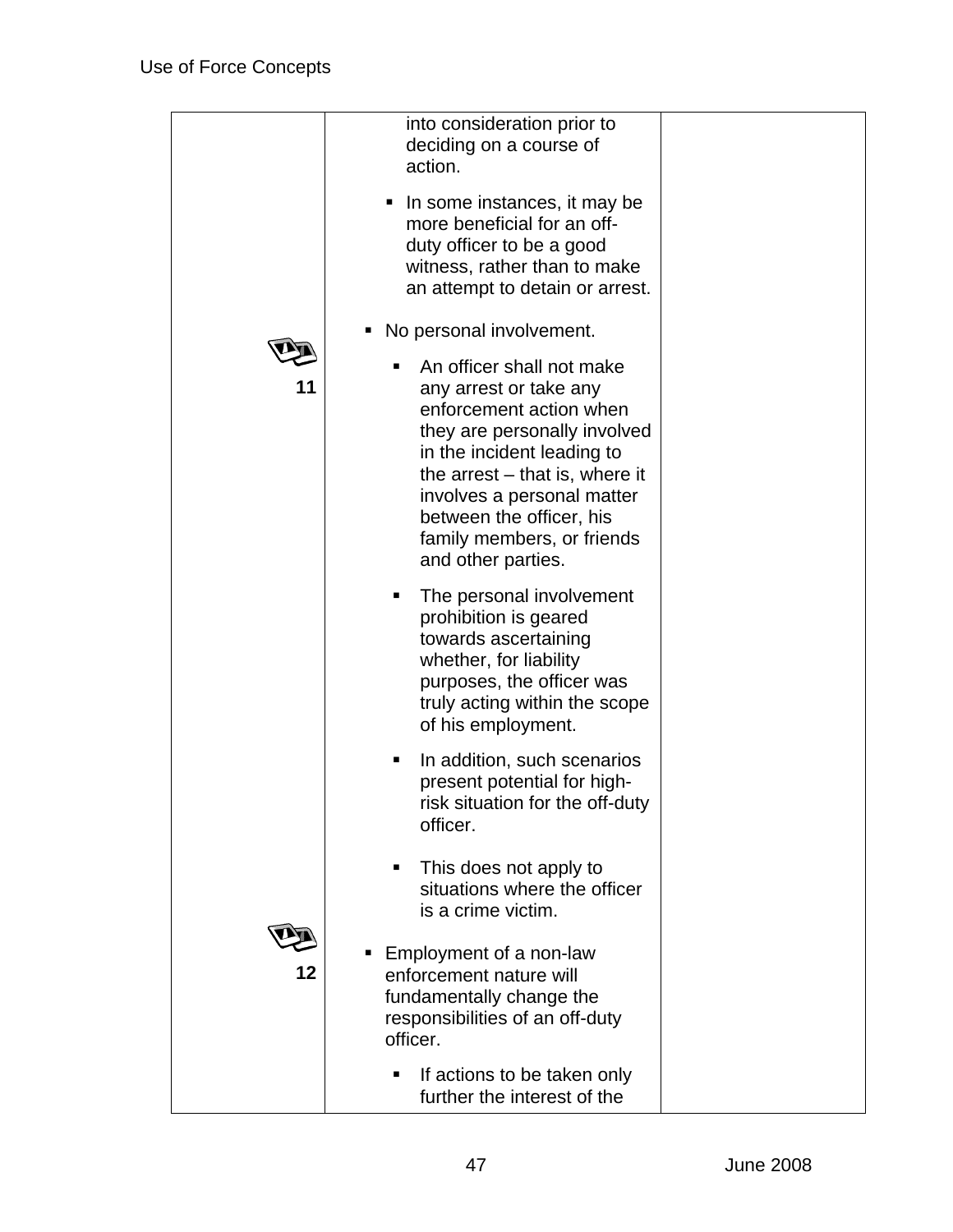|    | non-law enforcement<br>employer, an arrest by an<br>off-duty officer is<br>inappropriate.                                                                                                                                                                                                                                                                  |                                                                                                                             |
|----|------------------------------------------------------------------------------------------------------------------------------------------------------------------------------------------------------------------------------------------------------------------------------------------------------------------------------------------------------------|-----------------------------------------------------------------------------------------------------------------------------|
|    | In this setting, a law<br>٠<br>enforcement response is<br>only appropriate for<br>emergency situations that<br>pose a significant threat to<br>life or bodily. Harm.                                                                                                                                                                                       |                                                                                                                             |
|    | • Use of alcohol can severely<br>impair an off-duty officer's<br>decision-making.                                                                                                                                                                                                                                                                          | If you have been<br>drinking you are<br>strongly discouraged<br>from becoming<br>involved in a law<br>enforcement situation |
| 13 | The presence of the off-duty<br>officer's family members will<br>limit the ability of an officer to<br>effectively intervene in a<br>situation.                                                                                                                                                                                                            |                                                                                                                             |
|    | Officers need to have a<br>п<br>plan worked out in advance<br>with family members that<br>provides direction for them<br>when a situation occurs.                                                                                                                                                                                                          |                                                                                                                             |
|    | At the very least, this plan<br>п<br>should include directions for<br>the family members to<br>contact on-duty authorities<br>and to not intervene.<br>Off-duty officers are often faced<br>2.<br>with situations involving criminal<br>conduct that they are neither<br>equipped nor prepared to handle<br>in the same manner as if they<br>were on duty. |                                                                                                                             |
|    | This may lead to unnecessary<br>injuries to off-duty officers, and<br>confusion for those on-duty<br>officers arriving at the scene<br>trying to correctly assess the                                                                                                                                                                                      |                                                                                                                             |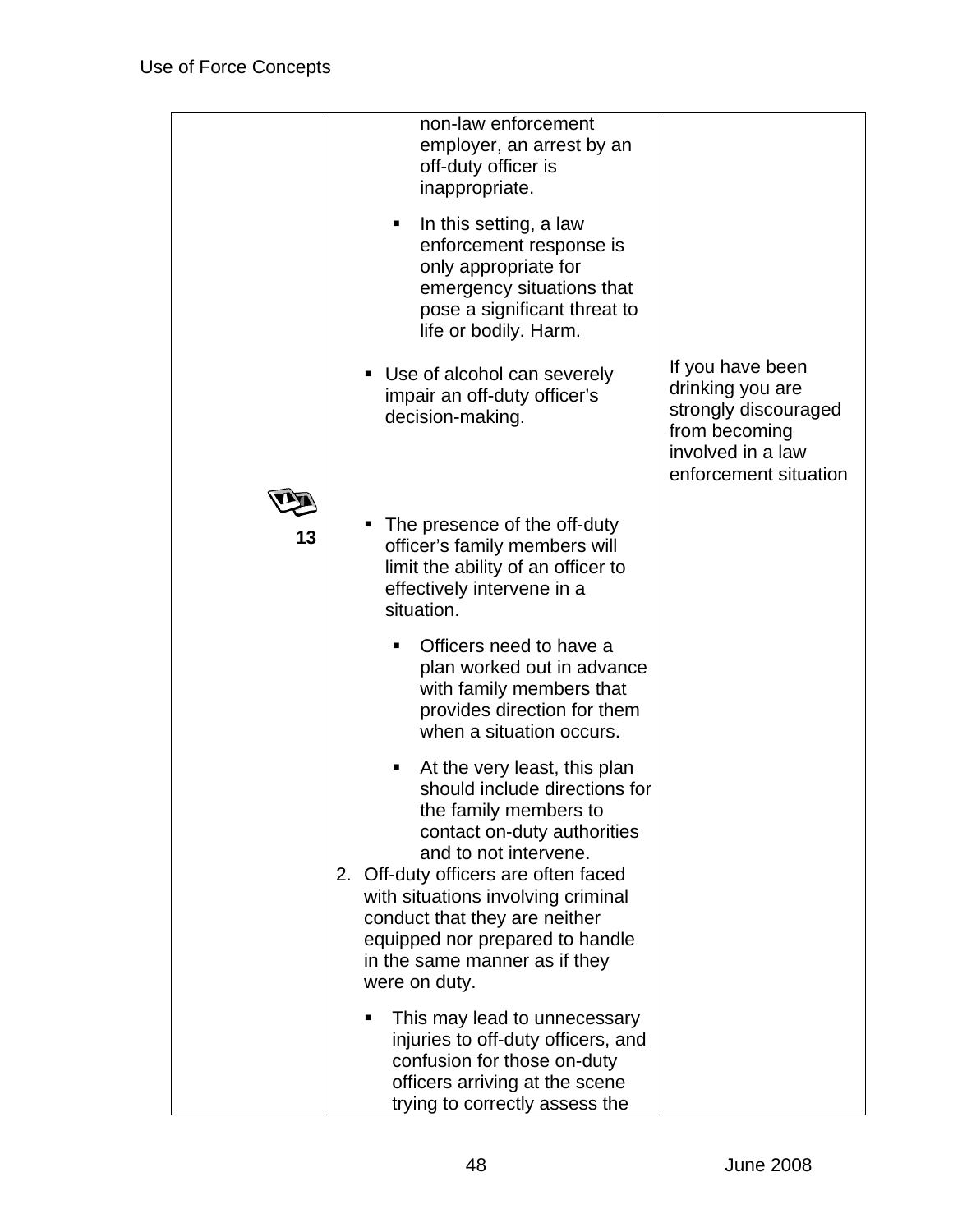|                                                                | facts.                                                                                                                                                                                                                                                                                                                                                                  |                                                                                   |
|----------------------------------------------------------------|-------------------------------------------------------------------------------------------------------------------------------------------------------------------------------------------------------------------------------------------------------------------------------------------------------------------------------------------------------------------------|-----------------------------------------------------------------------------------|
|                                                                | In addition, there have been a<br>٠<br>number of documented<br>incidents of off-duty officers<br>being killed by on-duty<br>personnel because the on-duty<br>personnel were unaware that<br>the individuals were off-duty<br>officers.                                                                                                                                  | Provide students with<br>any examples you<br>know of to re-enforce<br>this point. |
| <b>Protocols for</b><br><b>Off-Duty</b>                        | <b>On-Duty Officer Considerations</b>                                                                                                                                                                                                                                                                                                                                   |                                                                                   |
| <b>Actions Power</b><br><b>Point</b>                           | 1. On-duty officers who come into<br>contact with anyone armed with a                                                                                                                                                                                                                                                                                                   |                                                                                   |
| $14 - 15$                                                      | weapon have a duty to verify the<br>identity of the armed individual<br>and as a result interactions with                                                                                                                                                                                                                                                               |                                                                                   |
| <b>Protocols for</b><br><b>Off-Duty</b><br><b>Actions Text</b> | off-duty, retired, and plainclothes<br>officers always have the possibility<br>of negative consequences.                                                                                                                                                                                                                                                                |                                                                                   |
| Pg. 5-6                                                        | 2. Standard precautions should be<br>followed by on-duty officers when<br>being confronted with an individual<br>who claims to be an off-duty,<br>retired, or plainclothes officer.                                                                                                                                                                                     |                                                                                   |
|                                                                | 3. Tactical Evaluation:                                                                                                                                                                                                                                                                                                                                                 |                                                                                   |
| 14                                                             | As part of tactical evaluation,<br>an officer is required to analyze<br>the potential for hazards in a<br>contact.<br>In any situation where an<br>٠<br>individual that the on-duty<br>officer does not know indicates<br>that they are also an officer,<br>the on-duty officer has to make<br>a determination as to whether<br>the individual is telling the<br>truth. |                                                                                   |
|                                                                | In situations where the<br>individual is believed to be<br>armed with a weapon, the                                                                                                                                                                                                                                                                                     |                                                                                   |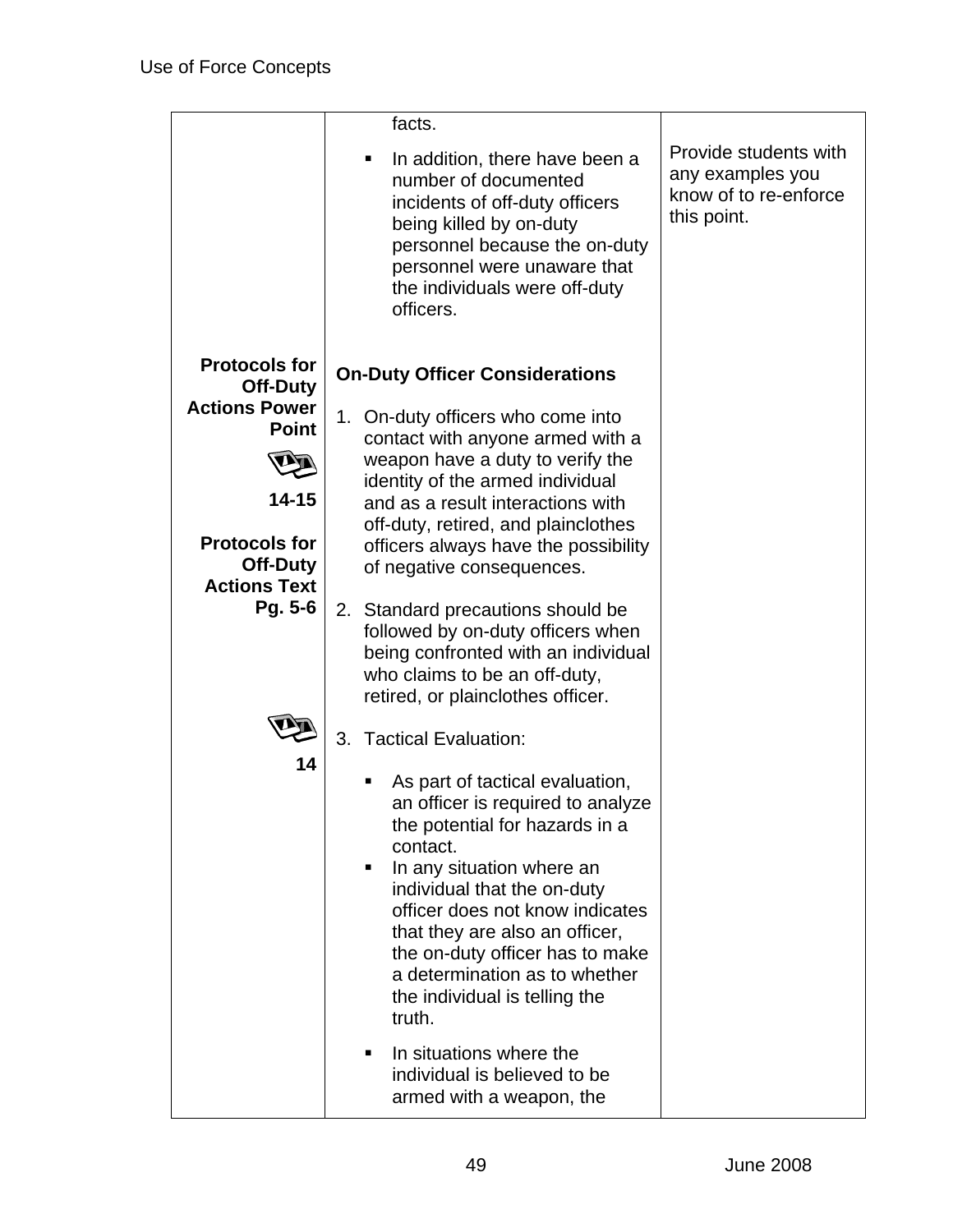|    |   | threat assessment should be<br>high.                                                                                                                                                                                                   |                                                                     |
|----|---|----------------------------------------------------------------------------------------------------------------------------------------------------------------------------------------------------------------------------------------|---------------------------------------------------------------------|
|    | ٠ | It is possible that non-law<br>enforcement personnel could<br>identify themselves as officers<br>in order to provide an<br>opportunity to escape or attack<br>the on-duty officers.                                                    |                                                                     |
|    | ٠ | Officers must continually<br>reassess the level of threat<br>throughout the encounter.                                                                                                                                                 | <b>Remember: Tactical</b><br>evaluation is not a<br>one-time thing! |
|    | ٠ | Officers need to remain aware<br>and able to adapt to changing<br>circumstances.                                                                                                                                                       |                                                                     |
| 15 |   | 4. Appropriate Responses to<br>Individuals who Indicate they are<br><b>Off-Duty Officers</b>                                                                                                                                           |                                                                     |
|    |   | Your initial response to<br>individuals who indicate that<br>they are off-duty or retired<br>officers should be consistent<br>with how you treat other<br>individuals.                                                                 |                                                                     |
|    | ٠ | Off-duty, retired, or<br>plainclothes officers should not<br>be granted any special favors.                                                                                                                                            |                                                                     |
|    | ٠ | However, if an off-duty officer<br>is attempting to assist with the<br>apprehension of a suspect or<br>suspects, it is reasonable to<br>request that they fill a back-up<br>role.                                                      |                                                                     |
|    |   | If an armed individual claims to<br>be an off-duty, retired, or<br>plainclothes officer, it is<br>appropriate for you, the on-<br>duty officer, to order the person<br>to drop the weapon, handcuff<br>the individual and search them. |                                                                     |
|    |   | Once you have fully gained                                                                                                                                                                                                             |                                                                     |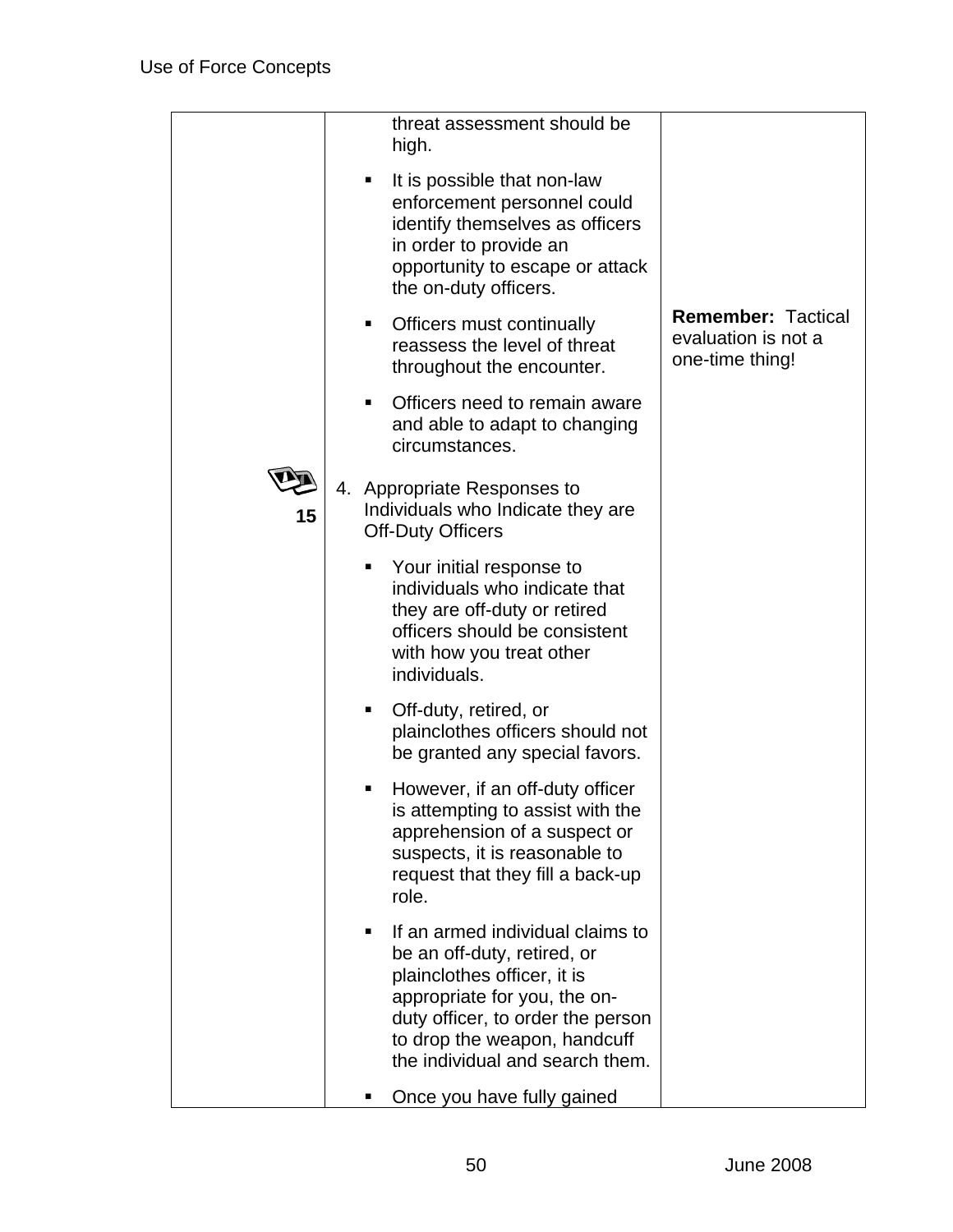|                                                                                                                                                                    | control of the scene, you have<br>the opportunity to make the<br>determination as to whether or<br>not the person is being truthful<br>about their law enforcement<br>status.                                                                                                                                                                                                                                                                                                                                                                                                                                                               |                                                                                                                                                                                           |
|--------------------------------------------------------------------------------------------------------------------------------------------------------------------|---------------------------------------------------------------------------------------------------------------------------------------------------------------------------------------------------------------------------------------------------------------------------------------------------------------------------------------------------------------------------------------------------------------------------------------------------------------------------------------------------------------------------------------------------------------------------------------------------------------------------------------------|-------------------------------------------------------------------------------------------------------------------------------------------------------------------------------------------|
| <b>Protocols for</b><br><b>Off-Duty</b><br><b>Actions Power</b><br><b>Point</b><br>$16 - 19$<br><b>Protocols for</b><br>Off-Duty<br><b>Actions Text</b><br>Pg. 6-8 | <b>Procedural Guidelines for Off-Duty</b><br><b>Officers</b><br>1. Procedural guidelines are<br>necessary to promote the safety of<br>off-duty officers who intervene in a<br>situation when they are not likely<br>to be recognized by other officers.<br>2. Agencies should provide guidance<br>to their officers for the types of off-<br>duty responses that are<br>appropriate.                                                                                                                                                                                                                                                        |                                                                                                                                                                                           |
| 16                                                                                                                                                                 | <b>Intervention considerations or</b><br>protocols for off-duty officers<br>1. The following steps should be<br>used as a guide for off-duty<br>officers who are placed in a<br>situation where intervention is<br>necessary.<br>2. The complexity of any individual<br>situation will guide the actions of<br>any off-duty officer; therefore,<br>these steps are not absolute.<br>When practical, contact the law<br>enforcement jurisdiction prior<br>to intervening.<br>Provide the following<br>information:<br>What is occurring<br>٠<br>Where is it occurring<br>٠<br>Identify yourself as an off-<br>٠<br>duty officer who is armed | Details of the situation<br>will drive the steps<br>that are to be taken<br>and the off-duty officer<br>will need to modify<br>his/her behavior to<br>arrive at an<br>acceptable outcome. |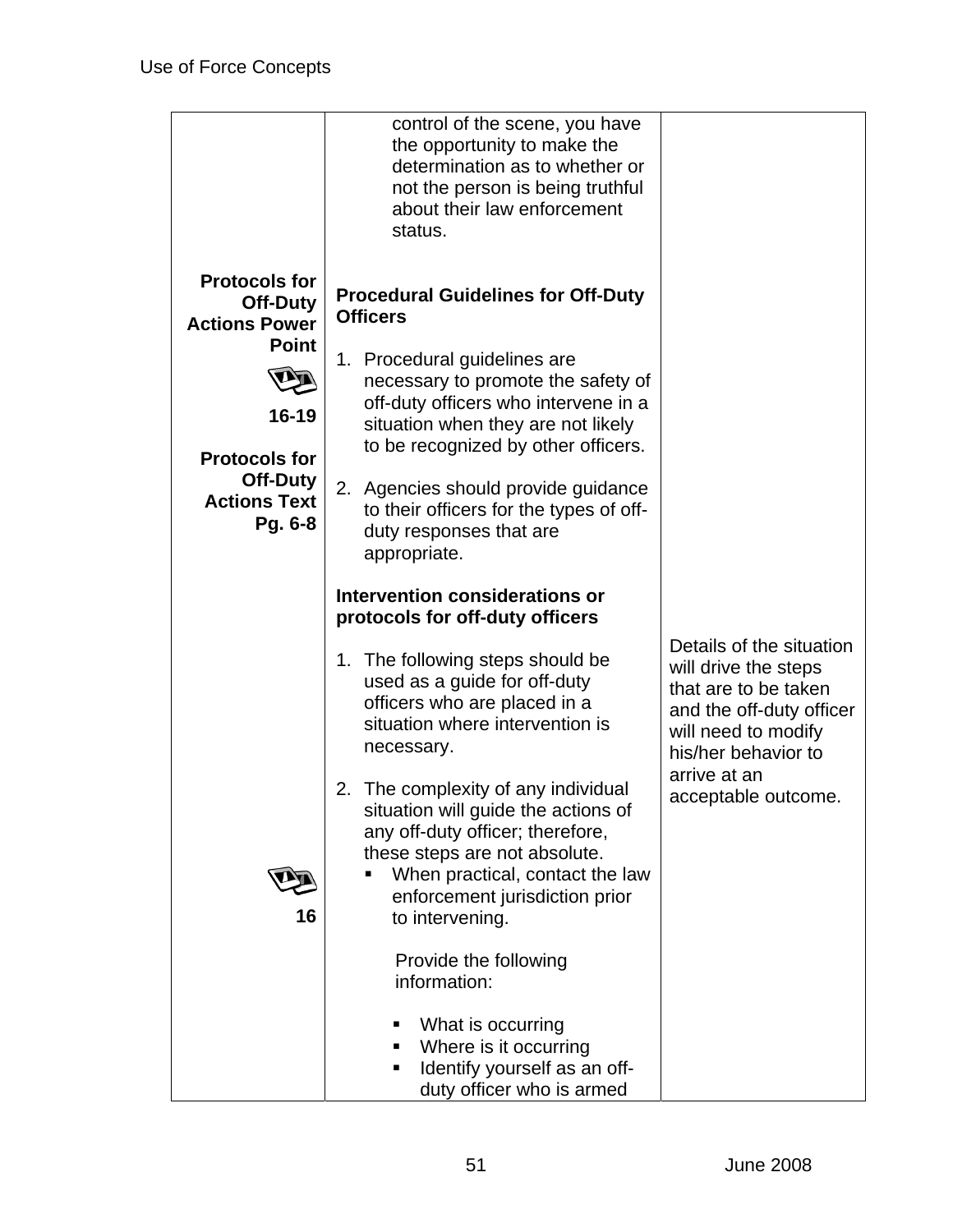|    | and provide a description of<br>yourself<br>Provide a description of the<br>٠<br>subject or subjects<br>Identify that you intend to<br>٠<br>take police action                                                                                                                                                                                            |  |
|----|-----------------------------------------------------------------------------------------------------------------------------------------------------------------------------------------------------------------------------------------------------------------------------------------------------------------------------------------------------------|--|
|    | Example: This is Officer Smith<br>with the<br>police department.<br>I am a white male with brown hair,<br>wearing a white shirt and blue<br>jeans. I am at (location) observing<br>an armed robbery in progress.<br>The suspect is a white male<br>armed with a handgun and<br>wearing a black shirt and black<br>pants. I am armed and taking<br>action. |  |
|    | Alternatively, if there is no time for<br>you personally to contact the on-<br>duty law enforcement officers,<br>request bystanders to contact law<br>enforcement and explain the<br>situation.                                                                                                                                                           |  |
| 17 | When practical, identify<br>yourself to the subject or<br>subjects by using one or more<br>of the following options:<br>Visual display of<br>identification card or badge                                                                                                                                                                                 |  |
|    | Verbal commands<br>п<br>consistent with the chosen<br>intervention option                                                                                                                                                                                                                                                                                 |  |
|    | Example: Officer Smith moves to<br>cover while accessing his hand<br>gun. From cover, Officer Smith<br>yells "Stop, police, drop the<br>weapon."                                                                                                                                                                                                          |  |
|    | Upon initial intervention,                                                                                                                                                                                                                                                                                                                                |  |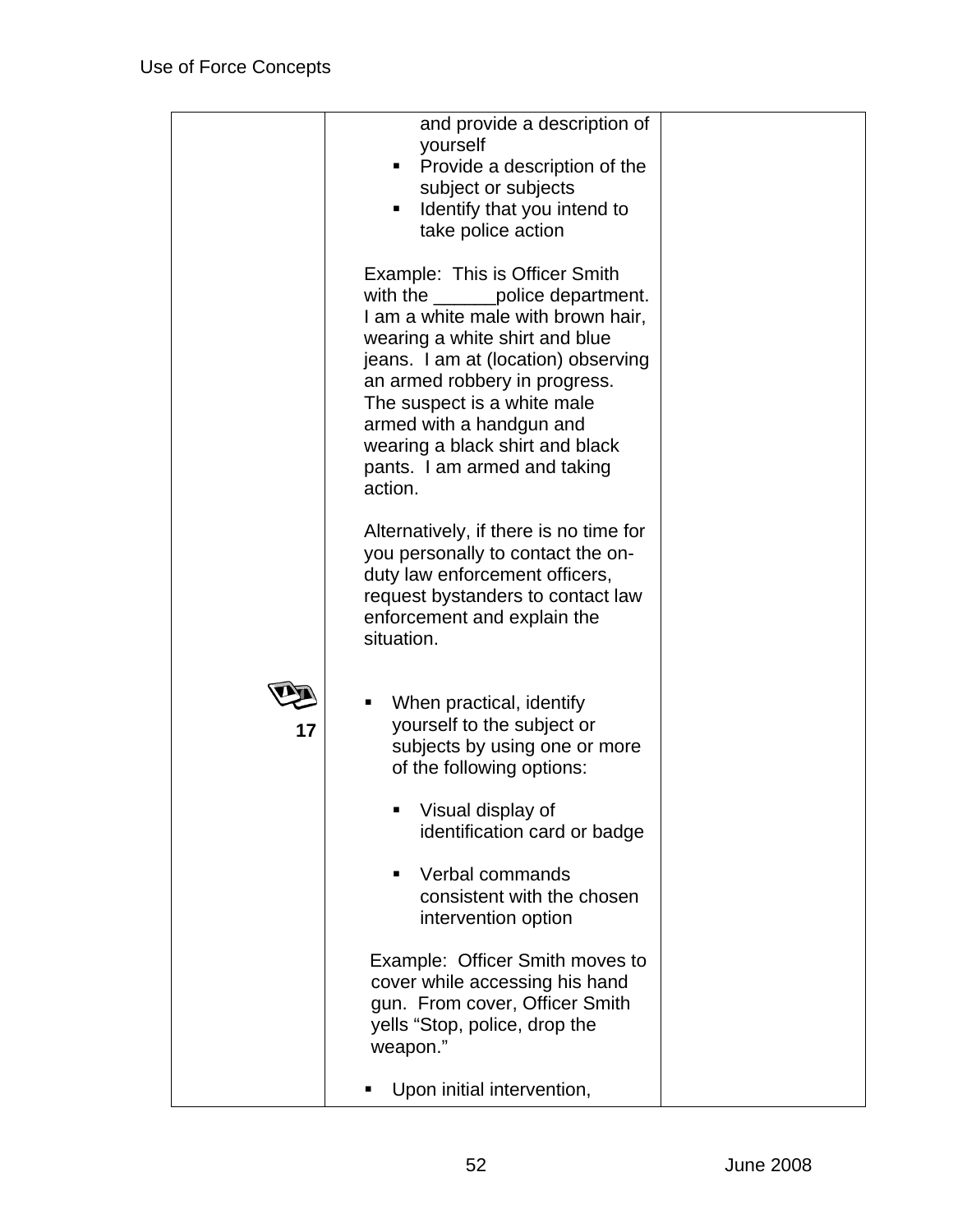|    | coupled with suspect<br>compliance and equipment<br>considerations, officer will                                                                                                                                                                                                                                      |  |
|----|-----------------------------------------------------------------------------------------------------------------------------------------------------------------------------------------------------------------------------------------------------------------------------------------------------------------------|--|
|    | determine his level of                                                                                                                                                                                                                                                                                                |  |
|    | stabilization:                                                                                                                                                                                                                                                                                                        |  |
|    | Example: Suspect drops his<br>weapon and is verbally directed to<br>the ground. Officer maintains his                                                                                                                                                                                                                 |  |
|    | cover and awaits back-up.                                                                                                                                                                                                                                                                                             |  |
| 18 | When you have taken control<br>of the scene, have other<br>witnesses contact 911 and<br>instruct them to notify dispatch<br>that you are an off-duty officer<br>who has taken action and need<br>assistance.                                                                                                          |  |
|    | If no one else is available to<br>make this call, make it yourself<br>while still maintaining control of<br>the scene.                                                                                                                                                                                                |  |
|    | Knowing that off-duty or<br>п<br>undercover officers have been<br>mistaken for perpetrators in<br>many instances, some of which<br>have resulted in the use of<br>deadly force and the death of<br>officers involved, it is your<br>responsibility to make others<br>aware that you are a law<br>enforcement officer. |  |
| 19 | Upon arrival of on-duty officers,<br>п<br>the off-duty officer will base<br>his/her next course of action on<br>the level of control he/she has<br>on the subject and the scene.<br>The off-duty officer shall<br>consider the following:                                                                             |  |
|    | The need to maintain the<br>current level of force or<br>threat of force                                                                                                                                                                                                                                              |  |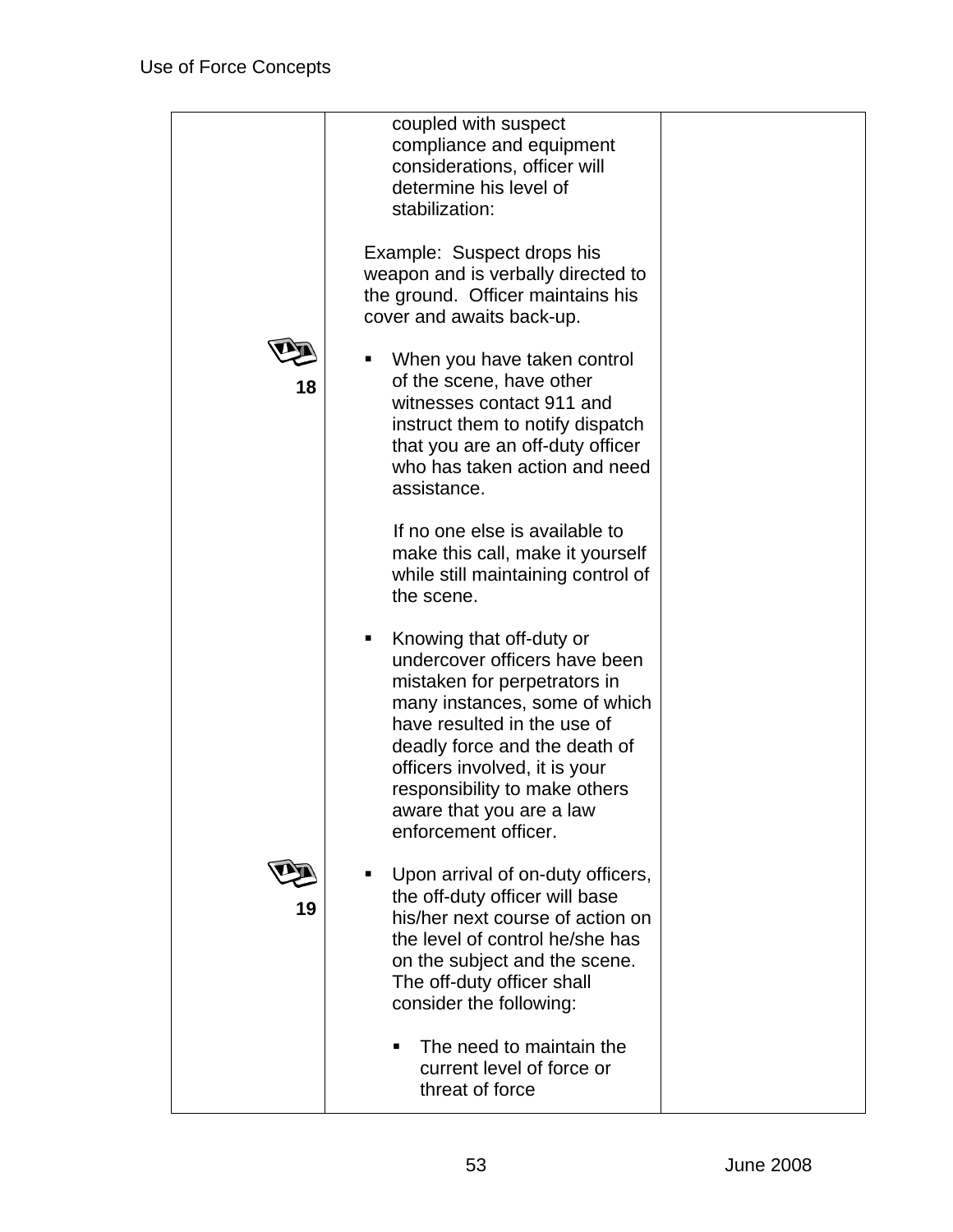|                                      | The need to holster the<br>weapons so that on-duty<br>officers do not see you with<br>a gun in your hand.<br>Using caution to ensure<br>ш<br>that nay movements are not<br>perceived as threatening<br>toward the responding<br>officers. |  |
|--------------------------------------|-------------------------------------------------------------------------------------------------------------------------------------------------------------------------------------------------------------------------------------------|--|
|                                      | Accessing your<br>٠<br>identification safely in order<br>to display it to the officers.                                                                                                                                                   |  |
|                                      | Verbally identify yourself as<br>٠<br>an off-duty officer and ask<br>them what they want you to<br>do.                                                                                                                                    |  |
|                                      | Placing both hands in plain<br>ш<br>view and identifying<br>yourself as a police officer.                                                                                                                                                 |  |
|                                      | Understand that the on-duty<br>п,<br>officers are to assume<br>control of the scene.                                                                                                                                                      |  |
|                                      | Prepare yourself to comply<br>п<br>with their requests which<br>may include being<br>handcuffed, searched, and<br>guns pointed at you.                                                                                                    |  |
| <b>Protocols for</b>                 |                                                                                                                                                                                                                                           |  |
| <b>Off-Duty</b>                      | <b>Post-Intervention Actions</b>                                                                                                                                                                                                          |  |
| <b>Actions Power</b><br><b>Point</b> | 1. Any officer acting under the                                                                                                                                                                                                           |  |
|                                      | authority of this section shall                                                                                                                                                                                                           |  |
|                                      | remain on the scene until being                                                                                                                                                                                                           |  |
| $20 - 21$                            | granted permission to leave from<br>the on-duty officers.                                                                                                                                                                                 |  |
| <b>Protocols for</b>                 |                                                                                                                                                                                                                                           |  |
| Off-Duty                             | 2.<br>Cooperation with the law                                                                                                                                                                                                            |  |
| <b>Actions Text</b>                  | enforcement agency of the<br>jurisdiction in which the arrests                                                                                                                                                                            |  |
| Pg. 8-9                              |                                                                                                                                                                                                                                           |  |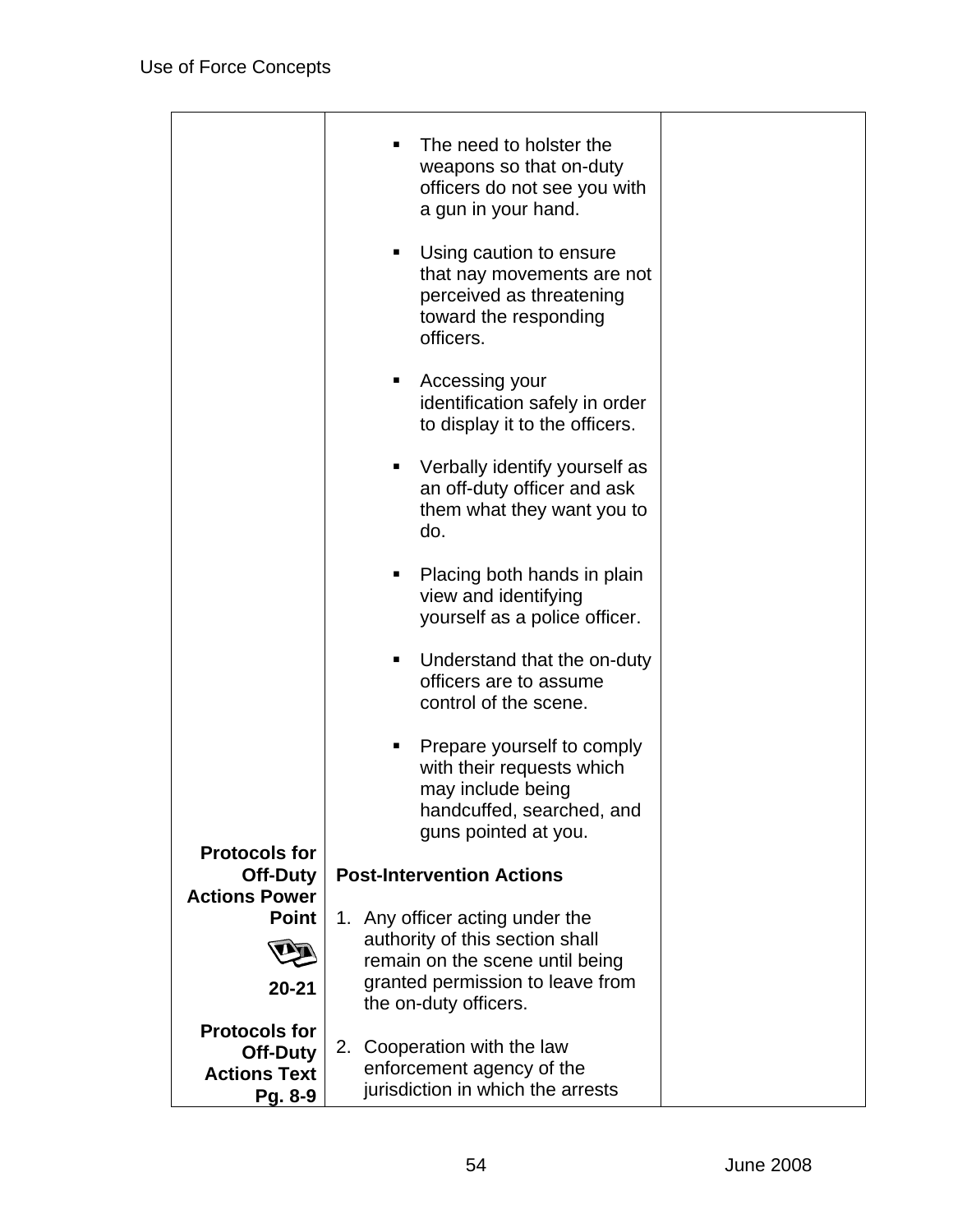| were made and other actions<br>taken is required.                                                                                                                                                                         |
|---------------------------------------------------------------------------------------------------------------------------------------------------------------------------------------------------------------------------|
| 3. In addition, the off-duty officer<br>shall, as soon as possible, notify<br>the officer's supervising agency's<br>on-duty shift commander and tell<br>him/her of the actions taken while<br>off-duty and within another |
| jurisdiction.<br>4. As with al other law enforcement<br>actions, documentation of your<br>actions will be required.                                                                                                       |
| 5. Be prepared to document the<br>circumstances of the situation and<br>actions that you took to maintain<br>order.                                                                                                       |
| 6. Clearly identify your status as an<br>off-duty officer who was compelled<br>to act based on the situation that<br>was occurring and the need for<br>immediate intervention.                                            |
| <b>Summary</b>                                                                                                                                                                                                            |
| 1. The decision to intervene is not a<br>simple choice.                                                                                                                                                                   |
| 2. Off-duty officers do not necessarily<br>carry the same equipment and are<br>not as identifiable as on-duty<br>officers.                                                                                                |
| 3. Placing an individual in custody or<br>possibly engaging in an armed<br>encounter can be extremely<br>challenging both emotionally as<br>well as physically.                                                           |
| 4. It is critical that off-duty officers<br>follow these guidelines and those<br>laid out by their agencies to<br>ensure their safety and the safety                                                                      |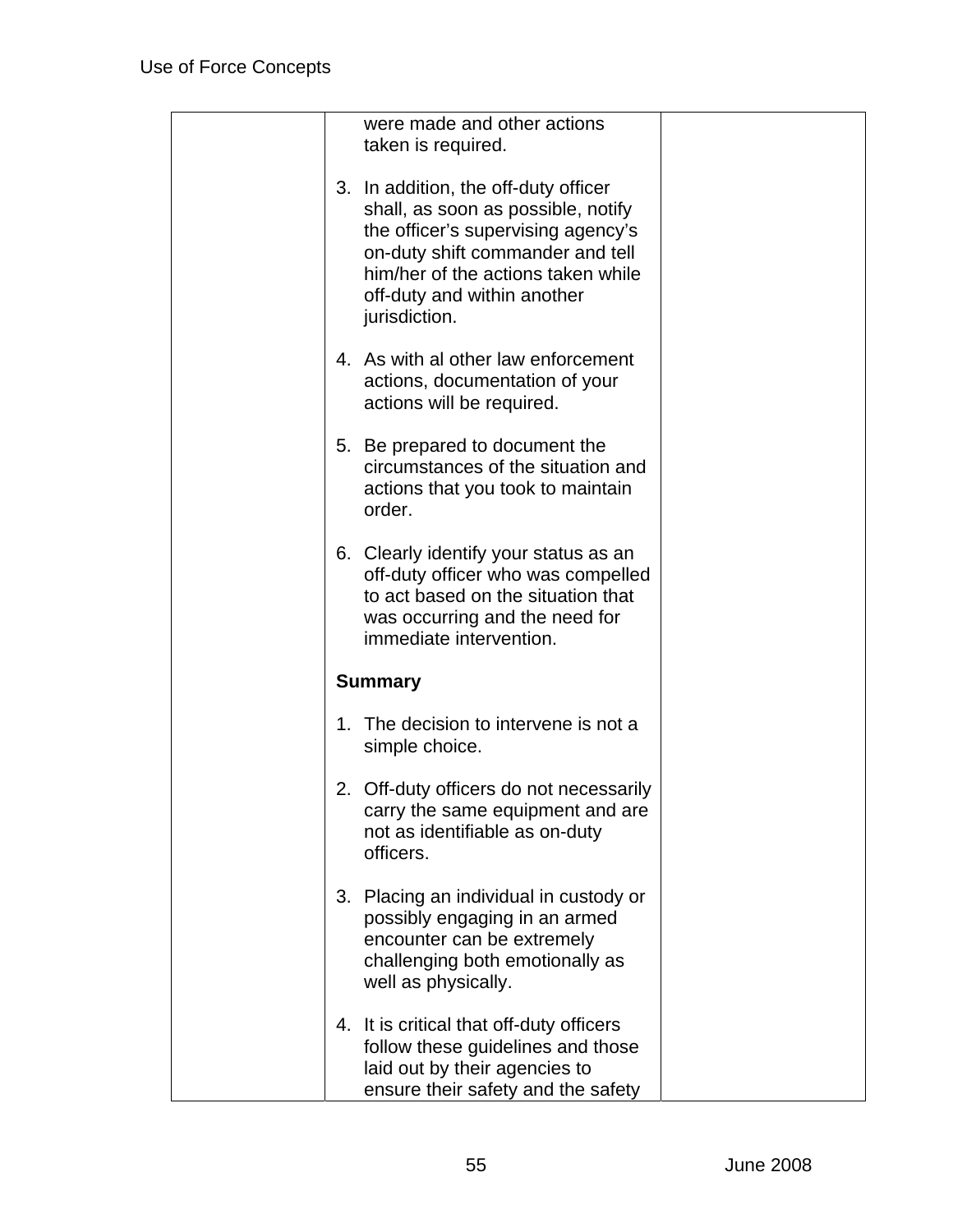| of other responding law<br>enforcement officers. |  |
|--------------------------------------------------|--|
|                                                  |  |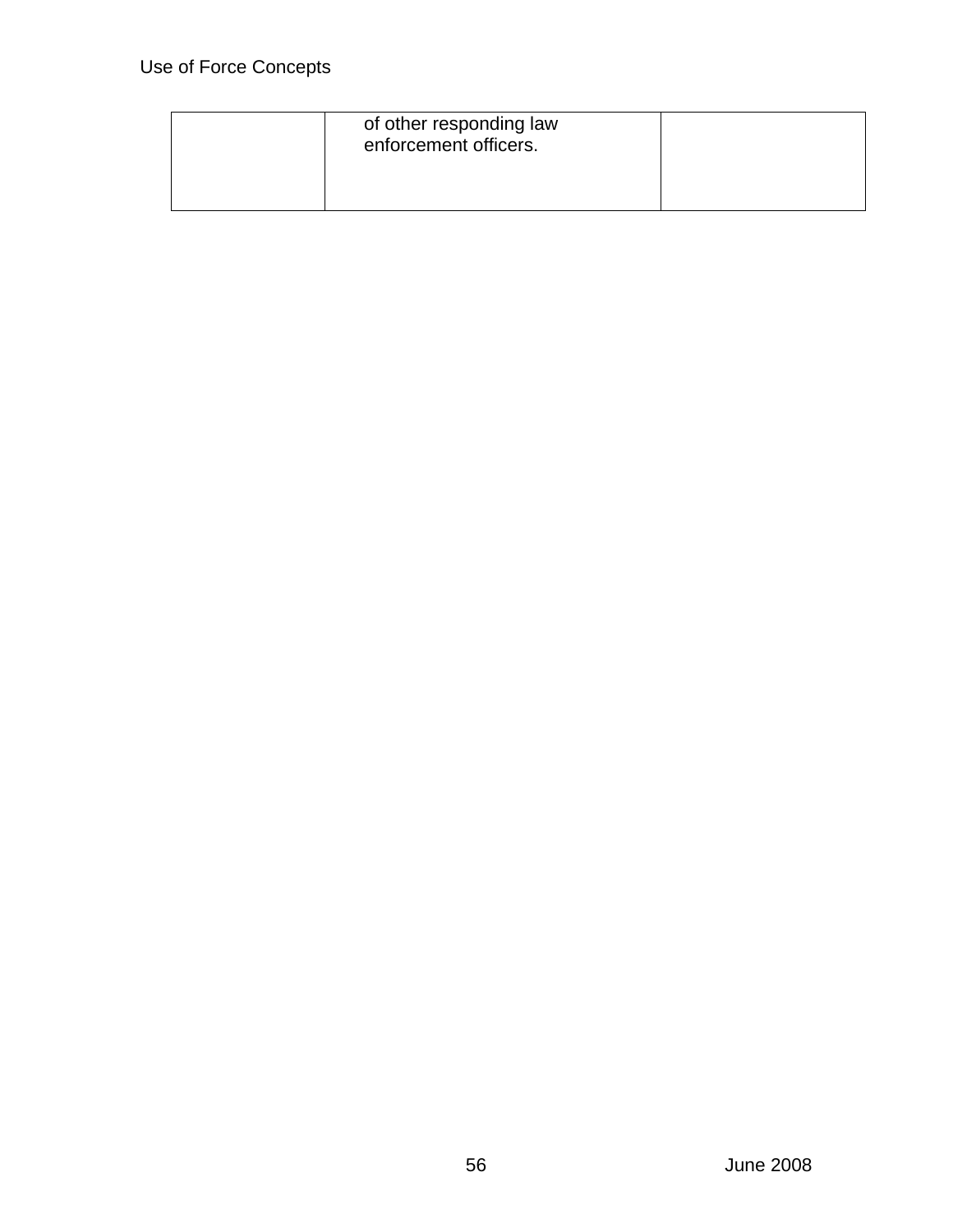Use of Force Concepts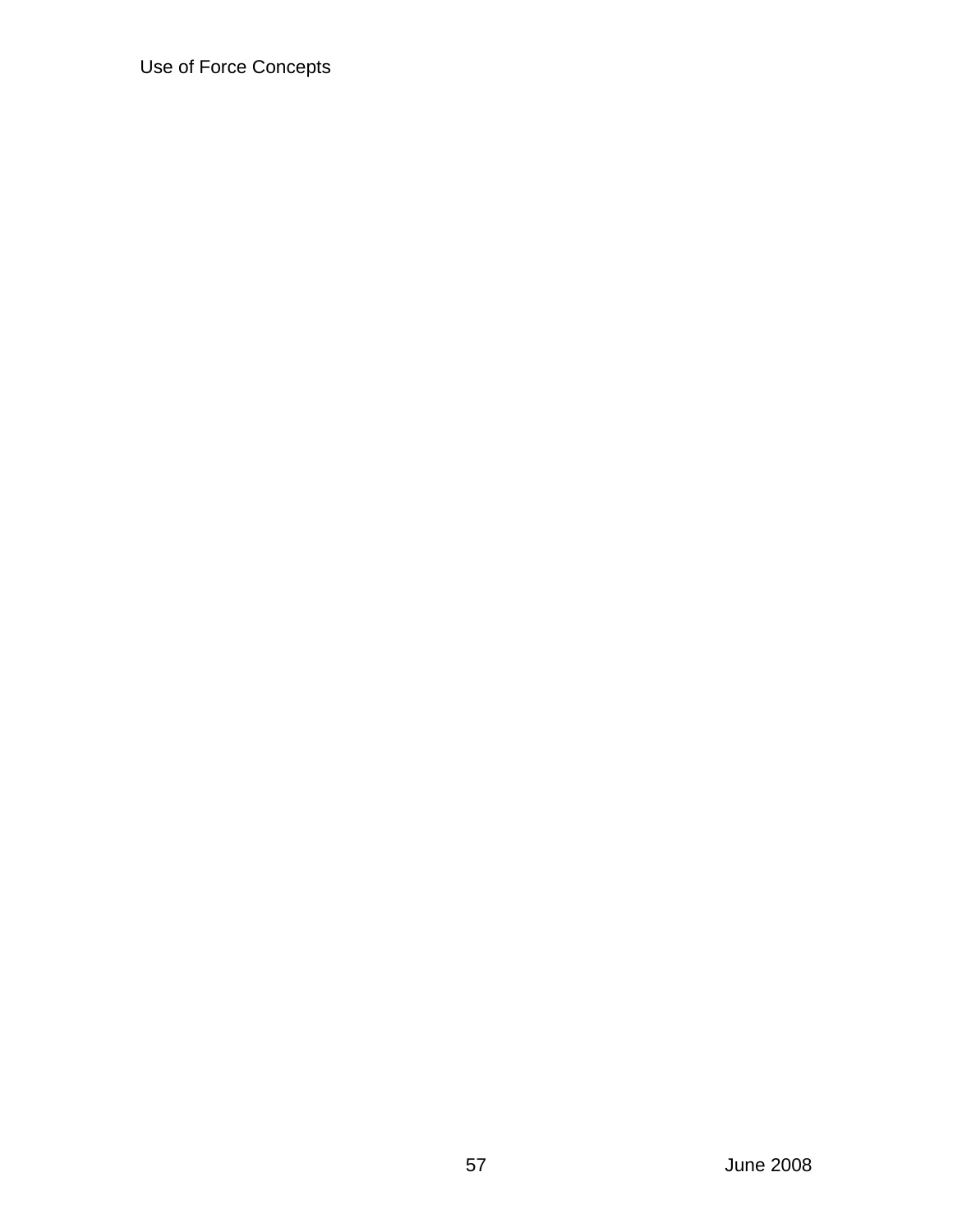# **DEADLY FORCE DECISION MAKING**

In the Deadly Force Decision Making course, students will learn the fundamental principles for the justified use of deadly force by Wisconsin officers. This is the foundation for understanding deadly force in all of the Unified Tactics courses.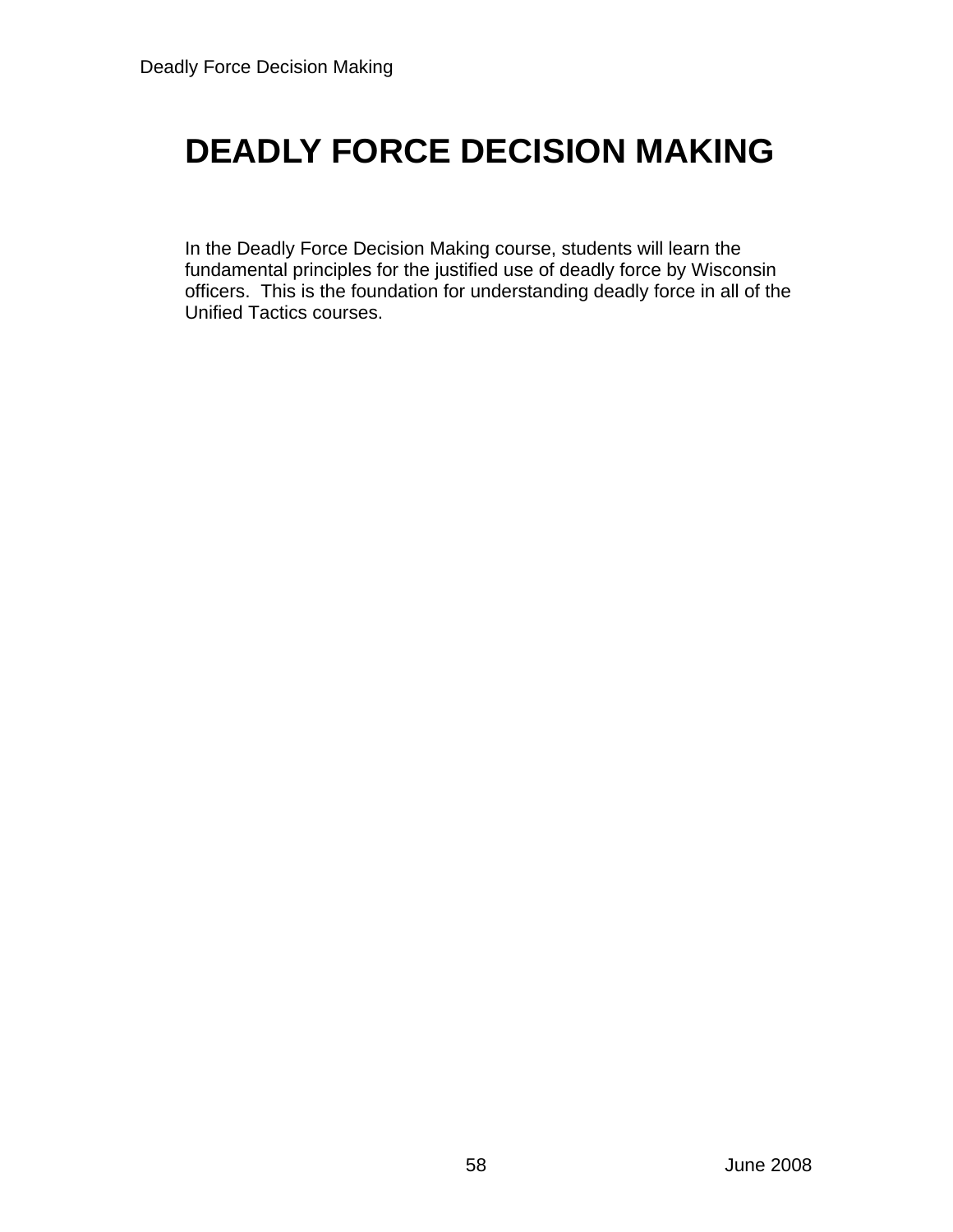## **Deadly Force Decision Making**

## **Learning Objectives** (See Firearms)

- 1. Identify the issues that are associated with deadly force decision-making and the use of force.
	- 1.1 Identify and describe the legal and policy issues involving the use of deadly force.
	- 1.2 Define deadly force and explain justified use of deadly force within the defensive and arrest tactics Intervention Options.
	- 1.3 Define imminent threat and the criteria that need to be met in order for a threat to be imminent.
	- 1.4 Assess whether alternatives to shooting are appropriate when encountering a potentially life threatening situation.
	- 1.5 Identify the target requirements that must be met in order to use deadly force.

### **Equipment**

Power Point projector, screen

### **Materials**

Textbooks: *Defensive and Arrest Tactics: A Training Guide for Law Enforcement Officers; Firearms: A Training Guide for Law Enforcement* 

Power Point presentation: *Deadly Force Decision Making* 

#### **Instructional Method**

Lecture & discussion

## **Estimated Length of Class**

Two Hours

## **Reading Assignment**

Text, pp. 61-65 (DAAT Student Text) Text, pp. 5-9 (Firearms Student Text)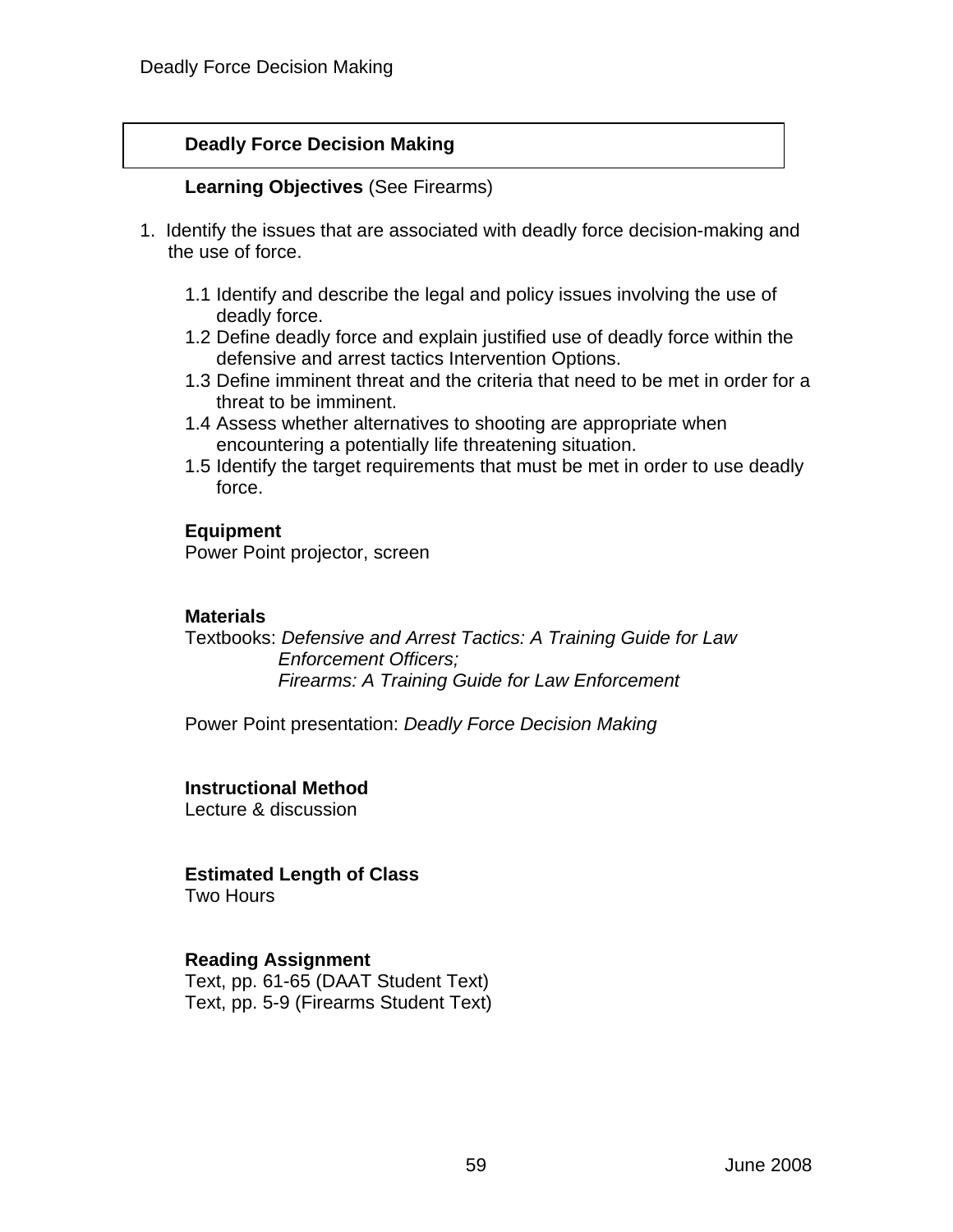| <b>Deadly Force Decision Making</b> |                                                                                                                                                                                                                                                                             |                                |                                                                   |                                                                                                                                   |  |  |
|-------------------------------------|-----------------------------------------------------------------------------------------------------------------------------------------------------------------------------------------------------------------------------------------------------------------------------|--------------------------------|-------------------------------------------------------------------|-----------------------------------------------------------------------------------------------------------------------------------|--|--|
| Time                                | <b>Topic</b>                                                                                                                                                                                                                                                                | <b>Activities</b>              | <b>Resources</b>                                                  | <b>Notes</b>                                                                                                                      |  |  |
| Hour<br>#3                          | <b>Deadly Force Definition</b><br>Justification<br><b>Great Bodily Harm</b><br>Criteria:<br>Weapon<br>Intent<br>$\bullet$<br><b>Delivery System</b><br>$\bullet$<br>Target<br>Acquisition<br>Identification<br>$\bullet$<br>Isolation<br>Preclusion<br>Deadly Force Formula | Lecture &<br><b>Discussion</b> | Deadly Force<br>Decision<br>Making Power<br>Point:<br>Slides 1-58 | This is an<br>independent<br>2-hour block<br>of instruction<br>that lays the<br>foundation for<br><b>Firearms</b><br>instruction. |  |  |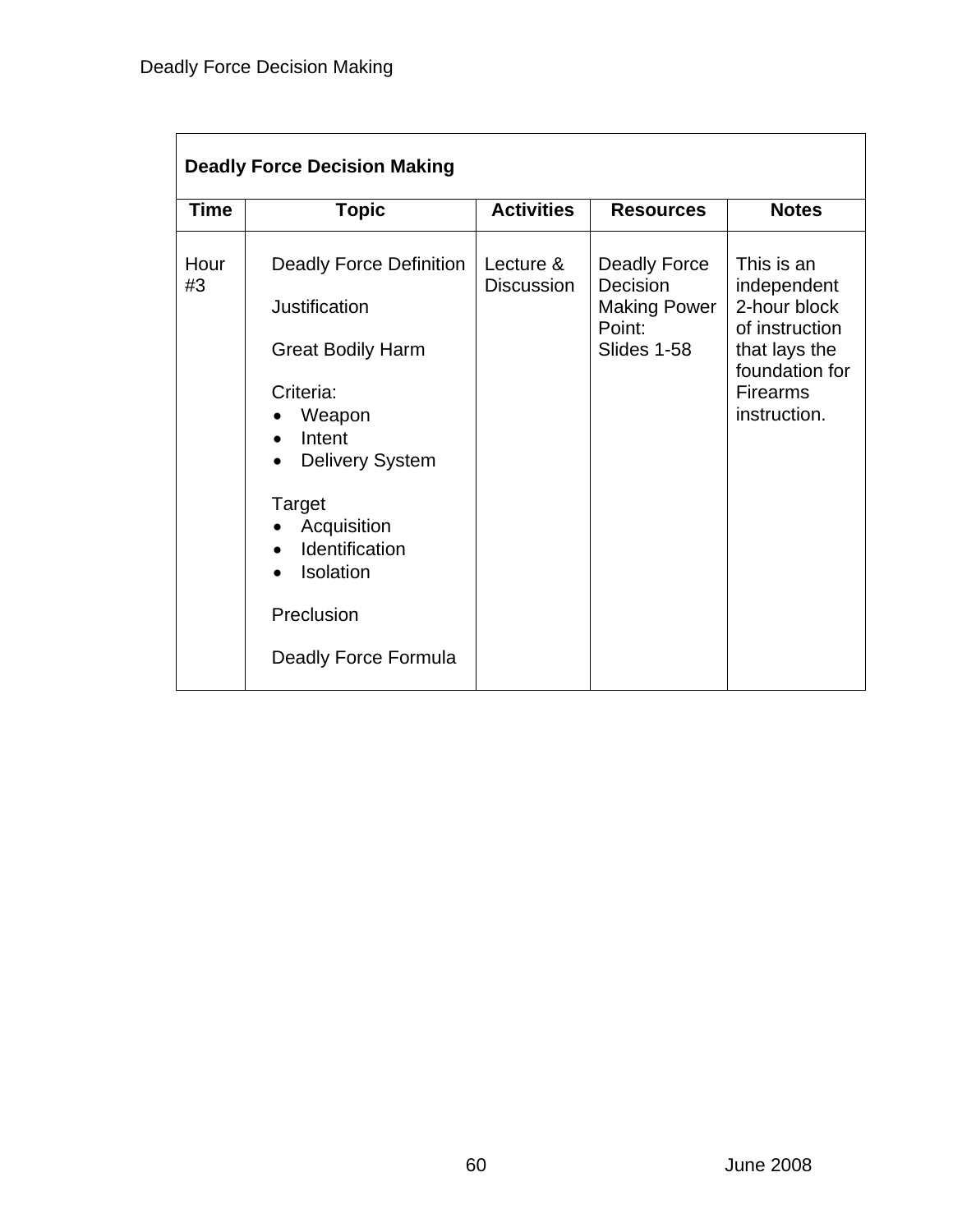| $\mathbf{C}_{1-2}$    | <b>LECTURE: Deadly Force Decision-</b><br><b>Making</b><br><b>Purpose:</b> To give officers a general<br>understanding of factors involved in<br>making a Deadly Force Decision<br><b>Points to Cover: General Deadly Force</b><br>Concepts                       | • Hour #3 The<br>structure of the<br><b>Intervention Options</b><br>diagram reinforces<br>the State's<br>understanding that<br>the classroom model<br>is rarely achieved on<br>the street. The LESB<br>understands that the<br>street is both<br>Dynamic and<br>Reactive and that a<br>dynamic application<br>of a trained technique<br>is the norm rather<br>that the exception. |
|-----------------------|-------------------------------------------------------------------------------------------------------------------------------------------------------------------------------------------------------------------------------------------------------------------|-----------------------------------------------------------------------------------------------------------------------------------------------------------------------------------------------------------------------------------------------------------------------------------------------------------------------------------------------------------------------------------|
| $\frac{3-4}{9}$       | <b>Disturbance Resolution</b><br>2. Intervention Options<br>Mode<br>Purpose<br>Mode<br>E. Deadly Force<br>Purpose<br>To stop the threat                                                                                                                           | • The concept of<br>Intervention Options,<br>as opposed to a<br><b>Force Option</b><br>Continuum, is<br>compared to a<br>toolbox. Whatever<br>intervention option<br>you need pick it. This<br>selection is based on<br>a myriad of<br>circumstances<br>(Threat Assessment<br>Opportunities etc).                                                                                 |
| W<br>$\mathfrak{S}_5$ | What do you know about Deadly<br>Force???<br>What is it???<br>When can I use it???<br>What is the Definition of Deadly<br>Force?<br>The intentional use of a firearm, or other<br>instrument, the use of which would result<br>in the high probability of death." |                                                                                                                                                                                                                                                                                                                                                                                   |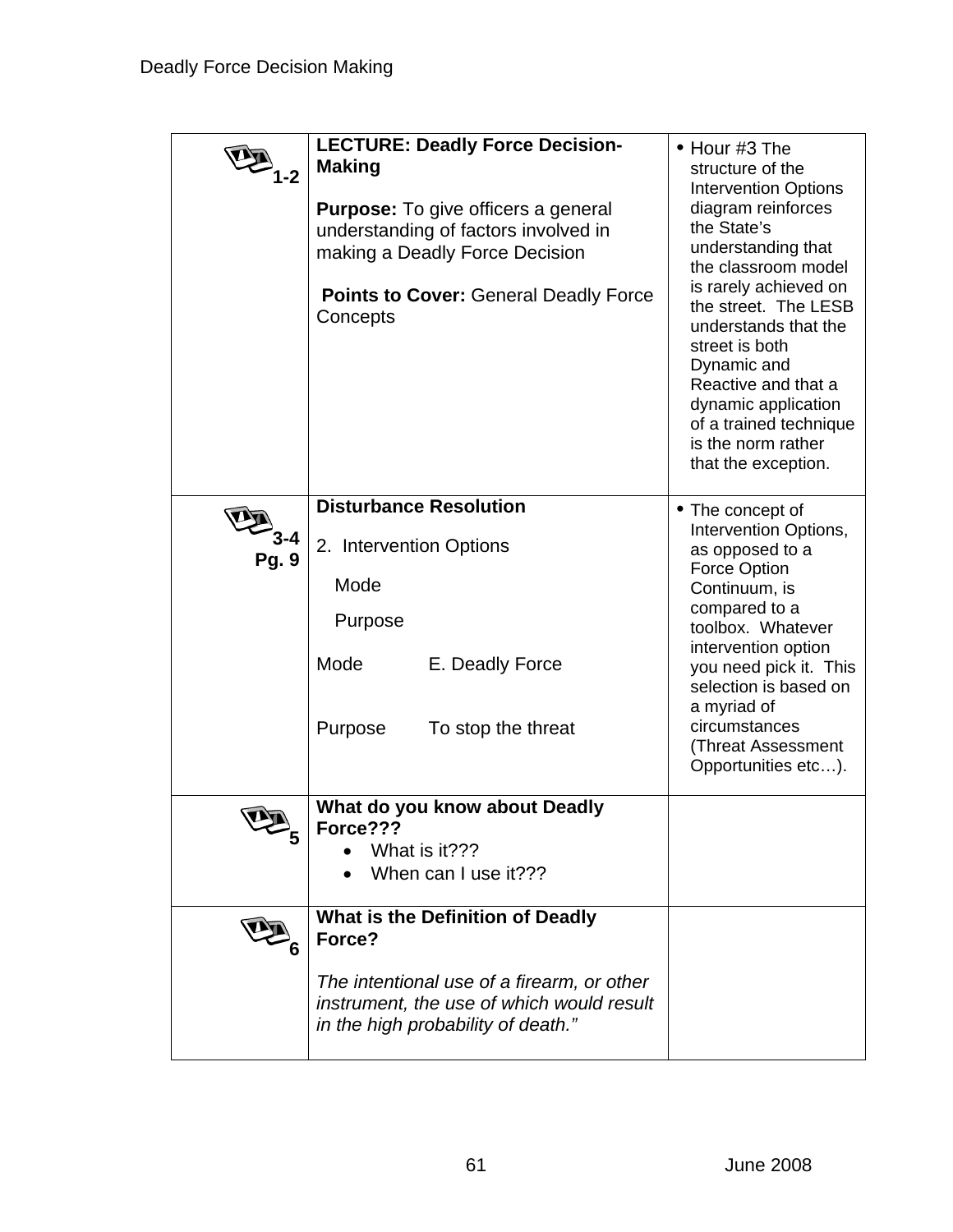|                 | In the DAAT system what is the trained<br>technique of Deadly Force?<br>In the state of Wisconsin it is a Firearm.                                                                      |                                                                                                                                                                               |
|-----------------|-----------------------------------------------------------------------------------------------------------------------------------------------------------------------------------------|-------------------------------------------------------------------------------------------------------------------------------------------------------------------------------|
|                 | Give examples of Deadly Force<br>techniques that are "not trained but<br>justified." when an officer has the<br>justification for Deadly Force.<br>Running a subject over with a squad. |                                                                                                                                                                               |
|                 | Intentional Baton strike to the head.<br>Stabbing a subject in the throat with a<br>pen                                                                                                 |                                                                                                                                                                               |
| <b>EED</b> 9-10 | Knowing that, do you feel that excessive<br>force exists during the time when an<br>officer has satisfied all the Deadly Force<br>Requirements???                                       | *This should generate<br>a discussion about the<br>definition of deadly<br>force. The specific part<br>of the definition<br>addressed is that the                             |
|                 | What is the Justification for the use of<br><b>Deadly Force?</b>                                                                                                                        | action has a "high<br>probability of death".<br>This recognizes that<br>the subject can, and                                                                                  |
|                 | "Behavior which has caused or<br><i>imminently threatens to cause Death or</i><br>Great Bodily Harm to you or another<br>person/s."                                                     | more likely than not,<br>will die.<br>*This also is an<br>opportunity to point out<br>that Deadly Force is<br>fluid and calls for a<br>continual assessment<br>by the officer |
|                 | Give some examples of Behavior which<br>would "imminently threaten" an officer.                                                                                                         | *The word <i>imminent</i><br>means "about to<br>happen." An imminent                                                                                                          |
|                 | Suspect about to use a firearm on<br>an officer.                                                                                                                                        | threat is an immediate<br>threat. Page 74 DAAT<br><b>Manual</b>                                                                                                               |
|                 | Suspect about to use a knife on an<br>officer.                                                                                                                                          | *The purpose of this<br>slide is to frame a<br>better understanding of<br>the premise that                                                                                    |
|                 | Suspect with his/her hands around<br>an officer's throat, trying to<br>strangle him/her.                                                                                                | officers understand the<br>difference between a<br>threat that is "about to<br>happen" and a threat<br>that "is happening."                                                   |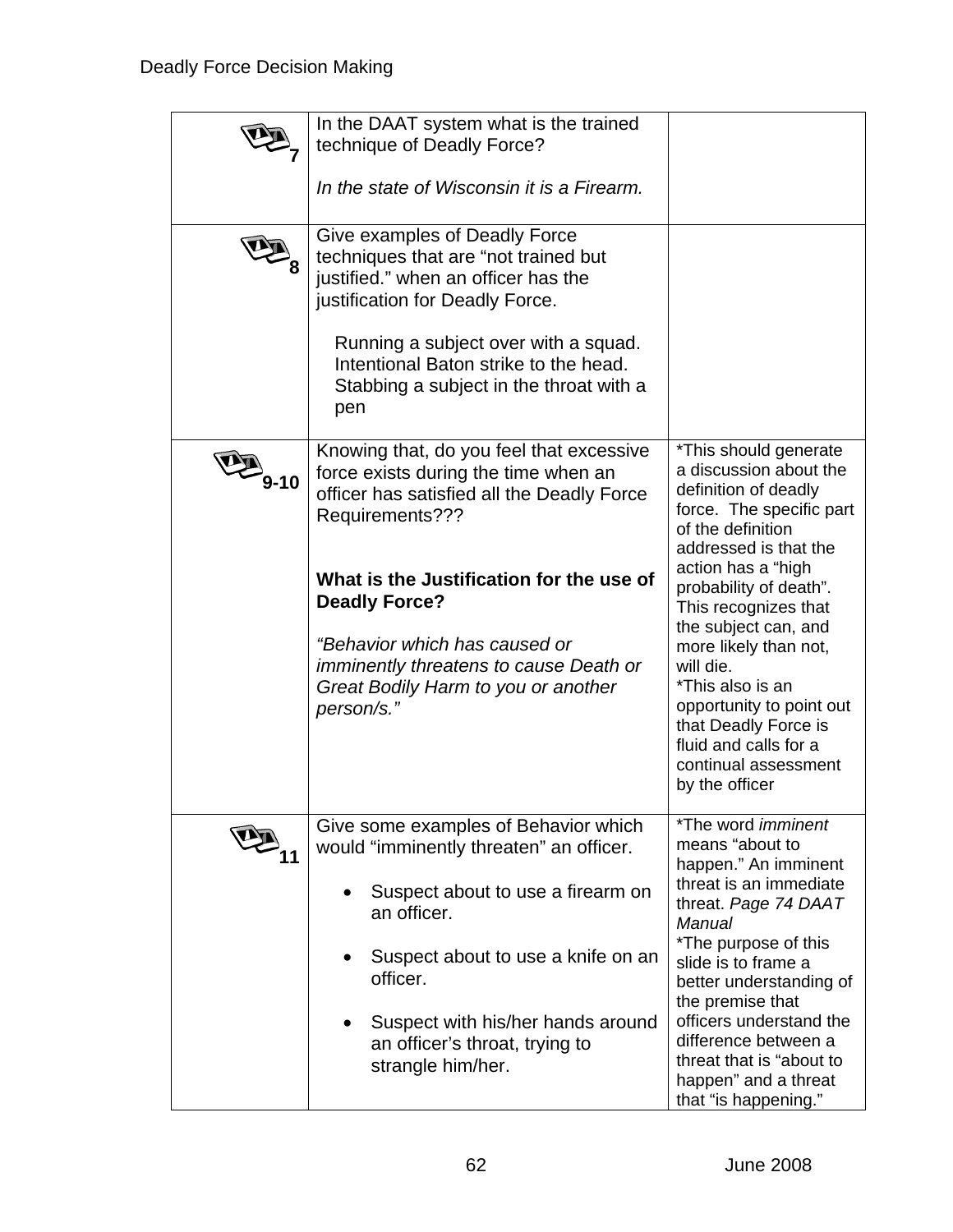|       |                                                                                                                                                                                                                                                                                                                                                                                                                                                                                                                                                                                                                                                                                                                                                         | Officers must maintain<br>the position of<br>advantage and<br>focusing on threats that<br>are "about to happen"<br>reinforces that concept.                                                                                                                                                                                       |
|-------|---------------------------------------------------------------------------------------------------------------------------------------------------------------------------------------------------------------------------------------------------------------------------------------------------------------------------------------------------------------------------------------------------------------------------------------------------------------------------------------------------------------------------------------------------------------------------------------------------------------------------------------------------------------------------------------------------------------------------------------------------------|-----------------------------------------------------------------------------------------------------------------------------------------------------------------------------------------------------------------------------------------------------------------------------------------------------------------------------------|
| 24.14 | <b>What is Great Bodily Harm?</b><br>State statute 939.22(14)-Injury which<br>creates a substantial risk of death or<br>which causes serious permanent<br>disfigurement or which causes a<br>permanent or protected loss or<br>impairment of the function of any bodily<br>member or other serious bodily injury.<br>Give an example of a time when an<br>officer would be justified in using Deadly<br>Force when a suspect "has caused"<br>Death or GBH?<br>Tennessee v. Garner:<br>A law enforcement officer may only use<br>deadly force to prevent the escape of a<br>fleeing felon if officer reasonably believes<br>that the subject poses a significant threat<br>of death or serious physical injury to the<br>officer and/or to other people. | The purpose of this<br>slide is to get<br>students to<br>understand that GBH<br>is an important part of<br>understanding<br><b>Deadly Force</b><br>especially as officers<br>will face threats that<br>imminently threaten<br>GBH that segue way<br>into imminently<br>threaten Death.<br>Appendix A<br><b>DAAT Student guide</b> |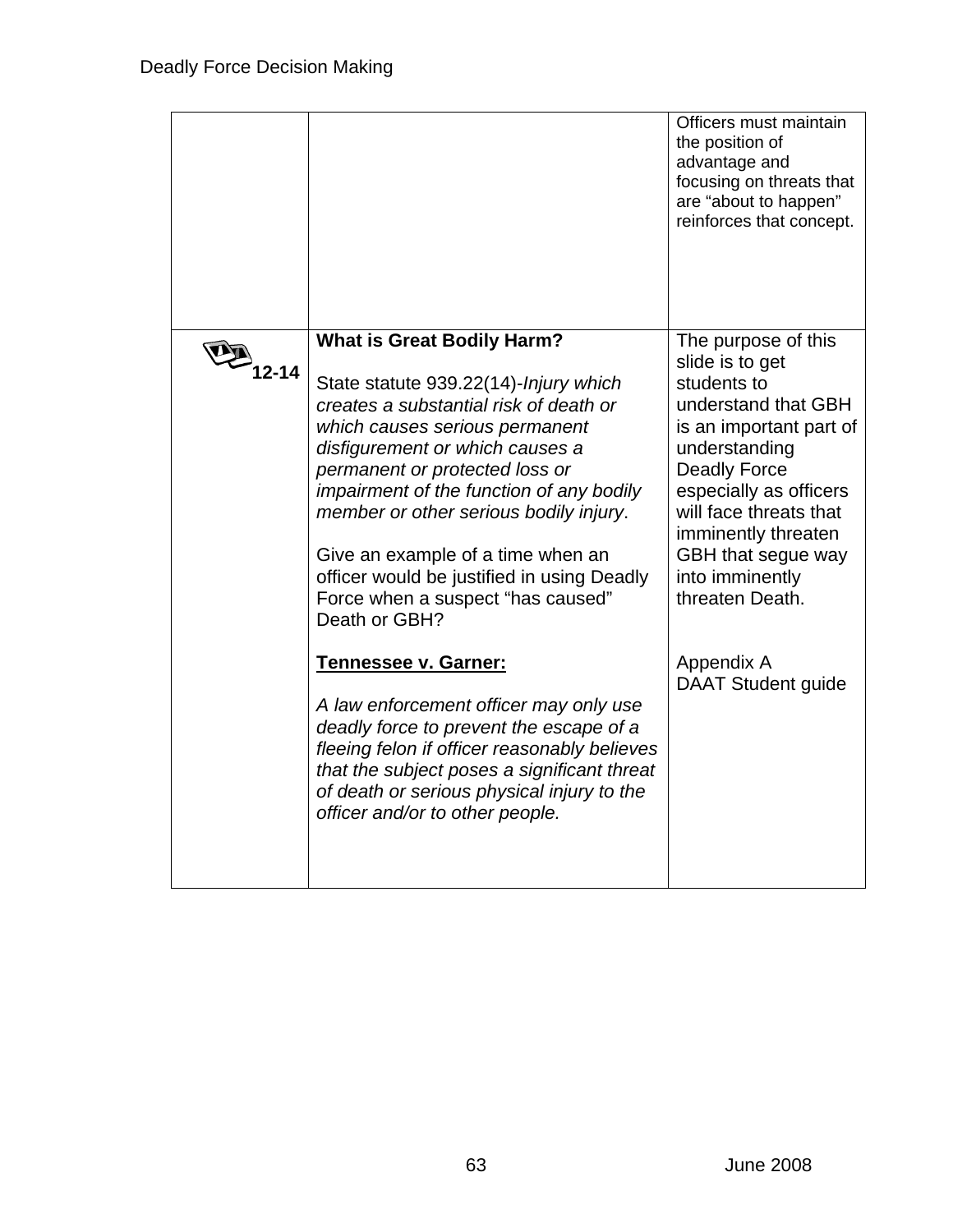| $\sum_{15-16}$ | <b>Deadly Force:</b><br>"Imminent Threat" Criteria / Attack<br>Theory????                                                                                                                                                                                         | Understanding the<br>Danger Zones in<br>relation to reaction                                                                                                                                                                                                                                                                                                                                                                                                                                                                                                                                                                                                                                                                                                                                                                                                                                                                             |
|----------------|-------------------------------------------------------------------------------------------------------------------------------------------------------------------------------------------------------------------------------------------------------------------|------------------------------------------------------------------------------------------------------------------------------------------------------------------------------------------------------------------------------------------------------------------------------------------------------------------------------------------------------------------------------------------------------------------------------------------------------------------------------------------------------------------------------------------------------------------------------------------------------------------------------------------------------------------------------------------------------------------------------------------------------------------------------------------------------------------------------------------------------------------------------------------------------------------------------------------|
|                | What three things must an attacker<br>display for an officer to use Deadly<br>Force?<br>Weapon<br>Intent<br><b>Delivery System</b><br>What are the danger zones for<br>$\bullet$<br>common weapons?<br>Unarmed?<br>$\bullet$<br>Club or Edged Weapon?<br>Firearm? | time.<br>Unarmed (10 feet) -<br>This is the minimum<br>distance needed to<br>react to an unarmed<br>assault. If a subject is<br>within this zone the<br>officer's ability to react<br>is diminished. It is<br>about the distance<br>covered from two steps<br>with a punch thrown or<br>one step with a kick<br>thrown.<br><b>Club or Edged Weapon</b><br>(21 feet) - This is the<br>minimum distance that<br>an officer needs in<br>order to draw his/her<br>firearm and deliver two<br>shots. This distance<br>does not ensure that<br>the subject will be<br>stopped, it is only a<br>gauge to understand<br>the danger presented<br>by an club or edged<br>weapon assault, and<br>the limited reaction<br>time an officer has.<br>Being outside of 21 feet<br>does not mean that the<br>subject does not pose<br>imminent threat, each<br>officer must articulate<br>the perceived imminent<br>danger and justify their<br>response. |
|                |                                                                                                                                                                                                                                                                   |                                                                                                                                                                                                                                                                                                                                                                                                                                                                                                                                                                                                                                                                                                                                                                                                                                                                                                                                          |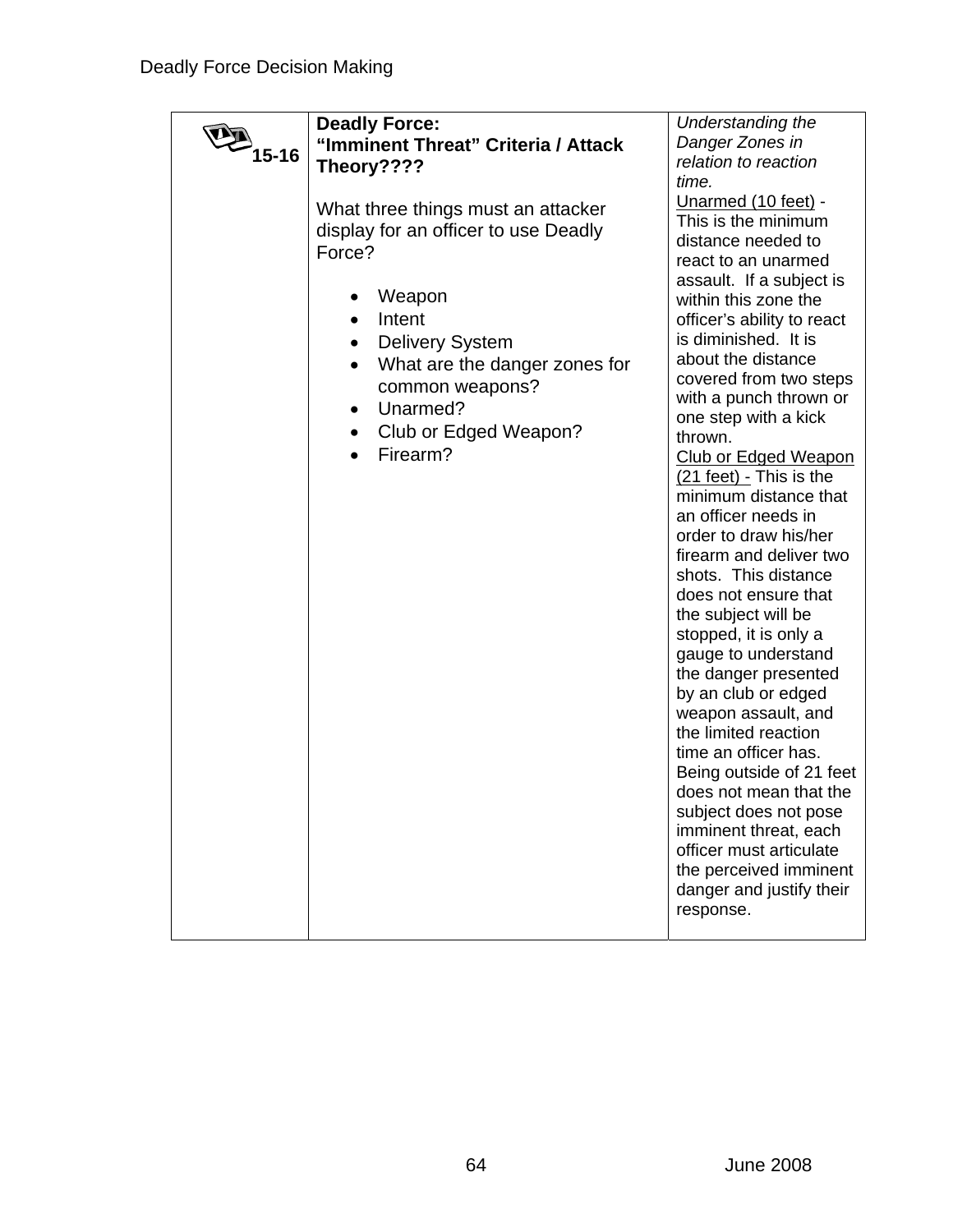|                   | What are our danger zones for<br>uncommon weapons?<br>Grenade?<br>Pipe bomb strapped to a suspect's<br>chest?<br>Flame thrower?<br>How would we deal with these<br>threats?                                                                                                                                                                                                                | This slide is to<br>encourage officers to<br>locate the expert<br>personnel that can<br>answer these<br>questions, if in fact an<br>officer is faced with<br>these threats. If that<br>knowledge is not at<br>hand then he/she will<br>be held to his/her<br><b>Reasonable</b><br><b>Perception of threat</b><br>at that time. |
|-------------------|--------------------------------------------------------------------------------------------------------------------------------------------------------------------------------------------------------------------------------------------------------------------------------------------------------------------------------------------------------------------------------------------|--------------------------------------------------------------------------------------------------------------------------------------------------------------------------------------------------------------------------------------------------------------------------------------------------------------------------------|
| <b>PED</b> 18-19  | <b>INTENT</b><br>If there is a contradiction, what is more<br>important?<br>What people say? Or<br>What people do?<br>What people do?"Why?<br>Give an example of a contradiction<br>between what a suspect is saying and<br>what a suspect is doing.<br>Copicide??<br>Suicide by cop?<br>Suspect approaching officers with<br>a gun to his own head saying "I<br>just want to kill myself" |                                                                                                                                                                                                                                                                                                                                |
| $\approx_{_{20}}$ | <b>Delivery System????</b><br>Explain the difference between Cover<br>and Concealment<br>Cover will stop the rounds that you<br>are being confronted with.<br>Concealment only hides you from<br>view, offering limited ballistic<br>protection.                                                                                                                                           |                                                                                                                                                                                                                                                                                                                                |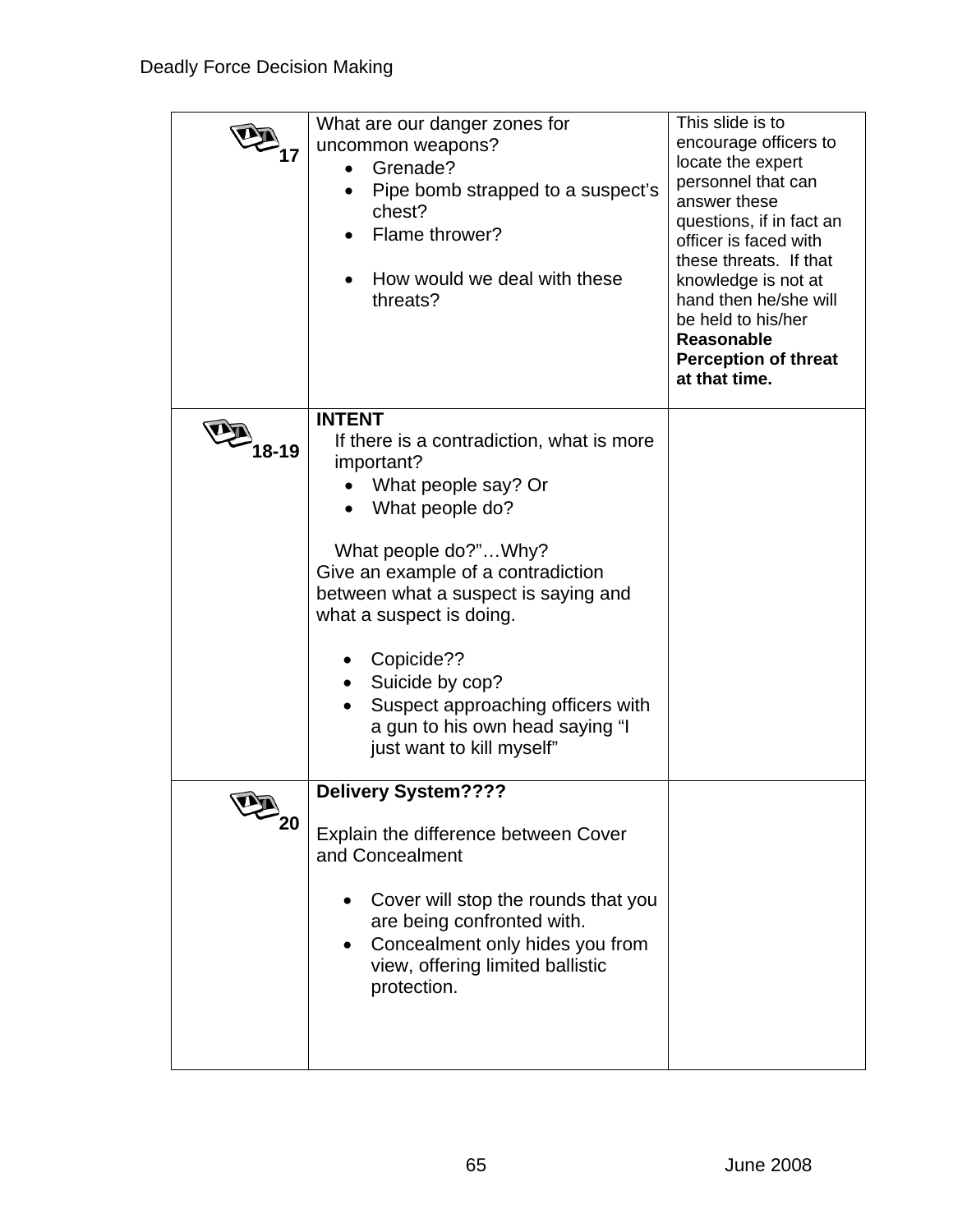|                      | <b>Target Requirements????</b>                                                                                                                                                                                                                                  |  |
|----------------------|-----------------------------------------------------------------------------------------------------------------------------------------------------------------------------------------------------------------------------------------------------------------|--|
| Pg 70                | What three target requirements must an<br>officer fulfill before using Deadly Force?<br><b>Target Acquisition</b><br><b>Target Identification</b><br><b>Target Isolation</b><br>$\bullet$                                                                       |  |
|                      |                                                                                                                                                                                                                                                                 |  |
| $22-24$              | <b>What is Target Acquisition?</b><br>The process of locating a subject.<br><b>What is Target Identification?</b><br>The process of determining that a subject<br>is posing "imminent danger". I.E.<br>possessing Weapon, Intent, and Delivery<br><b>System</b> |  |
|                      | <b>What is Target Isolation?</b><br>The process of separating the subject<br>from innocent persons.                                                                                                                                                             |  |
| 225-26               | What is the exception to Target<br><b>Isolation?</b>                                                                                                                                                                                                            |  |
| Pg. 70               | Greater Danger Exception / Theory                                                                                                                                                                                                                               |  |
|                      | What factors are considered when<br>applying the Greater Danger Theory?<br>Defense of Self<br>Defense of others<br>$\bullet$<br>Defense of the Community at<br>Large                                                                                            |  |
| ່ 27<br><b>Pg.69</b> | Preclusion????<br>"Officer is there anything else you could<br>have done besides shoot my client?"<br>Your answer better be "NO". Why ??                                                                                                                        |  |
|                      | Because in the State of Wisconsin an<br>officer must have precluded that all other<br>viable alternatives have been eliminated.                                                                                                                                 |  |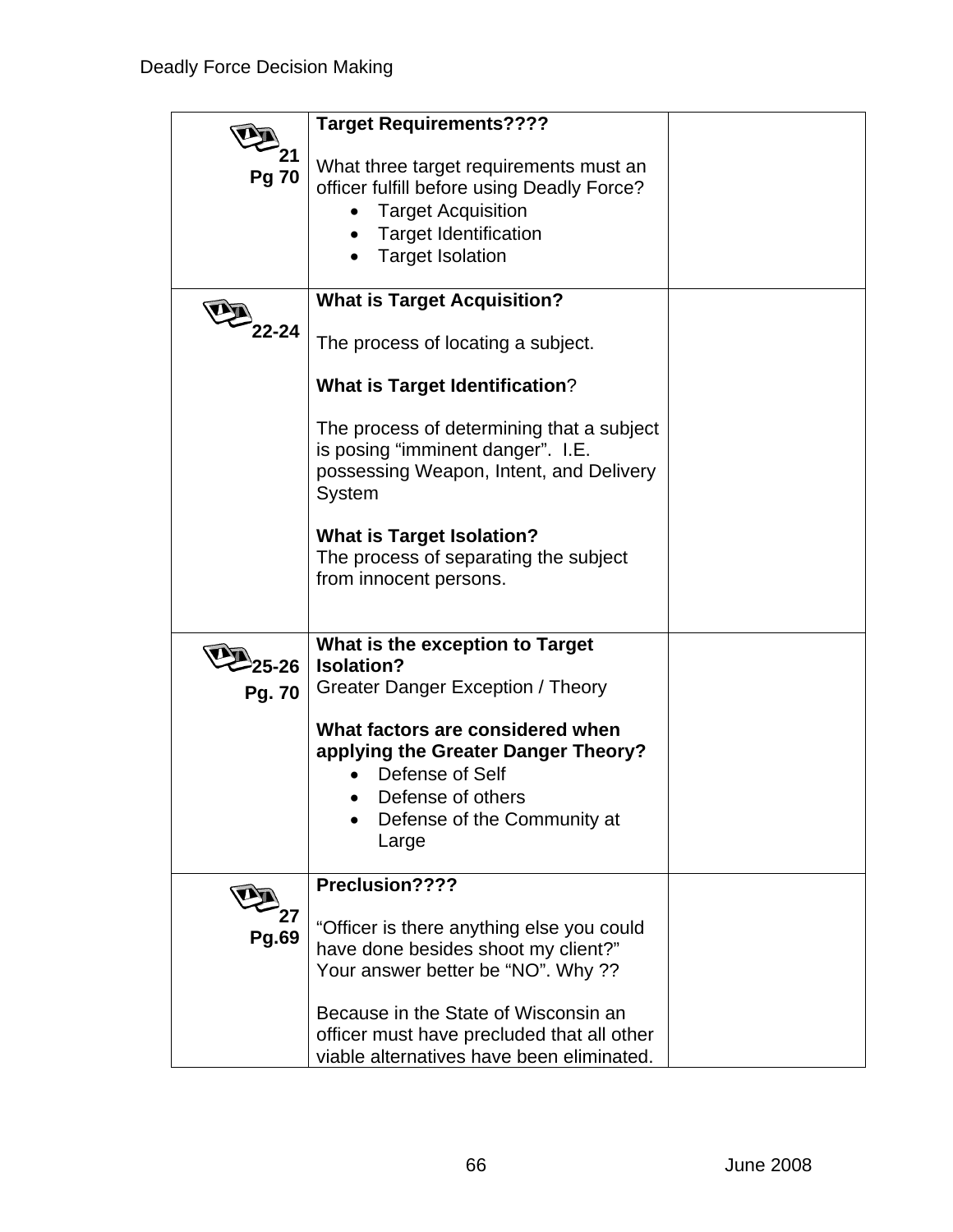|         | <b>Deadly Force Decision Making</b>        | Formula was               |
|---------|--------------------------------------------|---------------------------|
|         |                                            | developed by Captain      |
| 28-29   | Follow Deadly Force formula to assist in   | Chris Connolly of the     |
|         | making a Deadly Force Decision             | <b>Waukesha Police</b>    |
|         |                                            | Department and written    |
|         | <b>Deadly Force</b>                        | by Dennis J. Angle        |
|         | (Justification/Definition)                 | <b>Waukesha Police</b>    |
|         | ÷                                          | Department.               |
|         | <b>Imminent Threat Criteria</b>            |                           |
|         | (Attack Theory)                            |                           |
|         |                                            |                           |
|         | ÷                                          |                           |
|         | <b>Target Requirements</b>                 |                           |
|         |                                            |                           |
|         | <b>Preclusion</b>                          |                           |
|         | <b>Deadly Force</b>                        |                           |
|         |                                            |                           |
| 30 4 30 | <b>Video Clip "Gun Scenario"</b>           | <b>Note: Deadly Force</b> |
|         |                                            | Decision-Making           |
|         |                                            | Video Clip # 1            |
|         | Do you have the Justification for          |                           |
|         | <b>Deadly Force?</b>                       |                           |
|         |                                            |                           |
|         |                                            |                           |
| ั่32    | Does your desired action qualify as        |                           |
|         | <b>Deadly Force under its definition?</b>  |                           |
|         |                                            |                           |
|         | Do you observe a Weapon?                   |                           |
| 33      | Do you observe Intent by the               |                           |
|         | suspect?                                   |                           |
|         | Do you observe the suspect to              |                           |
|         | have a Delivery System                     |                           |
|         |                                            |                           |
|         | Have you filled all of your Target         |                           |
|         | <b>Requirements?</b>                       |                           |
|         | Acquisition?<br>Identification?            |                           |
|         | Isolation?                                 |                           |
|         |                                            |                           |
|         | Have you eliminated all other viable       |                           |
|         | alternatives?                              |                           |
|         |                                            |                           |
| 36      | Is this a situation, which requires Deadly |                           |
|         | Force?                                     |                           |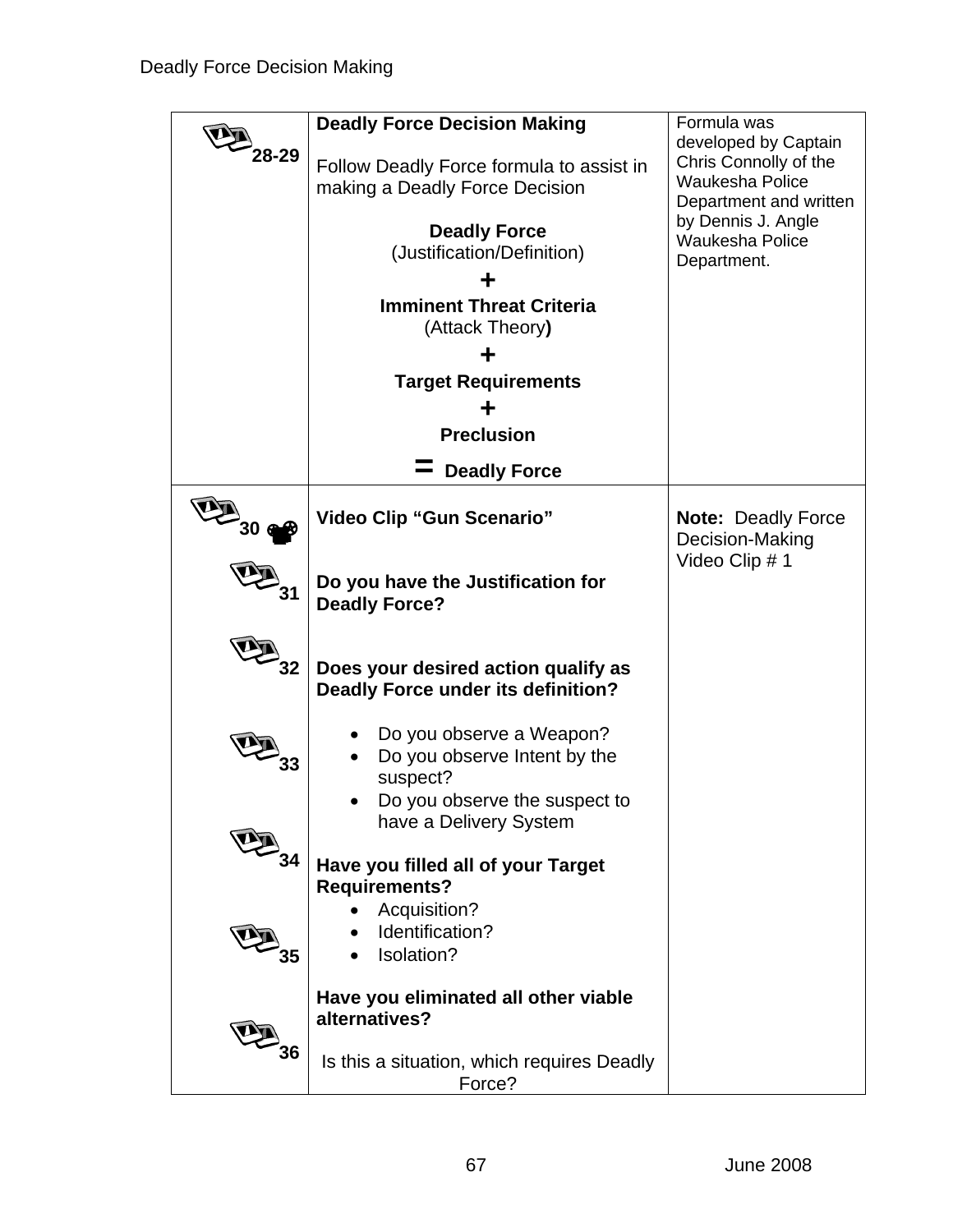| 37 6 2    | <b>Video Clip "Knife Scenario"</b>                                                                                                | <b>Note: Deadly Force</b><br>Decision-Making |
|-----------|-----------------------------------------------------------------------------------------------------------------------------------|----------------------------------------------|
| 44 38     | Do you have the Justification for<br><b>Deadly Force?</b>                                                                         | Video Clip #2                                |
| 39        | Does your desired action qualify as<br><b>Deadly Force under its definition?</b>                                                  |                                              |
| <b>40</b> | Do you observe a Weapon?<br>• Do you observe Intent by the<br>suspect?<br>Do you observe the suspect to<br>have a Delivery System |                                              |
| 41 ک      | Have you filled all of your Target<br><b>Requirements?</b><br>• Acquisition?<br>Identification?<br>Isolation?                     |                                              |
| 2242      | Have you eliminated all other viable<br>alternatives?                                                                             |                                              |
|           | Is this a situation, which requires<br><b>Deadly Force?</b>                                                                       |                                              |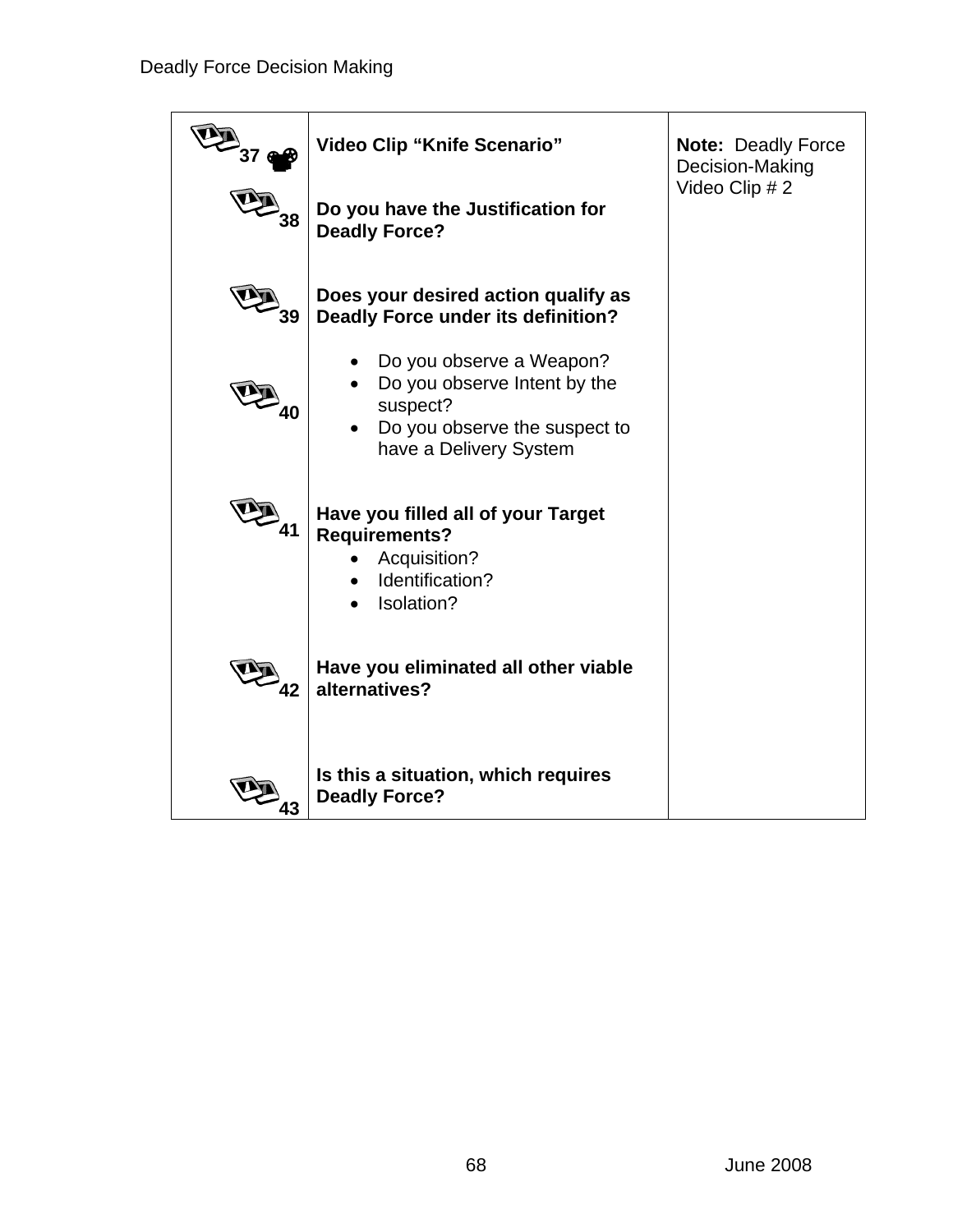| 44 6 3     | <b>Video Clip "Unarmed Scenario"</b>                                                                                                           | <b>Note: Deadly Force</b><br>Decision-Making<br>Video Clip # 3 |
|------------|------------------------------------------------------------------------------------------------------------------------------------------------|----------------------------------------------------------------|
| <b>EAS</b> | Do you have the Justification for<br><b>Deadly Force?</b>                                                                                      |                                                                |
| $-46$      | Does your desired action qualify as<br><b>Deadly Force under its definition?</b>                                                               |                                                                |
| ΄47        | Do you observe a Weapon?<br>• Do you observe Intent by the<br>suspect?<br>Do you observe the suspect to<br>$\bullet$<br>have a Delivery System |                                                                |
| -48        | Have you filled all of your Target<br><b>Requirements?</b><br>Acquisition?<br>Identification?<br>Isolation?                                    |                                                                |
| 49         | Have you eliminated all other viable<br>alternatives?                                                                                          |                                                                |
| 50         | Is this a situation which requires<br><b>Deadly Force?</b>                                                                                     |                                                                |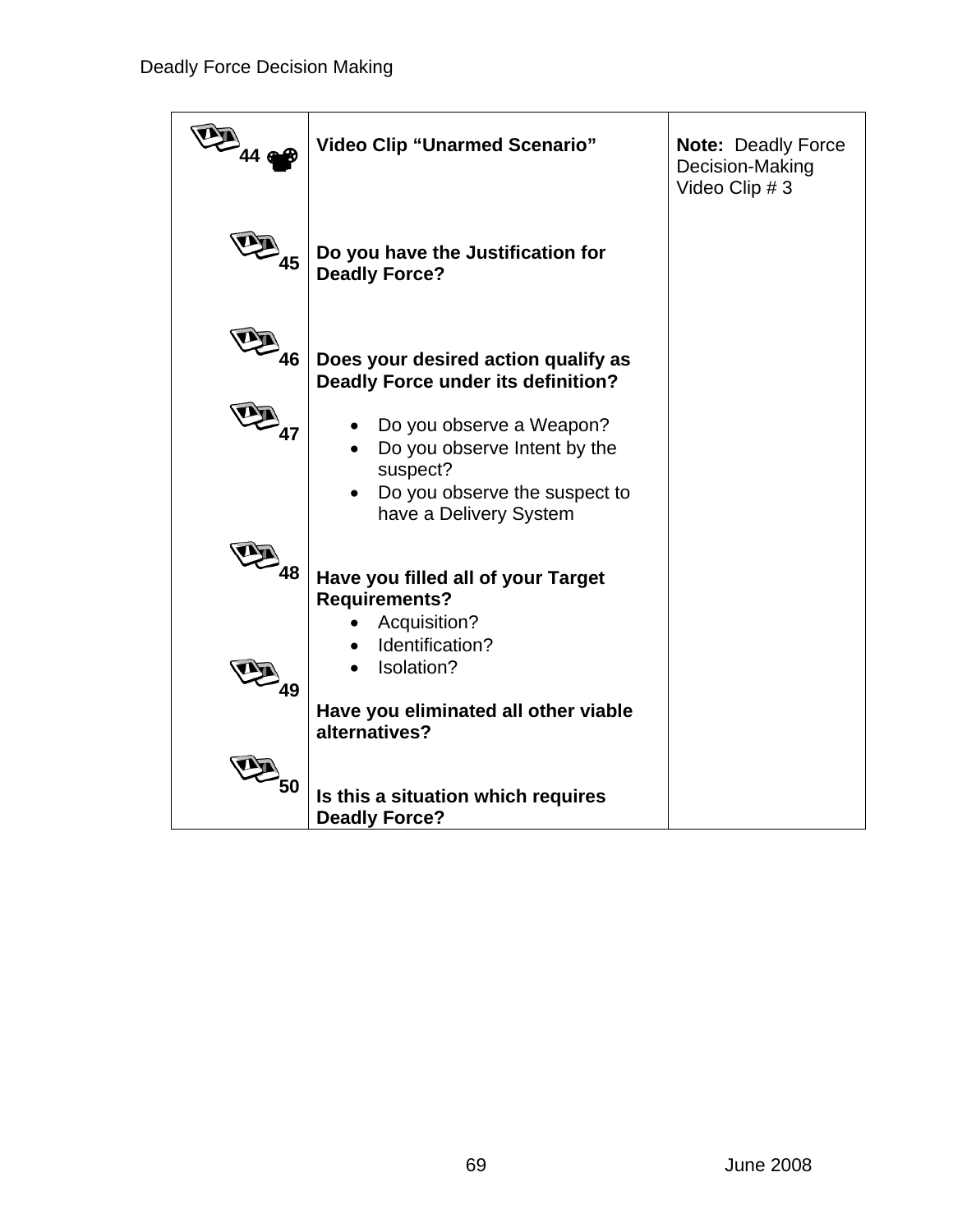| 3168 | <b>Video Clip "No-Shoot Scenario"</b>                                                                                             | <b>Note: Deadly Force</b><br>Decision-Making<br>Video Clip # 4 |
|------|-----------------------------------------------------------------------------------------------------------------------------------|----------------------------------------------------------------|
| ້52  | Do you have the Justification for<br><b>Deadly Force?</b>                                                                         |                                                                |
| 53.  | Does your desired action qualify as<br><b>Deadly Force under its definition?</b>                                                  |                                                                |
| -54  | Do you observe a Weapon?<br>• Do you observe Intent by the<br>suspect?<br>Do you observe the suspect to<br>have a Delivery System |                                                                |
| 55   | Have you filled all of your Target<br><b>Requirements?</b><br>Acquisition?<br>Identification?<br>Isolation?                       |                                                                |
| ั56  | Have you eliminated all other viable<br>alternatives?                                                                             |                                                                |
| -57  | Is this a situation, which requires<br><b>Deadly Force?</b>                                                                       |                                                                |
| 58   | QUESTIONS???<br>Thanks for your time and attention.                                                                               |                                                                |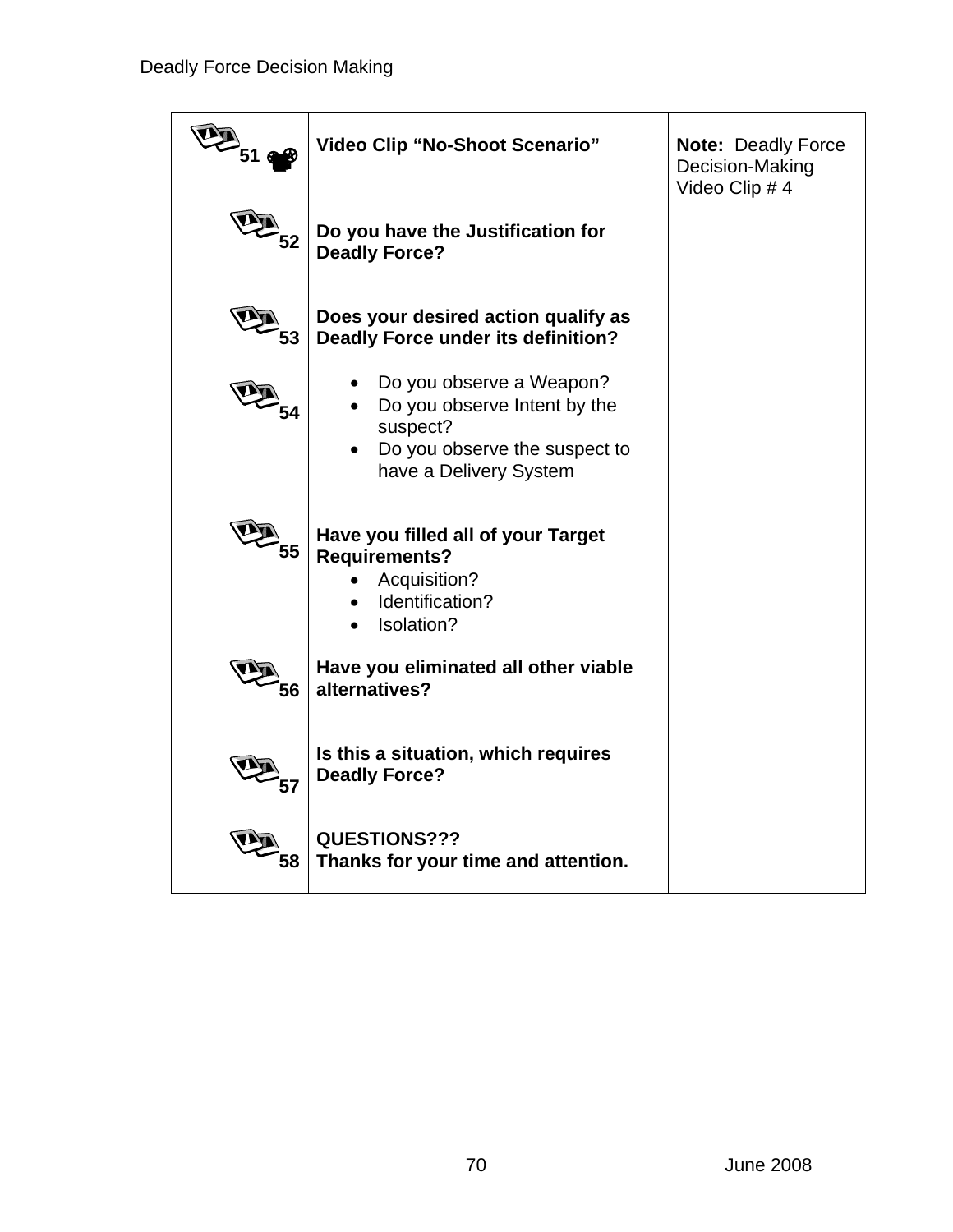# **DAAT INSTRUCTIONAL TOPICS**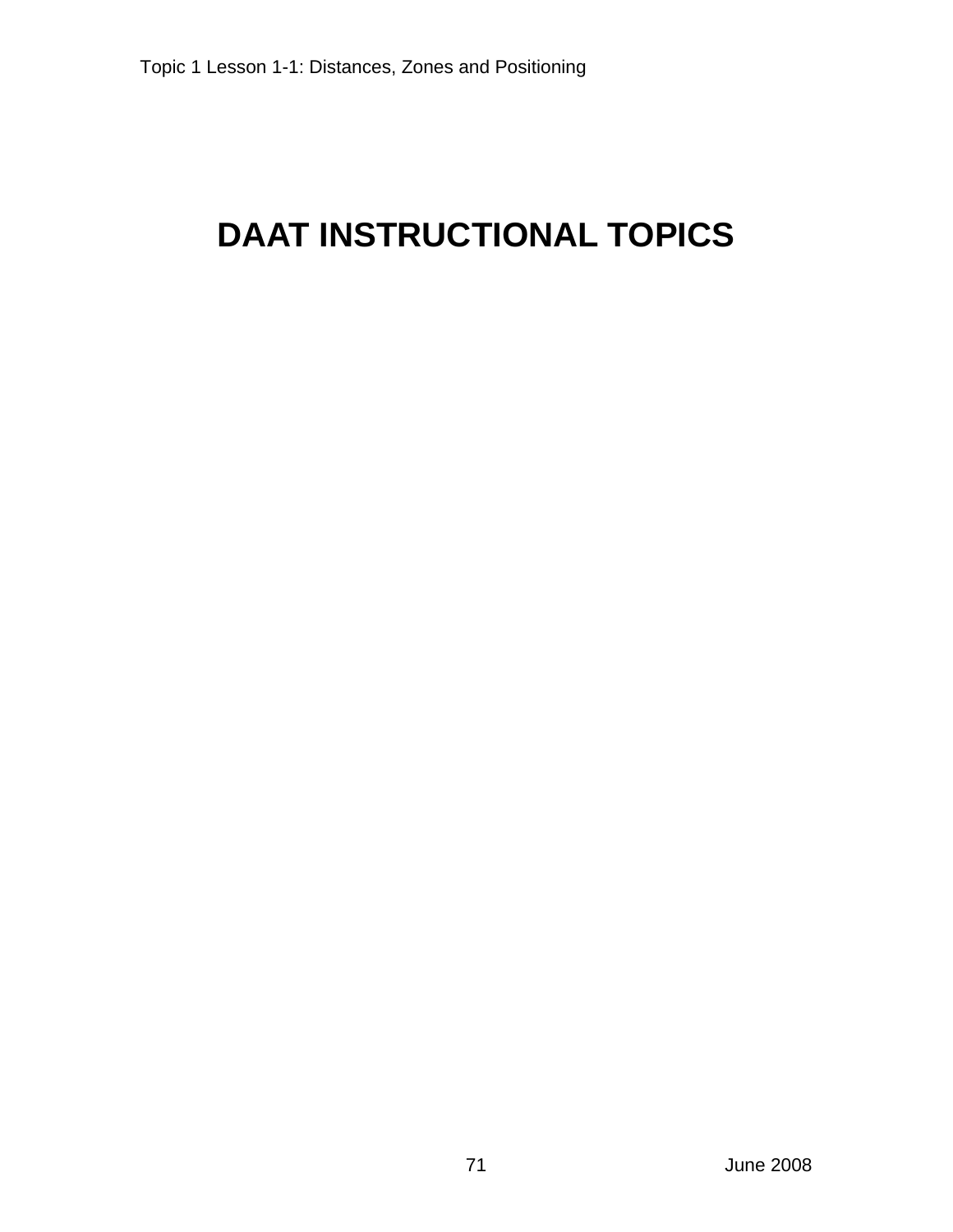## **TOPIC 1: FUNDAMENTALS OF MOVEMENT AND CONTROL**

## **LESSON 1-1: DISTANCES, ZONES AND POSITIONING**

An introduction of the concept *Control of Distance* as it relates to Tactical Deployment is introduced.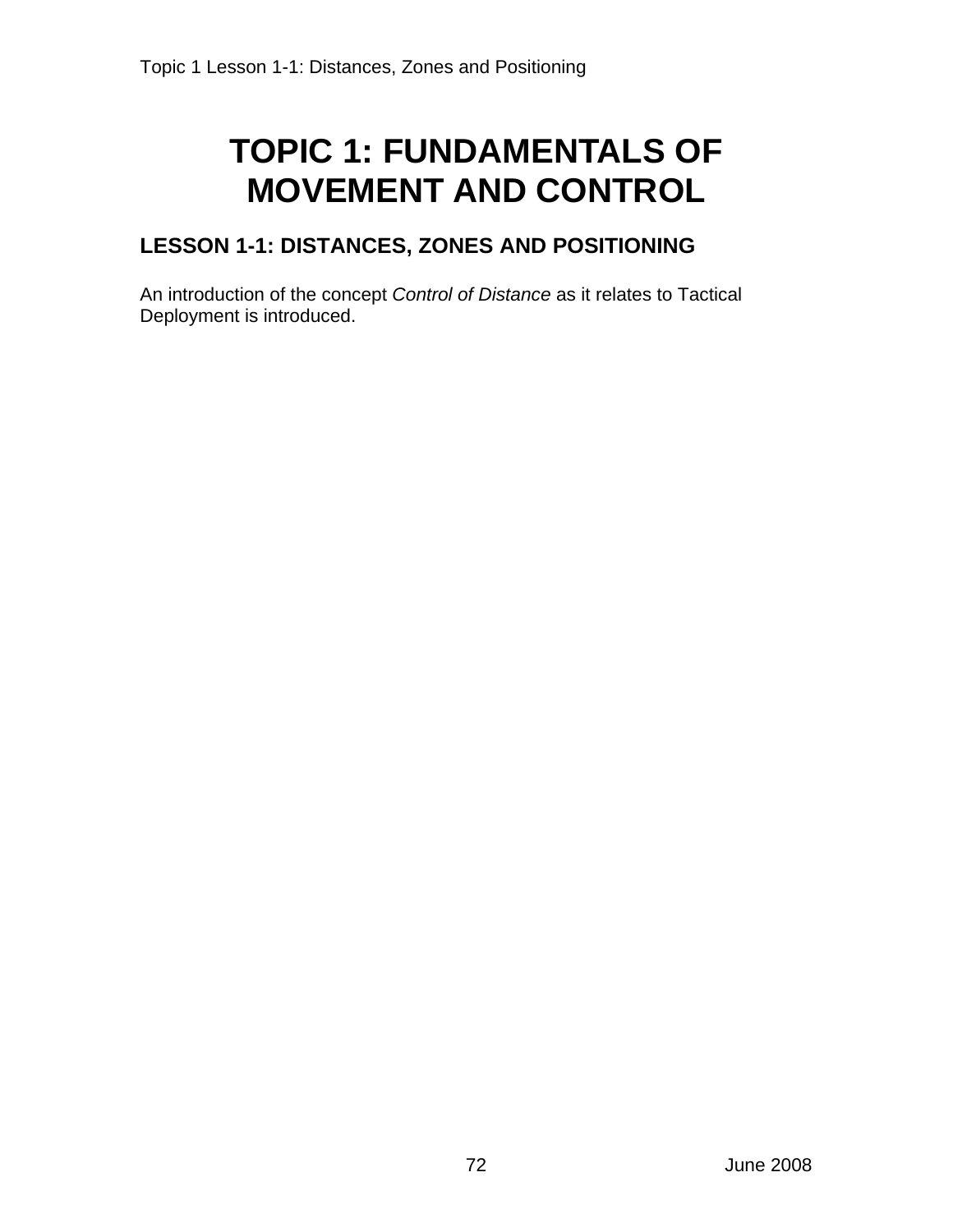## **TOPIC 1: FUNDAMENTALS OF MOVEMENT AND CONTROL Lesson 1-1: Distances, Zones and Positioning**

#### **Learning Objectives**

- 1.1 Identify the situations in which use of force is legitimate.
- 1.2 Identify the limits that the constitution, Wisconsin law, agency policies and your own training place on the use of force.
- 2.1 Identify and describe the Incident Response concept and its application to law enforcement.
- 3.1 Identify the concept of "presence" and the circumstances under which it is appropriate.
- 3.2 Identify the concept of "dialog" and the circumstances under which it is appropriate.
- 4.1 Demonstrate the use of presence in a simulated environment.
- 4.2 Demonstrate the ability to use dialog in a simulated environment.

## **Equipment**

Chalkboard or flip chart Power Point projector, screen

## **Materials**

Textbook: *Defensive and Arrest Tactics: A Training Guide for Law Enforcement Officers*  Power Point presentation: *Use of Force* 

## **Instructional Method**

Lecture, discussion, exercises

# **Estimated Length of Class**

One Hour

## **Reading Assignment**

Text, Pg. 18-20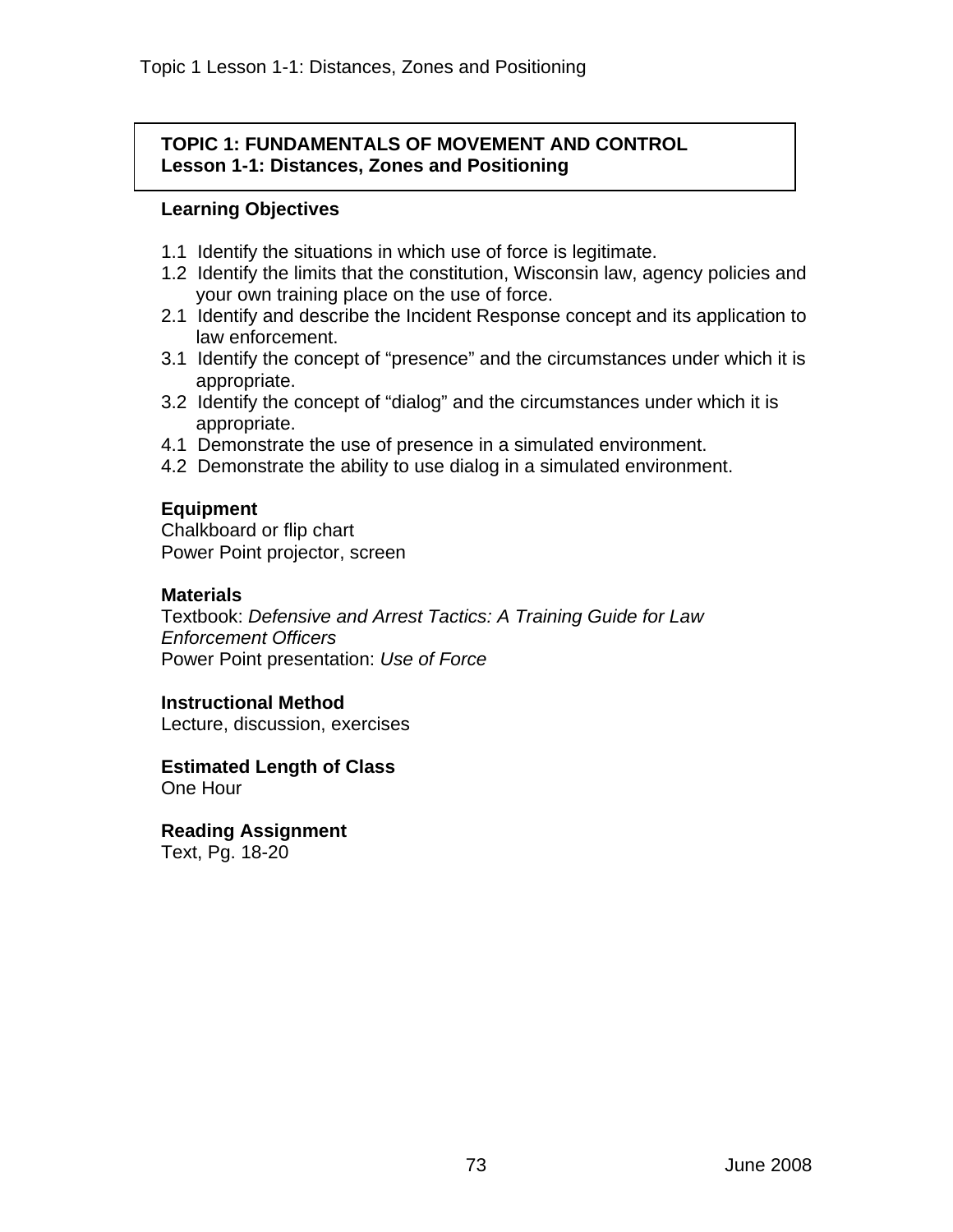| Topic 1: FUNDAMENTALS OF MOVEMENT AND CONTROL<br>Lesson 1-1: Distances, Danger Zones and Relative Positioning |                                                        |                          |                  |              |
|---------------------------------------------------------------------------------------------------------------|--------------------------------------------------------|--------------------------|------------------|--------------|
| Time                                                                                                          | Topic                                                  | <b>Activities</b>        | <b>Resources</b> | <b>Notes</b> |
| Hour #4                                                                                                       | Distances,<br>Danger Zones,<br>Relative<br>Positioning | Lecture/demo<br>exercise |                  |              |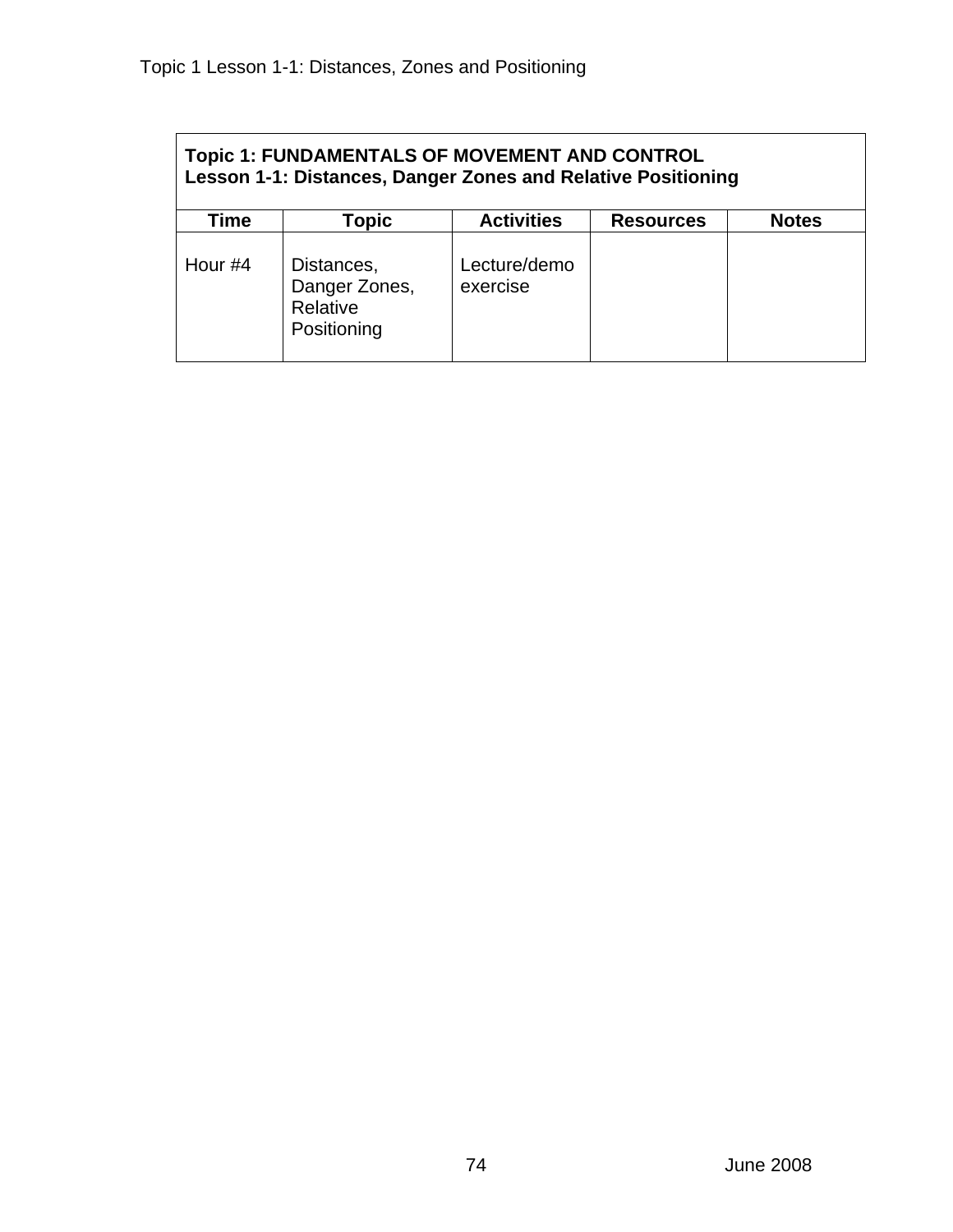| Pg. 18-20 | <b>LECTURE: Control of Distance</b>                                                                                                                                                   | Hour #4 |
|-----------|---------------------------------------------------------------------------------------------------------------------------------------------------------------------------------------|---------|
|           | <b>Purpose:</b> To explain and demonstrate<br>the importance of understanding the<br>concept Control of Distance as it<br>relates to Tactical Deployment.                             |         |
|           | <b>Points to Cover:</b>                                                                                                                                                               |         |
|           | Distances (Normal and<br>Institutional)<br>Danger Zones<br><b>Relative Positioning (Single and</b><br><b>Multiple Subjects</b>                                                        |         |
|           | <b>EXERCISE: Distance</b>                                                                                                                                                             |         |
|           | <b>Purpose:</b> To demonstrate Distances,<br>Danger Zones and Relative Positioning                                                                                                    |         |
|           | Procedure:                                                                                                                                                                            |         |
|           | 1. Instructor physically demonstrates<br>each Distance and puts<br>demonstration into context.                                                                                        |         |
|           | 2. Instructor physically demonstrates<br>each Danger Zone and puts<br>demonstration into context.                                                                                     |         |
|           | 3. Instructor physically demonstrates<br>Relative Positioning with 1, 2 and 3<br>officers. Instructor also physically<br>demonstrates Relative Positioning<br>with multiple subjects. |         |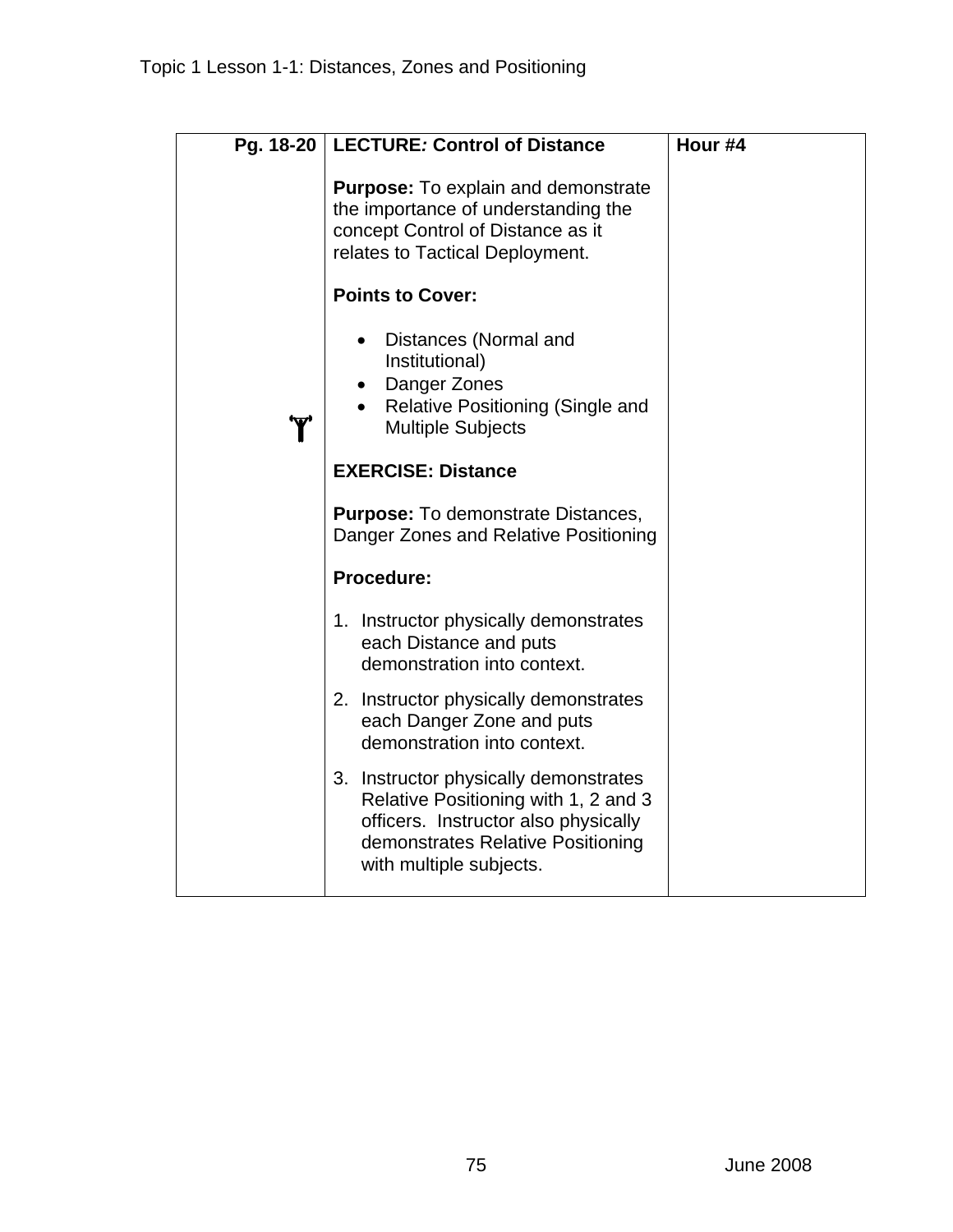# **LESSON 1-2: STANCE AND MOVEMENT**

The essential components of stance and movement are introduced.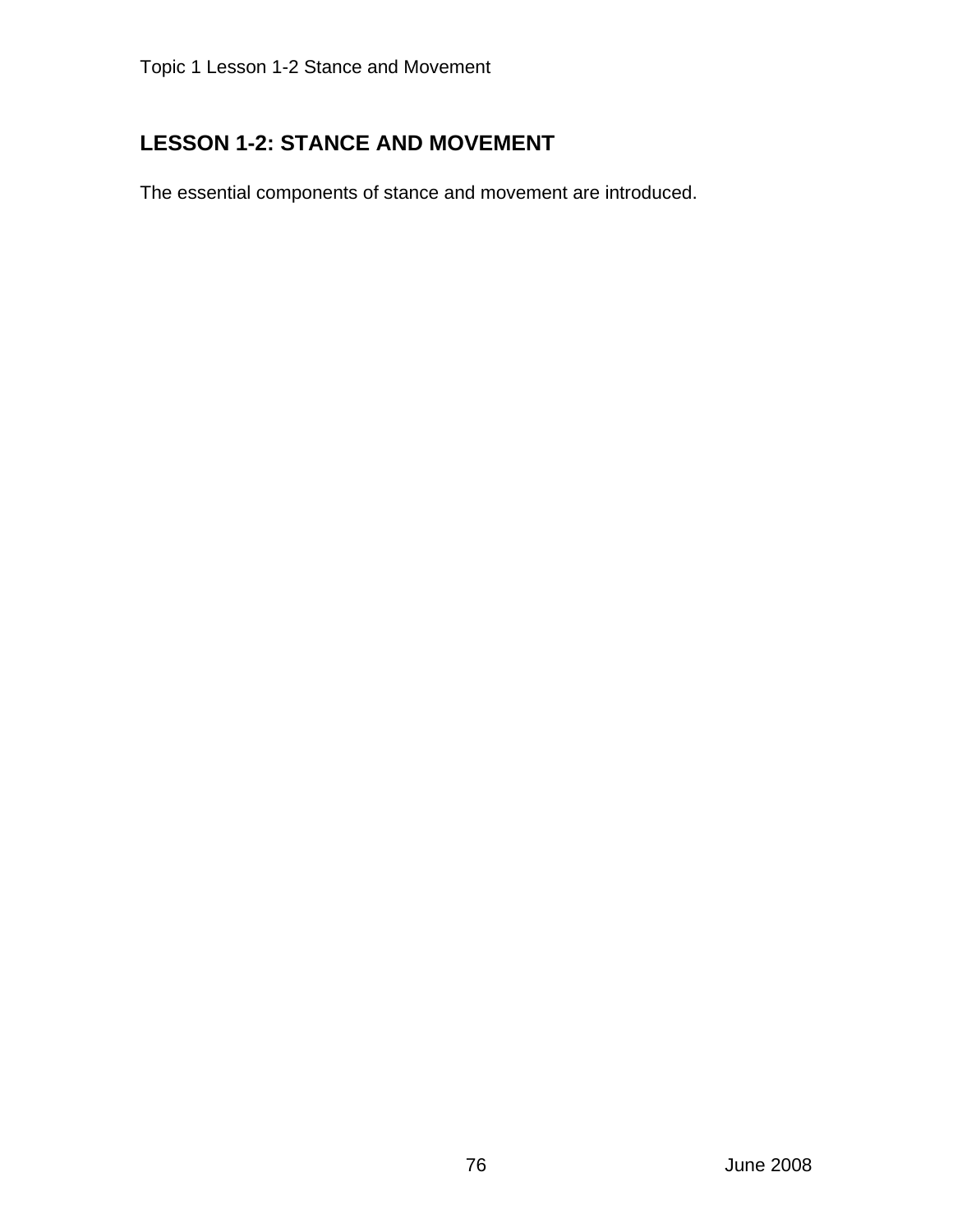#### **TOPIC 1: FUNDAMENTALS OF MOVEMENT AND CONTROL Lesson 1-2: Stance and Movement**

#### **Learning Objectives**

- 1.1 Identify the situations in which use of force is legitimate.
- 1.2 Identify the limits that the constitution, Wisconsin law, agency policies and your own training place on the use of force.
- 2.1 Identify and describe the Incident Response concept and its application to law enforcement.
- 3.1 Identify the concept of "presence" and the circumstances under which it is appropriate.
- 3.2 Identify the concept of "dialog" and the circumstances under which it is appropriate.
- 4.1 Demonstrate the use of presence in a simulated environment.
- 4.2 Demonstrate the ability to use dialog in a simulated environment.

#### **Equipment**

Power point projector, screen

#### **Materials**

Textbook: *Defensive and Arrest Tactics: A Training Guide for Law Enforcement Officers*  DAAT Video's: *Open Stance, Ready Stance, Defensive Stance*

#### **Instructional Method**

Lecture, discussion, videos, exercises

#### **Estimated Length of Class**

One Hour

**Reading Assignment** 

Text, Pg. 28-29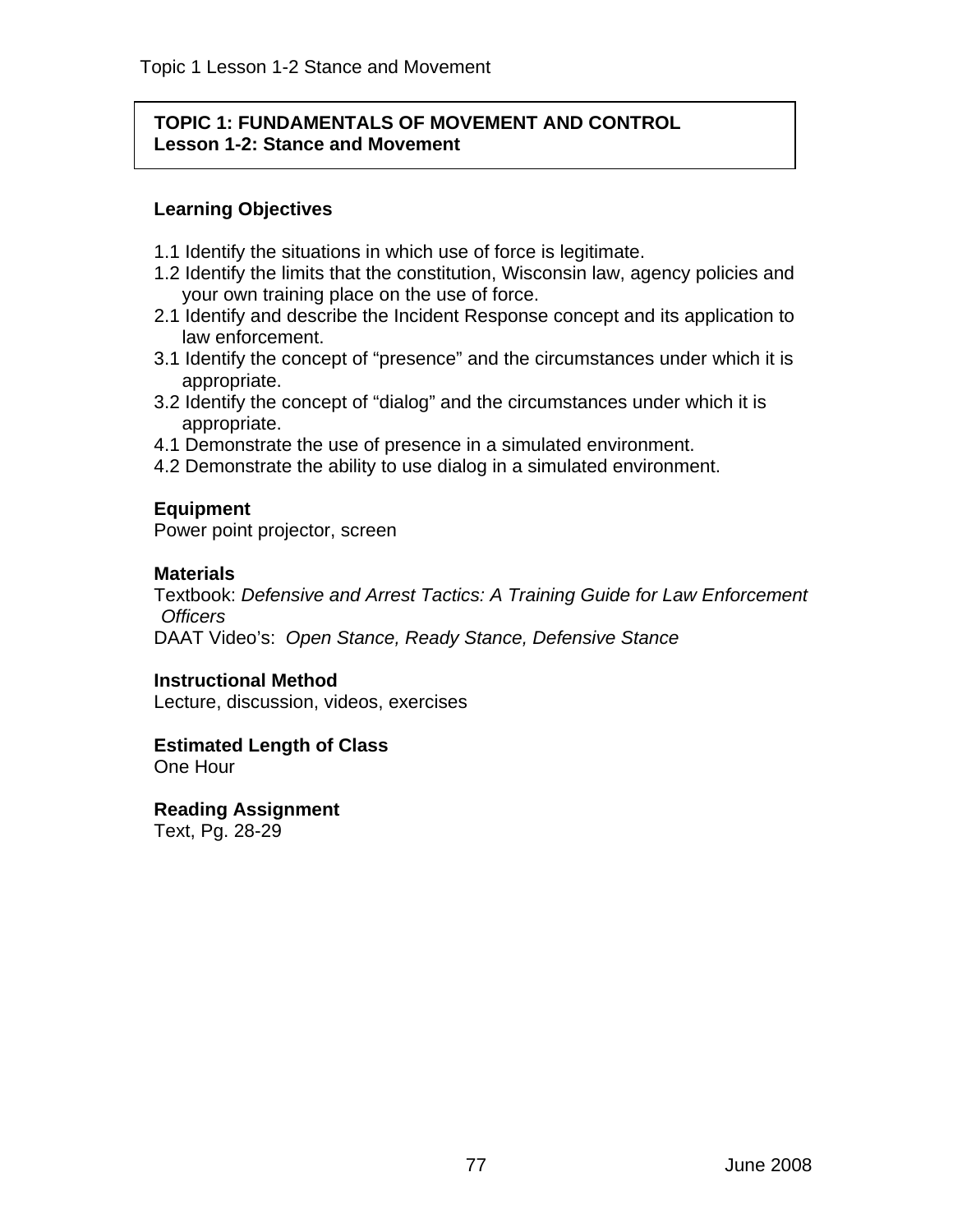| <b>Topic 1: FUNDAMENTALS OF MOVEMENT AND CONTROL</b><br><b>Lesson 1-2: Stance and Movement</b> |                                     |                   |                                                                                         |              |
|------------------------------------------------------------------------------------------------|-------------------------------------|-------------------|-----------------------------------------------------------------------------------------|--------------|
| <b>Time</b>                                                                                    | <b>Topic</b>                        | <b>Activities</b> | <b>Resources</b>                                                                        | <b>Notes</b> |
| Hour #4                                                                                        | Stances (open,<br>ready, defensive) | Lecture           | DAAT Videos:<br><b>Open Stance</b><br><b>Ready Stance</b><br>Defensive<br><b>Stance</b> |              |
|                                                                                                | Movement (step-<br>slide, pivoting) | Exercise          |                                                                                         |              |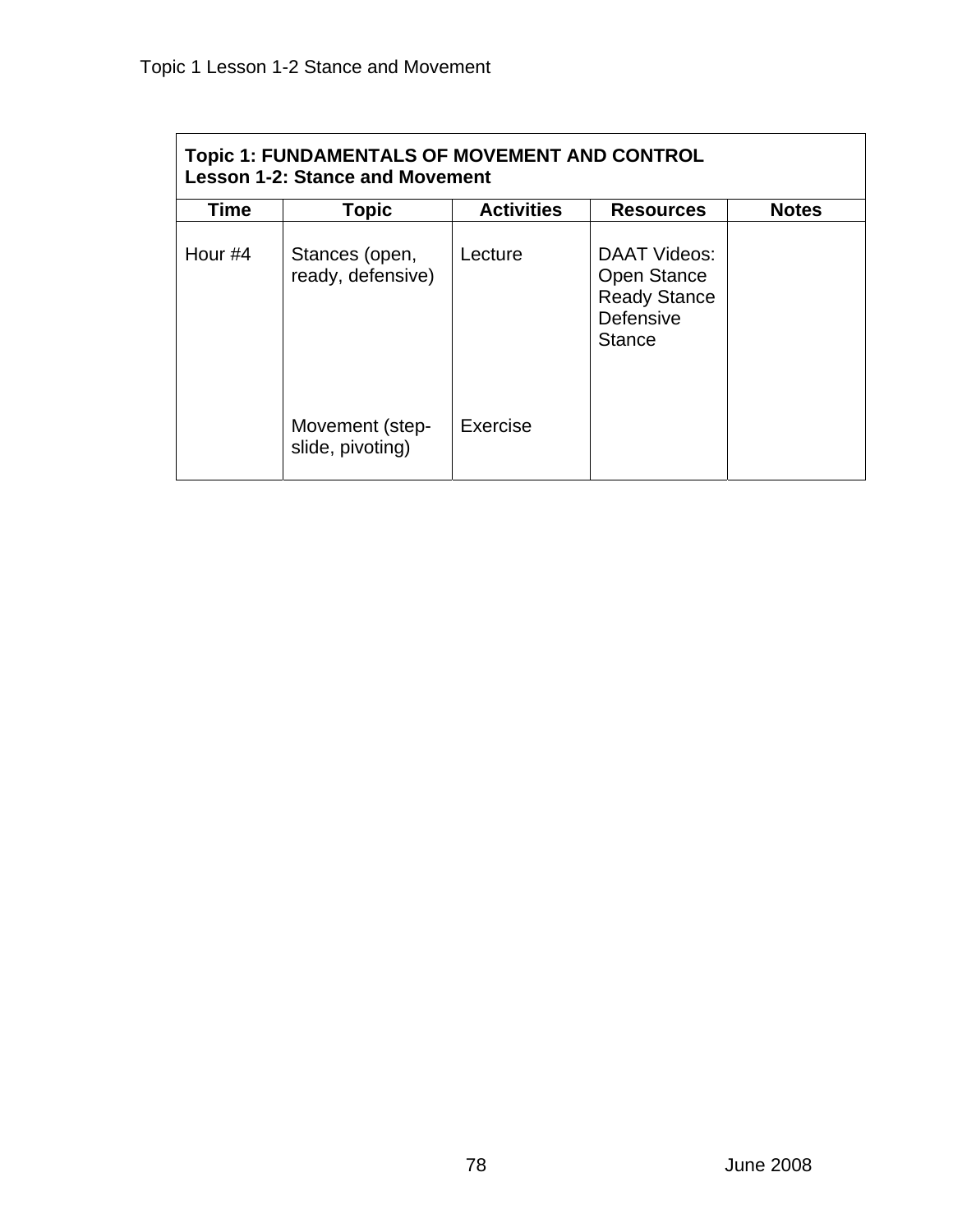| Pg. 28-29 | <b>LECTURE: Stance and Movement</b>                                                                                                                                                      | Hour #4                                                                         |
|-----------|------------------------------------------------------------------------------------------------------------------------------------------------------------------------------------------|---------------------------------------------------------------------------------|
|           | Purpose: To explain and demonstrate<br>the importance of Proper Stance and<br>maintaining that stance while moving.                                                                      |                                                                                 |
|           | Points to Cover:<br>1. Tactical Stance<br>Open<br>Ready<br>Defensive                                                                                                                     | <b>Note: DAAT Videos:</b><br>Open Stance, Ready<br>Stance, Defensive<br>Stance. |
|           | 2. Movement<br>Step-Slide<br>• Forward Pivot<br><b>Reverse Pivot</b><br><b>Quarter Pivot</b>                                                                                             |                                                                                 |
|           | <b>EXERCISE: Stance</b>                                                                                                                                                                  |                                                                                 |
|           | <b>Purpose:</b> To demonstrate the body<br>mechanics used to develop a proper<br>stance, and to maintain proper stance<br>during movement.                                               |                                                                                 |
|           | Procedure:                                                                                                                                                                               |                                                                                 |
|           | 1. Instructor physically demonstrates<br>each Stance and puts<br>demonstration into context as each<br>Stance relates to distance and an<br>officer's threat assessment.                 |                                                                                 |
|           | 2. Class practices Stance and PCS<br>Skills that would accompany each<br>Stance. (Example: Open Stance<br>verbalization: "Hello, Officer Smith<br>Wauwatosa PD. How can I help<br>you?") |                                                                                 |
|           | 3. Instructor physically demonstrates<br>Step-Slide and puts demonstration<br>into context as it relates to<br>maintaining good body mechanics.                                          |                                                                                 |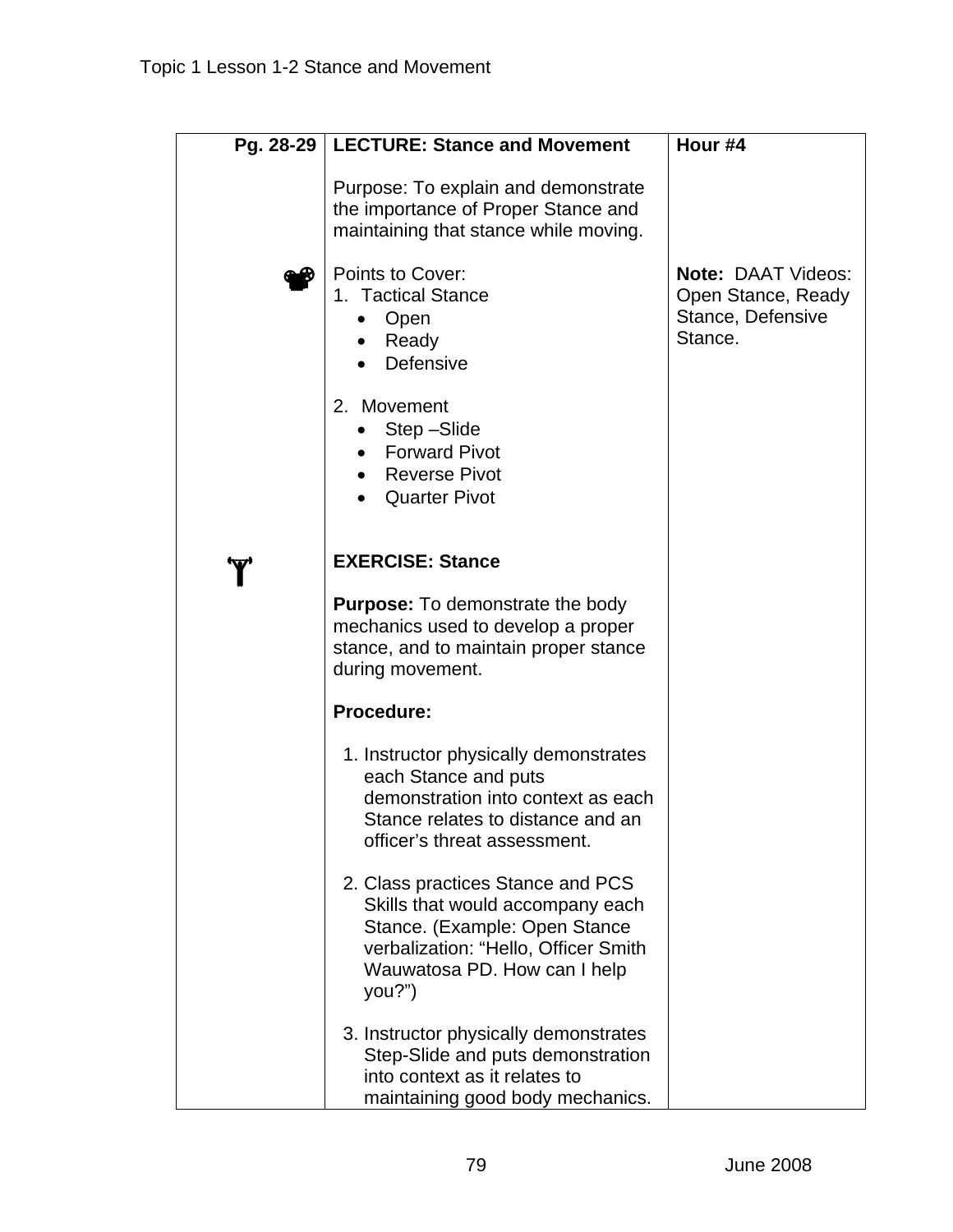| 4. Class practices Step-Slide forward<br>and backward while verbalizing.<br>(Example: Step-Slide Forward<br>verbalization: "Stop!", Step- Slide<br>Backward: "Back!")                                     |
|-----------------------------------------------------------------------------------------------------------------------------------------------------------------------------------------------------------|
| 5. Instructor physically demonstrates<br>Forward Pivot and puts<br>demonstration into context.                                                                                                            |
| 6. Class practices moving forward<br>with Step-Slide and pivoting 180<br>degrees with Forward Pivot and<br>appropriate verbalization.                                                                     |
| 7. Repeat same format for Reverse<br><b>Pivot and Quarter Pivot.</b>                                                                                                                                      |
| 8. Another exercise can involve<br>officers facing a partner and<br>practicing balance drills.                                                                                                            |
| Each officer stands in a<br>$\bullet$<br>defensive stance, facing his/her<br>partner.                                                                                                                     |
| Extend both arms placing palms<br>just below partner's shoulders.                                                                                                                                         |
| Each partner can then practice<br>step-slide drills forward directing<br>partner back. Partner being<br>pushed responds with some<br>resistance, but step-slides<br>backward as partner moves<br>forward. |
| Officers switch roles and repeat.                                                                                                                                                                         |
| Drill can be repeated with arms<br>bent bringing partner closer to<br>officer, thus increasing their<br>position of advantage.                                                                            |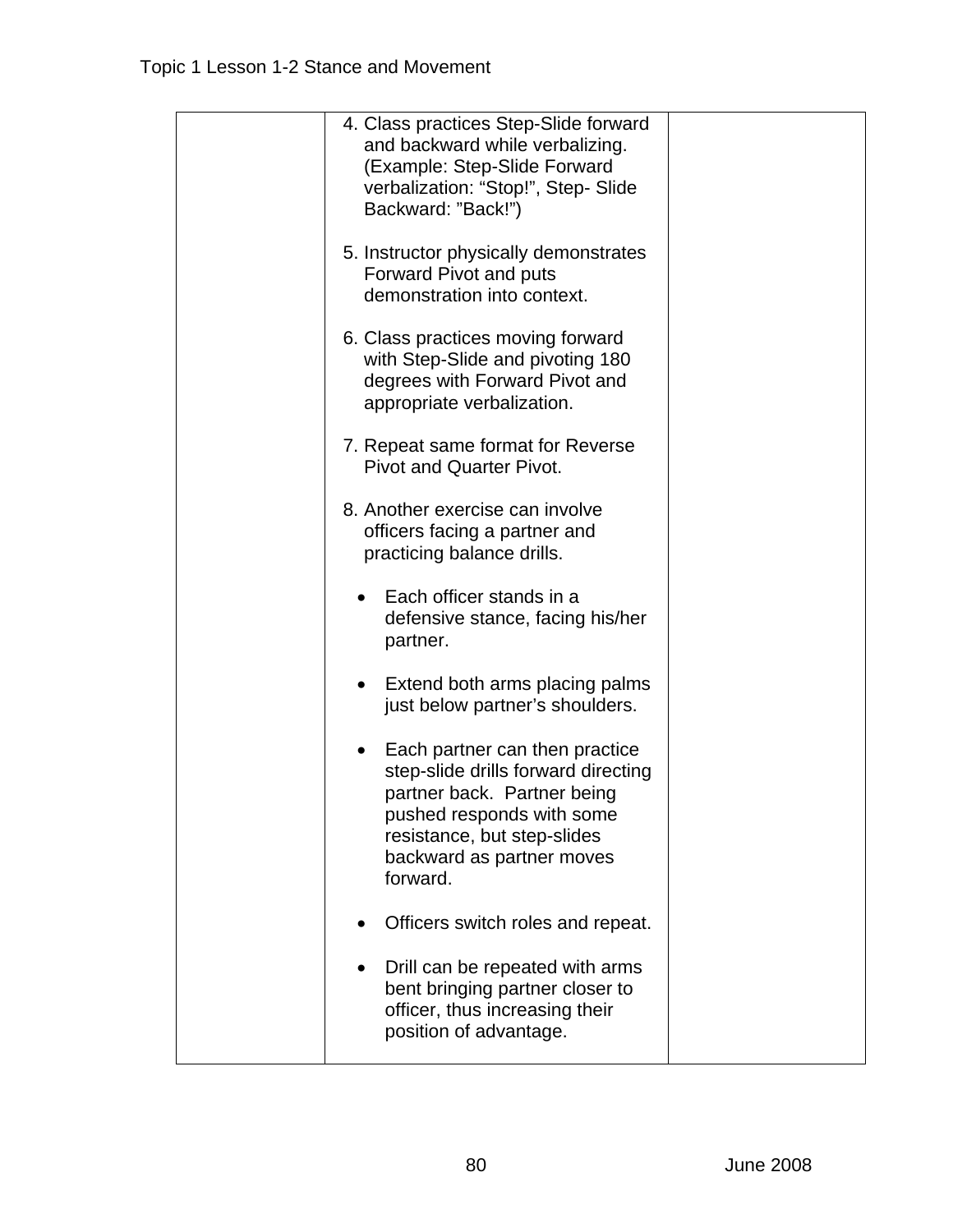# **LESSON 1-3: BLANKET/ESCORT AND COMPLIANCE**

The techniques of safely initiating physical contact are introduced.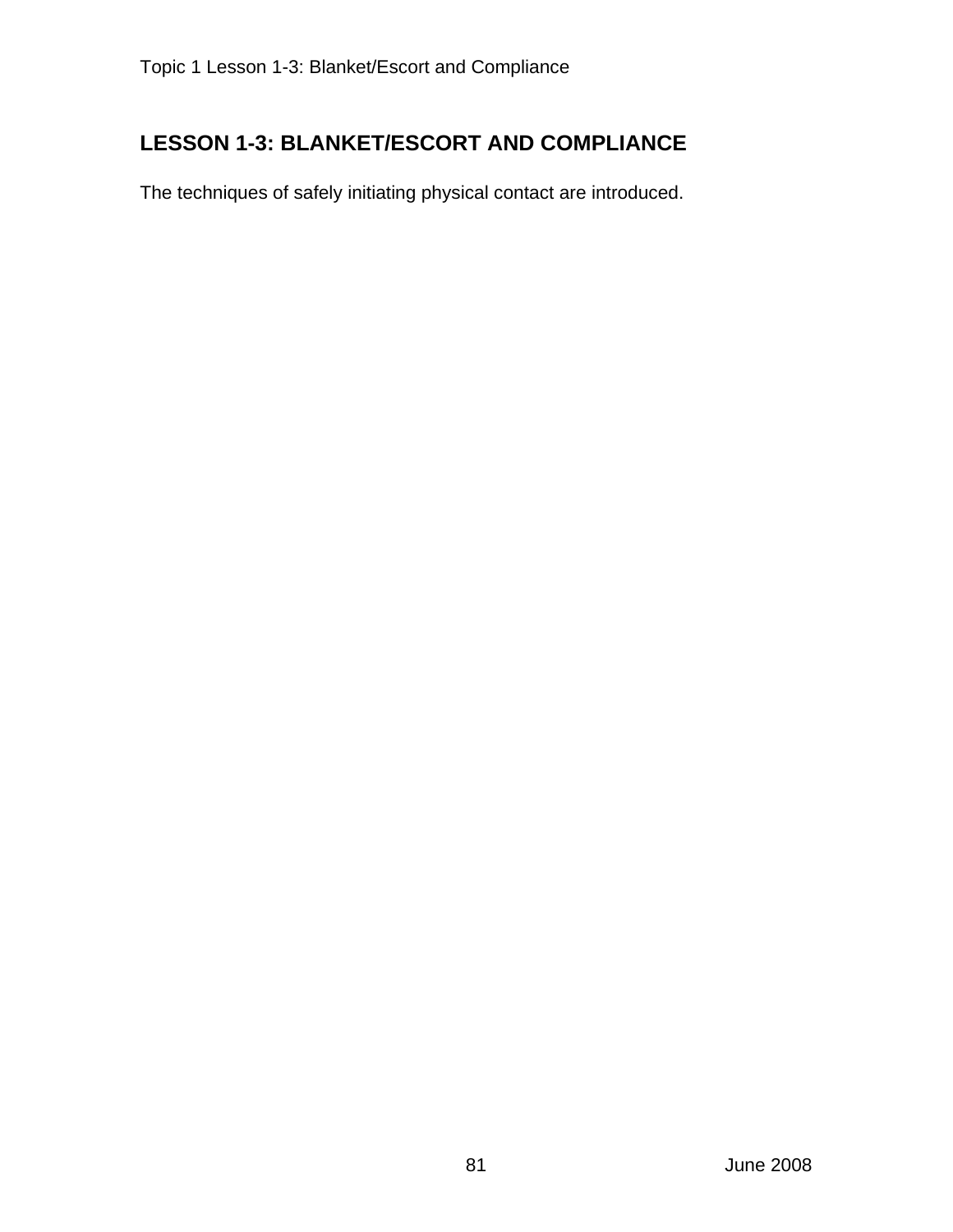## **TOPIC 1: FUNDAMENTAL OF MOVEMENT AND CONTROL Lesson 1-3: Blanket/Escort and Compliance**

# **Learning Objectives**

- 2.1 Identify and describe the Incident Response concept and its application to law enforcement.
- 2.2 Identify and describe the Disturbance Resolution concept and its application to law enforcement.
- 3.1 Identify the concept of "presence" and the circumstances under which it is appropriate.
- 3.2 Identify the concept of "dialog" and the circumstances under which it is appropriate.
- 3.3 Identify the concept of "control alternatives" and the circumstances under which they are appropriate.
- 4.1 Demonstrate the use of presence in a simulated environment.
- 4.2 Demonstrate the ability to use dialog in a simulated environment.
- 4.3 Demonstrate the ability to use control alternatives techniques/tools in a simulated environment.

## **Equipment**

Power Point projector, screen

## **Materials**

Textbook: *Defensive and Arrest Tactics: A Training Guide for Law Enforcement Officers* 

DAAT Video's: *Blanket the Arm and Escort*

## **Instructional Method**

Lecture, discussion, exercises

#### **Estimated Length of Class**  Two Hours

**Reading Assignment**  Text, Pg. 30-38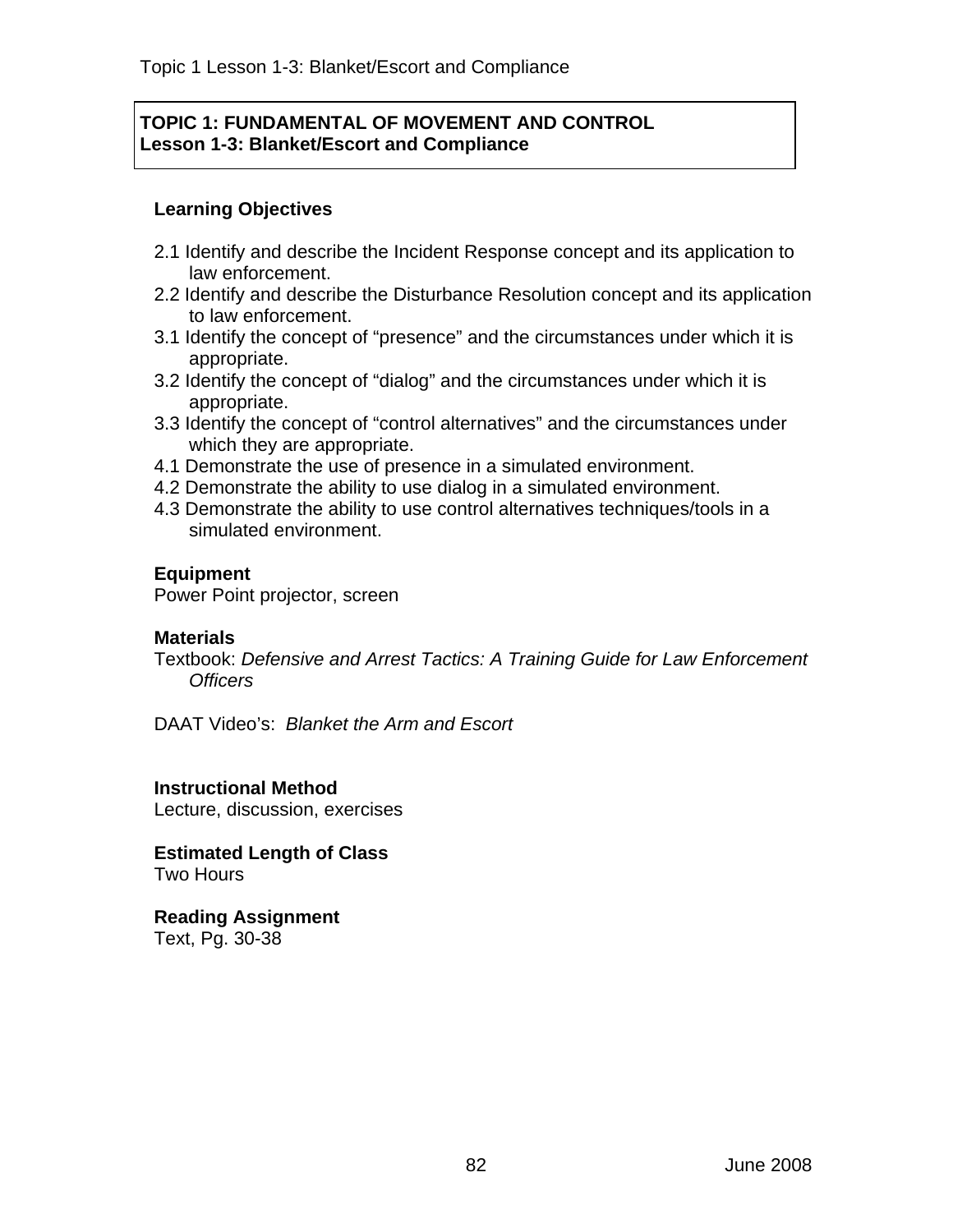| Topic 1 FUNDAMENTAL OF MOVEMENT AND CONTROL<br>Lesson 1-3: Blanket/Escort and Compliance |                                                    |                   |                                                          |              |
|------------------------------------------------------------------------------------------|----------------------------------------------------|-------------------|----------------------------------------------------------|--------------|
| Time                                                                                     | Topic                                              | <b>Activities</b> | <b>Resources</b>                                         | <b>Notes</b> |
| Hour #5                                                                                  | <b>Blanket</b><br>Escort<br><b>Compliance Hold</b> | Lecture/demo      | <b>DAAT Videos:</b><br><b>Blanket the</b><br>Arm, Escort |              |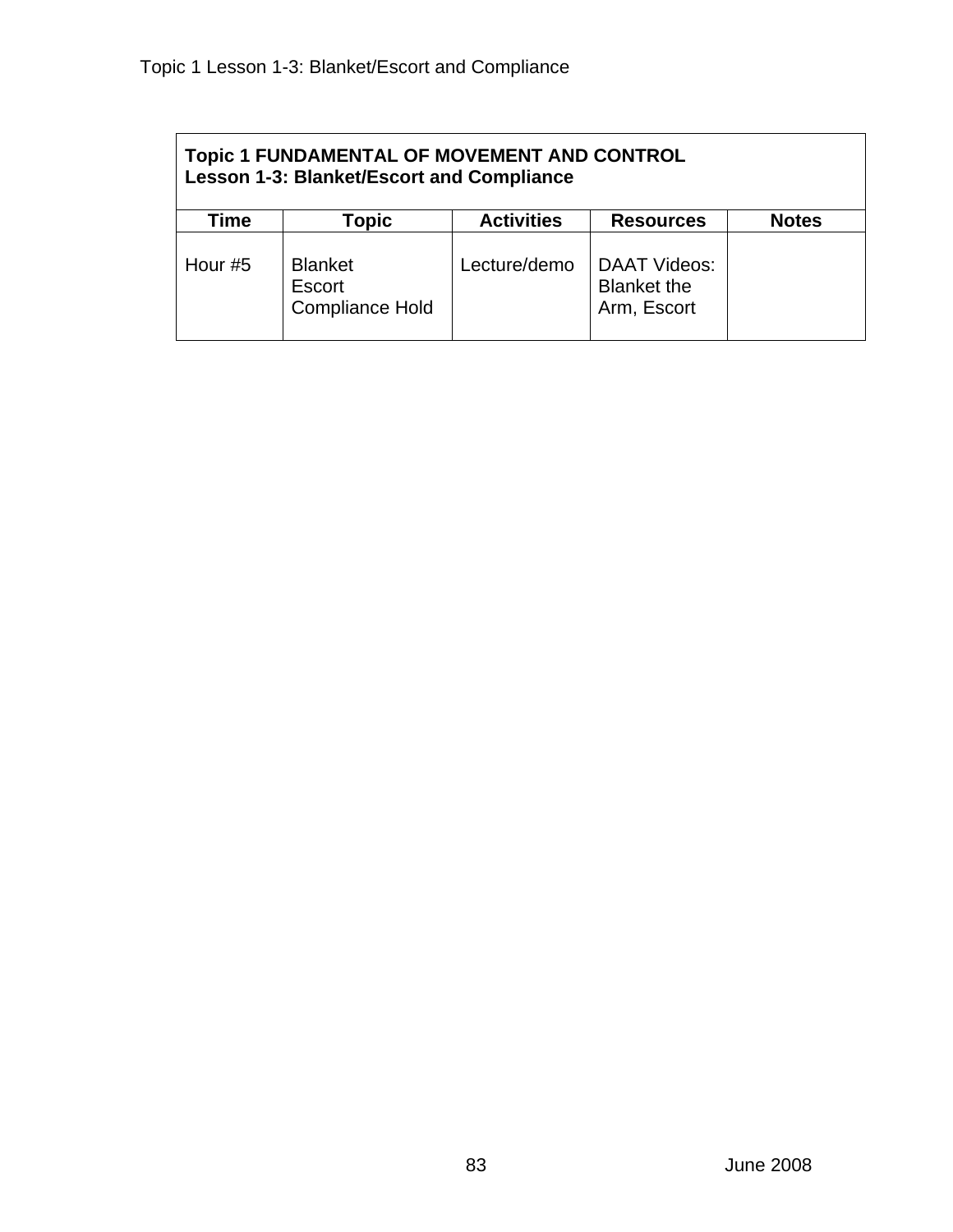| Pg. 34-37   LECTURE: Blanket, Escort,<br><b>Compliance Holds</b>                                                                                                     | <b>Hour #3-4</b>                                        |
|----------------------------------------------------------------------------------------------------------------------------------------------------------------------|---------------------------------------------------------|
| <b>Purpose:</b> To explain and demonstrate<br>the importance of safely initiating<br>physical contact.                                                               |                                                         |
| <b>Points to Cover:</b><br><b>Blanket</b><br>Escort<br>Compliance Hold (Front and Rear)                                                                              | <b>Note: DAAT Videos:</b><br>Blanket the Arm,<br>Escort |
| <b>EXERCISE: Blanket</b>                                                                                                                                             |                                                         |
| <b>Purpose:</b> To safely initiate physical<br>contact.                                                                                                              |                                                         |
| <b>Procedure: Blanket</b>                                                                                                                                            |                                                         |
| 1. Instructor physically demonstrates<br>the Blanket and appropriate<br>verbalization.                                                                               |                                                         |
| 2. Divide students into pairs of<br>"officers" and "subjects."                                                                                                       |                                                         |
| 3. Have officers practice Blanket<br>technique on subjects from Level 1<br>and $2\frac{1}{2}$ .                                                                      |                                                         |
| 4. Switch roles and repeat.                                                                                                                                          |                                                         |
| Instructors follow the below format<br>when performing physical drills:<br><b>Explain and Demonstrate</b><br>By the numbers<br>Slow for form<br>Full speed and power |                                                         |
| <b>Procedure: Escort</b>                                                                                                                                             |                                                         |
| 1. Instructor physically demonstrates<br>the Escort Hold and appropriate<br>verbalization.                                                                           |                                                         |
| 2. Divide students into pairs of<br>"officers" and "subjects."                                                                                                       |                                                         |
| 3. Have Officers practice Escort Hold<br>on subjects from Level 1 and 2 $\frac{1}{2}$ .                                                                              |                                                         |
| Switch roles and repeat.<br>4.                                                                                                                                       |                                                         |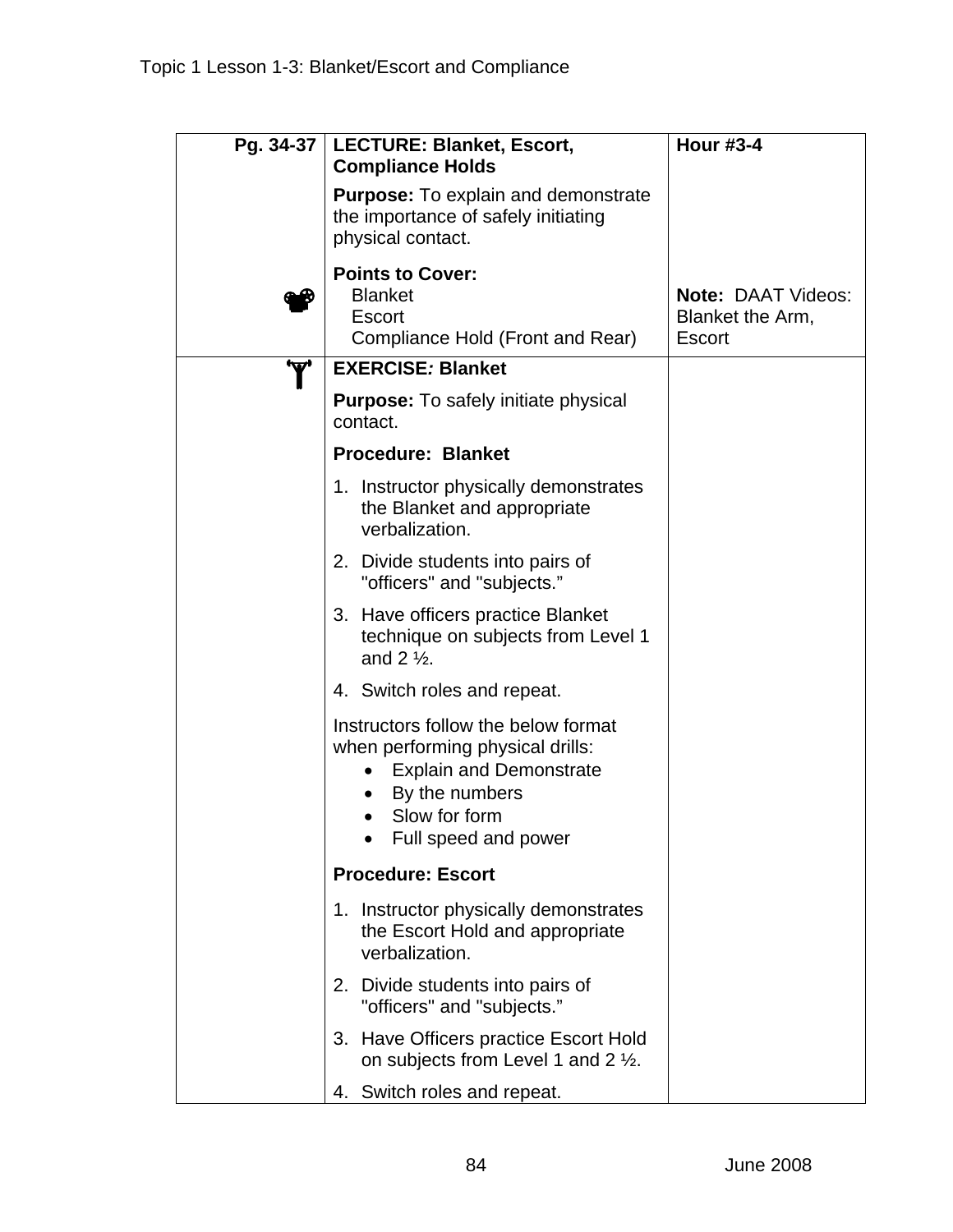| <b>EXERCISE: Compliance Holds</b>                                                                                                                                                              |                                                               |
|------------------------------------------------------------------------------------------------------------------------------------------------------------------------------------------------|---------------------------------------------------------------|
| <b>Purpose:</b> To overcome passive<br>resistance.                                                                                                                                             |                                                               |
| <b>Procedure: Compliance Holds</b>                                                                                                                                                             |                                                               |
| 1. Instructor physically demonstrates<br>the Compliance Hold and<br>appropriate verbalization.                                                                                                 | Follow this format<br>when performing<br>physical drills:     |
| 2. Instructor also demonstrates the<br>two options of disengagement from<br>the Compliance Hold and the<br>context each could be utilized.                                                     | Explain and<br>Demonstrate<br>By the numbers<br>Slow for form |
| 3. Divide students into pairs of<br>"officers" and "subjects."                                                                                                                                 | Full speed and<br>power                                       |
| 4. Have Officers practice Compliance<br>Hold on Subjects from Level 1 and<br>$2\frac{1}{2}$ .                                                                                                  |                                                               |
| 5. Switch roles and repeat.                                                                                                                                                                    |                                                               |
| Compliance Hold (Front to Rear)                                                                                                                                                                |                                                               |
| 1. From Compliance Hold<br>demonstrate how officers bring<br>subject's hand from the front to the<br>rear while maintaining a compliance<br>hold.                                              |                                                               |
| Outside hand is placed on<br>subject's biceps and Officer<br>secures subject's elbow into<br>his/her center.                                                                                   |                                                               |
| Officer steps forward with strong<br>side foot while rotating towards<br>the subject making the officer's<br>shoulders perpendicular with the<br>subject's shoulders.                          |                                                               |
| While stepping forward, Officer<br>manipulates subject's hand<br>behind subject's back while<br>maintaining compliance hold (Do<br>Not let the subject straighten<br>his/her elbow during this |                                                               |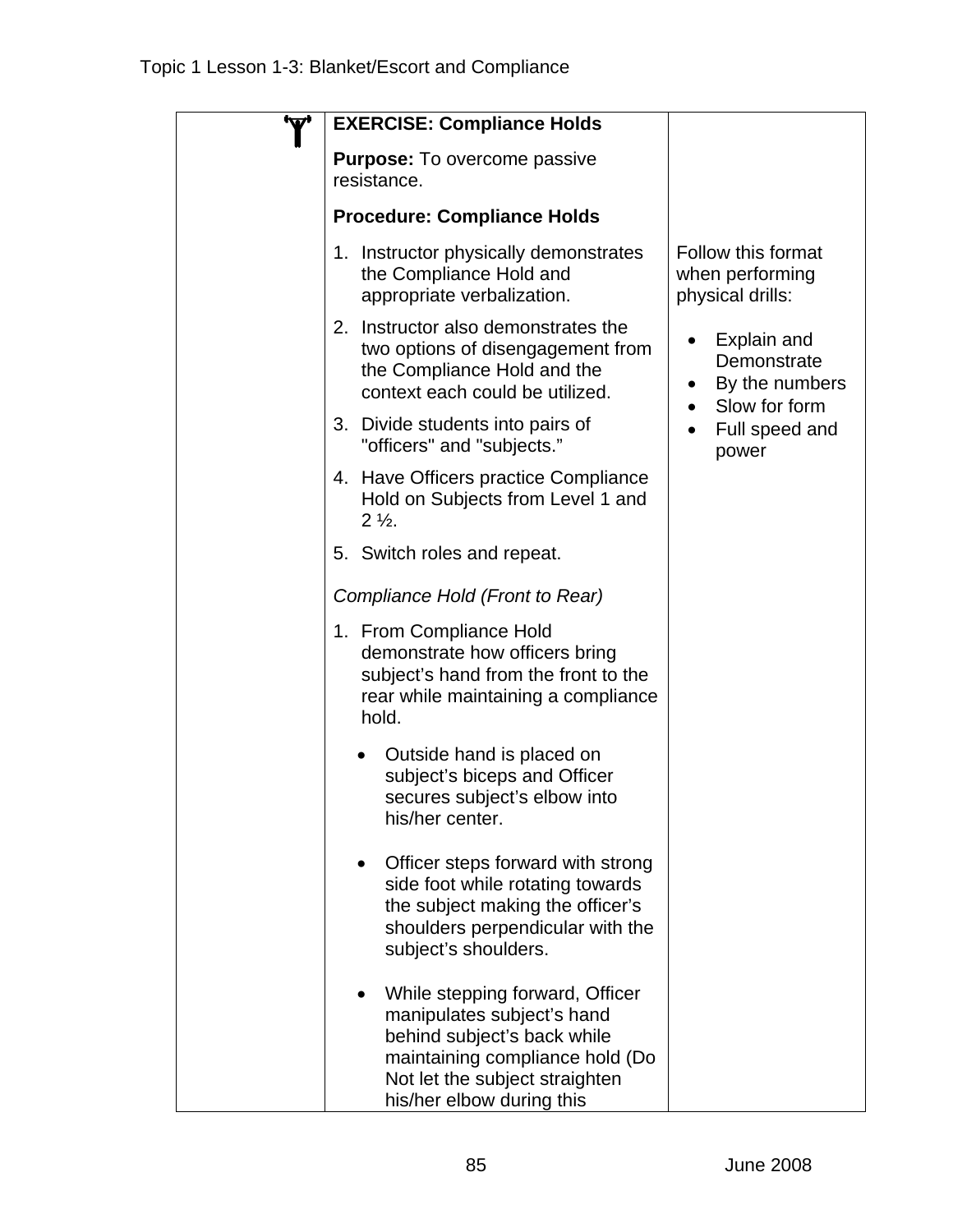| process, as the hold will become<br>ineffective).                                                                                                                                                                                                     |  |
|-------------------------------------------------------------------------------------------------------------------------------------------------------------------------------------------------------------------------------------------------------|--|
| Officer's outside hand then<br>slides through the bent elbow of<br>the subject and takes control of<br>the subject's hand by covering<br>the Officer's inside hand. The<br>Officer's inside hand is then slid                                         |  |
| out and can reposition the<br>subject's elbow based on size of<br>Officer/Subject (commonly called<br>"Threading the Needle").<br>Officer's hand can also be<br>placed under suspect's hand<br>cupping his hand with officer's<br>fingers pointed up. |  |
| Officer can use his/her inside<br>hand to gain more control by<br>securing a hold on the subject's<br>opposite trapezes muscle or<br>shoulder.                                                                                                        |  |
| 2. Divide students into pairs of<br>"officers" and "subjects."                                                                                                                                                                                        |  |
| 3. Have Officers practice moving to a<br>Rear Compliance Hold on Subjects<br>from Front Compliance Hold.                                                                                                                                              |  |
| 4. Switch roles and repeat.                                                                                                                                                                                                                           |  |
| Allow students to make a fist (for<br>training only) to reduce pressure on<br>wrist as they will be doing several<br>repetitions.                                                                                                                     |  |
|                                                                                                                                                                                                                                                       |  |
|                                                                                                                                                                                                                                                       |  |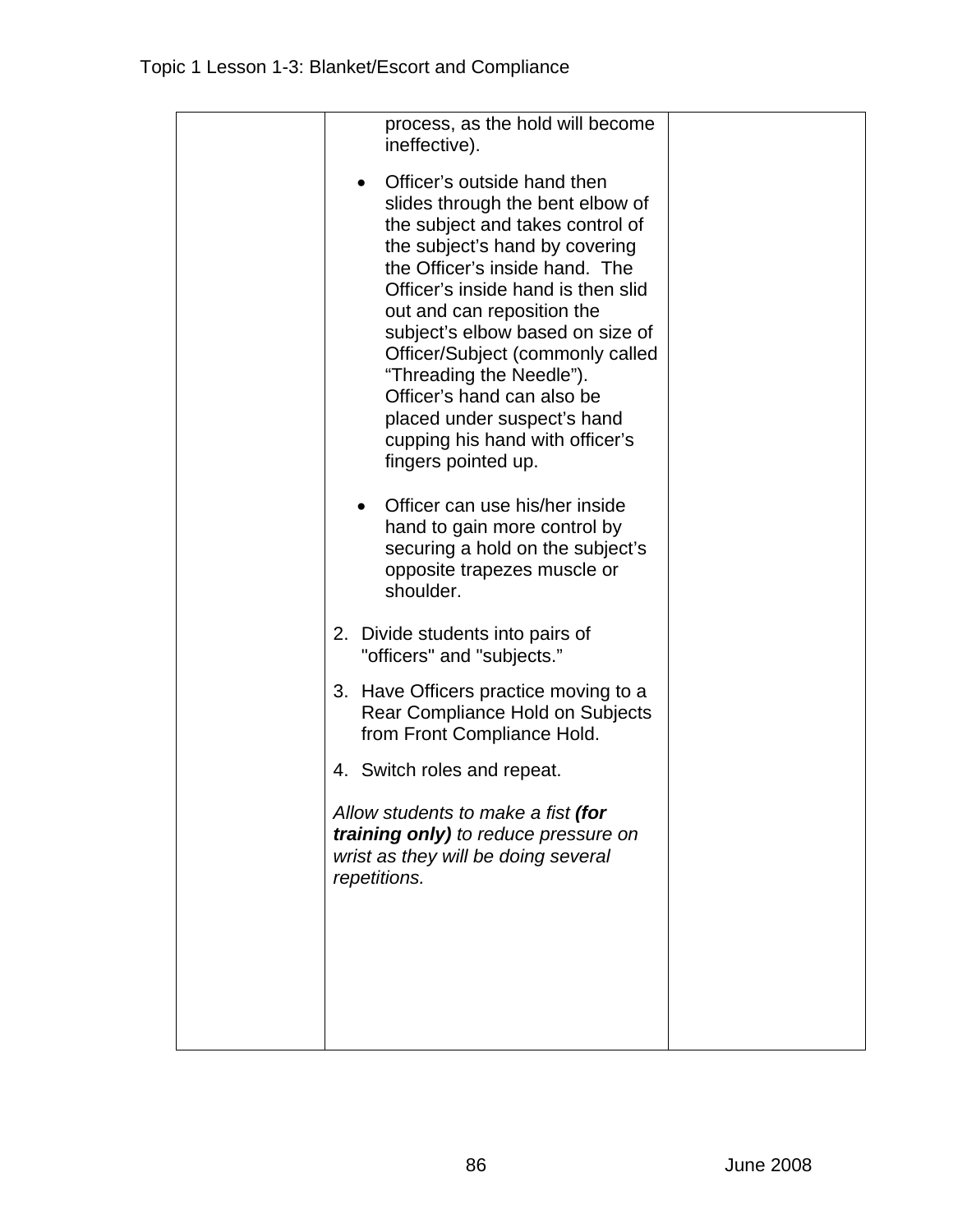# **TOPIC 2: DECENTRALIZATION AND STABILIZATION**

# **LESSON 2-1: FALLING, GROUND DEFENSE AND GROUND FIGHTING**

The skills involved with ground fighting and the ideology as it relates to the DAAT system are introduced.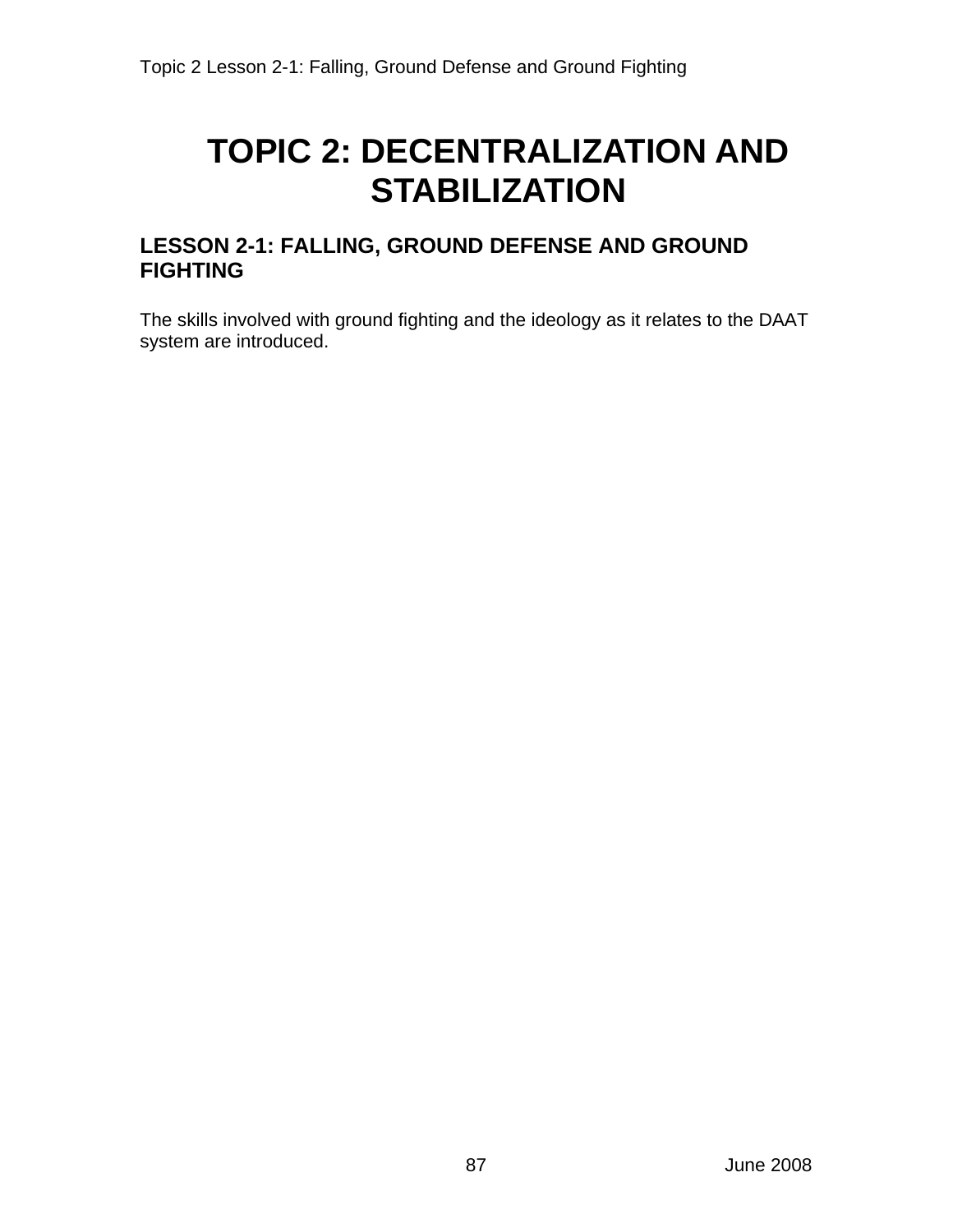#### **TOPIC 2: DECENTRALIZATION AND STABILIZATION Lesson 2-1: Falling, Ground Defense and Ground Fighting**

## **Learning Objectives**

- 2.1 Identify and describe the Incident Response concept and its application to law enforcement.
- 2.2 Identify and describe the Disturbance Resolution concept and its application to law enforcement.
- 3.1 Identify the concept of "presence" and the circumstances under which it is appropriate.
- 3.2 Identify the concept of "dialog" and the circumstances under which it is appropriate.
- 3.3 Identify the concept of "control alternatives" and the circumstances under which they are appropriate.
- 4.3 Demonstrate the ability to use control alternatives techniques/tools in a simulated environment.

## **Equipment**

Power point projector, screen

## **Materials**

Textbook: Defensive and Arrest Tactics: A Training Guide for Law Enforcement **Officers** 

#### **Instructional Method**

Lecture, discussion, exercises

# **Estimated Length of Class**

Two hours

# **Reading Assignment**

Text, Pg. 42-46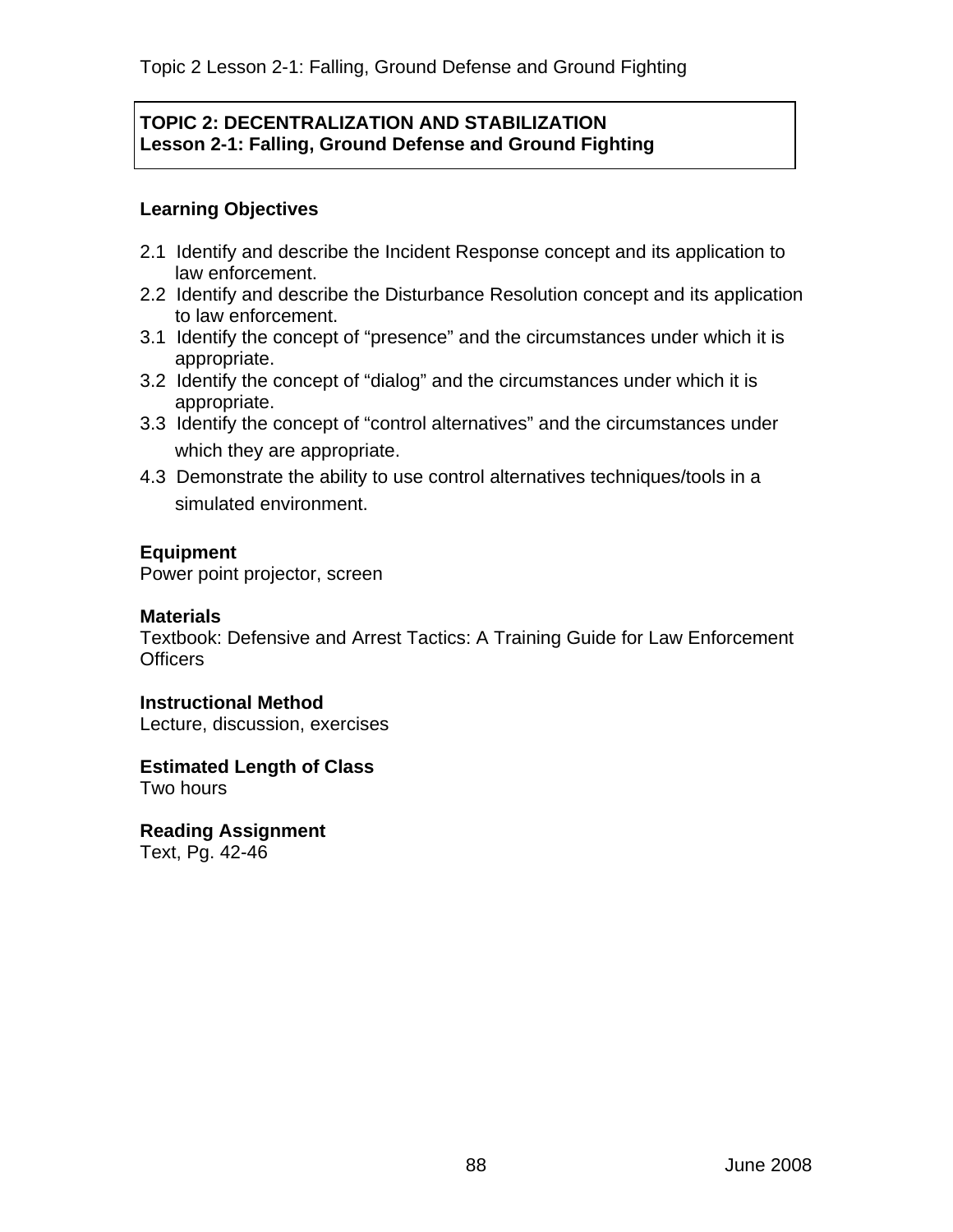| <b>Topic 2: DECENTRALIZATION AND STABILIZATION</b><br>Lesson 2-1: Falling, Ground Defense and Ground Fighting |                                                                    |                   |                  |              |
|---------------------------------------------------------------------------------------------------------------|--------------------------------------------------------------------|-------------------|------------------|--------------|
| <b>Time</b>                                                                                                   | Topic                                                              | <b>Activities</b> | <b>Resources</b> | <b>Notes</b> |
| Hour #1                                                                                                       | Falling                                                            | Lecture/demo      |                  |              |
|                                                                                                               | Ground defense<br>position                                         |                   |                  |              |
|                                                                                                               | Getting up safe                                                    |                   |                  |              |
|                                                                                                               | Ground fighting<br>ideology as it<br>relates to the<br>DAAT system |                   |                  |              |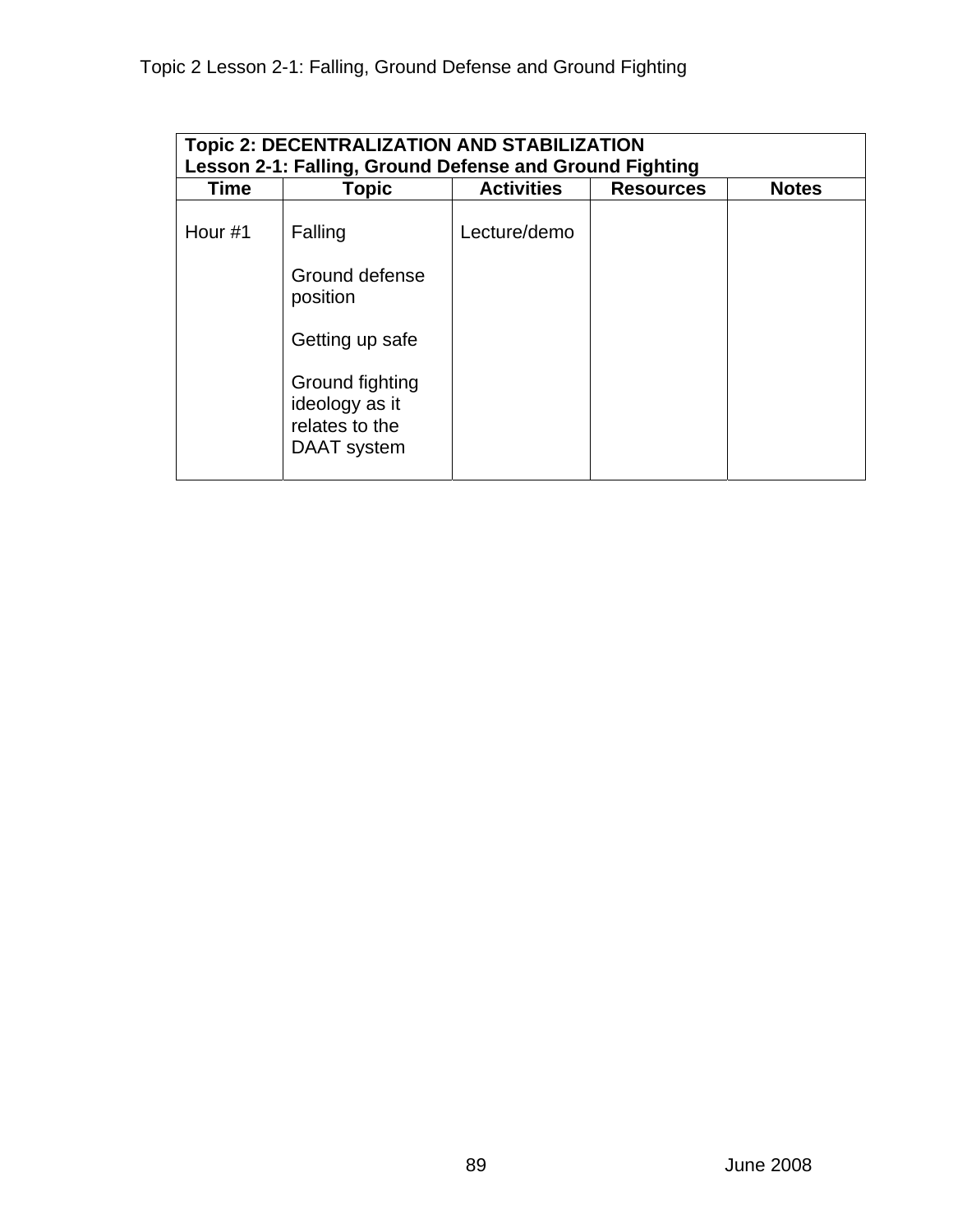| <b>LECTURE: Falling, Ground Defense</b><br><b>Techniques and Ground Fighting</b><br><b>Purpose:</b> To explain and demonstrate<br>the importance of falling properly so as<br>to minimize injury.<br><b>Points to Cover:</b><br>Falling<br>$\bullet$<br>• Ground defense position<br>• Getting up safe<br>Ground fighting ideology as it<br>relates to the DAAT system | Hour #1 |
|------------------------------------------------------------------------------------------------------------------------------------------------------------------------------------------------------------------------------------------------------------------------------------------------------------------------------------------------------------------------|---------|
| <b>EXERCISE: Falling</b><br><b>Purpose:</b> To minimize injury when<br>being directed to the ground.                                                                                                                                                                                                                                                                   |         |
| Procedure:<br>1. Instructor demonstrates different<br>positions. (insert photo)<br>Standing<br>• Stooped<br>Squatting<br>Kneeling<br>Prone                                                                                                                                                                                                                             |         |
| 1. Instructor demonstrates each<br>position and explains the<br>importance of utilizing these<br>positions to minimize injury.                                                                                                                                                                                                                                         |         |
| 2. Instructor demonstrates falling<br>forward.                                                                                                                                                                                                                                                                                                                         |         |
| When forced forward towards<br>ground, the officer wants to "get"<br>as low as possible" prior to<br>making contact with the ground.<br>This is achieved by moving from<br>a Standing position into and<br>through a stooped position,<br>squatting position and then<br>falling forward.                                                                              |         |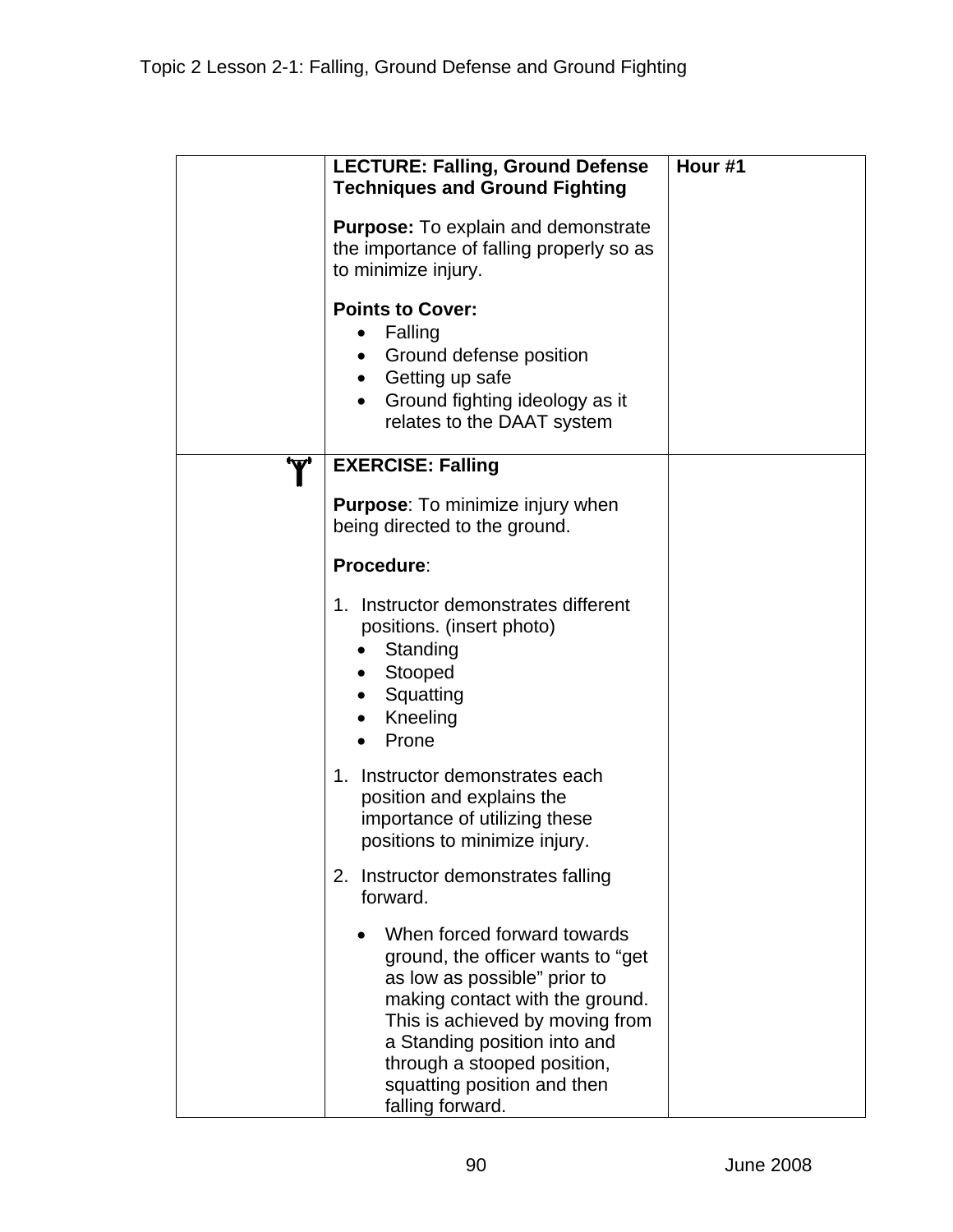| From a squatting position, officer<br>keeps both of his hands in front<br>of his face (palms out) with the<br>elbows bent just outside 90<br>degrees.                                                                                                                                                                                                                                                                                                    |
|----------------------------------------------------------------------------------------------------------------------------------------------------------------------------------------------------------------------------------------------------------------------------------------------------------------------------------------------------------------------------------------------------------------------------------------------------------|
| Officer tips forward and strikes<br>ground with open hands and<br>forearms simultaneously. While<br>tipping forward, straightens legs<br>and makes contact with the balls<br>of feet, keeping hips and groin<br>area off of the ground.                                                                                                                                                                                                                  |
| Upon making contact with the<br>ground, the officer can set the<br>rest of his/her body down and<br>assess the next course of action<br>(disengage and/or escalate).                                                                                                                                                                                                                                                                                     |
| 3. Instructor walks officers through<br>each step of falling, starting with<br>students lying in a prone position<br>with hands and forearms in proper<br>position. Officers practice making<br>contact with ground using their<br>forearms and hands. Officers then<br>start from a kneeling position and<br>tip forward falling properly. The<br>exercise is repeated with the<br>officers starting from a squatting<br>position and stooped position. |
| 4. Instructor demonstrates falling<br>backward.                                                                                                                                                                                                                                                                                                                                                                                                          |
| When forced backward towards<br>ground, the officer wants to "get"<br>as low as possible" prior to<br>making contact with the ground.<br>This is achieved by moving from<br>a Standing position into and<br>through a stooped position,<br>squatting position and then<br>falling backward.                                                                                                                                                              |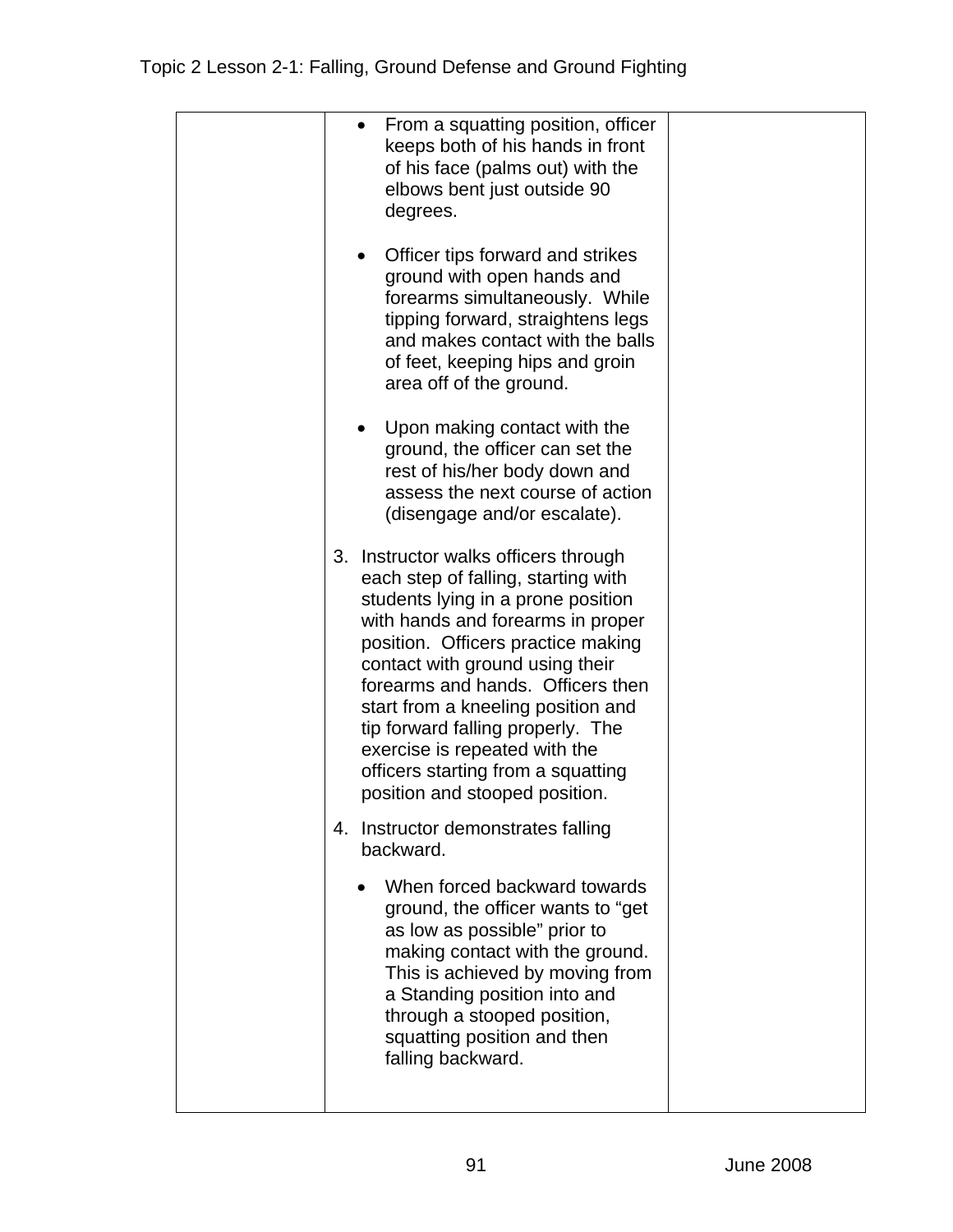|    | As officer falls backward, chin is<br>$\bullet$<br>tucked in towards, chest in order<br>to protect, head. The officer<br>reaches towards the ground with<br>both hands positioning both<br>arms down at an angle in which<br>the hands are just outside<br>shoulder width. The officer<br>makes contact with the ground<br>with hands and forearms<br>simultaneously.                                                                          |  |
|----|------------------------------------------------------------------------------------------------------------------------------------------------------------------------------------------------------------------------------------------------------------------------------------------------------------------------------------------------------------------------------------------------------------------------------------------------|--|
|    | As this is occurring, the officer is<br>$\bullet$<br>also directing shoulder blades<br>towards the ground in order to<br>protect the spine by drawing it<br>closer to the thoracic cavity.                                                                                                                                                                                                                                                     |  |
|    | 5. Instructor walks officers through<br>each step of falling starting with<br>students lying in a prone position<br>with hands and forearms in proper<br>position. Officers practice making<br>contact with ground using their<br>forearms and hands. Officers then<br>start from a seated position and tip<br>backward falling properly. The<br>exercise is repeated with the<br>officers starting from a squatting<br>position and standing. |  |
| ש' | <b>EXERCISE: Ground Defense</b><br><b>Position</b>                                                                                                                                                                                                                                                                                                                                                                                             |  |
|    | <b>Purpose:</b> To give officer a position to<br>utilize intervention options while on<br>ground.                                                                                                                                                                                                                                                                                                                                              |  |
|    | Procedure:                                                                                                                                                                                                                                                                                                                                                                                                                                     |  |
|    | Instructor demonstrates how to<br>1.<br>move into a Ground Defense<br>position after an officer is already<br>on the ground.                                                                                                                                                                                                                                                                                                                   |  |
|    | From any position on the ground,<br>the officer rolls to side and                                                                                                                                                                                                                                                                                                                                                                              |  |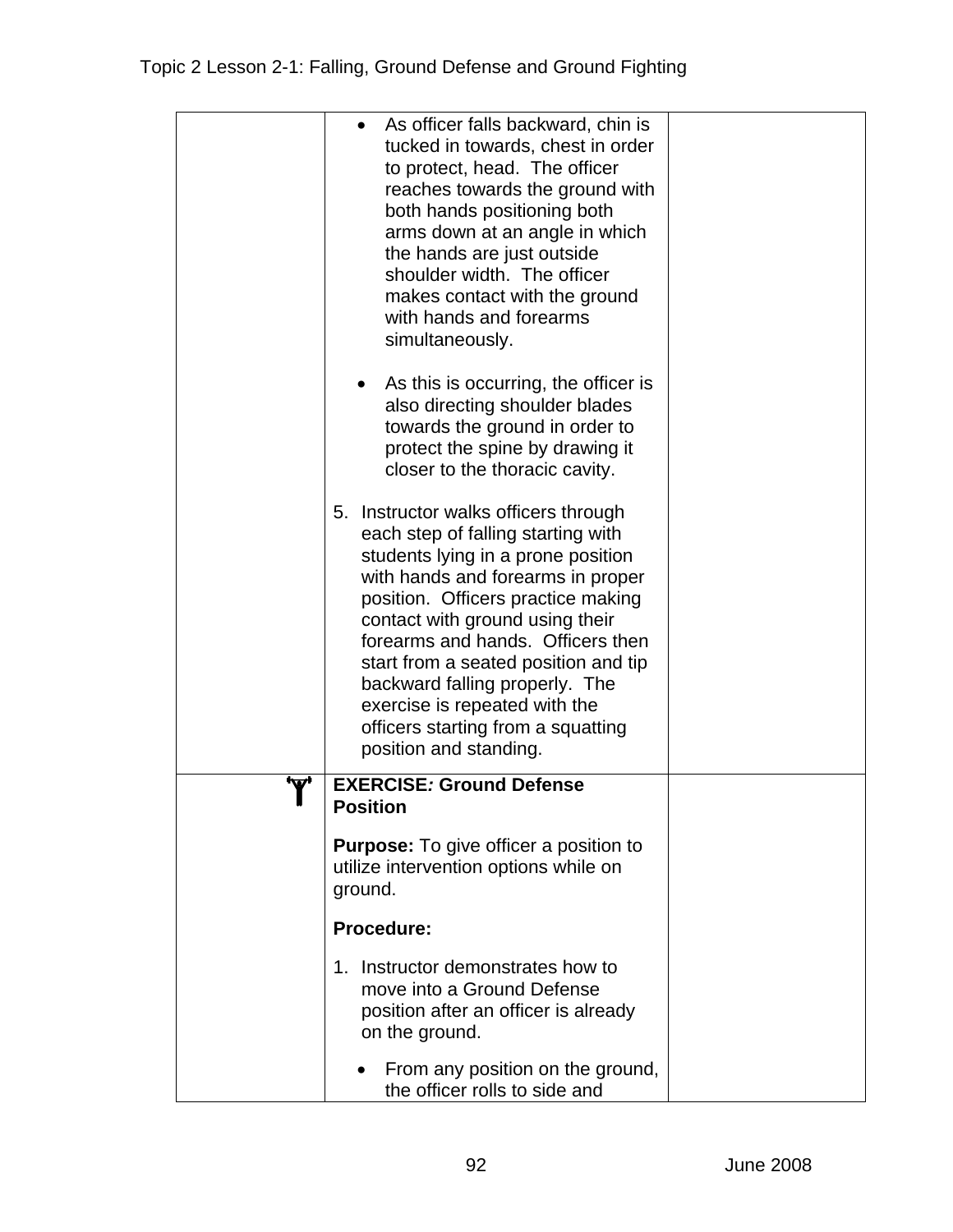| position himself/herself with his<br>gun side facing the ground.                                                                                                                                                                                                                                                                                                                                                                                                                                                          |  |
|---------------------------------------------------------------------------------------------------------------------------------------------------------------------------------------------------------------------------------------------------------------------------------------------------------------------------------------------------------------------------------------------------------------------------------------------------------------------------------------------------------------------------|--|
| Officer bends both legs with the<br>$\bullet$<br>bottom of reaction side foot<br>facing the subject. The strong<br>side elbow is on the ground<br>supporting the upper body and<br>head. Reaction side hand is<br>positioned in front of the officer's<br>face with the elbow bent outside<br>90 degrees.                                                                                                                                                                                                                 |  |
| Instructor demonstrates how to<br>2.<br>move while in the ground defense<br>position.                                                                                                                                                                                                                                                                                                                                                                                                                                     |  |
| While in the ground defense<br>$\bullet$<br>position, officer can move in a<br>circular fashion by using the<br>strong side foot and forearm to<br>pivot.                                                                                                                                                                                                                                                                                                                                                                 |  |
| Reaction side foot can be utilized<br>$\bullet$<br>to kick the subject if needed by<br>directing the bottom of the foot<br>towards a low target (ankle, shin<br>or knee). Kicking higher,<br>although possible and effective<br>is less desirable as it makes the<br>groin an easier target.<br>Appropriate verbalization is<br>added (ex: Back!). Officer can<br>also perform the same kick with<br>their strong leg as the suspect<br>may focus his/her attention on<br>the reaction leg as it is<br>chambered to kick. |  |
| • Officer can also switch sides by<br>rotating on buttocks and<br>switching over to the same<br>position, but with reaction side<br>elbow on ground.                                                                                                                                                                                                                                                                                                                                                                      |  |
| Officer can also switch directions<br>by sitting up with back straight                                                                                                                                                                                                                                                                                                                                                                                                                                                    |  |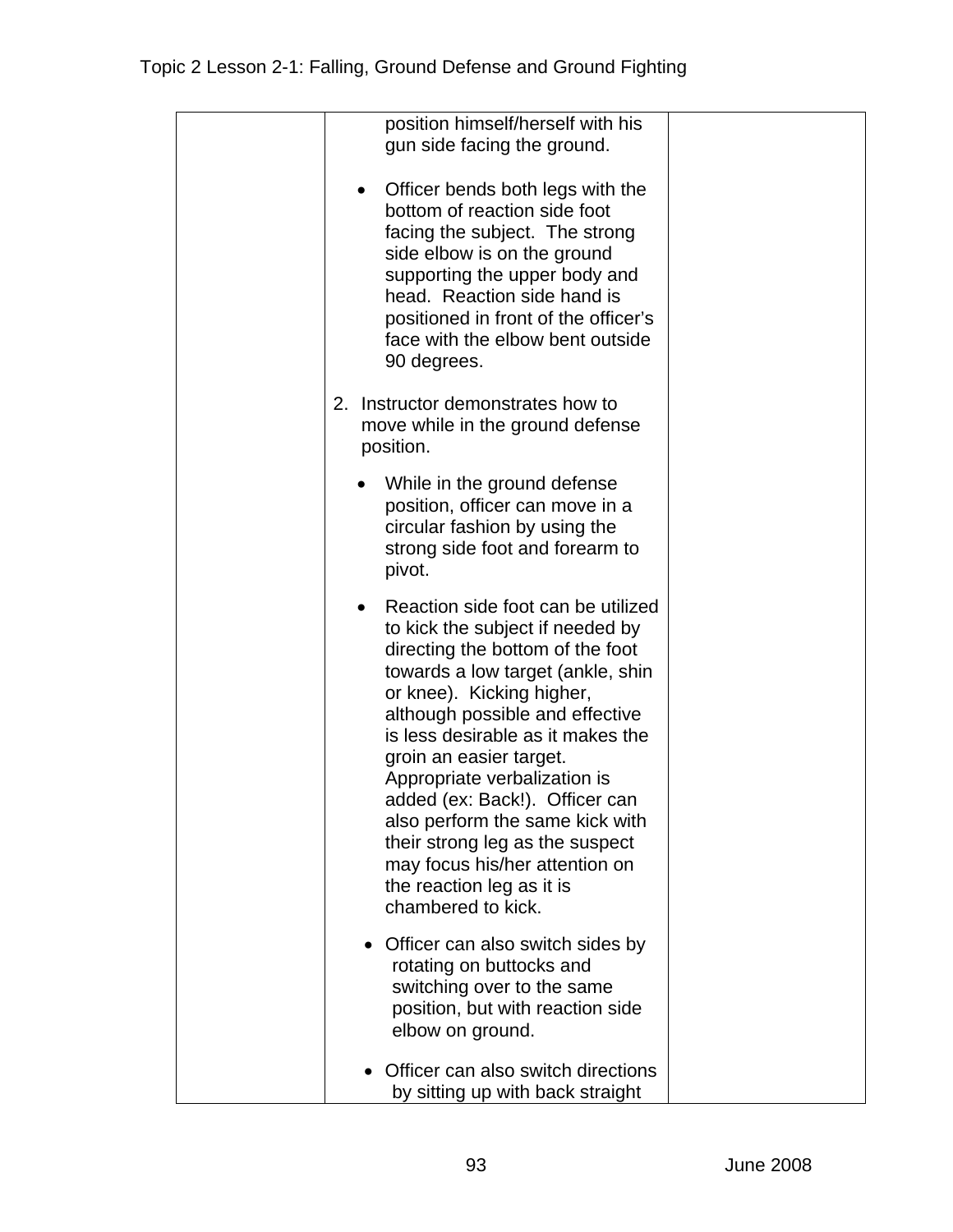| and switching sides while facing<br>the opposite direction. During<br>this switch the officer must pull<br>in legs closer to the body in<br>order to facilitate the completion<br>of the switch.                                  |  |
|-----------------------------------------------------------------------------------------------------------------------------------------------------------------------------------------------------------------------------------|--|
| 3. Instructor demonstrates accessing<br>firearm while in this position. After<br>this demonstration, the instructor<br>can explain under what<br>circumstances he/she would decide<br>to use Deadly Force.                        |  |
| 4. Class practices moving into the<br>Ground Defense position and<br>moving while in the Ground<br>Defense position.                                                                                                              |  |
| 5. Class also practices kicking from<br>this position (either Shadow or Prop<br>Training Drills).                                                                                                                                 |  |
| <b>EXERCISE: Getting up Safely</b><br>(Active/Passive)                                                                                                                                                                            |  |
| <b>Purpose:</b> To give officer a safe way to<br>move from the Ground Defense<br>position into an appropriate stance.                                                                                                             |  |
| <b>Procedure: Getting up Safely</b><br>(Active)                                                                                                                                                                                   |  |
| 1. Instructor demonstrates how to "Get"<br>up Safely" from the Ground<br>Defense Position. Instructor puts<br>technique into context.                                                                                             |  |
| From Ground Defense position<br>officer shifts weight forward and<br>places reaction side foot on ground<br>(tip of foot pointing towards subject).<br>Simultaneously, the officer's strong<br>side hand is placed on the ground. |  |
| From this position the officer pushes<br>with his foot and hand and brings his<br>strong side knee next to his strong                                                                                                             |  |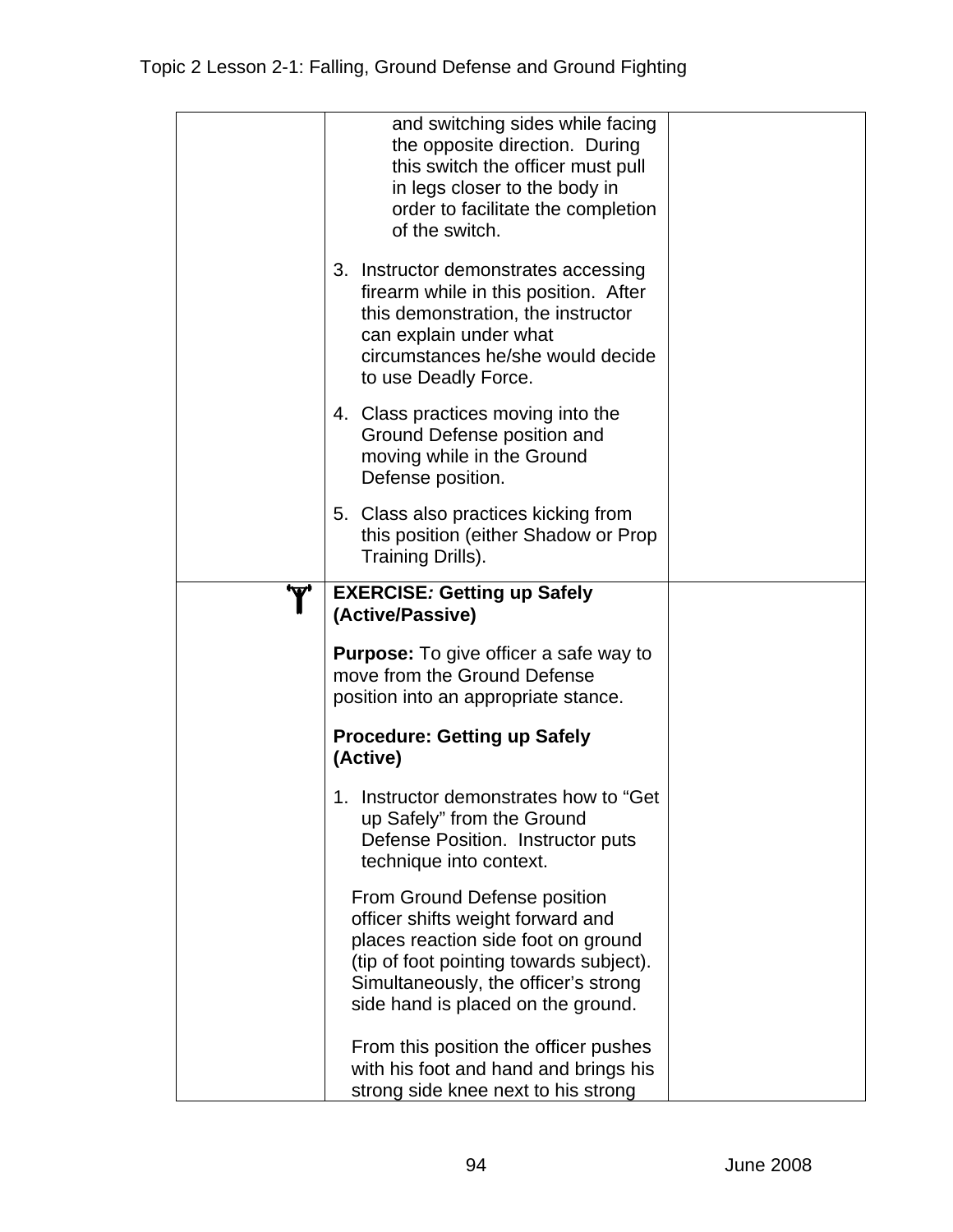|              | side hand. Bringing himself to a<br>kneeling position.<br>Officer then moves from kneeling<br>position to standing.                                                                                                                                                                                                                                                                                                                       |  |
|--------------|-------------------------------------------------------------------------------------------------------------------------------------------------------------------------------------------------------------------------------------------------------------------------------------------------------------------------------------------------------------------------------------------------------------------------------------------|--|
|              | During any of these steps the officer<br>can quickly move back into the<br>ground defense position if the<br>subject is too close, or assaults the<br>officer, as the officer is attempting to<br>"Get up Safe".                                                                                                                                                                                                                          |  |
|              | 2. Class practices Getting up Safely to<br>a standing position. Class also<br>practices returning to a Ground<br>Defense Position as the instructor<br>can simulate a subject moving too<br>close to the officer midway through<br>the technique.                                                                                                                                                                                         |  |
| $\mathbf{v}$ | <b>Procedure: Getting up Safely</b><br>(Passive)                                                                                                                                                                                                                                                                                                                                                                                          |  |
|              | The Instructor demonstrates the<br>1.<br>passive way to "Get up Safely"<br>while putting it into context.                                                                                                                                                                                                                                                                                                                                 |  |
|              | Officer rolls over to his abdomen and<br>places both hands on the ground with<br>elbows bent (similar to a Push up<br>position). One leg is brought up<br>towards the area of his waist, with the<br>other slightly bent. The balls of the feet<br>are in contact with the ground. Officer<br>then pushes himself off of the ground<br>with both hands and feet. Officer<br>proceeds to create distance by running<br>from that position. |  |
|              | <b>LECTURE: Ground Fighting.</b>                                                                                                                                                                                                                                                                                                                                                                                                          |  |
|              | <b>Purpose:</b> To explain the ground<br>fighting mindset that is applicable with<br>the DAAT system.                                                                                                                                                                                                                                                                                                                                     |  |
|              | Procedure:                                                                                                                                                                                                                                                                                                                                                                                                                                |  |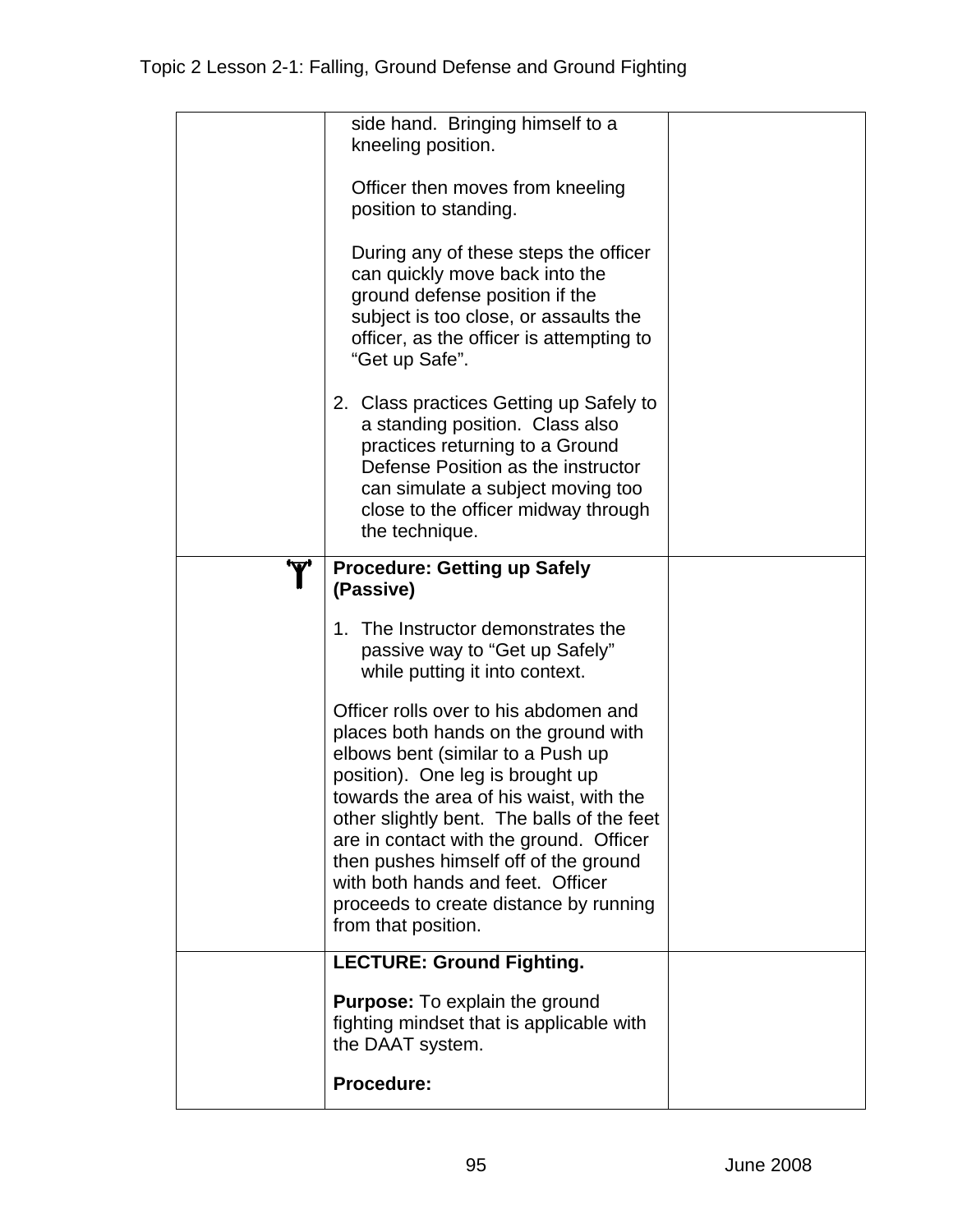| 1. Ground fighting has been a hot<br>topic in martial arts circles and<br>defensive tactics training for several<br>years.                                                                                                                                               |
|--------------------------------------------------------------------------------------------------------------------------------------------------------------------------------------------------------------------------------------------------------------------------|
| 2. A consensus among trainers is that<br>the DAAT system contains a<br>ground fighting system already.                                                                                                                                                                   |
| This system consists of Instructors<br>3.<br>understanding that relative position<br>training has been in the system, but<br>rarely trained. This training<br>expands the comfort zone of an<br>officer and allows him/her to deal<br>with subjects while on the ground. |
| 4. Officers on the ground with a<br>subject should be doing one of<br>several options:<br>Stabilize and handcuff.<br>Utilize an Intervention Option from<br>that Relative/Physical Position (ex:<br>Strong Knee strike from a kneeling<br>position).                     |
| Disengage and/or Escalate.                                                                                                                                                                                                                                               |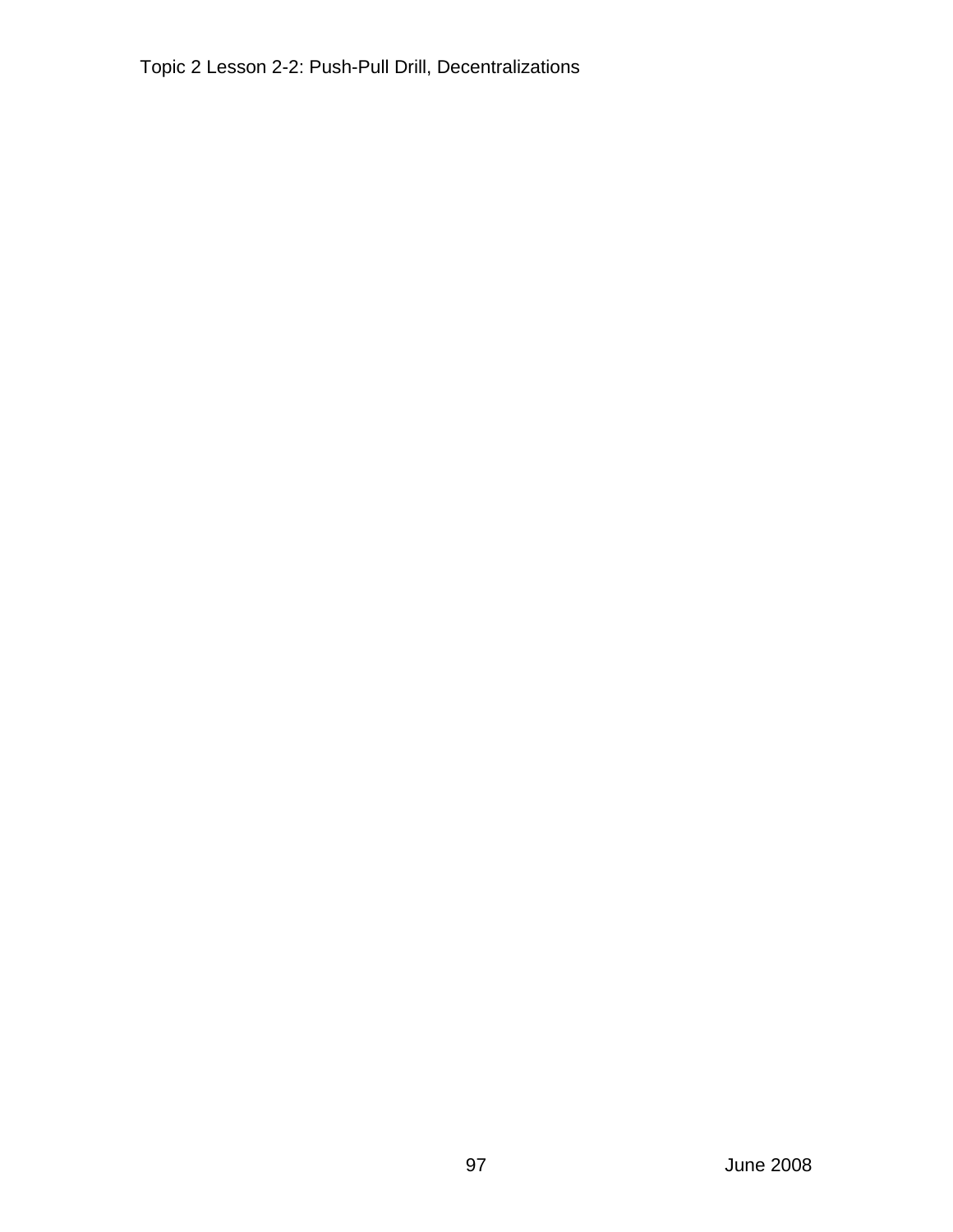# **LESSON 2-2: PUSH-PULL DRILL, DECENTRALIZATIONS**

Techniques to decentralize a subject are introduced.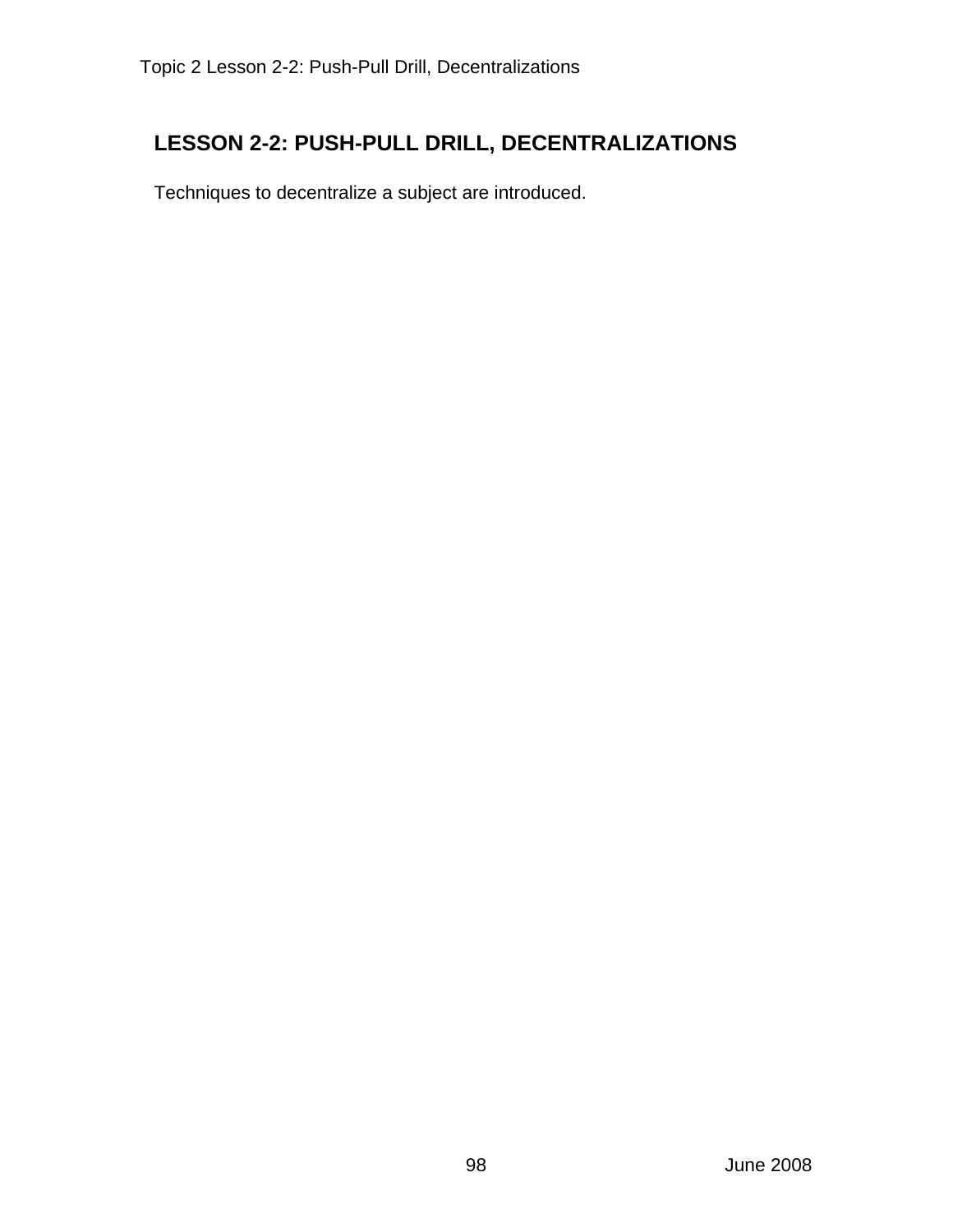#### **TOPIC 2: DECENTRALIZATION AND STABILIZATION Lesson 2-2: Push-Pull Drill, Decentralizations**

## **Learning Objectives**

- 2.1 Identify and describe the Incident Response concept and its application to law enforcement.
- 2.2 Identify and describe the Disturbance Resolution concept and its application to law enforcement.
- 3.1 Identify the concept of "presence" and the circumstances under which it is appropriate.
- 3.2 Identify the concept of "dialog" and the circumstances under which it is appropriate.
- 3.3 Identify the concept of "control alternatives" and the circumstances under which they are appropriate.
- 4.3 Demonstrate the ability to use control alternatives techniques/tools in a simulated environment.

## **Equipment**

Power point projector, screen

## **Materials**

Textbook: *Defensive and Arrest Tactics: A Training Guide for Law Enforcement Officers* 

DAAT Videos: *Pull in Push Down, Hug Yourself, Lower Your Center, and Secure the Head* 

## **Instructional Method**

Lecture, discussion, videos, exercises

# **Estimated Length of Class**

Two Hours

# **Reading Assignment**

Text, Pg. 42-46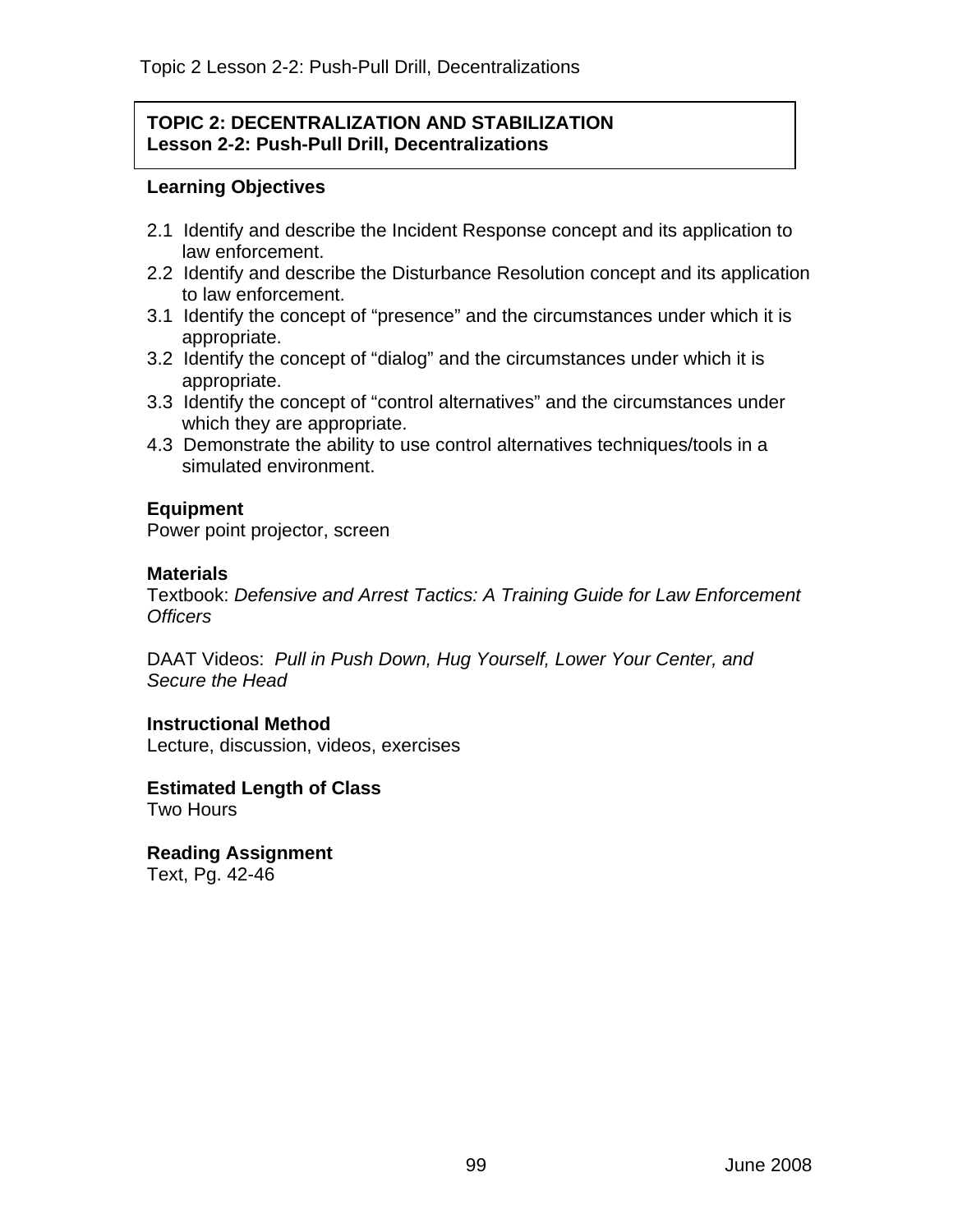$\mathbf{r}$ 

| <b>Topic 2: DECENTRALIZATION AND STABILIZATION</b><br><b>Lesson 2-2: Push-Pull Drill, Decentralizations</b> |                                                                                                                                                                                      |                   |                                                                                                              |              |
|-------------------------------------------------------------------------------------------------------------|--------------------------------------------------------------------------------------------------------------------------------------------------------------------------------------|-------------------|--------------------------------------------------------------------------------------------------------------|--------------|
| Time                                                                                                        | <b>Topic</b>                                                                                                                                                                         | <b>Activities</b> | <b>Resources</b>                                                                                             | <b>Notes</b> |
| Hour<br>#1/#2                                                                                               | Push/Pull Drill<br>Hug-Yourself<br>Decentralization<br>Lower-Your-<br>Center<br>Decentralization<br>Pull in/ Push<br>Down<br>Decentralization<br>Secure-the-Head<br>Decentralization | Lecture/Demo      | <b>DAAT Videos:</b><br>Pull in Push<br>Down, Hug<br>Yourself,<br>Lower Your<br>Center,<br>Secure the<br>Head |              |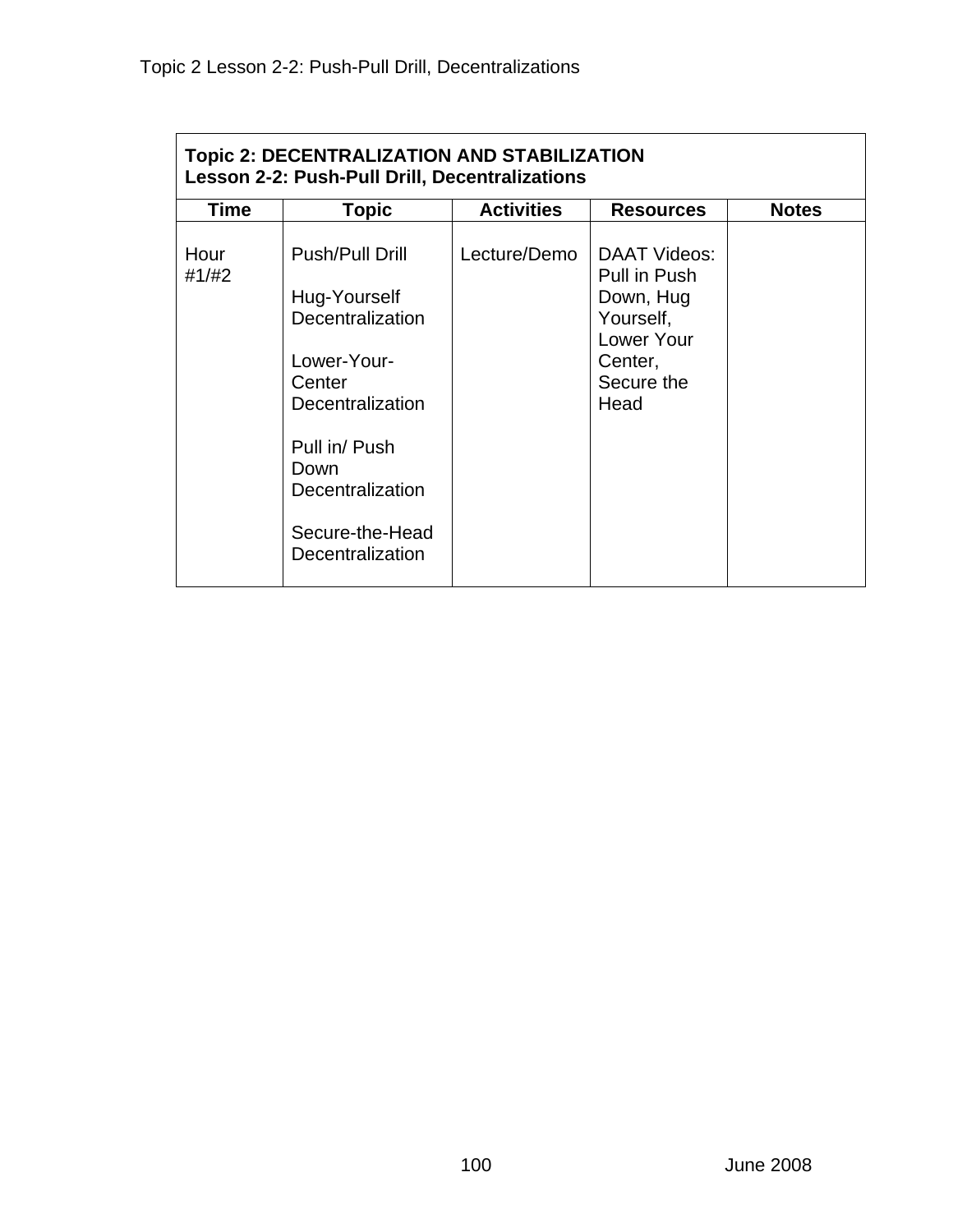| Pg. 42-45<br>LECTURE: Push/Pull Drill, Passive<br><b>Countermeasures and Ground</b><br><b>Stabilization</b> |                                                                                                                                                                                                                            | Hour #1/#2                                                                                               |
|-------------------------------------------------------------------------------------------------------------|----------------------------------------------------------------------------------------------------------------------------------------------------------------------------------------------------------------------------|----------------------------------------------------------------------------------------------------------|
|                                                                                                             | <b>Purpose:</b> To decentralize.                                                                                                                                                                                           |                                                                                                          |
|                                                                                                             | <b>Points to Cover:</b><br><b>Push/Pull Drill</b><br>Circle Drill<br><b>Hug-Yourself Decentralization</b><br>Lower-Your-Center Decentralization<br>Pull in/ Push Down Decentralization<br>Secure-the-Head Decentralization | <b>Note: DAAT Videos:</b><br>Pull In Push Out, Hug<br>Yourself, Lower Your<br>Center, Secure the<br>Head |
|                                                                                                             | <b>EXERCISE: Push/Pull Drill</b>                                                                                                                                                                                           |                                                                                                          |
|                                                                                                             | <b>Purpose:</b> To demonstrate the<br>importance of proper body<br>mechanics when performing<br>techniques.                                                                                                                |                                                                                                          |
|                                                                                                             | <b>Procedure:</b>                                                                                                                                                                                                          |                                                                                                          |
|                                                                                                             | 1. Instructor demonstrates how student<br>will "Hook up" in order to perform<br>Push/Pull drills.                                                                                                                          |                                                                                                          |
|                                                                                                             | <b>Hook Up</b><br>Two students "Hook up" with their<br>reaction side hands positioned below<br>their partner's neck. Their strong<br>side hands are positioned on each<br>other's reaction side forearms.                  |                                                                                                          |
|                                                                                                             | Students then place their foreheads<br>on the reaction side chest of each<br>other.                                                                                                                                        |                                                                                                          |
|                                                                                                             | The students place their feet in a<br>Defensive stance.                                                                                                                                                                    |                                                                                                          |
|                                                                                                             | 2. From the "Hook up", Instructor<br>demonstrates each Body Mechanic                                                                                                                                                       |                                                                                                          |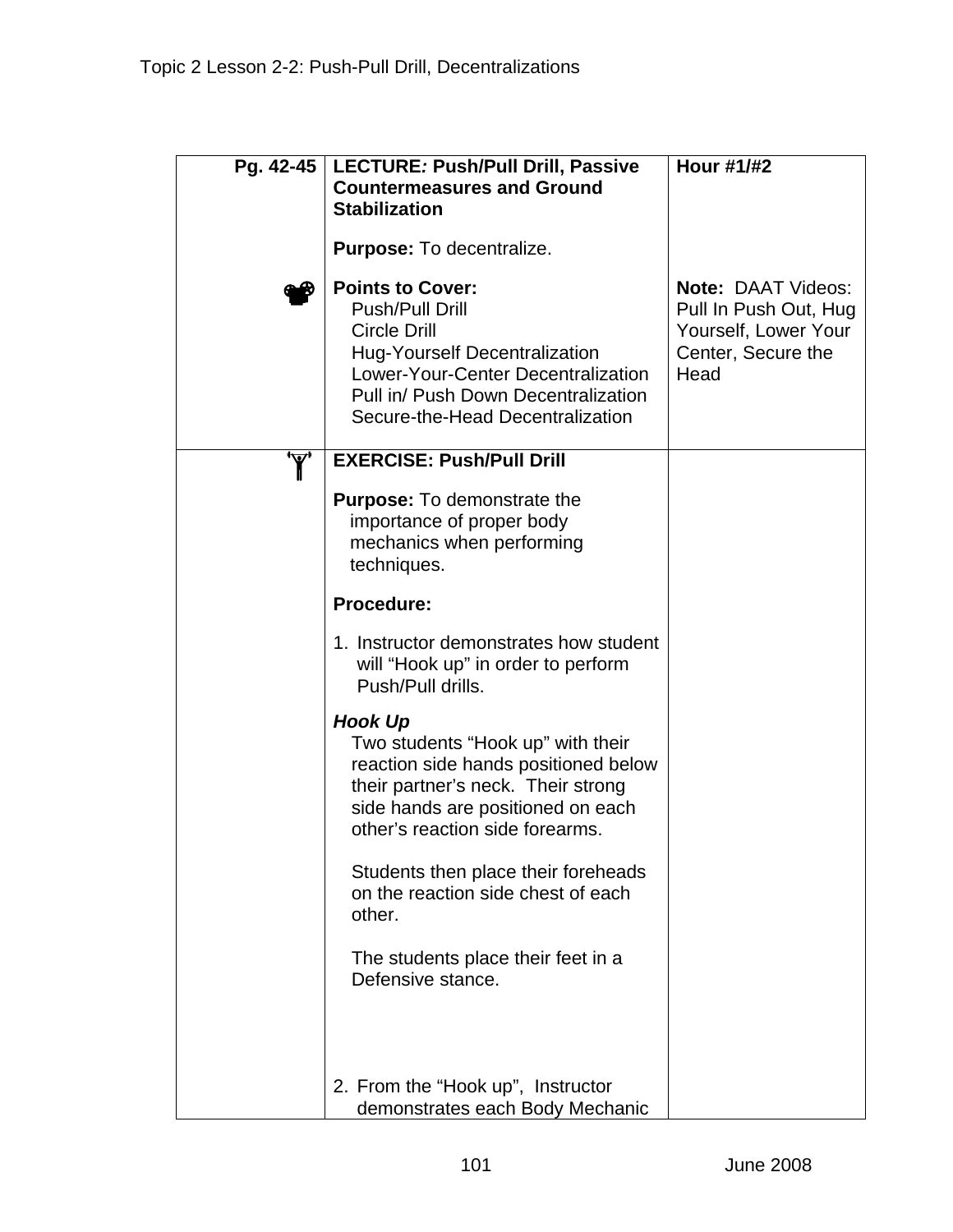| Technique:                                                                                                                                                                                                                                                                                                                                                                                                               |  |
|--------------------------------------------------------------------------------------------------------------------------------------------------------------------------------------------------------------------------------------------------------------------------------------------------------------------------------------------------------------------------------------------------------------------------|--|
| Step and slide                                                                                                                                                                                                                                                                                                                                                                                                           |  |
| Raise or lower your center-<br>dependant on the officer/subjects'<br>size, the officer may bend his/her<br>knees, lowering his/her center, in<br>order to develop more power. The<br>same can be applied if the officer<br>straightens his knees when hooked<br>up with a taller subject.                                                                                                                                |  |
| Power Steering-Officer can pull with<br>one hand while pushing with the<br>other in order to force a subject to<br>rotate off balance. This rotation can<br>enhance the officer's position and<br>diminish the subject's balance.                                                                                                                                                                                        |  |
| Moving along an Arc/Stepping off the<br>Tracks - Officer steps across with<br>strong foot, crossing behind reaction<br>foot and repositions by rotating hips<br>and body to face 180 degrees to<br>his/her rear. This is the same step<br>taken during the Secure-the-Head<br>Decentralization and repositions the<br>officer in a strong stance while<br>forcing the subject to "catch-up" in<br>order to gain balance. |  |
| Close to Center-Bringing a subject<br>closer to an officer's center of gravity<br>offers the position of advantage to<br>the officer, as he/she stronger in his<br>center.                                                                                                                                                                                                                                               |  |
| Take out the Slack-Slack between<br>the officer and subject will force the<br>officer to work harder in order to<br>decentralize as the officer may be<br>slowed down, or off balance, when<br>the slack has finally been removed.                                                                                                                                                                                       |  |
| An example would be trying to direct a<br>subject to the ground with a Hug-                                                                                                                                                                                                                                                                                                                                              |  |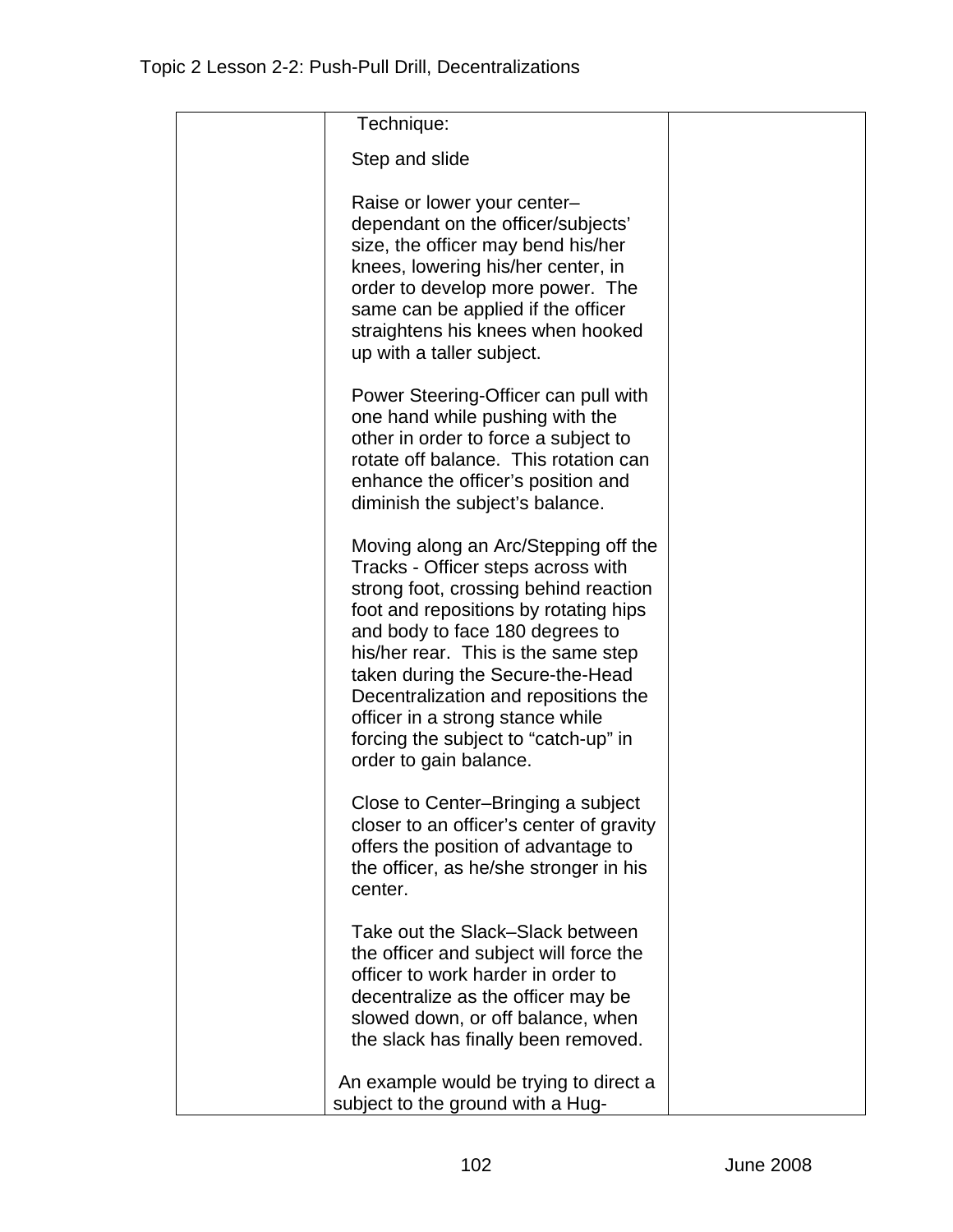| <b>'Y'</b> | Yourself Decentralization, but having<br>the subject's arm bend away from the<br>officer's body. This would cause a<br>delay in the process of<br>decentralization, as the slack in the<br>arm would have to be removed before<br>the officer can decentralize.<br><b>Circle Drill</b><br>Class forms a circle around two of the<br>students that are currently in the hook<br>up position. Students in the circle have<br>their hands on both students to prevent<br>falling. Upon the signal of the<br>instructor the students in the center<br>begin to apply all of the<br>aforementioned techniques while<br>verbalizing. This is done for 30<br>seconds. |                                                                                                                                                       |
|------------|----------------------------------------------------------------------------------------------------------------------------------------------------------------------------------------------------------------------------------------------------------------------------------------------------------------------------------------------------------------------------------------------------------------------------------------------------------------------------------------------------------------------------------------------------------------------------------------------------------------------------------------------------------------|-------------------------------------------------------------------------------------------------------------------------------------------------------|
| 'V'        | <b>EXERCISE: Hug-Yourself</b><br><b>Decentralization</b><br><b>Purpose:</b> To decentralize<br>Procedure:<br>1. Instructor explains and<br>demonstrates the Hug-Yourself<br>decentralization. Instructor<br>demonstrates 3-Point Ground<br>Stabilization an option after the<br>subject has been decentralized.<br>2. Divide students into pairs of<br>"officers" and "subjects".<br>3. Have Officers practice<br>decentralization starting with<br><b>Blanket and Escort technique</b><br>originating at a Level 1 and 2 $\frac{1}{2}$ .<br>4. Switch roles and repeat.<br><b>EXERCISE: Lower-Your-Center</b>                                                 | Follow this format<br>when performing<br>physical drills:<br>Explain and<br>Demonstrate<br>By the numbers<br>Slow for form<br>Full speed and<br>power |
|            | <b>Decentralization</b>                                                                                                                                                                                                                                                                                                                                                                                                                                                                                                                                                                                                                                        |                                                                                                                                                       |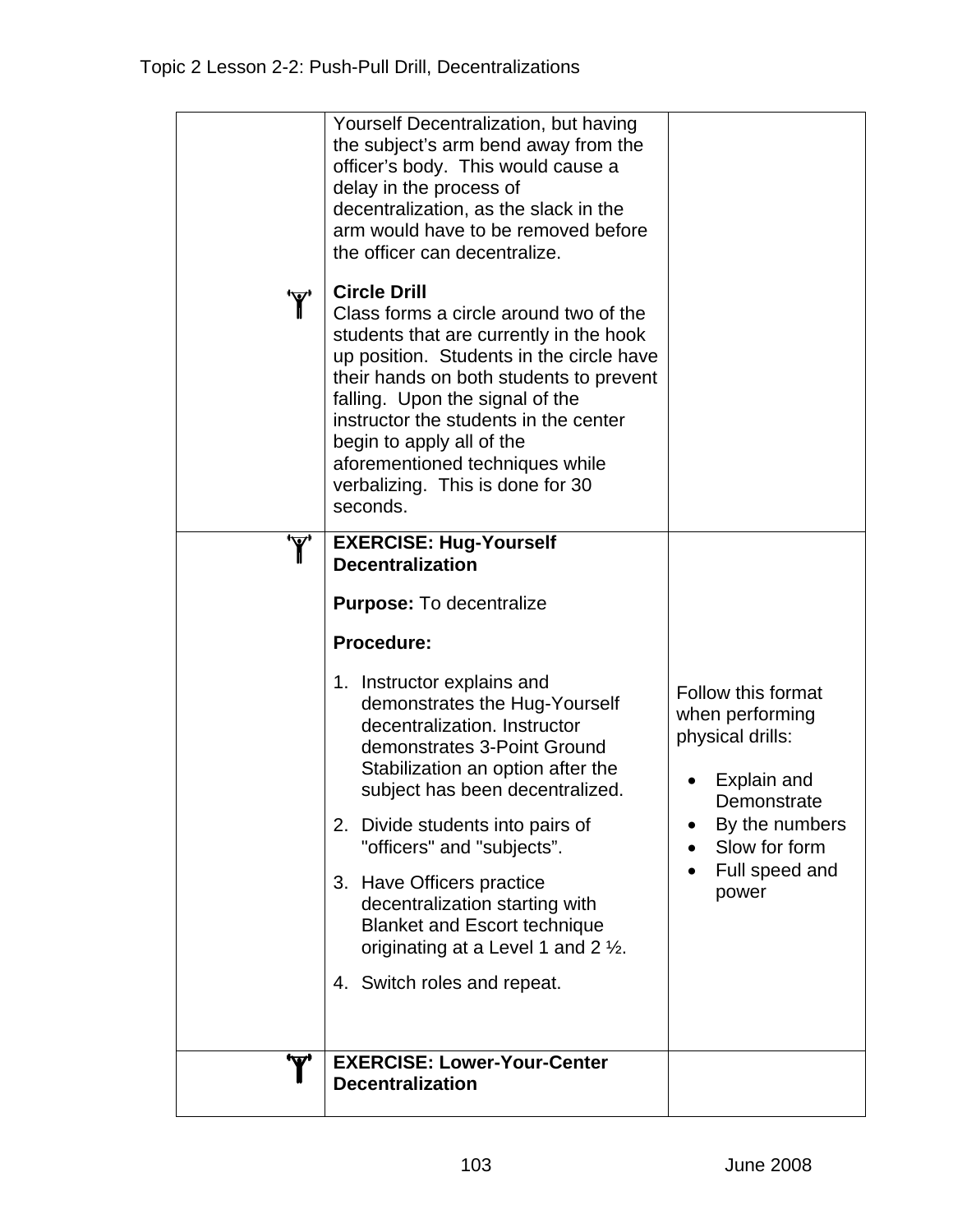| <b>Purpose: To decentralize</b>                                                                                                                                                                                                                                                |                                                            |
|--------------------------------------------------------------------------------------------------------------------------------------------------------------------------------------------------------------------------------------------------------------------------------|------------------------------------------------------------|
| Procedure:                                                                                                                                                                                                                                                                     |                                                            |
| 1. Instructor explains and<br>demonstrates the Lower-Your-<br>Center decentralization.                                                                                                                                                                                         | Follow this format<br>when performing<br>physical drills:  |
| 2. Divide students into pairs of<br>"officers" and "subjects".                                                                                                                                                                                                                 | Explain and<br>Demonstrate                                 |
| 3. Have Officers practice<br>decentralization starting with<br><b>Blanket, Escort, and Compliance</b><br>technique originating at a Level 1<br>and $2\frac{1}{2}$ .                                                                                                            | By the numbers<br>Slow for form<br>Full speed and<br>power |
| 4. Switch roles and repeat.                                                                                                                                                                                                                                                    |                                                            |
| <b>EXERCISE: Pull In/Push Down</b><br><b>Decentralization</b>                                                                                                                                                                                                                  |                                                            |
| <b>Purpose: To decentralize</b>                                                                                                                                                                                                                                                |                                                            |
| Procedure:                                                                                                                                                                                                                                                                     |                                                            |
| 1. Instructor explains and<br>demonstrates the Pull In/Push<br>Down Decentralization.                                                                                                                                                                                          | Follow this format<br>when performing<br>physical drills:  |
| 2. Divide students into pairs of<br>"officers" and "subjects".                                                                                                                                                                                                                 | Explain and<br>Demonstrate                                 |
| 3. Have Officers practice<br>decentralization by having the<br>subjects move forward towards the<br>officers with arms open as if moving<br>in to bear hug, originating in the<br>inside position. Officers respond<br>by utilizing the Pull In/Push Down<br>Decentralization. | By the numbers<br>Slow for form<br>Full speed and<br>power |
| 4. Switch roles and repeat.                                                                                                                                                                                                                                                    |                                                            |
| <b>EXERCISE: Secure-the-Head</b><br><b>Decentralization</b>                                                                                                                                                                                                                    |                                                            |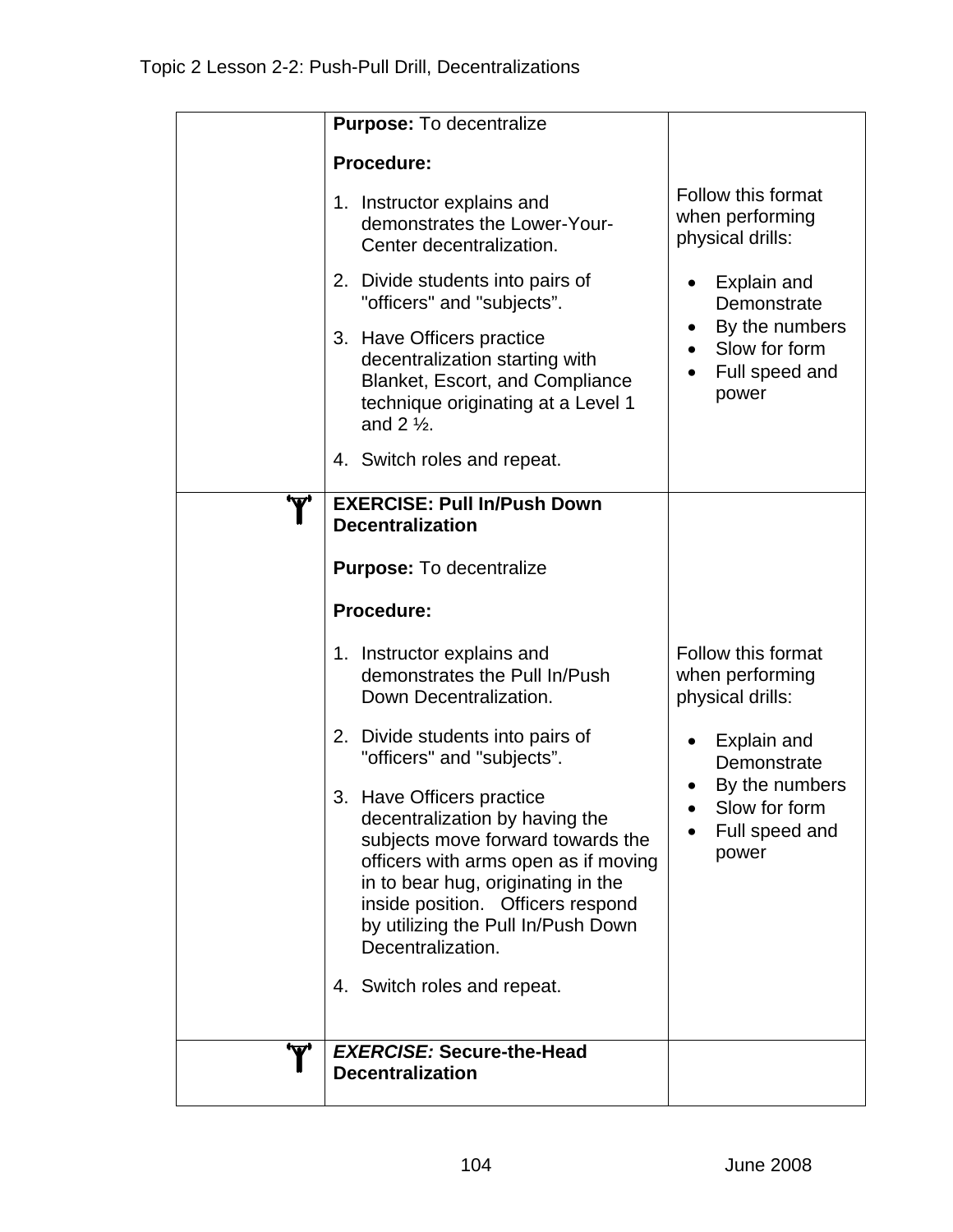| <b>Purpose: To decentralize</b>                                                            |                                                           |
|--------------------------------------------------------------------------------------------|-----------------------------------------------------------|
| Procedure:                                                                                 |                                                           |
| 1. Instructor explains and<br>demonstrates the Secure-the-Head<br>Decentralization.        | Follow this format<br>when performing<br>physical drills: |
| 2. Divide students into pairs of<br>"officers" and "subjects".                             | Explain and<br>Demonstrate<br>By the numbers              |
| 3. Have Officers practice<br>decentralization starting from a<br>Level 3.                  | Slow for form<br>Full speed and<br>power                  |
| 4. Switch roles and repeat.                                                                |                                                           |
| Decentralizations can also be<br>demonstrated from a kneeling<br>position if time permits. |                                                           |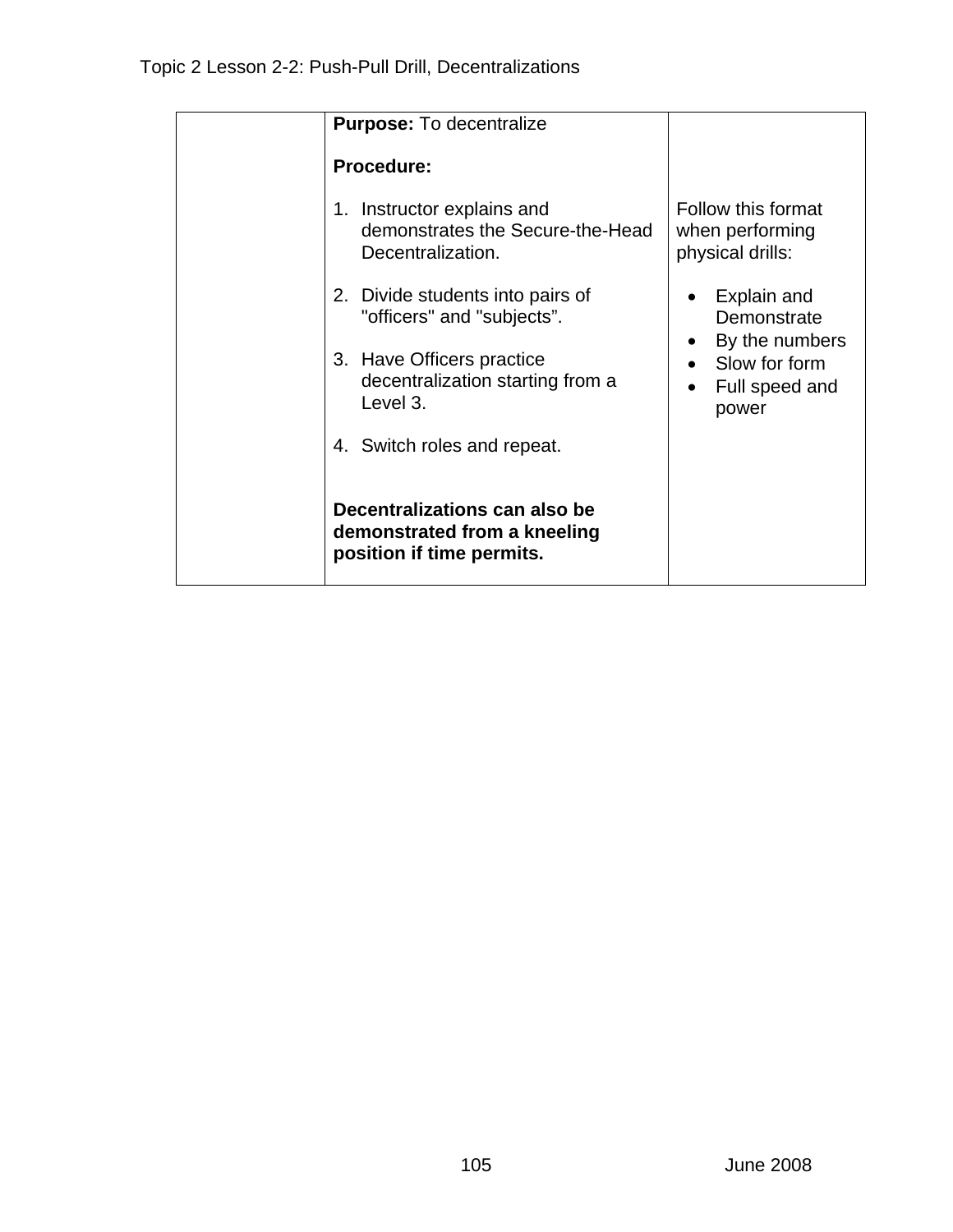# **TOPIC 3: HANDCUFFING**

# **Lesson 3-1: HANDCUFF FUNDAMENTALS**

An introduction to the handcuff and techniques of usage.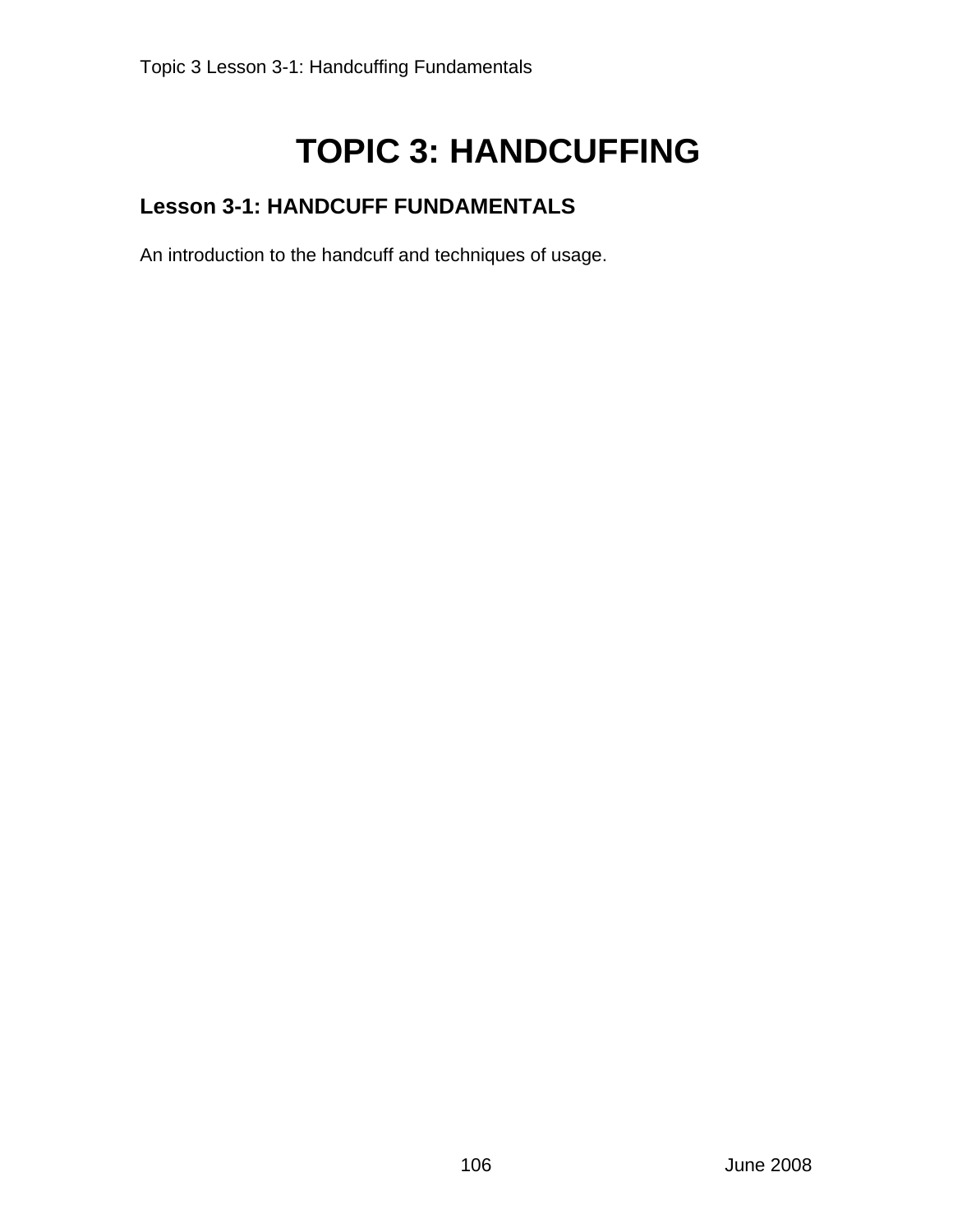#### **TOPIC 3: HANDCUFFING Lesson 3-1: Handcuff Fundamentals**

## **Learning Objectives**

- 2.1 Identify and describe the Incident Response concept and its application to law enforcement.
- 2.2 Identify and describe the Disturbance Resolution concept and its application to law enforcement.
- 4.7 Describe the follow-through considerations that apply to arresting subjects.
- 4.8 Apply the follow-through considerations concepts in a simulated environment.
- 4.9 Handcuff and remove handcuffs from subjects in a simulated environment.

## **Equipment**

Power point projector, screen

#### **Materials**

Textbook: *Defensive and Arrest Tactics: A Training Guide for Law Enforcement Officers* 

DAAT Videos: *Cooperative Subject, Compliant Subject Handcuff Removal, Verbal Direction to Ground, One Officer Ground, Assist to Rise*

## **Instructional Method**

Lecture, discussion, videos, exercises

#### **Estimated Length of Class**

Two Hours

#### **Reading Assignment**

Text, Pg. 71-73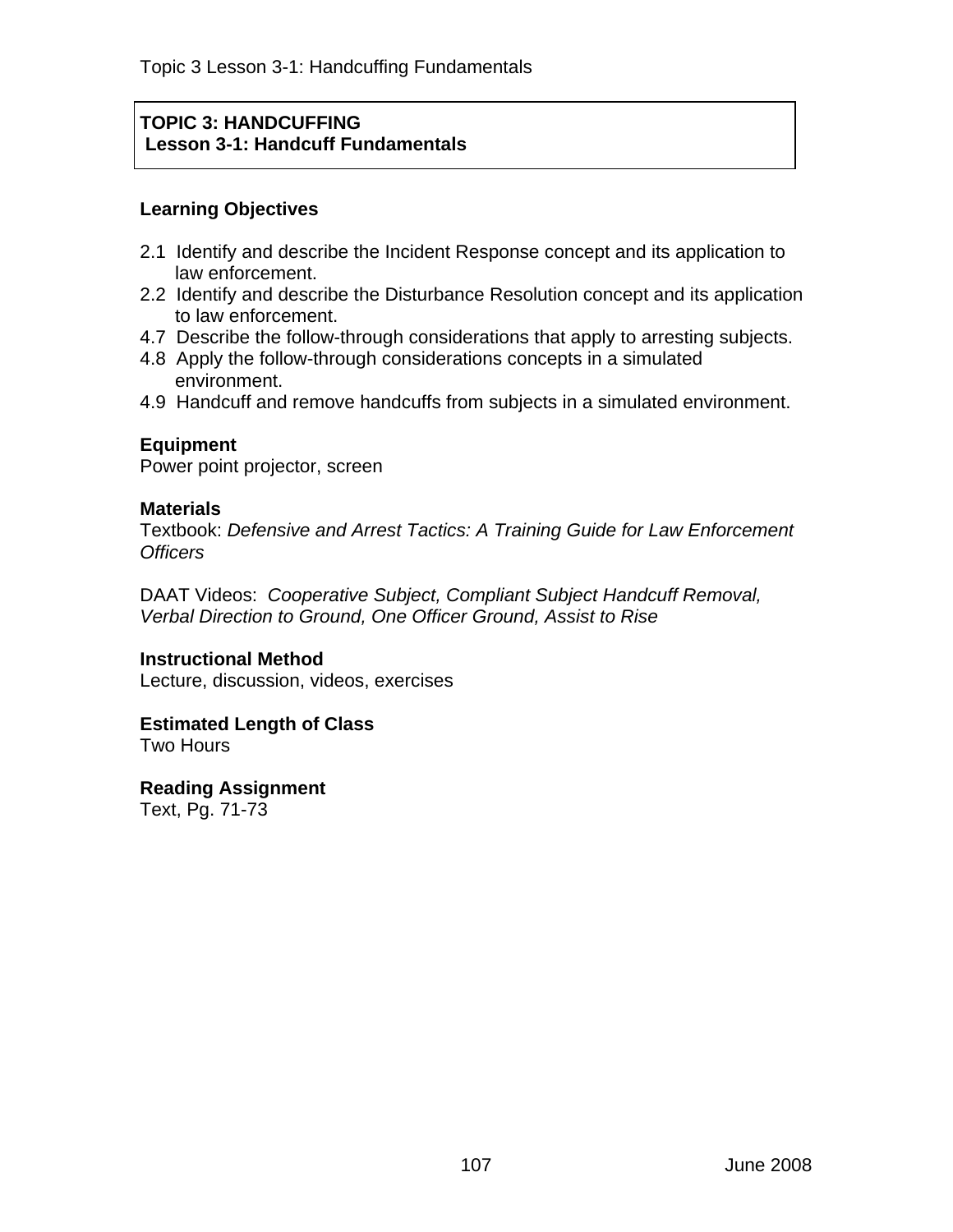| <b>Topic 3: HANDCUFFING</b><br><b>Lesson 3-1: Handcuff Fundamentals</b> |                                 |                            |                                                                                                         |              |
|-------------------------------------------------------------------------|---------------------------------|----------------------------|---------------------------------------------------------------------------------------------------------|--------------|
| <b>Time</b>                                                             | <b>Topic</b>                    | <b>Activities</b>          | <b>Resources</b>                                                                                        | <b>Notes</b> |
| Hour #1                                                                 | <b>Handcuff</b><br>nomenclature | Lecture/Demo<br>& Exercise | Handout                                                                                                 |              |
|                                                                         | Handcuffing<br>techniques:      |                            | <b>DAAT Videos:</b><br>Cooperative<br>Subject,                                                          |              |
|                                                                         | Cooperative<br>Prone            |                            | Compliant<br>Subject<br><b>Handcuff</b><br>Removal,<br>Verbal<br>Direction to<br>Ground, One<br>Officer |              |
|                                                                         |                                 |                            | Ground,<br>Assist to Rise                                                                               |              |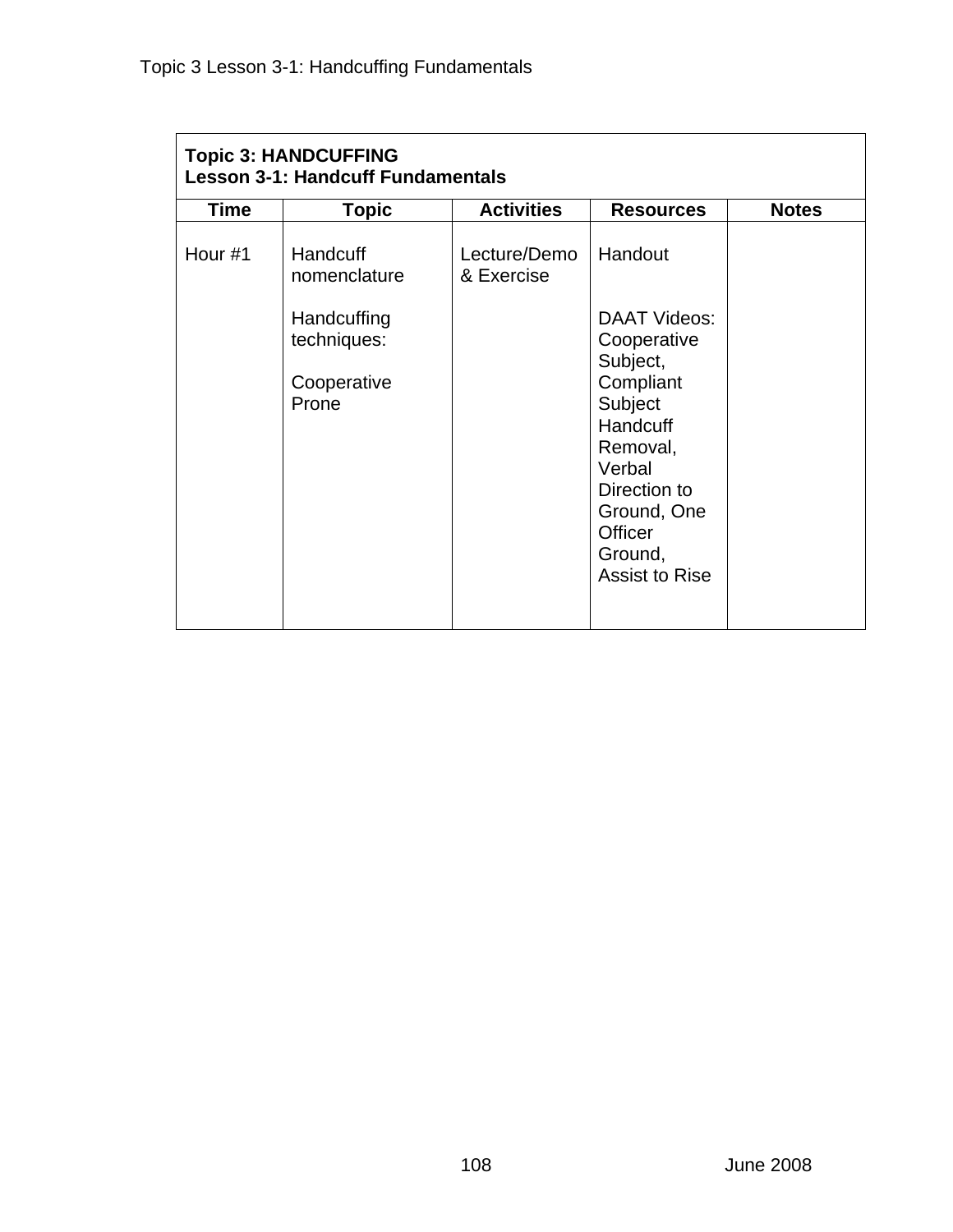|        | Pg. 71-74   LECTURE: Handcuff Nomenclature                                                                                                                                                                                        | Hour #1                                 |
|--------|-----------------------------------------------------------------------------------------------------------------------------------------------------------------------------------------------------------------------------------|-----------------------------------------|
|        | <b>Purpose:</b> To explain and demonstrate the<br>parts of the handcuff and the proper<br>procedure when applying handcuffs.                                                                                                      |                                         |
|        | Procedure:                                                                                                                                                                                                                        |                                         |
|        | 1. Instructor explains the function of each<br>handcuff part.<br>Single Strand<br>Double Strand<br><b>Rivet</b><br>Chain<br>Swivel<br><b>Key Hole</b><br>Key<br><b>Safety Lock</b><br><b>Lock Housing</b><br><b>Locking Teeth</b> |                                         |
|        | <b>Handout: Handcuff Nomenclature</b>                                                                                                                                                                                             |                                         |
| Pg. 71 | <b>LECTURE/DEMO: Cooperative Subject</b><br><b>Tactical Handcuffing</b>                                                                                                                                                           |                                         |
|        | Purpose: To explain and demonstrate the<br>proper application of handcuffs to a<br>cooperative subject.                                                                                                                           |                                         |
|        | Procedure:                                                                                                                                                                                                                        |                                         |
|        | 1. Explain the application procedure:<br>Locate<br>Touch<br>Push<br>Ratchet                                                                                                                                                       | Note: DAAT<br>Videos:                   |
|        | 2. Demonstrate the classroom model for<br>tactically handcuffing and un-handcuffing<br>a cooperative person.                                                                                                                      | Cooperative<br>Subject and<br>Compliant |
|        | 3. Instructor explains and demonstrates the<br>check for proper tightness:                                                                                                                                                        | Subject<br>Handcuff<br>Removal          |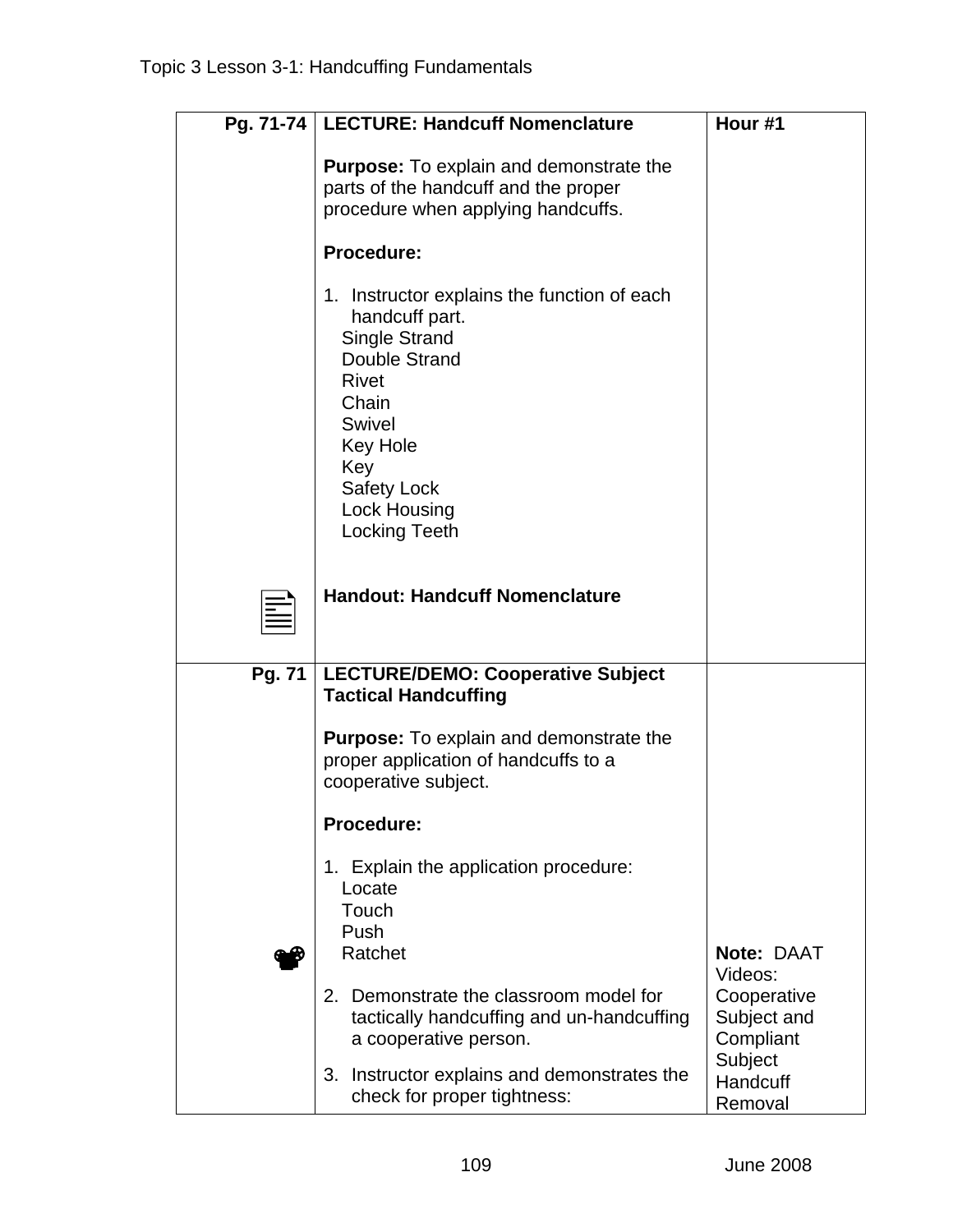|            | <b>Double-Strand Test</b>                                                                                                                                |                                                               |
|------------|----------------------------------------------------------------------------------------------------------------------------------------------------------|---------------------------------------------------------------|
|            | Press the double strand side against the<br>handcuff groove. While maintaining this<br>contact, check the single strand for contact<br>against the skin. |                                                               |
|            | No contact-too loose<br>Single strand indenting the skin-too tight                                                                                       |                                                               |
| <b>'V'</b> | <b>EXERCISE</b>                                                                                                                                          | Note:                                                         |
|            | <b>Purpose:</b> To give students practice in<br>handcuffing.                                                                                             | Emphasize that<br>team tactics are                            |
|            | Procedure:                                                                                                                                               | much preferable<br>when                                       |
|            | 1. Divide students into pairs ("officer" and<br>"subject").                                                                                              | handcuffing an<br>uncooperative or<br>high-risk subject.      |
|            | 2. Have "officers" handcuff "subjects" using<br>standing cooperative-person handcuffing<br>procedure.                                                    |                                                               |
|            | Instructor checks for proper application:<br>3.<br>Hands back-to-back?<br>Cuffs appropriately snug?                                                      |                                                               |
|            | 4. Have "officers" properly un-cuff<br>"subjects."                                                                                                       |                                                               |
|            | 5. Switch roles and repeat.                                                                                                                              |                                                               |
| Pg. 73     | <b>LECTURE/DEMO: Prone Handcuffing</b>                                                                                                                   | Note: Tell                                                    |
|            | Purpose: To explain and demonstrate the<br>procedure when handcuffing a uncooperative<br>and/or high-risk subject.                                       | students that if<br>you see a<br>weapon, you<br>have options: |
|            | Procedure:                                                                                                                                               | Note: DAAT                                                    |
|            | 1. Instructor physically demonstrates the<br>process of ordering a subject to the<br>ground, ground stabilization and prone<br>handcuffing.              | Video - Verbal<br>Direction to<br>Ground                      |
|            | 2. Demonstrate Ground Stabilization and<br>Prone Handcuffing.                                                                                            |                                                               |
|            | <b>Example of Ordering to Ground:</b>                                                                                                                    | Stabilize:                                                    |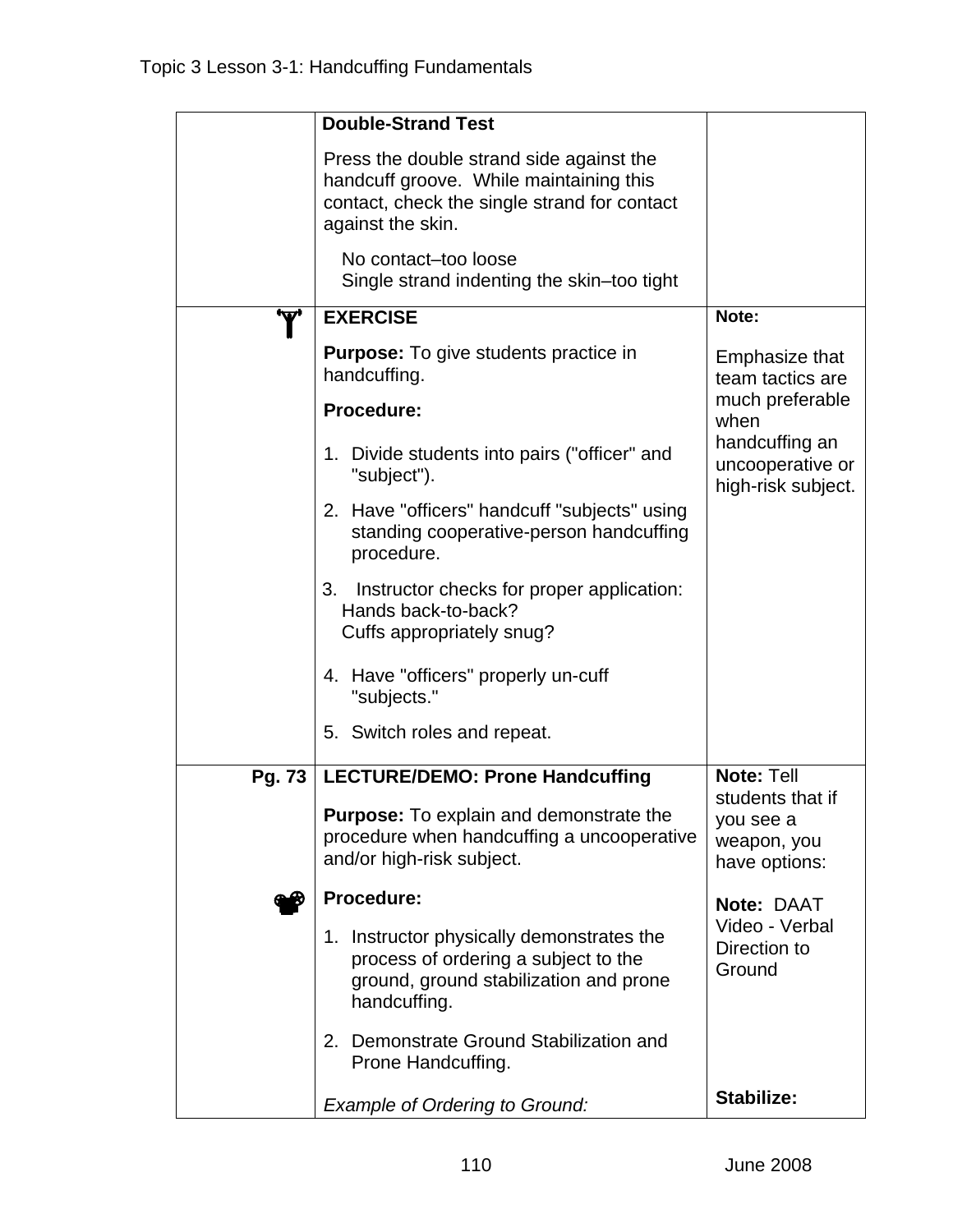|                                               | Tell the          |
|-----------------------------------------------|-------------------|
| From a position of cover (if available), the  | subject you       |
| officer draws firearm and begins to give      | see the           |
| stabilization commands. Here is an example:   | weapon            |
|                                               | Order the         |
| Police! Don't move!                           | subject to        |
| Hands up!                                     | keep his/her      |
| Turn in a circle!                             | hands away        |
| Get down on your knees!                       | from the          |
| Put your hands on the ground!                 | weapon            |
| Lie flat on your stomach!                     | Stabilize and     |
| Put your hands out to the side like an        | handcuff the      |
| airplane! Palms up!                           | subject           |
| Spread your feet apart!                       | Remove and        |
| Put your right (or left) hand to the small of | secure the        |
| your back!                                    | weapon            |
| Turn your head to the left (or right)!        |                   |
| Don't move!                                   | Disarm/Stabilize: |
| 3. Demonstrate the proper procedure for       | Tell the          |
| assisting subject to rise.                    | subject you       |
|                                               | see the           |
| 4. Demonstrate proper removal of the          | weapon            |
| handcuffs.                                    | Give the          |
|                                               | subject           |
|                                               | specific          |
|                                               | disarming         |
|                                               | commands          |
|                                               | Move the          |
|                                               | subject away      |
|                                               | from the          |
|                                               | weapon            |
|                                               | Stabilize and     |
|                                               | handcuff the      |
|                                               | subject           |
|                                               | <b>Note: DAAT</b> |
|                                               | Videos – One      |
|                                               | Officer           |
|                                               | Ground, Assist    |
|                                               | to Rise           |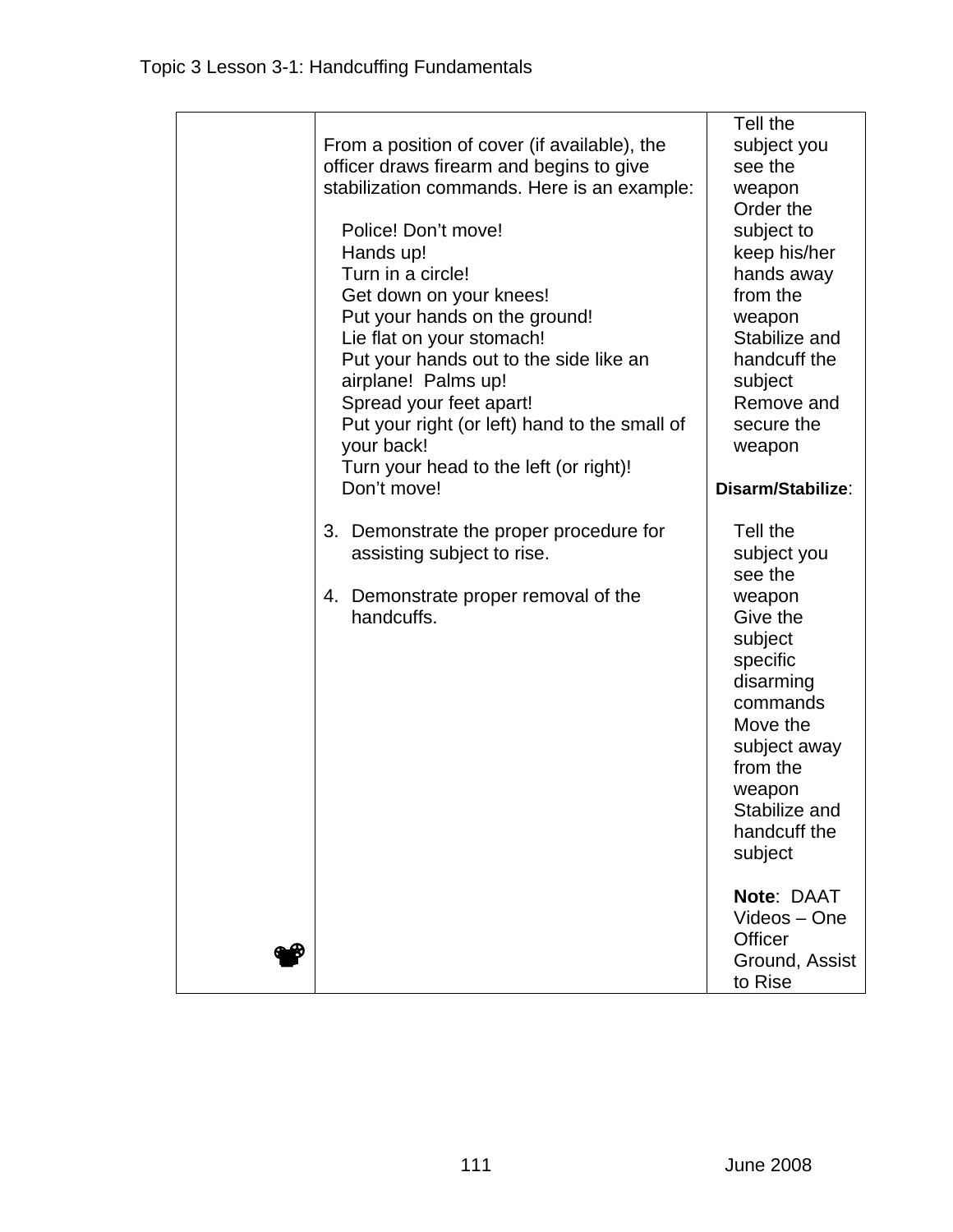| <b>EXERCISE: Prone Handcuffing</b>                                              |
|---------------------------------------------------------------------------------|
| <b>Purpose:</b> To give students practice in prone<br>handcuffing.              |
| <b>Procedure:</b>                                                               |
| 1. Divide students into pairs of "officers" and<br>"subjects."                  |
| 2. Have "officers" order "subject" to ground,<br>stabilize and apply handcuffs. |
| 3. Have "officers" assist subject to rise and<br>properly remove handcuffs.     |
| 4. Switch roles and repeat.                                                     |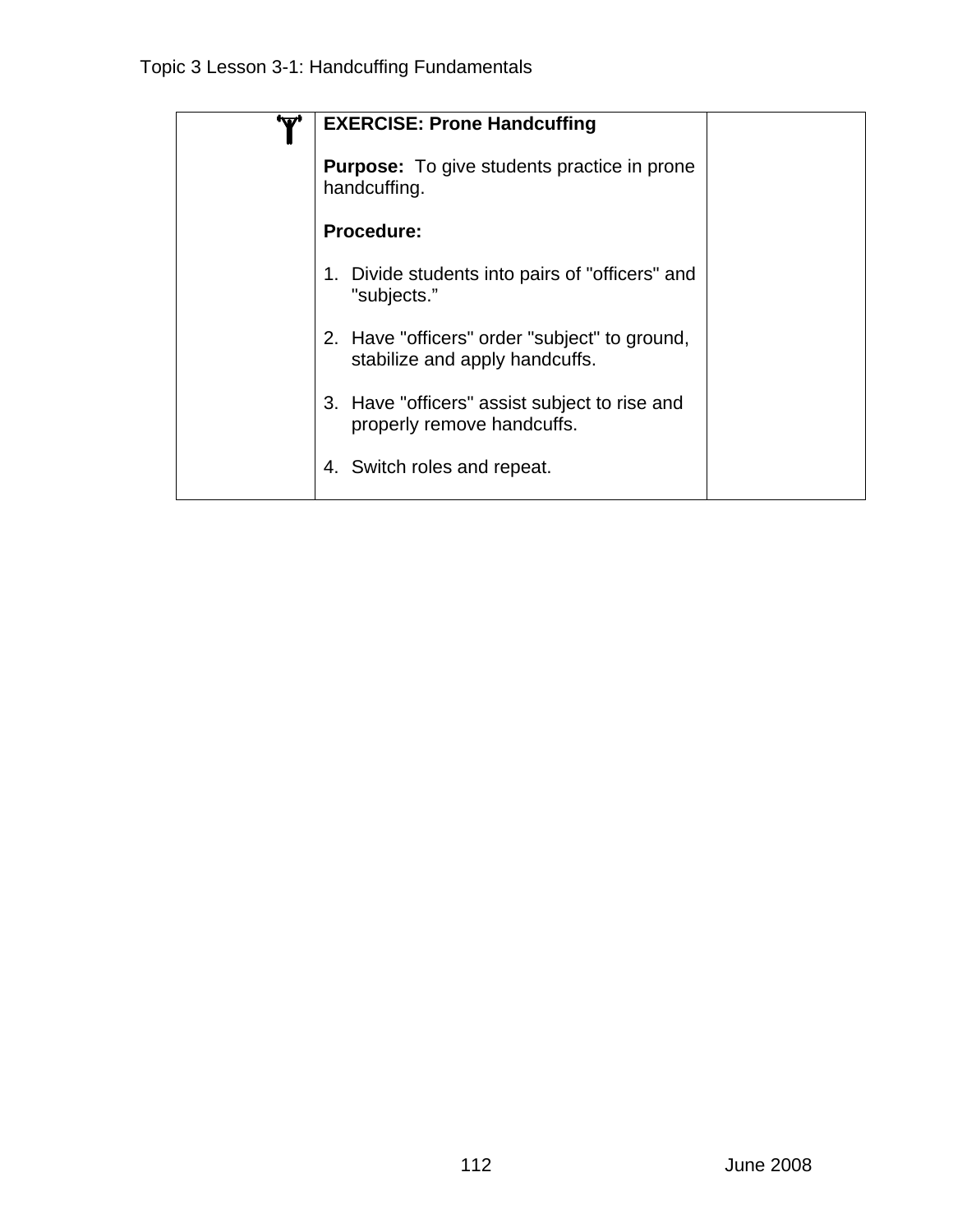# **LESSON 3-2: MULTIPLE-OFFICER HANDCUFFING**

To introduce handcuffing techniques with an uncooperative person and multiple officers.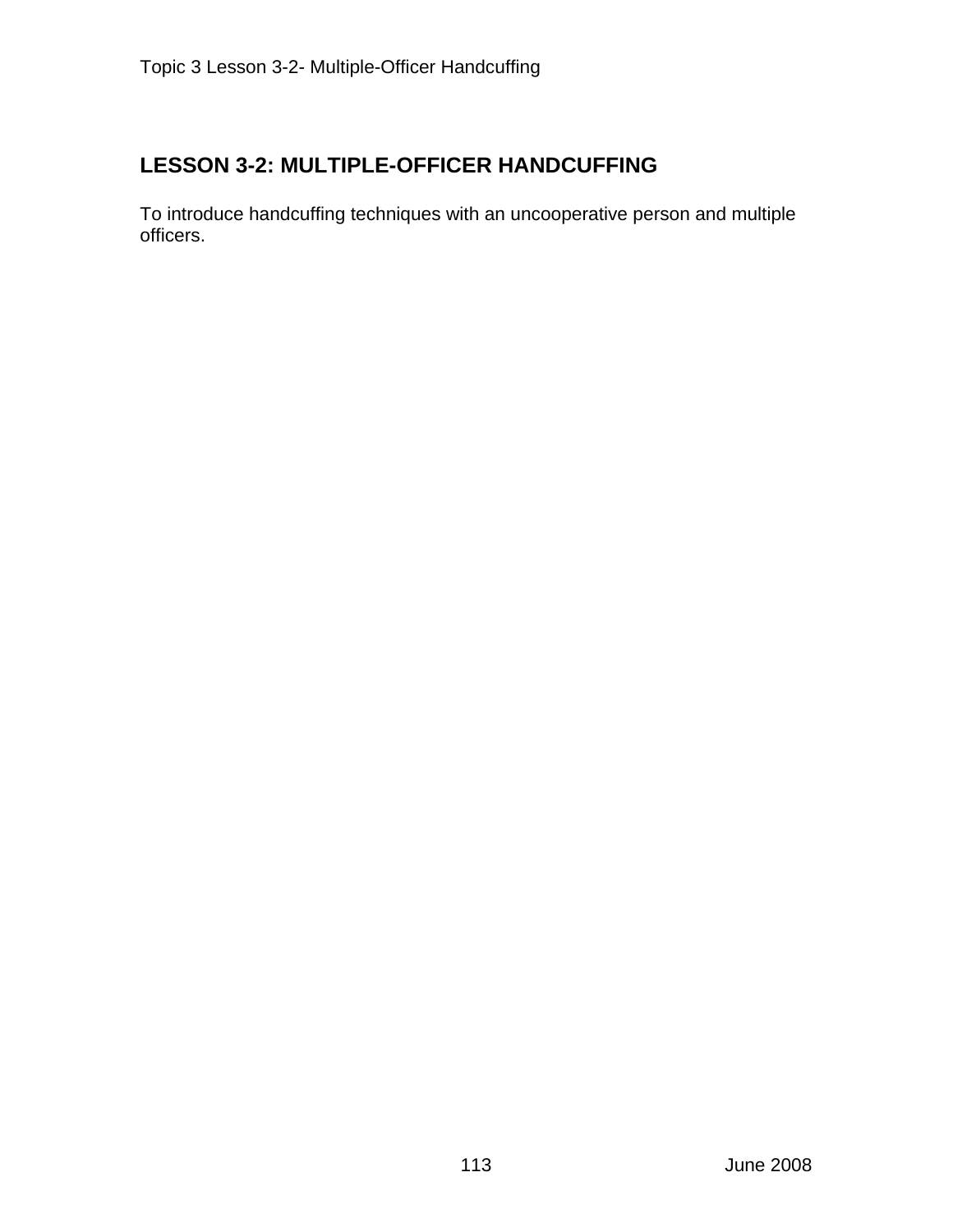# **TOPIC 3: HANDCUFFING Lesson 3-2: Multiple-Officer Handcuffing**

# **Learning Objectives**

- 2.1 Identify and describe the Incident Response concept and its application to law enforcement.
- 2.2 Identify and describe the Disturbance Resolution concept and its application to law enforcement.
- 4.7 Describe the follow-through considerations that apply to arresting subjects.
- 4.8 Apply the follow-through considerations concepts in a simulated environment.
- 4.9 Handcuff and remove handcuffs from subjects in a simulated environment.

# **Equipment**

Power point projector, screen

#### **Materials**

Textbook: *Defensive and Arrest Tactics: A Training Guide for Law Enforcement Officers*  Power Point presentation: *Use of Force* 

DAAT Videos: Multiple Officer Ground and Multiple Handcuff Removal

#### **Instructional Method**

Lecture, discussion, videos, exercises

# **Estimated Length of Class**

One Hour

# **Reading Assignment**

Text, Pg. 74-83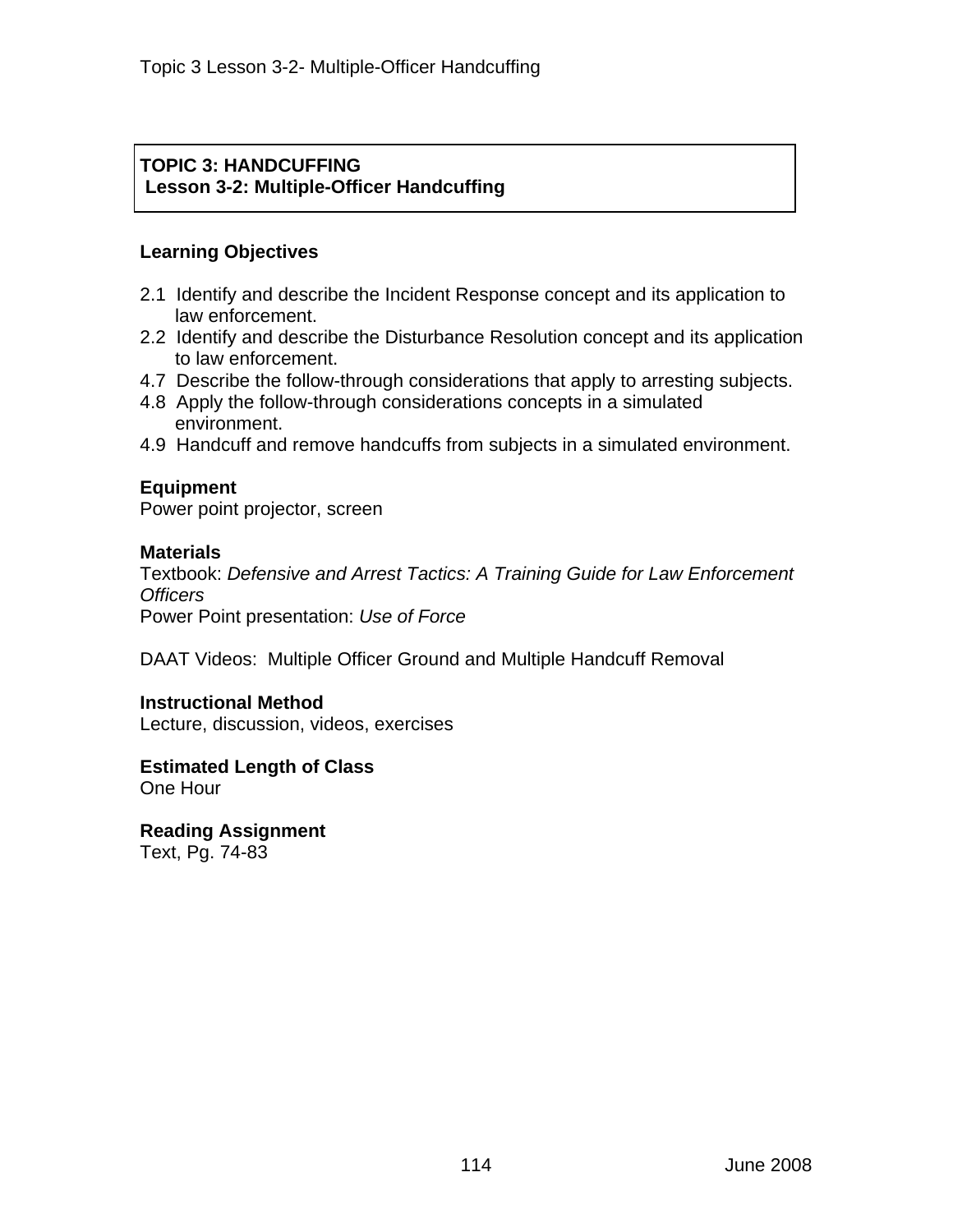| <b>Topic 3: Handcuffing</b><br>Lesson 3-2: Multiple-Officer Handcuffing |                                                                                                                       |                                     |                                                                                                                     |              |
|-------------------------------------------------------------------------|-----------------------------------------------------------------------------------------------------------------------|-------------------------------------|---------------------------------------------------------------------------------------------------------------------|--------------|
| <b>Time</b>                                                             | <b>Topic</b>                                                                                                          | <b>Activities</b>                   | <b>Resources</b>                                                                                                    | <b>Notes</b> |
| Hour #1                                                                 | Multiple officer<br>handcuffing<br>Multiple officer wall<br>stabilization<br>Multiple officer<br>handcuffing/standing | Lecture/demo<br>video &<br>exercise | <b>DAAT</b><br>Videos:<br><b>Multiple</b><br><b>Officer</b><br>Ground and<br><b>Multiple</b><br>Handcuff<br>Removal |              |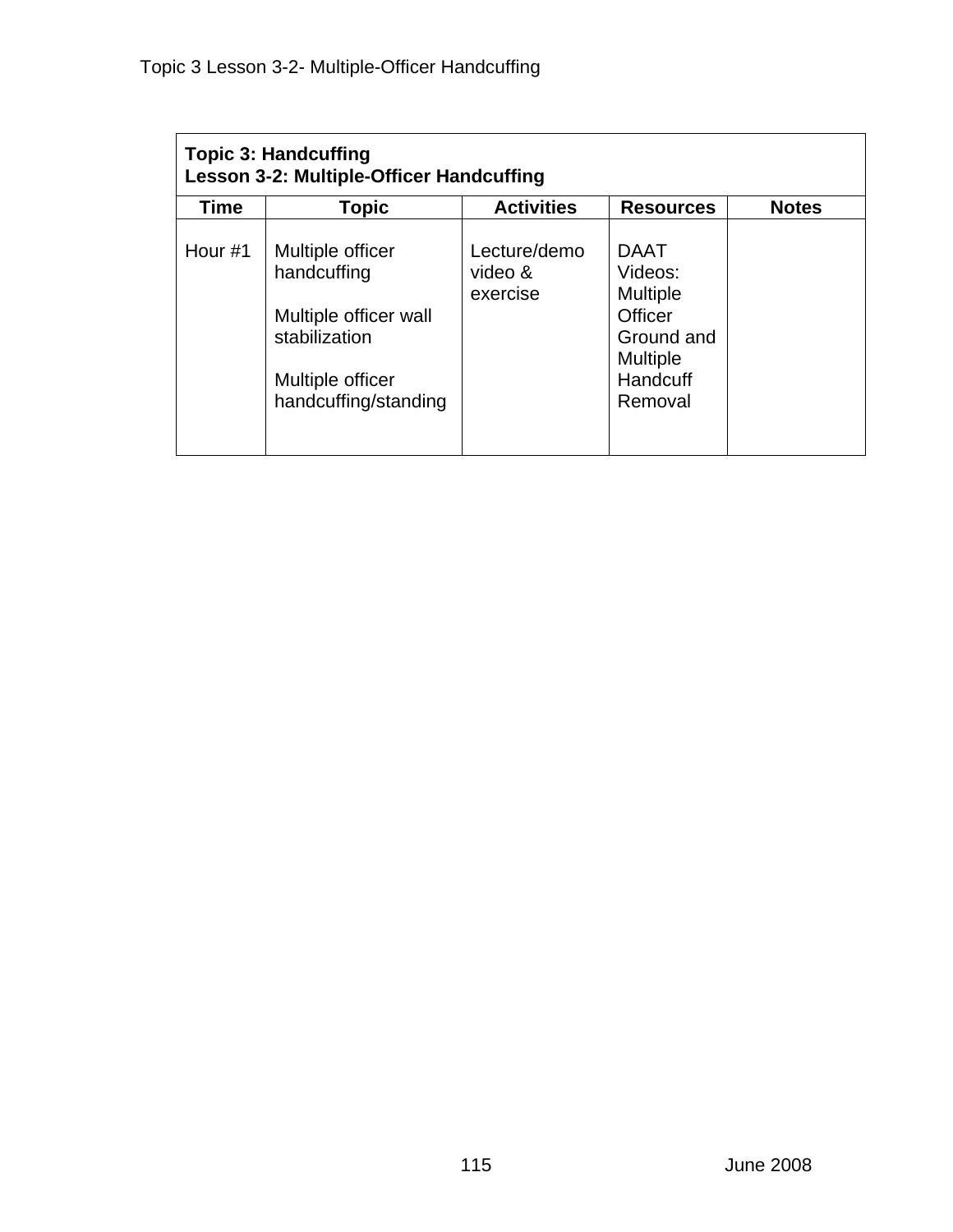| Pg. 74-75   LECTURE/DEMO: Multiple-Officer<br><b>Prone Handcuffing/Un-handcuffing</b><br>Purpose: To explain and demonstrate<br>the procedure when handcuffing an<br>uncooperative subject using multiple<br>officers.                                                                                                                                | Hour #1/#2                                                                                              |
|-------------------------------------------------------------------------------------------------------------------------------------------------------------------------------------------------------------------------------------------------------------------------------------------------------------------------------------------------------|---------------------------------------------------------------------------------------------------------|
| Procedure:                                                                                                                                                                                                                                                                                                                                            |                                                                                                         |
| 1. Using students to serve as subject<br>and officers, instructor directs<br>students in handcuffing prone<br>subject.                                                                                                                                                                                                                                | <b>Note: DAAT Videos</b><br>- Multiple Officer<br><b>Ground and Multiple</b><br><b>Handcuff Removal</b> |
| 2. Direct students in these roles: Have<br>one student be the "subject", the<br>rest "officers". An additional student<br>can be assigned the role of safety<br>coach if numbers permit.                                                                                                                                                              |                                                                                                         |
| Right Arm (3-point position)<br>Left Arm (position with elbow<br>secured between officer's knees as<br>the officer has his knees on the<br>ground)<br>Head (Pressure Points if<br>circumstances dictate)<br>Legs (Modified push-up position with<br>suspects feet rolled to the side)<br>Midsection (Applying handcuffs if<br>body weight not needed) |                                                                                                         |
| 3. When subject is stabilized, have<br>"officers" assist subject to rise and<br>un-handcuff him/her.                                                                                                                                                                                                                                                  |                                                                                                         |
| <b>EXERCISE: Multiple-Officer Prone</b><br><b>Handcuffing</b>                                                                                                                                                                                                                                                                                         |                                                                                                         |
| Purpose: To give students practice in<br>multiple-officer prone handcuffing.                                                                                                                                                                                                                                                                          |                                                                                                         |
| Procedure:                                                                                                                                                                                                                                                                                                                                            |                                                                                                         |
| 1. Divide students into groups of at<br>least 4 (preferably 5 or 6).                                                                                                                                                                                                                                                                                  |                                                                                                         |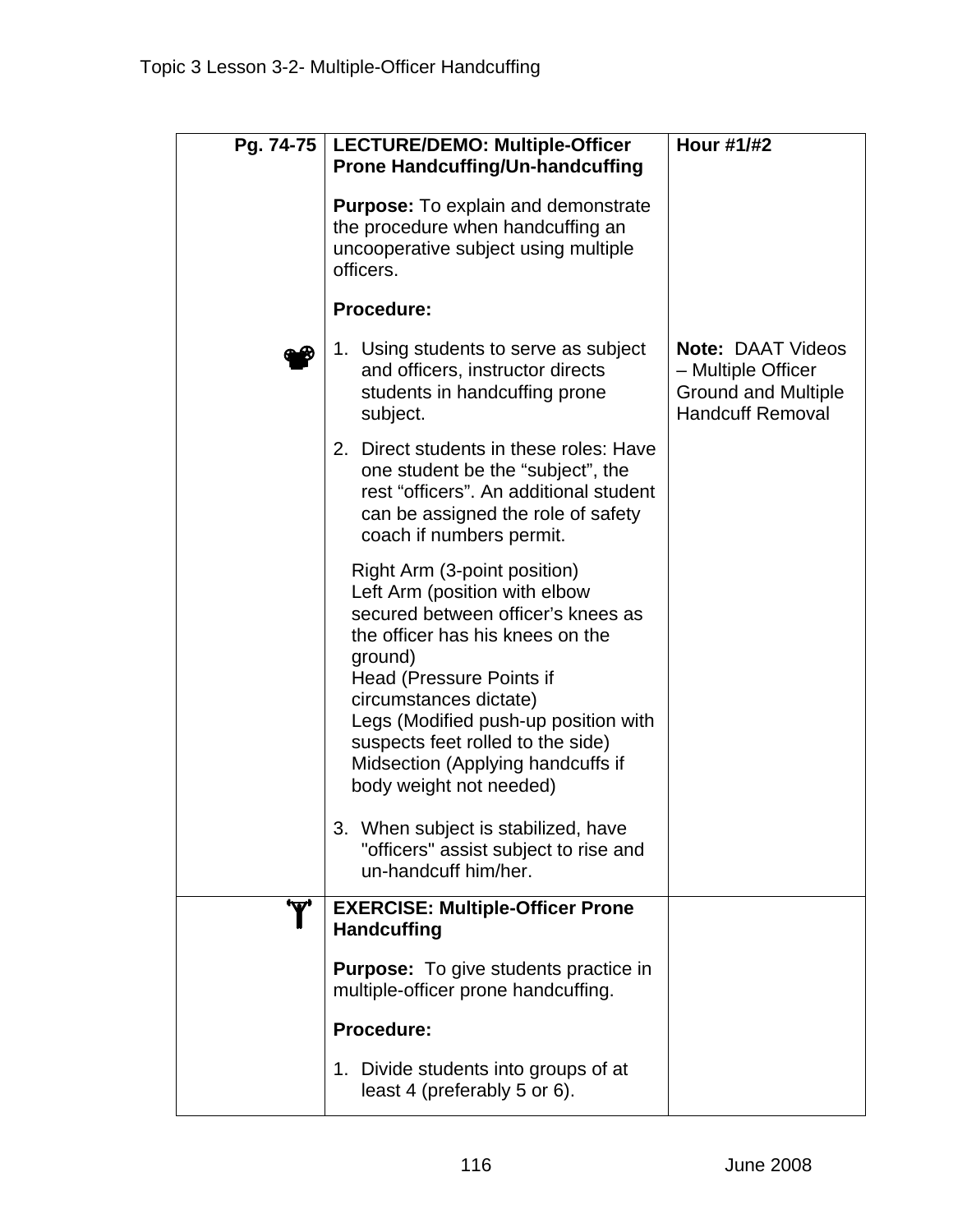| 2. Have one student be the "subject,"<br>the rest "officers."                                                                                                                                                                                                                                                                             |                                                                                                |
|-------------------------------------------------------------------------------------------------------------------------------------------------------------------------------------------------------------------------------------------------------------------------------------------------------------------------------------------|------------------------------------------------------------------------------------------------|
| 3. Have students practice multiple-<br>officer prone handcuffing.                                                                                                                                                                                                                                                                         |                                                                                                |
| 4. Switch roles and repeat.                                                                                                                                                                                                                                                                                                               |                                                                                                |
| LECTURE/DEMO: Multiple-Officer<br><b>Wall Stabilization</b>                                                                                                                                                                                                                                                                               |                                                                                                |
| <b>Purpose:</b> To demonstrate a variation<br>of multiple-officer handcuffing.                                                                                                                                                                                                                                                            |                                                                                                |
| <b>Procedure:</b>                                                                                                                                                                                                                                                                                                                         |                                                                                                |
| 1. Subject is secured facing the wall.                                                                                                                                                                                                                                                                                                    |                                                                                                |
| 2. Officers on both sides control<br>subject's arms, using escort or<br>compliance holds.                                                                                                                                                                                                                                                 |                                                                                                |
| 3. Third officer is positioned directly<br>behind the subject (Level 3) with<br>his/her hands on the subject's<br>shoulders or upper back. The<br>officer may blanket and secure the<br>subject's head in a position similar<br>to the secure-the-head<br>decentralization. Pressure points<br>can also be applied from this<br>position. |                                                                                                |
| 4. Officers secure subject's legs by<br>placing their inside knee against the<br>subject's near knee, securing them<br>against the wall.                                                                                                                                                                                                  | Note:                                                                                          |
| 5. Officers move into compliance<br>holds and direct the subject's hands<br>behind his/her back:                                                                                                                                                                                                                                          | Do not allow subject's<br>arm to straighten or<br>the compliance hold<br>will be lost. Officer |
| Outside hand secures hold on<br>subject's biceps, securing it to<br>officer's abdomen.                                                                                                                                                                                                                                                    | may index his own<br>knuckles against the<br>subject's side in order                           |
| Officer moves his body so that his<br>shoulders are perpendicular to the<br>subject's, while manipulating the                                                                                                                                                                                                                             | to maintain the hold<br>during this transition.                                                |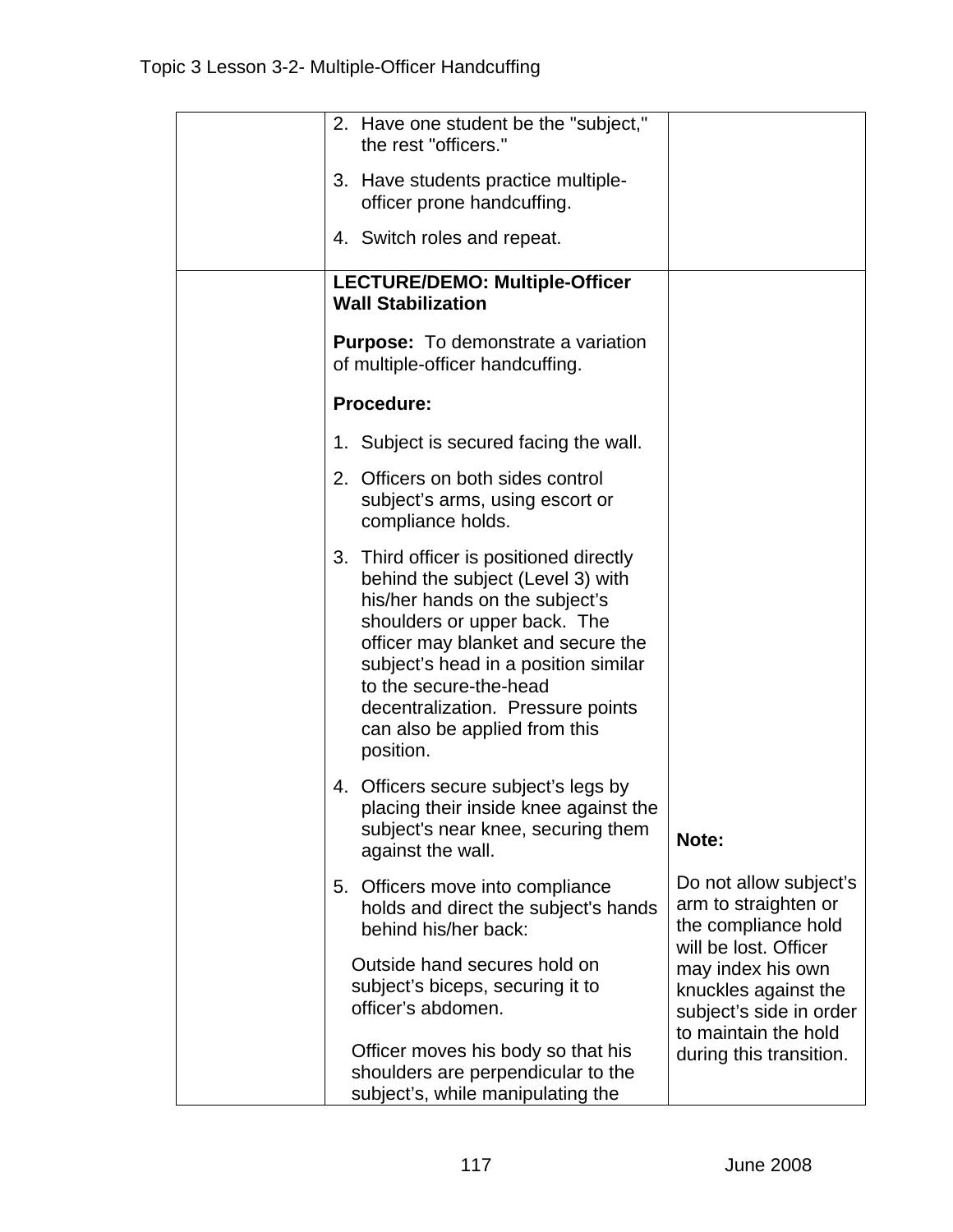| subject's hand behind his back.                                                                                                                                                                                                                                                                                                      |                                                                                                                                                                        |
|--------------------------------------------------------------------------------------------------------------------------------------------------------------------------------------------------------------------------------------------------------------------------------------------------------------------------------------|------------------------------------------------------------------------------------------------------------------------------------------------------------------------|
| Officer then takes his outside hand<br>and moves it through the bend of the<br>subject's elbow and takes over<br>compliance with this hand, while<br>moving the inside hand out<br>(commonly called "threading the<br>needle").                                                                                                      |                                                                                                                                                                        |
| 6. When both hands are secured<br>behind the subject's back one<br>officer maintains the "threaded<br>needle" as the other unthreads the<br>needle so handcuffs can be<br>applied. They then reverse<br>positions for the application of the<br>second handcuff. Another option<br>can be a third officer applying the<br>handcuffs. |                                                                                                                                                                        |
| <b>LECTURE/DEMO: Multiple-Officer</b><br><b>Standing Handcuffing</b>                                                                                                                                                                                                                                                                 |                                                                                                                                                                        |
| <b>Purpose:</b> To demonstrate a variation<br>of multiple-officer handcuffing.                                                                                                                                                                                                                                                       |                                                                                                                                                                        |
| Procedure:                                                                                                                                                                                                                                                                                                                           | Note:                                                                                                                                                                  |
| 1. Two officers have a subject<br>stabilized in a standing position with<br>compliance holds on both wrists. A<br>third officer could be used to<br>stabilize the subject's head if<br>needed.                                                                                                                                       | Do not allow subject's<br>arm to straighten or<br>the compliance hold<br>will be lost. Officer<br>may index his own<br>knuckles against the<br>subject's side in order |
| 2. Officers direct the subject's hands<br>behind his/her back:                                                                                                                                                                                                                                                                       | to maintain the hold<br>during this transition.                                                                                                                        |
| Outside hand secures hold on<br>subject's biceps, securing it to<br>officer's abdomen.                                                                                                                                                                                                                                               |                                                                                                                                                                        |
| Officer moves his/her body so that<br>hi/hers shoulders are perpendicular<br>to the subject's while manipulating<br>the subject's hand behind his back.<br>Officer then takes his outside hand                                                                                                                                       |                                                                                                                                                                        |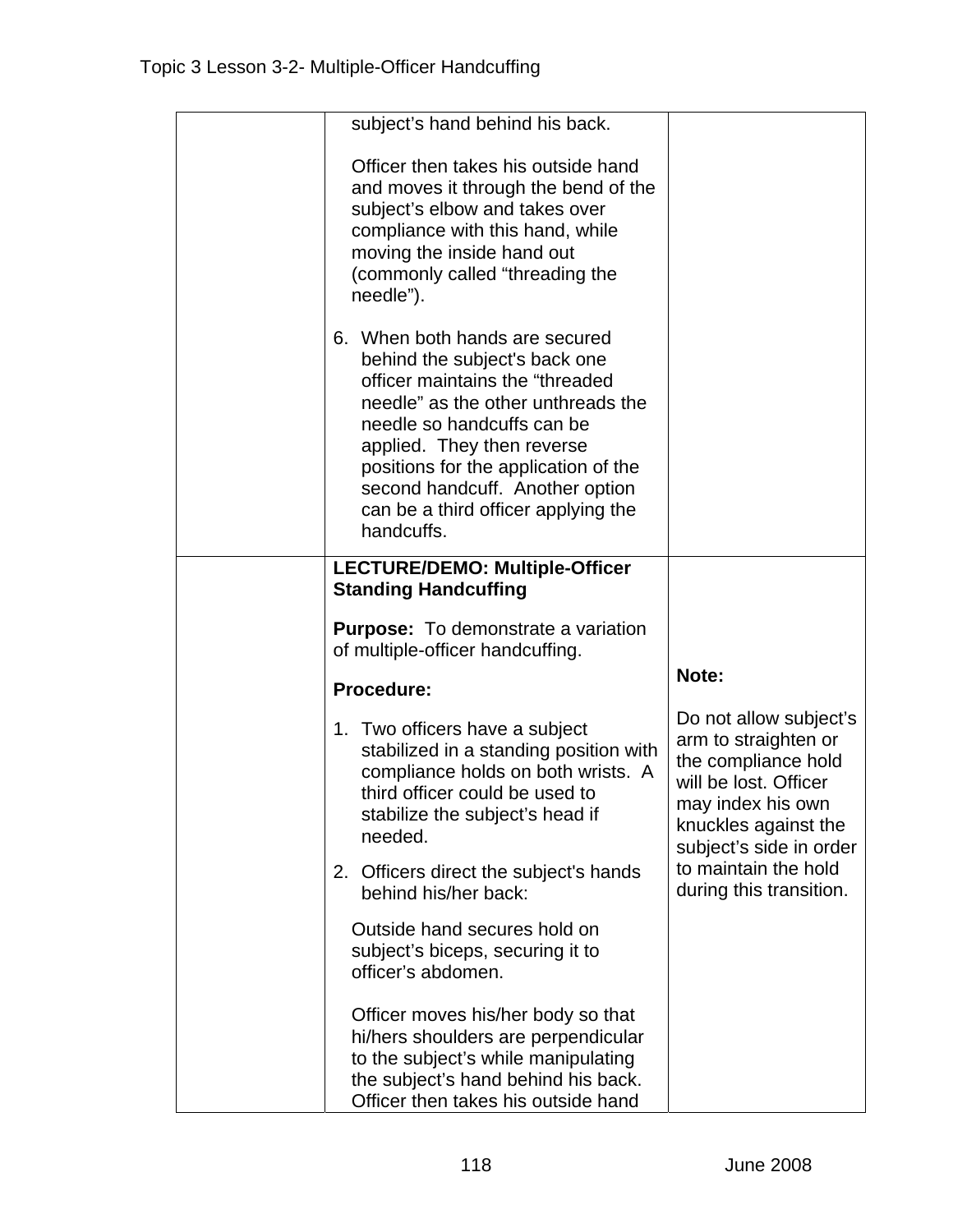| and moves it through the bend of the<br>subject's elbow and takes over<br>compliance with this hand, while<br>moving the inside hand out<br>(commonly called "threading the<br>needle").                                                                                                                                              |  |
|---------------------------------------------------------------------------------------------------------------------------------------------------------------------------------------------------------------------------------------------------------------------------------------------------------------------------------------|--|
| 3. When both hands are secured<br>behind the subject's back, one<br>officer maintains the "threaded<br>needle" as the other unthreads the<br>needle so handcuffs can be<br>applied. They then reverse<br>positions for the application of the<br>second handcuff. Another option<br>can be a third officer applying the<br>handcuffs. |  |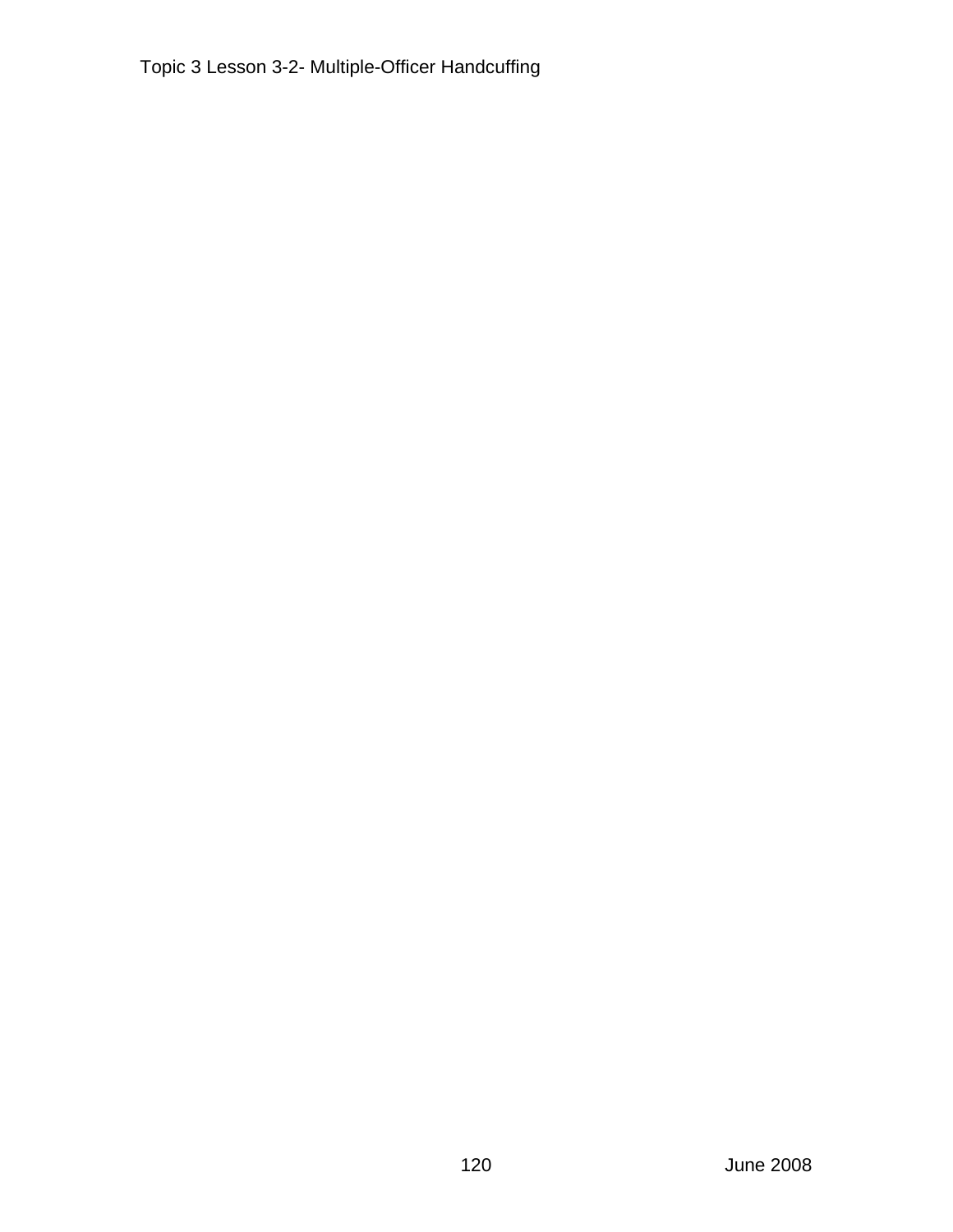# **LESSON 3-3: SINGLE-OFFICER OPTIONS FROM COMPLIANCE HOLD**

Introduces variations of single-officer handcuffing.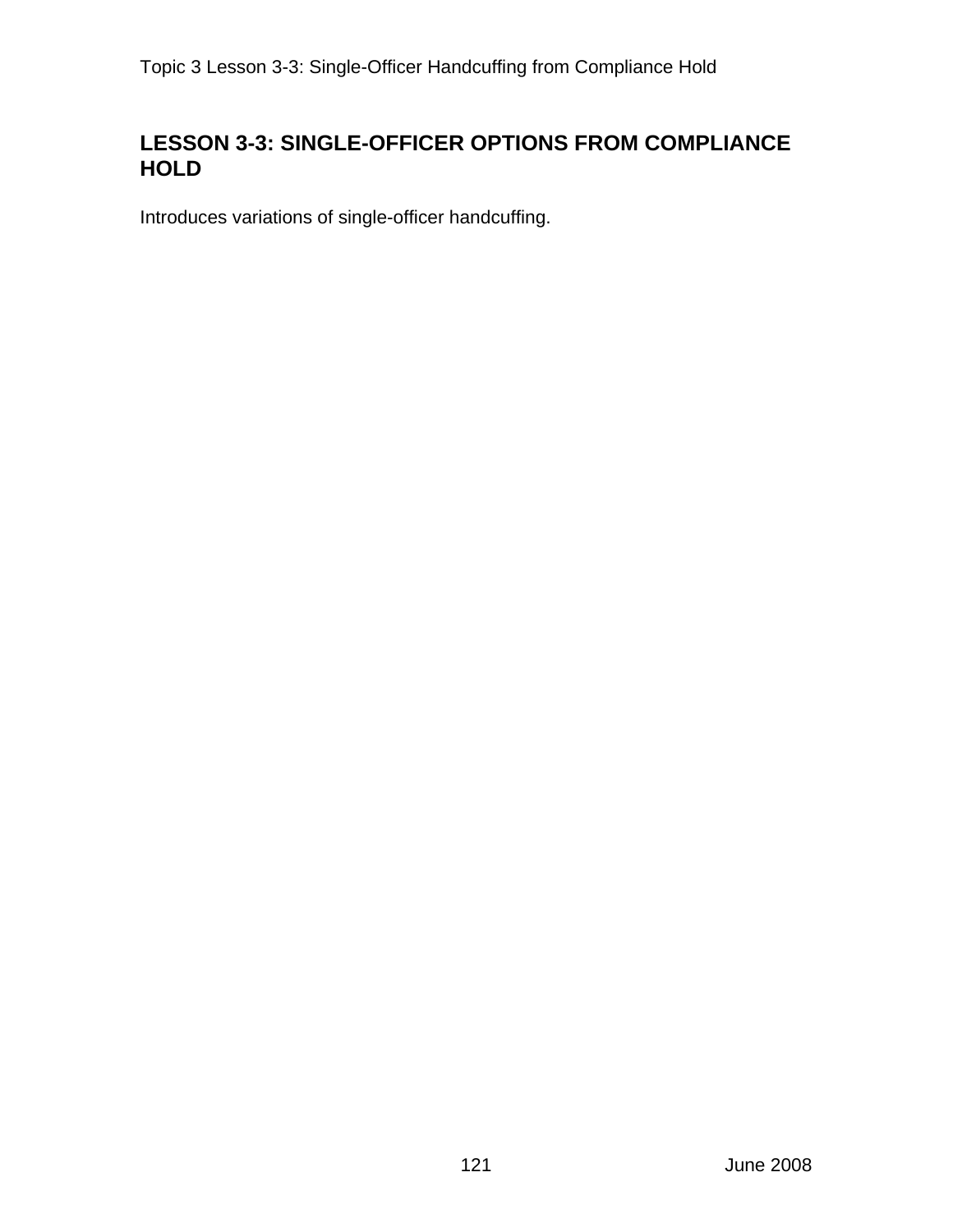#### **TOPIC 3: HANDCUFFING Lesson 3-3: Single-Officer Options from Compliance Hold**

# **Learning Objectives**

- 2.1 Identify and describe the Incident Response concept and its application to law enforcement.
- 2.2 Identify and describe the Disturbance Resolution concept and its application to law enforcement.
- 3.1 Identify the concept of "presence" and the circumstances under which it is appropriate.
- 3.2 Identify the concept of "dialog" and the circumstances under which it is appropriate.
- 3.3 Identify the concept of "control alternatives" and the circumstances under which they are appropriate.
- 4.3 Demonstrate the ability to use control alternatives techniques/tools in a simulated environment.
- 4.7 Describe the follow-through considerations that apply to arresting subjects.
- 4.8 Apply the follow-through considerations concepts in a simulated environment.
- 4.9 Handcuff and remove handcuffs from subjects in a simulated environment.
- 4.10 Frisk and search subjects in a simulated environment.

# **Equipment**

Power point projector, screen

#### **Materials**

Textbook: *Defensive and Arrest Tactics: A Training Guide for Law Enforcement Officers*  Power Point presentation: *Use of Force* 

**Instructional Method** 

Lecture, discussion, exercises

**Estimated Length of Class**  One Hour

**Reading Assignment**  Text, Pg. 73-74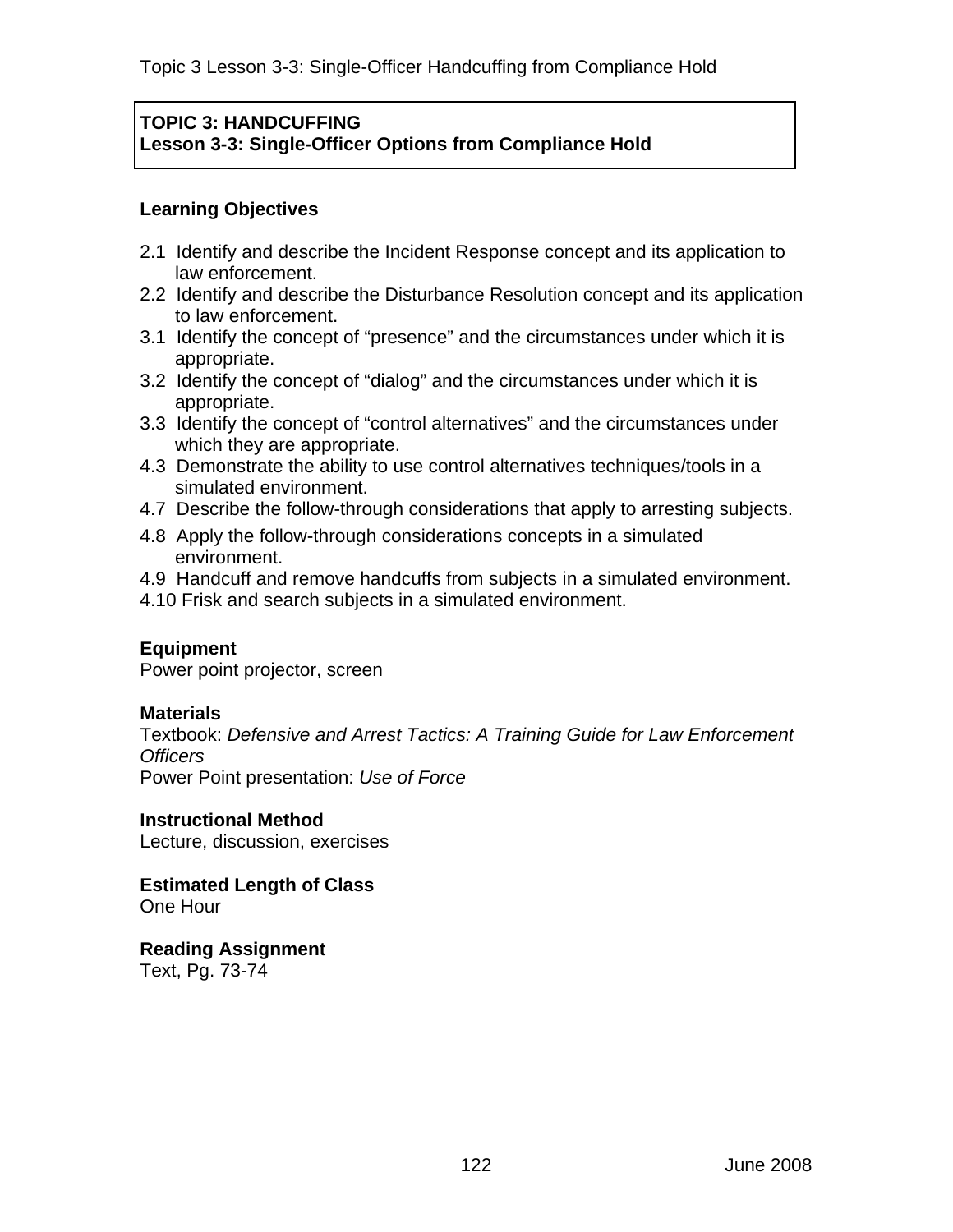| <b>Topic 3: Handcuffing</b><br>Lesson 3-3: Single-Officer Options From Compliance Hold |                                                  |                            |                  |              |
|----------------------------------------------------------------------------------------|--------------------------------------------------|----------------------------|------------------|--------------|
| Time                                                                                   | Topic                                            | <b>Activities</b>          | <b>Resources</b> | <b>Notes</b> |
| Hour #1                                                                                | Single-officer<br>handcuffing from<br>compliance | Lecture/demo<br>& exercise |                  |              |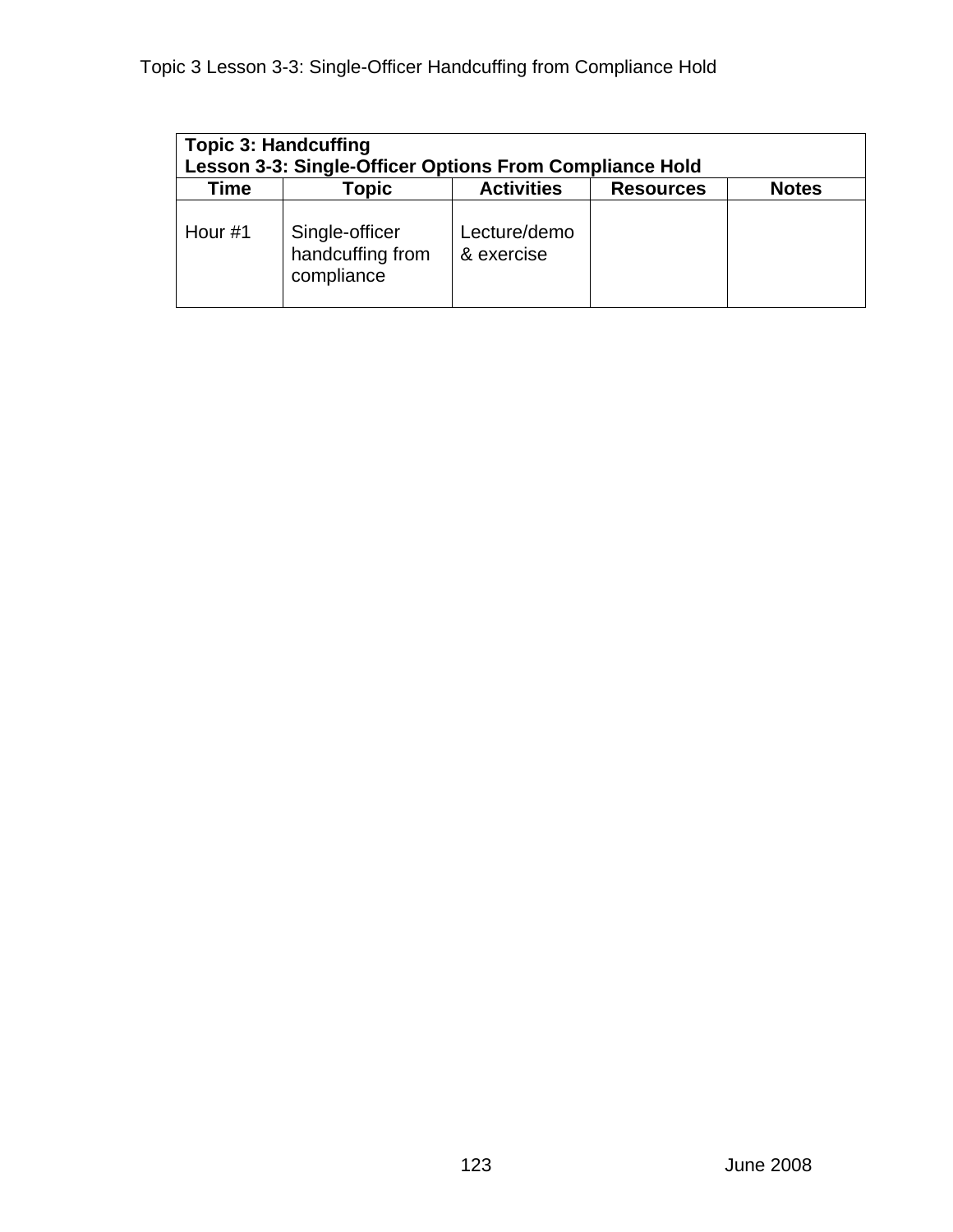| LECTURE/DEMO: Single-Officer<br><b>Handcuffing from a Compliance</b><br>Hold<br><b>(Tactical and Prone)</b>                                                                              | Hour #1/#2                                              |
|------------------------------------------------------------------------------------------------------------------------------------------------------------------------------------------|---------------------------------------------------------|
| <b>Purpose:</b> To demonstrate variations<br>of single-officer handcuffing.                                                                                                              | Note:                                                   |
| Procedure:                                                                                                                                                                               | During these<br>transitions the officer<br>may have to  |
| <b>Tactical</b>                                                                                                                                                                          | disengage and/or<br>escalate in order to                |
| 1. From compliance hold, officer takes<br>outside hand and places it on the<br>suspect's wrist.                                                                                          | gain control.                                           |
| 2. The inside hand indexes along the<br>forearm onto the inside of the<br>elbow.                                                                                                         |                                                         |
| 3. The subject's arm is straightened<br>into an escort hold.                                                                                                                             |                                                         |
| 4. Officer then indexes his/her inside<br>hand (currently on elbow) along the<br>forearm and secures a hold on the<br>subject's hand. While doing this,<br>the officer step-slides back. |                                                         |
| 5. The officer releases the pincer grip<br>that is on the suspect's wrist<br>(outside hand) and accesses<br>his/her handcuffs with same hand.                                            |                                                         |
| 6. Officer brings suspect's hand into a<br>position to apply handcuff and<br>tactically cuffs the suspect.                                                                               |                                                         |
| <b>Prone</b>                                                                                                                                                                             | Note:                                                   |
| 1. From compliance hold, the officer<br>orders the suspect to go down to<br>his/her knees.                                                                                               | This technique is<br>similar to a Lower-<br>Your-Center |
| 2. Officer moves with the suspect<br>while maintaining compliance hold.                                                                                                                  | Decentralization, but<br>step by step.                  |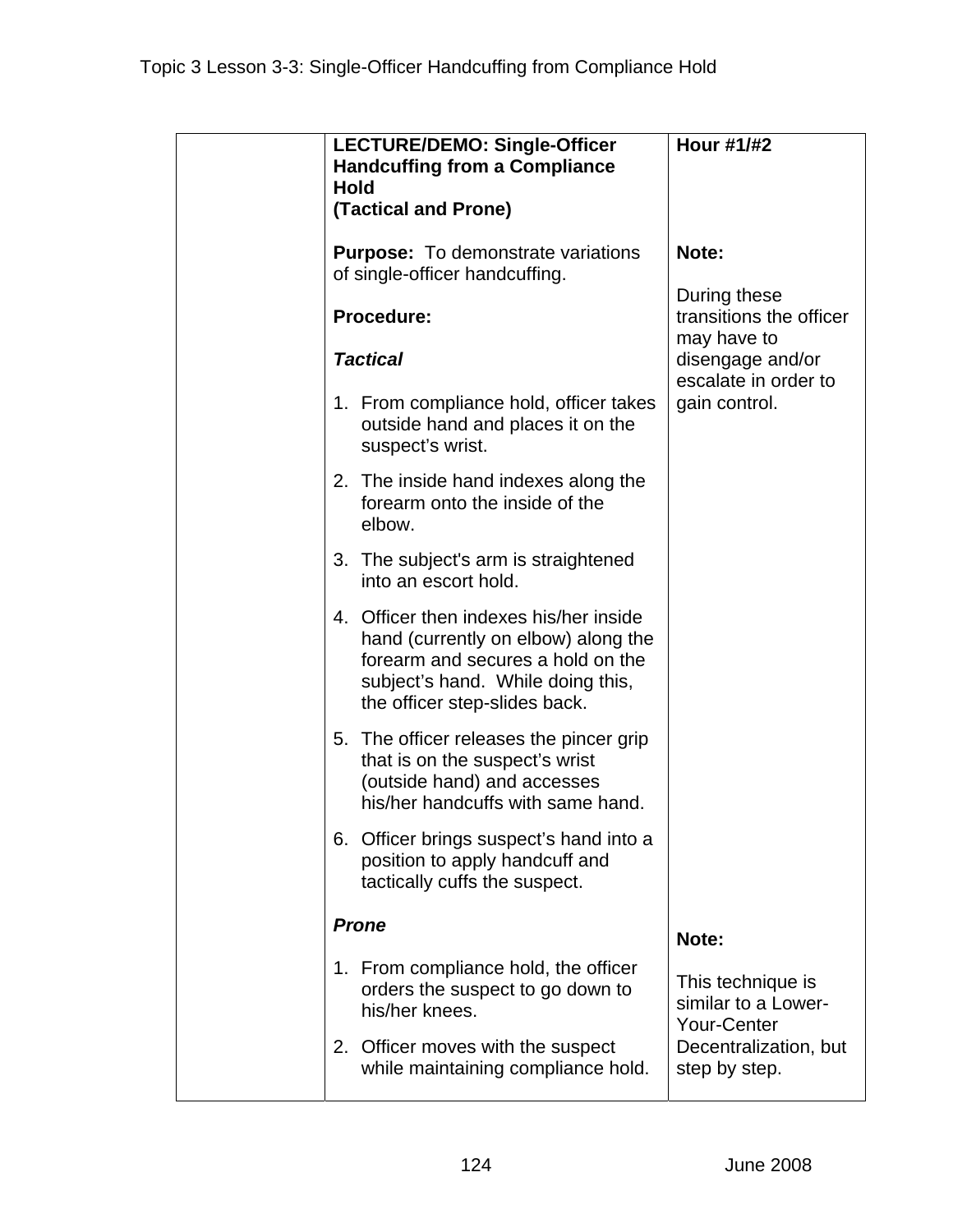| 3. Suspect is ordered to place his/her<br>hand on the ground and lie flat on<br>his/her stomach.<br>4. As suspect is moving into prone<br>position, the officer sweeps the<br>suspect's hand to the small of his<br>back and moves into ground<br>stabilization. | Note:<br>Emphasize that arm<br>must be kept low to<br>the ground while<br>being swept back. |
|------------------------------------------------------------------------------------------------------------------------------------------------------------------------------------------------------------------------------------------------------------------|---------------------------------------------------------------------------------------------|
| 5. The handcuffs can be applied when<br>the suspect is stabilized.                                                                                                                                                                                               |                                                                                             |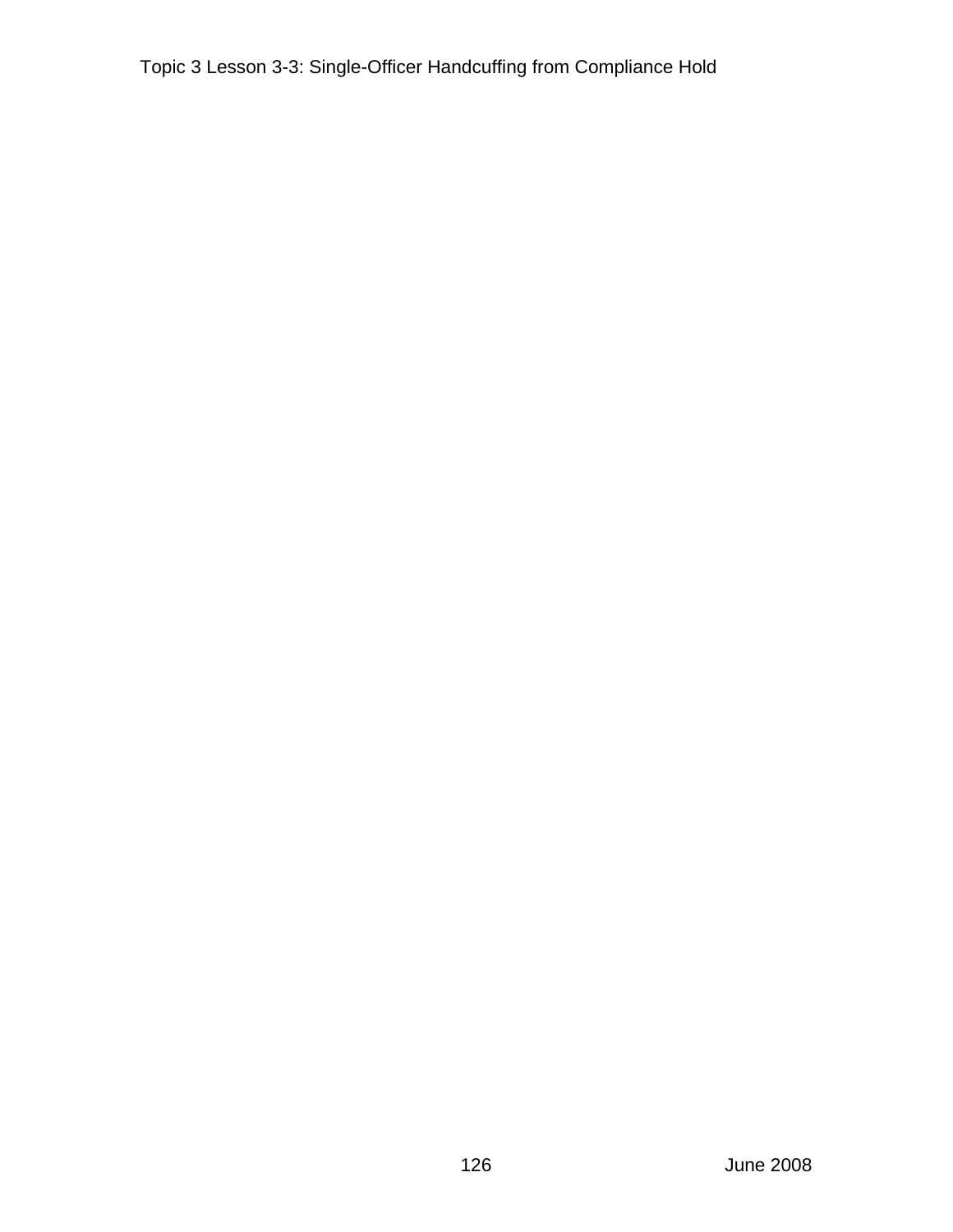# **TOPIC 4: ACTIVE COUNTERMEASURES**

# **LESSON 4-1: BLOCKING**

The purpose and techniques used for blocking are introduced.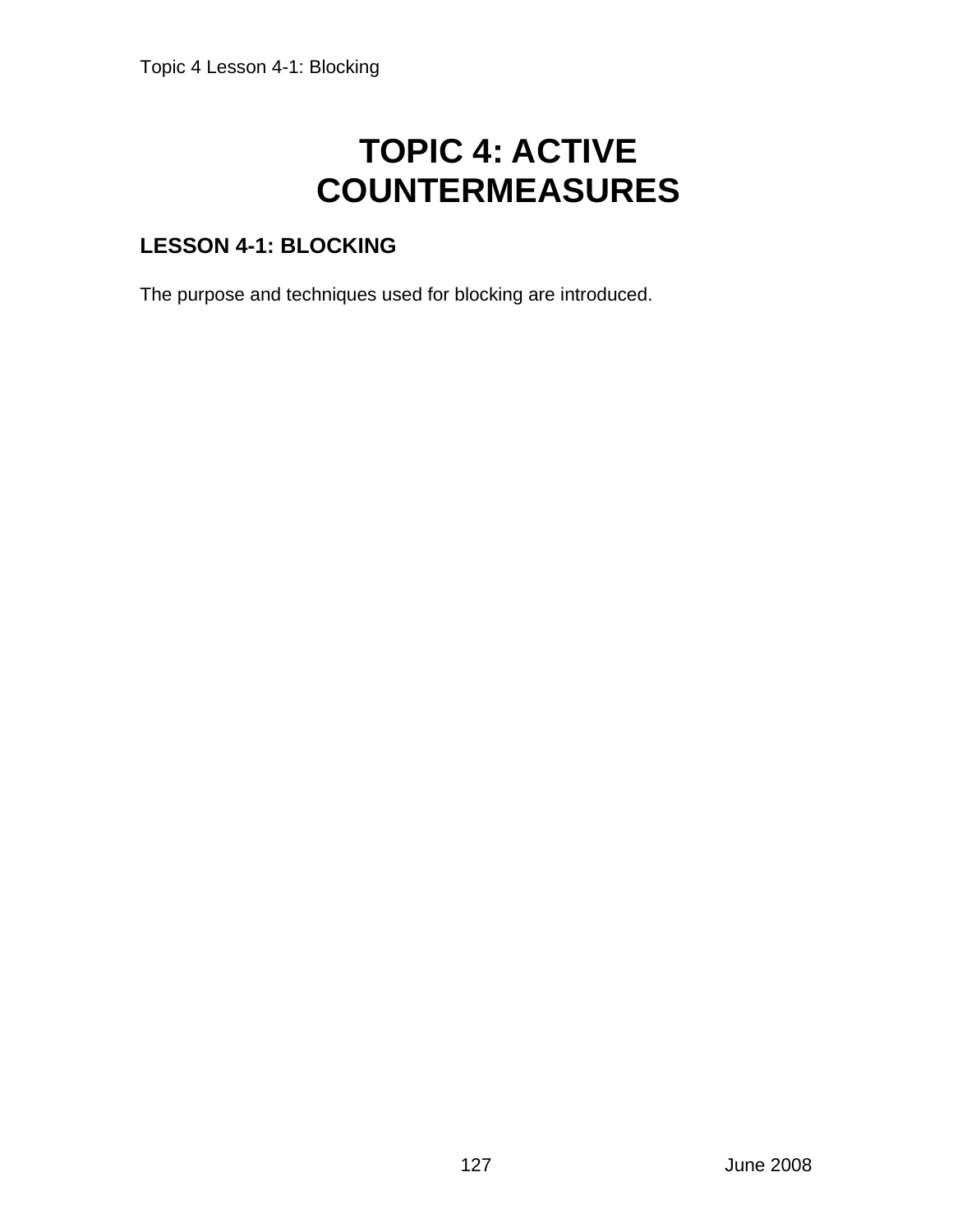# **TOPIC 4: ACTIVE COUNTERMEASURES Lesson 4-1: Blocking**

# **Learning Objectives**

- 3.1 Identify the concept of "presence" and the circumstances under which it is appropriate.
- 3.2 Identify the concept of "dialog" and the circumstances under which it is appropriate.
- 3.3 Identify the concept of "control alternatives" and the circumstances under which they are appropriate.
- 3.4 Identify the concept of "protective alternatives" and the circumstances under which they are appropriate.
- 3.5 Identify the concept of "deadly force" and the circumstances under which it is appropriate.
- 3.6 Apply the intervention option concepts in a simulated environment.
- 4.1 Demonstrate the use of presence in a simulated environment.
- 4.2 Demonstrate the ability to use dialog in a simulated environment.
- 4.3 Demonstrate the ability to use control alternatives techniques/tools in a simulated environment.
- 4.4 Demonstrate the ability to use the protective alternatives techniques/tools in a simulated environment.
- 4.5 Demonstrate the ability to use deadly force decision making in a simulated environment.
- 4.7 Describe the follow-through considerations that apply to arresting subjects.
- 4.8 Apply the follow-through considerations concepts in a simulated environment.

# **Equipment**

Power point projector, screen

#### **Materials**

Textbook: *Defensive and Arrest Tactics: A Training Guide for Law Enforcement Officers*  Power Point presentation: *Use of Force* 

#### **Instructional Method**

Lecture, discussion, exercises

#### **Estimated Length of Class**

One Hour

# **Reading Assignment**

Text, Pg. 47-53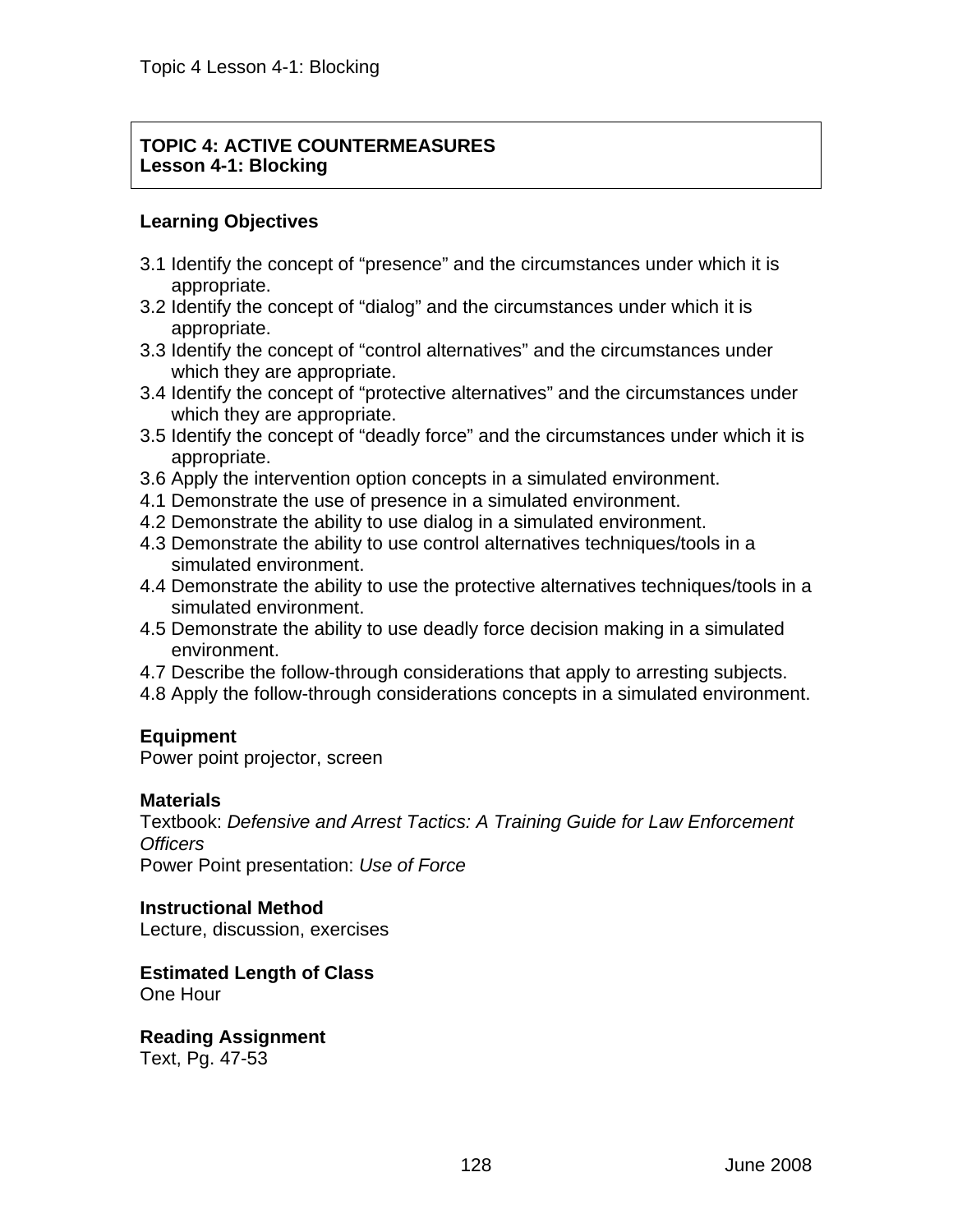| <b>Topic 4: ACTIVE COUNTERMEASURES</b><br><b>Lesson 4-1: Blocking</b> |                                                                                  |                            |  |  |  |  |
|-----------------------------------------------------------------------|----------------------------------------------------------------------------------|----------------------------|--|--|--|--|
| <b>Time</b>                                                           | <b>Activities</b><br><b>Notes</b><br><b>Topic</b><br><b>Resources</b>            |                            |  |  |  |  |
| Hour $#1$                                                             | <b>Blocking</b><br><b>Focused Strikes</b><br>Incapacitating<br><b>Techniques</b> | Lecture/demo<br>& exercise |  |  |  |  |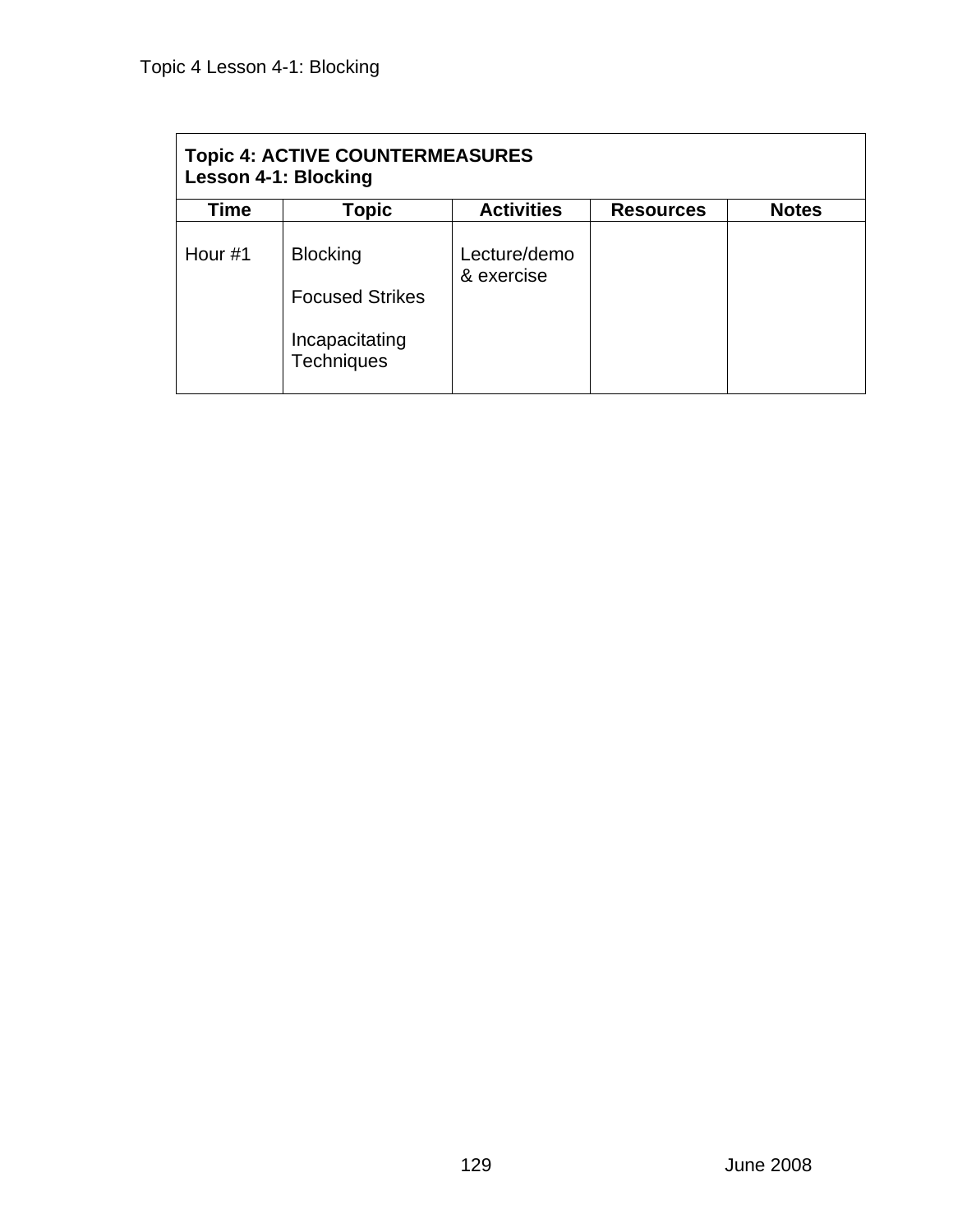| Pg. 47 | <b>LECTURE: Blocking</b>                                                                                                                | Hour #1 |
|--------|-----------------------------------------------------------------------------------------------------------------------------------------|---------|
|        | Purpose: To explain the purpose and<br>techniques used for blocking.                                                                    |         |
|        | Procedure:                                                                                                                              |         |
|        | Explain the purpose for blocking:<br>to defend against an attack                                                                        |         |
|        | <b>EXERCISE: Blocking</b>                                                                                                               |         |
|        | Purpose: To practice blocking techniques.                                                                                               |         |
|        | Procedure:                                                                                                                              |         |
|        | 1. Divide students into pairs of "officers"<br>and "subjects."                                                                          |         |
|        | Have "subjects" swing impact bags at<br>2.<br>"officers" in order to practice each<br>specific block. Add appropriate<br>verbalization. |         |
|        | 3.<br>Switch roles and repeat.                                                                                                          |         |
|        |                                                                                                                                         |         |
|        |                                                                                                                                         |         |
|        |                                                                                                                                         |         |
|        |                                                                                                                                         |         |
|        |                                                                                                                                         |         |
|        |                                                                                                                                         |         |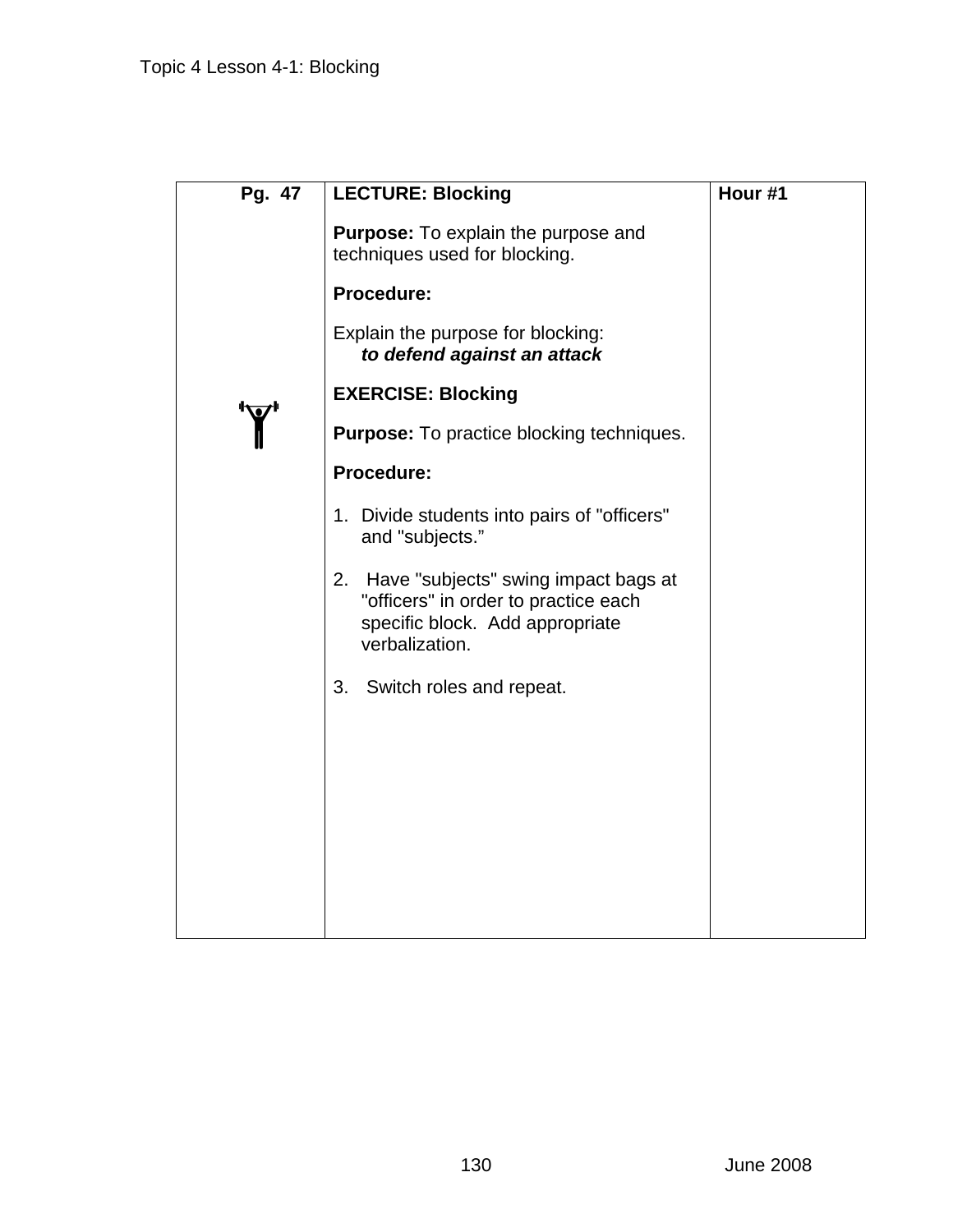# **LESSON 4-2: FOCUSED STRIKES**

The proper application of focused strikes is demonstrated and practiced.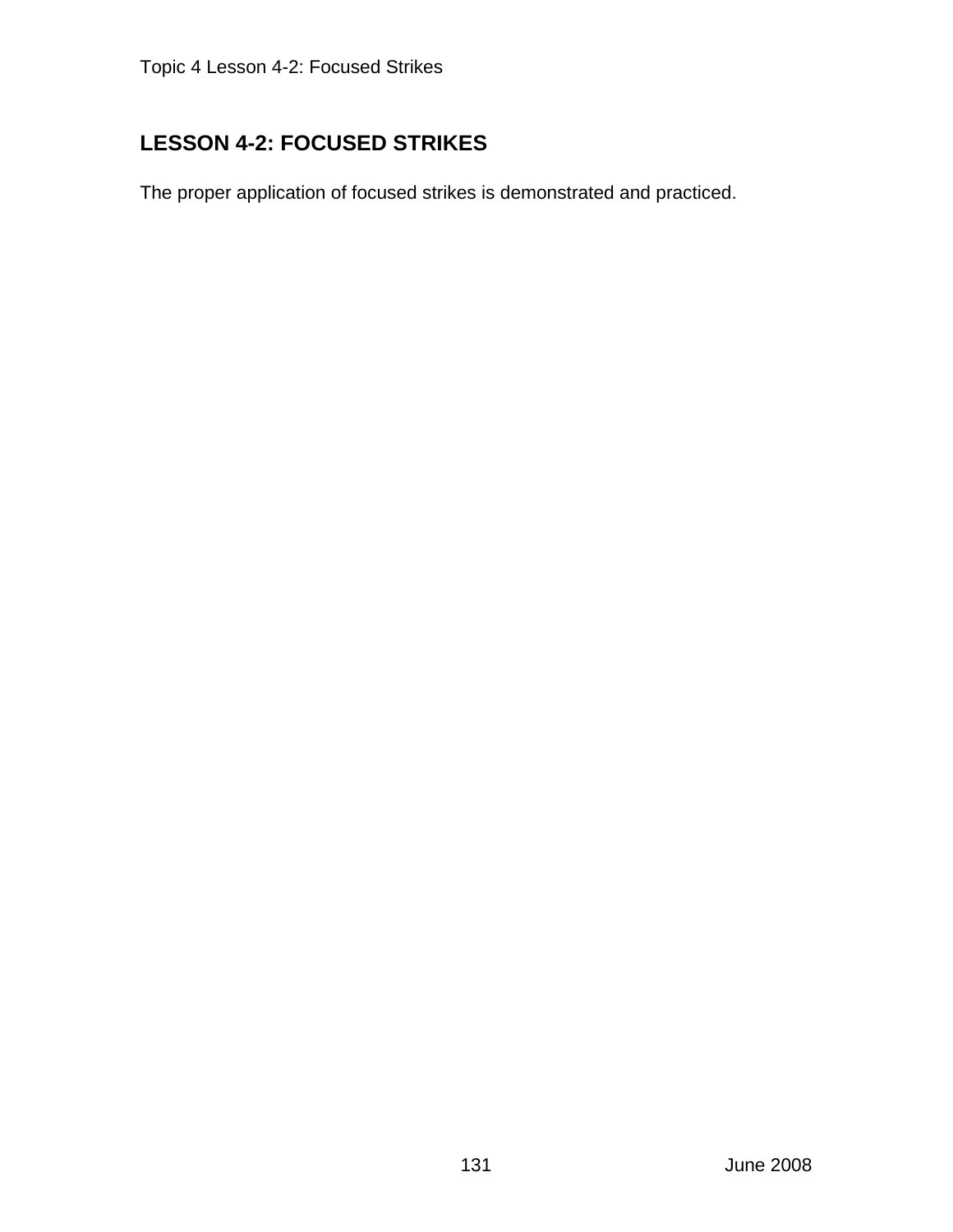# **TOPIC 4: ACTIVE COUNTERMEASURES Lesson 4-2: Focused Strikes**

## **Learning Objectives**

- 3.1 Identify the concept of "presence" and the circumstances under which it is appropriate.
- 3.2 Identify the concept of "dialog" and the circumstances under which it is appropriate.
- 3.3 Identify the concept of "control alternatives" and the circumstances under which they are appropriate.
- 3.4 Identify the concept of "protective alternatives" and the circumstances under which they are appropriate.
- 3.5 Identify the concept of "deadly force" and the circumstances under which it is appropriate.
- 3.6 Apply the intervention option concepts in a simulated environment.
- 4.1 Demonstrate the use of presence in a simulated environment.
- 4.2 Demonstrate the ability to use dialog in a simulated environment.
- 4.3 Demonstrate the ability to use control alternatives techniques/tools in a simulated environment.
- 4.4 Demonstrate the ability to use the protective alternatives techniques/tools in a simulated environment.
- 4.5 Demonstrate the ability to use deadly force decision making in a simulated environment.
- 4.7 Describe the follow-through considerations that apply to arresting subjects.
- 4.8 Apply the follow-through considerations concepts in a simulated environment.

#### **Equipment**

Power point projector, screen

#### **Materials**

Textbook: *Defensive and Arrest Tactics: A Training Guide for Law Enforcement Officers* 

DAAT Videos: *Reaction Hand Strike, Reaction Forearm Strike, Strong Hand Strike, Strong Forearm Strike, Reaction Front Kick, Reaction Knee Strike, Strong Angle Kick, Strong Angle Knee Strike*

#### **Instructional Method**

Lecture, discussion, exercises

**Estimated Length of Class**  One Hour

**Reading Assignment**  Text, Pg. 47-53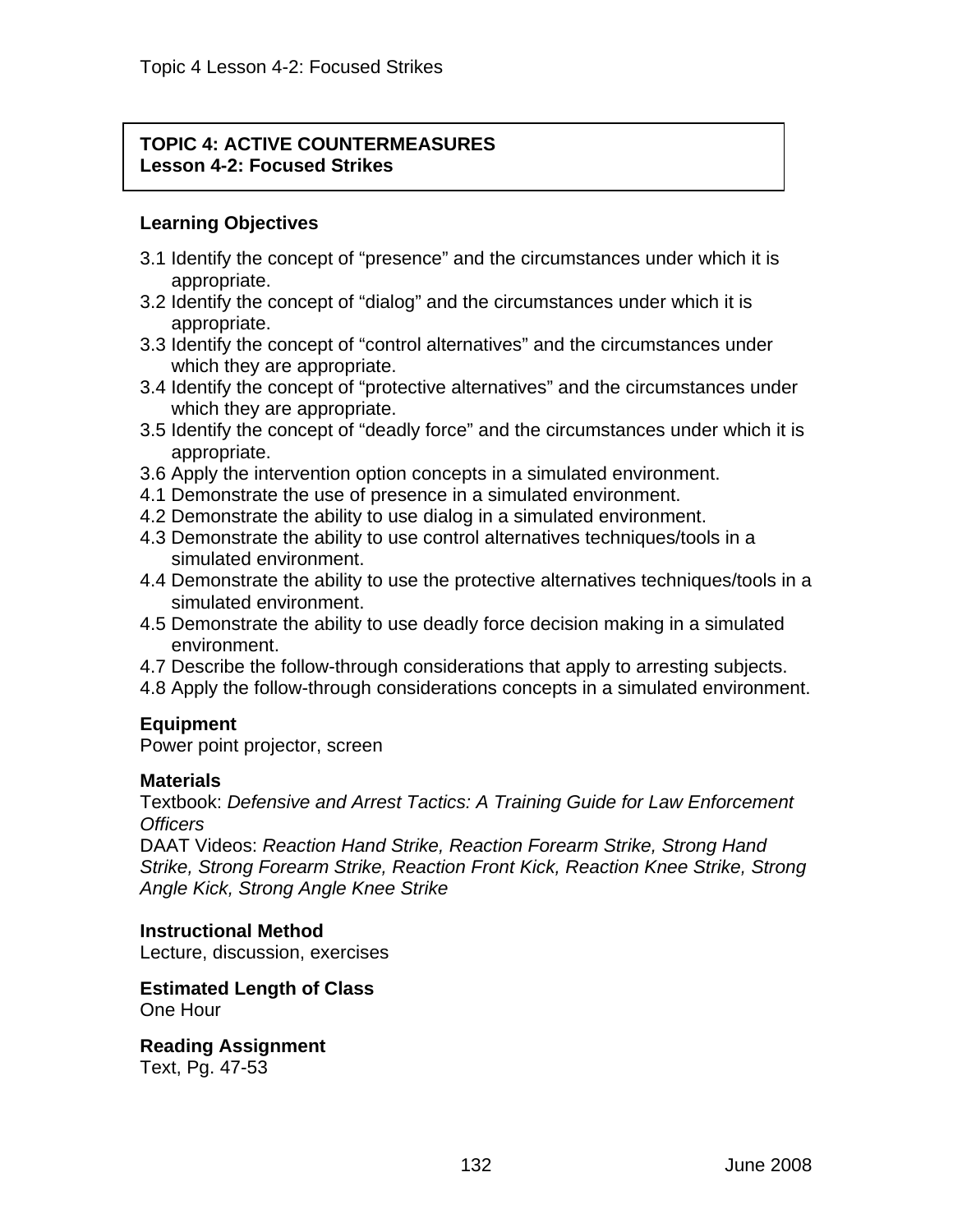| Time    | <b>Topic</b>           | <b>Activities</b>                    | <b>Resources</b>                                                                                                                                                                                                                                                      | <b>Notes</b> |
|---------|------------------------|--------------------------------------|-----------------------------------------------------------------------------------------------------------------------------------------------------------------------------------------------------------------------------------------------------------------------|--------------|
| Hour #1 | <b>Focused Strikes</b> | Lecture/demo<br>videos &<br>exercise | <b>DAAT Videos:</b><br>Reaction<br>Hand Strike,<br>Reaction<br>Forearm<br>Strike, Strong<br>Hand Strike,<br>Strong<br>Forearm<br>Strike,<br>Reaction<br>Front Kick,<br>Reaction<br>Knee Strike,<br><b>Strong Angle</b><br>Kick, Strong<br>Angle Knee<br><b>Strike</b> |              |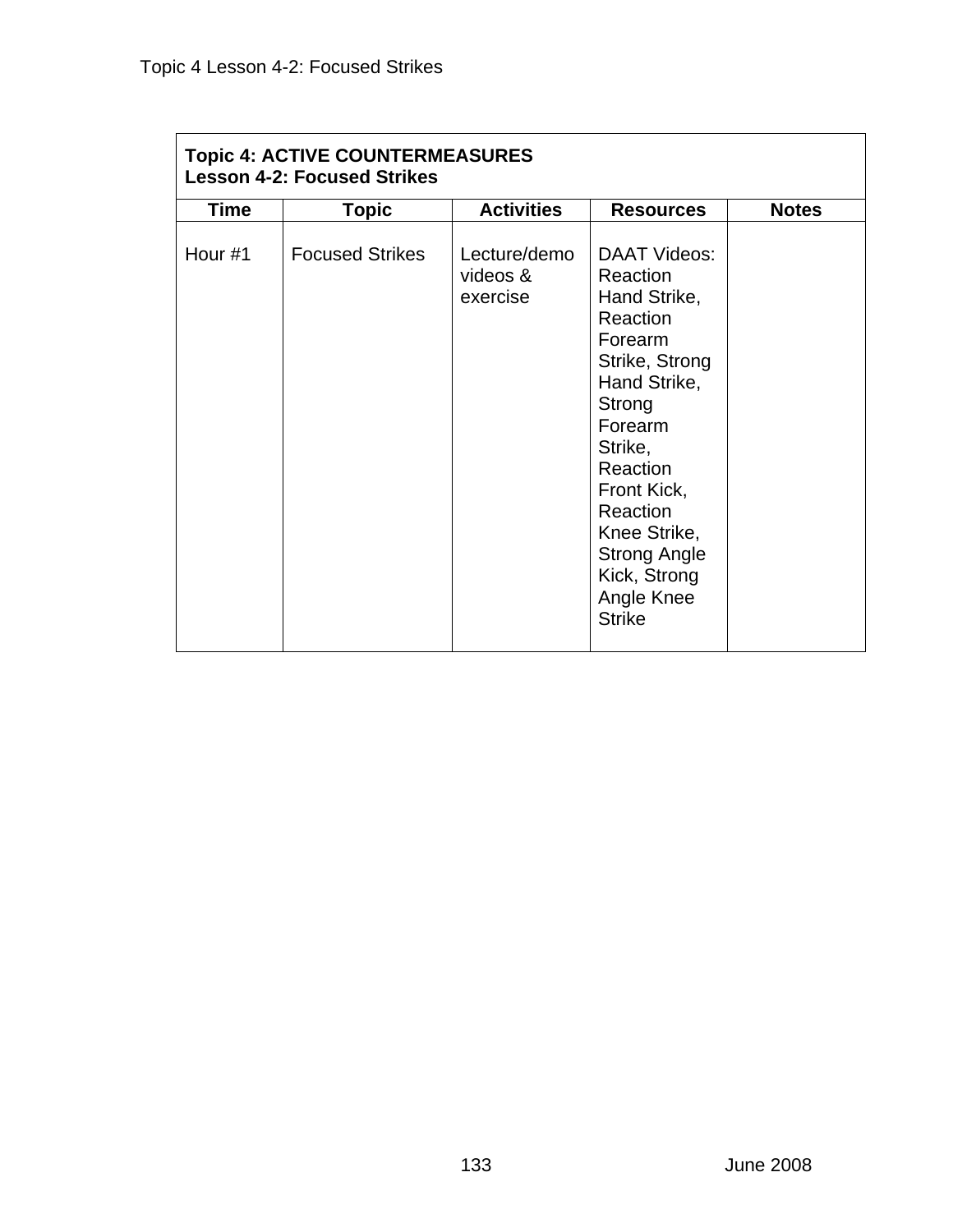| Pg. 48-54 | <b>LECTURE/DEMO: Focused Strikes</b>                                                                                                                                                                                                                                                          | <b>Hours #1/#2</b>                                                                                                                                                                                                              |
|-----------|-----------------------------------------------------------------------------------------------------------------------------------------------------------------------------------------------------------------------------------------------------------------------------------------------|---------------------------------------------------------------------------------------------------------------------------------------------------------------------------------------------------------------------------------|
|           | <b>Purpose:</b> To demonstrate the proper<br>application of focused strikes.                                                                                                                                                                                                                  | Note:<br>Distinguish by<br>example                                                                                                                                                                                              |
|           | Procedure:                                                                                                                                                                                                                                                                                    | between active                                                                                                                                                                                                                  |
|           | 1. Explain the purpose of focused strikes:<br>To create dysfunction                                                                                                                                                                                                                           | resistance and<br>passive<br>resistance.                                                                                                                                                                                        |
|           | 2. Explain the criterion for use of active<br>countermeasures:                                                                                                                                                                                                                                | Note: DAAT<br>$Videos -$                                                                                                                                                                                                        |
|           | Active resistive or assaultive behavior                                                                                                                                                                                                                                                       | <b>Reaction Hand</b>                                                                                                                                                                                                            |
|           | 3. Explain and demonstrate the techniques:<br><b>Reaction Hand Strike</b><br><b>Reaction Forearm Strike</b><br><b>Strong Hand Strike</b><br><b>Strong Forearm Strike</b><br><b>Reaction Front Kick</b><br><b>Reaction Knee Strike</b><br><b>Strong Angle Kick</b><br>Strong Angle Knee Strike | Strike, Reaction<br>Forearm Strike,<br><b>Strong Hand</b><br>Strike, Strong<br>Forearm Strike,<br><b>Reaction Front</b><br>Kick, Reaction<br>Knee Strike,<br><b>Strong Angle</b><br>Kick, Strong<br>Angle Knee<br><b>Strike</b> |
|           | <b>EXERCISE: Focused Strikes</b>                                                                                                                                                                                                                                                              |                                                                                                                                                                                                                                 |
|           | <b>Purpose:</b> To train officers in an application<br>of focused strikes and their general target<br>areas.                                                                                                                                                                                  | Note: Teach<br>these strikes<br>from different<br>physical                                                                                                                                                                      |
|           | Procedure:                                                                                                                                                                                                                                                                                    | positions (such                                                                                                                                                                                                                 |
|           | 1. Use the videos to help show how to<br>perform each strike.                                                                                                                                                                                                                                 | as stooped,<br>kneeling, prone,<br>and supine) to                                                                                                                                                                               |
|           | 2. Explain and demonstrate each focused<br>strike highlighting these points:<br>Striking surface<br><b>Target areas</b><br>Power development                                                                                                                                                  | help the student<br>gain confidence<br>in working from<br>less desirable<br>positions.                                                                                                                                          |
|           | Special circumstances that can affect<br>target areas<br>Physical positioning changes that affect<br>technique                                                                                                                                                                                | <b>Note: These</b><br>drills are<br>important to<br>enhance the                                                                                                                                                                 |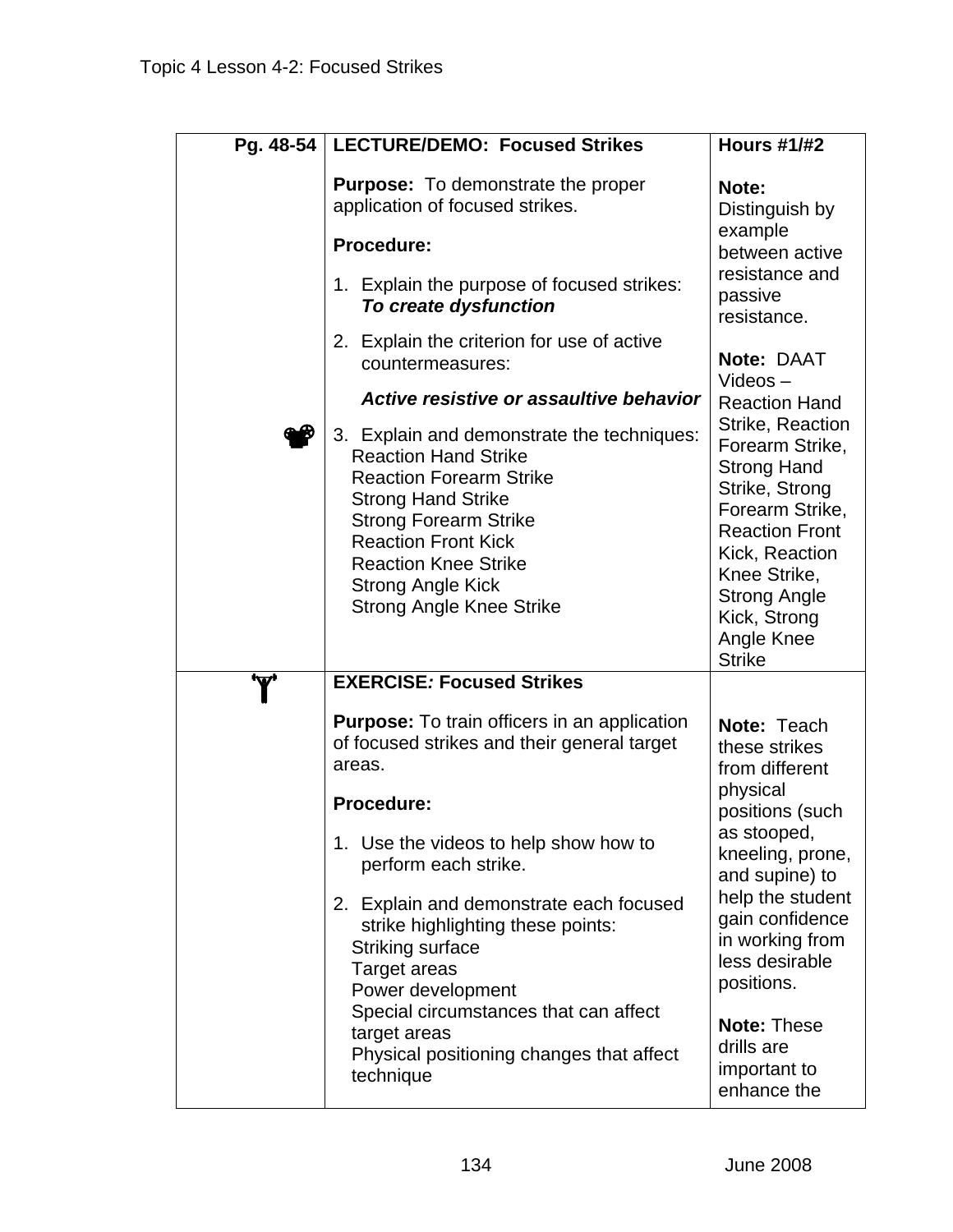| 3. Divide students into pairs of "officers"<br>and "subjects."                                                                                                                                                                                                 | confidence of<br>officers to strike                                                       |
|----------------------------------------------------------------------------------------------------------------------------------------------------------------------------------------------------------------------------------------------------------------|-------------------------------------------------------------------------------------------|
| 4. Have "officers" practice focused strikes<br>on impact bag with "subjects" holding<br>bag.                                                                                                                                                                   | in a variety of<br>positions.<br><b>Instructors</b><br>should                             |
| 5. Once officers have general knowledge of<br>the technique, change their physical<br>positioning and repeat the same strike.                                                                                                                                  | continually put<br>these drills into<br>context in order<br>to add the                    |
| Example:<br>Officer performs Strong Forearm from<br>defensive stance and shows conscious<br>effort.                                                                                                                                                            | practical and<br>relevant aspect<br>to the drill.                                         |
| Move officer into an off-balanced stooped<br>position and perform several repetitions of<br>same technique.                                                                                                                                                    | Due to time<br>constraints you<br>may not be able<br>to perform each<br>focused strike in |
| Move officer into a kneeling position (both<br>knees or one knee), subject is standing,<br>while holding the bag and perform several<br>repetitions.                                                                                                           | the all of the<br>positions. At the<br>very least try<br>each focused<br>strike in one of |
| Try same drill with subject also on his<br>knees.                                                                                                                                                                                                              | the different<br>positions.                                                               |
| Move officer onto a supine position and<br>have subject bring impact bag close to<br>officer. Officer performs several<br>repetitions.                                                                                                                         | <b>Follow this</b><br>format for<br>physical drills:                                      |
| Try same drill with positions reversed<br>subject supine and officer kneeling. Drill<br>can also be performed with the subject in<br>a prone position attempting to rise or<br>actively resisting. Officer can perform a<br>focused strike from his/her knees. | Demonstrate<br>By the<br>numbers<br>Slow for form<br>Full speed<br>and power              |
| Switch roles and repeat.                                                                                                                                                                                                                                       |                                                                                           |
|                                                                                                                                                                                                                                                                |                                                                                           |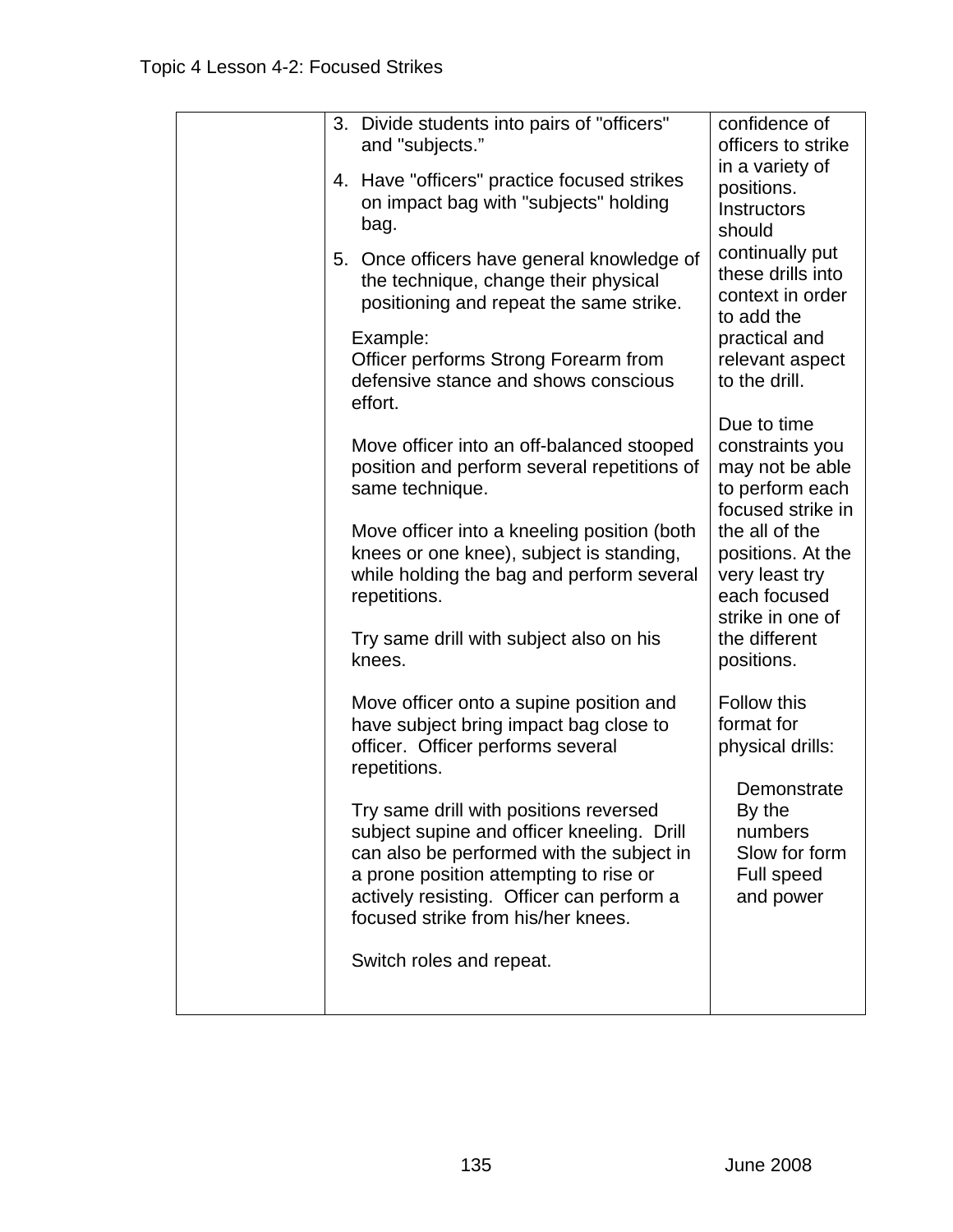Topic 4 Lesson 4-2: Focused Strikes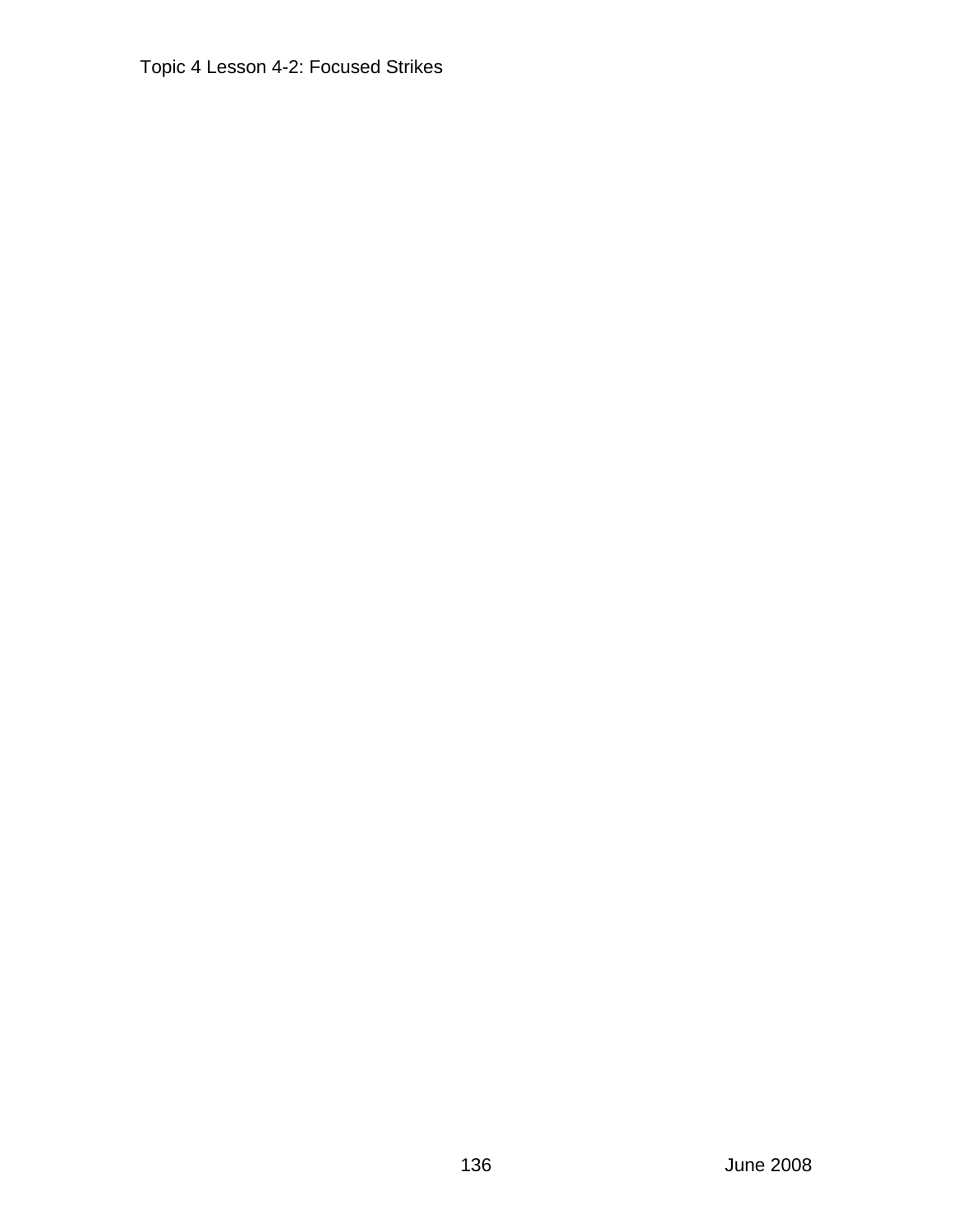# **LESSON 4-3: INCAPACITATING TECHNIQUES AND COMBINATIONS**

The purpose for incapacitating techniques are explained and demonstrated.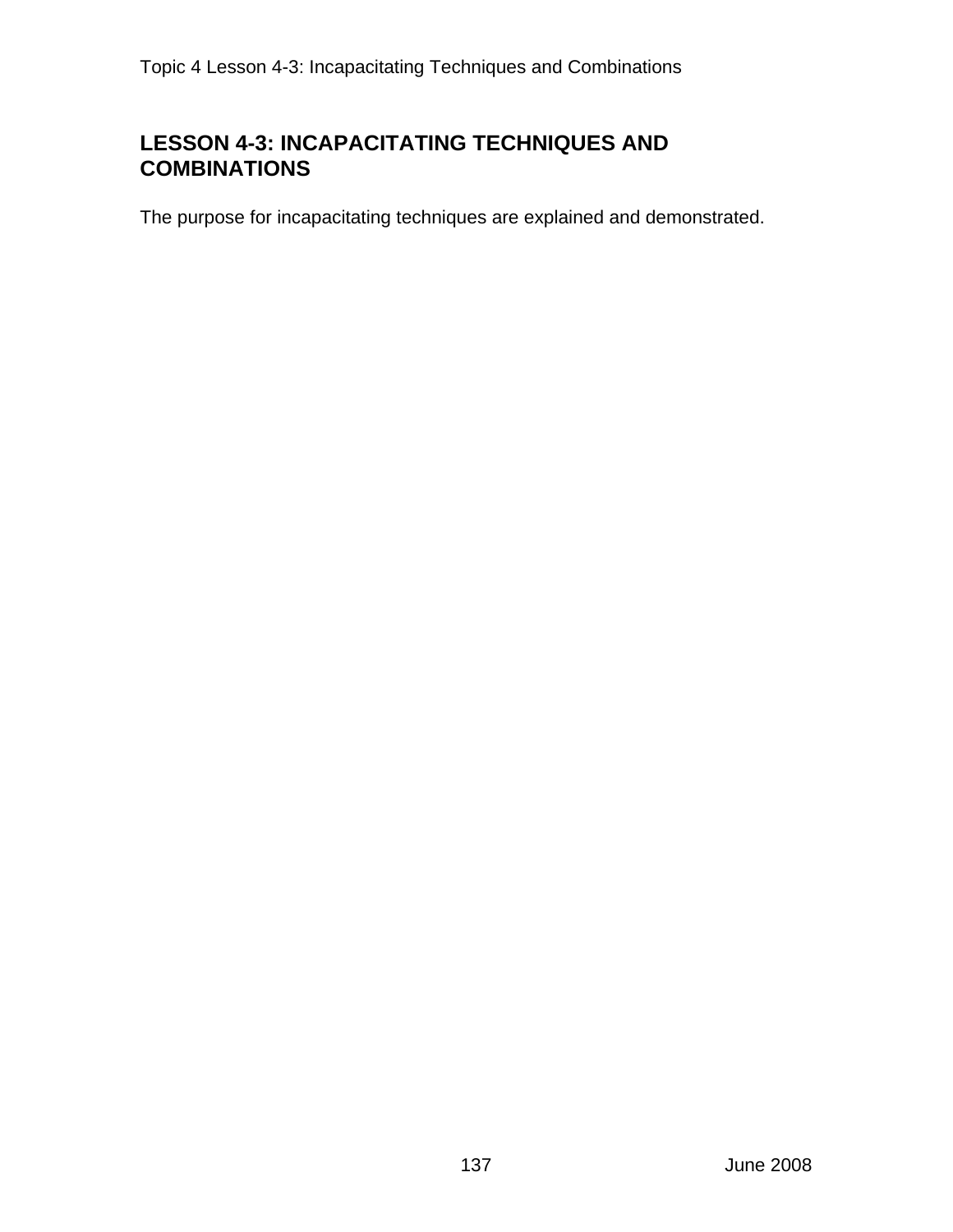# **TOPIC 4: ACTIVE COUNTERMEASURES Lesson 4-3: Incapacitating Techniques and Combinations**

# **Learning Objectives**

- 3.1 Identify the concept of "presence" and the circumstances under which it is appropriate.
- 3.2 Identify the concept of "dialog" and the circumstances under which it is appropriate.
- 3.3 Identify the concept of "control alternatives" and the circumstances under which they are appropriate.
- 3.4 Identify the concept of "protective alternatives" and the circumstances under which they are appropriate.
- 3.5 Identify the concept of "deadly force" and the circumstances under which it is appropriate.
- 3.6 Apply the intervention option concepts in a simulated environment.
- 4.1 Demonstrate the use of presence in a simulated environment.
- 4.2 Demonstrate the ability to use dialog in a simulated environment.
- 4.3 Demonstrate the ability to use control alternatives techniques/tools in a simulated environment.
- 4.4 Demonstrate the ability to use the protective alternatives techniques/tools (baton) in a simulated environment.
- 4.5 Demonstrate the ability to use deadly force decision making in a simulated environment.
- 4.7 Describe the follow-through considerations that apply to arresting subjects.
- 4.8 Apply the follow-through considerations concepts in a simulated environment.

# **Equipment**

Power point projector, screen

# **Materials**

Textbook: *Defensive and Arrest Tactics: A Training Guide for Law Enforcement Officers*  Power point presentation: *Use of Force*  DAAT Videos: *Diffused Strike Rear and Diffused Strike Front*

# **Instructional Method**

Lecture, discussion, exercises

**Estimated Length of Class**  Two Hours

**Reading Assignment**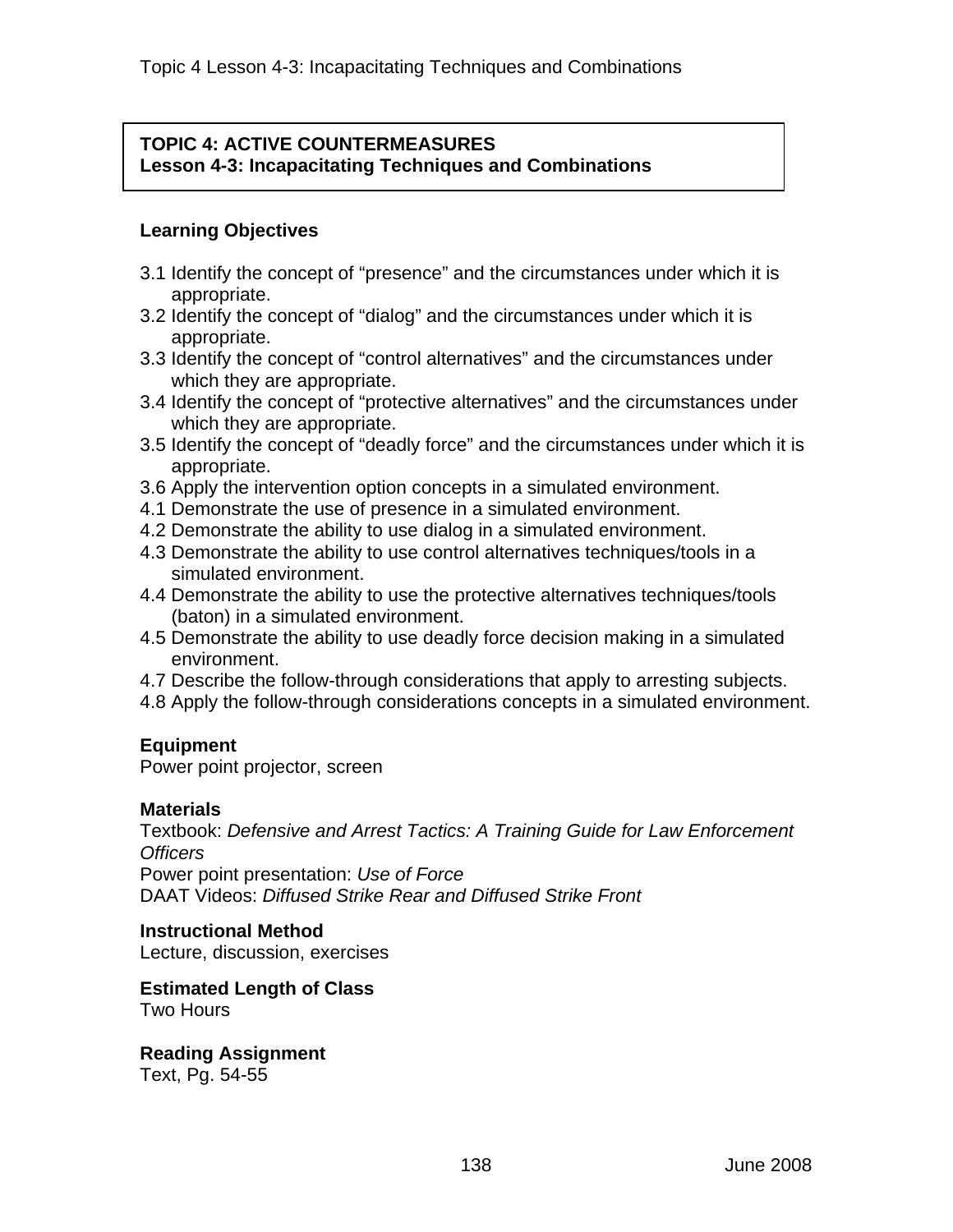| <b>Topic 4: ACTIVE COUNTERMEASURES</b><br><b>Lesson 4-3: Incapacitating Techniques and Combinations</b> |                                                         |                            |                                                                                                                     |              |
|---------------------------------------------------------------------------------------------------------|---------------------------------------------------------|----------------------------|---------------------------------------------------------------------------------------------------------------------|--------------|
| <b>Time</b>                                                                                             | <b>Topic</b>                                            | <b>Activities</b>          | <b>Resources</b>                                                                                                    | <b>Notes</b> |
| Hour $#1$                                                                                               | Incapacitating<br>techniques:<br>Purpose<br>Application | Lecture/demo<br>& exercise | <b>DAAT</b><br>Videos:<br><b>Diffused</b><br><b>Strike</b><br>Rear and<br><b>Diffused</b><br><b>Strike</b><br>Front |              |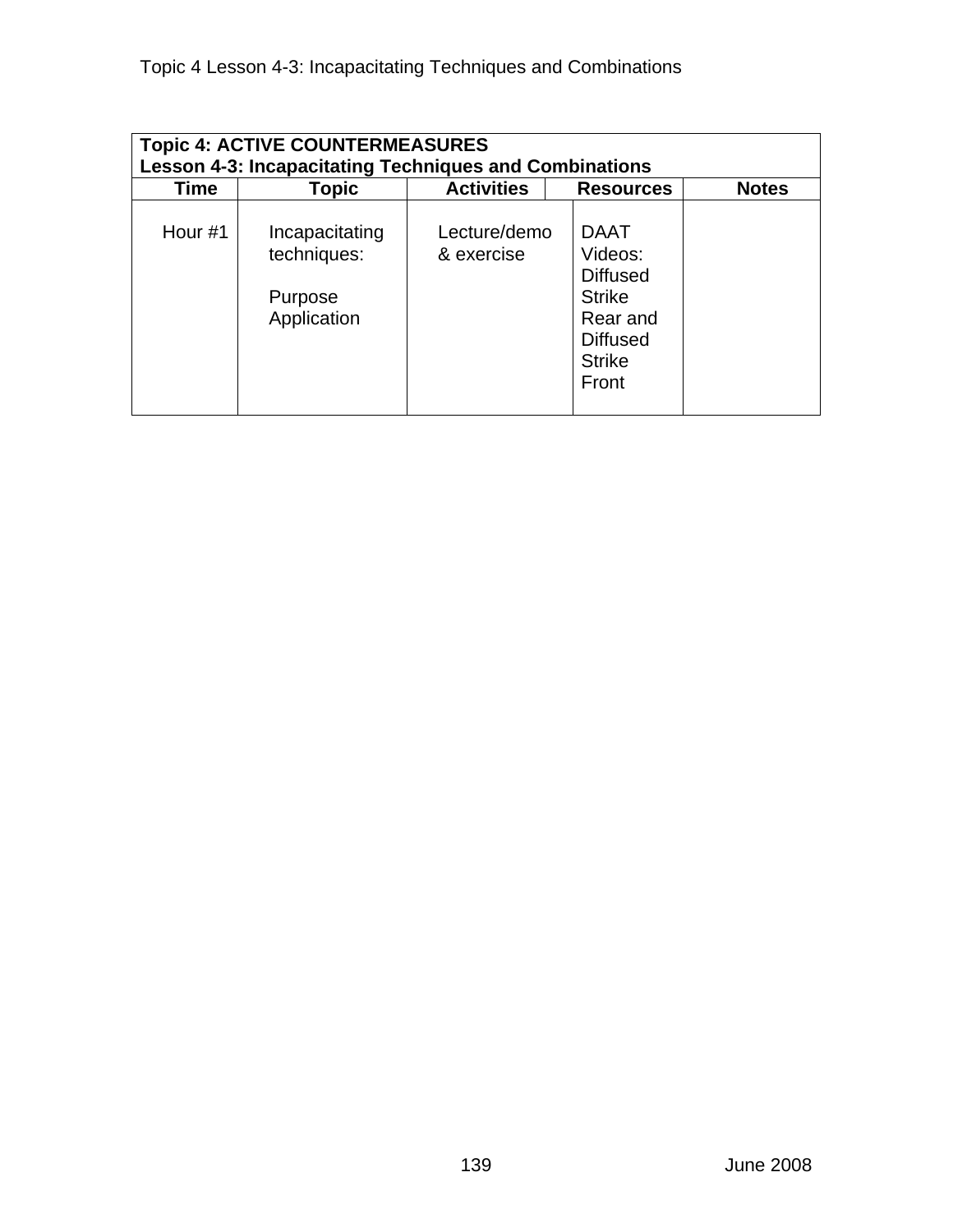|                                               | <b>LECTURE/DEMO: Incapacitating</b><br><b>Techniques</b>                                                                                                                 | <b>Hours #1/#2</b>                                         |
|-----------------------------------------------|--------------------------------------------------------------------------------------------------------------------------------------------------------------------------|------------------------------------------------------------|
|                                               | <b>Purpose:</b> To explain the purpose for<br>incapacitating techniques and to<br>demonstrate the diffused strike.                                                       |                                                            |
|                                               | Procedure:                                                                                                                                                               |                                                            |
|                                               | 1. Explain the purpose of incapacitating<br>techniques:                                                                                                                  |                                                            |
|                                               | To cause the immediate, temporary<br>cessation of violent behavior                                                                                                       |                                                            |
|                                               | 2. Explain and demonstrate the proper<br>application of the diffused strike.                                                                                             | Note: DAAT                                                 |
|                                               | 3. Explain: Striking surface:                                                                                                                                            | Videos - Diffused<br><b>Strike Rear and</b>                |
|                                               | From the rear: palm of hand<br>From the front: fleshy part of<br>$\bullet$<br>forearm                                                                                    | <b>Diffused Strike</b><br>Front                            |
| E                                             | <b>Handout: Brachial Plexus</b>                                                                                                                                          |                                                            |
|                                               | Target area (Brachial Plexus)<br>Power development<br>Special circumstances that can affect<br>striking surface<br>Physical positioning changes that affect<br>technique |                                                            |
|                                               | <b>EXERCISE: Diffused Strike</b>                                                                                                                                         | Note:                                                      |
|                                               | <b>Purpose:</b> To gain confidence in using the<br>diffused strike.                                                                                                      | These drills are<br>important to                           |
| <b>WARNING</b>                                | <b>Procedure:</b>                                                                                                                                                        | enhance the<br>confidence of                               |
|                                               | 1. Divide students into pairs of "officers"<br>and "subjects."                                                                                                           | officers to strike in<br>a variety of<br>positions.        |
| Conduct as a<br>touch drill<br>only: level of | 2. Have officers practice diffused strike by<br>the numbers in the form of a touch drill<br>from the inside position and Level                                           | Instructors should<br>continually put<br>these drills into |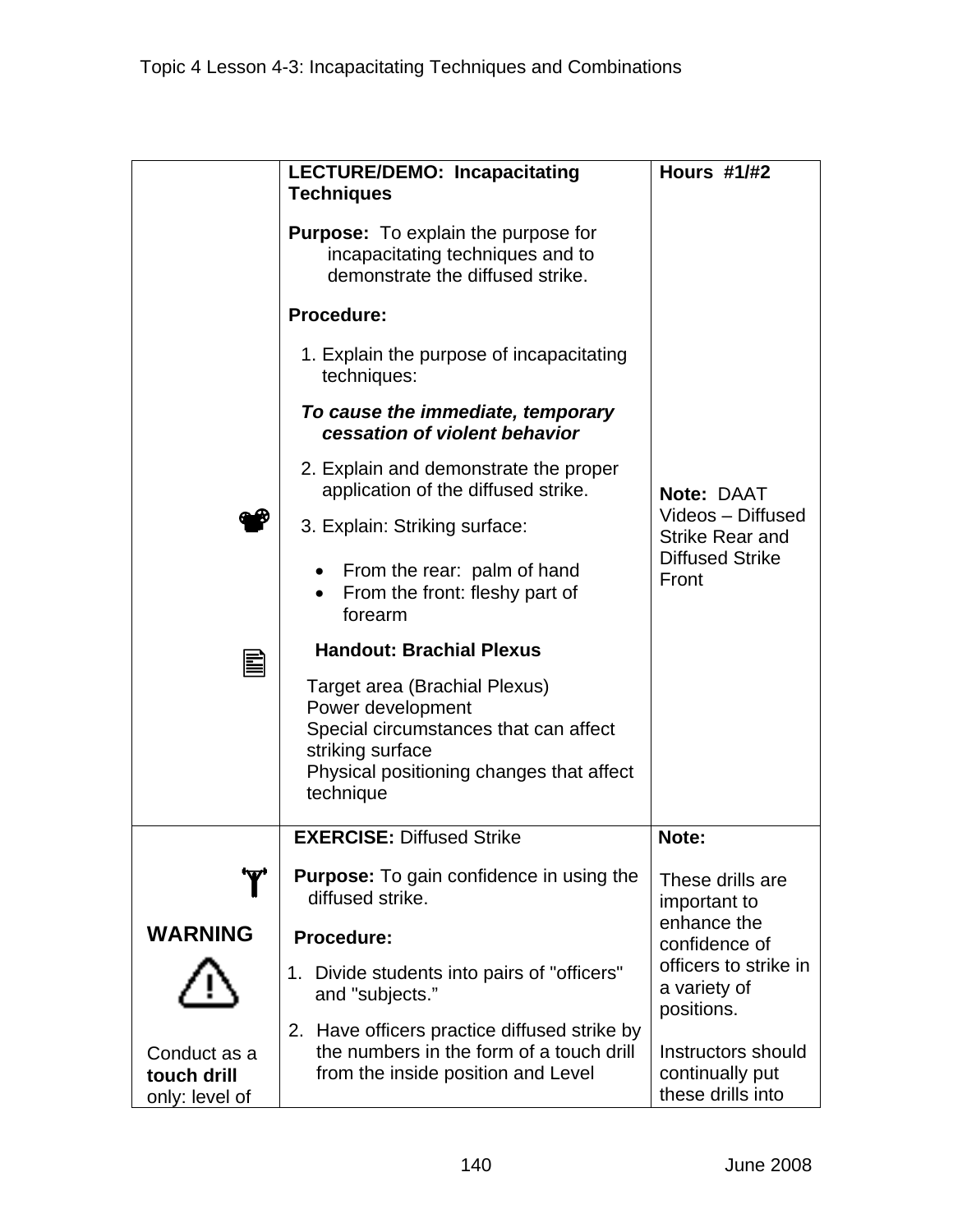| contact no<br>more than<br>25% speed<br>and power                                                                                                                                         | 3. Place this specific drill into context by<br>telling them how they got into this<br>position. Examples:                                                                                                                                                                                                                                                                                                                                                                                                                                                                                                                                                                                                                                                                                                                                                                                                                                                                                                                                                                                              | context in order to<br>add the practical<br>and relevant<br>aspect to the drill.                                                                                             |
|-------------------------------------------------------------------------------------------------------------------------------------------------------------------------------------------|---------------------------------------------------------------------------------------------------------------------------------------------------------------------------------------------------------------------------------------------------------------------------------------------------------------------------------------------------------------------------------------------------------------------------------------------------------------------------------------------------------------------------------------------------------------------------------------------------------------------------------------------------------------------------------------------------------------------------------------------------------------------------------------------------------------------------------------------------------------------------------------------------------------------------------------------------------------------------------------------------------------------------------------------------------------------------------------------------------|------------------------------------------------------------------------------------------------------------------------------------------------------------------------------|
| Always<br>wear<br>protective<br>equipment<br>such as neck<br>collars or<br>throat<br>protectors.<br>For full<br>power<br>practice, use<br>an impact<br>dummy such<br>as a "green<br>man." | Inside Position: "You have just directed<br>a subject into a wall and it didn't work,<br>subject is still violent."<br>Level 3: "You began to try a secure-the-<br>head decentralization and the suspect is<br>able to maintain his/her balance and is<br>still violent."<br>4. Once officers have general knowledge<br>of the technique, change their physical<br>positioning and repeat the same<br>technique.<br>Examples:<br>Move officer into an off balanced<br>stooped position and perform several<br>repetitions of same technique.<br>Move officer into a kneeling position<br>(both knees or one knee), subject is<br>kneeling, and perform several<br>repetitions.<br>Move officer onto a supine position and<br>have subject move on top of the officer.<br>Officer performs several repetitions.<br>Try same drill with positions reversed-<br>subject supine and officer kneeling. Drill<br>can also be performed with the subject<br>in a prone position attempting to rise or<br>actively resisting. Officer can perform a<br>technique from his knees.<br>5. Switch roles and repeat. | Instructors follow<br>this format when<br>performing these<br>physical drills:<br>Explain and<br>Demonstrate<br>By the numbers<br>Slow for form<br>• Full Speed and<br>Power |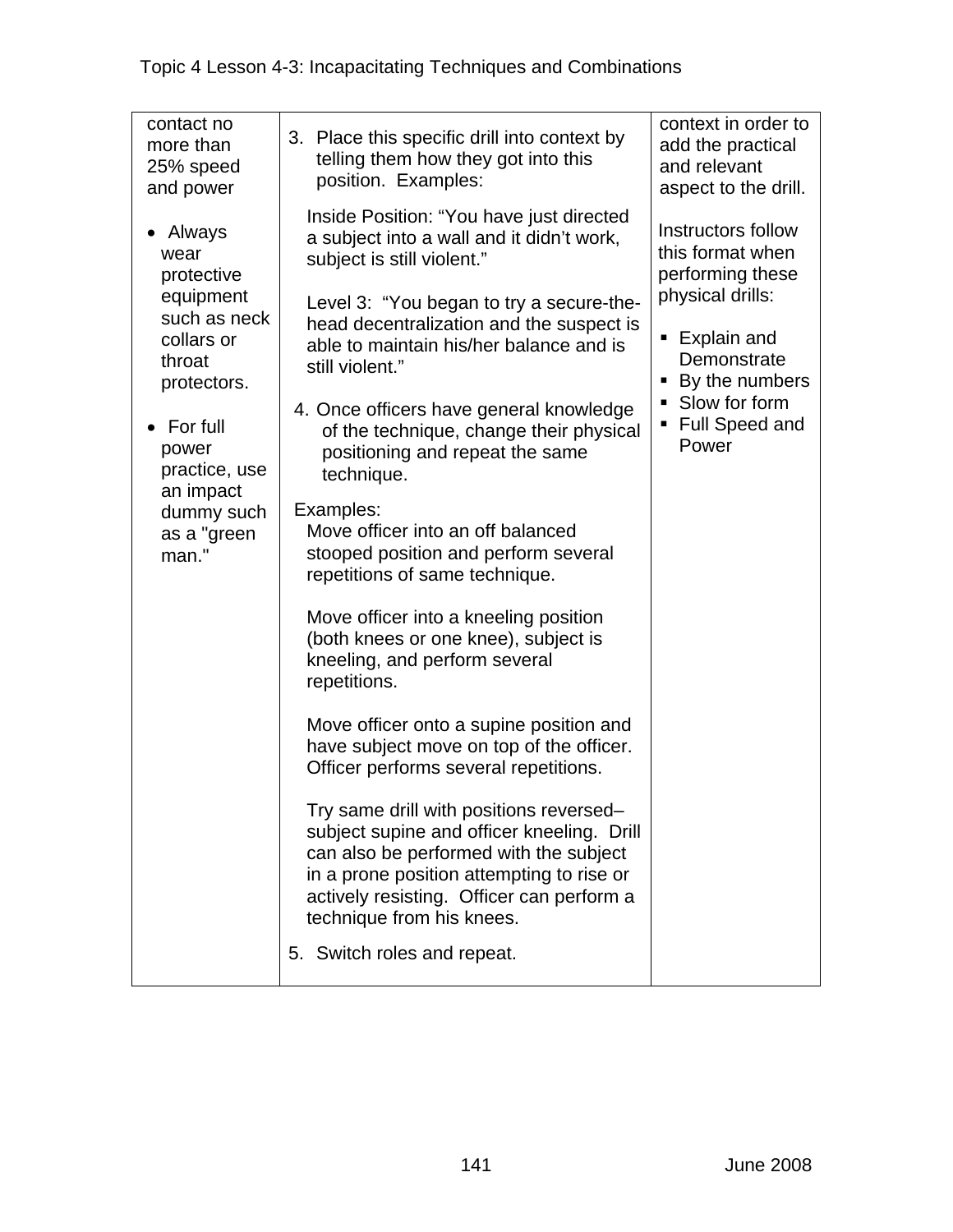| <b>EXERCISE: Combinations</b>                                                                                                                                                                                                                                                                                                                                                                              |  |
|------------------------------------------------------------------------------------------------------------------------------------------------------------------------------------------------------------------------------------------------------------------------------------------------------------------------------------------------------------------------------------------------------------|--|
| <b>Purpose:</b> To give students practice in<br>using empty-hand control techniques<br>and blocks in combination.                                                                                                                                                                                                                                                                                          |  |
| <b>Procedure:</b>                                                                                                                                                                                                                                                                                                                                                                                          |  |
| 1. After students have learned the basics<br>well, introduce combinations                                                                                                                                                                                                                                                                                                                                  |  |
| 2. Incorporate different physical<br>positioning and props (e.g., impact<br>bags, impact dummies, etc.)                                                                                                                                                                                                                                                                                                    |  |
| 3. Divide students into pairs, with one<br>student as "subject" and one as<br>"officer."                                                                                                                                                                                                                                                                                                                   |  |
| 4. Have them practice various<br>combinations, taking turns as "subject"<br>and "officer."                                                                                                                                                                                                                                                                                                                 |  |
| <b>Examples:</b>                                                                                                                                                                                                                                                                                                                                                                                           |  |
| <b>Blocking Combinations:</b><br>Face Level Block/Strong Forearm<br>Face Level Block/Hook up/Strong Knee<br><b>Strike</b><br>Mid-Level Block/Strong Forearm<br>Mid-Level Block/Hook up/Strong Knee<br><b>Strike</b><br>Lower Abdominal Block/Strong Forearm<br>Lower Abdominal Block/Hook up/Strong<br>Knee Strike<br>Downward Block/Strong Forearm<br>Downward Block/Hook up/Strong Knee<br><b>Strike</b> |  |
| <b>Focused Strikes:</b><br>Reaction hand strike/ strong hand strike<br>Reaction forearm strike/ strong forearm<br>strike<br>Reaction front kick/ strong angle kick<br>Reaction knee strike/ strong angle knee<br>kick<br><b>Drill Combinations:</b>                                                                                                                                                        |  |
| Vertical stun/strong angle knee                                                                                                                                                                                                                                                                                                                                                                            |  |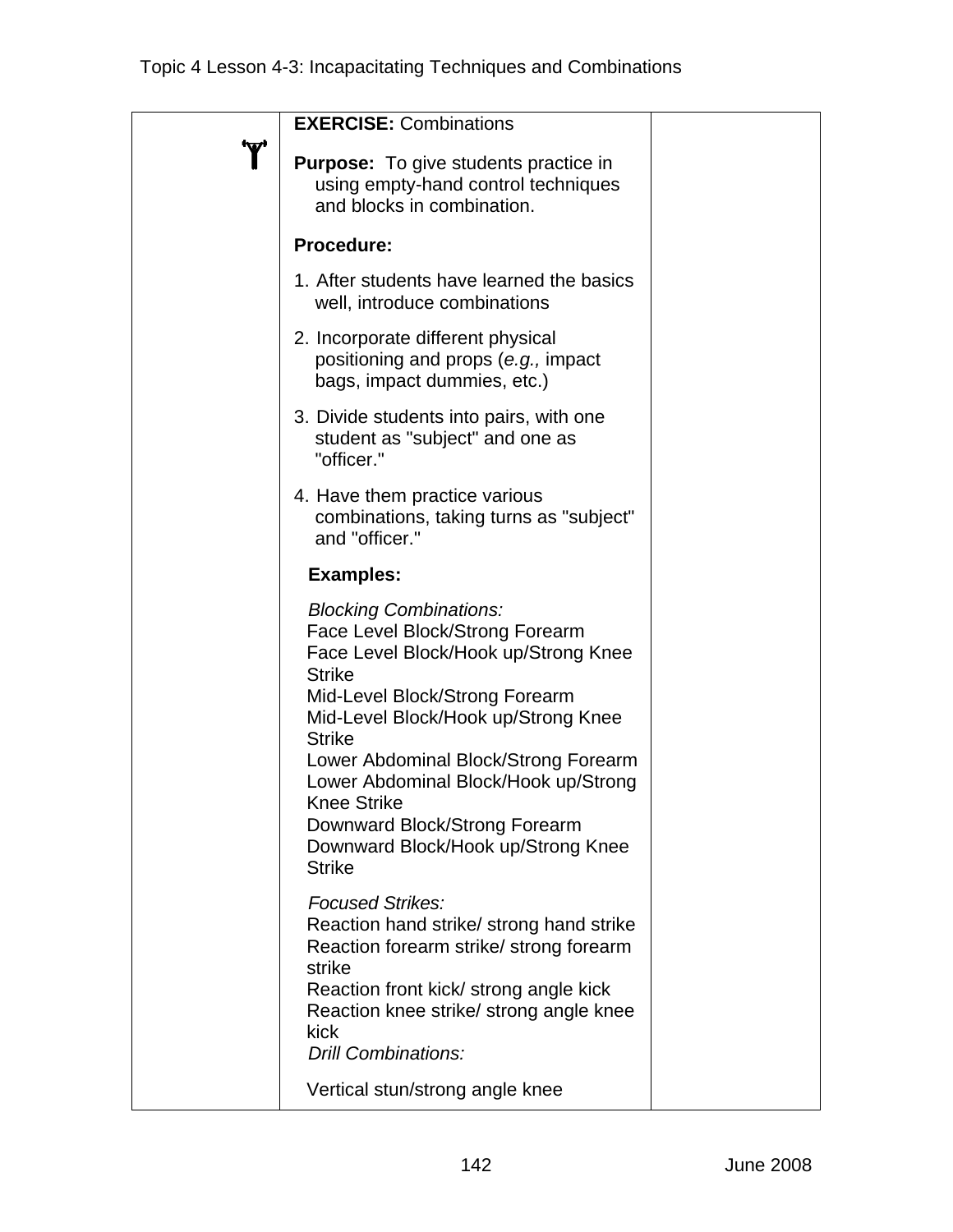| strike/diffused strike/pull in push down<br>decentralization (on impact dummy)                                                                                                                                                                               |  |
|--------------------------------------------------------------------------------------------------------------------------------------------------------------------------------------------------------------------------------------------------------------|--|
| Reaction hand strike/strong forearm<br>overload/pull in down decentralization<br>Reaction knee strike/strong angle knee<br>strike overload/ diffused strike/pull in<br>push down decentralization                                                            |  |
| Subject is facing away from officer with<br>officer positioned at a Level 21/2 strong<br>angle kick/secure the head<br>decentralization (on impact dummy)                                                                                                    |  |
| Subject is facing away from officer with<br>officer positioned at a Level 21/2 impact<br>dummy is assaulting an officer that is in<br>the inside position. Officer can blanket<br>and secure the head and either<br>decentralize or use the Diffused Strike. |  |
|                                                                                                                                                                                                                                                              |  |
|                                                                                                                                                                                                                                                              |  |
|                                                                                                                                                                                                                                                              |  |
|                                                                                                                                                                                                                                                              |  |
|                                                                                                                                                                                                                                                              |  |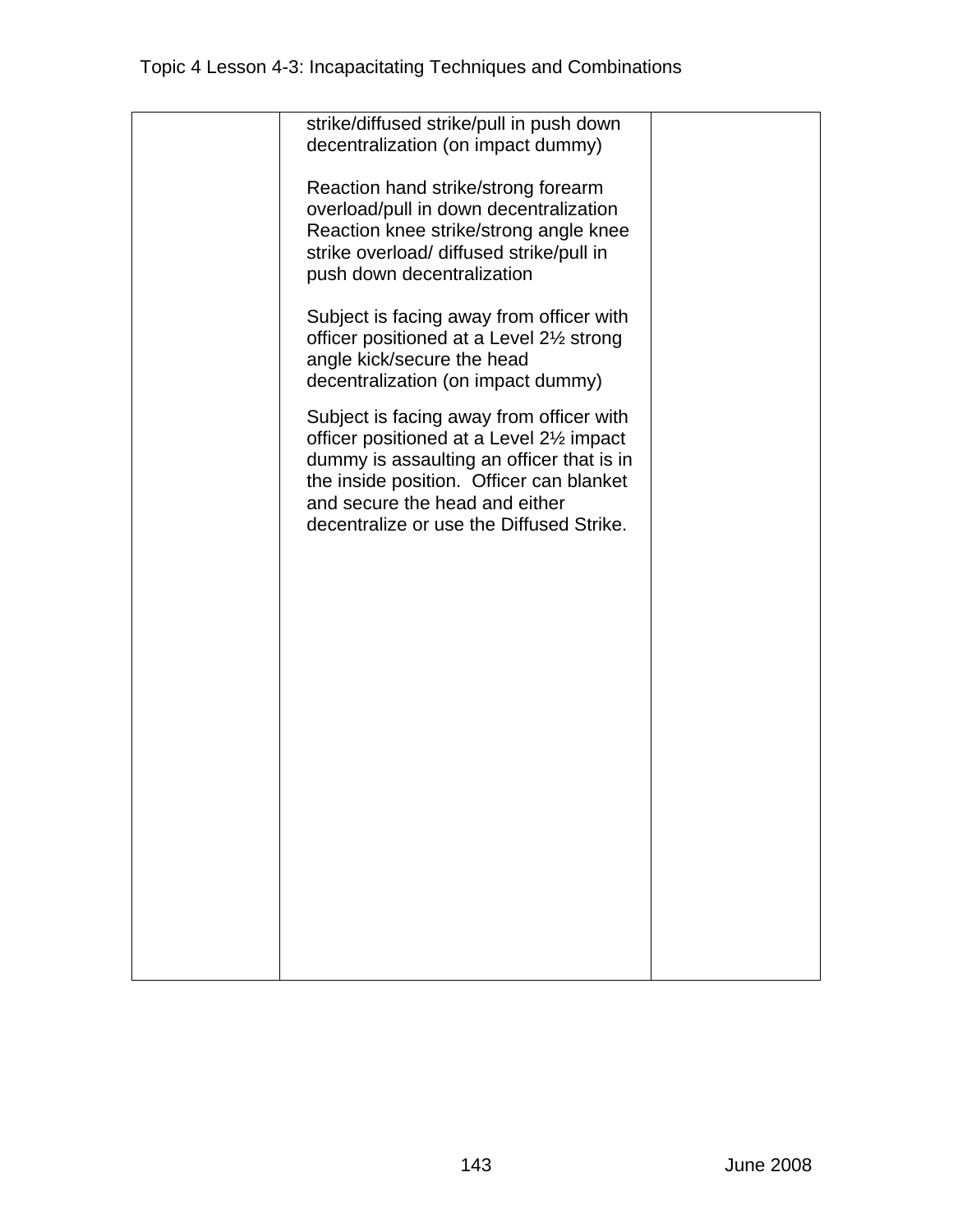Topic 5 5-1: Introduction to Baton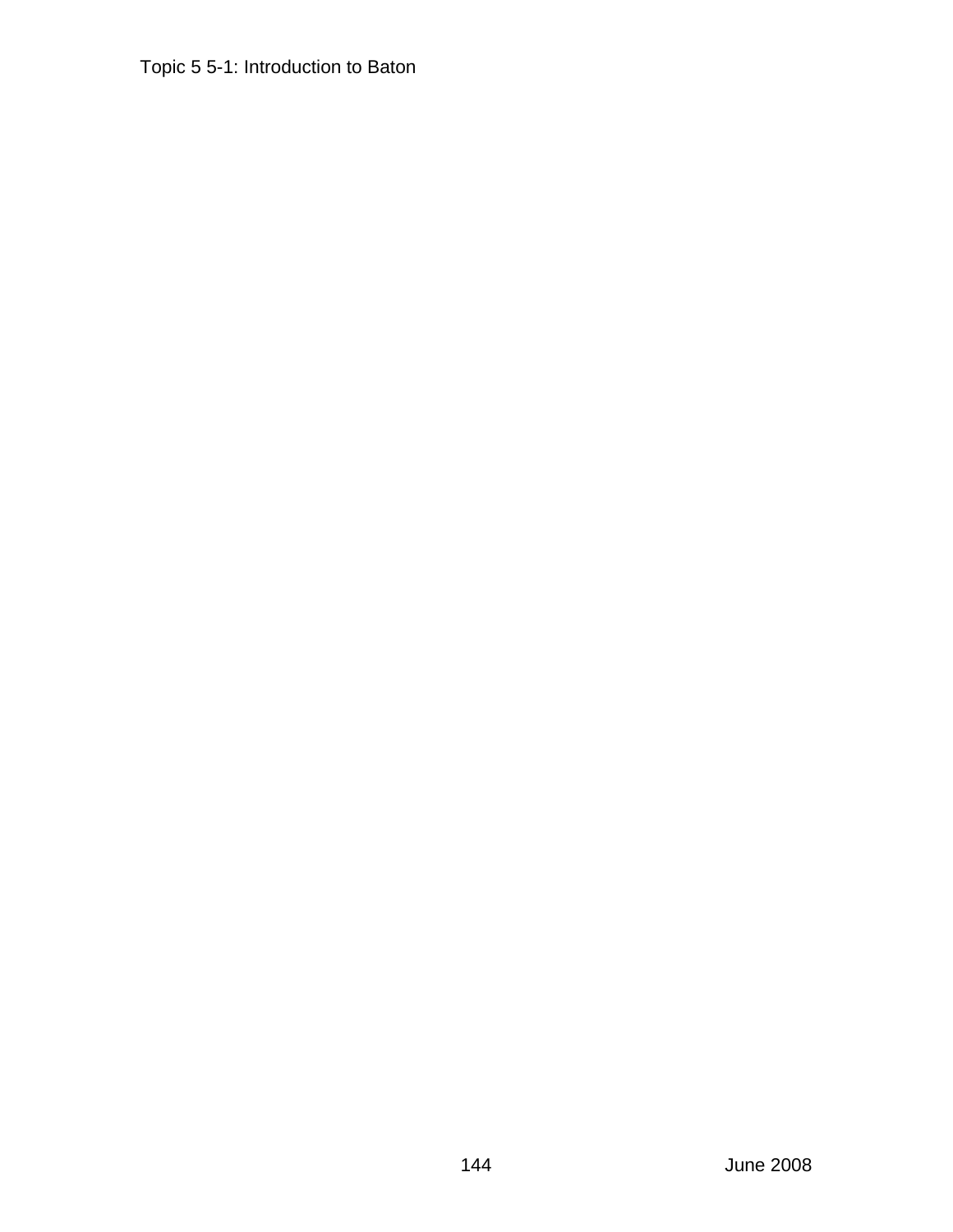# **TOPIC 5: BATON**

# **LESSON 5-1: INTRODUCTION TO BATON**

To introduce the protective alternatives, the baton.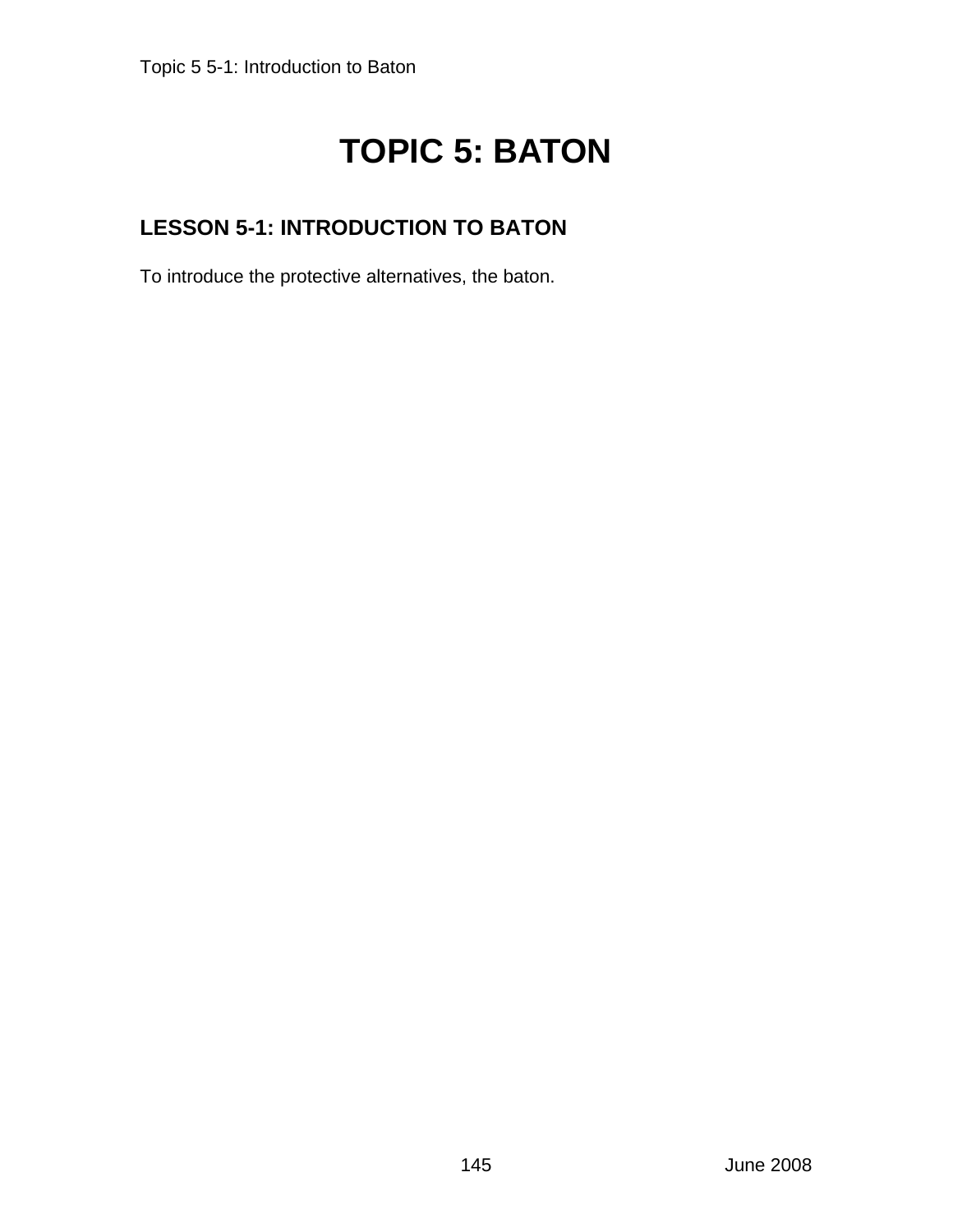#### **TOPIC 5: BATON Lesson 5-1: Introduction to Baton**

#### **Learning Objectives**

- 3.1 Identify the concept of "presence" and the circumstances under which it is appropriate.
- 3.2 Identify the concept of "dialog" and the circumstances under which it is appropriate.
- 3.4 Identify the concept of "protective alternatives" and the circumstances under which they are appropriate.
- 3.5 Identify the concept of "deadly force" and the circumstances under which it is appropriate.
- 3.6 Apply the intervention option concepts in a simulated environment.
- 4.1 Demonstrate the use of presence in a simulated environment.
- 4.2 Demonstrate the ability to use dialog in a simulated environment.
- 4.3 Demonstrate the ability to use control alternatives techniques/tools in a simulated environment.
- 4.4 Demonstrate the ability to use the protective alternatives techniques/tools in a simulated environment.
- 4.5 Demonstrate the ability to use deadly force decision making in a simulated environment.
- 4.8 Apply the follow-through considerations concepts in a simulated environment.

#### **Equipment**

Power point projector, screen

#### **Materials**

Textbook: *Defensive and Arrest Tactics: A Training Guide for Law Enforcement Officers*  Power point presentation: *Use of Force* 

### **Instructional Method**

Lecture, discussion, video, exercises

#### **Estimated Length of Class**

Two Hours

#### **Reading Assignment**

Text, Pg. 55-56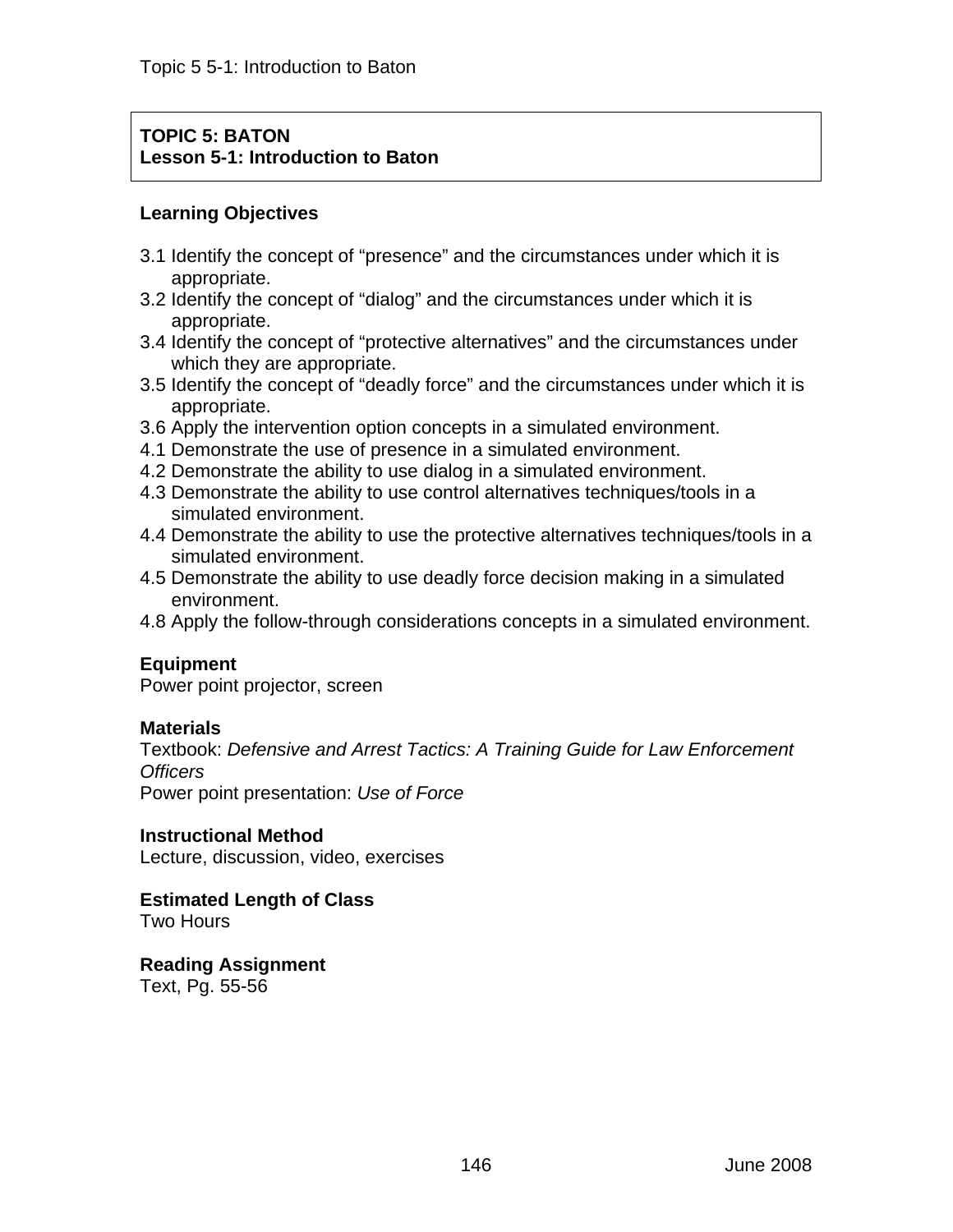|               | <b>Topic 5: BATON</b><br><b>Lesson 5-1: Introduction to Baton</b> |                            |                  |              |
|---------------|-------------------------------------------------------------------|----------------------------|------------------|--------------|
| Time          | Topic                                                             | <b>Activities</b>          | <b>Resources</b> | <b>Notes</b> |
| Hour<br>#1/H2 | Introduction to<br><b>Baton</b>                                   | Lecture/demo<br>& exercise |                  |              |
|               | Drawing the baton                                                 |                            |                  |              |
|               | <b>Baton Jabs</b>                                                 |                            |                  |              |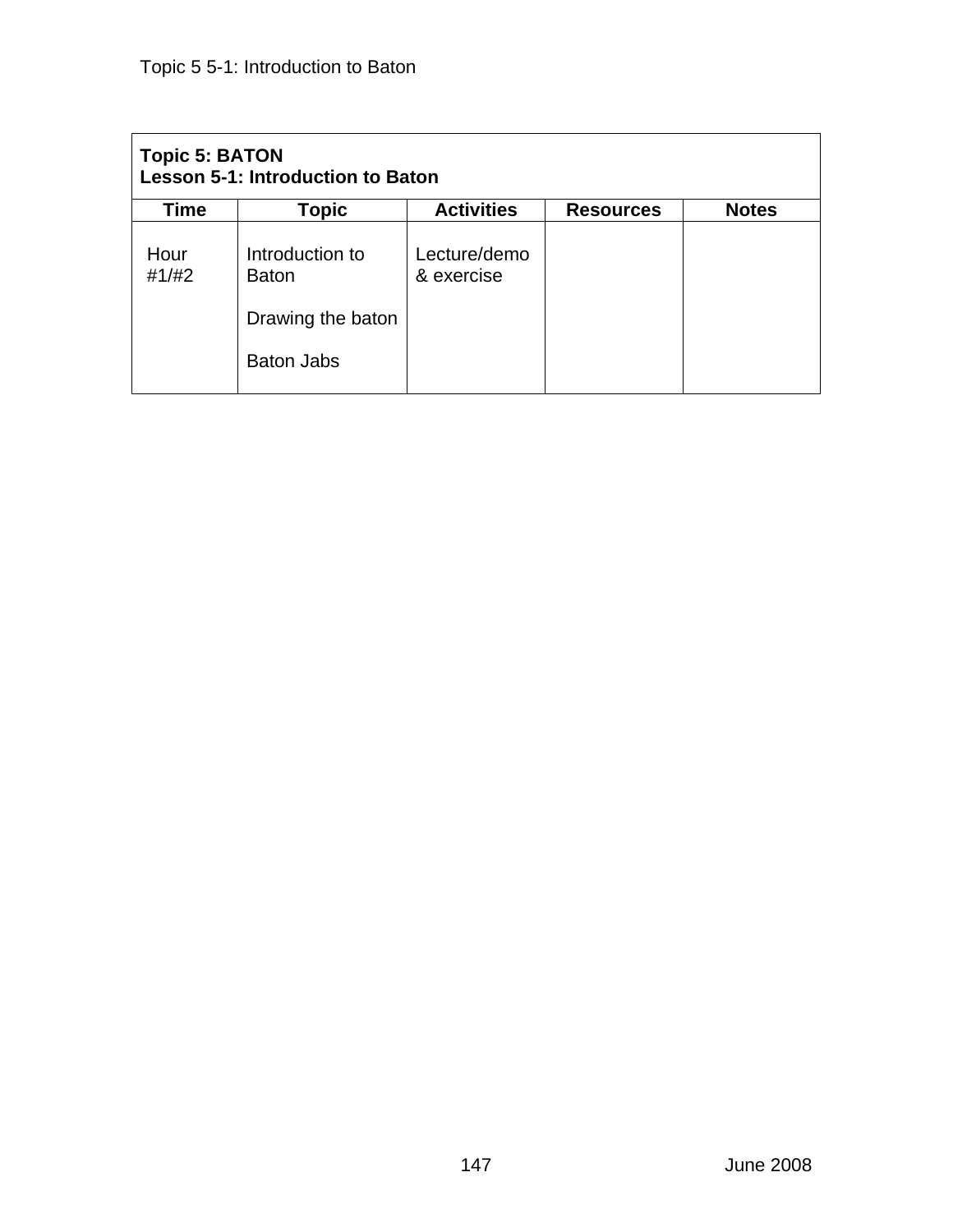| Pg. 55-56 | <b>LECTURE/DEMO: Introduction to</b><br><b>Baton</b>                                                                                                                   | Hour #1-#2 |
|-----------|------------------------------------------------------------------------------------------------------------------------------------------------------------------------|------------|
|           | <b>Purpose:</b> To introduce the baton and<br>demonstrate drawing the baton.                                                                                           |            |
|           | Procedure:                                                                                                                                                             |            |
|           | 1. Batons are protective alternatives.                                                                                                                                 |            |
|           | 2. Purpose for protective alternatives<br>is to <i>impede: to deter a subject's</i><br>assaultive behavior, and/or<br>continued resistance and<br>decentralize him/her |            |
|           | 3. Baton nomenclature:<br><b>Blade</b><br>Tip<br><b>Butt</b><br><b>Stopper or Grommet</b><br><b>Grip or Handle</b>                                                     |            |
|           | 4. Demonstrate the steps to draw the<br>baton:                                                                                                                         |            |
|           | <b>Verbal Warning</b><br><b>Present the Baton</b><br>Load the Baton                                                                                                    |            |
|           | 5. Demonstrate three ways to open an<br>expandable baton:                                                                                                              |            |
|           | Up and away<br>Down and away<br><b>Expanding strike</b>                                                                                                                |            |
|           |                                                                                                                                                                        |            |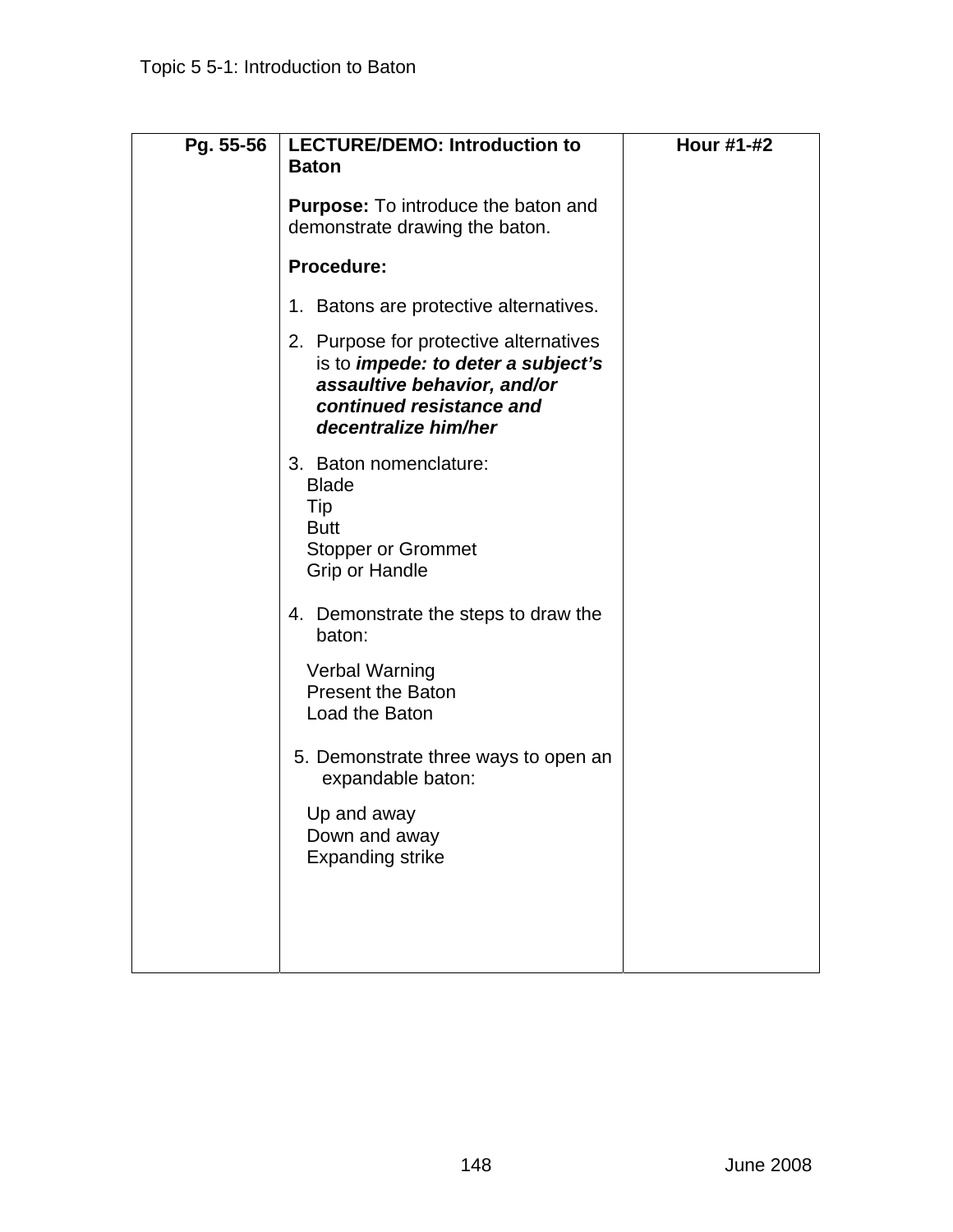| Pg. 56- | <b>DEMO/EXERCISE: Baton Jab</b>                                                                                                                          |                                                                                                                                                                                              |
|---------|----------------------------------------------------------------------------------------------------------------------------------------------------------|----------------------------------------------------------------------------------------------------------------------------------------------------------------------------------------------|
| 58      | <b>Purpose:</b> To give students practice in<br>applying baton jabs.                                                                                     | Note:                                                                                                                                                                                        |
|         | 1. Describe the appropriate use for a<br>jab: to move an assaultive or<br>resistive subject back and to give<br>you time to properly load your<br>baton. | Follow this format<br>when performing<br>baton-striking<br>drills:                                                                                                                           |
|         | 2. Demonstrate the technique and<br>appropriate verbalization. Note the<br>correct target area: the lower<br>abdomen.                                    | Explain and<br>demonstrate<br>• By the numbers<br>Slow for form<br>• Full speed and                                                                                                          |
|         | 3. Demonstrate the use of multiple<br>baton jabs, as might be used in<br>crowd control.                                                                  | power<br>Can also show video                                                                                                                                                                 |
|         | 4. Divide students into pairs of<br>"officers" (with baton) and<br>"subjects" (impact bag).                                                              | to demonstrate.<br>DAAT Video -<br>Multiple Baton Jabs                                                                                                                                       |
|         | 5. Have "officers" practice each<br>technique on impact bag.                                                                                             | Note:<br>As students gain                                                                                                                                                                    |
|         | 6. Switch roles and repeat.                                                                                                                              | proficiency, and as<br>time permits, you<br>may wish to set up a<br>mock crowd control<br>situation, with a line<br>of officers attempting<br>to move a group of<br>"demonstrators"<br>back. |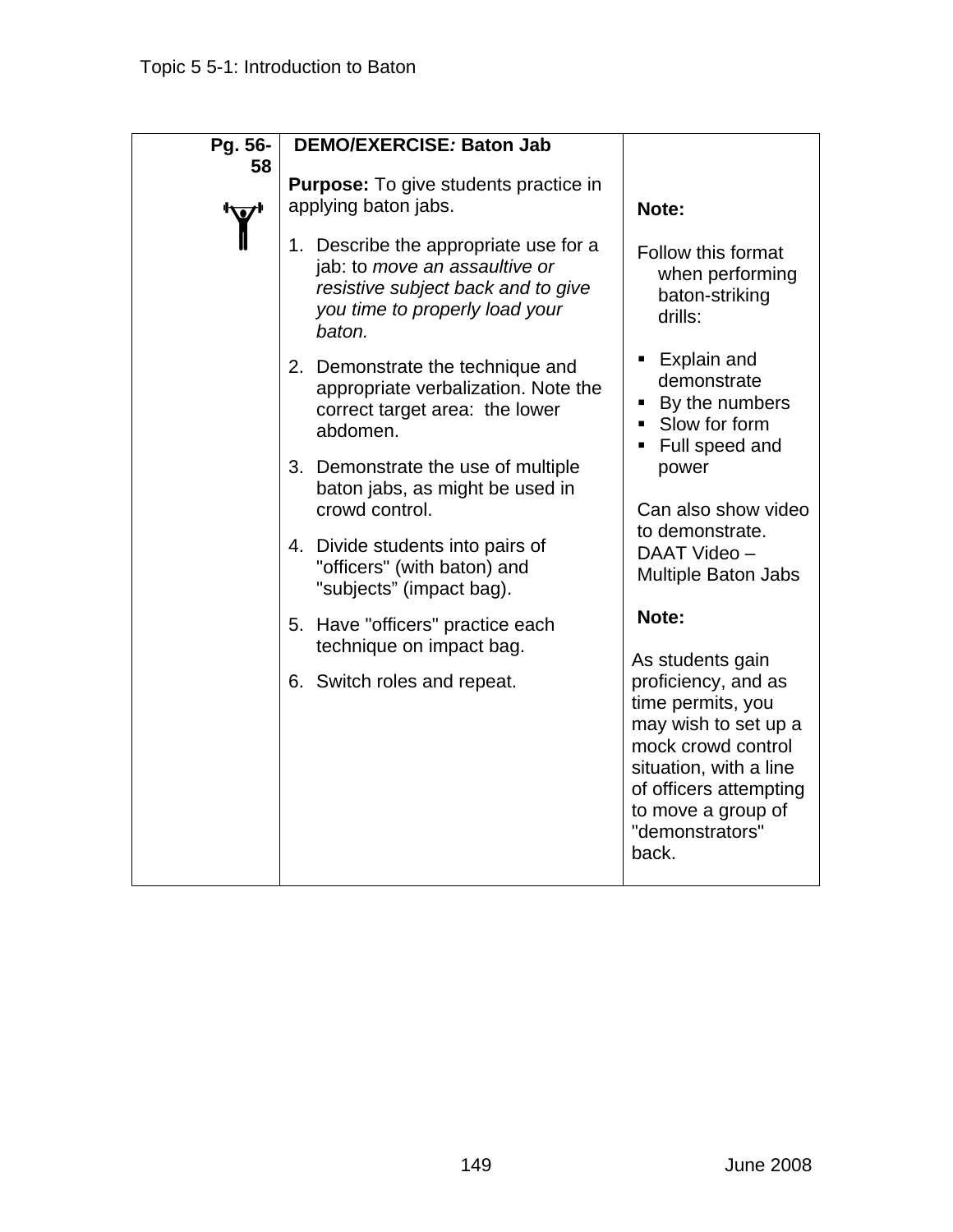# **LESSON 5-2: ANGLE STRIKES**

Angle strike techniques are introduced.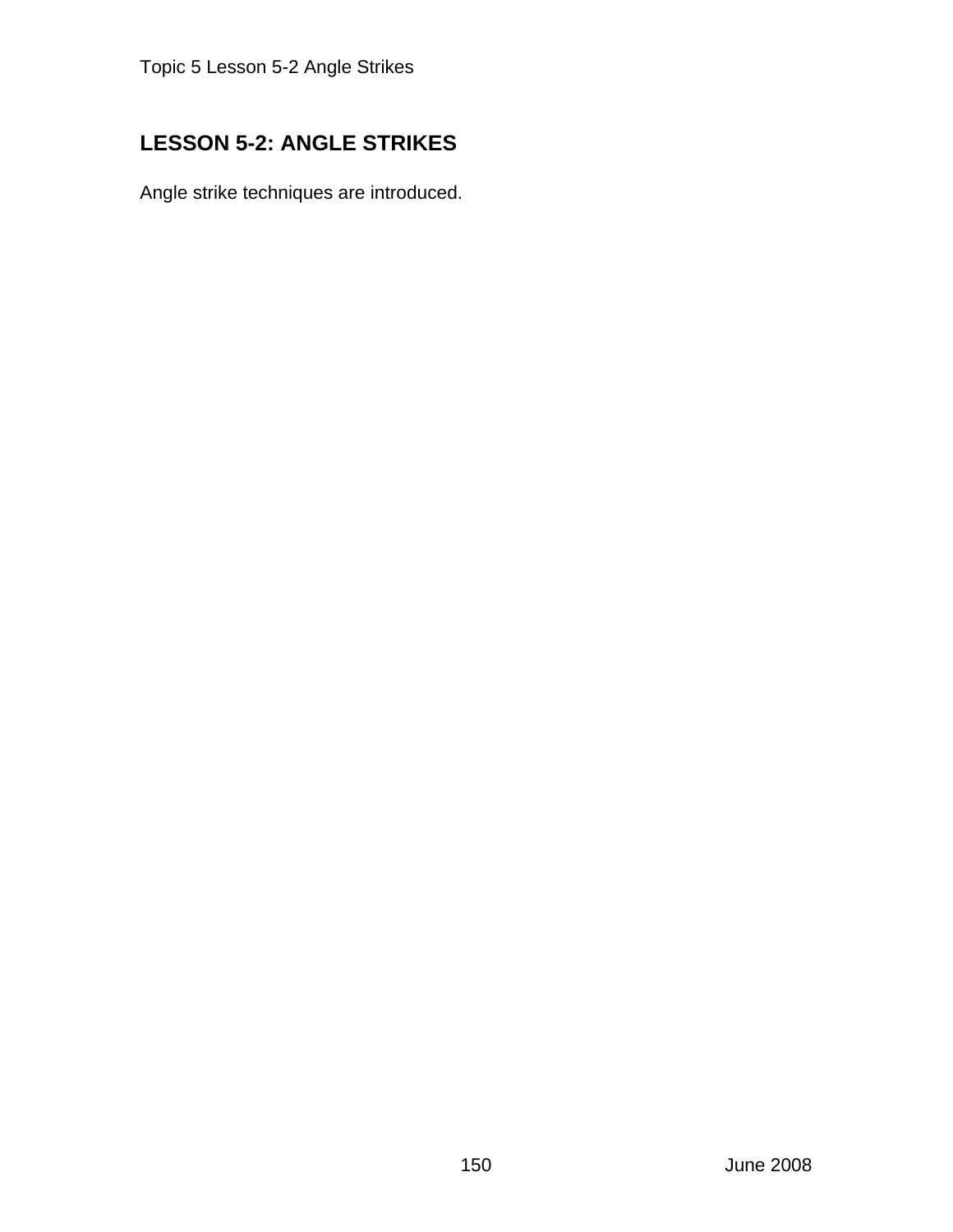#### **TOPIC 5: BATON Lesson 5-2: Angle Strikes**

#### **Learning Objectives**

- 3.1 Identify the concept of "presence" and the circumstances under which it is appropriate.
- 3.2 Identify the concept of "dialog" and the circumstances under which it is appropriate.
- 3.4 Identify the concept of "protective alternatives" and the circumstances under which they are appropriate.
- 3.6 Apply the intervention option concepts in a simulated environment.
- 4.1 Demonstrate the use of presence in a simulated environment.
- 4.2 Demonstrate the ability to use dialog in a simulated environment.
- 4.3 Demonstrate the ability to use control alternatives techniques/tools in a simulated environment.
- 4.4 Demonstrate the ability to use the protective alternatives techniques/tools in a simulated environment.
- 4.8 Apply the follow-through considerations concepts in a simulated environment.

#### **Equipment**

Power point projector, screen

#### **Materials**

Textbook: *Defensive and Arrest Tactics: A Training Guide for Law Enforcement Officers* 

Power point presentation: *Use of Force* 

DAAT Videos: *Angle Strike Baton, Angle Cross Strike, Multiple Baton Strikes*

#### **Instructional Method**

Lecture, discussion, videos, exercises

# **Estimated Length of Class**

Two Hours

**Reading Assignment**  Text, Pg. 56-60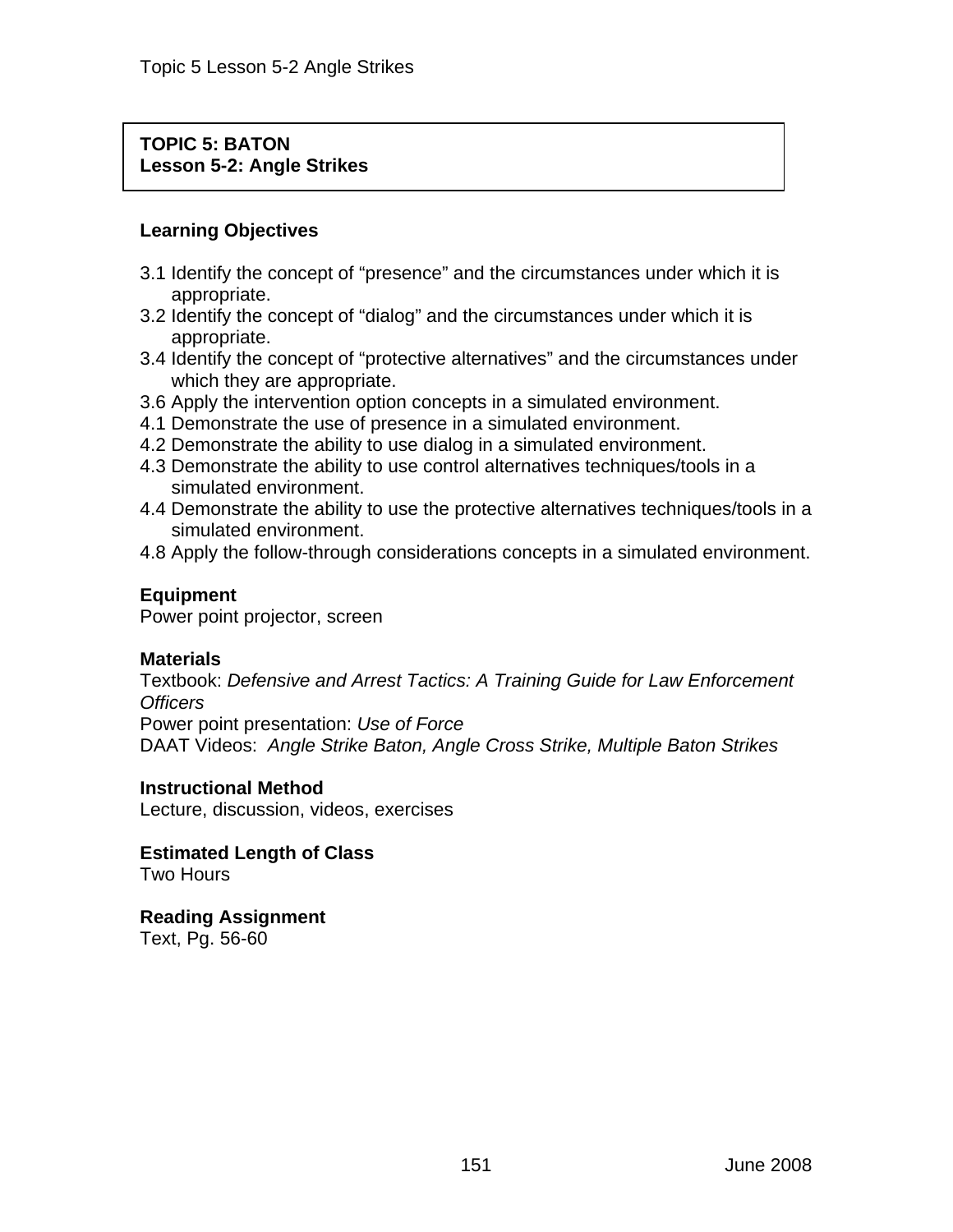| <b>Topic 5: BATON</b><br><b>Lesson 5-2: Angle Strikes</b> |                      |                            |                                                                                                                        |              |
|-----------------------------------------------------------|----------------------|----------------------------|------------------------------------------------------------------------------------------------------------------------|--------------|
| Time                                                      | <b>Topic</b>         | <b>Activities</b>          | <b>Resources</b>                                                                                                       | <b>Notes</b> |
| Hour<br>#1/#2                                             | <b>Angle Strikes</b> | Lecture/demo<br>& exercise | <b>DAAT Videos:</b><br><b>Angle Strike</b><br>Baton, Angle<br>Cross Strike,<br><b>Multiple Baton</b><br><b>Strikes</b> |              |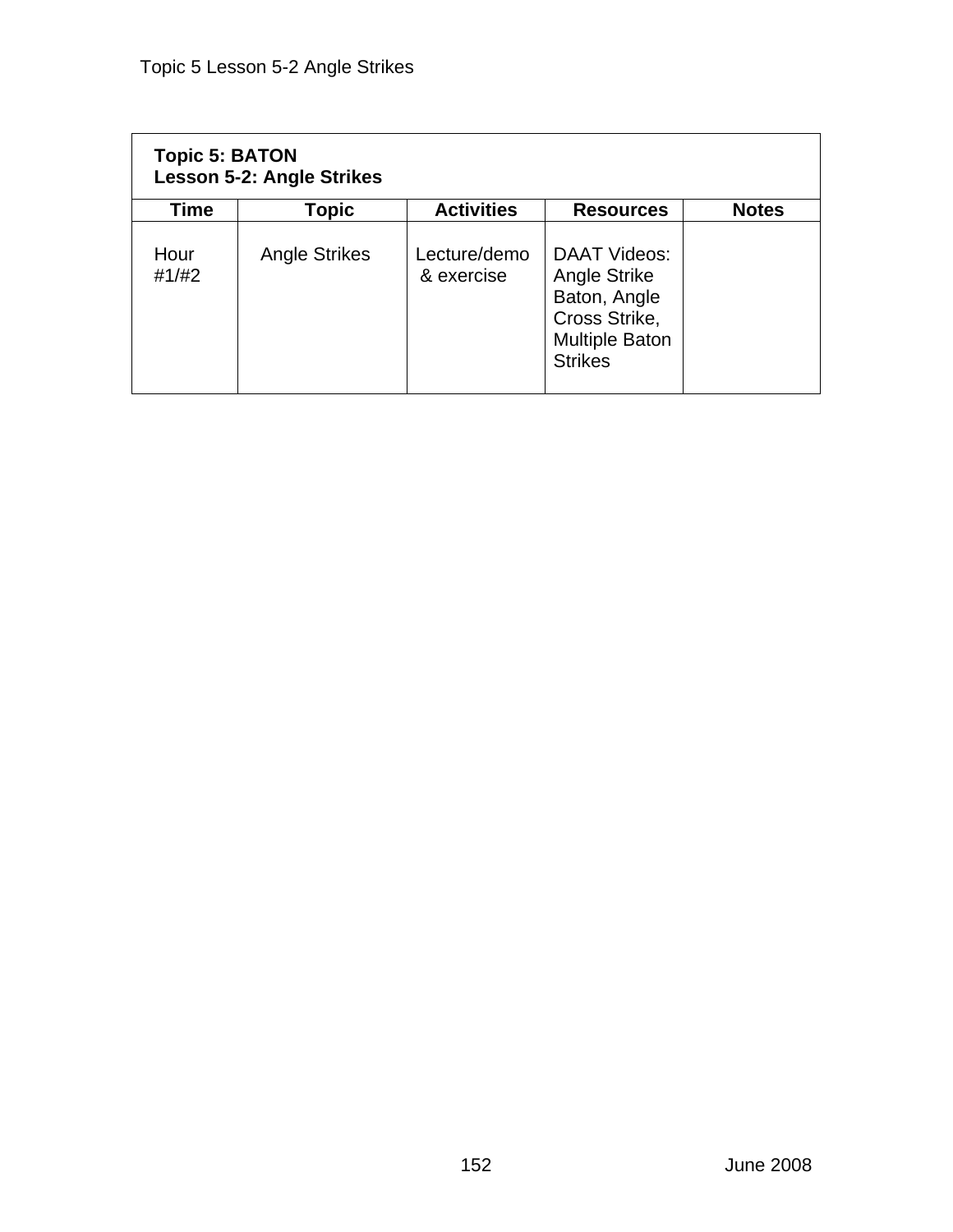| Pg. 58-59 | <b>LECTURE/DEMO: Angle Strikes</b>                                                                                                                                                                | Hour #1/#2                                                       |
|-----------|---------------------------------------------------------------------------------------------------------------------------------------------------------------------------------------------------|------------------------------------------------------------------|
|           | <b>Purpose:</b> To explain and demonstrate<br>proper technique for angle strikes.                                                                                                                 |                                                                  |
|           | <b>Procedure: Angle Strike</b>                                                                                                                                                                    |                                                                  |
|           | 1. Explain the purpose and target areas for<br>the angle strikes.                                                                                                                                 |                                                                  |
|           | Purpose: to impede a subject<br>Definition of impede: to deter a subject's<br>assaultive behavior, and/or continued<br>resistance and decentralize him/her.<br>Target areas: knee and elbow areas | Note: DAAT                                                       |
|           | 2. Demonstrate the proper application of<br>the technique.                                                                                                                                        | Videos - Angle<br>Strike Baton,                                  |
|           | 3. Demonstrate use of multiple/overload<br>strikes.                                                                                                                                               | Angle Cross<br>Strike, Multiple<br><b>Baton Strikes</b>          |
|           | <b>EXERCISE:</b>                                                                                                                                                                                  |                                                                  |
|           | <b>Purpose:</b> To give students practice in<br>applying baton angle strikes.                                                                                                                     | Note:<br>Have "subjects"                                         |
|           | <b>Procedure: Angle/Cross Strike</b>                                                                                                                                                              | practice moving<br>the bag for the                               |
|           | 1. Divide students into pairs of "officers"<br>(with baton) and "subjects" (with impact<br>bag).                                                                                                  | angle-cross<br>strike before<br>actual impact<br>with the baton. |
|           | 2. Have "officers" practice delivering single<br>baton strikes to the knee area and<br>elbow areas.                                                                                               |                                                                  |
|           | 3. Switch roles and repeat.                                                                                                                                                                       |                                                                  |
|           | 4. Have "officers" deliver angle/cross<br>strikes.                                                                                                                                                |                                                                  |
|           | 5. Switch roles and repeat.                                                                                                                                                                       |                                                                  |
|           | Have "officers" deliver multiple/overload<br>strikes.                                                                                                                                             |                                                                  |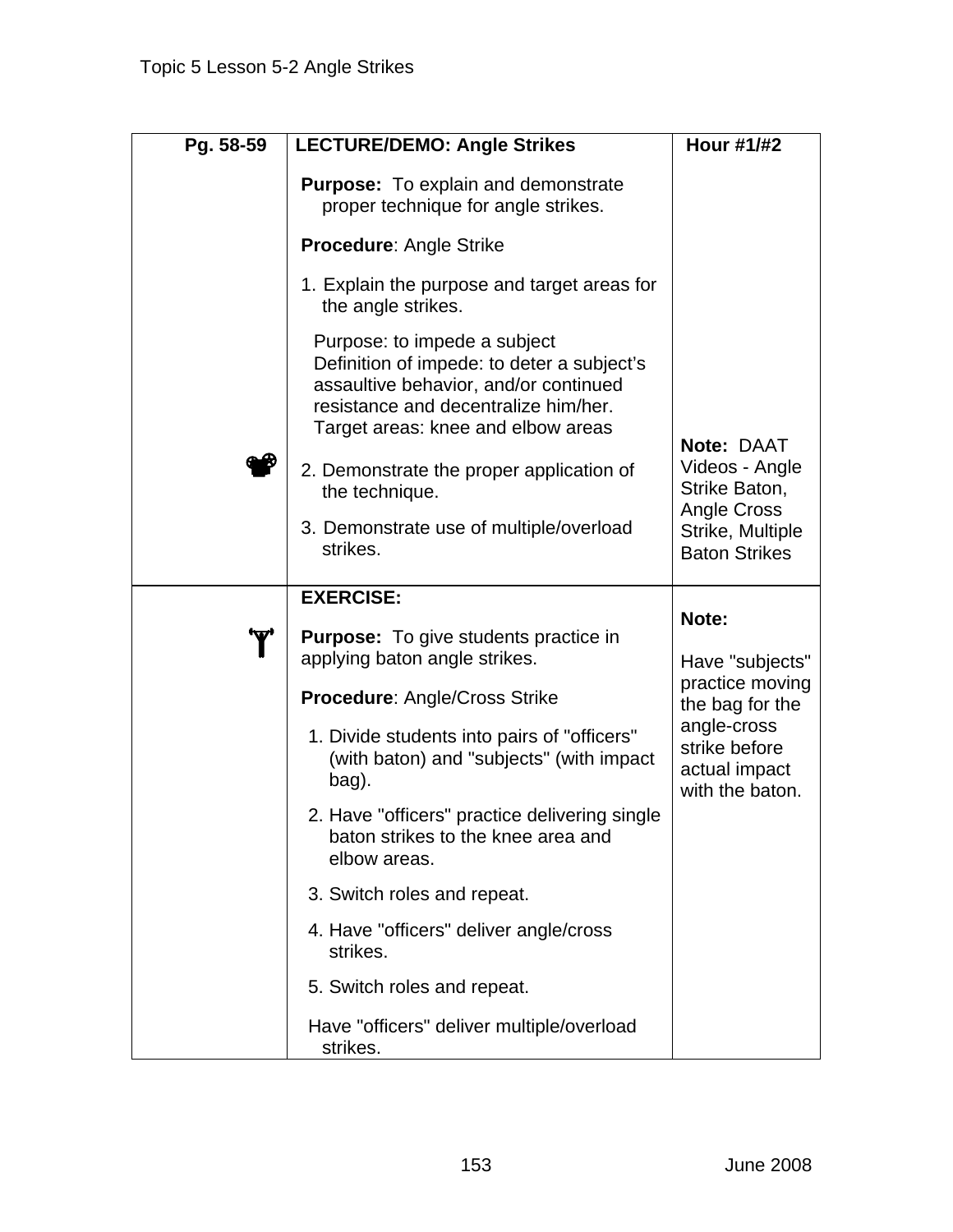# **TOPIC 6: WEAPON CONTROL**

## **LESSON 6-1: WEAPON RETENTION**

Introduction to weapon retention techniques and control.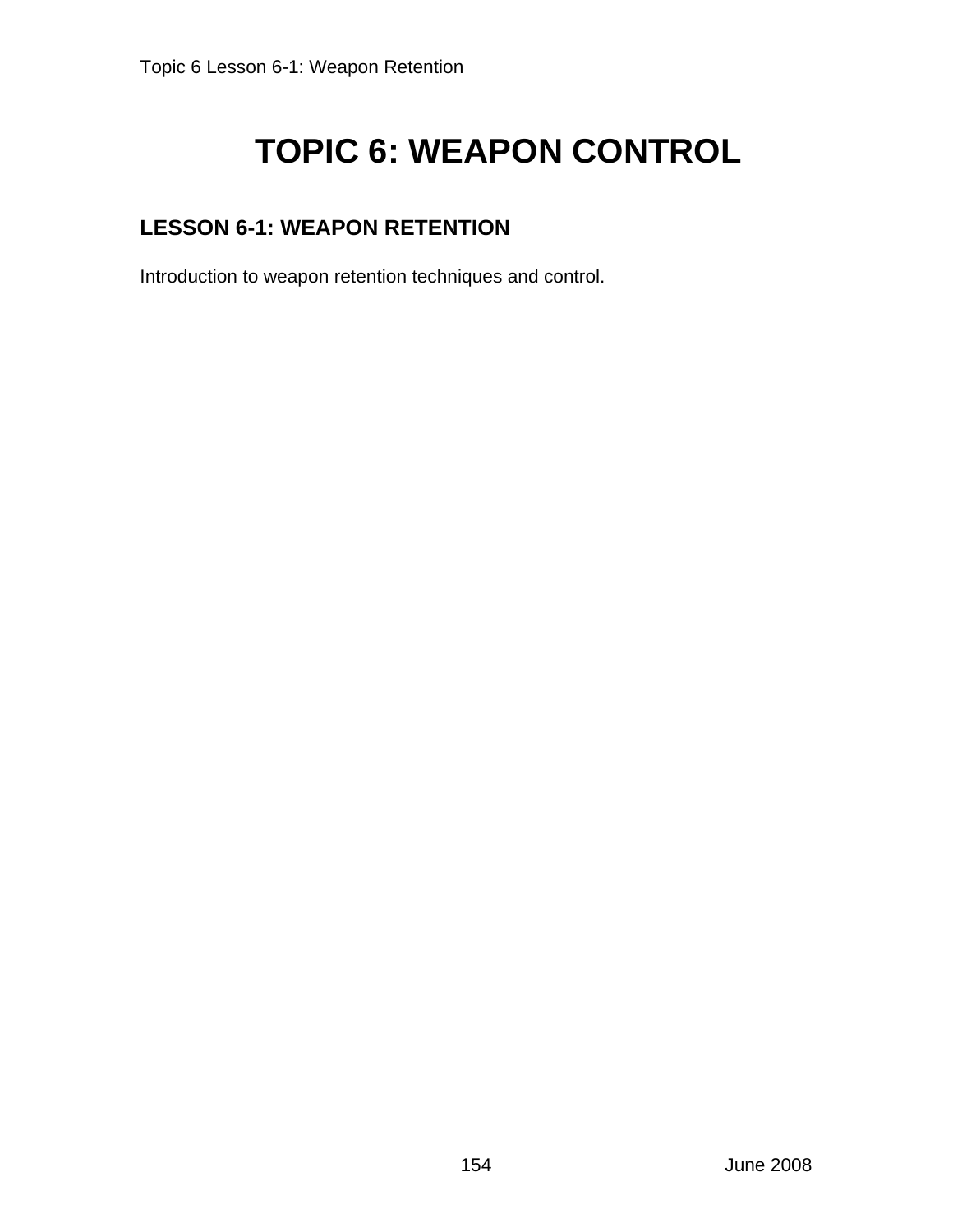#### **TOPIC 6: WEAPON CONTROL Lesson 6-1: Weapon Retention**

#### **Learning Objectives**

- 4.4 Demonstrate the ability to use the protective alternatives techniques/tools in a simulated environment.
- 4.5 Demonstrate the ability to use deadly force decision making in a simulated environment.
- 4.6 Demonstrate weapon control techniques in a simulated environment.

#### **Equipment**

Power point projector, screen

#### **Materials**

Textbook: *Defensive and Arrest Tactics: A Training Guide for Law Enforcement Officers*  Power Point presentation: *Use of Force* 

**Instructional Method**  Lecture, discussion, exercises

### **Estimated Length of Class**

Two Hours

#### **Reading Assignment**

Text, Pg. 65-67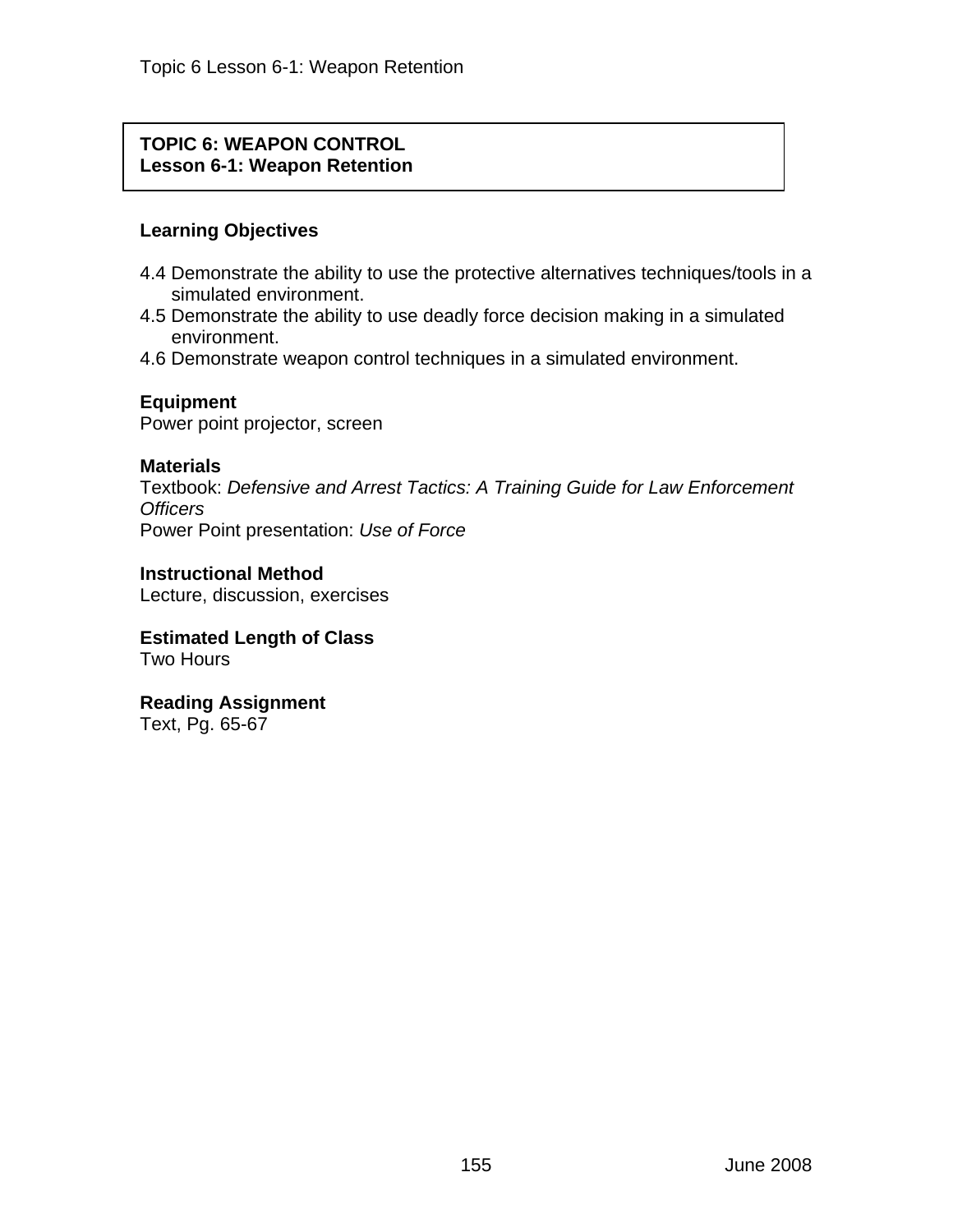|               | <b>Topic 6: WEAPON CONTROL</b><br><b>Lesson 6-1: Weapon Retention</b> |                            |                  |              |
|---------------|-----------------------------------------------------------------------|----------------------------|------------------|--------------|
| <b>Time</b>   | Topic                                                                 | <b>Activities</b>          | <b>Resources</b> | <b>Notes</b> |
| Hour<br>#1/H2 | Weapon<br>retention:<br><b>Principles</b>                             | Lecture/demo<br>& exercise |                  |              |
|               | <b>Techniques</b>                                                     |                            |                  |              |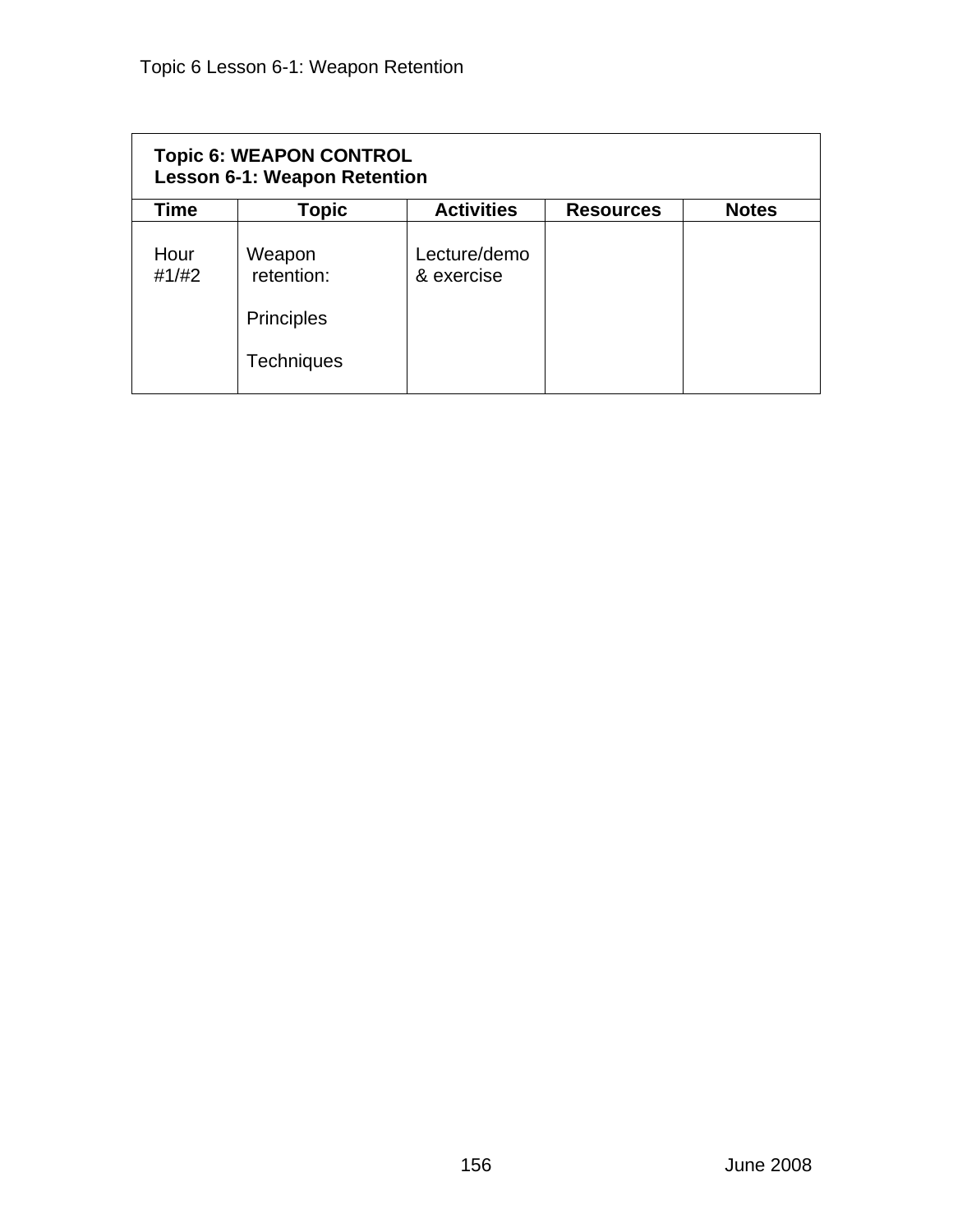| <b>LECTURE: Weapon Retention</b>                                                                                                                                                                                                                                                                                                                                                                                                     | Hour #1/#2 |
|--------------------------------------------------------------------------------------------------------------------------------------------------------------------------------------------------------------------------------------------------------------------------------------------------------------------------------------------------------------------------------------------------------------------------------------|------------|
| <b>Purpose:</b> To explain the principles of<br>weapon control and to present basic<br>weapon retention techniques.                                                                                                                                                                                                                                                                                                                  |            |
| Procedure:                                                                                                                                                                                                                                                                                                                                                                                                                           |            |
| 1. Explain that weapon control refers<br>both to retaining your own weapon<br>(firearm, baton or OC spray) and to<br>disarming and other control<br>techniques when facing an armed<br>subject.                                                                                                                                                                                                                                      |            |
| Weapon retention begins with basic<br>tactical awareness: keep an<br>appropriate distance from subjects<br>and keep your gun side away. In<br>close quarters armed<br>confrontations, keep your weapon<br>close to your body. If the subject<br>cannot reach it, he or she cannot<br>take it.                                                                                                                                        |            |
| To avoid being disarmed because<br>you are exhausted in a prolonged<br>fight, choose an appropriate<br>Intervention Option to permit you to<br>gain control quickly.                                                                                                                                                                                                                                                                 |            |
| Officers can also avoid a gun grab<br>by preventing the subject from<br>getting to their firearm with a<br>reaction technique coupled with a<br>gun cover. (Example: Subject<br>displays a target glance towards an<br>officer's weapon (baton, OC,<br>firearm), officer covers his weapon<br>with his strong hand, lowering<br>himself into a defensive stance,<br>while directing a reaction hand<br>strike to the subject's chin. |            |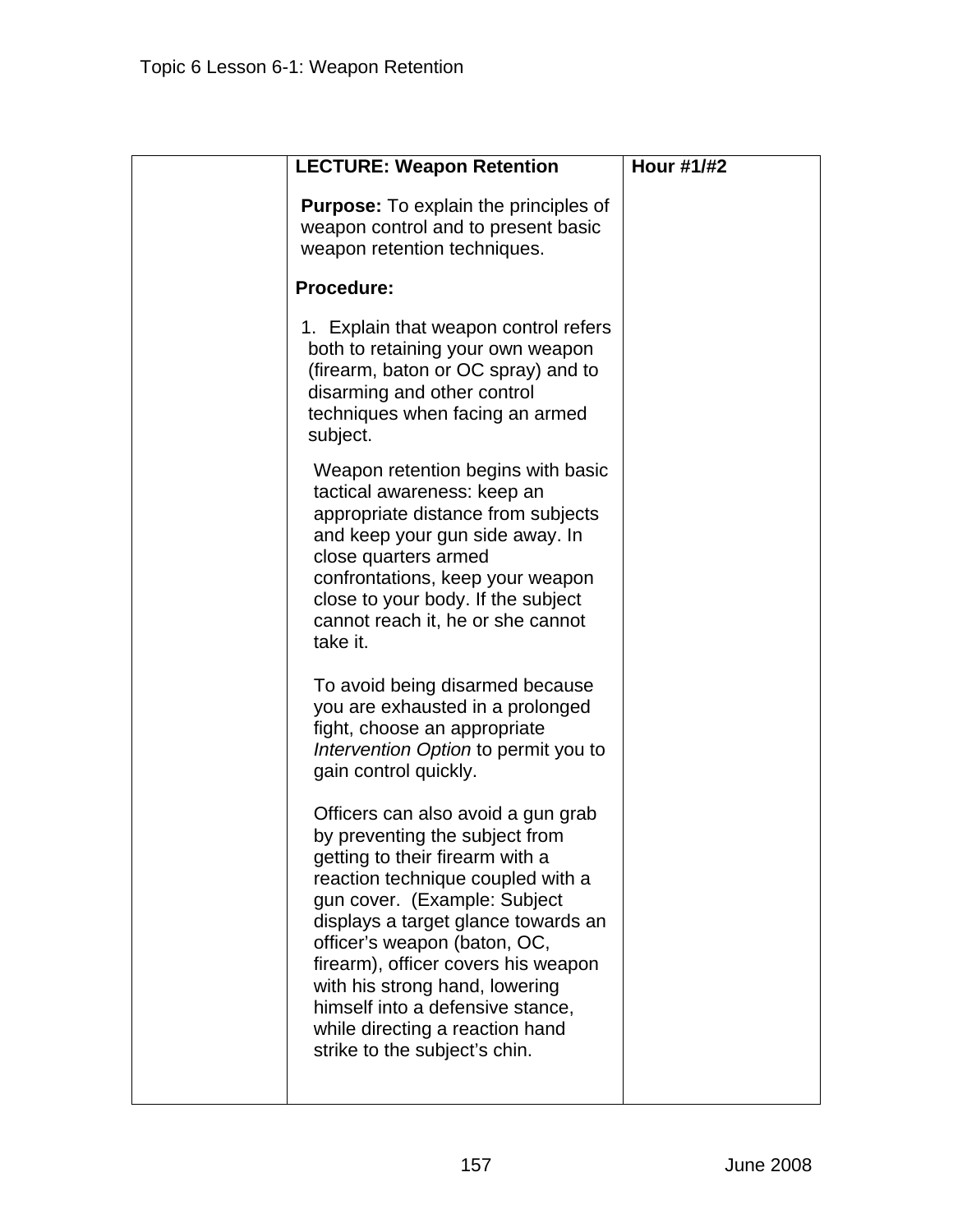| 2. The basic technique for retaining<br>your weapon when someone is<br>trying to disarm you is <b>GUN</b> :<br>Grab<br><b>Undo</b><br>$\bullet$<br><b>Neutralize</b><br><b>GRAB</b> – Secure the weapon in the<br>holster by directing both hands on<br>hand the suspect is using to attempt                                             |  |
|------------------------------------------------------------------------------------------------------------------------------------------------------------------------------------------------------------------------------------------------------------------------------------------------------------------------------------------|--|
| and disarm the officer.                                                                                                                                                                                                                                                                                                                  |  |
| <b>UNDO</b> – Options:                                                                                                                                                                                                                                                                                                                   |  |
| Quick Release – rotate away from<br>subject to quickly break grip.                                                                                                                                                                                                                                                                       |  |
| <b>Power Steering - While hands are</b><br>secured on subject's hand the officer<br>lowers his center and steps away from<br>the subject while directing him to the<br>ground.                                                                                                                                                           |  |
| Create a dysfunction - Utilize active<br>countermeasure (ex: knee strike) to<br>create a dysfunction then create<br>distance or decentralize the subject.                                                                                                                                                                                |  |
| Disengage and/ or Escalate – If the<br>officer can not retain his/her weapon<br>he/she may disengage and arm<br>himself/herself with a superior weapon<br>(ex; officer cannot retain baton so<br>he/she disengages and accesses<br>firearm/officer cannot retain primary<br>weapon so he/she disengages and<br>accesses back-up weapon). |  |
| The officer may be unable to retain<br>weapon and determine deadly force is<br>necessary. In this case he can advise<br>another officer "He's got my gun shoot<br>him!!" This can be followed with a<br>contact shot by a secondary officer.                                                                                             |  |
| <b>NEUTRALIZE- If Undo was</b><br>successful, create distance and give<br>stabilization commands                                                                                                                                                                                                                                         |  |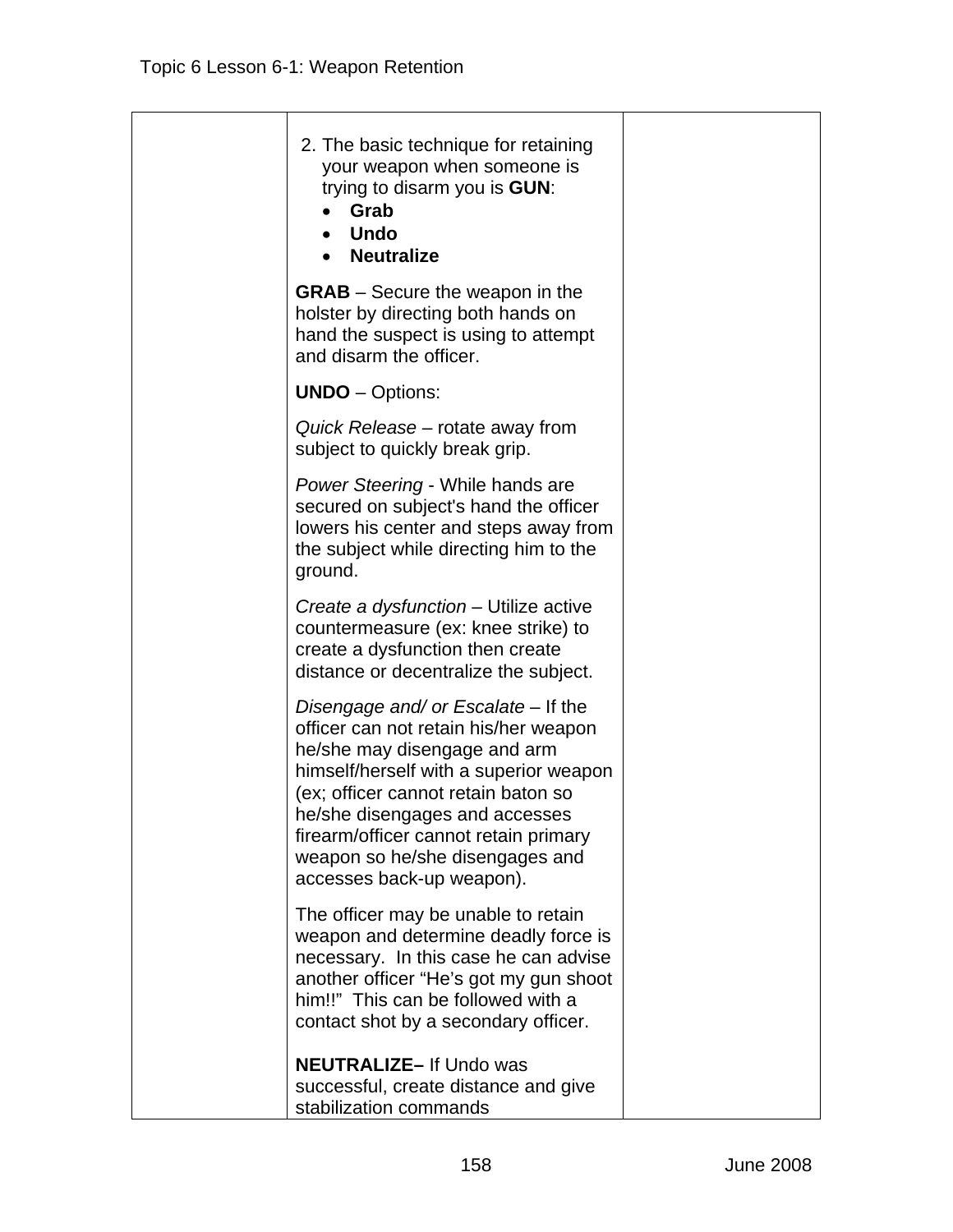### Topic 6 Lesson 6-1: Weapon Retention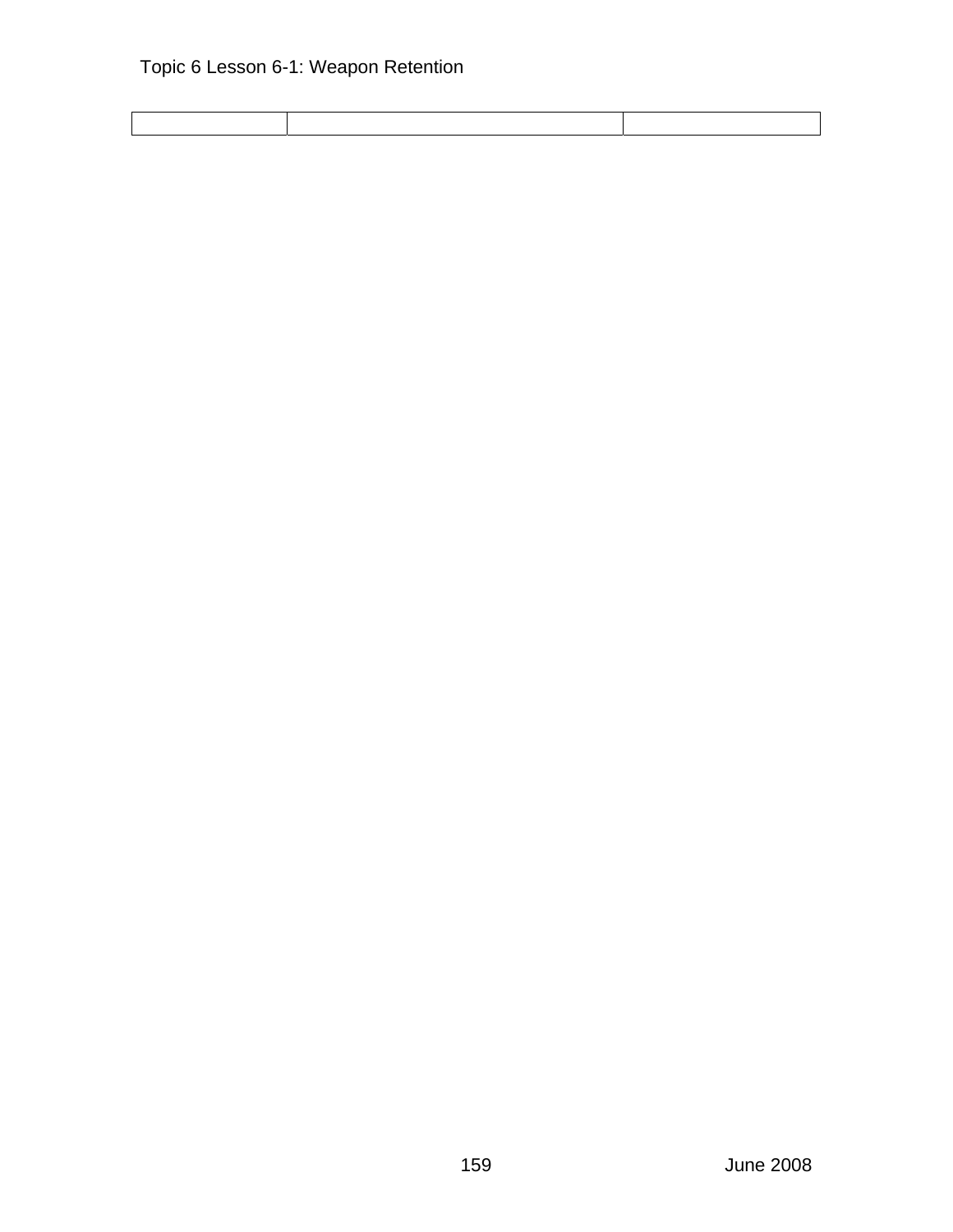| Pg. 65-68                                                                          | <b>DEMO/EXERCISE</b>                                                                                                                                                                                                                                                                                                                                                                                                                                        |                                                                                                                                                                                                                                                                                                                                                                                                            |
|------------------------------------------------------------------------------------|-------------------------------------------------------------------------------------------------------------------------------------------------------------------------------------------------------------------------------------------------------------------------------------------------------------------------------------------------------------------------------------------------------------------------------------------------------------|------------------------------------------------------------------------------------------------------------------------------------------------------------------------------------------------------------------------------------------------------------------------------------------------------------------------------------------------------------------------------------------------------------|
| 'Y'                                                                                | <b>Weapon Retention (Weapon in</b><br>holder/holster) TRAINING<br><b>WEAPON ONLY!</b>                                                                                                                                                                                                                                                                                                                                                                       | Follow this format<br>when performing<br>physical drills:                                                                                                                                                                                                                                                                                                                                                  |
| <b>DANGER</b><br>Live fire<br>hazard.<br>Use training<br>weapon (red<br>gun) only. | <b>Purpose:</b> To prevent suspect from<br>disarming an officer.<br>Procedure:<br>1. Demonstrate the technique,<br>simulating an appropriate "undo"<br>option.<br>2. Divide students into pairs of<br>"officers" and "subjects." "Officers<br>have a training weapon (red gun)<br>holstered.<br>3. Have officers practice the<br>techniques from Level 1 grab and<br>Level 3 grab.<br>4. Switch roles and repeat.                                           | Explain and<br>Demonstrate<br>By the numbers<br>Slow for form<br>Full speed and<br>power<br><b>Advanced Skill</b><br><b>Option:</b><br>Groups of three<br>students can be used<br>to simulate a partner<br>applying Deadly<br>Force in the form of a<br>"contact shot."<br>This will require a<br>safety officer and<br>limitations on the<br>officers' contact<br>based on available<br>safety equipment. |
| <b>DANGER</b><br>Live fire<br>hazard.<br>Use training<br>weapon (red<br>gun) only. | <b>DEMO/EXERCISE: Weapon</b><br><b>Retention (Weapon outside</b><br>holder/holster) TRAINING<br><b>WEAPON ONLY!</b><br><b>Purpose:</b> To give students practice<br>in applying the <b>GUN</b> technique to<br>regain control of their weapon.<br>Procedure:<br>1. Emphasize that if a subject has<br>taken a baton or firearm away from<br>an officer, the officer is in <i>imminent</i><br>danger and prompt action is<br>needed. Use of deadly force (by | Note:<br>Emphasize that when<br>"grabbing" a<br>firearm, students<br>must keep their<br>bodies out of the<br>line of fire.                                                                                                                                                                                                                                                                                 |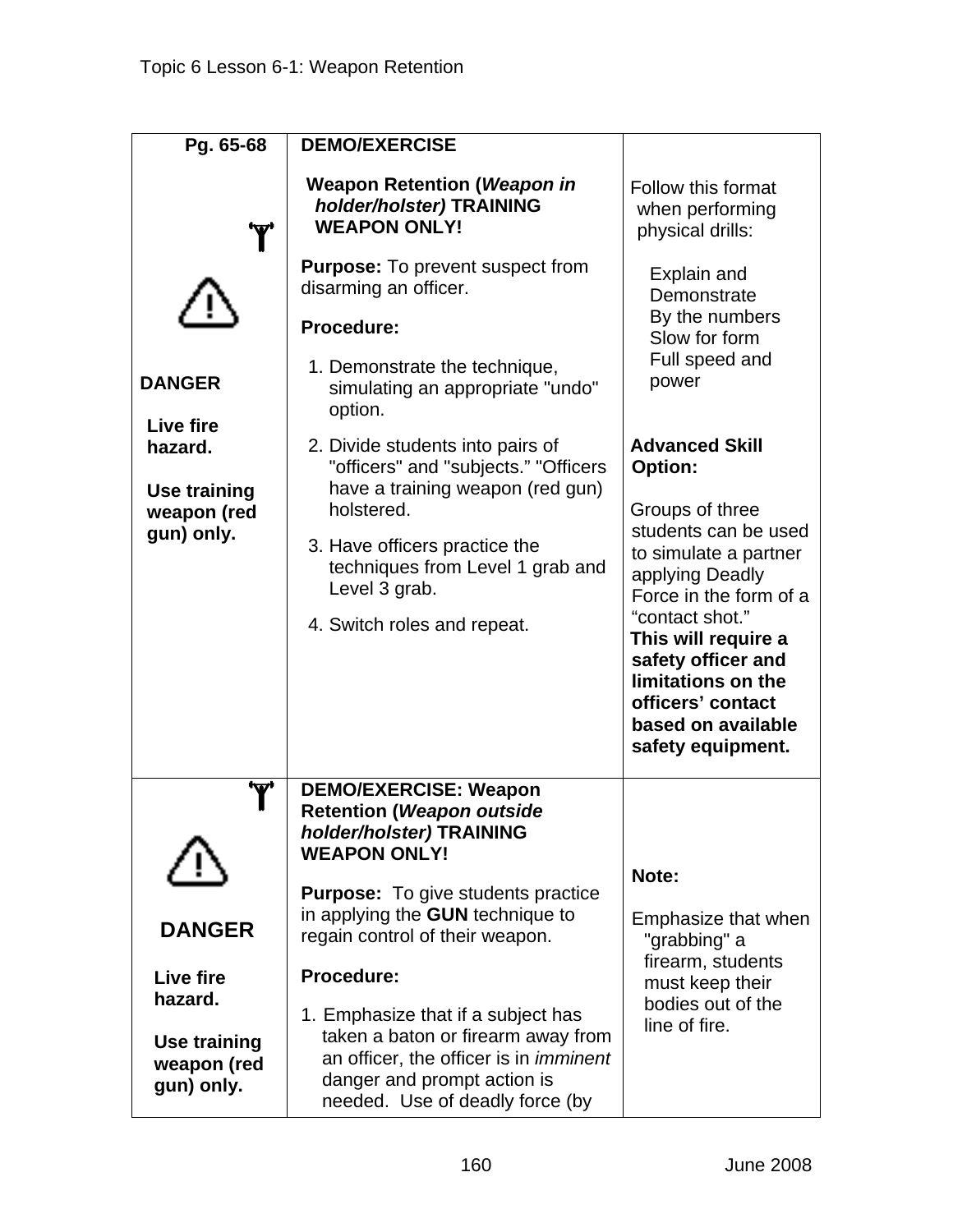|                                                                                                                                                         | the disarmed officer or a backup<br>officer) may be justified.                                                                                                                                                    |  |
|---------------------------------------------------------------------------------------------------------------------------------------------------------|-------------------------------------------------------------------------------------------------------------------------------------------------------------------------------------------------------------------|--|
| <b>WARNING</b>                                                                                                                                          | 2. Demonstrate using the GUN (J-<br>stroke) technique to regain control                                                                                                                                           |  |
| <b>Hand injury</b><br>hazard.                                                                                                                           | of a weapon. Demonstrate with<br>baton and training weapon (red<br>gun).                                                                                                                                          |  |
| Keep fingers<br><b>OUTSIDE</b><br>trigger guard<br>while doing<br>this exercise.<br>Application of<br>the J-stroke<br>could twist and<br>break fingers. | 3. Divide students into pairs of<br>"officers" and "subjects." Have<br>"officers" practice using the J-<br>stroke to regain control of a baton<br>and a training weapon (red gun).<br>4. Switch roles and repeat. |  |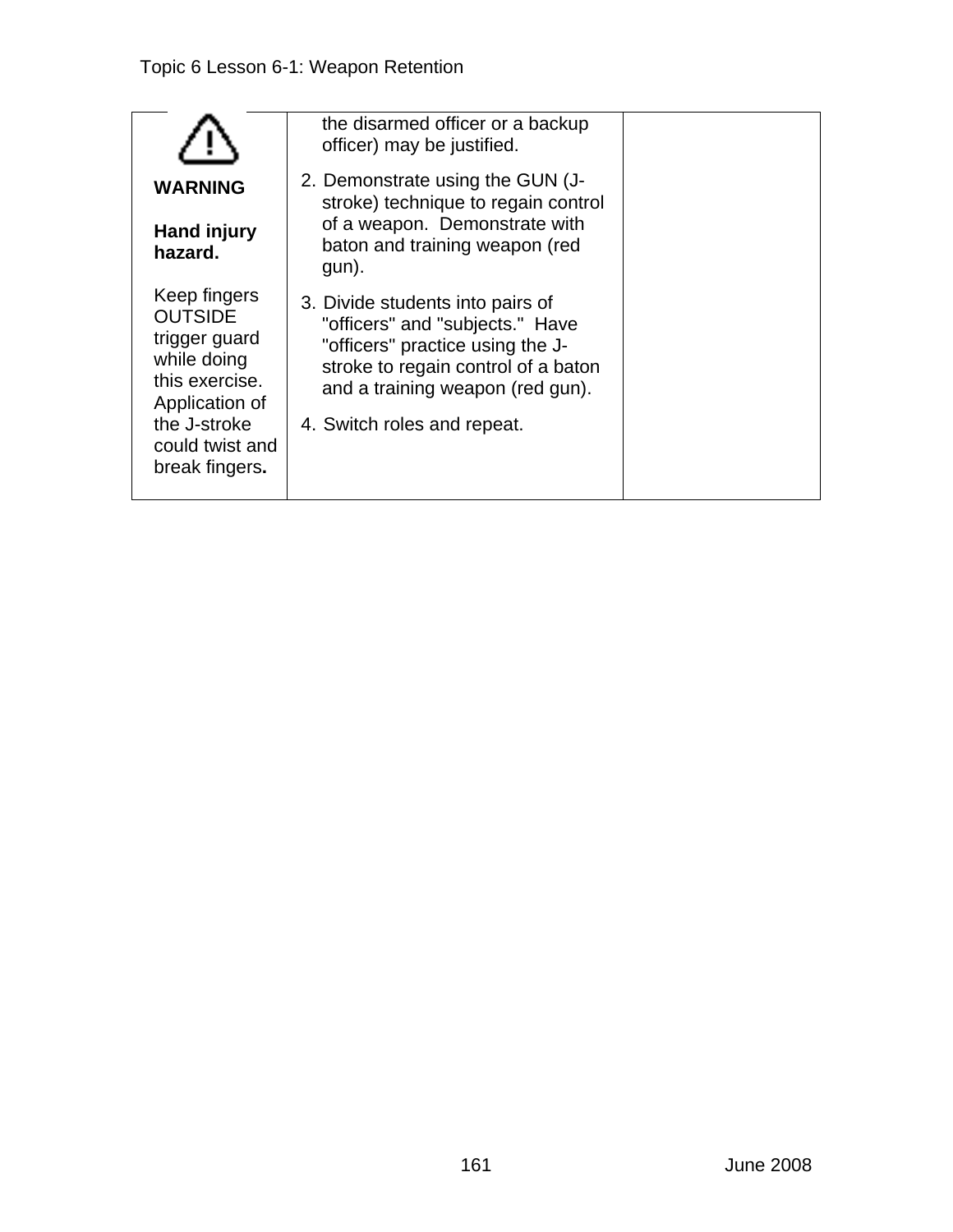# **LESSON 6-2: FACING AN ARMED SUBJECT**

To introduce techniques dealing with a subject pointing a firearm at an officer.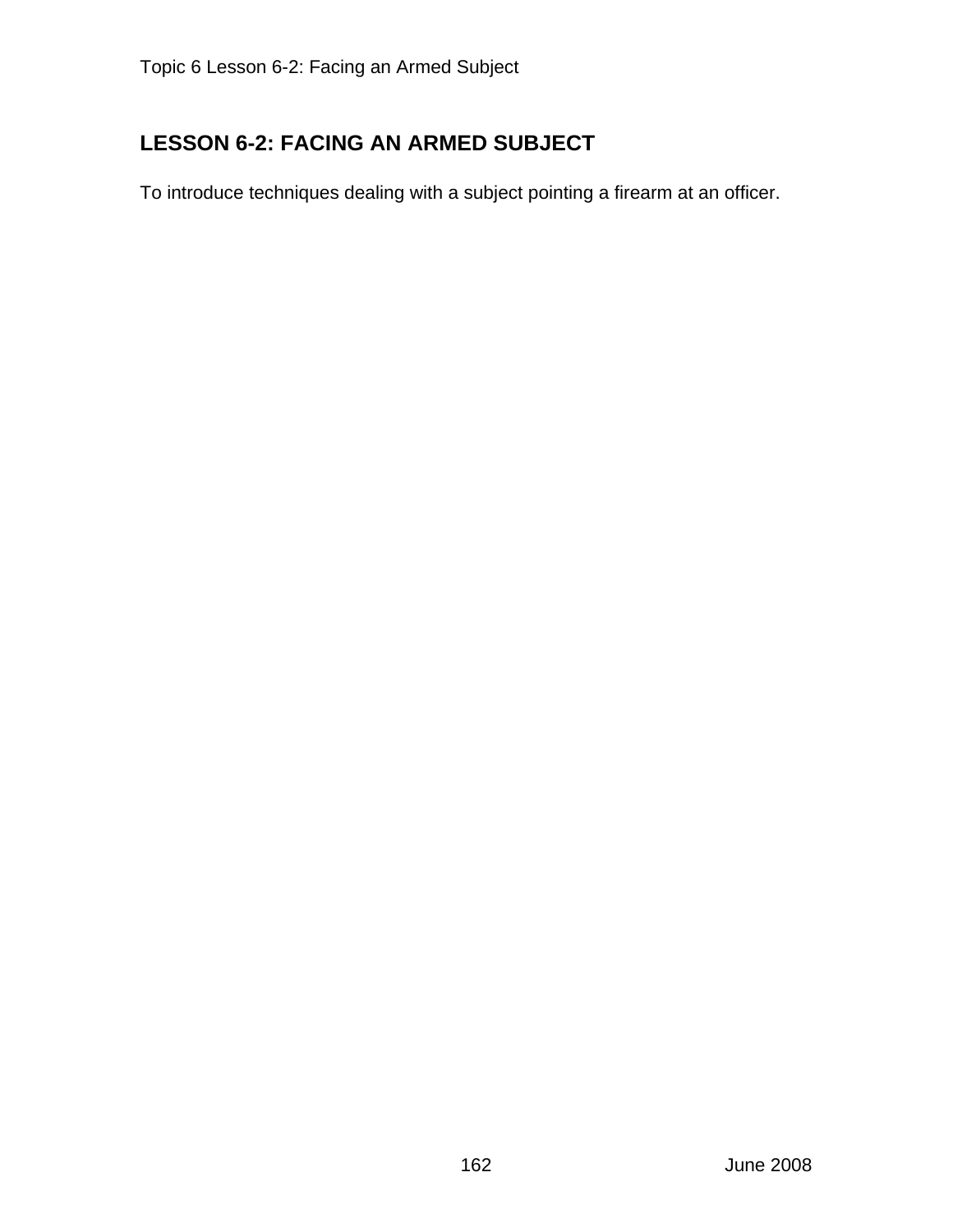#### **TOPIC 6: WEAPON CONTROL Lesson 6-2: Facing an Armed Subject**

#### **Learning Objectives**

- 3.5 Identify the concept of "deadly force" and the circumstances under which it is appropriate.
- 3.6 Apply the intervention option concepts in a simulated environment.
- 4.1 Demonstrate the use of presence in a simulated environment.
- 4.2 Demonstrate the ability to use dialog in a simulated environment.
- 4.3 Demonstrate the ability to use control alternatives techniques/tools in a simulated environment.
- 4.4 Demonstrate the ability to use the protective alternatives techniques/tools in a simulated environment.
- 4.5 Demonstrate the ability to use deadly force decision making in a simulated environment.
- 4.6 Demonstrate weapon control techniques in a simulated environment.

#### **Equipment**

Power point projector, screen

#### **Materials**

Textbook: *Defensive and Arrest Tactics: A Training Guide for Law Enforcement Officers* 

Power point presentation: *Use of Force* 

#### **Instructional Method**

Lecture, discussion, exercises

#### **Estimated Length of Class**

Two Hours

#### **Reading Assignment**

Text, Pg. 67-70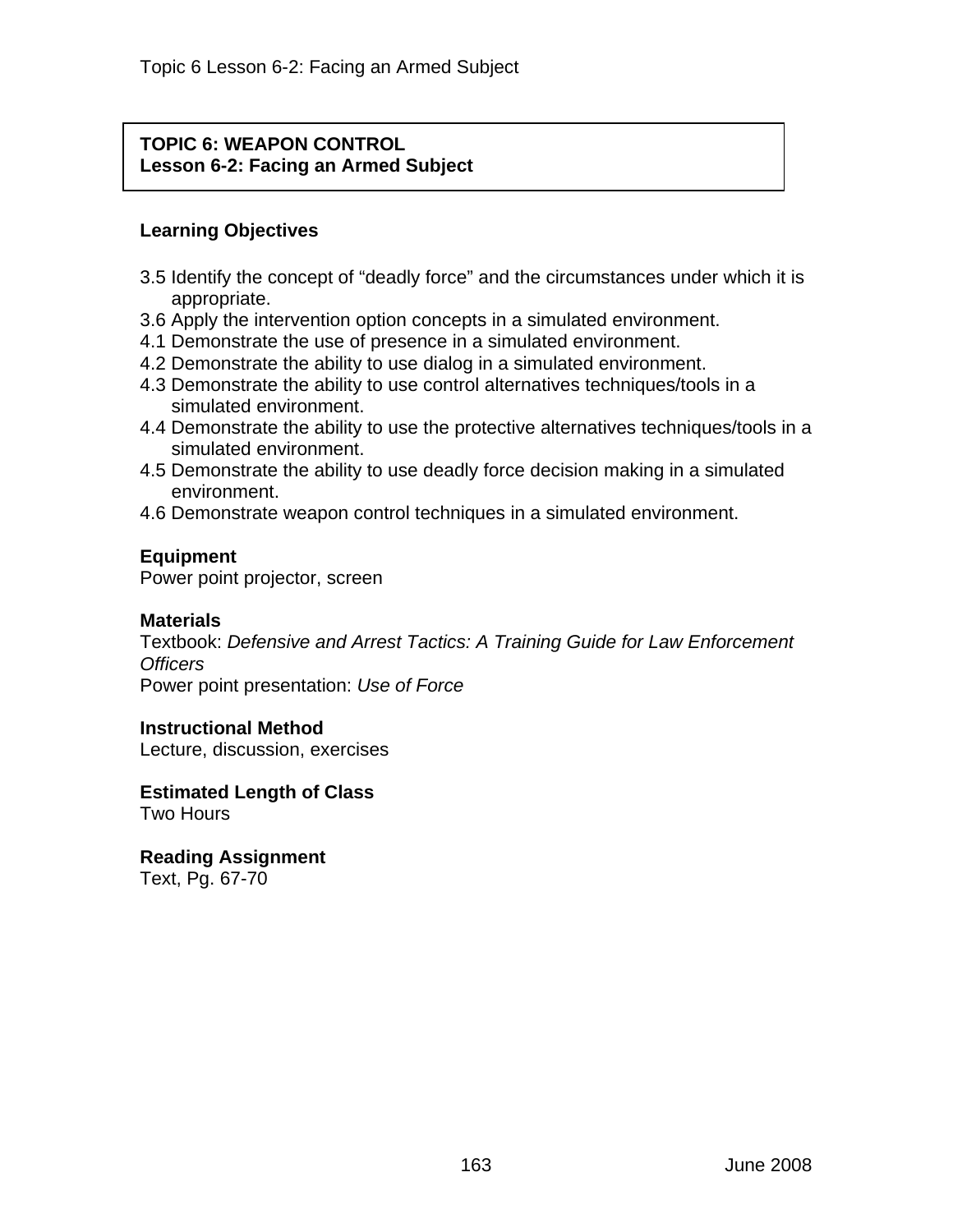| Time          | <b>Topic</b>                                                                       | <b>Activities</b>         | <b>Resources</b> | <b>Notes</b> |
|---------------|------------------------------------------------------------------------------------|---------------------------|------------------|--------------|
| Hour<br>#1/H2 | Techniques for<br>dealing with a<br>subject pointing a<br>firearm at an<br>officer | Lecture/demo/<br>exercise |                  |              |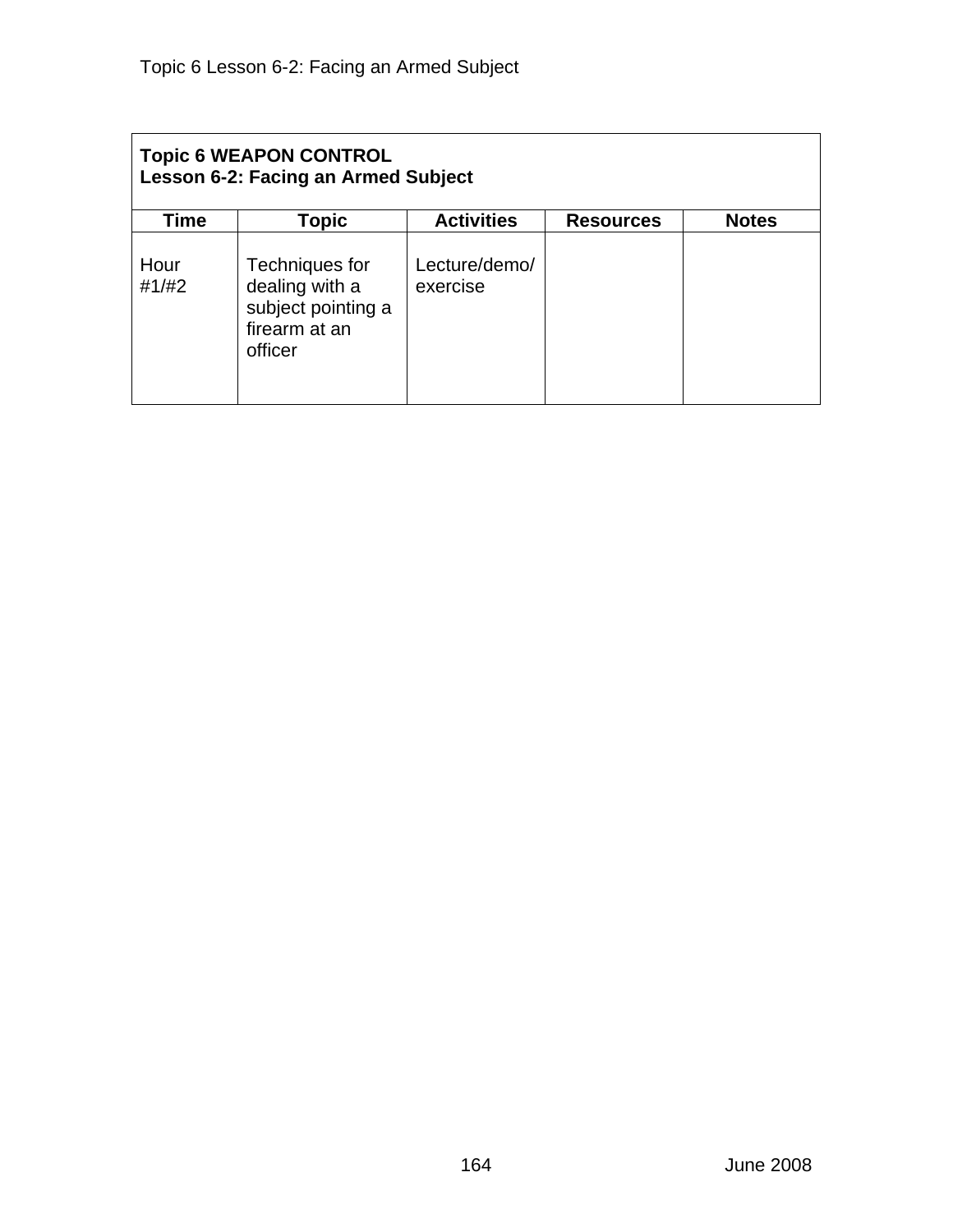| Pg. 67-68                                                                                                                                                                                                             | <b>LECTURE/DEMO: Facing an Armed</b><br><b>Subject (G.U.N. Disarming)</b>                                                                                                                                                                                                                                                                                                                                                                                                                                                                                                                                                                                                                                                                                                                                                                                                                                                                                                                                                                                                                                                           | Hour #1/#2                             |
|-----------------------------------------------------------------------------------------------------------------------------------------------------------------------------------------------------------------------|-------------------------------------------------------------------------------------------------------------------------------------------------------------------------------------------------------------------------------------------------------------------------------------------------------------------------------------------------------------------------------------------------------------------------------------------------------------------------------------------------------------------------------------------------------------------------------------------------------------------------------------------------------------------------------------------------------------------------------------------------------------------------------------------------------------------------------------------------------------------------------------------------------------------------------------------------------------------------------------------------------------------------------------------------------------------------------------------------------------------------------------|----------------------------------------|
|                                                                                                                                                                                                                       | <b>Purpose:</b> To present techniques for<br>dealing with a subject pointing a firearm at<br>an officer (within arms reach).                                                                                                                                                                                                                                                                                                                                                                                                                                                                                                                                                                                                                                                                                                                                                                                                                                                                                                                                                                                                        |                                        |
|                                                                                                                                                                                                                       | Procedure:                                                                                                                                                                                                                                                                                                                                                                                                                                                                                                                                                                                                                                                                                                                                                                                                                                                                                                                                                                                                                                                                                                                          |                                        |
| <b>WARNING</b><br><b>Hand injury</b><br>hazard.<br>Keep fingers<br><b>OUTSIDE</b><br>trigger guard<br>while doing this<br>exercise.<br>Application of<br>the G.U.N.<br>Disarminig could<br>twist and break<br>fingers | 1. Explain that if facing an armed subject,<br>best defense is to be armed with a<br>superior weapon, create/maintain<br>distance, use cover and attempt to<br>defuse the situation by verbalization.<br>Deadly force may be necessary.<br>Explain that if you are facing an armed<br>subject and you are unarmed, or the<br>subject has the drop on you, you have<br>two choices (These choices are<br>primarily based on distance and an<br>observed window of opportunity):<br>Attempt to disengage to gain time<br>and distance.<br>Attempt to disarm the subject.<br>2. Demonstrate the G.U.N Disarming<br>technique.<br>Grab - Brings hands up to direct<br>muzzle away from officer while<br>utilizing body or head movement to<br>minimize body area exposed to<br>muzzle.<br>Undo - Direct the firearm towards a<br>$\bullet$<br>weak part of the subjects grip by<br>taking a step-slide towards subject<br>while rotating the tang/blackstrap of<br>the weapon into the subjects hand<br>(either down or sideways). Utilize<br>good body mechanics by bringing<br>your elbows close to center to<br>assist in this step. | Note: DAAT<br>Video - Gun<br>Technique |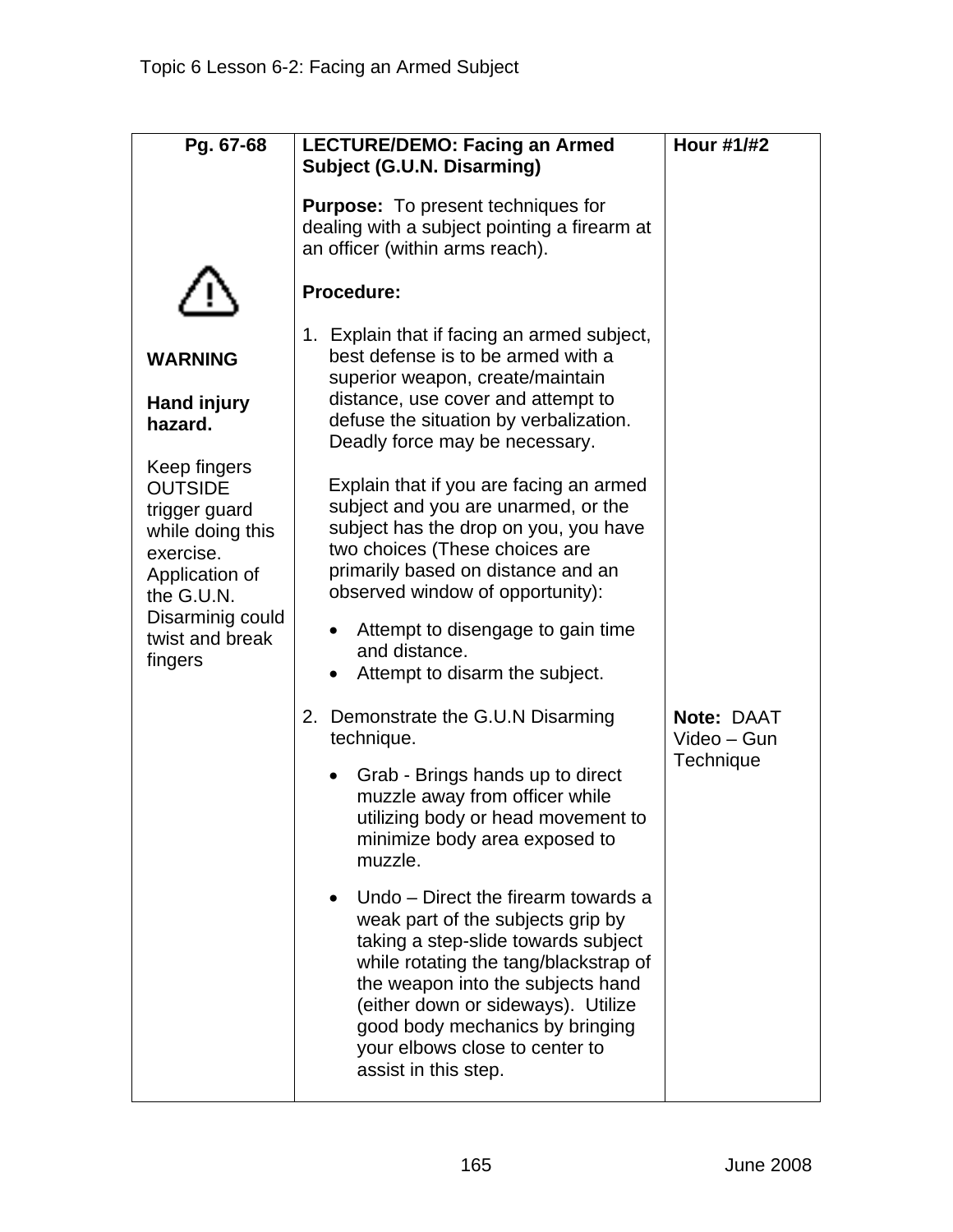| Active countermeasures may also<br>have to be utilized to assist in<br>breaking the subjects grip. Upon<br>feeling the grip break step-slide<br>back.                                                                                                                                                                                                                                 |  |
|---------------------------------------------------------------------------------------------------------------------------------------------------------------------------------------------------------------------------------------------------------------------------------------------------------------------------------------------------------------------------------------|--|
| <b>Neutralize</b> – Create distance while<br>$\bullet$<br>maintaining the subject's firearm.<br>Officer can access his firearm and<br>give stabilization commands. If the<br>officer was originally unarmed he<br>may have utilize the suspect's<br>firearm. Officer then selects the<br>appropriate Intervention Option to<br>utilize based on the totality of the<br>circumstances. |  |
| 3. Divide students into pairs of "officers"<br>and "subjects."                                                                                                                                                                                                                                                                                                                        |  |
| 4. Using a training weapon (red gun),<br>have "subjects" confront officers with<br>drawn weapon.                                                                                                                                                                                                                                                                                      |  |
| 5. Have "officers" practice the Sweep and<br>Disengage.                                                                                                                                                                                                                                                                                                                               |  |
| 6. Switch roles and repeat.                                                                                                                                                                                                                                                                                                                                                           |  |
|                                                                                                                                                                                                                                                                                                                                                                                       |  |
|                                                                                                                                                                                                                                                                                                                                                                                       |  |
|                                                                                                                                                                                                                                                                                                                                                                                       |  |
|                                                                                                                                                                                                                                                                                                                                                                                       |  |
|                                                                                                                                                                                                                                                                                                                                                                                       |  |
|                                                                                                                                                                                                                                                                                                                                                                                       |  |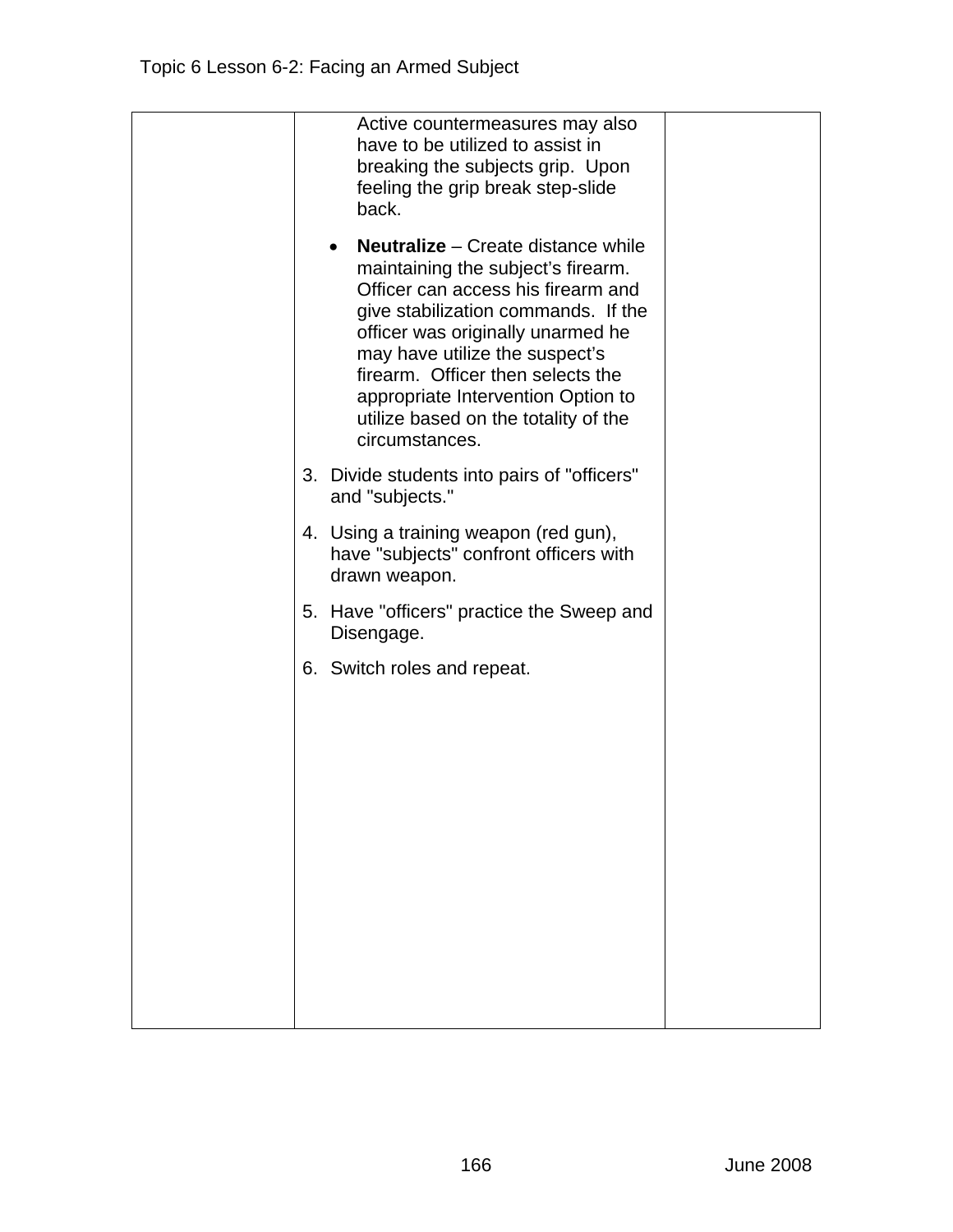|                                                                                  | <b>EXERCISE</b>                                                                                                                                                                                                                                              |                                                                                                                           |
|----------------------------------------------------------------------------------|--------------------------------------------------------------------------------------------------------------------------------------------------------------------------------------------------------------------------------------------------------------|---------------------------------------------------------------------------------------------------------------------------|
| <b>DANGER</b>                                                                    | <b>Purpose:</b> To give students practice in<br>applying the Sweep and Disengage<br>technique.<br><b>Procedure:</b>                                                                                                                                          | Note:<br>Follow this<br>format when<br>training this                                                                      |
| Live fire<br>hazard<br>Use training<br>weapon (red<br>gun or red<br>knife) only. | 1. Divide students into pairs of "officers"<br>and "subjects."<br>2. Using a training weapon (red gun),<br>have "subjects" confront officers with<br>drawn weapon.<br>3. Have "officers" practice the Sweep and<br>Disengage.<br>4. Switch roles and repeat. | technique:<br>• Instructor<br>demonstrates<br>$\bullet$ By the<br>numbers<br>• Slow for form<br>• Full speed and<br>power |
|                                                                                  | <b>EXERCISE</b>                                                                                                                                                                                                                                              | Note:                                                                                                                     |
| <b>WARNING</b>                                                                   | <b>Purpose:</b> To give students practice in<br>applying the descending strike.<br>Procedure:                                                                                                                                                                | <b>Follow this</b><br>format for<br>training this                                                                         |
| Arm injury<br>hazard.                                                            | 1. Divide students into pairs of "officers"<br>and "subjects."                                                                                                                                                                                               | technique:<br>• Instructor                                                                                                |
| Use only<br>training<br>batons (foam<br>or equivalent)                           | 2. Have "subject" confront "officer" with a<br>weapon. "Officer" has training baton<br>drawn.                                                                                                                                                                | demonstrates<br>$\bullet$ By the<br>numbers<br>• Slow for form.                                                           |
| with<br>appropriate<br>protective<br>gear.                                       | 3. Have "officer" apply the Descending<br>Strike to disarm the subject.                                                                                                                                                                                      |                                                                                                                           |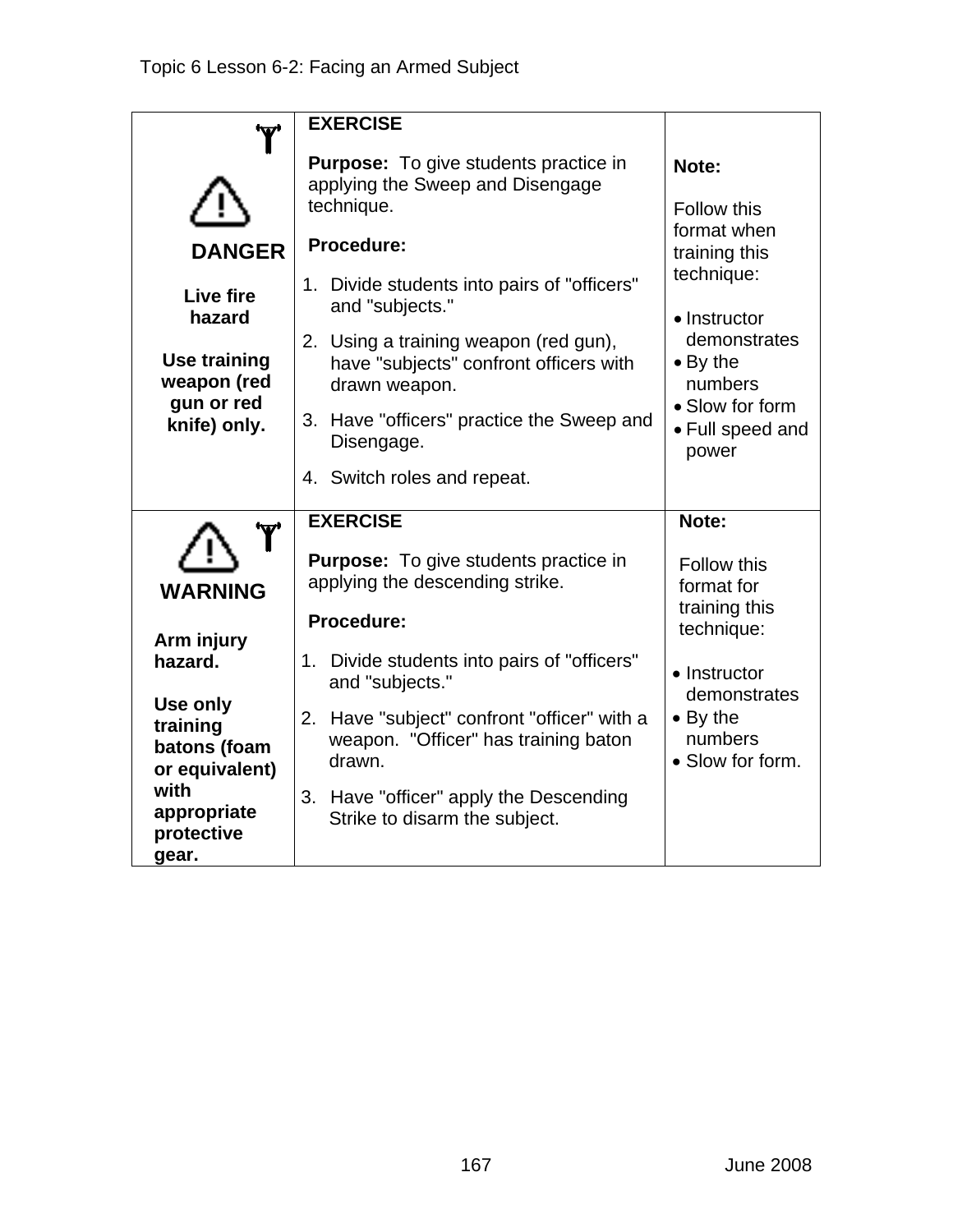# **TOPIC 7: OLEORESIN CAPSICUM (OC) SPRAY**

## **LESSON 7-1: OC FUNDAMENTALS**

An introduction to OC spray and its use.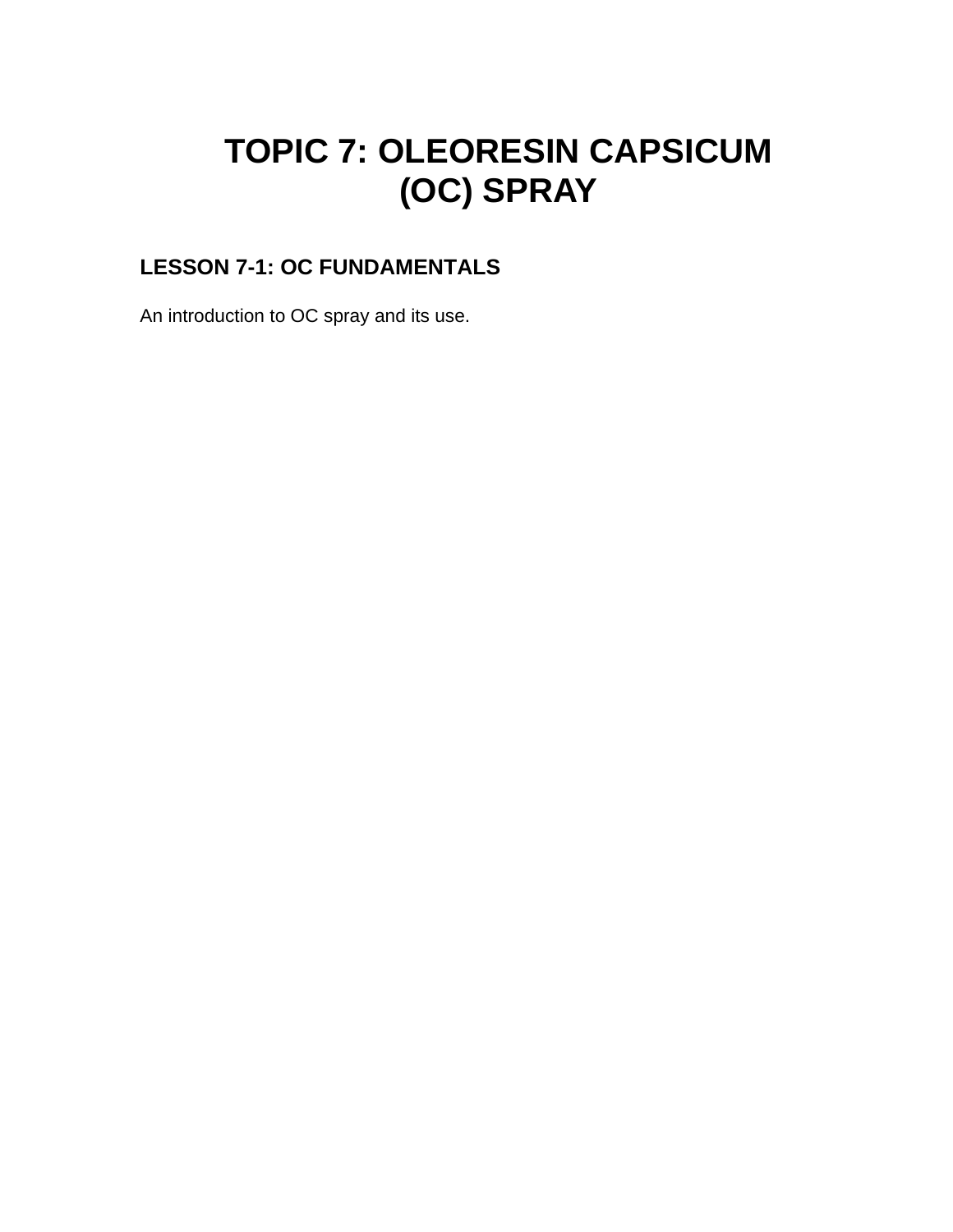#### **Topic 7 OLEORESIN CAPSICUM OC) SPRAY Lesson 7-1: OC Fundamentals**

#### **Learning Objectives**

- 4.3 Demonstrate the ability to use control alternatives techniques/tools in a simulated environment.
- 4.6 Demonstrate weapon control techniques in a simulated environment.
- 4.7 Describe the follow-through considerations that apply to arresting subjects.
- 4.8 Apply the follow-through considerations concepts in a simulated environment.
- 4.9 Handcuff and remove handcuffs from subjects in a simulated environment.
- 4-10 Frisk and search subjects in a simulated environment.

#### **Equipment**

Power point projector, screen

#### **Materials**

Textbook: *Defensive and Arrest Tactics: A Training Guide for Law Enforcement Officers*  Power point presentation: *Use of Force* 

#### **Instructional Method**

Lecture, discussion, exercises

#### **Estimated Length of Class**

Four Hours

#### **Reading Assignment**

Text, Pg. 39-42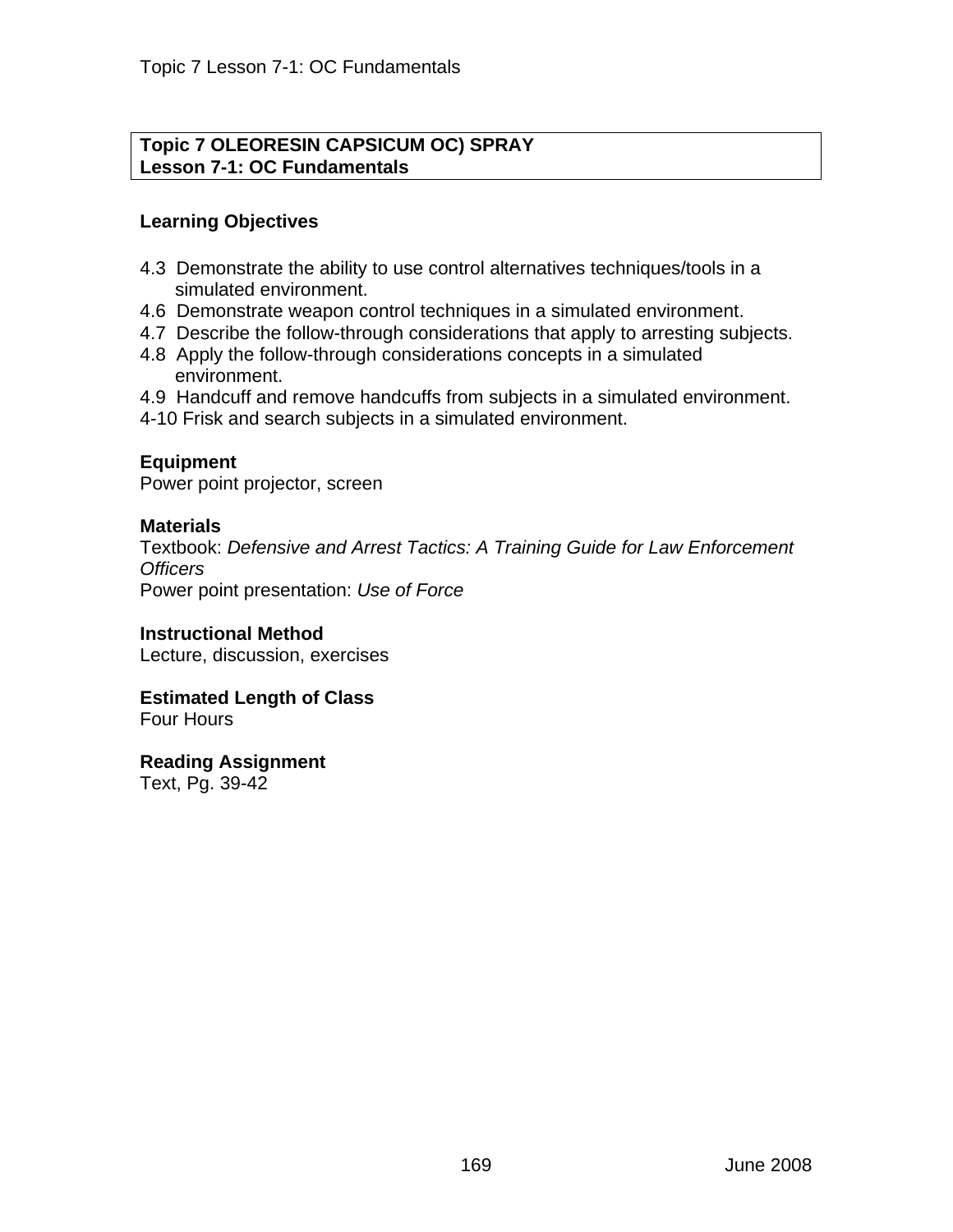| Topic 7: OLEORESIN CAPSICUM OC) SPRAY<br><b>Lesson 7-1: OC Fundamentals</b> |                                             |                             |                  |              |
|-----------------------------------------------------------------------------|---------------------------------------------|-----------------------------|------------------|--------------|
| Time                                                                        | <b>Topic</b>                                | <b>Activities</b>           | <b>Resources</b> | <b>Notes</b> |
| Hour $#1-$<br>#4                                                            | Introduction to OC<br>Decision to Use<br>OC | Lecture, demo<br>& exercise |                  |              |
|                                                                             | Effects of OC                               |                             |                  |              |
|                                                                             | Drawing OC                                  |                             |                  |              |
|                                                                             | Aftercare                                   |                             |                  |              |
|                                                                             |                                             |                             |                  |              |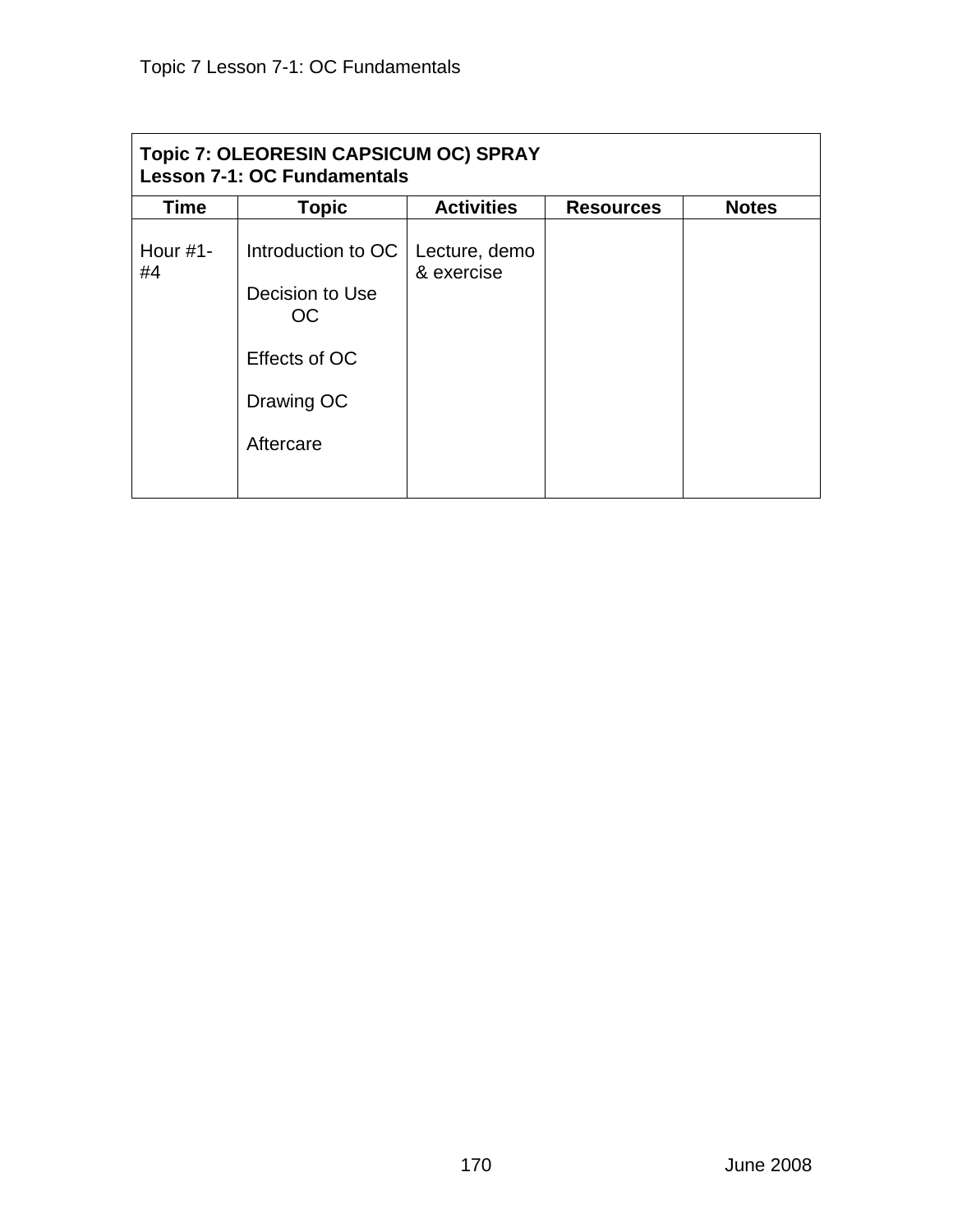| Pg. 39-42 | <b>LECTURE: OC Fundamentals</b>                                                                                                                                                                                                   | Hour #1-#4                    |
|-----------|-----------------------------------------------------------------------------------------------------------------------------------------------------------------------------------------------------------------------------------|-------------------------------|
|           | <b>Purpose:</b> To introduce OC spray and<br>describe its use.                                                                                                                                                                    |                               |
|           | Procedure:                                                                                                                                                                                                                        |                               |
|           | 1. Identify the purpose and criterion<br>for use of OC spray:                                                                                                                                                                     | Note:<br>Explain that OC will |
|           | The use of OC is one intervention<br>option among a number of<br>options. In general, as<br><b>INTERVENTION OPTIONS</b><br>indicates the criteria for use of OC<br>is to overcome active resistance<br>or its threat.             | not work on<br>everyone.      |
|           | The purpose in using OC with<br>such a subject would be to disrupt<br>the subject's ability to resist, so<br>that you can stabilize him or her.<br>Doing so would thus enable you to<br>gain control of the situation.            |                               |
|           | As with any use of force option,<br>your decision to use OC depends<br>upon your tactical evaluation of<br>the situation. Remember that your<br>tactical evaluation includes the<br>following threat assessment<br>opportunities: |                               |
|           | $-$ Officer(s)/subject(s) factors<br>- Special circumstances<br>- Level/Stage/Degree of<br>Stabilization                                                                                                                          |                               |
|           | Describe what OC does and what<br>2.<br>its typical effects are.                                                                                                                                                                  |                               |
|           | The most common effects of being<br>sprayed with OC include:                                                                                                                                                                      |                               |
|           | Subject shakes uncontrollably<br>Legs become weak. Subject<br>gropes around for the ground or<br>floor                                                                                                                            |                               |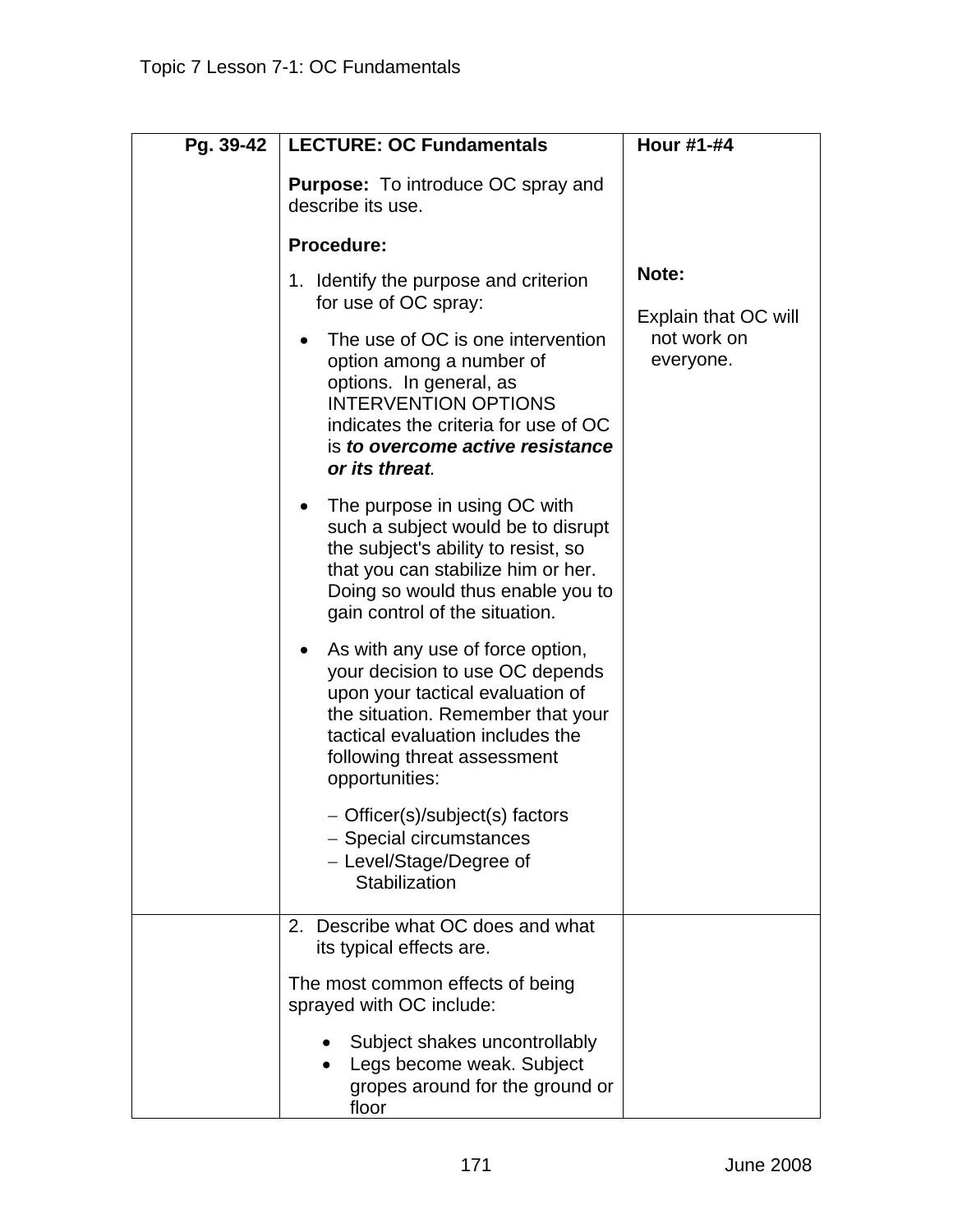| The muscles of the body become<br>$\bullet$<br>rigid                                                                                                                                                                                                  |  |
|-------------------------------------------------------------------------------------------------------------------------------------------------------------------------------------------------------------------------------------------------------|--|
| The diversion of pain in the eyes and<br>face and gasping for air typically<br>produces an involuntary response,<br>which indirectly addresses the most<br>basic fears of blindness and<br>suffocation. This causes confusion and<br>disorientation.  |  |
| OC has no history of lasting after-<br>effects. To date, there has never been<br>a substantiated case of death or injury<br>attributed to OC.                                                                                                         |  |
| Subjects with heart problems, asthma,<br>emphysema and/or other illnesses who<br>have been sprayed had no lasting<br>after-effects.                                                                                                                   |  |
| However, this is not to say that there is<br>no possibility that a person can be<br>injured or permanently harmed by OC<br>use; as yet, there is no evidence of<br>such lasting injury or harm.                                                       |  |
| OC is an effective law enforcement tool<br>when used to accomplish the purpose<br>for which it is used, because OC:                                                                                                                                   |  |
| Produces rapid physiological<br>actions<br>Produces desired effects in low<br>concentrations<br>Permits rapid recovery without<br>lasting effects<br>Is an inflammatory, and<br>therefore it is not possible for a<br>person to build up an immunity. |  |
| Describe the common dispersal<br>3.<br>systems:<br><b>Mist</b><br>Fog-burst<br><b>Streamer</b>                                                                                                                                                        |  |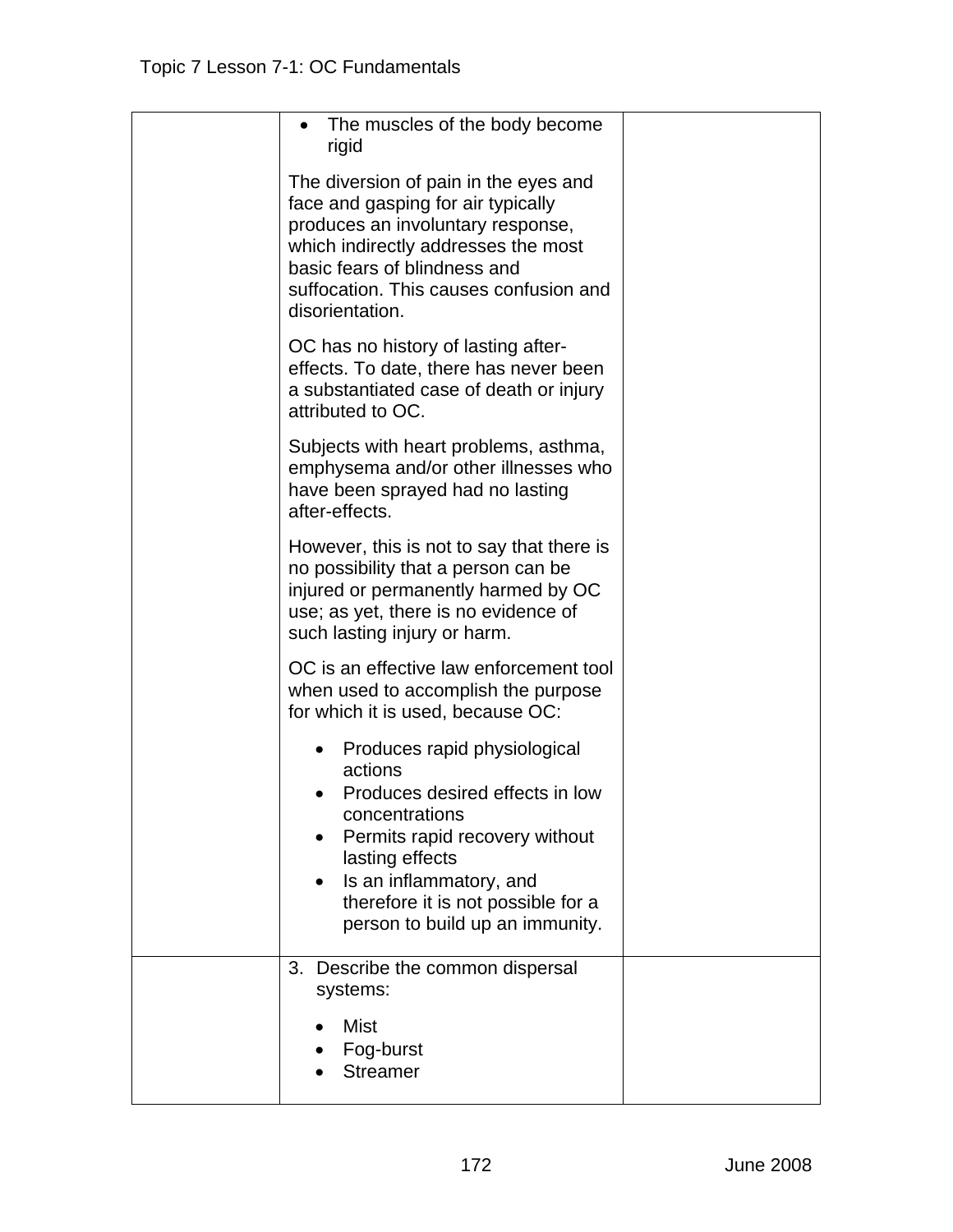| 4. Explain proper care for OC spray.<br>The manufacturer's guidelines for<br>shelf life of OC should be followed. If<br>no guidelines are offered, the<br>following general guidelines apply:                                                                                                                                       |  |
|-------------------------------------------------------------------------------------------------------------------------------------------------------------------------------------------------------------------------------------------------------------------------------------------------------------------------------------|--|
| OC usually will not decompose,<br>$\bullet$<br>but the propellant may escape<br>from the seals and lose its<br>aerosol pressure                                                                                                                                                                                                     |  |
| The unit valves may become<br>clogged or the canister may rust<br>with time                                                                                                                                                                                                                                                         |  |
| It is important to check the amount of<br>bursts available in your OC unit before<br>going on-duty, so that you know that<br>information before you have to use it.<br>The manufacturer's guidelines for<br>conducting such a check should be<br>followed. If no guidelines are offered,<br>the following general guidelines apply: |  |
| Weigh one full unit and one<br>empty unit.                                                                                                                                                                                                                                                                                          |  |
| The full unit may weigh two<br>$\bullet$<br>ounces while the empty unit<br>weighs one ounce.                                                                                                                                                                                                                                        |  |
| If the manufacturer says that the<br>$\bullet$<br>unit has 60 one-second bursts<br>and the unit weighs two ounces<br>when full, then the unit will have<br>30 one-second bursts when it<br>weighs 1-1/2 ounces and 15 one-<br>second bursts when it weighs 1-<br>1/4 ounces.                                                        |  |
| Discuss options for officers who are<br>5.<br>confronted with OC spray.                                                                                                                                                                                                                                                             |  |
| Disarming the subject<br>Escalating to a height force option                                                                                                                                                                                                                                                                        |  |
| <b>Escalation Options: In the DAAT</b><br>system, the higher force options to                                                                                                                                                                                                                                                       |  |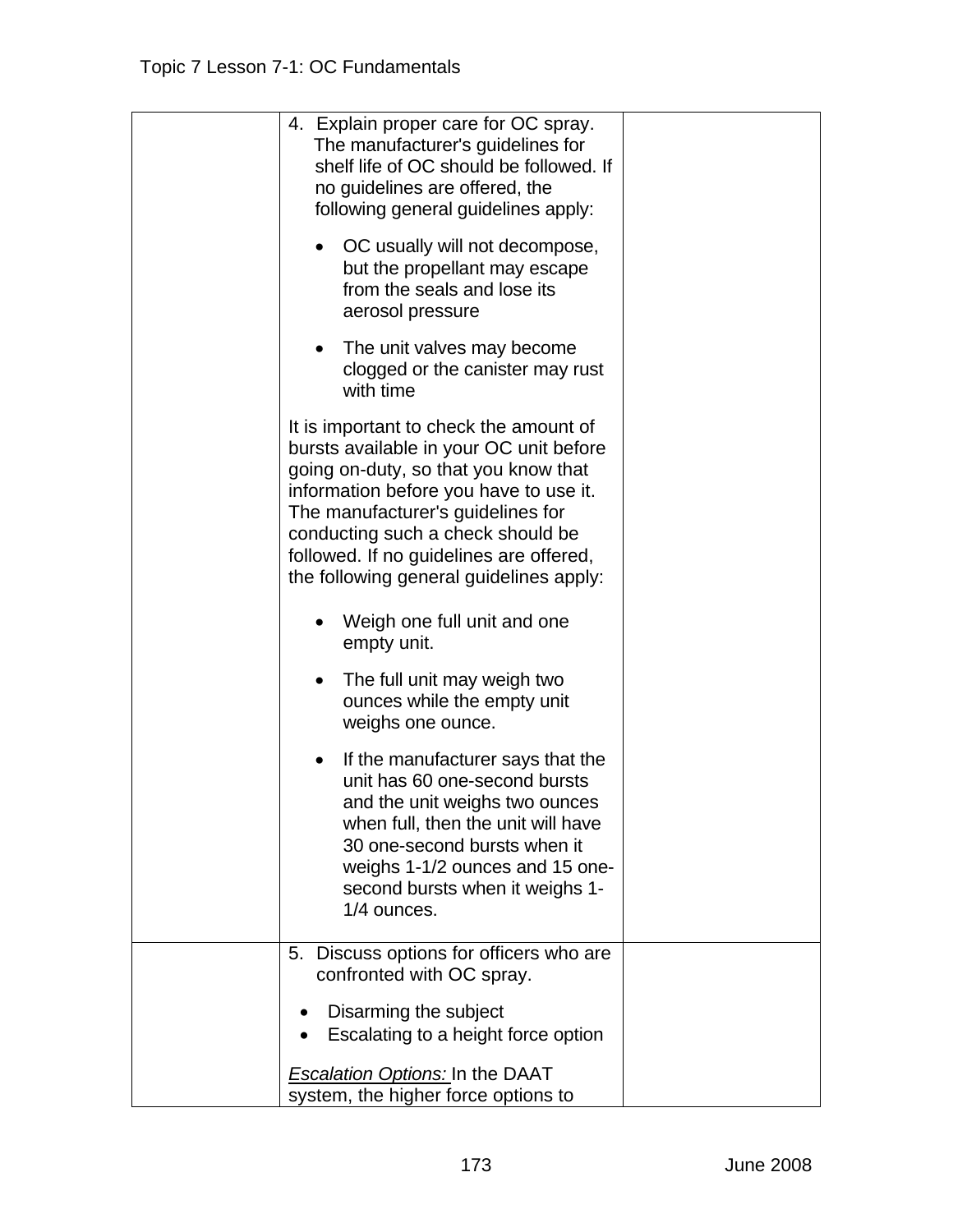| which you might escalate include use<br>of a protective alternatives (baton) or<br>deadly force (firearm). While use of<br>deadly force is an option, such possible<br>use must be viewed in the following<br>perspective:<br>Officers trained in the DAAT weapon<br>control program are instructed in<br>avoidance tactics for reducing the<br>necessity for using deadly force in<br>weapon assault situations. Avoidance |                                                                                                                                                                                                   |
|-----------------------------------------------------------------------------------------------------------------------------------------------------------------------------------------------------------------------------------------------------------------------------------------------------------------------------------------------------------------------------------------------------------------------------|---------------------------------------------------------------------------------------------------------------------------------------------------------------------------------------------------|
| should be used whenever possible.<br>However, due to the incapacitating<br>nature of this type of weapon (OC), the<br>use of deadly force may be justified<br>based on an officer's reasonable<br>perception of threat that he/she may be<br>placed in immediate danger of death or<br>great bodily harm. This perception<br>must be based on the "totality of<br>circumstances" of the officer's tactical<br>evaluation.   |                                                                                                                                                                                                   |
| The deadly force decision-making<br>criteria must be met before the use<br>of deadly force can be justified.                                                                                                                                                                                                                                                                                                                |                                                                                                                                                                                                   |
| In short, using deadly force to prevent<br>a subject from spraying you with OC<br>and taking your weapon to use against<br>you is an option. However you would<br>only use this option if you can clearly<br>justify the decision as you would with<br>any use of deadly force, and then only<br>if certain decision-making criteria are<br>met.                                                                            |                                                                                                                                                                                                   |
| 6. Explain appropriate after care.<br>Remember that being sprayed with OC<br>is generally a terrifying and<br>uncomfortable experience for a person.<br>He or she may experience severe<br>problems with seeing and breathing.                                                                                                                                                                                              | <b>Note:</b> Most problems<br>that occur in an<br>incident involving use<br>of OC happen as a<br>result of improper or<br>inadequate follow-<br>thru, rather than as a<br>result of the spraying. |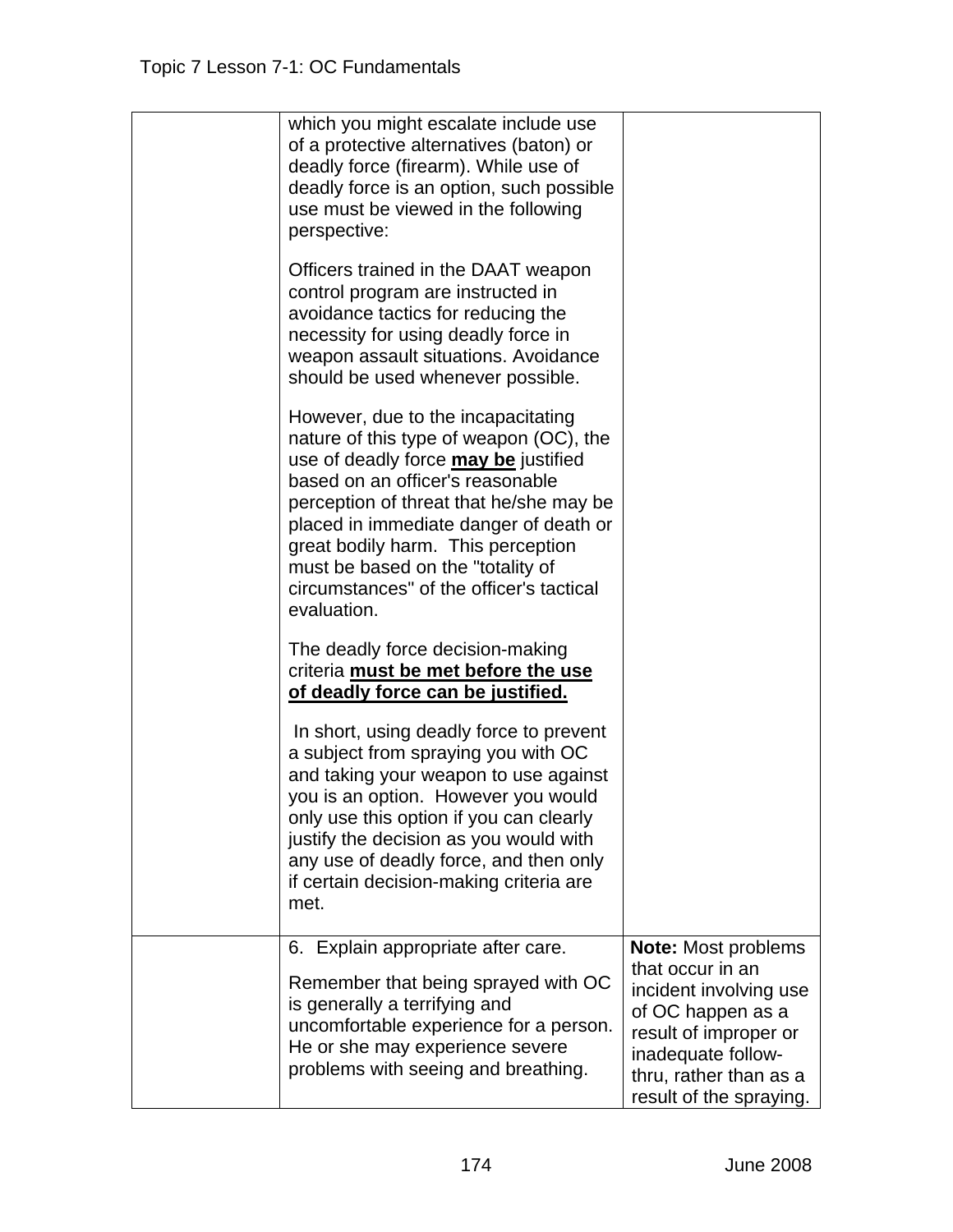| Even though the OC may be safe, the<br>carrier or propellant may require<br>special safety precautions and first aid<br>for the subject.                                               |  |
|----------------------------------------------------------------------------------------------------------------------------------------------------------------------------------------|--|
| 7. Using inert OC, demonstrate the<br>proper procedure for drawing and<br>using OC.                                                                                                    |  |
| Once you have drawn the OC<br>$\bullet$<br>unit, it should be in your strong<br>hand at the mid-line of your<br><u>body.</u>                                                           |  |
| At your belt level, between your<br>body and your reaction side<br>hand. The thumb is on the<br>actuator/trigger; or                                                                   |  |
| At your eye level, with the unit<br>$\bullet$<br>between your face and your<br>reaction side hand with the<br>thumb on the actuator or the<br>index finger on the<br>actuator/trigger. |  |
| The correct grips are either:                                                                                                                                                          |  |
| The index finger is on the<br>$\bullet$<br>actuator/trigger and the unit (with<br>or without the holster) is held with<br>three (3) fingers and the thumb.                             |  |
| The thumb is on the actuator and<br>the unit (with or without the<br>holster) is held with four (4)<br>fingers.                                                                        |  |
| The following are examples of proper<br>officer response:                                                                                                                              |  |
| Side to side spray - effective for<br>multiple subjects                                                                                                                                |  |
| Defensive push and spray                                                                                                                                                               |  |
| Defensive push, draw and spray.                                                                                                                                                        |  |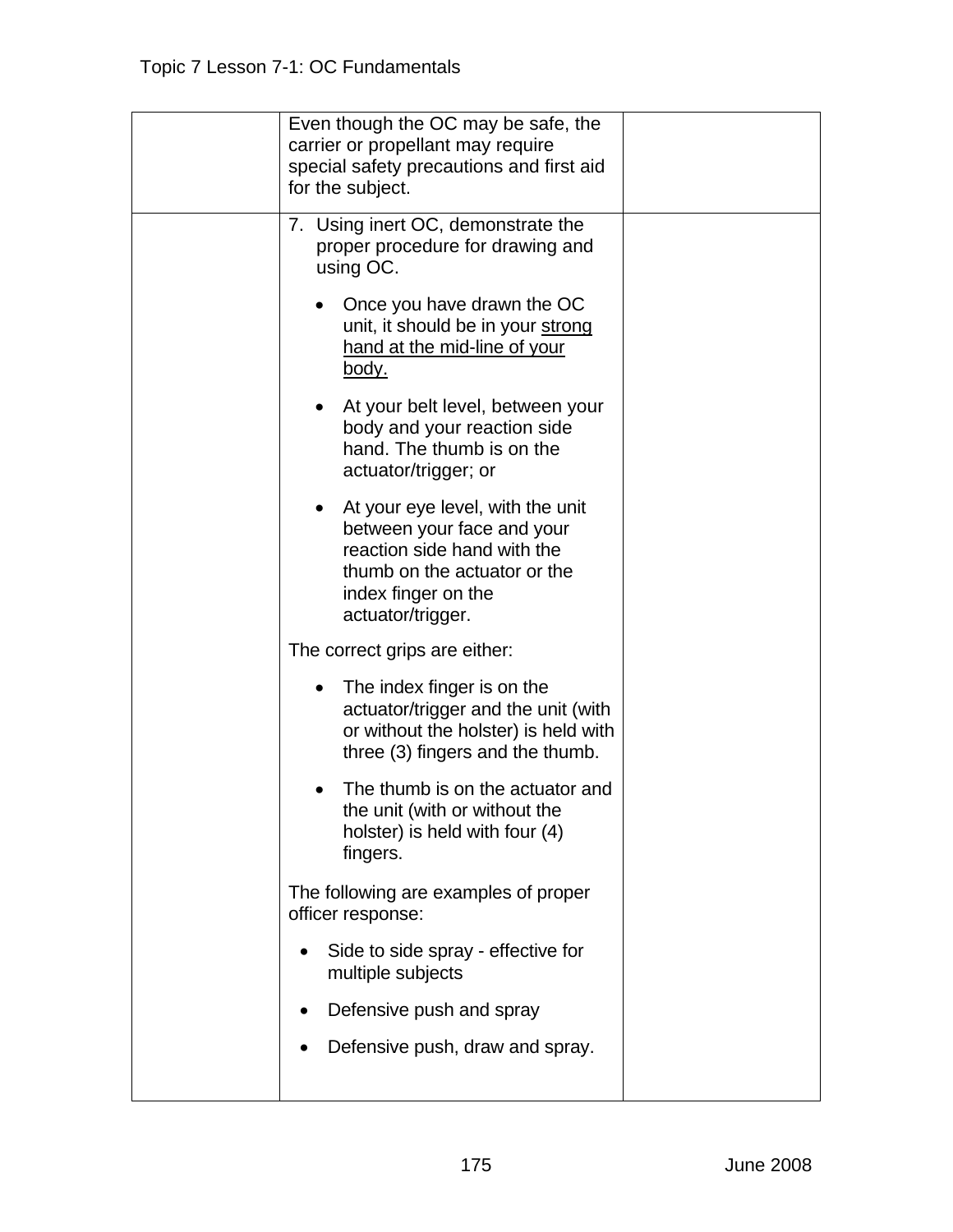|                                      | When spraying a subject, remember to<br>maintain a proper defensive stance.                                                                                                                                                                                                                                                                                                                                                                     |
|--------------------------------------|-------------------------------------------------------------------------------------------------------------------------------------------------------------------------------------------------------------------------------------------------------------------------------------------------------------------------------------------------------------------------------------------------------------------------------------------------|
|                                      | After use of each spraying technique,<br>move to a different location                                                                                                                                                                                                                                                                                                                                                                           |
|                                      | *If a subject is holding his/her breath or<br>breathing is shallow, the OC may not<br>enter the lungs. Use multiple short<br>bursts so that the OC will eventually be<br>forced to enter the subject's lungs.<br>Also, do this if the subject is closing<br>his/her eyes. In that way, the OC will<br>eventually enter the eyes when they<br>open. Create a safe distance between<br>you and the subject. Use lateral<br>movement, if possible. |
| <b>'Y'</b>                           | <b>EXERCISE: Drawing the OC</b>                                                                                                                                                                                                                                                                                                                                                                                                                 |
|                                      | <b>Purpose:</b> To give students practice in<br>drawing and using OC.                                                                                                                                                                                                                                                                                                                                                                           |
|                                      | Procedure:                                                                                                                                                                                                                                                                                                                                                                                                                                      |
| <b>WARNING</b>                       | 1. Instructor physically demonstrates<br>options in drawing the OC.                                                                                                                                                                                                                                                                                                                                                                             |
| <b>Eye irritation</b><br>hazard.     | <b>Strong Hand</b><br><b>Reaction Hand</b>                                                                                                                                                                                                                                                                                                                                                                                                      |
| Use inert<br>training spray<br>only. | 2. Using inert training spray, students<br>practice drawing and spraying.                                                                                                                                                                                                                                                                                                                                                                       |
|                                      | 3. Instructor demonstrates using an<br>Active Countermeasure to create<br>distance so he/she can safely draw<br>the OC. Examples:                                                                                                                                                                                                                                                                                                               |
|                                      | <b>Reaction Hand Strike, Step-</b><br>Slide back, Draw OC                                                                                                                                                                                                                                                                                                                                                                                       |
|                                      | <b>Reaction Front Kick, Step-Slide</b><br>back, Draw OC                                                                                                                                                                                                                                                                                                                                                                                         |
|                                      | <b>Reaction Knee Strike, Step-</b><br>$\bullet$<br>Slide back, Draw OC                                                                                                                                                                                                                                                                                                                                                                          |
|                                      | <b>Reaction Forearm Strike, Step-</b><br>Slide back, Draw OC                                                                                                                                                                                                                                                                                                                                                                                    |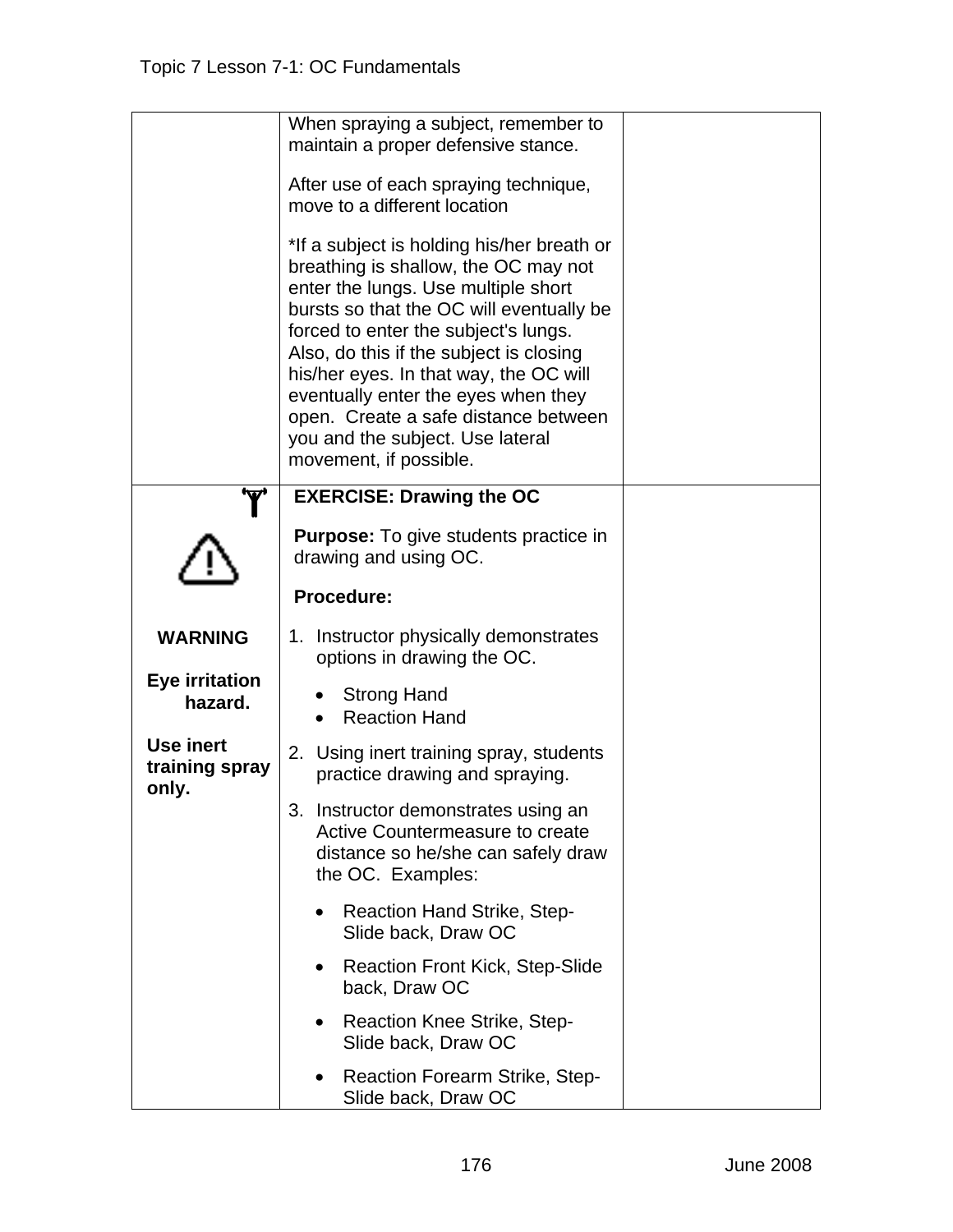|   | <b>Reaction Hand Strike, Strong</b><br>$\bullet$<br>Hand Strike, Step-Slide back,<br>Draw OC                                                                           |                                                               |
|---|------------------------------------------------------------------------------------------------------------------------------------------------------------------------|---------------------------------------------------------------|
|   | <b>Reaction Forearm Strike, Strong</b><br>Forearm Strike, Step-Slide back,<br>Draw OC                                                                                  |                                                               |
|   | 4. Using inert training spray and<br>partners with impact bags, students<br>practice these techniques.                                                                 |                                                               |
|   | 5. Instructor physically demonstrates<br>how team tactics apply to the use of<br>OC.                                                                                   |                                                               |
|   | Subject is positioned with one<br>officer at a level 1 and another<br>at a level $2\frac{1}{2}$ .                                                                      |                                                               |
|   | Contact officer is engaged in<br>$\bullet$<br>dialog with the subject and the<br>threat assessment observed<br>warrants the use of OC.                                 |                                                               |
|   | Cover Officer (Level $2 \frac{1}{2}$ ) Draws<br>$\bullet$<br>OC and yells "Spray!" Subject<br>looks towards cover officer and<br>is sprayed.                           |                                                               |
|   | Officers wait appropriate time. If<br>subject does not respond to<br>stabilization commands, officers<br>move in and use appropriate<br>physical intervention tactics. |                                                               |
|   | Using inert training spray groups<br>of students practice these<br>techniques.                                                                                         |                                                               |
| ₩ | <b>EXERCISE: OC Exposure</b>                                                                                                                                           | Note:                                                         |
|   | <b>Purpose:</b> To expose recruit officers to<br>the effects of OC.                                                                                                    | Be sure the training<br>facility has                          |
|   | Procedure:                                                                                                                                                             | appropriate safety<br>equipment for                           |
|   | 1. Officer is exposed then required<br>(based on the facility) to perform                                                                                              | decontamination<br>before doing this<br>drill. It can be done |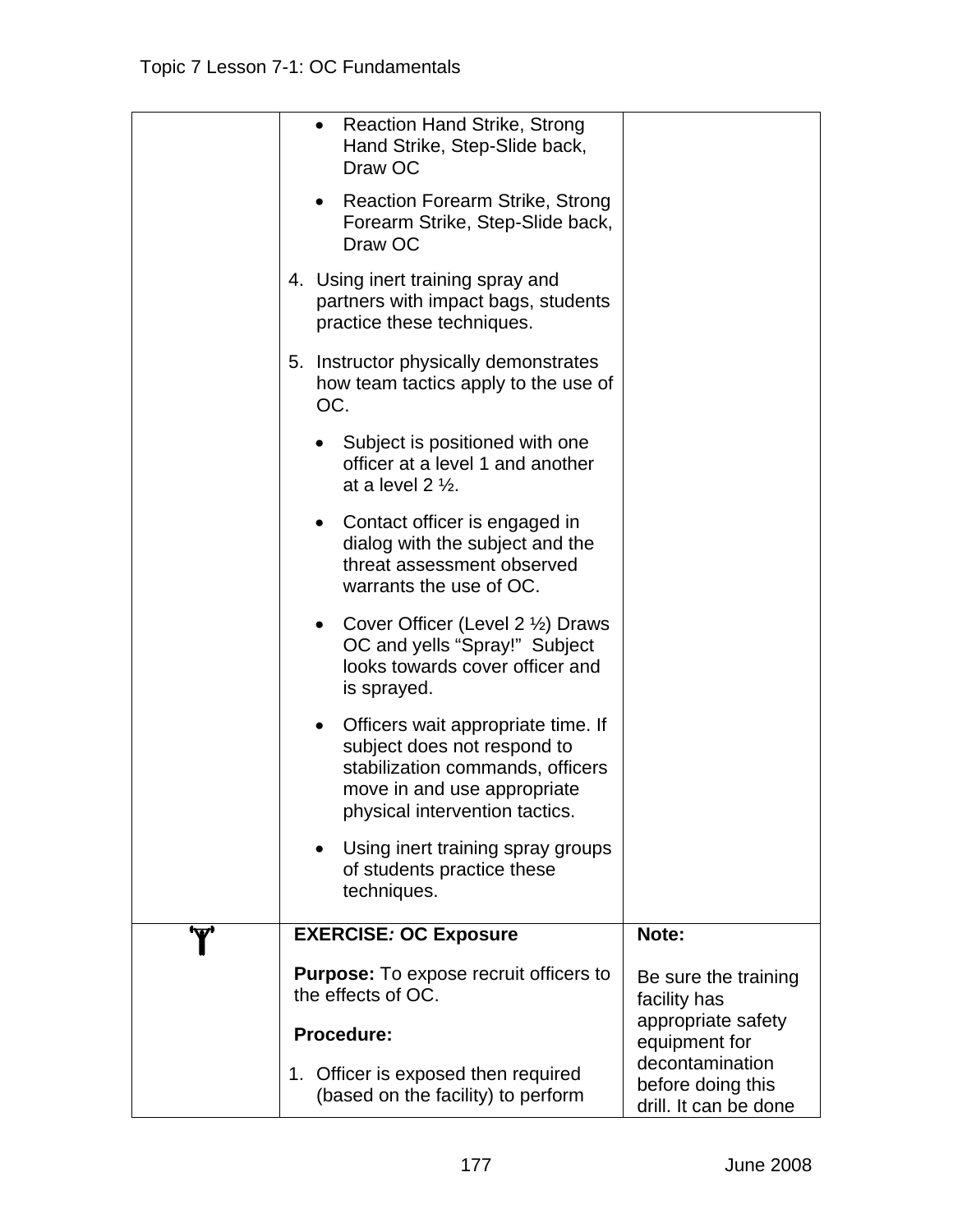|    | various tasks in order to understand<br>his/her capabilities after being<br>sprayed. Those drills could include:<br><b>Weapon Retention techniques</b><br>$\bullet$<br>Passive and/or Active<br>$\bullet$<br>Countermeasures<br><b>Baton Strikes</b><br>Deadly Force application<br>(Paintball or Simunitions)<br>• Handcuffing<br>• Communication with dispatch | full exposure or<br>partial exposure<br>(Indirect<br>spray/swab). |
|----|------------------------------------------------------------------------------------------------------------------------------------------------------------------------------------------------------------------------------------------------------------------------------------------------------------------------------------------------------------------|-------------------------------------------------------------------|
|    | The intensity of the drills can be varied<br>based on the facility resources<br>(equipment, # of instructors, time<br>restrictions). These should include<br>one of the 7 levels of simulation:                                                                                                                                                                  |                                                                   |
|    | 1. Shadow Training<br>2. Prop Training<br>3. Partner Training<br>4. Dynamic Movement Training<br>5. Relative Positioning Training<br>6. Environmental Factors Training<br>7. High Level Simulations                                                                                                                                                              |                                                                   |
|    | <b>Example of Exposure Drill:</b>                                                                                                                                                                                                                                                                                                                                |                                                                   |
|    | 1. Officer counts backward from 15.<br>During that time an instructor<br>exposes the officer.                                                                                                                                                                                                                                                                    |                                                                   |
|    | 2. The officer then shadow trains<br>several techniques and simulates<br>decentralizing a subject and ground<br>stabilization.                                                                                                                                                                                                                                   |                                                                   |
| 3. | The officer could then be forced to<br>escalate to Deadly Force by a<br>second subject, or the officer could<br>be forced to communicate with<br>dispatch in order to receive aid.                                                                                                                                                                               |                                                                   |
|    | 4. Instructor stops the drill and the<br>officer is taken to an appropriate<br>decontamination site with safety<br>officer(s) present.                                                                                                                                                                                                                           |                                                                   |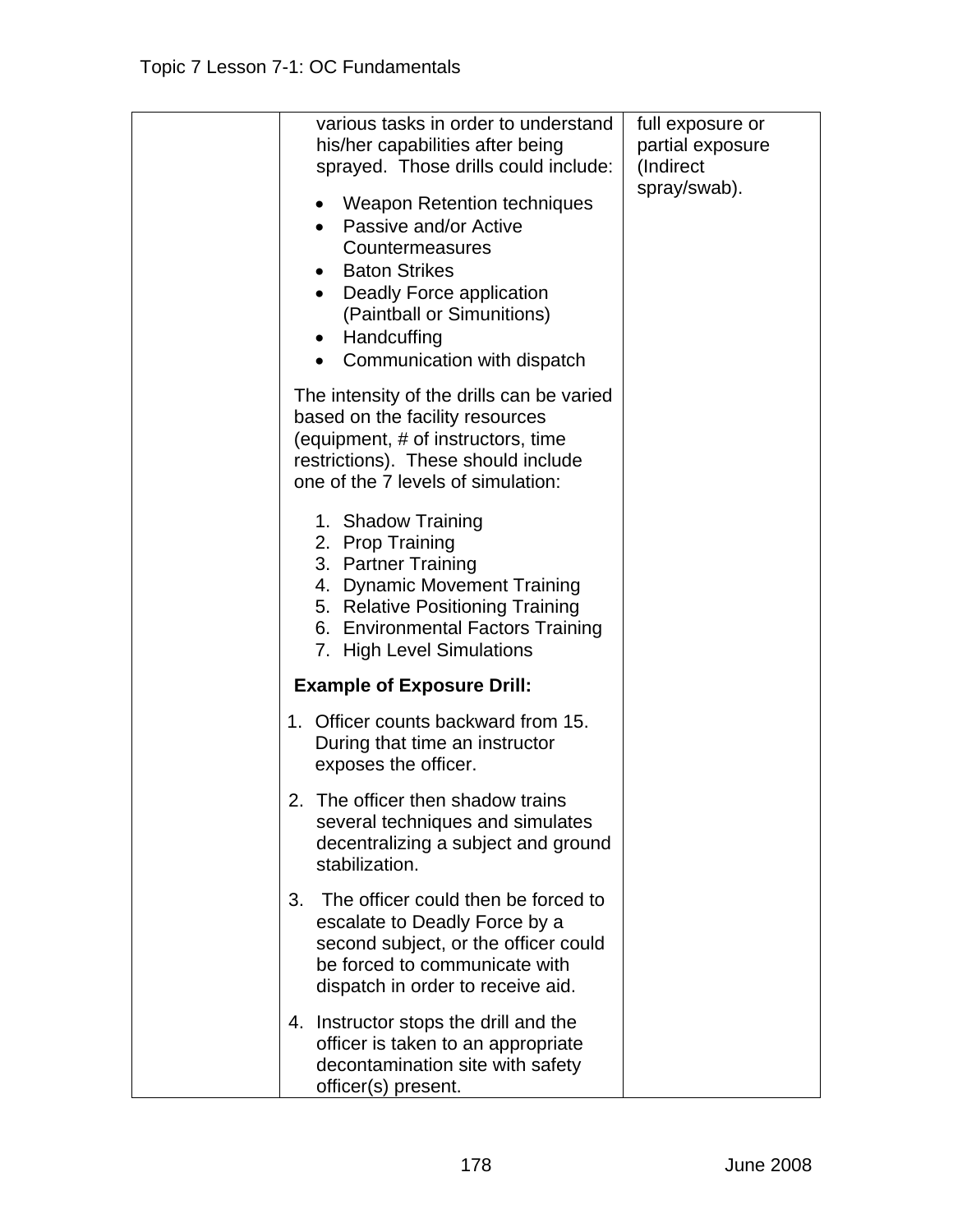# **TOPIC 8: ADDITIONAL TECHNIQUES**

## **LESSON 8-1: VERTICAL STUNS AND PRESSURE POINTS**

Introduction to vertical stuns and pressure points.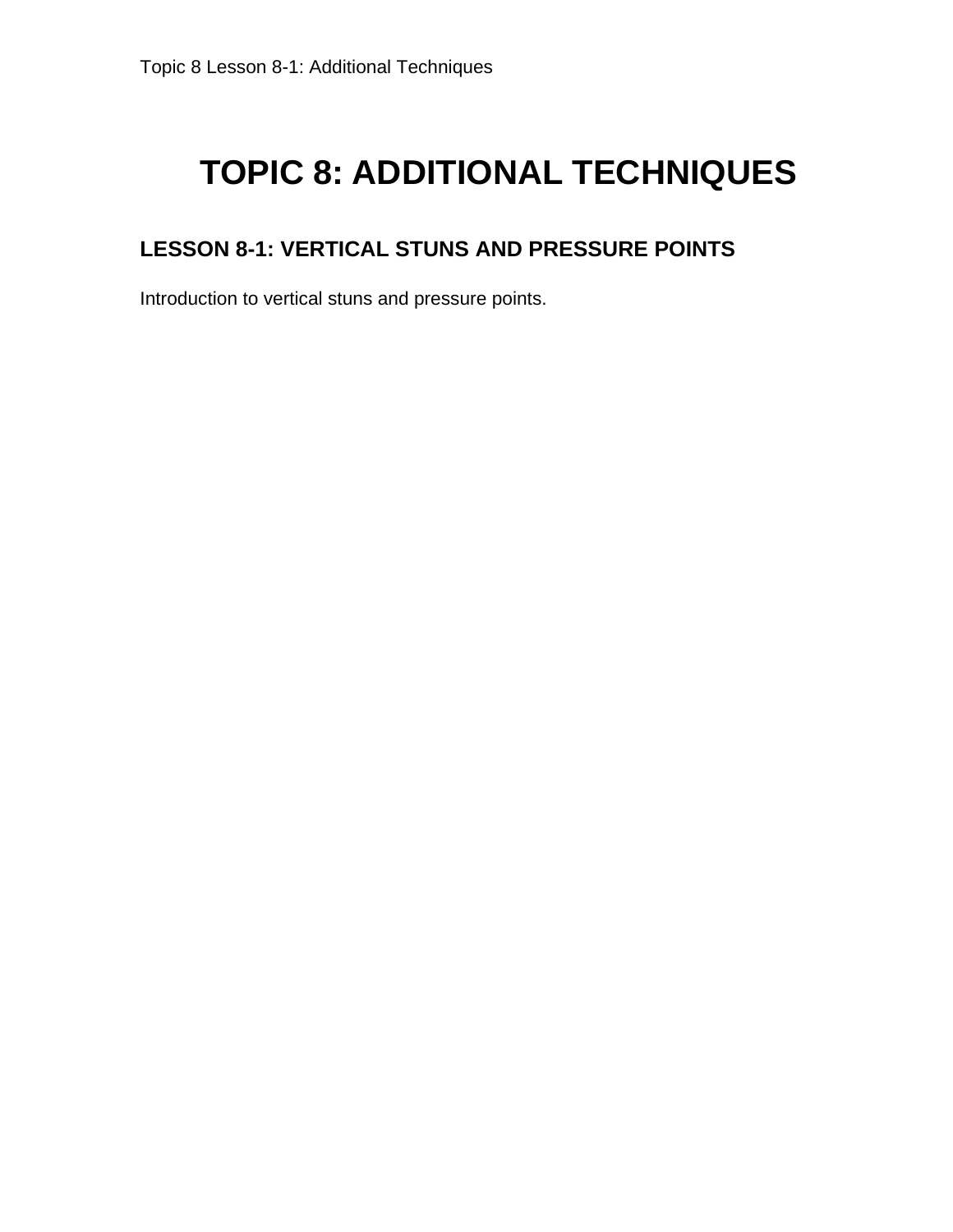#### **Topic 8 ADDITIONAL TECHNIQUES Lesson 8-1: Vertical Stuns and Pressure Points**

#### **Learning Objectives**

- 2.1 Identify and describe the Incident Response concept and its application to law enforcement.
- 2.2 Identify and describe the Disturbance Resolution concept and its application to law enforcement.
- 3.1 Identify the concept of "presence" and the circumstances under which it is appropriate.
- 3.2 Identify the concept of "dialog" and the circumstances under which it is appropriate.
- 3.3 Identify the concept of "control alternatives" and the circumstances under which they are appropriate.
- 3.4 Identify the concept of "protective alternatives" and the circumstances under which they are appropriate.
- 4.1 Demonstrate the use of presence in a simulated environment.
- 4.2 Demonstrate the ability to use dialog in a simulated environment.
- 4.3 Demonstrate the ability to use control alternatives techniques/tools in a simulated environment.
- 4.4 Demonstrate the ability to use the protective alternatives techniques/tools in a simulated environment.

#### **Equipment**

Power point projector, screen

#### **Materials**

Textbook: *Defensive and Arrest Tactics: A Training Guide for Law Enforcement Officers*  Power point presentation: *Use of Force*  DAAT Videos: *Vertical Stun, Pressure Points*

#### **Instructional Method**

Lecture, discussion, exercises

#### **Estimated Length of Class**

Two Hours

### **Reading Assignment**

Text, Pg. 47-53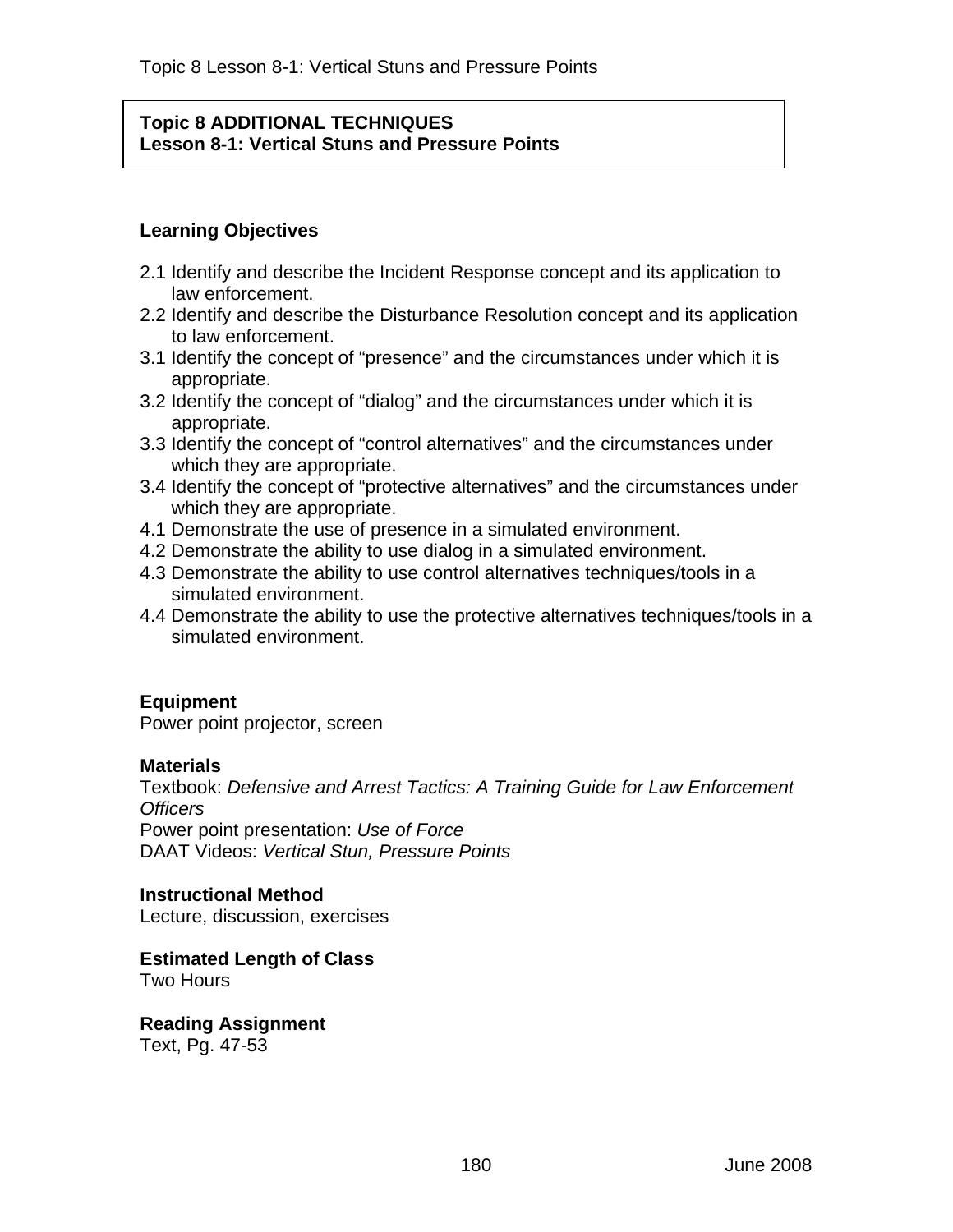| <b>Topic 8 Additional Techniques</b><br><b>Lesson 8-1: Vertical Stuns and Pressure Points</b> |                        |                     |                                                        |              |  |
|-----------------------------------------------------------------------------------------------|------------------------|---------------------|--------------------------------------------------------|--------------|--|
| <b>Time</b>                                                                                   | <b>Topic</b>           | <b>Activities</b>   | <b>Resources</b>                                       | <b>Notes</b> |  |
| Hour<br>#1/H2                                                                                 | <b>Vertical Stuns</b>  | Lecture<br>Exercise | DAAT Video:<br><b>Vertical Stun</b>                    |              |  |
|                                                                                               | <b>Pressure Points</b> | Lecture<br>Exercise | DAAT Video:<br>Pressure<br><b>Points</b>               |              |  |
|                                                                                               |                        |                     | Handouts/over<br>heads:<br>Mandibular &<br>Hypoglossal | Appendix C   |  |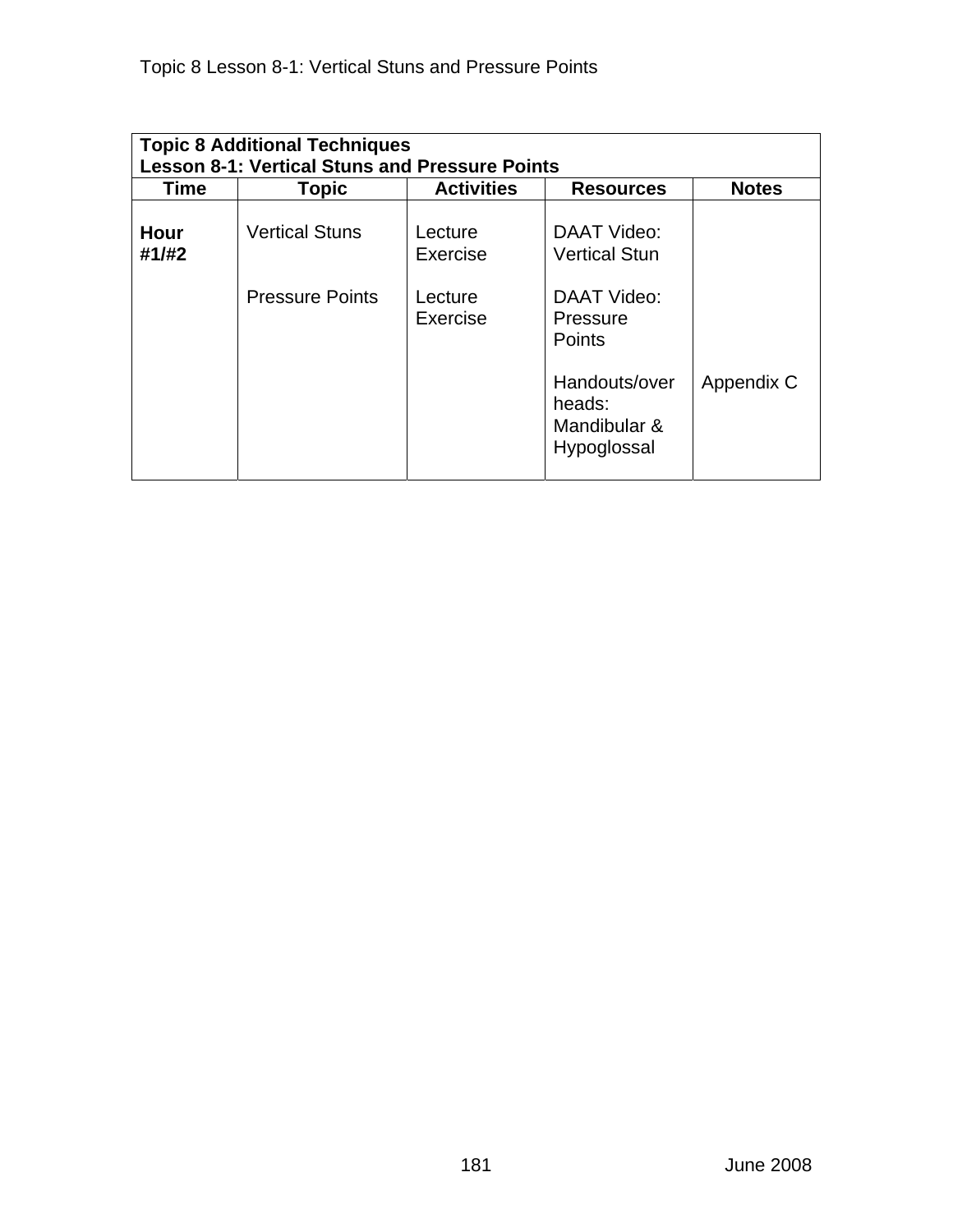| Pg. 48-49 | <b>LECTURE/DEMO: Vertical Stuns and</b><br><b>Pressure Points</b>                                                                                                                                                                          | Hour #1/#2                                                                        |
|-----------|--------------------------------------------------------------------------------------------------------------------------------------------------------------------------------------------------------------------------------------------|-----------------------------------------------------------------------------------|
|           | <b>Purpose:</b> To present concepts and<br>demonstrate application of vertical stuns<br>and pressure points.                                                                                                                               |                                                                                   |
|           | Procedure:                                                                                                                                                                                                                                 |                                                                                   |
|           | 1. Explain the purpose of vertical stuns:<br>To attempt to create temporary<br>dysfunction of the subject's respiratory<br>system and/or mental processes by<br>forcefully directing the subject's torso into<br>a solid vertical surface. | <b>Note: DAAT</b><br>$Videos -$<br><b>Vertical Stun</b><br>and Pressure<br>Points |
|           | 2. Doing so will provide a small window of<br>time during which the officer can gain<br>control.                                                                                                                                           |                                                                                   |
|           | 3. Explain purpose of pressure points:<br>To overcome passive resistance by<br>creating sensory overload by<br>compressing nerve clusters.                                                                                                 |                                                                                   |
|           | <b>EXERCISE: Vertical Stuns</b>                                                                                                                                                                                                            | <b>Note: Follow</b>                                                               |
|           | <b>Purpose:</b> To give students practice in<br>performing vertical stuns.                                                                                                                                                                 | this format when<br>performing this<br>physical drill:                            |
|           | <b>Procedure:</b>                                                                                                                                                                                                                          | • Explain and                                                                     |
|           | 1. Instructor physically demonstrates the<br>vertical stun and appropriate<br>verbalization.                                                                                                                                               | Demonstrate<br>$\bullet$ By the<br>numbers<br>• Slow for form                     |
|           | 2. Divide students into pairs of "officers"<br>and "subjects."                                                                                                                                                                             | • Full speed and<br>power<br>• Safety Coach                                       |
|           | 3. Have officers practice vertical stun<br>technique.                                                                                                                                                                                      | <b>Note: This drill</b>                                                           |
|           |                                                                                                                                                                                                                                            |                                                                                   |
|           | 4. Switch roles and repeat.                                                                                                                                                                                                                | can also be<br>done with a                                                        |
|           | 5. If desired, incorporate a combination<br>with various active and passive<br>countermeasures. Examples:                                                                                                                                  | training dummy<br>(green man) to<br>permit students<br>to use full                |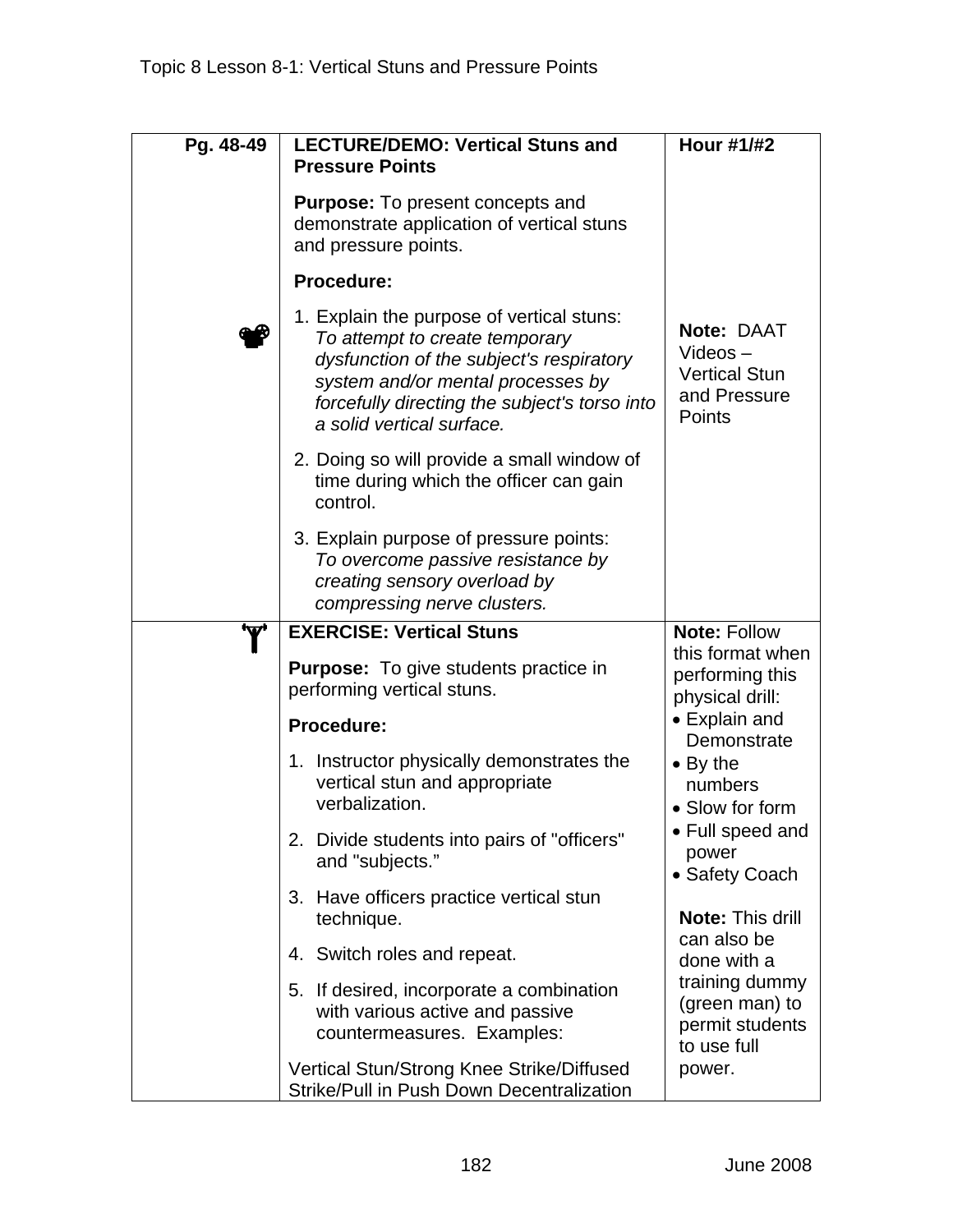| <b>EXERCISE: Pressure Points</b>                                                                                                                                                                                                                     |                                                                                                                |
|------------------------------------------------------------------------------------------------------------------------------------------------------------------------------------------------------------------------------------------------------|----------------------------------------------------------------------------------------------------------------|
| <b>Purpose:</b> To allow students to gain<br>practice in applying pressure points.<br><b>Procedure:</b><br>1. Instructors physically demonstrate the 2<br>pressure points (mandibular angle and                                                      | <b>Note: Because</b><br>of variations in<br>individual<br>anatomy, these<br>techniques are<br>not effective on |
| hypoglossal) and the appropriate                                                                                                                                                                                                                     | everyone.                                                                                                      |
| verbalization.                                                                                                                                                                                                                                       | Monitor to                                                                                                     |
|                                                                                                                                                                                                                                                      | make sure that                                                                                                 |
| <b>Handouts: Mandibular Angle and</b><br><b>Hypoglossal</b>                                                                                                                                                                                          | all students<br>have the                                                                                       |
| 2. Divide students into pairs of "officers"<br>and "subjects".                                                                                                                                                                                       | opportunity to<br>apply the<br>technique                                                                       |
| 3. Have "officers" practice both pressure<br>point techniques.                                                                                                                                                                                       | successfully.                                                                                                  |
| 4. Switch roles and repeat.                                                                                                                                                                                                                          |                                                                                                                |
| 5. Once officers have general knowledge of<br>the technique, change their physical<br>positioning and repeat the same<br>technique with the suspect kneeling,<br>sitting or the suspect in a prone position<br>with hands pinned under his/her body. |                                                                                                                |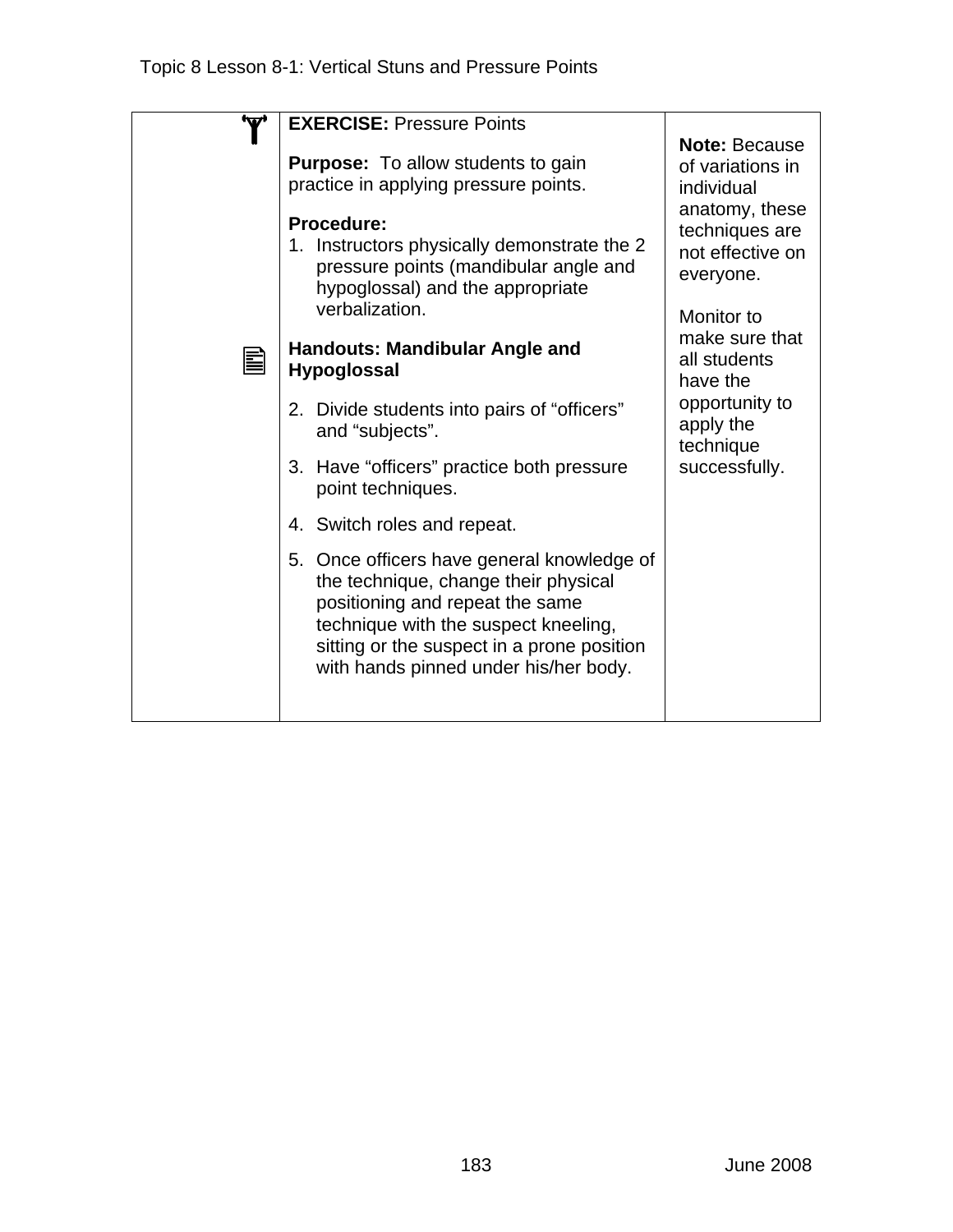# **LESSON 8-2: TEAM TACTICS**

Introduction of multiple officer techniques to control a subject and apply the concept of DONE and REACT.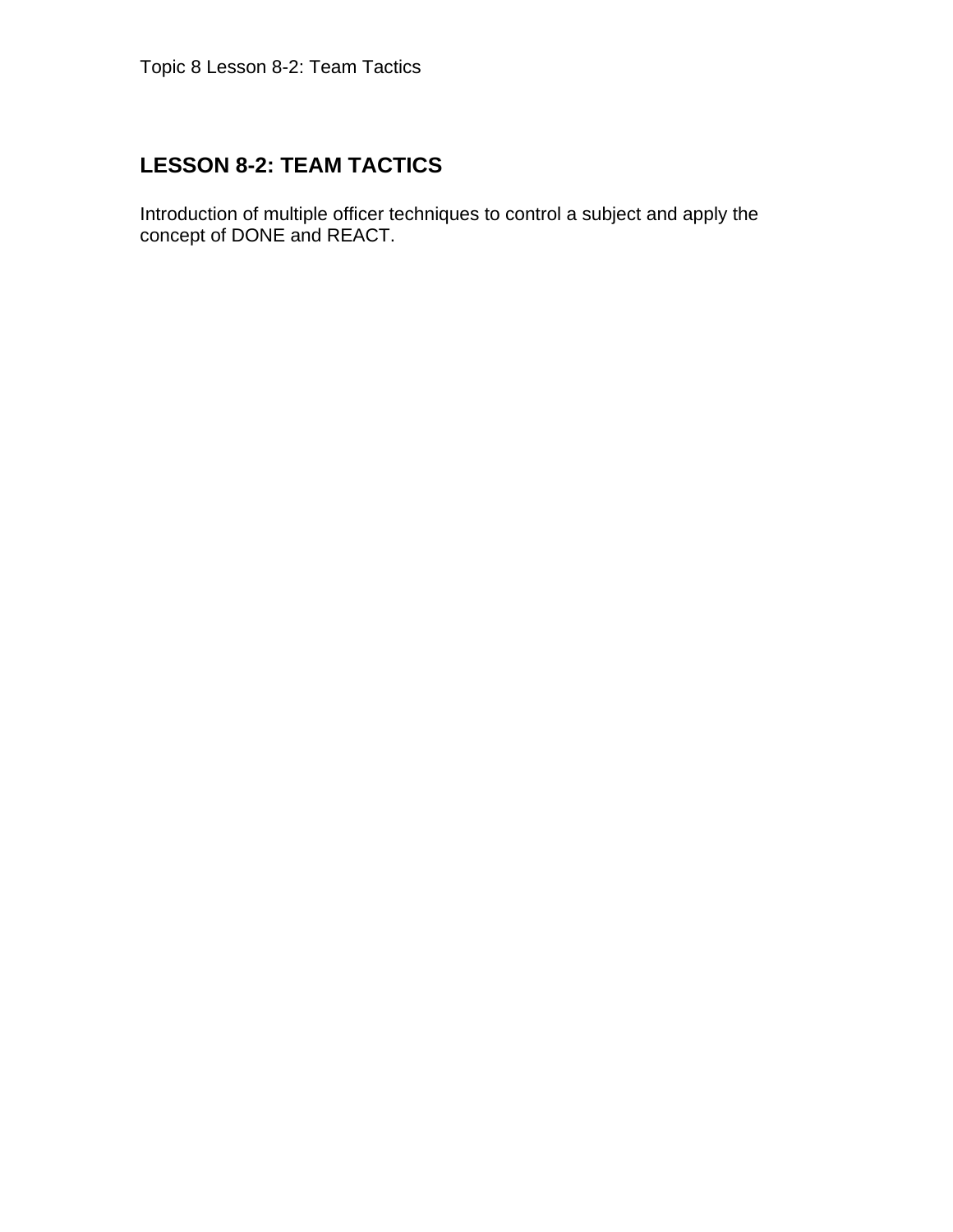### **Topic 8 ADDITIONAL TECHNIQUES Lesson 8-2: Team Tactics**

## **Learning Objectives**

- 2.1 Identify and describe the Incident Response concept and its application to law enforcement.
- 2.2 Identify and describe the Disturbance Resolution concept and its application to law enforcement.
- 3.1 Identify the concept of "presence" and the circumstances under which it is appropriate.
- 3.2 Identify the concept of "dialog" and the circumstances under which it is appropriate.
- 3.3 Identify the concept of "control alternatives" and the circumstances under which they are appropriate.
- 4.1 Demonstrate the use of presence in a simulated environment.
- 4.2 Demonstrate the ability to use dialog in a simulated environment.
- 4.3 Demonstrate the ability to use control alternatives techniques/tools in a simulated environment.

## **Equipment**

Power point projector, screen

## **Materials**

Textbook: *Defensive and Arrest Tactics: A Training Guide for Law Enforcement Officers* 

Power point presentation: *Use of Force* 

#### **Instructional Method**

Lecture, discussion, exercises

# **Estimated Length of Class**

Two Hours

#### **Reading Assignment**

Text, Pg. 21-22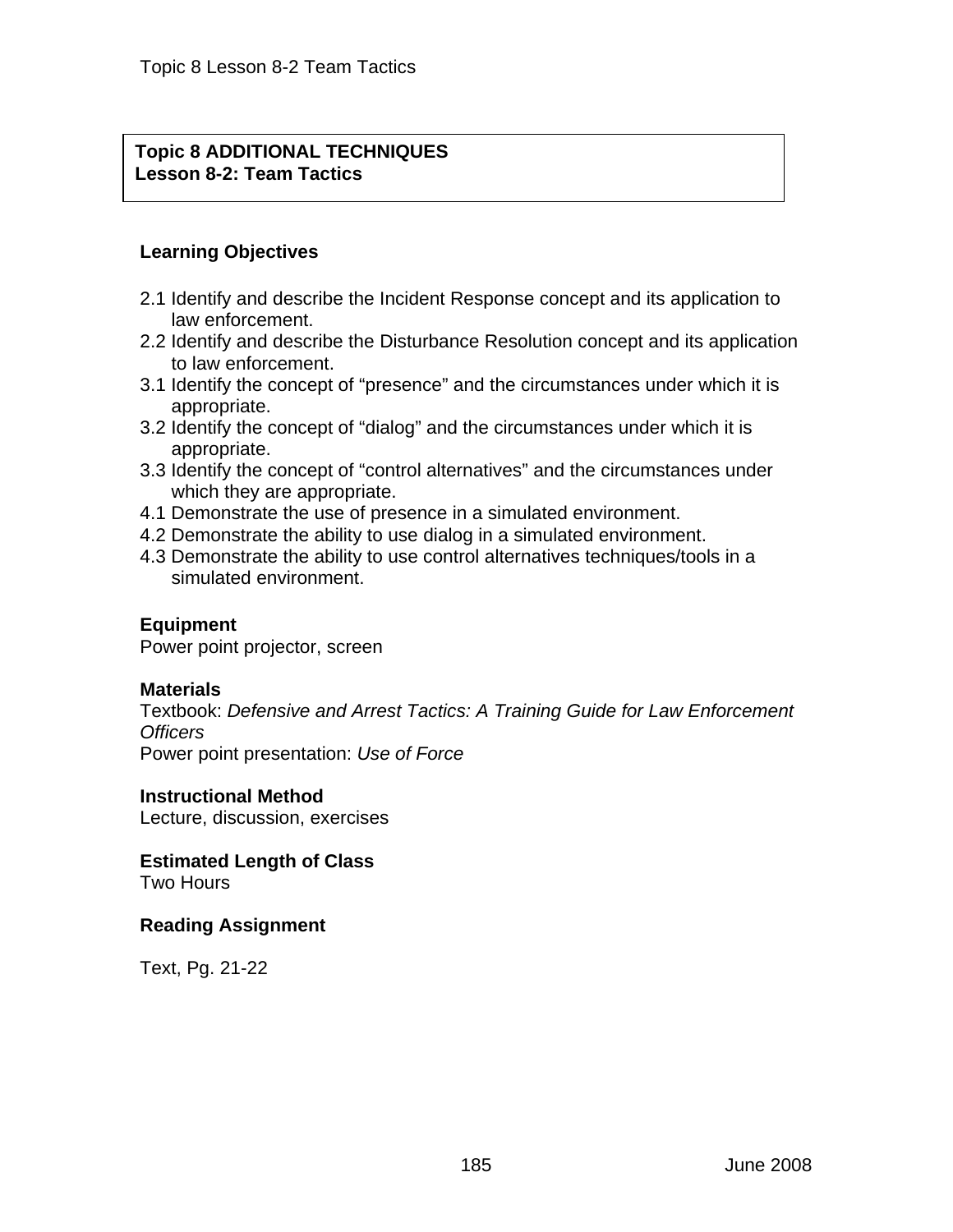| <b>Topic 8 ADDITIONAL TECHNIQUES</b><br><b>Lesson 8-2: Team Tactics</b> |                                           |                            |                  |              |
|-------------------------------------------------------------------------|-------------------------------------------|----------------------------|------------------|--------------|
| Time                                                                    | <b>Topic</b>                              | <b>Activities</b>          | <b>Resources</b> | <b>Notes</b> |
| Hour<br>#1/H2                                                           | Multiple officers to<br>control a subject | Lecture/demo<br>& exercise |                  |              |
|                                                                         | <b>DONE</b>                               |                            |                  |              |
|                                                                         | <b>REACT</b>                              |                            |                  |              |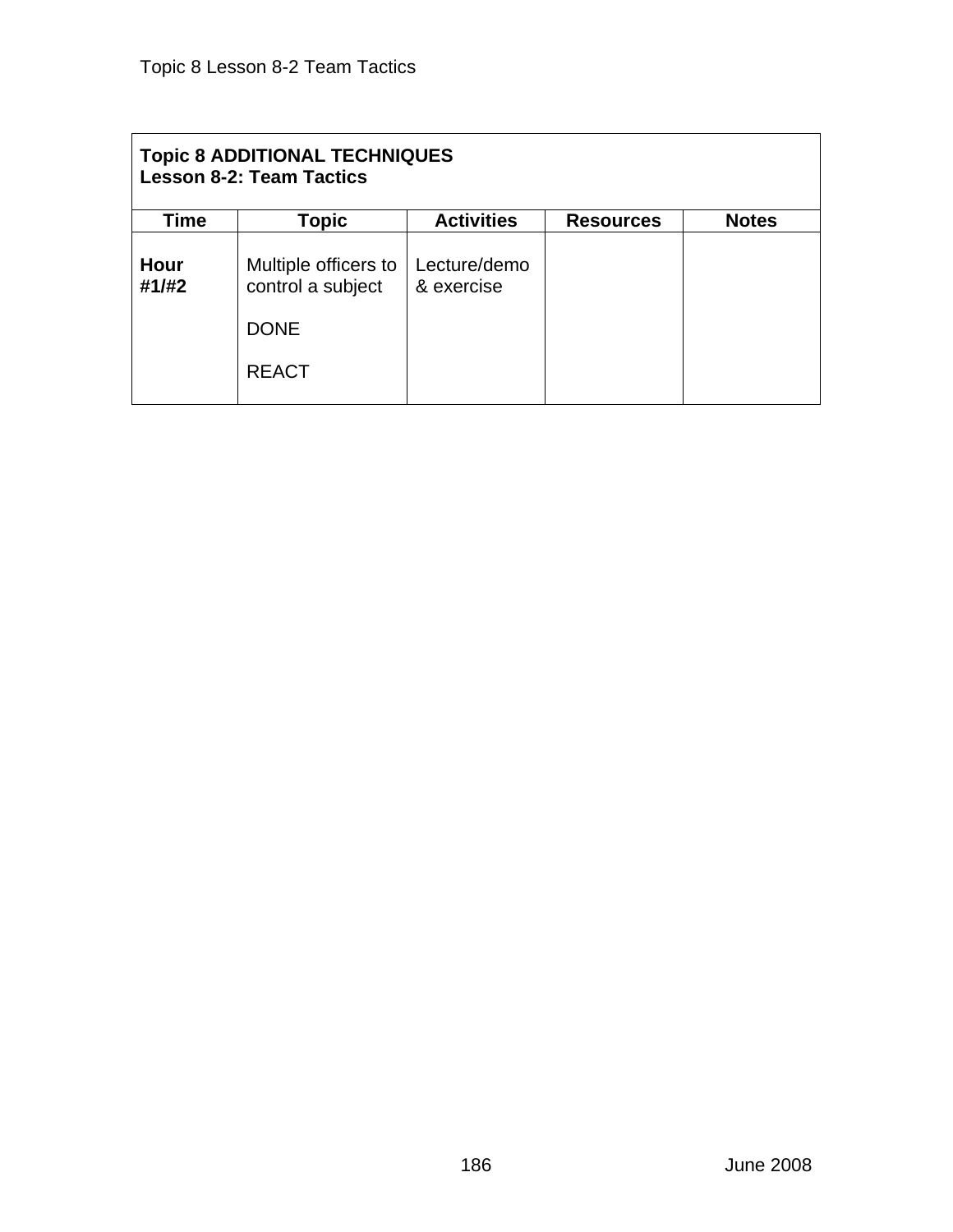|            | <b>EXERCISE: Team Tactics</b>                                                                                                                                                                                                                                                                 | Hour #1/#2                                                                            |
|------------|-----------------------------------------------------------------------------------------------------------------------------------------------------------------------------------------------------------------------------------------------------------------------------------------------|---------------------------------------------------------------------------------------|
| <b>'V'</b> | <b>Purpose:</b> To give students practice<br>using multiple officers to control a<br>subject. (The primary focus of the drill<br>is to help cover officers understand<br>situations in which DONE and REACT<br>apply.)                                                                        | Important:<br>When doing these<br>drills, make the<br>"Rules of<br>Engagement" clear. |
|            | <b>Procedure:</b><br>1. Instructor physically demonstrates<br>how two officers bracket one<br>suspect.                                                                                                                                                                                        | For example:<br>• Make initial physical<br>contact only, and<br>practice appropriate  |
|            | 2. Instructor physically demonstrates<br>how three officers bracket one<br>suspect.                                                                                                                                                                                                           | verbalization skills.<br>• No active or                                               |
|            | Instructor then demonstrates how<br>3.<br>contact officer uses the REACT<br>form of arbitration in order to signal<br>to cover officer(s) to make initial<br>physical contact.<br><b>Request cooperation</b><br><b>Explain reason</b><br>Allow choice<br><b>Check decision</b><br>Take action | passive<br>countermeasures.<br>• Whistle means<br>STOP.                               |
|            | 4. The Instructor will also offer<br>information on "When words fail"<br>and the DONE principle.<br><b>Danger</b><br><b>Overriding concern</b><br>No progress<br><b>Escape</b>                                                                                                                |                                                                                       |
|            | Divide students into sets of<br>5.<br>"officers," "safety coach", and<br>"subjects."                                                                                                                                                                                                          |                                                                                       |
|            | 6. Have officers rotate through all<br>roles:<br><b>Contact Officer</b><br><b>Cover Officer</b><br>• 2 <sup>nd</sup> Cover Officer( if performing<br>three-officer drills)<br><b>Suspect</b><br><b>Safety Coach</b>                                                                           |                                                                                       |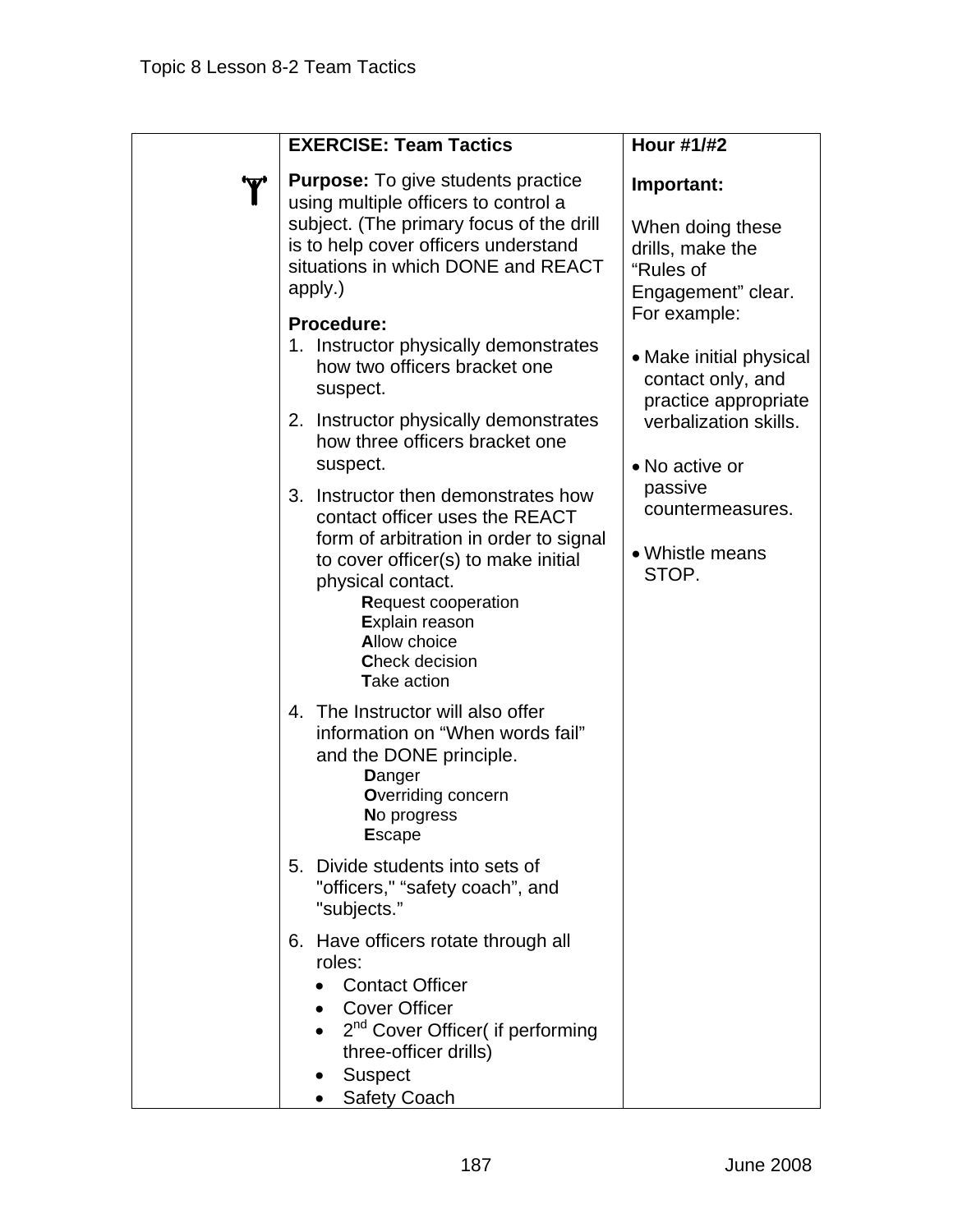# **TOPIC 9: ELECTRONIC CONTROL DEVICES**

## **LESSON 9-1: ELECTRONIC CONTROL DEVICES OVERVIEW**

In this lesson, students will be exposed to the basis about Electronic Control Devices (ECD's) and their application within use of force by Wisconsin officers. Students will learn specific techniques with ECD's that are included in the Wisconsin system of Defense and Arrest Tactics.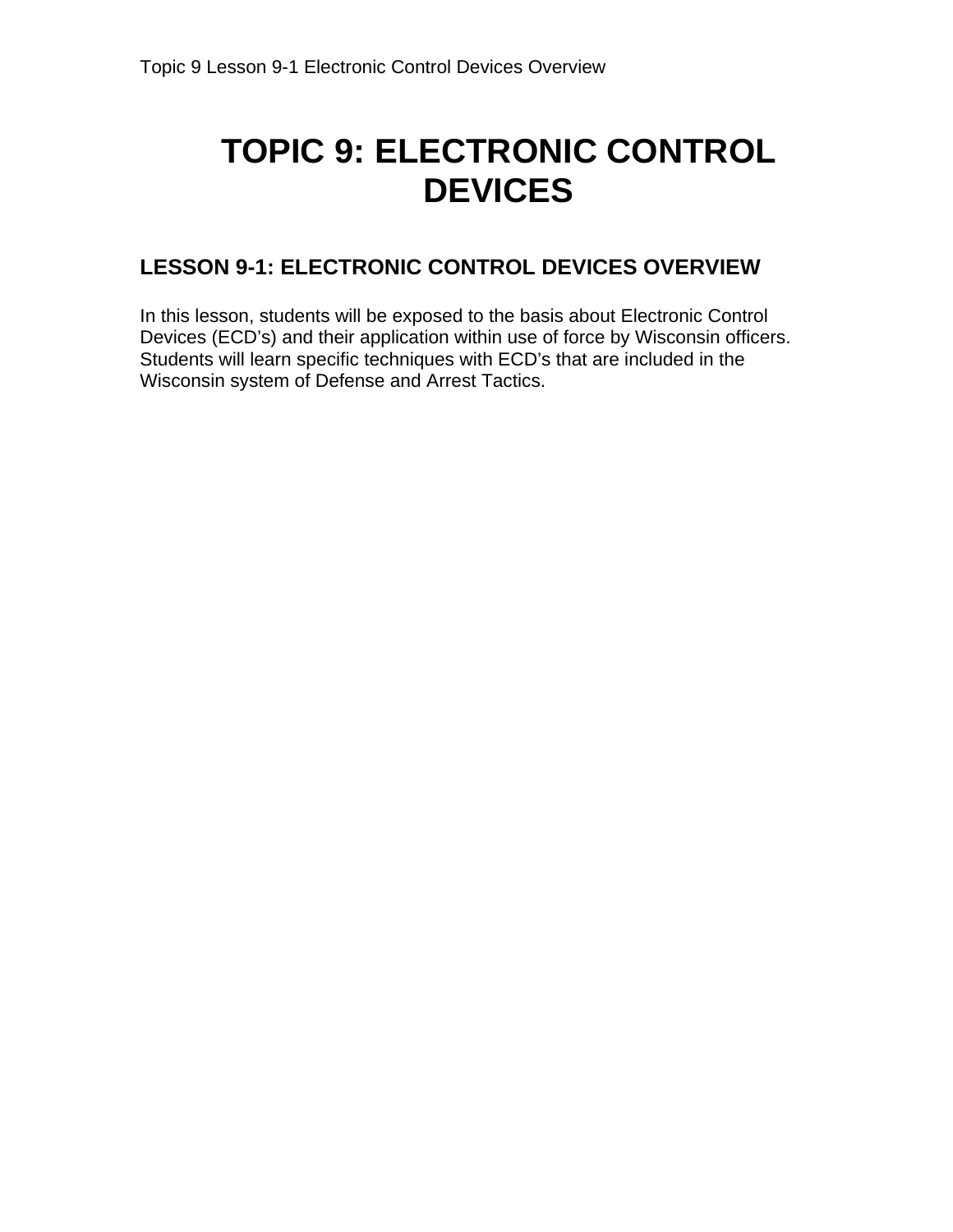#### **Topic 9 ELECTRONIC CONTROL DEVICES** Lesson 9-1: Electronic Control Devices Overview

#### **Learning Objectives**

- 5.1 Identify the concept of "control alternatives" and the circumstances under which they are appropriate.
- 5.2 Identify the electronic control device tools that fall under "control devices" and the circumstances under which they are appropriate.
- 5.3 Describe symptoms of medically significant behavior.
- 5.4 Describe the opportunities within Disturbance Resolution that medically significant behavior could be observed.
- 5.5 Manage medically significant behavior with options.

#### **Equipment**

Power point projector, screen

#### **Materials**

Textbook: *Defensive and Arrest Tactics: A Training Guide for Law Enforcement Officers*  Power point presentation: ECD 2 hour exposure course

#### **Instructional Method**

Lecture & discussion

#### **Estimated Length of Class**

1 Hour

#### **Reading Assignment**

Text, Pg. 46-50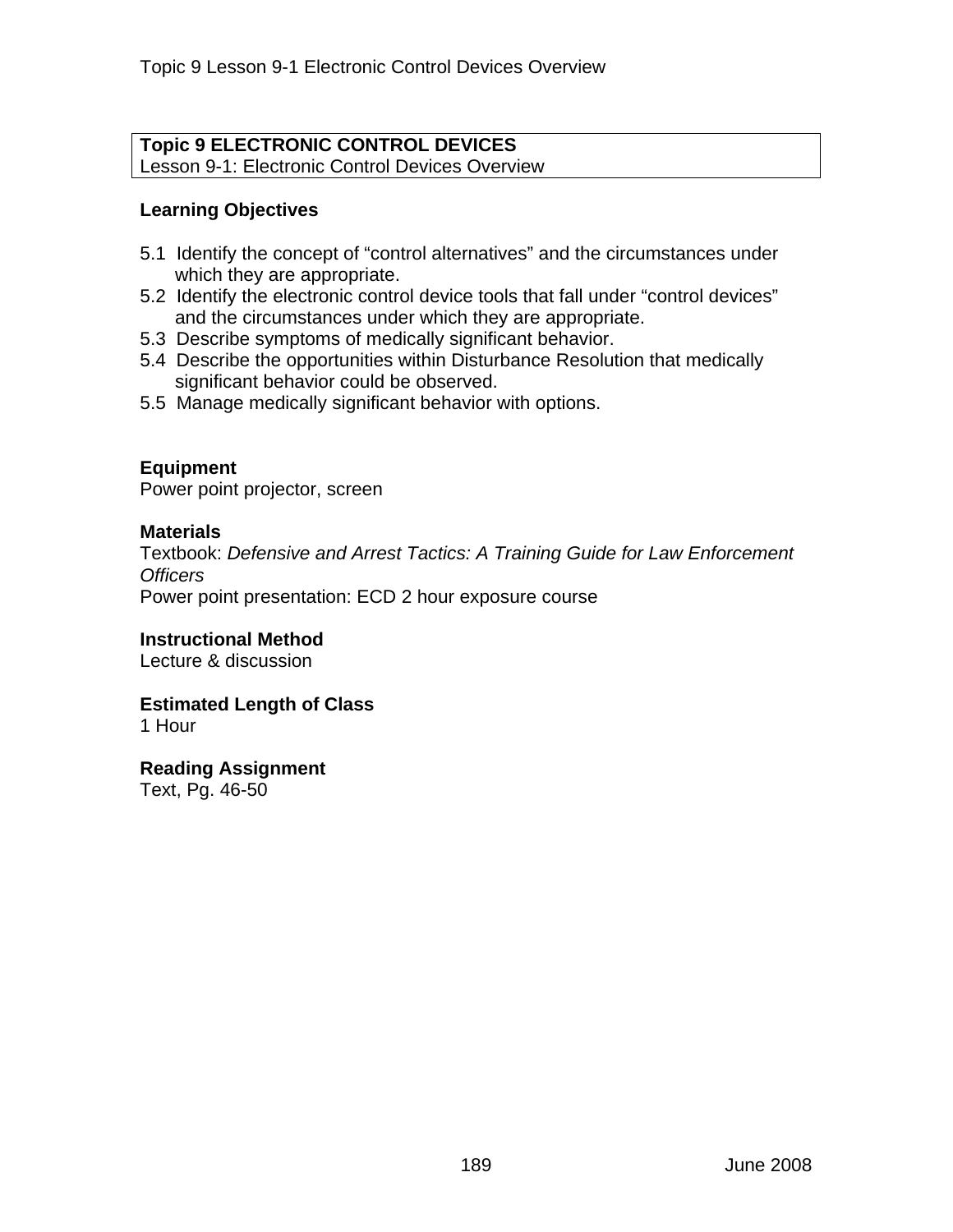| <b>Topic 9 ELECTRONIC CONTROL DEVICES</b><br><b>Lesson 9-1: Electronic Control Devices Overview</b> |                                                                                                                              |                                |                                            |                                                                                                                                                  |
|-----------------------------------------------------------------------------------------------------|------------------------------------------------------------------------------------------------------------------------------|--------------------------------|--------------------------------------------|--------------------------------------------------------------------------------------------------------------------------------------------------|
| <b>Time</b>                                                                                         | <b>Topic</b>                                                                                                                 | <b>Activities</b>              | <b>Resources</b>                           | <b>Notes</b>                                                                                                                                     |
| Hour #1                                                                                             | Use of Force Limits:<br><b>Control Alternatives</b><br><b>Control Devices</b><br><b>Electronic Control</b><br><b>Devices</b> | Lecture &<br><b>Discussion</b> | DAAT Text,<br>ECD Text,<br><b>PCS Text</b> | This is a 1-<br>hour block of<br>instruction<br>that is<br>supplemental<br>to the Use of<br>Force<br>instruction<br>and the DAAT<br>instruction. |

At this point the ECD 2 hour exposure power point should be converted into a word document in the "notes page" view.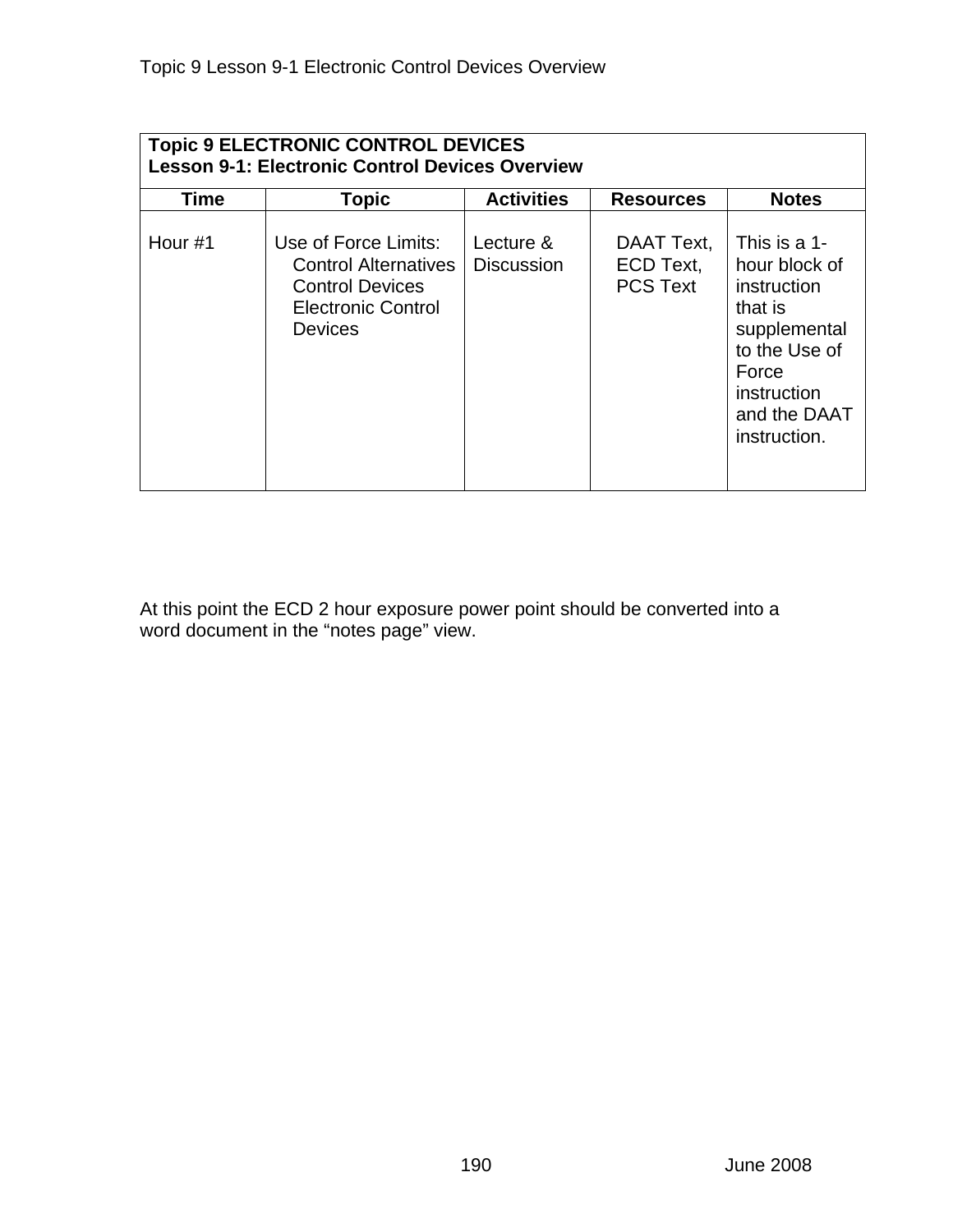**ECD Safety Rules** (To be followed along with DAAT training Safety Rules on DAAT Instructor Manual page 19)

- The safety switch of all ECD's will remain in the down (SAFE) position unless the instructor directs students to arm the device or when it is appropriate to do so during a training scenario/drill.
- ECD's shall not be pointed at any person unless the instructor directs students to do so as part of a training exercise or when it is appropriate to do so during a training scenario.
- An ECD loaded with a live cartridge shall not be pointed at another person except during a scenario exercise when the cartridge is an LS (blue) training cartridge and the subject being aimed at is wearing protective simulation/training suit.
- Lasers shall not be shined into anyone's eyes.

Above rules were provided by Taser International Version 13 Training materials.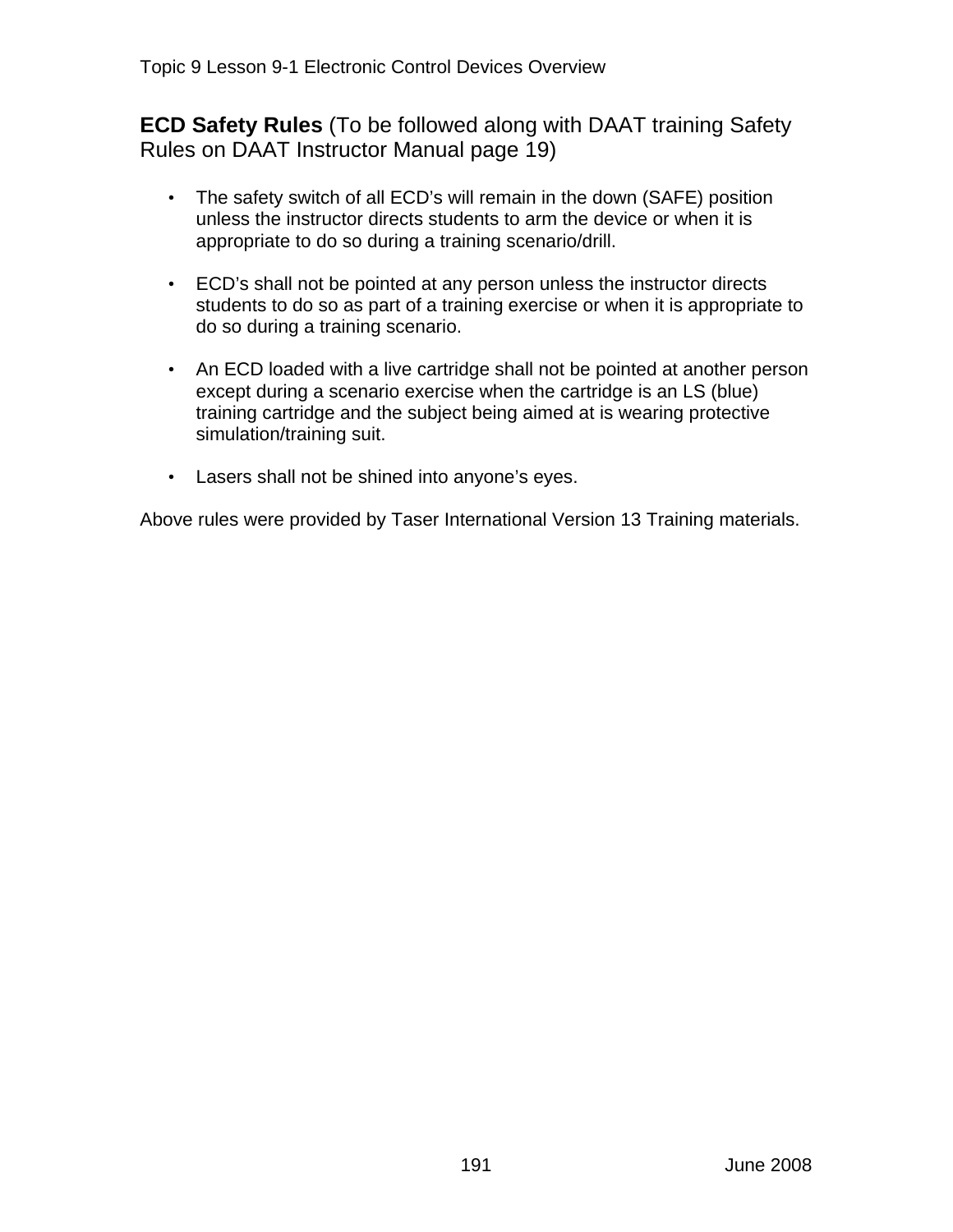# **LESSON 9-2: ELECTRONIC CONTROL DEVICES USAGE**

Students will learn specific techniques with ECD's that are included in the Wisconsin system of Defense and Arrest Tactics.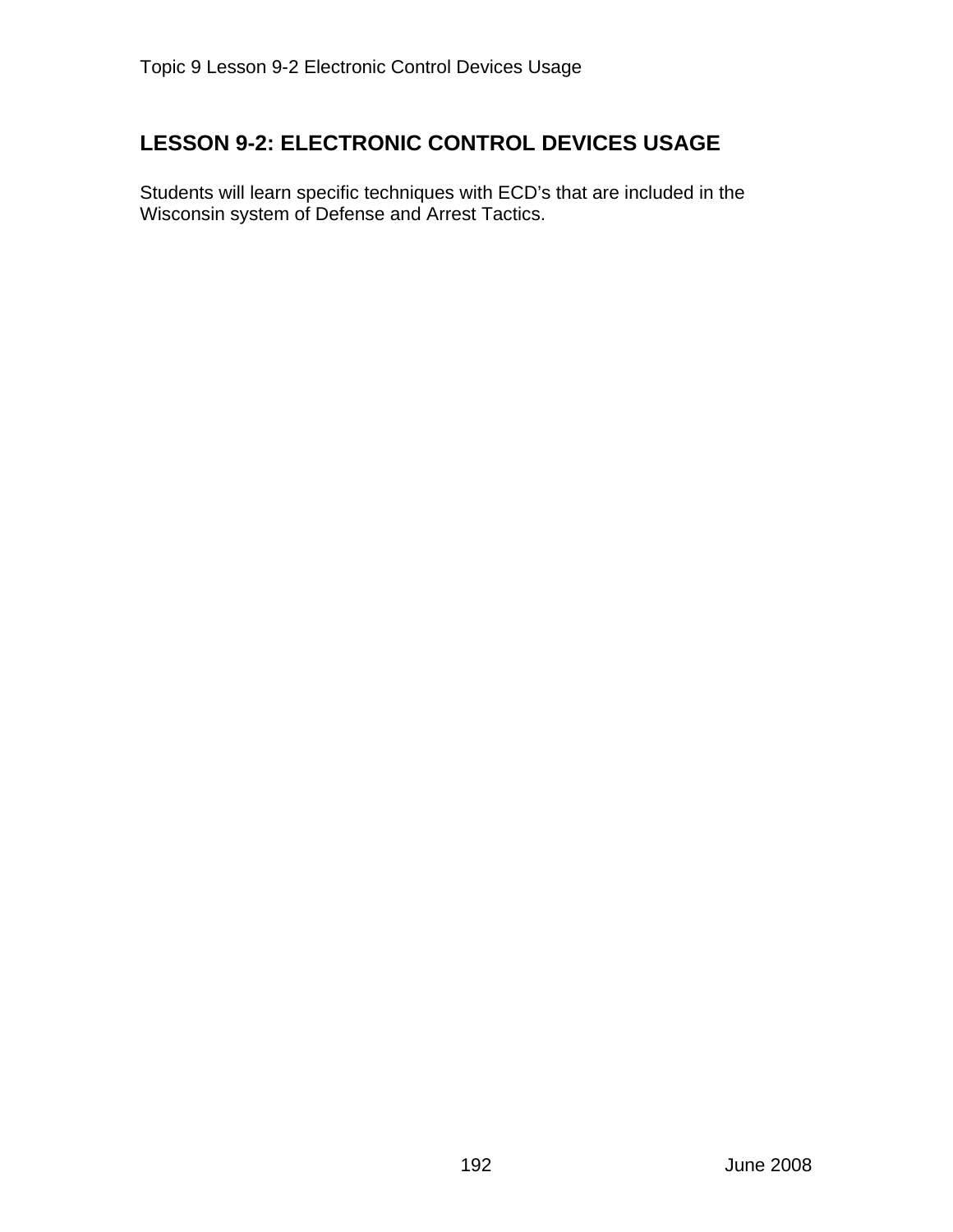#### **Topic 9 ELECTRONIC CONTROL DEVICES** Lesson 9-2: Electronic Control Devices Overview

### **ECD techniques Learning Objectives** (See DAAT)

- 5.6 Identify the steps to follow for distance deployment of an electronic control device.
- 5.7 Identify the precautions to follow when assisting an officer who is deploying an electronic control device.
- 5.8 Demonstrate the ability to use "cuffing under power" in a simulated environment.
- 5.9 Demonstrate the ability to use multiple officer ground handcuffing or multiple officer ground stabilization to facilitate the application of chemical restraints in a simulated environment.

## **Equipment**

**Handcuffs** Practice area

#### **Materials**

Textbook: *Defensive and Arrest Tactics: A Training Guide for Law Enforcement Officers* 

#### **Instructional Method**

Lecture, discussion, exercises

#### **Estimated Length of Class**

1 Hour

**Reading Assignment**  Text, Pg. 46-50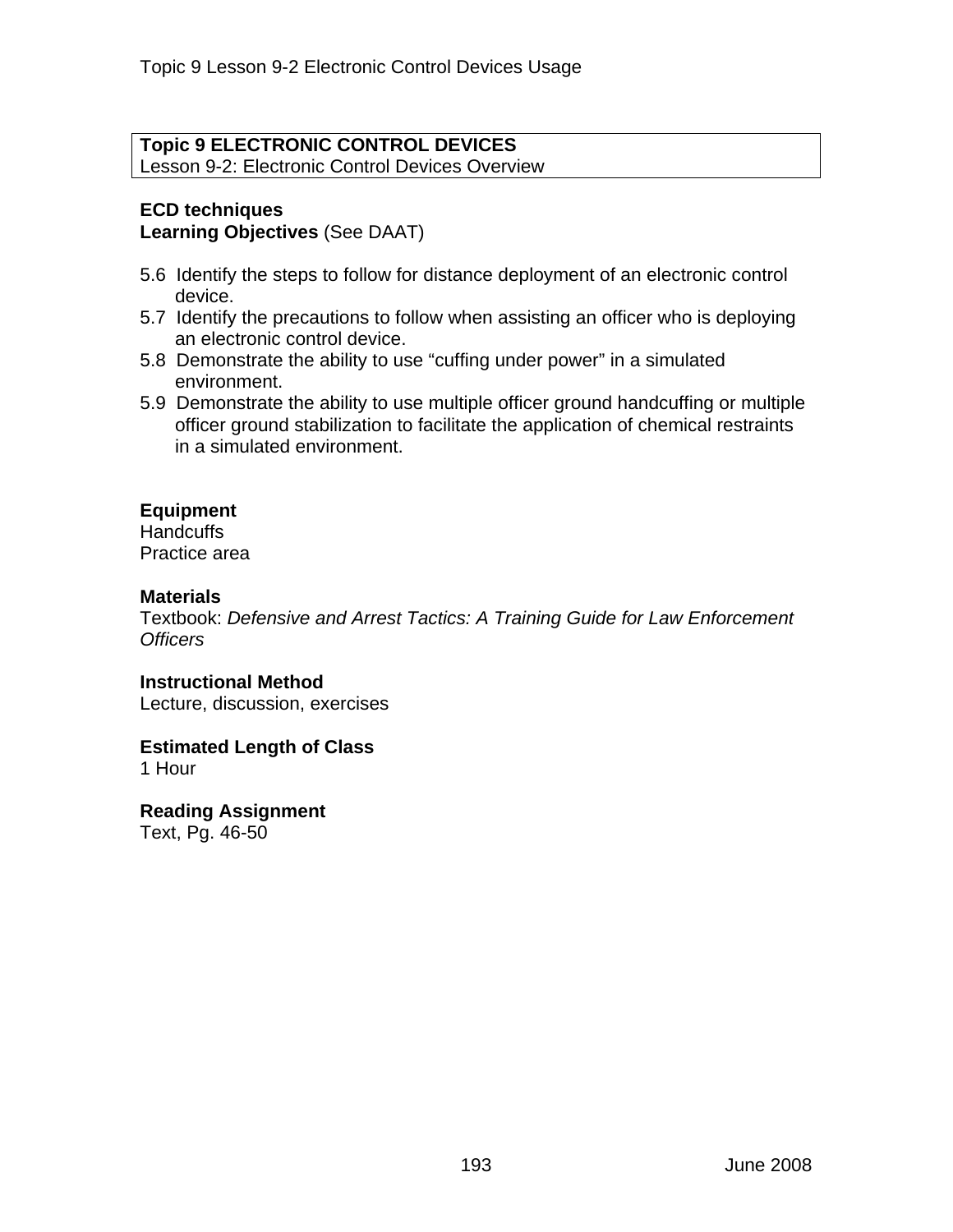| <b>ECD Techniques</b> |                                                                                                                        |                                        |                  |                                                                                                                                                  |
|-----------------------|------------------------------------------------------------------------------------------------------------------------|----------------------------------------|------------------|--------------------------------------------------------------------------------------------------------------------------------------------------|
| <b>Time</b>           | <b>Topic</b>                                                                                                           | <b>Activities</b>                      | <b>Resources</b> | <b>Notes</b>                                                                                                                                     |
| Hour #2               | Techniques:<br><b>ECD Distance</b><br>Deployment<br>Cuffing under<br>Power<br><b>Emergency Ground</b><br>Stabilization | Lecture,<br>Discussion,<br>& Exercises | DAAT text        | This is a 1-<br>hour block of<br>instruction<br>that is<br>supplemental<br>to the Use of<br>Force<br>instruction<br>and the DAAT<br>instruction. |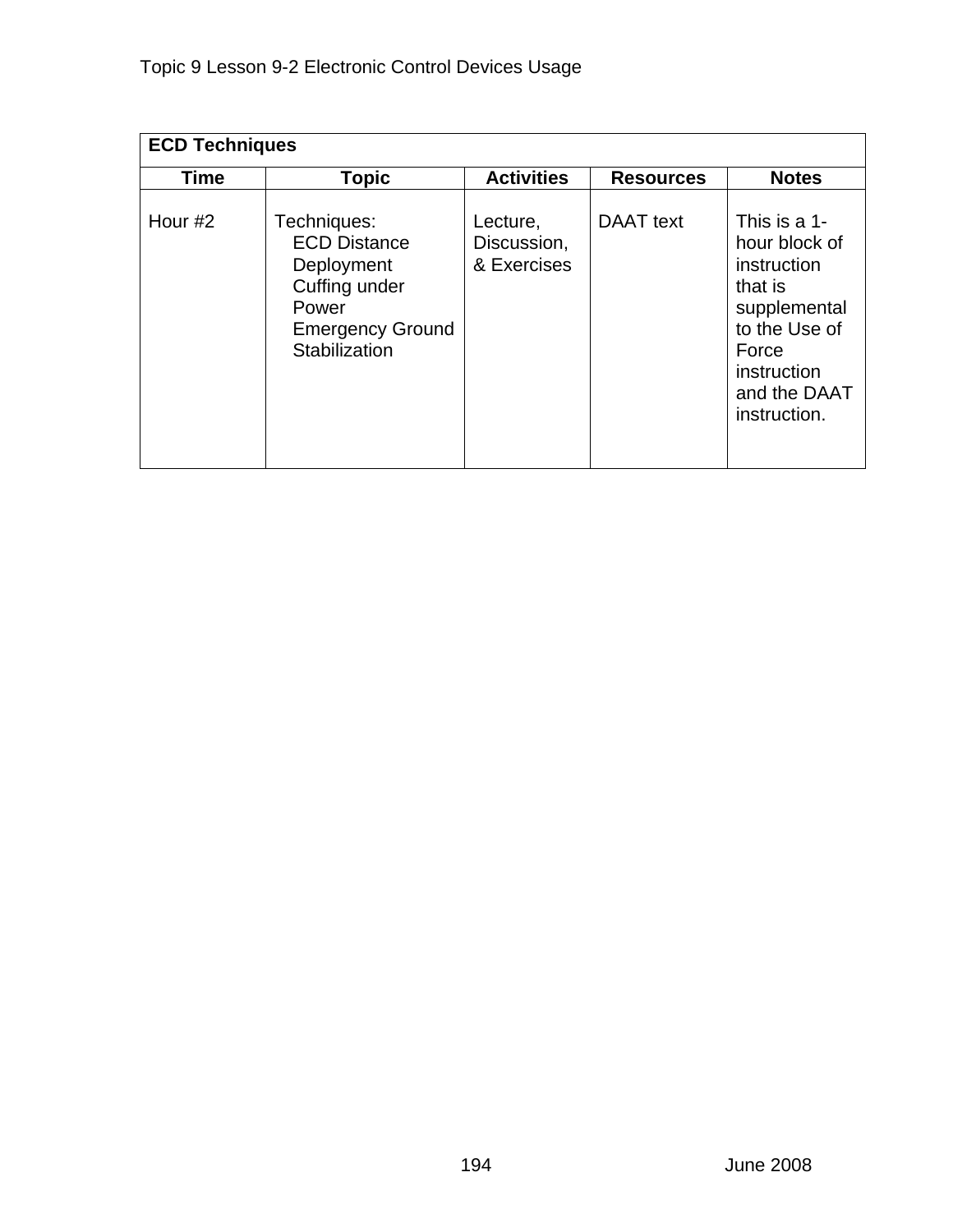| Pg. | <b>LECTURE: ECD Distance</b><br><b>Deployment</b>                                                                                                                                                                                                              | Hour #2 |
|-----|----------------------------------------------------------------------------------------------------------------------------------------------------------------------------------------------------------------------------------------------------------------|---------|
|     | <b>Purpose:</b> To explain and demonstrate<br>the tactical considerations when<br>deploying an ECD from a distance.                                                                                                                                            |         |
|     | <b>Points to Cover:</b><br>Draw<br>Target areas<br>Affected areas when successful<br>distance deployment<br>Unaffected areas that can be<br>touched when stabilizing<br>Follow through considerations                                                          |         |
|     | <b>Exercise: Cuffing under power</b>                                                                                                                                                                                                                           |         |
|     | <b>Purpose:</b> To explain and demonstrate<br>the procedure when an ECD is being<br>successfully deployed and officers<br>utilize the "window of opportunity" to<br>stabilize and handcuff.                                                                    |         |
|     | Procedure:                                                                                                                                                                                                                                                     |         |
|     | 1. Using students to serve as subject<br>and officers, instructor directs<br>students in handcuffing prone<br>subject.                                                                                                                                         |         |
|     | 2. Direct students in these roles: Have<br>one student be the "subject," the<br>rest "officers." An additional student<br>can be assigned the role of safety<br>coach if numbers permit.                                                                       |         |
|     | 3. Officers simulate deploying an ECD<br>from a distance. The suspect<br>succumbs to the ECD effect and<br>while doing so officers can move in<br>to stabilize. The following would be<br>the order in which officers would<br>attempt to control the suspect. |         |
|     | Right Arm (3-point position)<br>Left Arm (position with elbow                                                                                                                                                                                                  |         |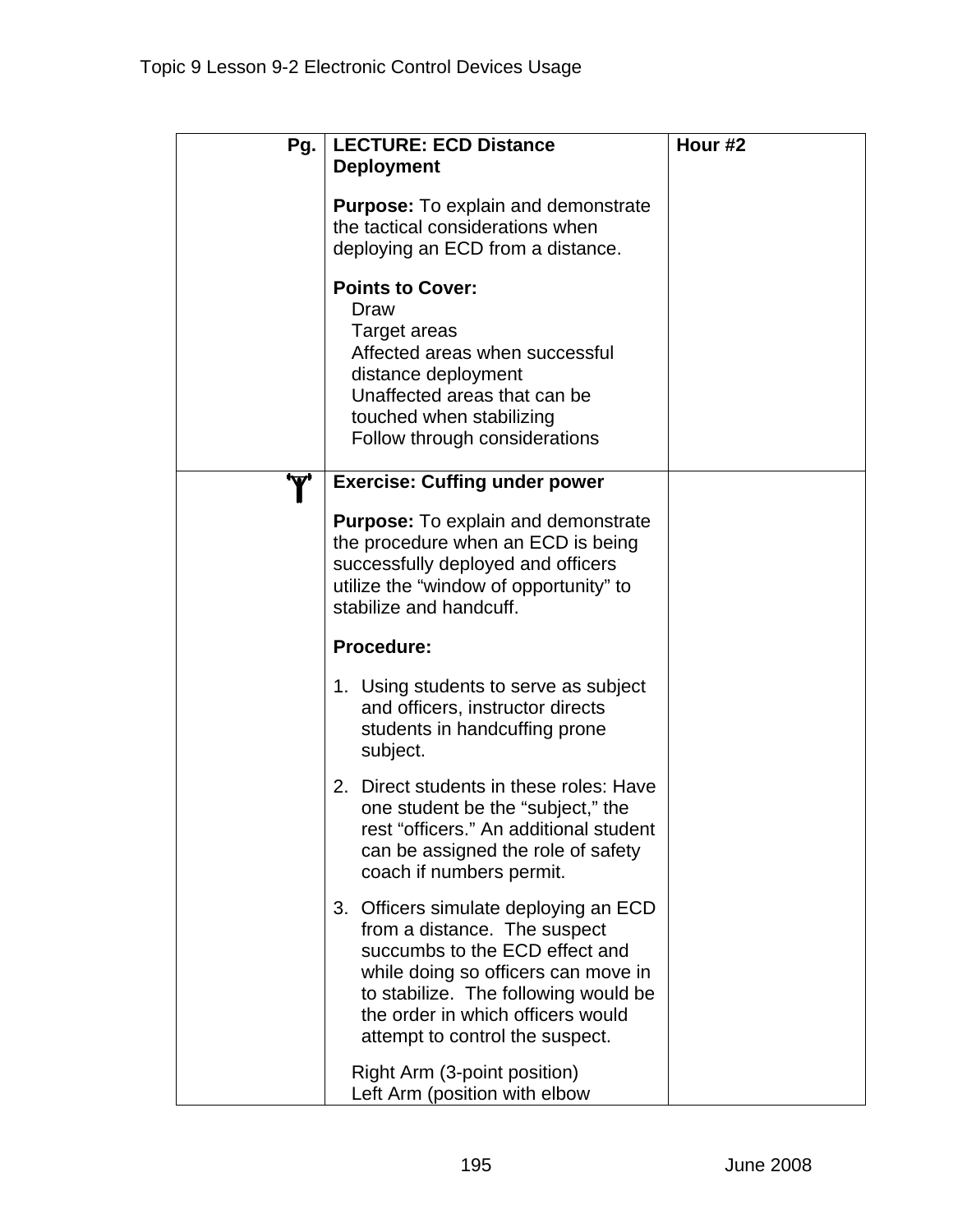| secured between officer's knees as                                              |  |
|---------------------------------------------------------------------------------|--|
| the officer has his knees on the                                                |  |
| ground)                                                                         |  |
| Head (Pressure Points if                                                        |  |
| circumstances dictate)                                                          |  |
| Legs (Modified push-up position with                                            |  |
| suspect's feet rolled to the side or                                            |  |
| ankles crossed, knees bent with                                                 |  |
| suspect's foot secured against thigh                                            |  |
| of officer)                                                                     |  |
| Midsection (Applying handcuffs if                                               |  |
| body weight not needed)                                                         |  |
| *For the sake of the drill instructors                                          |  |
| can supply only two officers which                                              |  |
| would result in only the arms being                                             |  |
| controlled during the simulated ECD                                             |  |
| deployment.                                                                     |  |
| <b>Exercise: Multiple officer ground</b>                                        |  |
| handcuffing or multiple officer                                                 |  |
| ground stabilization                                                            |  |
|                                                                                 |  |
| <b>Purpose:</b> To explain and demonstrate                                      |  |
| the procedure when handcuffing or                                               |  |
| stabilizing an uncooperative subject<br>using multiple officers for the purpose |  |
| of chemically restraining.                                                      |  |
|                                                                                 |  |
| Procedure:                                                                      |  |
| 1. Using students to serve as subject                                           |  |
| and officers, instructor directs                                                |  |
| students in handcuffing prone                                                   |  |
| subject either through simulating                                               |  |
| the ECD effect or other force                                                   |  |
| option.                                                                         |  |
| Direct students in these roles: Have<br>2.                                      |  |
| one student be the "subject", the                                               |  |
| rest "officers". An additional student                                          |  |
| can be assigned the role of safety                                              |  |
| coach if numbers permit.                                                        |  |
| Right Arm (3-point position)                                                    |  |
| Left Arm (position with elbow                                                   |  |
| secured between officer's knees as                                              |  |
| the officer has his knees on the                                                |  |
| ground)                                                                         |  |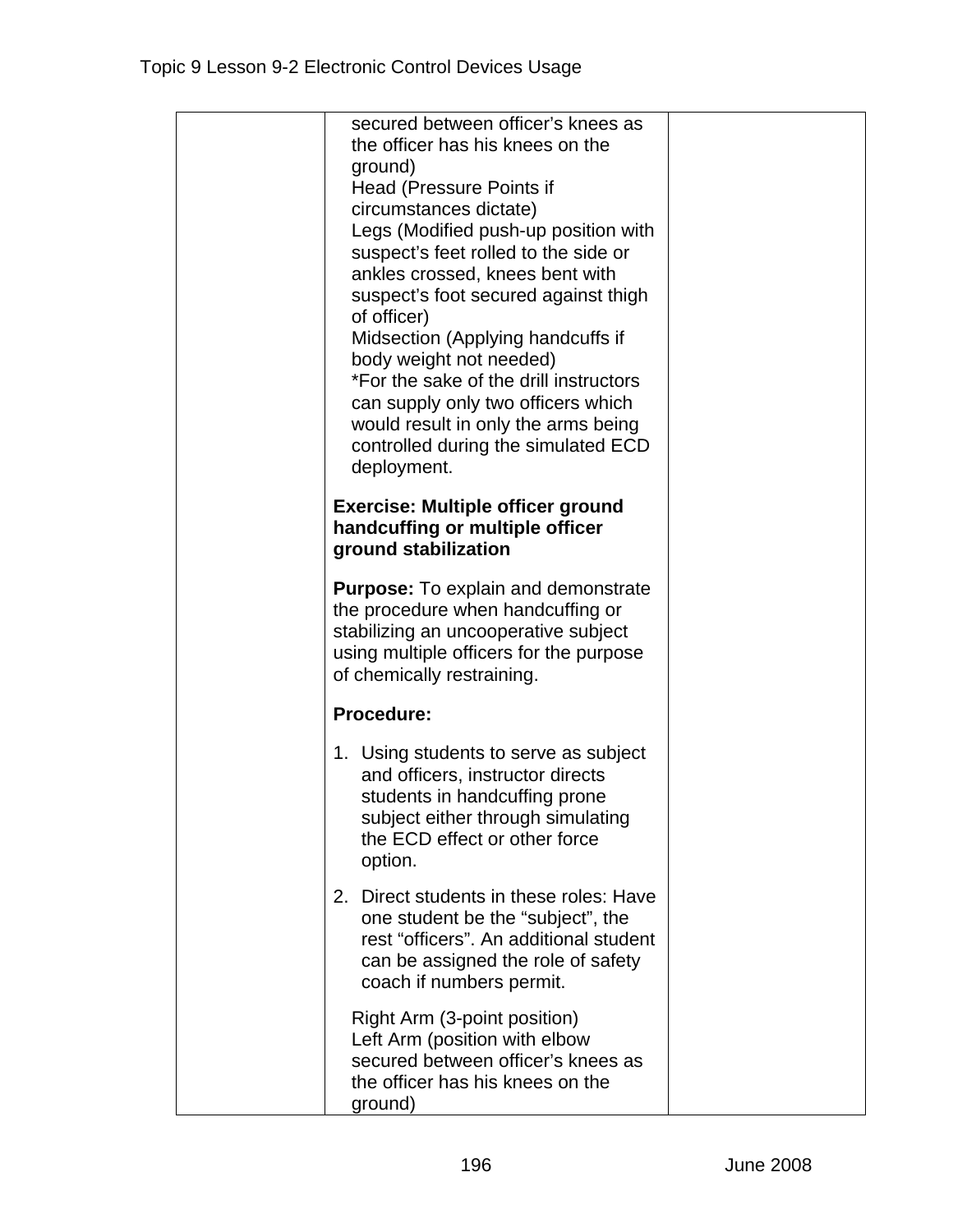| Head (Pressure Points if<br>circumstances dictate)<br>Legs (Modified push-up position with<br>suspect's feet rolled to the side or<br>ankles crossed, knees bent with<br>suspect's foot secured against thigh<br>of officer)<br>Midsection (Applying handcuffs if<br>body weight not needed)                                                                                                                                                                                                             |  |
|----------------------------------------------------------------------------------------------------------------------------------------------------------------------------------------------------------------------------------------------------------------------------------------------------------------------------------------------------------------------------------------------------------------------------------------------------------------------------------------------------------|--|
| *When subject is stabilized or<br>handcuffed officers simulate having an<br>EMT move into a position to deliver a<br>chemical restraint. Most common area<br>will be the thigh of the suspect. Prior to<br>deployment EMT touches suspect's leg<br>and confirms to officers that it is<br>suspect's leg by shouting "Suspect"<br>leg!" then if no officers shout stop he<br>will deploy chemical restraint. After<br>chemical restraint has been deployed<br>instructors can address the two<br>options: |  |
| Release suspect and disengage to a<br>safe distance to monitor. Wait for<br>chemicals to work and re-engage<br>(Stabilize, Handcuff, and transport to<br>hospital).<br>Maintain control, (handcuff) and<br>transport to hospital.                                                                                                                                                                                                                                                                        |  |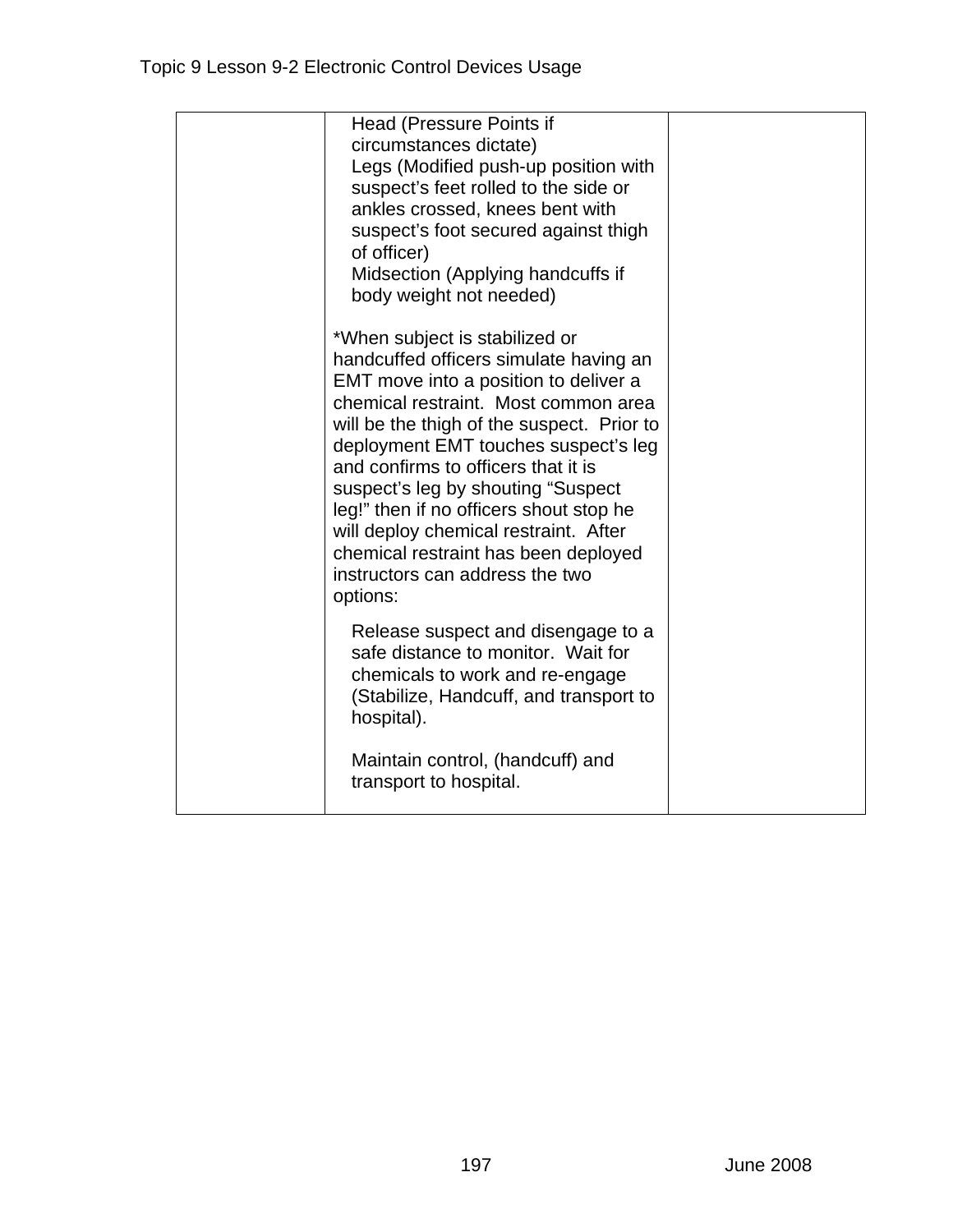# **APPENDICES**